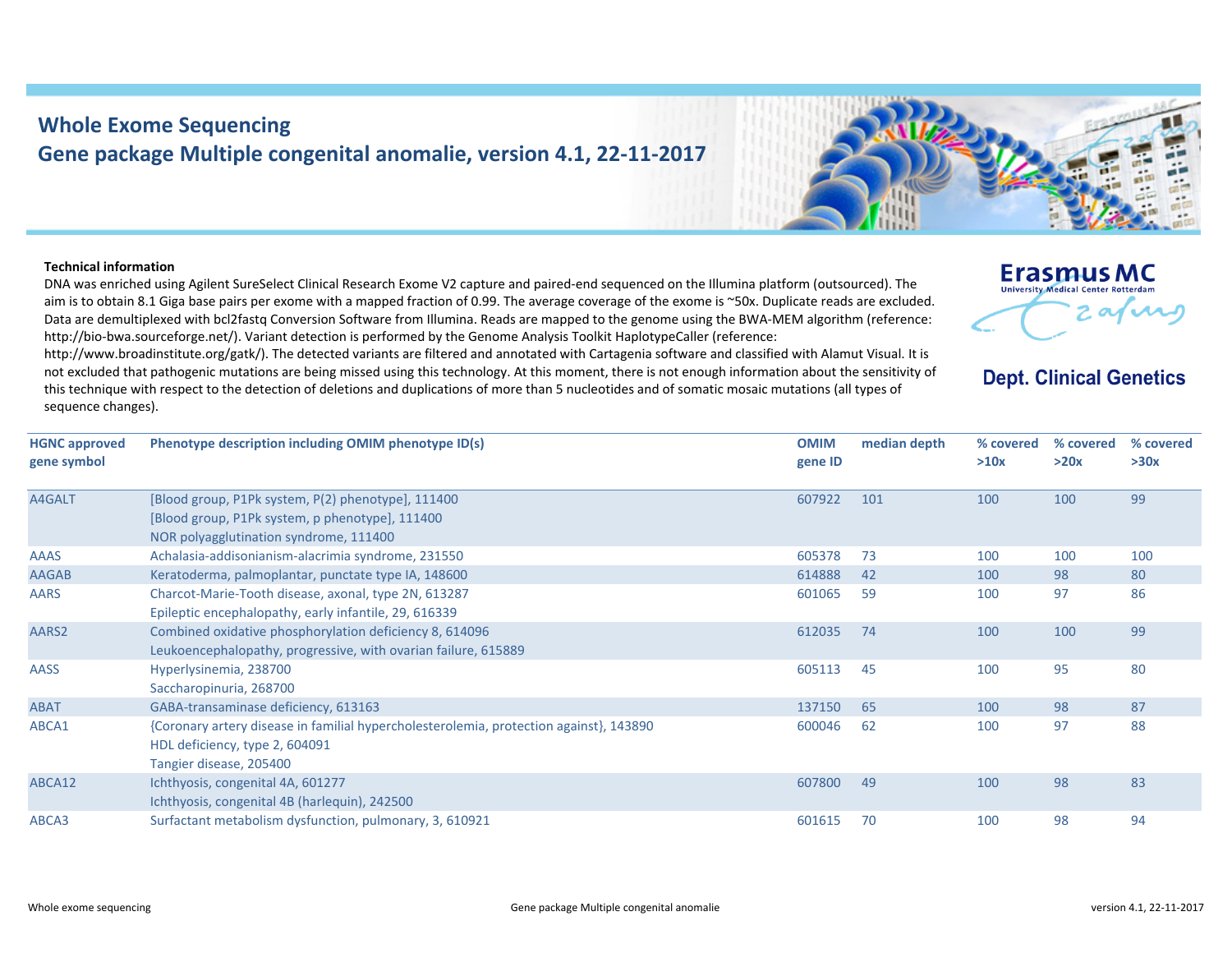| <b>HGNC approved</b><br>gene symbol | Phenotype description including OMIM phenotype ID(s)                                                                                                                                                                                                            | <b>OMIM</b><br>gene ID | median depth | % covered<br>>10x | % covered<br>>20x | % covered<br>>30x |
|-------------------------------------|-----------------------------------------------------------------------------------------------------------------------------------------------------------------------------------------------------------------------------------------------------------------|------------------------|--------------|-------------------|-------------------|-------------------|
| ABCA4                               | Cone-rod dystrophy 3, 604116<br>Fundus flavimaculatus, 248200<br>{Macular degeneration, age-related, 2}, 153800<br>Retinal dystrophy, early-onset severe, 248200<br>Retinitis pigmentosa 19, 601718<br>Stargardt disease 1, 248200                              | 601691                 | 65           | 100               | 98                | 93                |
| ABCB11                              | Cholestasis, benign recurrent intrahepatic, 2, 605479<br>Cholestasis, progressive familial intrahepatic 2, 601847                                                                                                                                               | 603201                 | 46           | 100               | 97                | 83                |
| ABCB4                               | Cholestasis, intrahepatic, of pregnancy, 3, 614972<br>Cholestasis, progressive familial intrahepatic 3, 602347<br>Gallbladder disease 1, 600803                                                                                                                 | 171060                 | 48           | 100               | 98                | 80                |
| ABCB6                               | [Blood group, Langereis system], 111600<br>Dyschromatosis universalis hereditaria 3, 615402<br>Microphthalmia, isolated, with coloboma 7, 614497<br>Pseudohyperkalemia, familial, 2, due to red cell leak, 609153                                               | 605452                 | 64           | 100               | 100               | 97                |
| ABCB7                               | Anemia, sideroblastic, with ataxia, 301310                                                                                                                                                                                                                      | 300135                 | 53           | 100               | 95                | 83                |
| ABCC2                               | Dubin-Johnson syndrome, 237500                                                                                                                                                                                                                                  | 601107                 | 53           | 100               | 97                | 84                |
| ABCC6                               | Arterial calcification, generalized, of infancy, 2, 614473<br>Pseudoxanthoma elasticum, 264800<br>Pseudoxanthoma elasticum, forme fruste, 177850                                                                                                                | 603234                 | 79           | 100               | 100               | 98                |
| ABCC8                               | Diabetes mellitus, noninsulin-dependent, 125853<br>Diabetes mellitus, permanent neonatal, 606176<br>Diabetes mellitus, transient neonatal 2, 610374<br>Hyperinsulinemic hypoglycemia, familial, 1, 256450<br>Hypoglycemia of infancy, leucine-sensitive, 240800 | 600509                 | 68           | 100               | 100               | 95                |
| ABCC9                               | Atrial fibrillation, familial, 12, 614050<br>Cardiomyopathy, dilated, 10, 608569<br>Hypertrichotic osteochondrodysplasia, 239850                                                                                                                                | 601439                 | 46           | 100               | 95                | 80                |
| ABCD1                               | Adrenoleukodystrophy, 300100<br>Adrenomyeloneuropathy, adult, 300100                                                                                                                                                                                            | 300371                 | 56           | 83                | 72                | 70                |
| ABCD4                               | Methylmalonic aciduria and homocystinuria, cblJ type, 614857                                                                                                                                                                                                    | 603214                 | 71           | 100               | 100               | 94                |
| ABCG5                               | Sitosterolemia, 210250                                                                                                                                                                                                                                          | 605459                 | 53           | 100               | 99                | 93                |
| ABCG8                               | {Gallbladder disease 4}, 611465<br>Sitosterolemia, 210250                                                                                                                                                                                                       | 605460                 | 93           | 100               | 100               | 98                |
| ABHD12                              | Polyneuropathy, hearing loss, ataxia, retinitis pigmentosa, and cataract, 612674                                                                                                                                                                                | 613599                 | 42           | 100               | 96                | 69                |
| ABHD5                               | Chanarin-Dorfman syndrome, 275630                                                                                                                                                                                                                               | 604780                 | 53           | 100               | 99                | 89                |
| ABL1                                | Leukemia, Philadelphia chromosome-positive, resistant to imatinib                                                                                                                                                                                               | 189980                 | 84           | 100               | 100               | 97                |
| ACAD <sub>8</sub>                   | Isobutyryl-CoA dehydrogenase deficiency, 611283                                                                                                                                                                                                                 | 604773                 | 97           | 100               | 100               | 100               |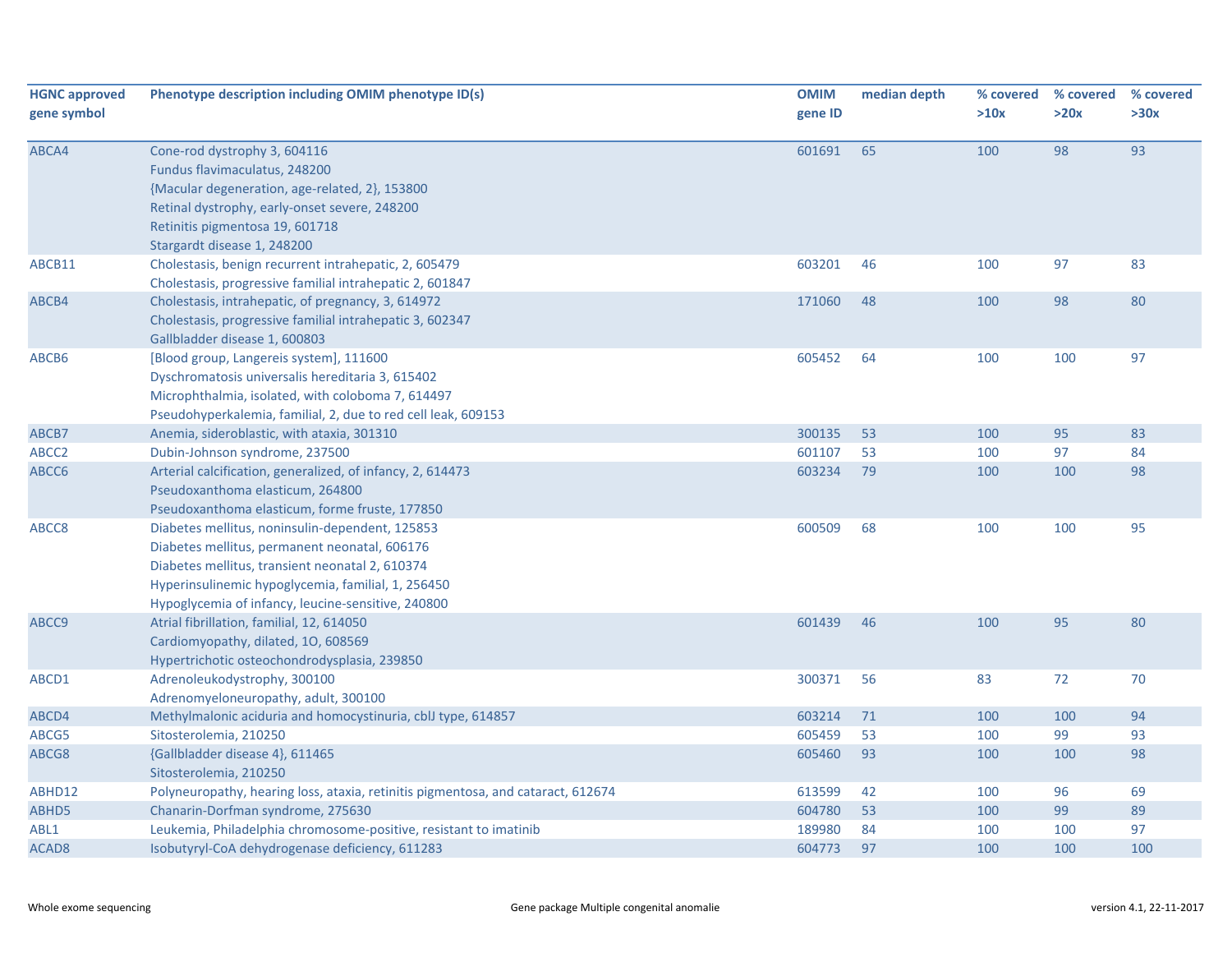| <b>HGNC approved</b> | Phenotype description including OMIM phenotype ID(s)                             | <b>OMIM</b> | median depth | % covered | % covered | % covered |
|----------------------|----------------------------------------------------------------------------------|-------------|--------------|-----------|-----------|-----------|
| gene symbol          |                                                                                  | gene ID     |              | >10x      | >20x      | >30x      |
|                      |                                                                                  |             |              |           |           |           |
| ACAD9                | Mitochondrial complex I deficiency due to ACAD9 deficiency, 611126               | 611103      | 64<br>55     | 100       | 100       | 98        |
| <b>ACADM</b>         | Acyl-CoA dehydrogenase, medium chain, deficiency of, 201450                      | 607008      |              | 100       | 99        | 90        |
| <b>ACADS</b>         | Acyl-CoA dehydrogenase, short-chain, deficiency of, 201470                       | 606885      | 84           | 100       | 100       | 98        |
| <b>ACADSB</b>        | 2-methylbutyrylglycinuria, 610006                                                | 600301      | 48           | 100       | 95        | 73        |
| <b>ACADVL</b>        | VLCAD deficiency, 201475                                                         | 609575      | 81           | 100       | 98        | 93        |
| <b>ACAN</b>          | Osteochondritis dissecans, short stature, and early-onset osteoarthritis, 165800 | 155760      | 181          | 100       | 100       | 98        |
|                      | Spondyloepimetaphyseal dysplasia, aggrecan type, 612813                          |             |              |           |           |           |
|                      | Spondyloepiphyseal dysplasia, Kimberley type, 608361                             |             |              |           |           |           |
| ACAT1                | Alpha-methylacetoacetic aciduria, 203750                                         | 607809      | 51           | 100       | 99        | 84        |
| <b>ACE</b>           | [Angiotensin I-converting enzyme, benign serum increase]                         | 106180      | 65           | 100       | 100       | 97        |
|                      | {Microvascular complications of diabetes 3}, 612624                              |             |              |           |           |           |
|                      | {Myocardial infarction, susceptibility to}                                       |             |              |           |           |           |
|                      | Renal tubular dysgenesis, 267430                                                 |             |              |           |           |           |
|                      | {SARS, progression of}                                                           |             |              |           |           |           |
|                      | {Stroke, hemorrhagic}, 614519                                                    |             |              |           |           |           |
| ACO <sub>2</sub>     | Infantile cerebellar-retinal degeneration, 614559                                | 100850      | 93           | 100       | 100       | 100       |
|                      | ?Optic atrophy 9, 616289                                                         |             |              |           |           |           |
| ACOX1                | Peroxisomal acyl-CoA oxidase deficiency, 264470                                  | 609751      | 71           | 100       | 100       | 94        |
| ACP5                 | Spondyloenchondrodysplasia with immune dysregulation, 607944                     | 171640      | 95           | 100       | 100       | 100       |
| ACSF3                | Combined malonic and methylmalonic aciduria, 614265                              | 614245      | 86           | 100       | 100       | 96        |
| ACSL4                | Mental retardation 63, 300387                                                    | 300157      | 51           | 100       | 98        | 87        |
| ACSL6                | Myelodysplastic syndrome                                                         | 604443      | 55           | 100       | 97        | 88        |
|                      | Myelogenous leukemia, acute                                                      |             |              |           |           |           |
| ACTA1                | Myopathy, actin, congenital, with cores, 161800                                  | 102610      | 100          | 100       | 100       | 100       |
|                      | Myopathy, actin, congenital, with excess of thin myofilaments, 161800            |             |              |           |           |           |
|                      | Myopathy, congenital, with fiber-type disproportion 1, 255310                    |             |              |           |           |           |
|                      | ?Myopathy, scapulohumeroperoneal, 616852                                         |             |              |           |           |           |
|                      | Nemaline myopathy 3 or recessive, 161800                                         |             |              |           |           |           |
| ACTA <sub>2</sub>    | Aortic aneurysm, familial thoracic 6, 611788                                     | 102620      | 97           | 100       | 100       | 100       |
|                      | Moyamoya disease 5, 614042                                                       |             |              |           |           |           |
|                      | Multisystemic smooth muscle dysfunction syndrome, 613834                         |             |              |           |           |           |
| <b>ACTB</b>          | Baraitser-Winter syndrome 1, 243310                                              | 102630      | 135          | 100       | 100       | 100       |
|                      | ?Dystonia, juvenile-onset, 607371                                                |             |              |           |           |           |
| ACTC1                | Atrial septal defect 5, 612794                                                   | 102540      | 124          | 100       | 100       | 100       |
|                      | Cardiomyopathy, dilated, 1R, 613424                                              |             |              |           |           |           |
|                      | Cardiomyopathy, hypertrophic, 11, 612098                                         |             |              |           |           |           |
|                      | Left ventricular noncompaction 4, 613424                                         |             |              |           |           |           |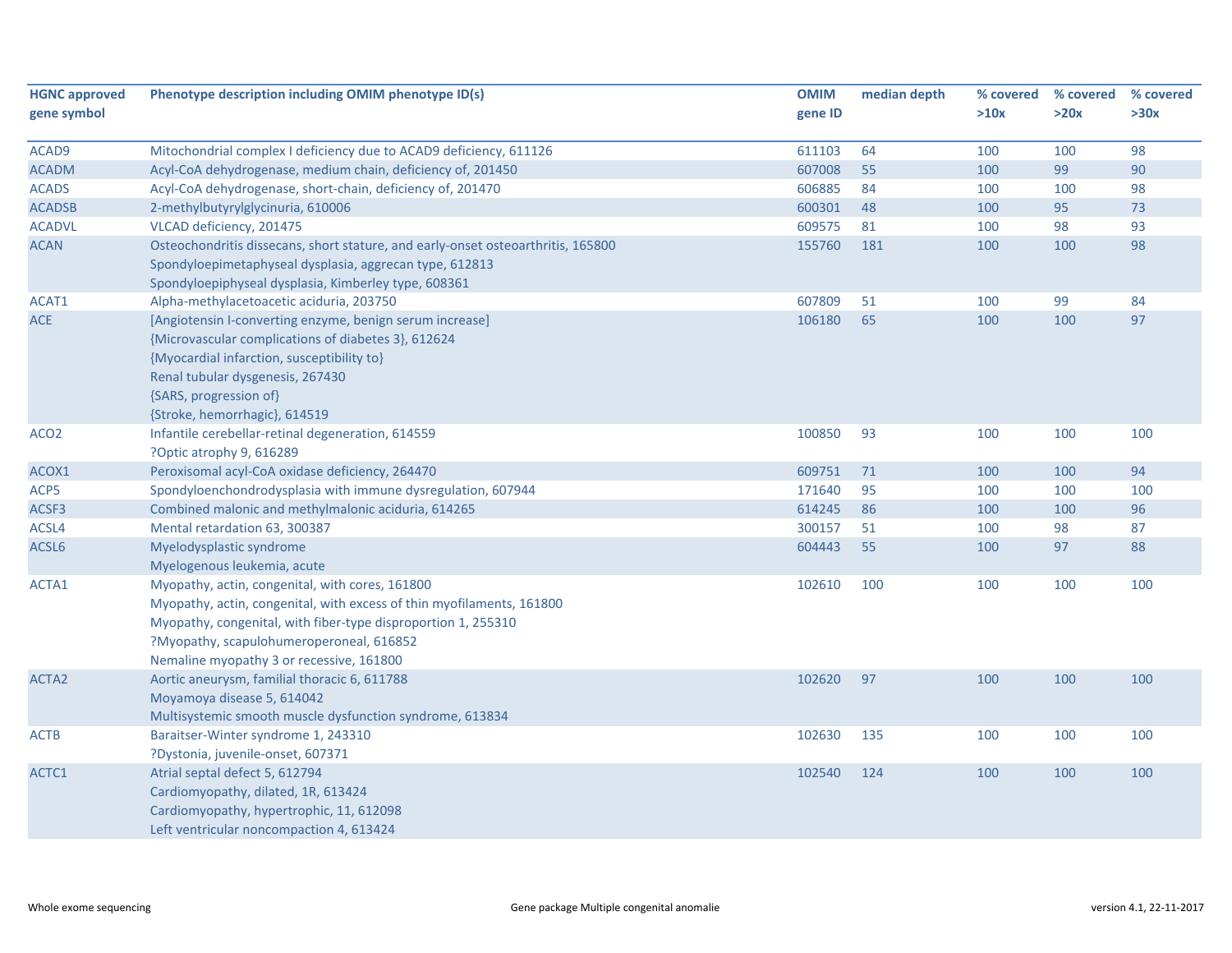| <b>HGNC approved</b> | Phenotype description including OMIM phenotype ID(s)               | <b>OMIM</b> | median depth | % covered | % covered | % covered |
|----------------------|--------------------------------------------------------------------|-------------|--------------|-----------|-----------|-----------|
| gene symbol          |                                                                    | gene ID     |              | >10x      | >20x      | >30x      |
|                      |                                                                    | 102560      | 121          | 100       | 100       | 100       |
| ACTG1                | Baraitser-Winter syndrome 2, 614583<br>Deafness 20/26, 604717      |             |              |           |           |           |
| ACTN1                | Bleeding disorder, platelet-type, 15, 615193                       | 102575      | 75           | 100       | 100       | 98        |
| ACTN4                | Glomerulosclerosis, focal segmental, 1, 603278                     | 604638      | 64           | 100       | 100       | 98        |
| ACVR1                | Fibrodysplasia ossificans progressiva, 135100                      | 102576      | 51           | 100       | 99        | 89        |
| ACVR1B               | Pancreatic cancer, somatic                                         | 601300      | 55           | 100       | 99        | 90        |
| ACVR2B               | Heterotaxy, visceral, 4, autosomal, 613751                         | 602730      | 74           | 100       | 100       | 96        |
| ACVRL1               | Telangiectasia, hereditary hemorrhagic, type 2, 600376             | 601284      | 74           | 100       | 100       | 100       |
| ACY1                 | Aminoacylase 1 deficiency, 609924                                  | 104620      | 72           | 100       | 100       | 100       |
| <b>ADA</b>           | Adenosine deaminase deficiency, partial, 102700                    | 608958      | 57           | 100       | 98        | 85        |
|                      | Severe combined immunodeficiency due to ADA deficiency, 102700     |             |              |           |           |           |
| ADA2                 | Polyarteritis nodosa, childhood-onset, 615688                      | 607575      | 62           | 100       | 99        | 87        |
|                      | ?Sneddon syndrome, 182410                                          |             |              |           |           |           |
| ADAM10               | {Alzheimer disease 18, susceptibility to}, 615590                  | 602192      | 42           | 100       | 94        | 69        |
|                      | Reticulate acropigmentation of Kitamura, 615537                    |             |              |           |           |           |
| ADAM17               | ?Inflammatory skin and bowel disease, neonatal, 1, 614328          | 603639      | 51           | 100       | 96        | 77        |
| ADAM9                | Cone-rod dystrophy 9, 612775                                       | 602713      | 40           | 100       | 94        | 70        |
| ADAMTS10             | Weill-Marchesani syndrome 1, recessive, 277600                     | 608990      | 74           | 100       | 100       | 98        |
| ADAMTS13             | Thrombotic thrombocytopenic purpura, familial, 274150              | 604134      | 66           | 97        | 97        | 93        |
| ADAMTS17             | Weill-Marchesani-like syndrome, 613195                             | 607511      | 66           | 97        | 94        | 87        |
| ADAMTS18             | Microcornea, myopic chorioretinal atrophy, and telecanthus, 615458 | 607512      | 53           | 100       | 98        | 90        |
| ADAMTS2              | Ehlers-Danlos syndrome, type VIIC, 225410                          | 604539      | 67           | 100       | 99        | 93        |
| <b>ADAMTSL2</b>      | Geleophysic dysplasia 1, 231050                                    | 612277      | 52           | 100       | 96        | 78        |
| ADAMTSL4             | Ectopia lentis et pupillae, 225200                                 | 610113      | 70           | 100       | 99        | 98        |
|                      | Ectopia lentis, isolated, 225100                                   |             |              |           |           |           |
| <b>ADAR</b>          | Aicardi-Goutieres syndrome 6, 615010                               | 146920      | 67           | 100       | 100       | 98        |
|                      | Dyschromatosis symmetrica hereditaria, 127400                      |             |              |           |           |           |
| ADAT3                | Mental retardation 36, 615286                                      | 615302      | 84           | 100       | 100       | 100       |
| ADCY5                | Dyskinesia, familial, with facial myokymia, 606703                 | 600293      | 69           | 98        | 94        | 88        |
| ADGRG1               | Polymicrogyria, bilateral frontoparietal, 606854                   | 604110      | 67           | 100       | 100       | 98        |
|                      | Polymicrogyria, bilateral perisylvian, 615752                      |             |              |           |           |           |
| ADGRV1               | ?Febrile seizures, familial, 4, 604352                             | 602851      | 60           | 100       | 98        | 90        |
|                      | Usher syndrome, type 2C, 605472                                    |             |              |           |           |           |
|                      | Usher syndrome, type 2C, GPR98/PDZD7 digenic, 605472               |             |              |           |           |           |
| <b>ADIPOQ</b>        | Adiponectin deficiency, 612556                                     | 605441      | 67           | 100       | 100       | 100       |
| ADK                  | Hypermethioninemia due to adenosine kinase deficiency, 614300      | 102750      | 38           | 100       | 90        | 62        |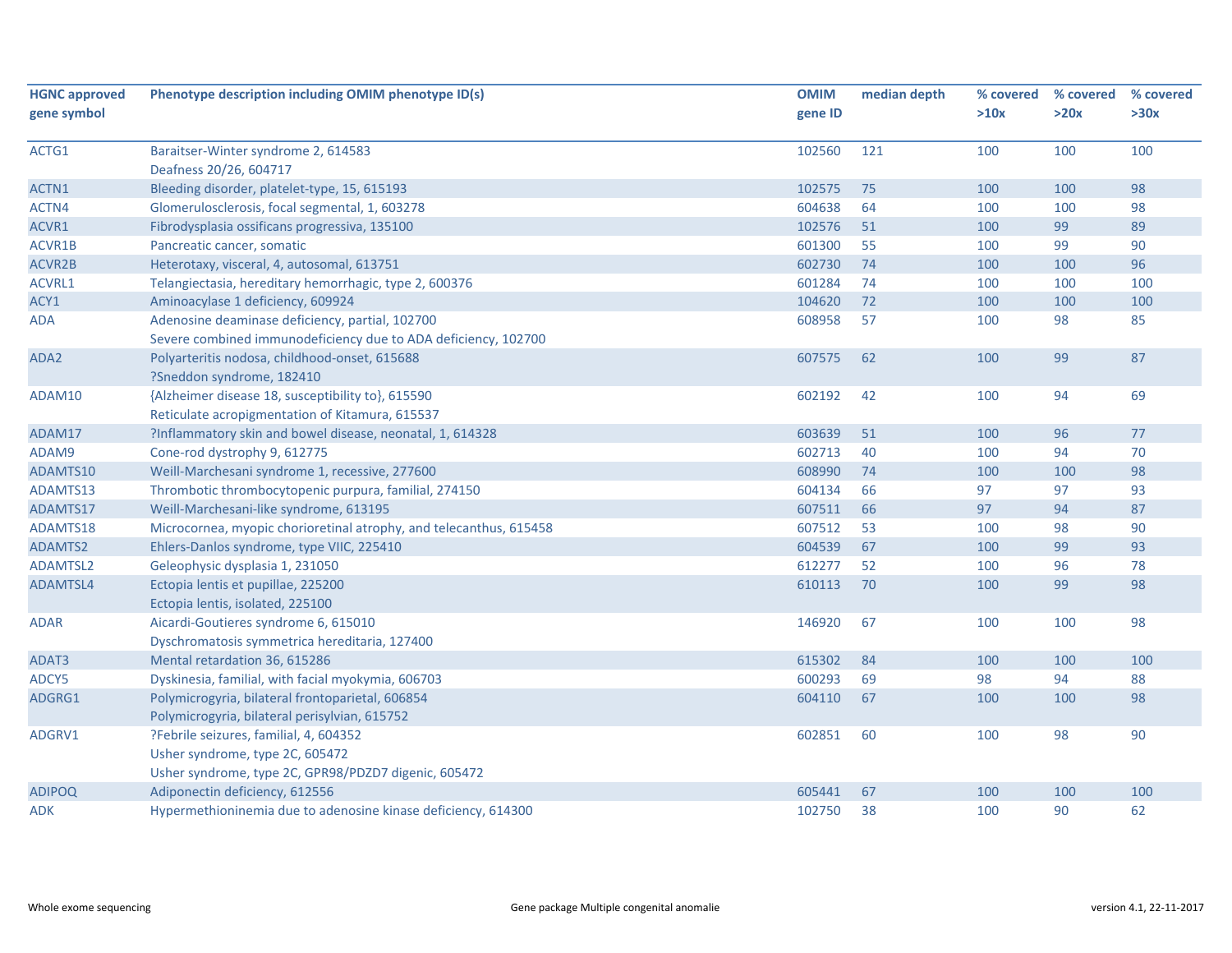| <b>HGNC approved</b><br>gene symbol | Phenotype description including OMIM phenotype ID(s)                                                        | <b>OMIM</b><br>gene ID | median depth | % covered<br>>10x | % covered<br>>20x | % covered<br>>30x |
|-------------------------------------|-------------------------------------------------------------------------------------------------------------|------------------------|--------------|-------------------|-------------------|-------------------|
|                                     |                                                                                                             |                        |              |                   |                   |                   |
| ADRB2                               | {Asthma, nocturnal, susceptibility to}, 600807                                                              | 109690                 | 83           | 100               | 100               | 100               |
|                                     | Beta-2-adrenoreceptor agonist, reduced response to                                                          |                        |              |                   |                   |                   |
|                                     | {Obesity, susceptibility to}, 601665                                                                        |                        |              |                   |                   |                   |
| <b>ADSL</b>                         | Adenylosuccinase deficiency, 103050                                                                         | 608222                 | 61           | 100               | 99                | 88                |
| AFF <sub>2</sub>                    | Mental retardation, FRAXE type, 309548                                                                      | 300806                 | 46           | 100               | 96                | 84                |
| AFG3L2                              | Spastic ataxia 5, 614487                                                                                    | 604581                 | 54           | 99                | 93                | 79                |
|                                     | Spinocerebellar ataxia 28, 610246                                                                           |                        |              |                   |                   |                   |
| <b>AGA</b>                          | Aspartylglucosaminuria, 208400                                                                              | 613228                 | 53           | 100               | 98                | 85                |
| AGBL1                               | Corneal dystrophy, Fuchs endothelial, 8, 615523                                                             | 615496                 | 49           | 98                | 98                | 91                |
| AGK                                 | Cataract 38, 614691                                                                                         | 610345                 | 44           | 100               | 98                | 83                |
|                                     | Sengers syndrome, 212350                                                                                    |                        |              |                   |                   |                   |
| AGL                                 | Glycogen storage disease IIIa, 232400                                                                       | 610860                 | 53           | 100               | 99                | 89                |
|                                     | Glycogen storage disease IIIb, 232400                                                                       |                        |              |                   |                   |                   |
| AGPAT2                              | Lipodystrophy, congenital generalized, type 1, 608594                                                       | 603100                 | 57           | 100               | 100               | 96                |
| <b>AGPS</b>                         | Rhizomelic chondrodysplasia punctata, type 3, 600121                                                        | 603051                 | 48           | 100               | 96                | 74                |
| <b>AGRN</b>                         | Myasthenic syndrome, congenital, 8, with pre- and postsynaptic defects, 615120                              | 103320                 | 90           | 99                | 95                | 91                |
| AGT                                 | {Hypertension, essential, susceptibility to}, 145500                                                        | 106150                 | 96           | 100               | 100               | 99                |
|                                     | {Preeclampsia, susceptibility to}                                                                           |                        |              |                   |                   |                   |
|                                     | Renal tubular dysgenesis, 267430                                                                            |                        |              |                   |                   |                   |
| AGTR1                               | {Hypertension, essential}, 145500                                                                           | 106165                 | 48           | 100               | 100               | 98                |
|                                     | Renal tubular dysgenesis, 267430                                                                            |                        |              |                   |                   |                   |
| <b>AGXT</b>                         | Hyperoxaluria, primary, type 1, 259900                                                                      | 604285                 | 79           | 100               | 100               | 100               |
| <b>AHCY</b>                         | Hypermethioninemia with deficiency of S-adenosylhomocysteine hydrolase, 613752                              | 180960                 | 93           | 96                | 96                | 95                |
| AHI1                                | Joubert syndrome 3, 608629                                                                                  | 608894                 | 51           | 100               | 94                | 73                |
| <b>AICDA</b>                        | Immunodeficiency with hyper-IgM, type 2, 605258                                                             | 605257                 | 92           | 100               | 100               | 88                |
| AIFM1                               | Combined oxidative phosphorylation deficiency 6, 300816                                                     | 300169                 | 41           | 100               | 89                | 67                |
|                                     | Cowchock syndrome, 310490                                                                                   |                        |              |                   |                   |                   |
|                                     | Deafness 5, 300614                                                                                          |                        |              |                   |                   |                   |
| AIMP1                               | Leukodystrophy, hypomyelinating, 3, 260600                                                                  | 603605                 | 62           | 100               | 100               | 94                |
| AIP                                 | Pituitary adenoma, ACTH-secreting, 219090                                                                   | 605555                 | 78           | 100               | 100               | 100               |
|                                     | Pituitary adenoma, growth hormone-secreting, 102200                                                         |                        |              |                   |                   |                   |
|                                     | Pituitary adenoma, prolactin-secreting, 600634                                                              |                        |              |                   |                   |                   |
| AIPL1                               | Cone-rod dystrophy, 604393                                                                                  | 604392                 | 81           | 100               | 100               | 100               |
|                                     | Leber congenital amaurosis 4, 604393                                                                        |                        |              |                   |                   |                   |
|                                     | Retinitis pigmentosa, juvenile, 604393                                                                      |                        |              |                   |                   |                   |
| AIRE                                | Autoimmune polyendocrinopathy syndrome, type I, with or without reversible metaphyseal dysplasia,<br>240300 | 607358                 | 55           | 100               | 98                | 83                |
| AK1                                 | Hemolytic anemia due to adenylate kinase deficiency, 612631                                                 | 103000                 | 80           | 100               | 100               | 100               |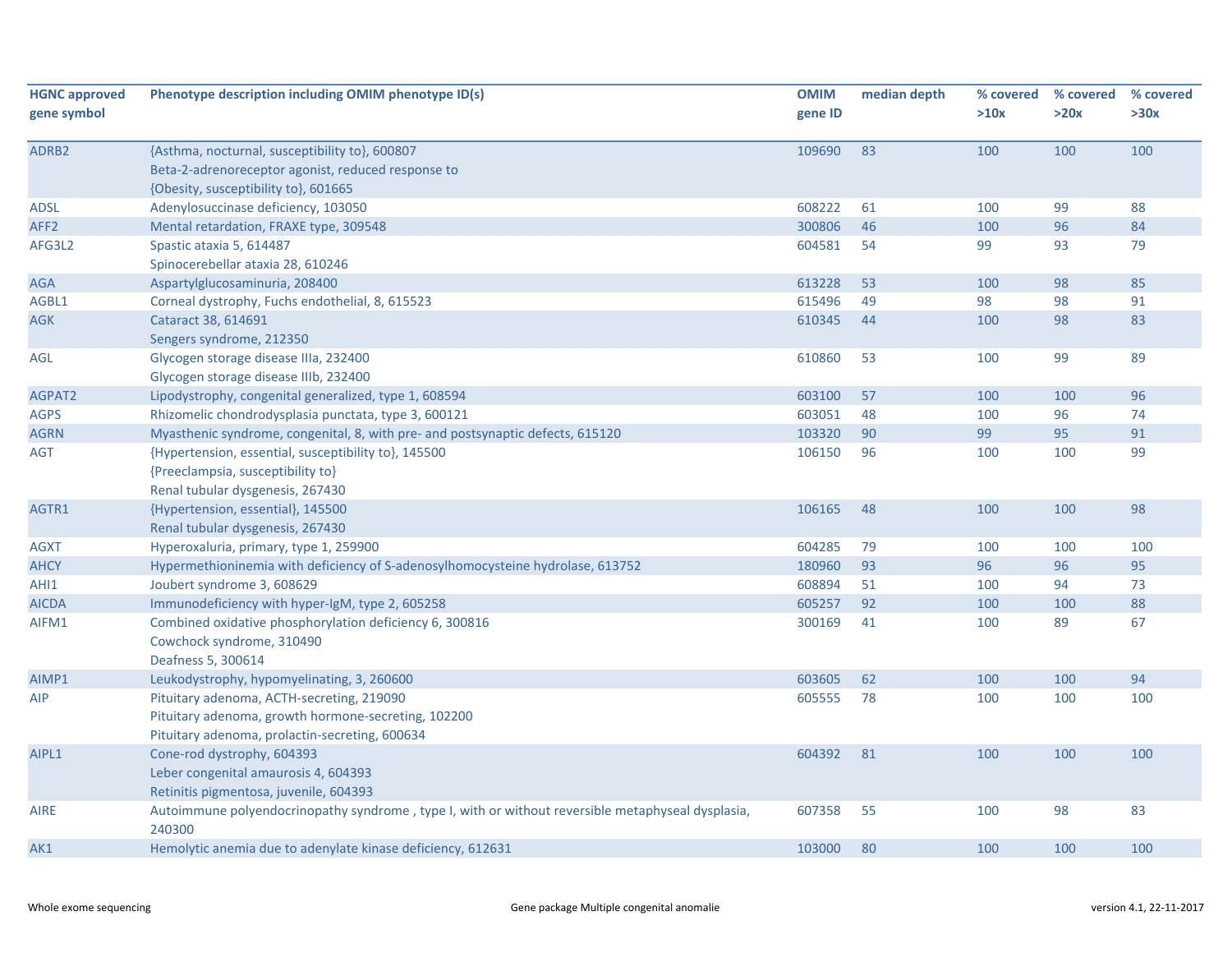| <b>HGNC approved</b> | Phenotype description including OMIM phenotype ID(s)                       | <b>OMIM</b> | median depth | % covered | % covered | % covered |
|----------------------|----------------------------------------------------------------------------|-------------|--------------|-----------|-----------|-----------|
| gene symbol          |                                                                            | gene ID     |              | >10x      | >20x      | >30x      |
|                      |                                                                            |             |              |           |           |           |
| AK <sub>2</sub>      | Reticular dysgenesis, 267500                                               | 103020      | 43           | 100       | 100       | 83        |
| AKAP9                | ?Long QT syndrome-11, 611820                                               | 604001      | 61           | 100       | 99        | 92        |
| AKR1C2               | Obesity, hyperphagia, and developmental delay                              | 600450      | 65           | 100       | 100       | 96        |
|                      | 46XY sex reversal 8, 614279                                                |             |              |           |           |           |
| AKR1D1               | Bile acid synthesis defect, congenital, 2, 235555                          | 604741      | 48           | 100       | 92        | 86        |
| AKT1                 | Breast cancer, somatic, 114480                                             | 164730      | 72           | 100       | 100       | 97        |
|                      | Colorectal cancer, somatic, 114500                                         |             |              |           |           |           |
|                      | Cowden syndrome 6, 615109                                                  |             |              |           |           |           |
|                      | Ovarian cancer, somatic, 167000                                            |             |              |           |           |           |
|                      | Proteus syndrome, somatic, 176920                                          |             |              |           |           |           |
|                      | {Schizophrenia, susceptibility to}, 181500                                 |             |              |           |           |           |
| AKT2                 | Diabetes mellitus, type II, 125853                                         | 164731      | 70           | 100       | 100       | 100       |
|                      | Hypoinsulinemic hypoglycemia with hemihypertrophy, 240900                  |             |              |           |           |           |
| AKT3                 | Megalencephaly-polymicrogyria-polydactyly-hydrocephalus syndrome 2, 615937 | 611223      | 49           | 100       | 94        | 75        |
| <b>ALAD</b>          | {Lead poisoning, susceptibility to}, 612740                                | 125270      | 71           | 100       | 100       | 97        |
|                      | Porphyria, acute hepatic, 612740                                           |             |              |           |           |           |
| ALAS <sub>2</sub>    | Anemia, sideroblastic, 1, 300751                                           | 301300      | 45           | 100       | 97        | 84        |
|                      | Protoporphyria, erythropoietic, 300752                                     |             |              |           |           |           |
| <b>ALB</b>           | Analbuminemia, 616000                                                      | 103600      | 46           | 100       | 97        | 79        |
|                      | [Dysalbuminemic hyperthyroxinemia], 615999                                 |             |              |           |           |           |
| ALDH18A1             | Cutis laxa 3, 616603                                                       | 138250      | 54           | 100       | 98        | 88        |
|                      | Cutis laxa, type IIIA, 219150                                              |             |              |           |           |           |
|                      | Spastic paraplegia 9A, 601162                                              |             |              |           |           |           |
|                      | Spastic paraplegia 9B, 616586                                              |             |              |           |           |           |
| ALDH1A3              | Microphthalmia, isolated 8, 615113                                         | 600463      | 60           | 100       | 98        | 89        |
| ALDH <sub>2</sub>    | Alcohol sensitivity, acute, 610251                                         | 100650      | 79           | 100       | 100       | 100       |
|                      | {Esophageal cancer, alcohol-related, susceptibility to}                    |             |              |           |           |           |
|                      | {Hangover, susceptibility to}, 610251                                      |             |              |           |           |           |
|                      | {Sublingual nitroglycerin, susceptibility to poor response to}             |             |              |           |           |           |
| ALDH3A2              | Sjogren-Larsson syndrome, 270200                                           | 609523      | 52           | 100       | 98        | 88        |
| ALDH4A1              | Hyperprolinemia, type II, 239510                                           | 606811      | 64           | 100       | 99        | 97        |
| ALDH5A1              | Succinic semialdehyde dehydrogenase deficiency, 271980                     | 610045      | 42           | 99        | 94        | $71\,$    |
| ALDH6A1              | Methylmalonate semialdehyde dehydrogenase deficiency, 614105               | 603178      | 71           | 100       | 99        | 93        |
| ALDH7A1              | Epilepsy, pyridoxine-dependent, 266100                                     | 107323      | 50           | 100       | 93        | $71$      |
| <b>ALDOA</b>         | Glycogen storage disease XII, 611881                                       | 103850      | 95           | 100       | 100       | 100       |
| <b>ALDOB</b>         | Fructose intolerance, 229600                                               | 612724      | 66           | 100       | 100       | 100       |
| ALG1                 | Congenital disorder of glycosylation, type Ik, 608540                      | 605907      | 46           | 90        | 76        | 70        |
| ALG11                | Congenital disorder of glycosylation, type Ip, 613661                      | 613666      | 59           | 100       | 100       | 99        |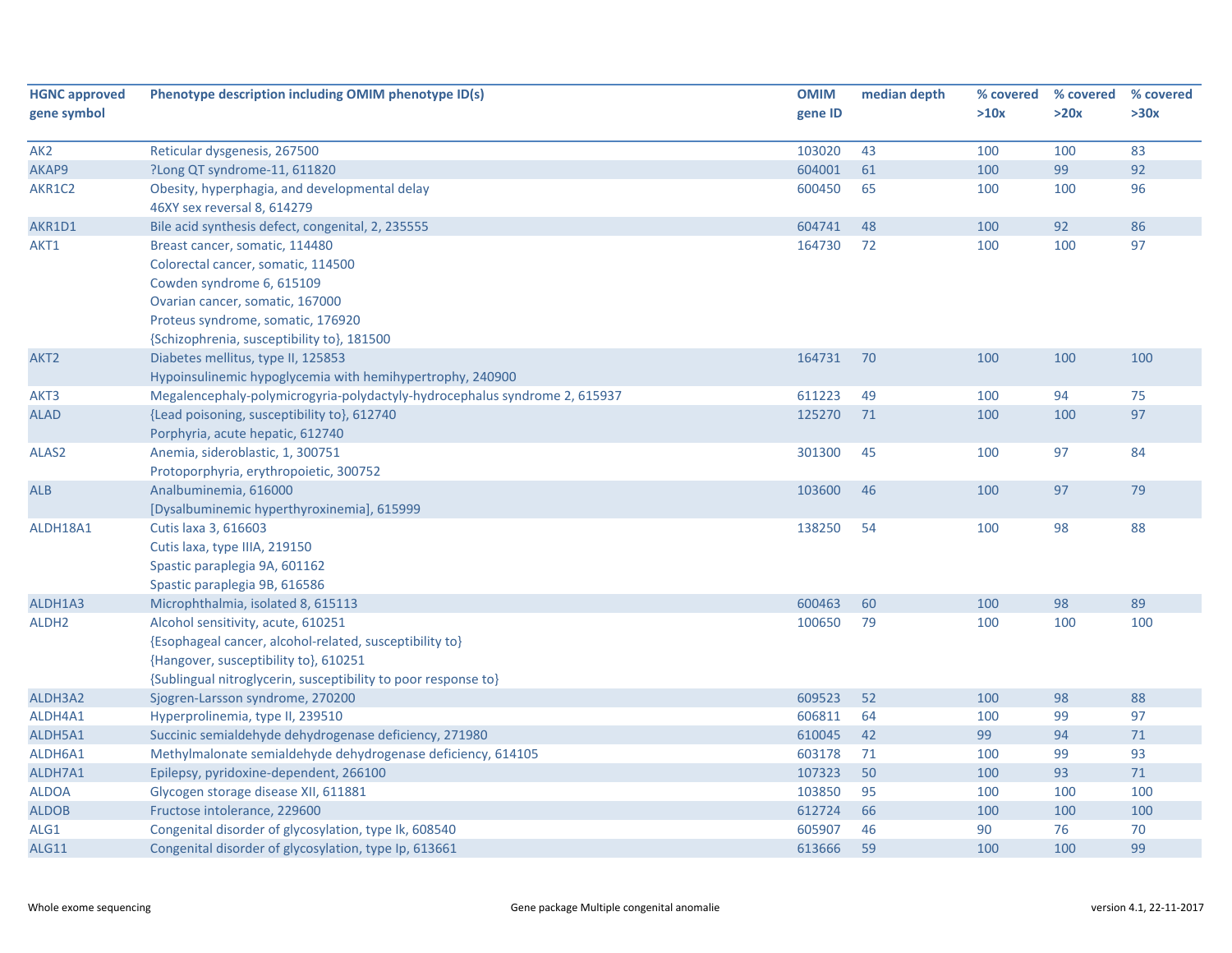| <b>HGNC approved</b> | Phenotype description including OMIM phenotype ID(s)                 | <b>OMIM</b> | median depth | % covered | % covered | % covered |
|----------------------|----------------------------------------------------------------------|-------------|--------------|-----------|-----------|-----------|
| gene symbol          |                                                                      | gene ID     |              | >10x      | >20x      | >30x      |
|                      |                                                                      |             |              |           |           |           |
| <b>ALG12</b>         | Congenital disorder of glycosylation, type Ig, 607143                | 607144      | 108          | 100       | 100       | 100       |
| <b>ALG13</b>         | ?Congenital disorder of glycosylation, type Is, 300884               | 300776      | 42           | 100       | 96        | 73        |
|                      | Epileptic encephalopathy, early infantile, 36, 300884                |             |              |           |           |           |
| ALG <sub>2</sub>     | ?Congenital disorder of glycosylation, type Ii, 607906               | 607905      | 51           | 100       | 100       | 97        |
|                      | Myasthenic syndrome, congenital, 14, with tubular aggregates, 616228 |             |              |           |           |           |
| ALG3                 | Congenital disorder of glycosylation, type Id, 601110                | 608750      | 63           | 100       | 100       | 100       |
| ALG6                 | Congenital disorder of glycosylation, type Ic, 603147                | 604566      | 58           | 100       | 99        | 83        |
| ALG8                 | Congenital disorder of glycosylation, type Ih, 608104                | 608103      | 43           | 100       | 96        | 75        |
| ALG9                 | Congenital disorder of glycosylation, type II, 608776                | 606941      | 43           | 100       | 96        | 77        |
|                      | Gillessen-Kaesbach-Nishimura syndrome, 263210                        |             |              |           |           |           |
| ALMS1                | Alstrom syndrome, 203800                                             | 606844      | 82           | 100       | 99        | 96        |
| ALOX12B              | Ichthyosis, congenital 2, 242100                                     | 603741      | 79           | 100       | 100       | 100       |
| ALOXE3               | Ichthyosis, congenital 3, 606545                                     | 607206      | 82           | 100       | 100       | 98        |
| <b>ALPL</b>          | Hypophosphatasia, adult, 146300                                      | 171760      | 64           | 100       | 100       | 96        |
|                      | Hypophosphatasia, childhood, 241510                                  |             |              |           |           |           |
|                      | Hypophosphatasia, infantile, 241500                                  |             |              |           |           |           |
|                      | Odontohypophosphatasia, 146300                                       |             |              |           |           |           |
| ALS <sub>2</sub>     | Amyotrophic lateral sclerosis 2, juvenile, 205100                    | 606352      | 53           | 100       | 99        | 89        |
|                      | Primary lateral sclerosis, juvenile, 606353                          |             |              |           |           |           |
|                      | Spastic paralysis, infantile onset ascending, 607225                 |             |              |           |           |           |
| ALX1                 | ?Frontonasal dysplasia 3, 613456                                     | 601527      | 57           | 100       | 100       | 99        |
| ALX3                 | Frontonasal dysplasia 1, 136760                                      | 606014      | 87           | 100       | 94        | 90        |
| ALX4                 | {Craniosynostosis 5, susceptibility to}, 615529                      | 605420      | 83           | 100       | 100       | 100       |
|                      | Frontonasal dysplasia 2, 613451                                      |             |              |           |           |           |
|                      | Parietal foramina 2, 609597                                          |             |              |           |           |           |
| <b>AMACR</b>         | Alpha-methylacyl-CoA racemase deficiency, 614307                     | 604489      | 53           | 100       | 100       | 89        |
|                      | Bile acid synthesis defect, congenital, 4, 214950                    |             |              |           |           |           |
| <b>AMELX</b>         | Amelogenesis imperfecta, type 1E, 301200                             | 300391      | 106          | 100       | 100       | 100       |
| AMER1                | Osteopathia striata with cranial sclerosis, 300373                   | 300647      | 71           | 100       | 100       | 99        |
| <b>AMH</b>           | Persistent Mullerian duct syndrome, type I, 261550                   | 600957      | 64           | 100       | 100       | 93        |
| AMHR2                | Persistent Mullerian duct syndrome, type II, 261550                  | 600956      | 80           | 100       | 100       | 94        |
| <b>AMN</b>           | Megaloblastic anemia-1, Norwegian type, 261100                       | 605799      | 57           | 100       | 99        | 82        |
| AMPD1                | Myopathy due to myoadenylate deaminase deficiency, 615511            | 102770      | 48           | 100       | 97        | 85        |
| <b>AMT</b>           | Glycine encephalopathy, 605899                                       | 238310      | 73           | 100       | 100       | 98        |
| <b>ANG</b>           | Amyotrophic lateral sclerosis 9, 611895                              | 105850      | 98           | 100       | 100       | 100       |
| ANGPTL3              | Hypobetalipoproteinemia, familial, 2, 605019                         | 604774      | 48           | 100       | 99        | 87        |
| ANK1                 | Spherocytosis, type 1, 182900                                        | 612641      | 76           | 100       | 100       | 95        |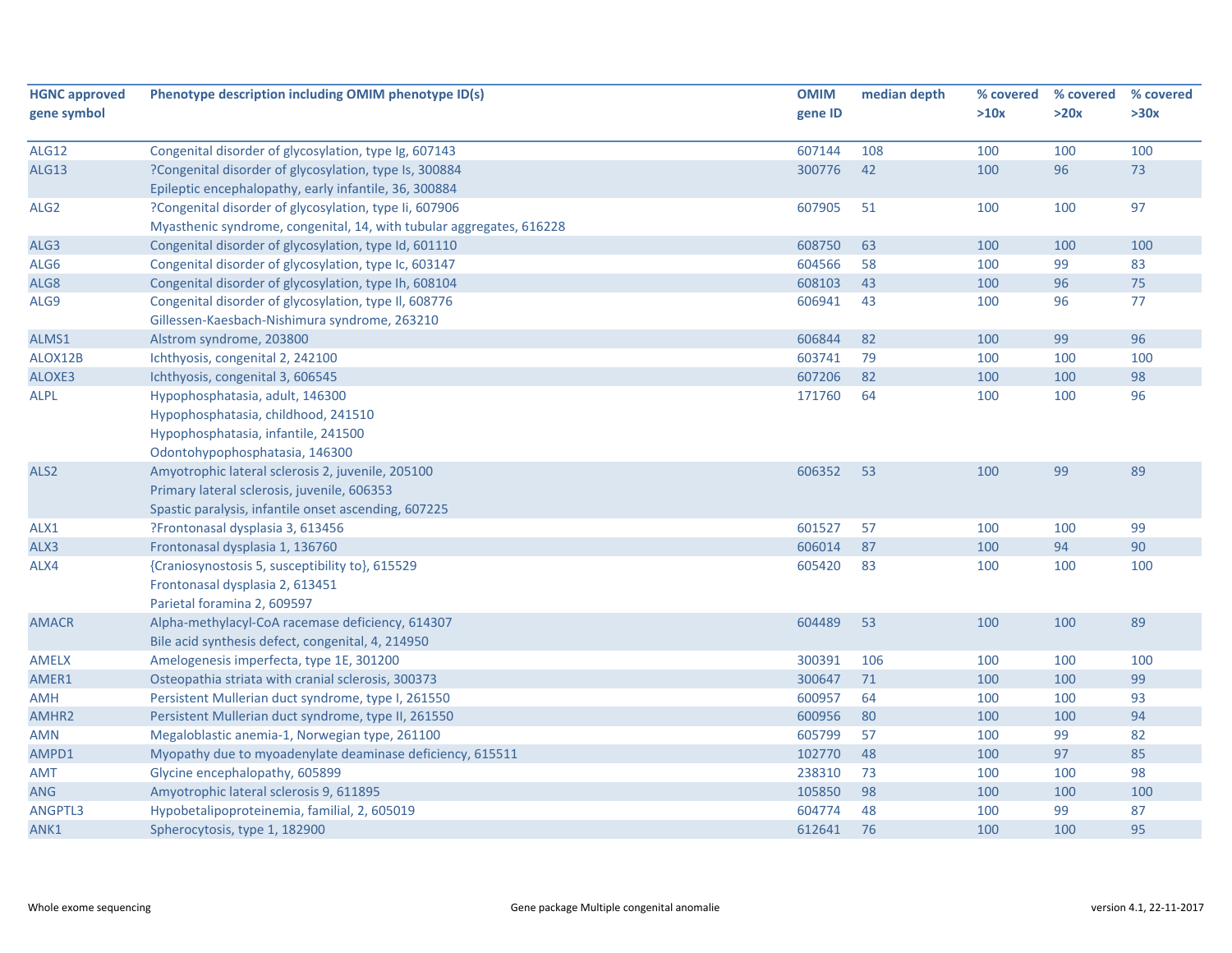| <b>HGNC approved</b> | Phenotype description including OMIM phenotype ID(s)                                  | <b>OMIM</b> | median depth | % covered | % covered | % covered |
|----------------------|---------------------------------------------------------------------------------------|-------------|--------------|-----------|-----------|-----------|
| gene symbol          |                                                                                       | gene ID     |              | >10x      | >20x      | >30x      |
| ANK2                 | Cardiac arrhythmia, ankyrin-B-related, 600919                                         | 106410      | 53           | 100       | 99        | 93        |
|                      | Long QT syndrome 4, 600919                                                            |             |              |           |           |           |
| <b>ANKH</b>          | Chondrocalcinosis 2, 118600                                                           | 605145      | 59           | 100       | 100       | 98        |
|                      | Craniometaphyseal dysplasia, 123000                                                   |             |              |           |           |           |
| ANKK1                | Dopamine receptor D2, reduced brain density of                                        | 608774      | 70           | 100       | 100       | 99        |
| ANKRD11              | KBG syndrome, 148050                                                                  | 611192      | 89           | 100       | 100       | 100       |
| ANKRD26              | Thrombocytopenia 2, 188000                                                            | 610855      | 56           | 100       | 97        | 84        |
| ANKS6                | Nephronophthisis 16, 615382                                                           | 615370      | 56           | 94        | 91        | 82        |
| <b>ANO10</b>         | Spinocerebellar ataxia 10, 613728                                                     | 613726      | 40           | 100       | 92        | 65        |
| ANO3                 | Dystonia 24, 615034                                                                   | 610110      | 43           | 93        | 91        | 77        |
| ANO <sub>5</sub>     | Gnathodiaphyseal dysplasia, 166260                                                    | 608662      | 55           | 100       | 98        | 86        |
|                      | Miyoshi muscular dystrophy 3, 613319                                                  |             |              |           |           |           |
|                      | Muscular dystrophy, limb-girdle, type 2L, 611307                                      |             |              |           |           |           |
| ANO <sub>6</sub>     | Scott syndrome, 262890                                                                | 608663      | 50           | 100       | 98        | 85        |
| ANOS1                | Hypogonadotropic hypogonadism 1 with or without anosmia (Kallmann syndrome 1), 308700 | 300836      | 44           | 100       | 93        | 75        |
| ANTXR1               | GAPO syndrome, 230740                                                                 | 606410      | 38           | 98        | 92        | 68        |
|                      | {Hemangioma, capillary infantile, susceptibility to}, 602089                          |             |              |           |           |           |
| ANTXR2               | Hyaline fibromatosis syndrome, 228600                                                 | 608041      | 46           | 100       | 97        | 76        |
| AP1S1                | MEDNIK syndrome, 609313                                                               | 603531      | 51           | 100       | 100       | 95        |
| <b>AP1S2</b>         | Mental retardation syndromic 5, 304340                                                | 300629      | 44           | 100       | 80        | 65        |
| AP2S1                | Hypocalciuric hypercalcemia, type III, 600740                                         | 602242      | 68           | 100       | 100       | 100       |
| AP3B1                | Hermansky-Pudlak syndrome 2, 608233                                                   | 603401      | 50           | 100       | 95        | 71        |
| AP4B1                | Spastic paraplegia 47, 614066                                                         | 607245      | 60           | 100       | 100       | 96        |
| AP4E1                | Spastic paraplegia 51, 613744                                                         | 607244      | 50           | 100       | 99        | 87        |
|                      | Stuttering, familial persistent, 1, 184450                                            |             |              |           |           |           |
| AP4M1                | Spastic paraplegia 50, 612936                                                         | 602296      | 75           | 100       | 100       | 98        |
| AP4S1                | Spastic paraplegia 52, 614067                                                         | 607243      | 37           | 100       | 95        | 69        |
| AP5Z1                | Spastic paraplegia 48, 613647                                                         | 613653      | 64           | 100       | 100       | 94        |
| APCDD1               | Hypotrichosis 1, 605389                                                               | 607479      | 76           | 100       | 99        | 91        |
| APOA1                | Amyloidosis, 3 or more types, 105200                                                  | 107680      | 86           | 100       | 100       | 100       |
|                      | ApoA-I and apoC-III deficiency, combined                                              |             |              |           |           |           |
|                      | <b>Corneal clouding</b>                                                               |             |              |           |           |           |
|                      | Hypoalphalipoproteinemia, 604091                                                      |             |              |           |           |           |
| APOA2                | Apolipoprotein A-II deficiency                                                        | 107670      | 62           | 100       | 100       | 98        |
|                      | {Hypercholesterolemia, familial, modifier of}, 143890                                 |             |              |           |           |           |
| APOA5                | Hyperchylomicronemia, late-onset, 144650                                              | 606368      | 119          | 100       | 100       | 100       |
|                      | {Hypertriglyceridemia, susceptibility to}, 145750                                     |             |              |           |           |           |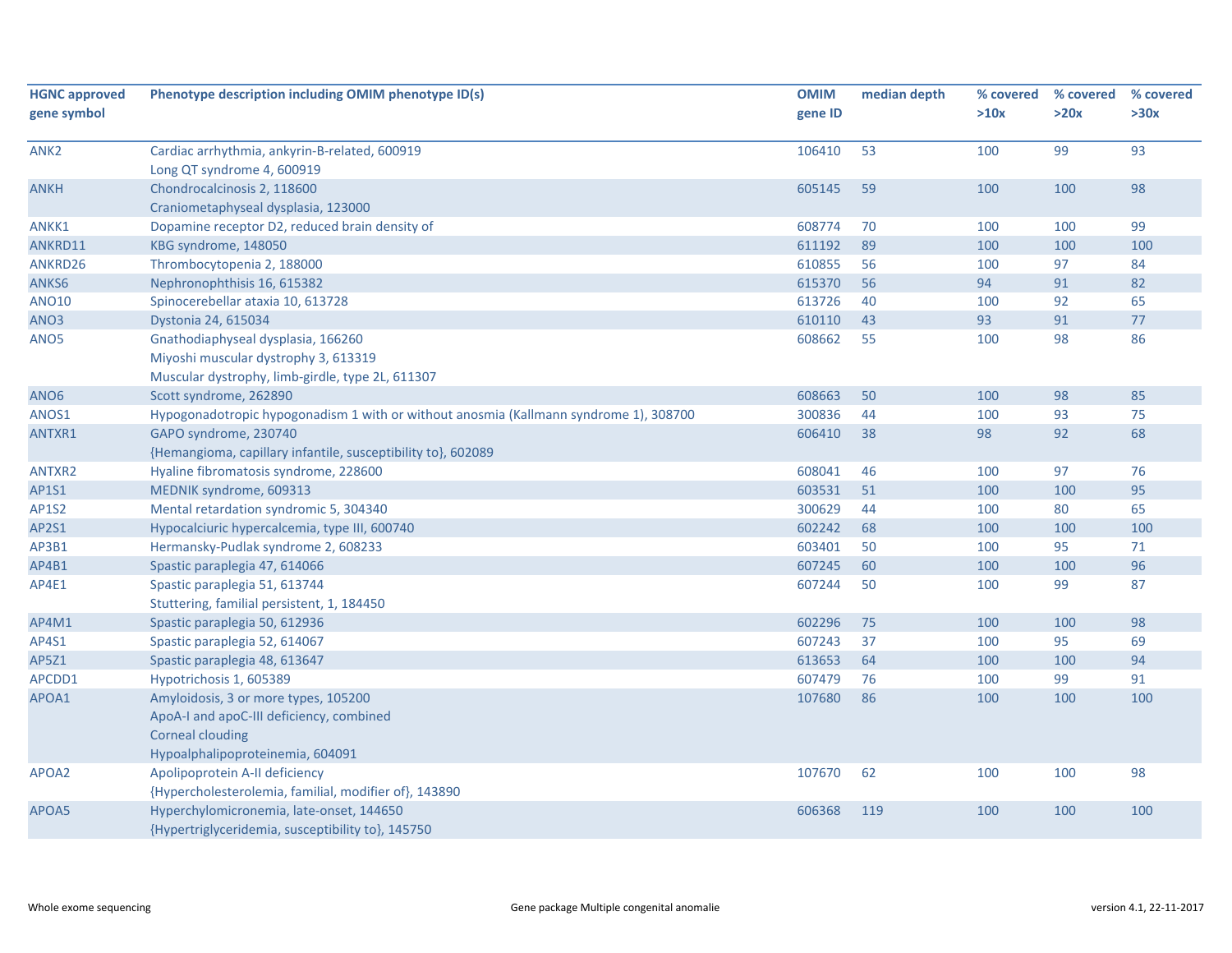| <b>HGNC approved</b> | Phenotype description including OMIM phenotype ID(s)                     | <b>OMIM</b> | median depth | % covered | % covered | % covered |
|----------------------|--------------------------------------------------------------------------|-------------|--------------|-----------|-----------|-----------|
| gene symbol          |                                                                          | gene ID     |              | >10x      | >20x      | >30x      |
| <b>APOB</b>          | Hypercholesterolemia, due to ligand-defective apo B, 144010              | 107730      | 115          | 100       | 100       | 99        |
|                      | Hypobetalipoproteinemia, 615558                                          |             |              |           |           |           |
| APOC2                | Hyperlipoproteinemia, type Ib, 207750                                    | 608083      | 62           | 100       | 100       | 100       |
| APOC3                | Apolipoprotein C-III deficiency, 614028                                  | 107720      | 81           | 100       | 100       | 100       |
| <b>APRT</b>          | Adenine phosphoribosyltransferase deficiency, 614723                     | 102600      | 52           | 100       | 100       | 100       |
| <b>APTX</b>          | Ataxia, early-onset, with oculomotor apraxia and hypoalbuminemia, 208920 | 606350      | 54           | 100       | 90        | 77        |
| AQP2                 | Diabetes insipidus, nephrogenic, 125800                                  | 107777      | 79           | 100       | 100       | 100       |
| AQP5                 | Palmoplantar keratoderma, Bothnian type, 600231                          | 600442      | 66           | 100       | 100       | 100       |
| AR                   | Androgen insensitivity, 300068                                           | 313700      | 60           | 100       | 95        | 81        |
|                      | Androgen insensitivity, partial, with or without breast cancer, 312300   |             |              |           |           |           |
|                      | Hypospadias 1, 300633                                                    |             |              |           |           |           |
|                      | {Prostate cancer, susceptibility to}, 176807                             |             |              |           |           |           |
|                      | Spinal and bulbar muscular atrophy of Kennedy, 313200                    |             |              |           |           |           |
| ARFGEF2              | Periventricular heterotopia with microcephaly, 608097                    | 605371      | 55           | 100       | 98        | 85        |
| ARG1                 | Argininemia, 207800                                                      | 608313      | 56           | 100       | 100       | 88        |
| ARHGAP26             | Leukemia, juvenile myelomonocytic, somatic, 607785                       | 605370      | 56           | 100       | 100       | 91        |
| ARHGAP31             | Adams-Oliver syndrome 1, 100300                                          | 610911      | 75           | 100       | 99        | 96        |
| ARHGEF10             | ?Slowed nerve conduction velocity, AD, 608236                            | 608136      | 72           | 100       | 99        | 91        |
| ARHGEF12             | No OMIM phenotype                                                        | 604763      | 48           | 100       | 97        | 82        |
| ARHGEF6              | Mental retardation 46, 300436                                            | 300267      | 38           | 100       | 93        | 70        |
| ARHGEF9              | Epileptic encephalopathy, early infantile, 8, 300607                     | 300429      | 38           | 100       | 95        | 63        |
| ARID1A               | Coffin-Siris syndrome 2, 614607                                          | 603024      | 75           | 100       | 98        | 94        |
| ARID1B               | Coffin-Siris syndrome 1, 135900                                          | 614556      | 67           | 99        | 97        | 90        |
| ARL13B               | Joubert syndrome 8, 612291                                               | 608922      | 50           | 100       | 99        | 86        |
| ARL2BP               | Retinitis pigmentosa with or without situs inversus, 615434              | 615407      | 49           | 100       | 100       | 87        |
| ARL6                 | {Bardet-Biedl syndrome 1, modifier of}, 209900                           | 608845      | 32           | 97        | 88        | 57        |
|                      | Bardet-Biedl syndrome 3, 600151                                          |             |              |           |           |           |
|                      | ?Retinitis pigmentosa 55, 613575                                         |             |              |           |           |           |
| ARMC4                | Ciliary dyskinesia, primary, 23, 615451                                  | 615408      | 50           | 100       | 98        | 84        |
| <b>ARNT</b>          | No OMIM phenotype                                                        | 126110      | 38           | 100       | 95        | 72        |
| <b>ARSA</b>          | Metachromatic leukodystrophy, 250100                                     | 607574      | 105          | 100       | 100       | 100       |
| <b>ARSB</b>          | Mucopolysaccharidosis type VI (Maroteaux-Lamy), 253200                   | 611542      | 49           | 100       | 99        | 90        |
| ARSE                 | Chondrodysplasia punctata recessive, 302950                              | 300180      | 63           | 100       | 95        | 84        |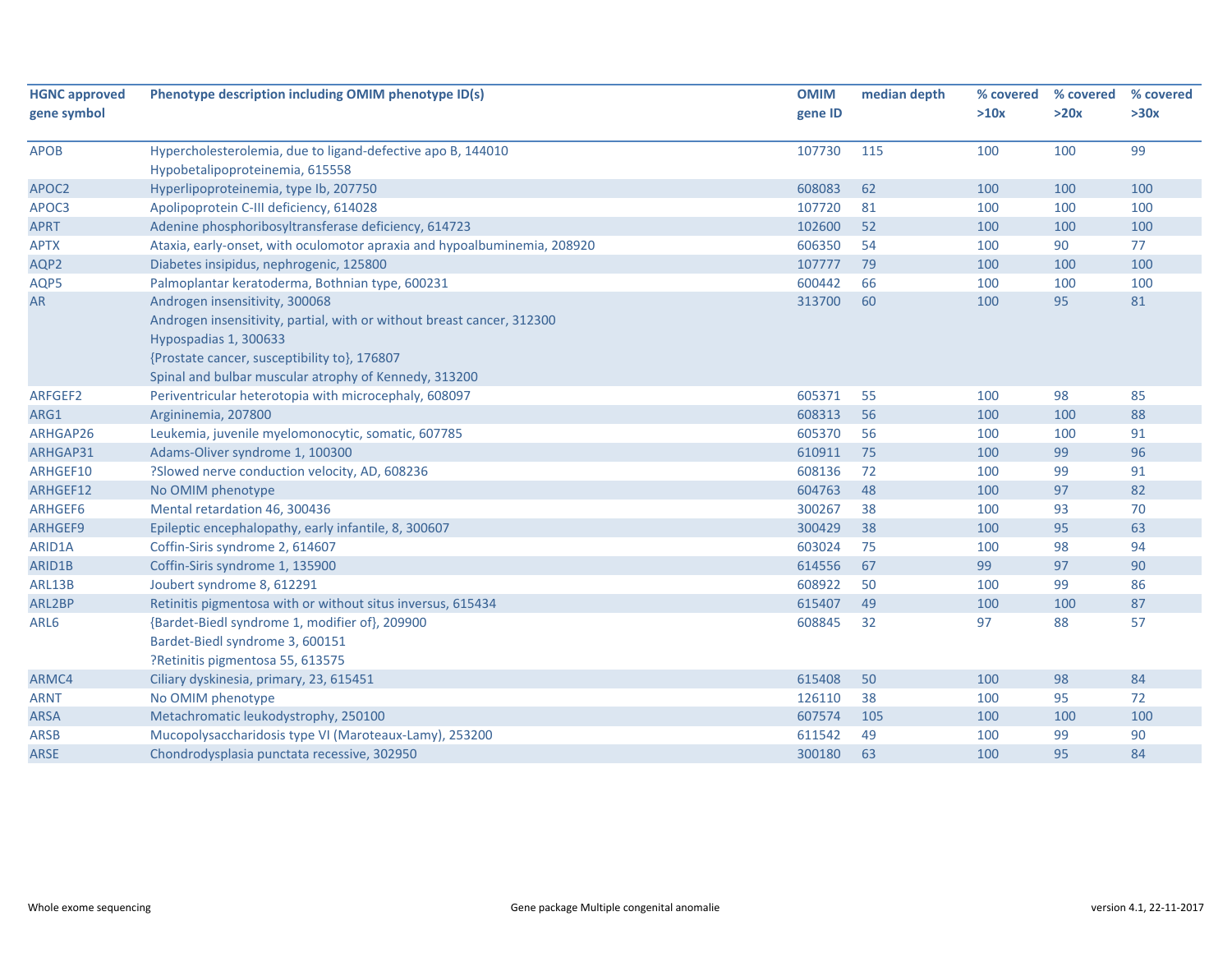| <b>HGNC approved</b> | Phenotype description including OMIM phenotype ID(s)                | <b>OMIM</b> | median depth | % covered | % covered | % covered |
|----------------------|---------------------------------------------------------------------|-------------|--------------|-----------|-----------|-----------|
| gene symbol          |                                                                     | gene ID     |              | >10x      | >20x      | >30x      |
| <b>ARX</b>           | Epileptic encephalopathy, early infantile, 1, 308350                | 300382      | 42           | 89        | 80        | 65        |
|                      | Hydranencephaly with abnormal genitalia, 300215                     |             |              |           |           |           |
|                      | Lissencephaly 2, 300215                                             |             |              |           |           |           |
|                      | Mental retardation 29 and others, 300419                            |             |              |           |           |           |
|                      | Partington syndrome, 309510                                         |             |              |           |           |           |
|                      | Proud syndrome, 300004                                              |             |              |           |           |           |
| ASAH1                | Farber lipogranulomatosis, 228000                                   | 613468      | 49           | 100       | 97        | 80        |
|                      | Spinal muscular atrophy with progressive myoclonic epilepsy, 159950 |             |              |           |           |           |
| <b>ASB10</b>         | Glaucoma 1, open angle, F, 603383                                   | 615054      | 76           | 100       | 100       | 100       |
| ASCC1                | Barrett esophagus/esophageal adenocarcinoma, 614266                 | 614215      | 35           | 100       | 88        | 54        |
|                      | ?Spinal muscular atrophy with congenital bone fractures 2, 616867   |             |              |           |           |           |
| ASCL1                | Central hypoventilation syndrome, congenital, 209880                | 100790      | 120          | 100       | 100       | 100       |
|                      | Haddad syndrome, 209880                                             |             |              |           |           |           |
| <b>ASL</b>           | Argininosuccinic aciduria, 207900                                   | 608310      | 70           | 100       | 100       | 99        |
| ASNA1                | No OMIM phenotype                                                   | 601913      | 65           | 100       | 100       | 98        |
| <b>ASNS</b>          | Asparagine synthetase deficiency, 615574                            | 108370      | 59           | 100       | 100       | 92        |
| <b>ASPA</b>          | Canavan disease, 271900                                             | 608034      | 41           | 100       | 98        | 81        |
| <b>ASPM</b>          | Microcephaly 5, primary, 608716                                     | 605481      | 62           | 100       | 100       | 96        |
| ASPSCR1              | Alveolar soft-part sarcoma, 606243                                  | 606236      | 60           | 100       | 100       | 97        |
| ASS1                 | Citrullinemia, 215700                                               | 603470      | 70           | 100       | 100       | 98        |
| ASXL1                | Bohring-Opitz syndrome, 605039                                      | 612990      | 77           | 100       | 100       | 97        |
|                      | Myelodysplastic syndrome, somatic, 614286                           |             |              |           |           |           |
| ASXL3                | Bainbridge-Ropers syndrome, 615485                                  | 615115      | 52           | 99        | 98        | 94        |
| <b>ATCAY</b>         | Ataxia, cerebellar, Cayman type, 601238                             | 608179      | 68           | 100       | 96        | 92        |
| <b>ATIC</b>          | AICA-ribosiduria due to ATIC deficiency, 608688                     | 601731      | 45           | 100       | 99        | 84        |
| ATL1                 | Neuropathy, hereditary sensory, type ID, 613708                     | 606439      | 55           | 100       | 98        | 85        |
|                      | Spastic paraplegia 3A, 182600                                       |             |              |           |           |           |
| ATL3                 | Neuropathy, hereditary sensory, type IF, 615632                     | 609369      | 41           | 100       | 96        | 80        |
| <b>ATM</b>           | Ataxia-telangiectasia, 208900                                       | 607585      | 55           | 100       | 97        | 83        |
|                      | {Breast cancer, susceptibility to}, 114480                          |             |              |           |           |           |
|                      | Lymphoma, B-cell non-Hodgkin, somatic                               |             |              |           |           |           |
|                      | Lymphoma, mantle cell, somatic                                      |             |              |           |           |           |
|                      | T-cell prolymphocytic leukemia, somatic                             |             |              |           |           |           |
| ATN1                 | Dentatorubro-pallidoluysian atrophy, 125370                         | 607462      | 80           | 100       | 100       | 97        |
| <b>ATP13A2</b>       | Kufor-Rakeb syndrome, 606693                                        | 610513      | 79           | 100       | 100       | 98        |
|                      | Spastic paraplegia 78, 617225                                       |             |              |           |           |           |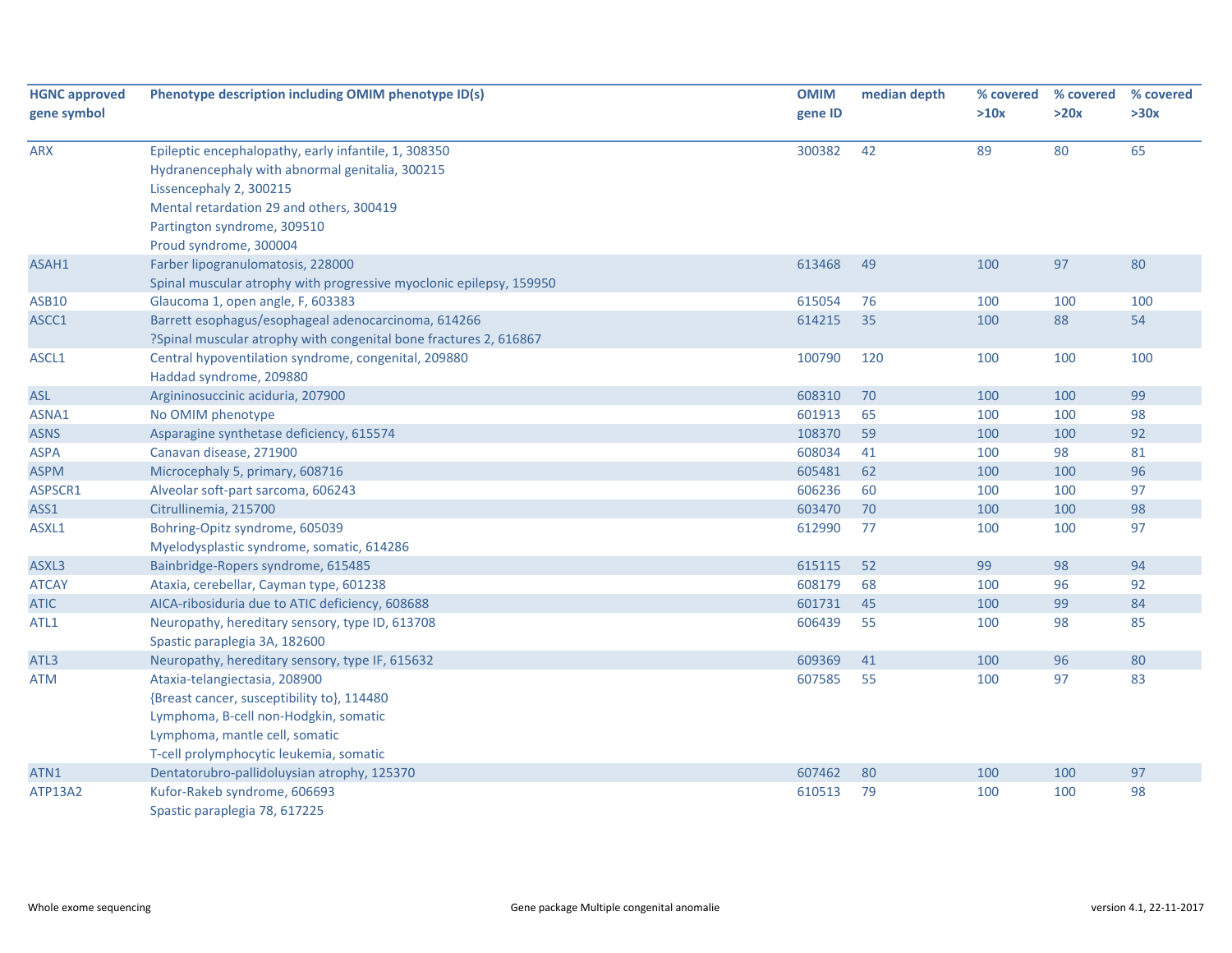| <b>HGNC approved</b><br>gene symbol | Phenotype description including OMIM phenotype ID(s)                                                                                                                        | <b>OMIM</b><br>gene ID | median depth     | % covered<br>>10x | % covered<br>>20x | % covered<br>>30x |
|-------------------------------------|-----------------------------------------------------------------------------------------------------------------------------------------------------------------------------|------------------------|------------------|-------------------|-------------------|-------------------|
| ATP1A2                              | Alternating hemiplegia of childhood, 104290<br>Migraine, familial basilar, 602481<br>Migraine, familial hemiplegic, 2, 602481                                               | 182340                 | 86               | 100               | 100               | 99                |
| ATP1A3                              | Alternating hemiplegia of childhood 2, 614820<br>CAPOS syndrome, 601338<br>Dystonia-12, 128235                                                                              | 182350                 | 91               | 100               | 100               | 100               |
| ATP2A1                              | Brody myopathy, 601003                                                                                                                                                      | 108730                 | 76               | 100               | 100               | 98                |
| ATP2A2                              | Acrokeratosis verruciformis, 101900<br>Darier disease, 124200                                                                                                               | 108740                 | 67               | 100               | 100               | 98                |
| ATP2C1                              | Hailey-Hailey disease, 169600                                                                                                                                               | 604384                 | 43               | 100               | 96                | 78                |
| ATP5E                               | ?Mitochondrial complex V (ATP synthase) deficiency, nuclear type 3, 614053                                                                                                  | 606153                 | 56               | 100               | 100               | 100               |
| ATP6V0A2                            | Cutis laxa, type IIA, 219200<br>Wrinkly skin syndrome, 278250                                                                                                               | 611716                 | 56               | 100               | 98                | 87                |
| ATP6V0A4                            | Renal tubular acidosis, distal, 602722                                                                                                                                      | 605239                 | 51               | 100               | 96                | 84                |
| ATP6V1B1                            | Renal tubular acidosis with deafness, 267300                                                                                                                                | 192132                 | 78               | 100               | 100               | 99                |
| ATP7A                               | Menkes disease, 309400<br>Occipital horn syndrome, 304150<br>Spinal muscular atrophy, distal 3, 300489                                                                      | 300011                 | 44               | 100               | 98                | 84                |
| ATP7B                               | Wilson disease, 277900                                                                                                                                                      | 606882                 | 70               | 100               | 100               | 97                |
| ATP8B1                              | Cholestasis, benign recurrent intrahepatic, 243300<br>Cholestasis, intrahepatic, of pregnancy, 1, 147480<br>Cholestasis, progressive familial intrahepatic 1, 211600        | 602397                 | 50               | 100               | 98                | 85                |
| ATPAF2                              | Mitochondrial complex V (ATP synthase) deficiency, nuclear type 1, 604273                                                                                                   | 608918                 | 51               | 100               | 100               | 90                |
| ATR                                 | ?Cutaneous telangiectasia and cancer syndrome, familial, 614564<br>Seckel syndrome 1, 210600                                                                                | 601215                 | 58               | 100               | 96                | 78                |
| <b>ATRX</b>                         | Alpha-thalassemia myelodysplasia syndrome, somatic, 300448<br>Alpha-thalassemia/mental retardation syndrome, 301040<br>Mental retardation-hypotonic facies syndrome, 309580 | 300032                 | 40               | 100               | 91                | 76                |
| ATXN1                               | Spinocerebellar ataxia 1, 164400                                                                                                                                            | 601556                 | 125              | 100               | 100               | 100               |
| ATXN10                              | Spinocerebellar ataxia 10, 603516                                                                                                                                           | 611150                 | 43               | 100               | 97                | 78                |
| ATXN2                               | {Amyotrophic lateral sclerosis, susceptibility to, 13}, 183090<br>{Parkinson disease, late-onset, susceptibility to}, 168600<br>Spinocerebellar ataxia 2, 183090            | 601517                 | 56               | 96                | 92                | 78                |
| ATXN3                               | Machado-Joseph disease, 109150                                                                                                                                              | 607047                 | 57               | 100               | 96                | 85                |
| ATXN7                               | Spinocerebellar ataxia 7, 164500                                                                                                                                            | 607640                 | 60               | 99                | 94                | 86                |
| ATXN8OS                             | Spinocerebellar ataxia 8, 608768                                                                                                                                            | 603680                 | No coverage data |                   |                   |                   |
| <b>AUH</b>                          | 3-methylglutaconic aciduria, type I, 250950                                                                                                                                 | 600529                 | 52               | 100               | 100               | 92                |
| <b>AURKC</b>                        | Spermatogenic failure 5, 243060                                                                                                                                             | 603495                 | 52               | 100               | 100               | 92                |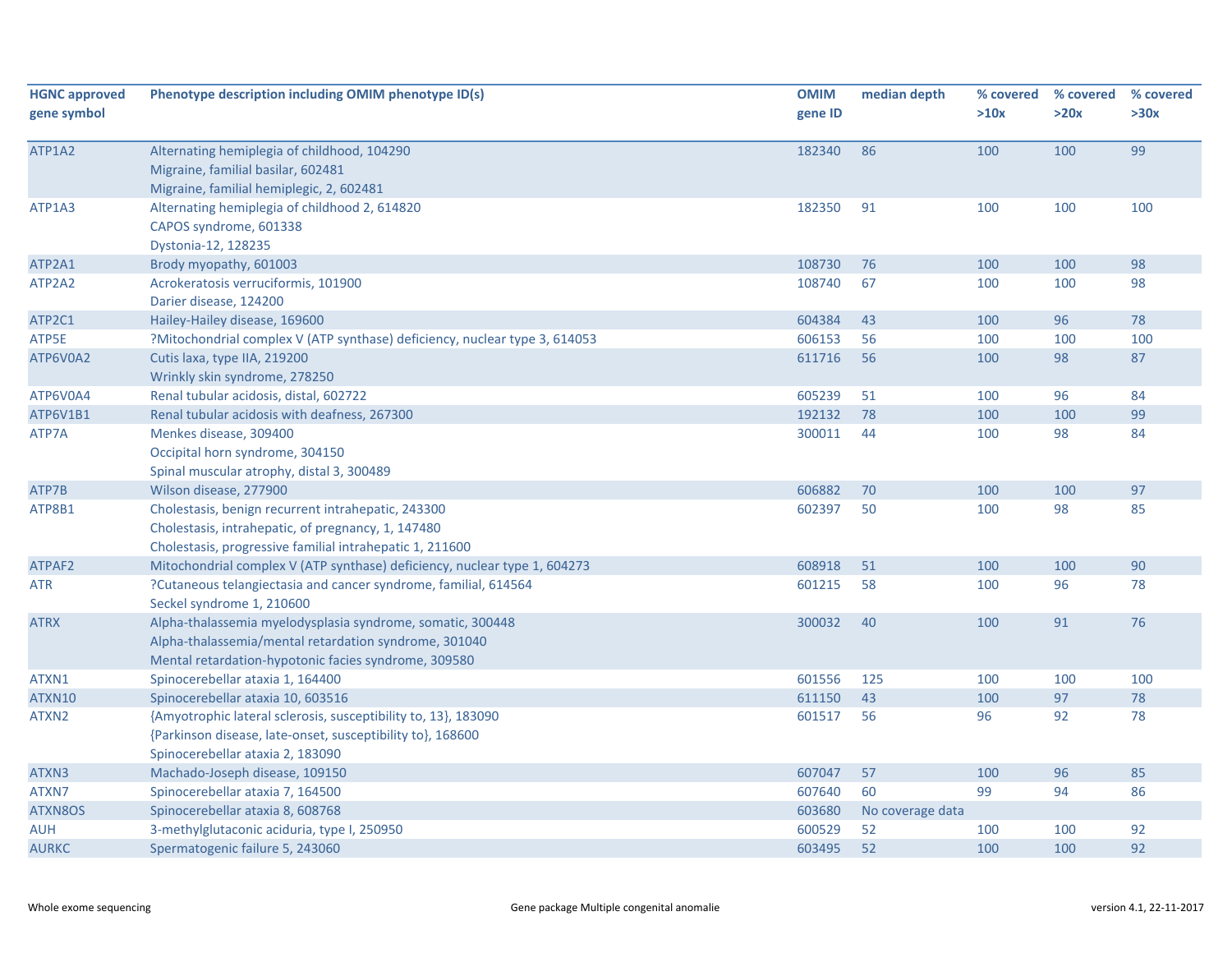| <b>HGNC approved</b> | Phenotype description including OMIM phenotype ID(s)                                                            | <b>OMIM</b> | median depth | % covered | % covered | % covered |
|----------------------|-----------------------------------------------------------------------------------------------------------------|-------------|--------------|-----------|-----------|-----------|
| gene symbol          |                                                                                                                 | gene ID     |              | >10x      | >20x      | >30x      |
|                      |                                                                                                                 |             |              |           |           |           |
| <b>AVP</b>           | Diabetes insipidus, neurohypophyseal, 125700                                                                    | 192340      | 40           | 95        | 86        | 60        |
| AVPR <sub>2</sub>    | Diabetes insipidus, nephrogenic, 304800                                                                         | 300538      | 84           | 100       | 100       | 95        |
|                      | Nephrogenic syndrome of inappropriate antidiuresis, 300539                                                      |             |              |           |           |           |
| AXIN1                | ?Caudal duplication anomaly, 607864                                                                             | 603816      | 82           | 100       | 100       | 98        |
|                      | Hepatocellular carcinoma, somatic, 114550                                                                       |             |              |           |           |           |
| AXIN2                | Colorectal cancer, somatic, 114500                                                                              | 604025      | 83           | 100       | 100       | 99        |
|                      | Oligodontia-colorectal cancer syndrome, 608615                                                                  |             |              |           |           |           |
| B <sub>2</sub> M     | ?Amyloidosis, familial visceral, 105200                                                                         | 109700      | 62           | 100       | 100       | 100       |
|                      | Immunodeficiency 43, 241600                                                                                     |             |              |           |           |           |
| <b>B3GALNT2</b>      | Muscular dystrophy-dystroglycanopathy (congenital with brain and eye anomalies, type A, 11, 615181              | 610194      | 42           | 100       | 97        | 76        |
| <b>B3GALT6</b>       | Ehlers-Danlos syndrome, progeroid type, 2, 615349                                                               | 615291      | 48           | 79        | 76        | 72        |
|                      | Spondyloepimetaphyseal dysplasia with joint laxity, type 1, with or without fractures, 271640                   |             |              |           |           |           |
| B3GAT3               | Multiple joint dislocations, short stature, craniofacial dysmorphism, with or without congenital heart defects, | 606374      | 73           | 100       | 100       | 100       |
|                      | 245600                                                                                                          |             |              |           |           |           |
| <b>B3GLCT</b>        | Peters-plus syndrome, 261540                                                                                    | 610308      | 47           | 100       | 87        | 64        |
| <b>B4GALNT1</b>      | Spastic paraplegia 26, 609195                                                                                   | 601873      | 71           | 100       | 100       | 100       |
| B4GALT1              | Congenital disorder of glycosylation, type IId, 607091                                                          | 137060      | 69           | 100       | 100       | 94        |
| B4GALT7              | Ehlers-Danlos syndrome with short stature and limb anomalies, 130070                                            | 604327      | 76           | 100       | 100       | 97        |
| B4GAT1               | Muscular dystrophy-dystroglycanopathy (congenital with brain and eye anomalies), type A, 13, 615287             | 605517      | 114          | 100       | 100       | 100       |
| <b>B9D1</b>          | Joubert syndrome 27, 617120                                                                                     | 614144      | 60           | 100       | 100       | 96        |
|                      | ?Meckel syndrome 9, 614209                                                                                      |             |              |           |           |           |
| <b>B9D2</b>          | Meckel syndrome 10, 614175                                                                                      | 611951      | 55           | 100       | 100       | 99        |
| <b>BAAT</b>          | Hypercholanemia, familial, 607748                                                                               | 602938      | 57           | 100       | 98        | 83        |
| BAG3                 | Cardiomyopathy, dilated, 1HH, 613881                                                                            | 603883      | 95           | 100       | 100       | 100       |
|                      | Myopathy, myofibrillar, 6, 612954                                                                               |             |              |           |           |           |
| <b>BANF1</b>         | Nestor-Guillermo progeria syndrome, 614008                                                                      | 603811      | 92           | 100       | 100       | 100       |
| BAP1                 | Tumor predisposition syndrome, 614327                                                                           | 603089      | 81           | 100       | 100       | 99        |
| <b>BAX</b>           | Colorectal cancer, somatic, 114500                                                                              | 600040      | 56           | 100       | 99        | 88        |
|                      | T-cell acute lymphoblastic leukemia, somatic, 613065                                                            |             |              |           |           |           |
| BBS1                 | Bardet-Biedl syndrome 1, 209900                                                                                 | 209901      | 69           | 100       | 100       | 100       |
| <b>BBS10</b>         | Bardet-Biedl syndrome 10, 615987                                                                                | 610148      | 55           | 100       | 100       | 98        |
| <b>BBS12</b>         | Bardet-Biedl syndrome 12, 615989                                                                                | 610683      | 51           | 100       | 100       | 96        |
| BBS2                 | Bardet-Biedl syndrome 2, 615981                                                                                 | 606151      | 58           | 100       | 99        | 87        |
|                      | Retinitis pigmentosa 74, 616562                                                                                 |             |              |           |           |           |
| BBS4                 | Bardet-Biedl syndrome 4, 615982                                                                                 | 600374      | 53           | 100       | 96        | 81        |
| BBS5                 | Bardet-Biedl syndrome 5, 615983                                                                                 | 603650      | 51           | 100       | 99        | 82        |
| BBS7                 | Bardet-Biedl syndrome 7, 615984                                                                                 | 607590      | 51           | 100       | 98        | 87        |
| BBS9                 | Bardet-Biedl syndrome 9, 615986                                                                                 | 607968      | 42           | 96        | 94        | 79        |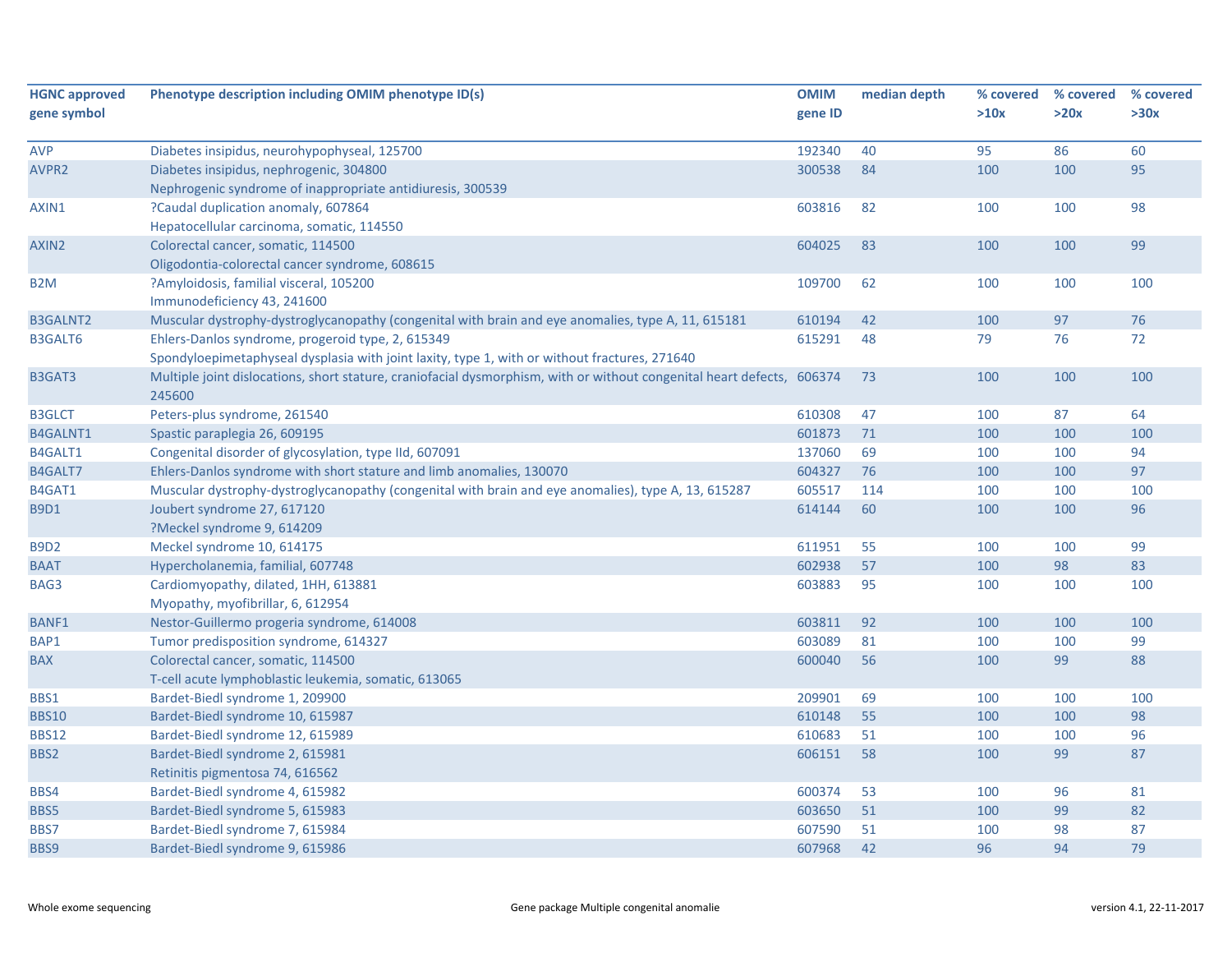| <b>HGNC approved</b> | Phenotype description including OMIM phenotype ID(s)                        | <b>OMIM</b> | median depth | % covered | % covered | % covered |
|----------------------|-----------------------------------------------------------------------------|-------------|--------------|-----------|-----------|-----------|
| gene symbol          |                                                                             | gene ID     |              | >10x      | >20x      | >30x      |
|                      |                                                                             |             |              |           |           |           |
| BCAP31               | Deafness, dystonia, and cerebral hypomyelination, 300475                    | 300398      | 48           | 100       | 99        | 83        |
| <b>BCHE</b>          | Apnea, postanesthetic                                                       | 177400      | 57           | 100       | 100       | 96        |
| <b>BCKDHA</b>        | Maple syrup urine disease, type Ia, 248600                                  | 608348      | 86           | 100       | 100       | 100       |
| <b>BCKDHB</b>        | Maple syrup urine disease, type lb, 248600                                  | 248611      | 49           | 100       | 99        | 86        |
| <b>BCKDK</b>         | Branched-chain ketoacid dehydrogenase kinase deficiency, 614923             | 614901      | 96           | 100       | 100       | 100       |
| <b>BCL10</b>         | ?Immunodeficiency 37, 616098                                                | 603517      | 57           | 100       | 100       | 89        |
|                      | Lymphoma, MALT, somatic, 137245                                             |             |              |           |           |           |
|                      | {Lymphoma, follicular, somatic}, 605027                                     |             |              |           |           |           |
|                      | {Male germ cell tumor, somatic},, 273300                                    |             |              |           |           |           |
|                      | {Mesothelioma, somatic}, 156240                                             |             |              |           |           |           |
|                      | {Sezary syndrome, somatic}                                                  |             |              |           |           |           |
| BCL <sub>2</sub>     | Leukemia/lymphoma, B-cell, 2                                                | 151430      | 95           | 100       | 100       | 98        |
| <b>BCL7A</b>         | B-cell non-Hodgkin lymphoma, high-grade                                     | 601406      | 50           | 100       | 100       | 93        |
| BCO1                 | Hypercarotenemia and vitamin A deficiency, 115300                           | 605748      | 48           | 100       | 98        | 84        |
| <b>BCOR</b>          | Microphthalmia, syndromic 2, 300166                                         | 300485      | 77           | 100       | 97        | 92        |
| <b>BCR</b>           | Leukemia, acute lymphocytic, somatic, 613065                                | 151410      | 84           | 100       | 100       | 98        |
|                      | Leukemia, chronic myeloid, somatic, 608232                                  |             |              |           |           |           |
| BCS1L                | Bjornstad syndrome, 262000                                                  | 603647      | 134          | 100       | 100       | 100       |
|                      | GRACILE syndrome, 603358                                                    |             |              |           |           |           |
|                      | Leigh syndrome, 256000                                                      |             |              |           |           |           |
|                      | Mitochondrial complex III deficiency, nuclear type 1, 124000                |             |              |           |           |           |
| <b>BDNF</b>          | {Anorexia nervosa, susceptibility to}, 610269                               | 113505      | 78           | 100       | 100       | 96        |
|                      | {Bulimia nervosa, age of onset of weight loss in}, 607499                   |             |              |           |           |           |
|                      | Central hypoventilation syndrome, congenital, 209880                        |             |              |           |           |           |
|                      | {Memory impairment, susceptibility to}                                      |             |              |           |           |           |
|                      | {Obsessive-compulsive disorder, protection against}, 164230                 |             |              |           |           |           |
| <b>BEAN1</b>         | Spinocerebellar ataxia 31, 117210                                           | 612051      | 78           | 100       | 100       | 100       |
| BEST1                | Bestrophinopathy, 611809                                                    | 607854      | 63           | 100       | 99        | 96        |
|                      | Macular dystrophy, vitelliform, 2, 153700                                   |             |              |           |           |           |
|                      | Microcornea, rod-cone dystrophy, cataract, and posterior staphyloma, 193220 |             |              |           |           |           |
|                      | Retinitis pigmentosa, concentric, 613194                                    |             |              |           |           |           |
|                      | Retinitis pigmentosa-50, 613194                                             |             |              |           |           |           |
|                      | Vitreoretinochoroidopathy, 193220                                           |             |              |           |           |           |
| BFSP1                | Cataract 33, multiple types, 611391                                         | 603307      | 69           | 100       | 100       | 94        |
| BFSP2                | Cataract 12, multiple types, 611597                                         | 603212      | 61           | 100       | 98        | 87        |
| BICD <sub>2</sub>    | Spinal muscular atrophy, lower extremity-predominant, 2, AD, 615290         | 609797      | 81           | 100       | 100       | 99        |
| BIN1                 | Myopathy, centronuclear, 255200                                             | 601248      | 65           | 100       | 100       | 97        |
| <b>BLK</b>           | Maturity-onset diabetes of the young, type 11, 613375                       | 191305      | 65           | 100       | 100       | 99        |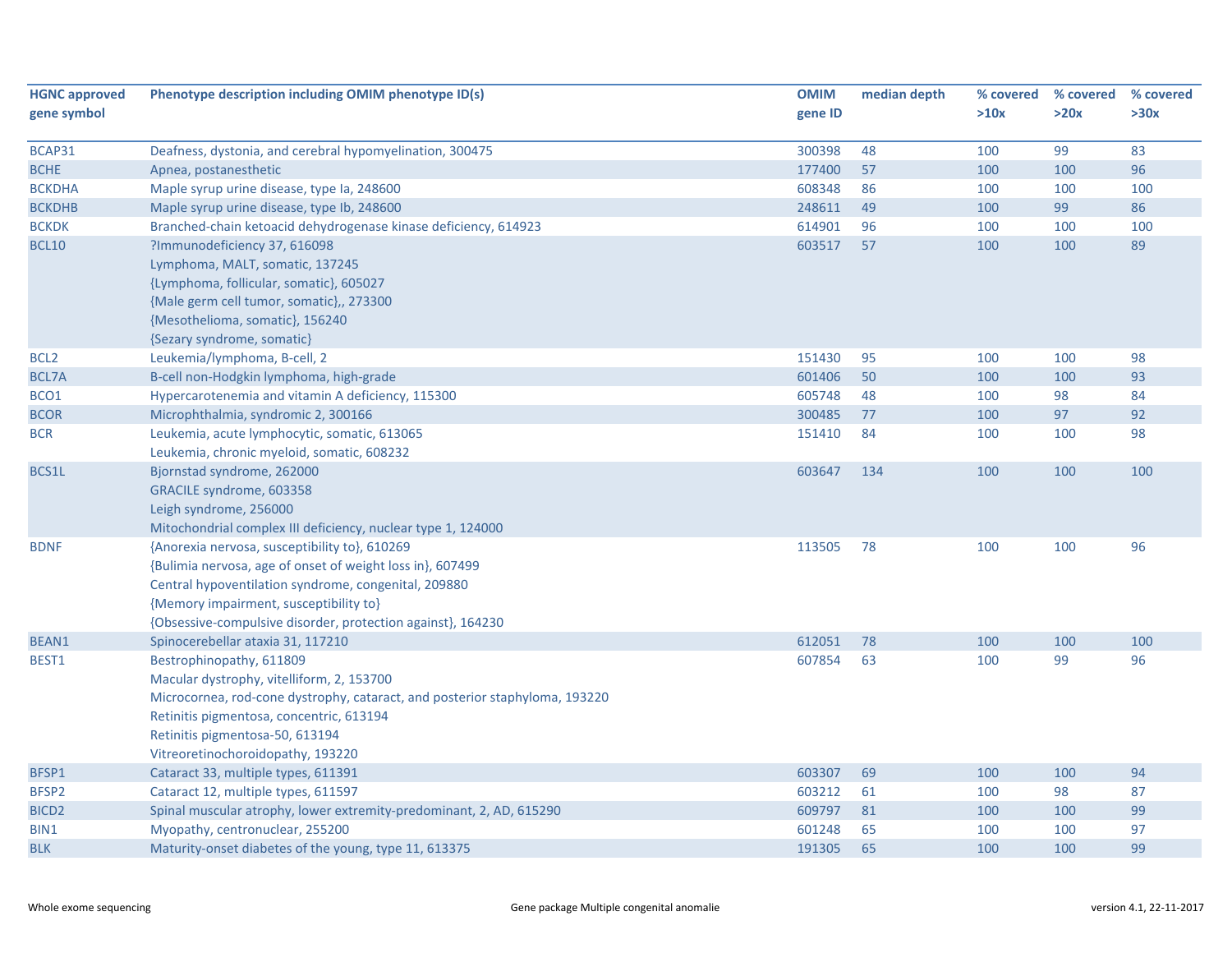| <b>HGNC approved</b> | Phenotype description including OMIM phenotype ID(s)                                                                                                                                                                                            | <b>OMIM</b> | median depth | % covered | % covered | % covered |
|----------------------|-------------------------------------------------------------------------------------------------------------------------------------------------------------------------------------------------------------------------------------------------|-------------|--------------|-----------|-----------|-----------|
| gene symbol          |                                                                                                                                                                                                                                                 | gene ID     |              | >10x      | >20x      | >30x      |
|                      |                                                                                                                                                                                                                                                 |             |              |           |           |           |
| <b>BLM</b>           | Bloom syndrome, 210900                                                                                                                                                                                                                          | 604610      | 62           | 100       | 98        | 90        |
| <b>BLNK</b>          | Agammaglobulinemia 4, 613502                                                                                                                                                                                                                    | 604515      | 41<br>85     | 100       | 96        | $71\,$    |
| BLOC1S3              | Hermansky-Pudlak syndrome 8, 614077                                                                                                                                                                                                             | 609762      |              | 100       | 100       | 100       |
| BLOC1S6              | Hermansky-pudlak syndrome 9, 614171                                                                                                                                                                                                             | 604310      | 36           | 100       | 92        | 61        |
| <b>BLVRA</b>         | Hyperbiliverdinemia, 614156                                                                                                                                                                                                                     | 109750      | 54           | 100       | 100       | 94        |
| BMP1                 | Osteogenesis imperfecta, type XIII, 614856                                                                                                                                                                                                      | 112264      | 69           | 100       | 100       | 99        |
| <b>BMP15</b>         | Ovarian dysgenesis 2, 300510                                                                                                                                                                                                                    | 300247      | 52           | 100       | 100       | 86        |
|                      | Premature ovarian failure 4, 300510                                                                                                                                                                                                             |             |              |           |           |           |
| BMP <sub>2</sub>     | Brachydactyly, type A2, 112600                                                                                                                                                                                                                  | 112261      | 66           | 100       | 99        | 96        |
|                      | {HFE hemochromatosis, modifier of}, 235200                                                                                                                                                                                                      |             |              |           |           |           |
| BMP4                 | Microphthalmia, syndromic 6, 607932<br>Orofacial cleft 11, 600625                                                                                                                                                                               | 112262      | 72           | 100       | 94        | 84        |
| <b>BMPER</b>         | Diaphanospondylodysostosis, 608022                                                                                                                                                                                                              | 608699      | 61           | 100       | 98        | 84        |
| <b>BMPR1A</b>        | Juvenile polyposis syndrome, infantile form, 174900<br>Polyposis syndrome, hereditary mixed, 2, 610069<br>Polyposis, juvenile intestinal, 174900                                                                                                | 601299      | 61           | 100       | 100       | 98        |
| BMPR1B               | Acromesomelic dysplasia, Demirhan type, 609441<br>Brachydactyly, type A1, D, 616849<br>Brachydactyly, type A2, 112600                                                                                                                           | 603248      | 51           | 100       | 100       | 96        |
| BMPR <sub>2</sub>    | Pulmonary hypertension, familial primary, 1, with or without HHT, 178600<br>Pulmonary hypertension, primary, fenfluramine or dexfenfluramine-associated, 178600<br>Pulmonary venoocclusive disease 1, 265450                                    | 600799      | 48           | 100       | 99        | 91        |
| BOLA3                | Multiple mitochondrial dysfunctions syndrome 2 with hyperglycinemia, 614299                                                                                                                                                                     | 613183      | 46           | 100       | 82        | 81        |
| <b>BPGM</b>          | Erythrocytosis due to bisphosphoglycerate mutase deficiency, 222800                                                                                                                                                                             | 613896      | 56           | 100       | 100       | 98        |
| <b>BRAF</b>          | Adenocarcinoma of lung, somatic, 211980<br>Cardiofaciocutaneous syndrome, 115150<br>Colorectal cancer, somatic<br>LEOPARD syndrome 3, 613707<br>Melanoma, malignant, somatic<br>Nonsmall cell lung cancer, somatic<br>Noonan syndrome 7, 613706 | 164757      | 53           | 100       | 98        | 84        |
| BRAT1                | Rigidity and multifocal seizure syndrome, lethal neonatal, 614498                                                                                                                                                                               | 614506      | 74           | 100       | 100       | 98        |
| BRIP1                | Breast cancer, early-onset, 114480<br>Fanconi anemia, complementation group J, 609054                                                                                                                                                           | 605882      | 43           | 100       | 96        | 77        |
| BRWD3                | Mental retardation 93, 300659                                                                                                                                                                                                                   | 300553      | 41           | 100       | 97        | 78        |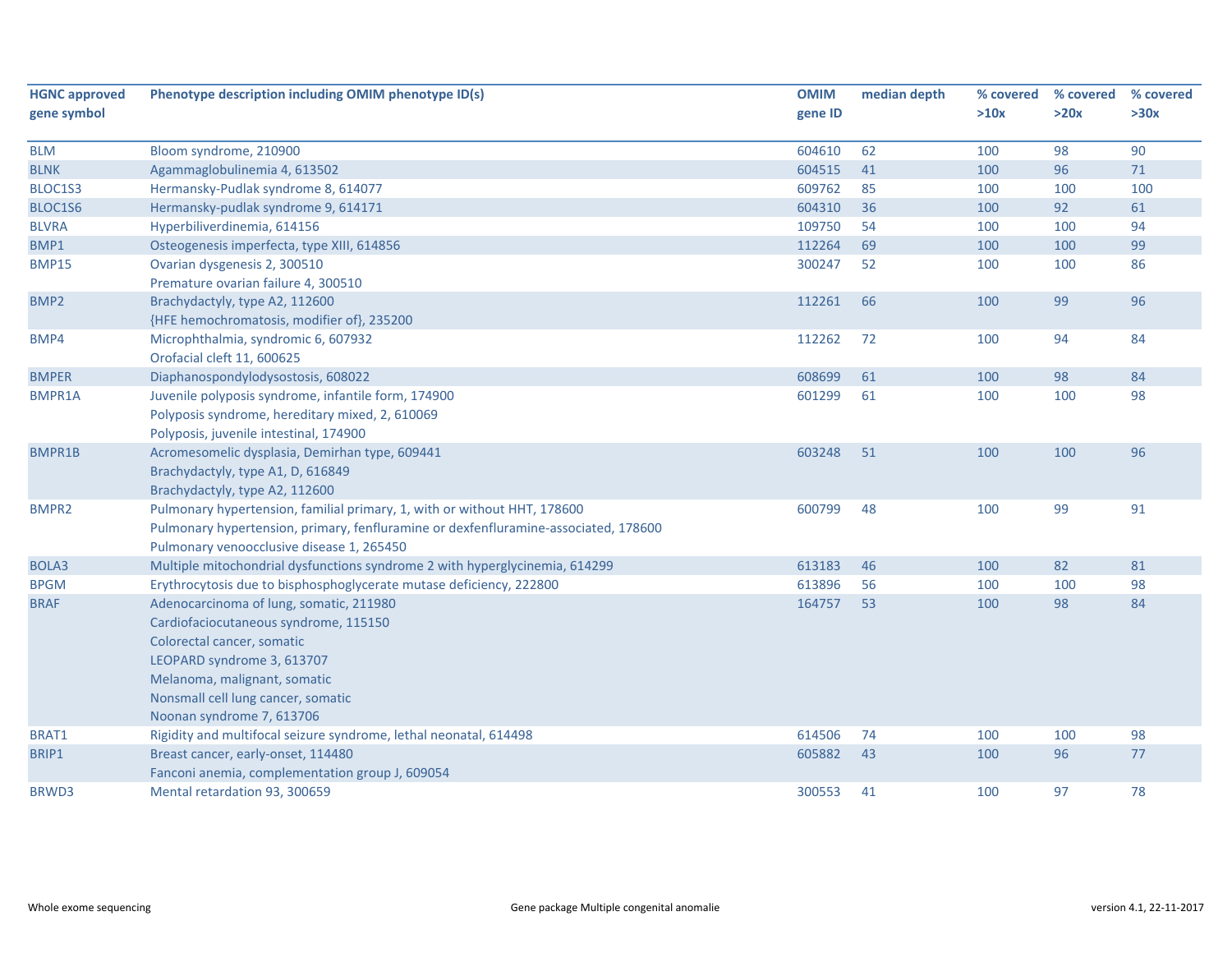| <b>HGNC approved</b><br>gene symbol | Phenotype description including OMIM phenotype ID(s)                                                                                                                                                                              | <b>OMIM</b><br>gene ID | median depth | % covered<br>>10x | % covered<br>>20x | % covered<br>>30x |
|-------------------------------------|-----------------------------------------------------------------------------------------------------------------------------------------------------------------------------------------------------------------------------------|------------------------|--------------|-------------------|-------------------|-------------------|
| <b>BSCL2</b>                        | Encephalopathy, progressive, with or without lipodystrophy, 615924<br>Lipodystrophy, congenital generalized, type 2, 269700<br>Neuropathy, distal hereditary motor, type VA, 600794<br>Silver spastic paraplegia syndrome, 270685 | 606158                 | 68           | 100               | 100               | 99                |
| <b>BSND</b>                         | Bartter syndrome, type 4a, 602522<br>Sensorineural deafness with mild renal dysfunction, 602522                                                                                                                                   | 606412                 | 79           | 100               | 100               | 100               |
| <b>BTD</b>                          | Biotinidase deficiency, 253260                                                                                                                                                                                                    | 609019                 | 70           | 100               | 100               | 98                |
| <b>BTK</b>                          | Agammaglobulinemia and isolated hormone deficiency, 307200<br>Agammaglobulinemia 1, 300755                                                                                                                                        | 300300                 | 41           | 100               | 91                | 64                |
| BUB1                                | Colorectal cancer with chromosomal instability, somatic                                                                                                                                                                           | 602452                 | 58           | 100               | 98                | 88                |
| <b>BUB1B</b>                        | Colorectal cancer, somatic, 114500<br>Mosaic variegated aneuploidy syndrome 1, 257300<br>[Premature chromatid separation trait], 176430                                                                                           | 602860                 | 51           | 100               | 98                | 86                |
| C12orf57                            | Temtamy syndrome, 218340                                                                                                                                                                                                          | 615140                 | 103          | 100               | 100               | 100               |
| C12orf65                            | Combined oxidative phosphorylation deficiency 7, 613559<br>Spastic paraplegia 55, 615035                                                                                                                                          | 613541                 | 57           | 100               | 100               | 100               |
| C15orf41                            | Dyserythropoietic anemia, congenital, type Ib, 615631                                                                                                                                                                             | 615626                 | 42           | 100               | 100               | 86                |
| C19orf12                            | Neurodegeneration with brain iron accumulation 4, 614298<br>?Spastic paraplegia 43, 615043                                                                                                                                        | 614297                 | 120          | 100               | 100               | 100               |
| C1GALT1C1                           | Tn polyagglutination syndrome, somatic, 300622                                                                                                                                                                                    | 300611                 | 47           | 100               | 100               | 100               |
| C <sub>1</sub> QA                   | C1q deficiency, 613652                                                                                                                                                                                                            | 120550                 | 97           | 100               | 100               | 100               |
| C1QB                                | C1q deficiency, 613652                                                                                                                                                                                                            | 120570                 | 85           | 100               | 100               | 96                |
| C <sub>1</sub> QC                   | C1q deficiency, 613652                                                                                                                                                                                                            | 120575                 | 99           | 100               | 100               | 100               |
| C1QTNF5                             | Retinal degeneration, late-onset, 605670                                                                                                                                                                                          | 608752                 | 87           | 100               | 100               | 94                |
| C1S                                 | C1s deficiency, 613783<br>Ehlers-Danlos syndrome, periodontal type, 2, 617174                                                                                                                                                     | 120580                 | 69           | 100               | 100               | 95                |
| C <sub>2</sub>                      | C2 deficiency, 217000<br>{Macular degeneration, age-related, 14, reduced risk of}, 615489                                                                                                                                         | 613927                 | 74           | 100               | 100               | 98                |
| C21orf59                            | Ciliary dyskinesia, primary, 26, 615500                                                                                                                                                                                           | 615494                 | 44           | 100               | 96                | 81                |
| C2orf71                             | Retinitis pigmentosa 54, 613428                                                                                                                                                                                                   | 613425                 | 91           | 100               | 100               | 100               |
| C <sub>3</sub>                      | C3 deficiency, 613779<br>{Hemolytic uremic syndrome, atypical, susceptibility to, 5}, 612925<br>{Macular degeneration, age-related, 9}, 611378                                                                                    | 120700                 | 80           | 100               | 100               | 98                |
| C <sub>4</sub> A                    | [Blood group, Rodgers], 614374<br>C4a deficiency, 614380                                                                                                                                                                          | 120810                 | 228          | 100               | 100               | 99                |
| C4B                                 | C4B deficiency, 614379                                                                                                                                                                                                            | 120820                 | 215          | 100               | 100               | 100               |
| C4orf26                             | Amelogenesis imperfecta, type IIA4, 614832                                                                                                                                                                                        | 614829                 | 62           | 100               | 100               | 91                |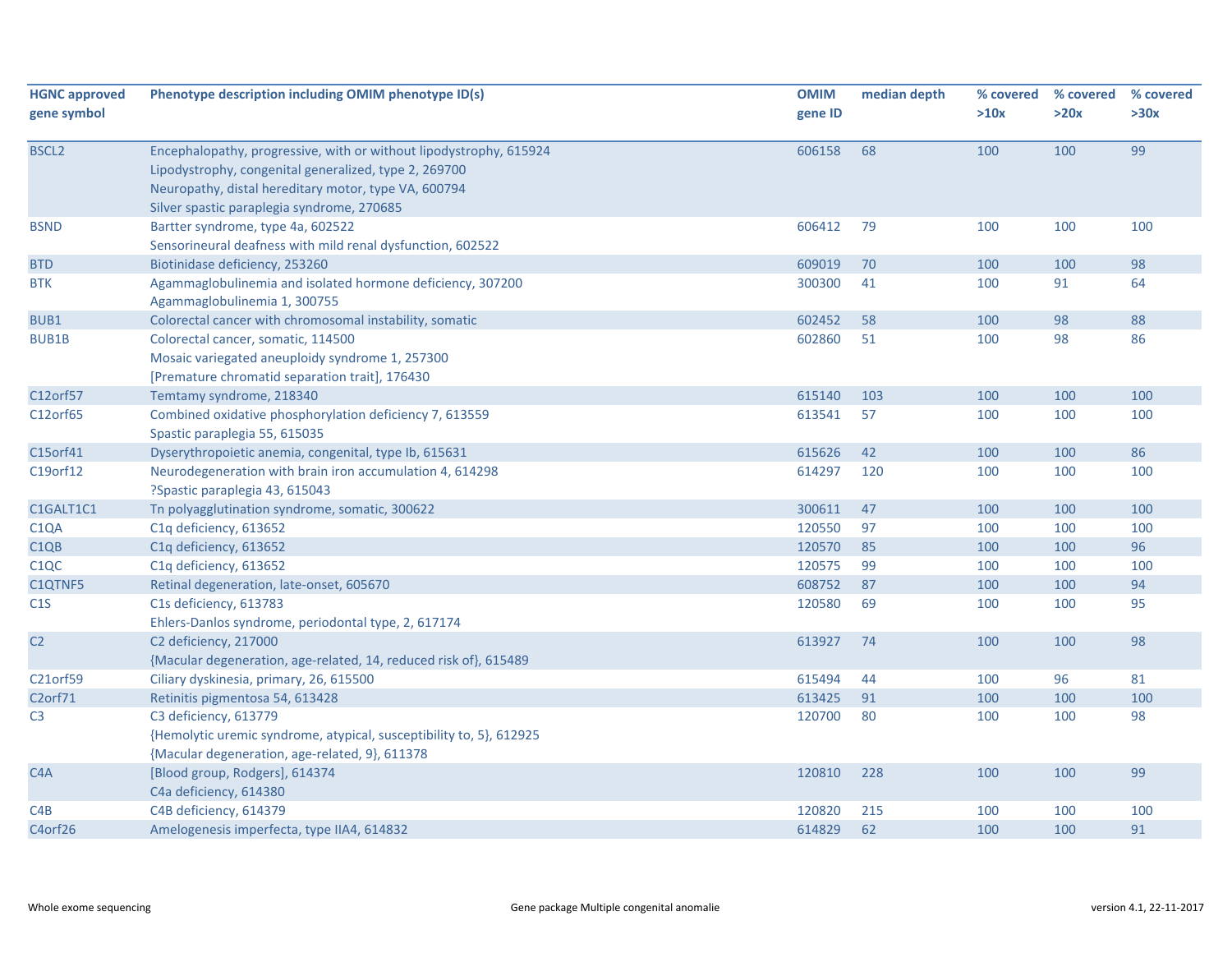| <b>HGNC approved</b><br>gene symbol | Phenotype description including OMIM phenotype ID(s)                                      | <b>OMIM</b><br>gene ID | median depth | % covered<br>>10x | % covered<br>>20x | % covered<br>>30x |
|-------------------------------------|-------------------------------------------------------------------------------------------|------------------------|--------------|-------------------|-------------------|-------------------|
| C <sub>5</sub>                      | C5 deficiency, 609536                                                                     | 120900                 | 52           | 100               | 97                | 85                |
|                                     | [Eculizumab, poor response to], 615749                                                    |                        |              |                   |                   |                   |
| C5orf42                             | Joubert syndrome 17, 614615                                                               | 614571                 | 54           | 100               | 98                | 88                |
|                                     | Orofaciodigital syndrome VI, 277170                                                       |                        |              |                   |                   |                   |
| C6                                  | C6 deficiency, 612446                                                                     | 217050                 | 46           | 100               | 97                | 82                |
|                                     | Combined C6/C7 deficiency                                                                 |                        |              |                   |                   |                   |
| C7                                  | C7 deficiency, 610102                                                                     | 217070                 | 57           | 100               | 99                | 90                |
| C8A                                 | C8 deficiency, type I, 613790                                                             | 120950                 | 51           | 100               | 99                | 89                |
| C8B                                 | C8 deficiency, type II, 613789                                                            | 120960                 | 69           | 100               | 100               | 95                |
| C8orf37                             | Bardet-Biedl syndrome 21, 617406                                                          | 614477                 | 52           | 100               | 100               | 87                |
|                                     | Cone-rod dystrophy 16, 614500                                                             |                        |              |                   |                   |                   |
|                                     | Retinitis pigmentosa 64, 614500                                                           |                        |              |                   |                   |                   |
| C9                                  | C9 deficiency, 613825                                                                     | 120940                 | 52           | 100               | 100               | 95                |
|                                     | {Macular degeneration, age-related, 15, susceptibility to}, 615591                        |                        |              |                   |                   |                   |
| C9orf72                             | Frontotemporal dementia and/or amyotrophic lateral sclerosis 1, 105550                    | 614260                 | 42           | 100               | 97                | 79                |
| <b>CA12</b>                         | Hyperchlorhidrosis, isolated, 143860                                                      | 603263                 | 53           | 100               | 100               | 91                |
| CA <sub>2</sub>                     | Osteopetrosis 3, with renal tubular acidosis, 259730                                      | 611492                 | 57           | 100               | 100               | 96                |
| CA4                                 | Retinitis pigmentosa 17, 600852                                                           | 114760                 | 67           | 100               | 100               | 100               |
| CA5A                                | Hyperammonemia due to carbonic anhydrase VA deficiency, 615751                            | 114761                 | 110          | 100               | 100               | 100               |
| CA8                                 | Cerebellar ataxia and mental retardation with or without quadrupedal locomotion 3, 613227 | 114815                 | 51           | 100               | 95                | 81                |
| CABP <sub>2</sub>                   | Deafness 93, 614899                                                                       | 607314                 | 51           | 100               | 94                | 84                |
| CABP4                               | Cone-rod synaptic disorder, congenital nonprogressive, 610427                             | 608965                 | 88           | 100               | 100               | 100               |
| CACNA1A                             | Epileptic encephalopathy, early infantile, 42, 617106                                     | 601011                 | 63           | 100               | 98                | 90                |
|                                     | Episodic ataxia, type 2, 108500                                                           |                        |              |                   |                   |                   |
|                                     | Migraine, familial hemiplegic, 1, 141500                                                  |                        |              |                   |                   |                   |
|                                     | Migraine, familial hemiplegic, 1, with progressive cerebellar ataxia, 141500              |                        |              |                   |                   |                   |
|                                     | Spinocerebellar ataxia 6, 183086                                                          |                        |              |                   |                   |                   |
| CACNA1C                             | Brugada syndrome 3, 611875                                                                | 114205                 | 66           | 100               | 99                | 95                |
|                                     | Timothy syndrome, 601005                                                                  |                        |              |                   |                   |                   |
| CACNA1D                             | Primary aldosteronism, seizures, and neurologic abnormalities, 615474                     | 114206                 | 63           | 100               | 99                | 92                |
|                                     | Sinoatrial node dysfunction and deafness, 614896                                          |                        |              |                   |                   |                   |
| <b>CACNA1F</b>                      | Aland Island eye disease, 300600                                                          | 300110                 | 63           | 100               | 99                | 91                |
|                                     | Cone-rod dystrophy, 3, 300476                                                             |                        |              |                   |                   |                   |
|                                     | Night blindness, congenital stationary (incomplete), 2A, 300071                           |                        |              |                   |                   |                   |
| CACNA1G                             | Spinocerebellar ataxia 42, 616795                                                         | 604065                 | 83           | 100               | 100               | 99                |
| CACNA1S                             | Hypokalemic periodic paralysis, type 1, 170400                                            | 114208                 | 70           | 100               | 100               | 96                |
|                                     | {Malignant hyperthermia susceptibility 5}, 601887                                         |                        |              |                   |                   |                   |
|                                     | {Thyrotoxic periodic paralysis, susceptibility to, 1}, 188580                             |                        |              |                   |                   |                   |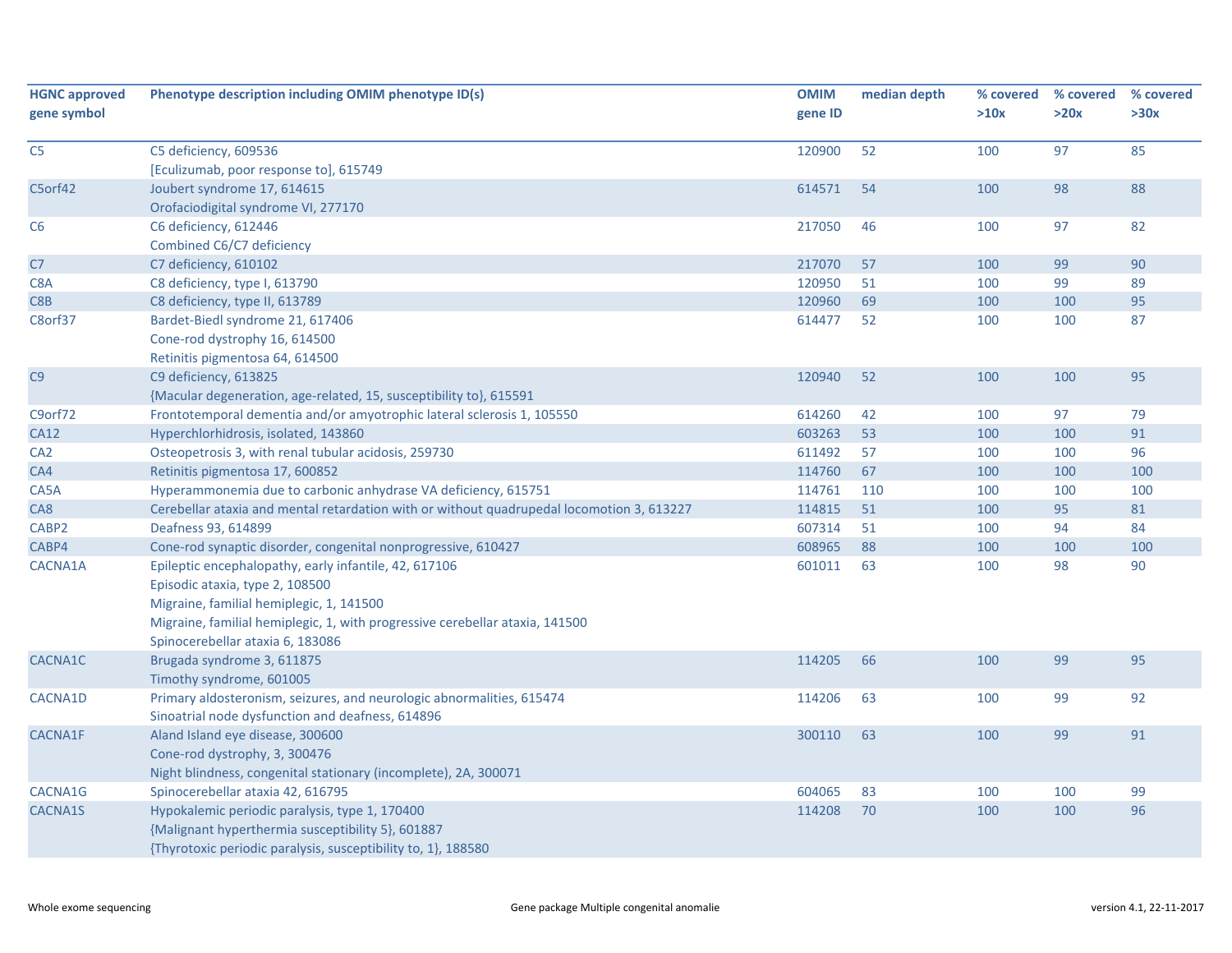| <b>HGNC approved</b> | Phenotype description including OMIM phenotype ID(s)                               | <b>OMIM</b> | median depth | % covered | % covered | % covered |
|----------------------|------------------------------------------------------------------------------------|-------------|--------------|-----------|-----------|-----------|
| gene symbol          |                                                                                    | gene ID     |              | >10x      | >20x      | >30x      |
| CACNA2D4             | Retinal cone dystrophy 4, 610478                                                   | 608171      | 57           | 100       | 99        | 93        |
| CACNB <sub>2</sub>   | Brugada syndrome 4, 611876                                                         | 600003      | 63           | 100       | 100       | 97        |
| CACNB4               | {Epilepsy, idiopathic generalized, susceptibility to, 9}, 607682                   | 601949      | 40           | 100       | 97        | 72        |
|                      | {Epilepsy, juvenile myoclonic, susceptibility to, 6}, 607682                       |             |              |           |           |           |
|                      | Episodic ataxia, type 5, 613855                                                    |             |              |           |           |           |
| CACNG <sub>2</sub>   | ?Mental retardation 10, 614256                                                     | 602911      | 78           | 100       | 99        | 94        |
| CALCOCO1             | No OMIM phenotype                                                                  | No id       | 52           | 100       | 100       | 94        |
| CALM1                | Long QT syndrome 14, 616247                                                        | 114180      | 48           | 100       | 100       | 93        |
|                      | Ventricular tachycardia, catecholaminergic polymorphic, 4, 614916                  |             |              |           |           |           |
| <b>CALR</b>          | Myelofibrosis, somatic, 254450                                                     | 109091      | 97           | 100       | 100       | 100       |
|                      | Thrombocythemia, somatic, 187950                                                   |             |              |           |           |           |
| CALR3                | ?Cardiomyopathy, hypertrophic, 19, 613875                                          | 611414      | 46           | 100       | 97        | 82        |
| CAMTA1               | Cerebellar ataxia, nonprogressive, with mental retardation, 614756                 | 611501      | 90           | 100       | 98        | 94        |
| CANT1                | Desbuquois dysplasia 1, 251450                                                     | 613165      | 84           | 100       | 100       | 98        |
| CAPN3                | Muscular dystrophy, limb-girdle, type 2A, 253600                                   | 114240      | 61           | 100       | 99        | 92        |
| CAPN5                | Vitreoretinopathy, neovascular inflammatory, 193235                                | 602537      | 73           | 100       | 100       | 93        |
| CARD11               | B-cell expansion with NFKB and T-cell anergy, 616452                               | 607210      | 68           | 100       | 99        | 94        |
|                      | Immunodeficiency 11, 615206                                                        |             |              |           |           |           |
| CARD14               | Pityriasis rubra pilaris, 173200                                                   | 607211      | 71           | 100       | 100       | 98        |
|                      | Psoriasis 2, 602723                                                                |             |              |           |           |           |
| CARD9                | Candidiasis, familial, 2, 212050                                                   | 607212      | 67           | 100       | 100       | 98        |
| <b>CASK</b>          | FG syndrome 4, 300422                                                              | 300172      | 42           | 100       | 95        | 69        |
|                      | Mental retardation and microcephaly with pontine and cerebellar hypoplasia, 300749 |             |              |           |           |           |
|                      | Mental retardation, with or without nystagmus, 300422                              |             |              |           |           |           |
| CASP10               | Autoimmune lymphoproliferative syndrome, type II, 603909                           | 601762      | 53           | 100       | 100       | 90        |
|                      | Gastric cancer, somatic, 613659                                                    |             |              |           |           |           |
|                      | Lymphoma, non-Hodgkin, somatic, 605027                                             |             |              |           |           |           |
| CASP8                | ?Autoimmune lymphoproliferative syndrome, type IIB, 607271                         | 601763      | 65           | 100       | 100       | 90        |
|                      | {Breast cancer, protection against}, 114480                                        |             |              |           |           |           |
|                      | Hepatocellular carcinoma, somatic, 114550                                          |             |              |           |           |           |
|                      | {Lung cancer, protection against}, 211980                                          |             |              |           |           |           |
| CASQ <sub>2</sub>    | Ventricular tachycardia, catecholaminergic polymorphic, 2, 611938                  | 114251      | 45           | 100       | 97        | 79        |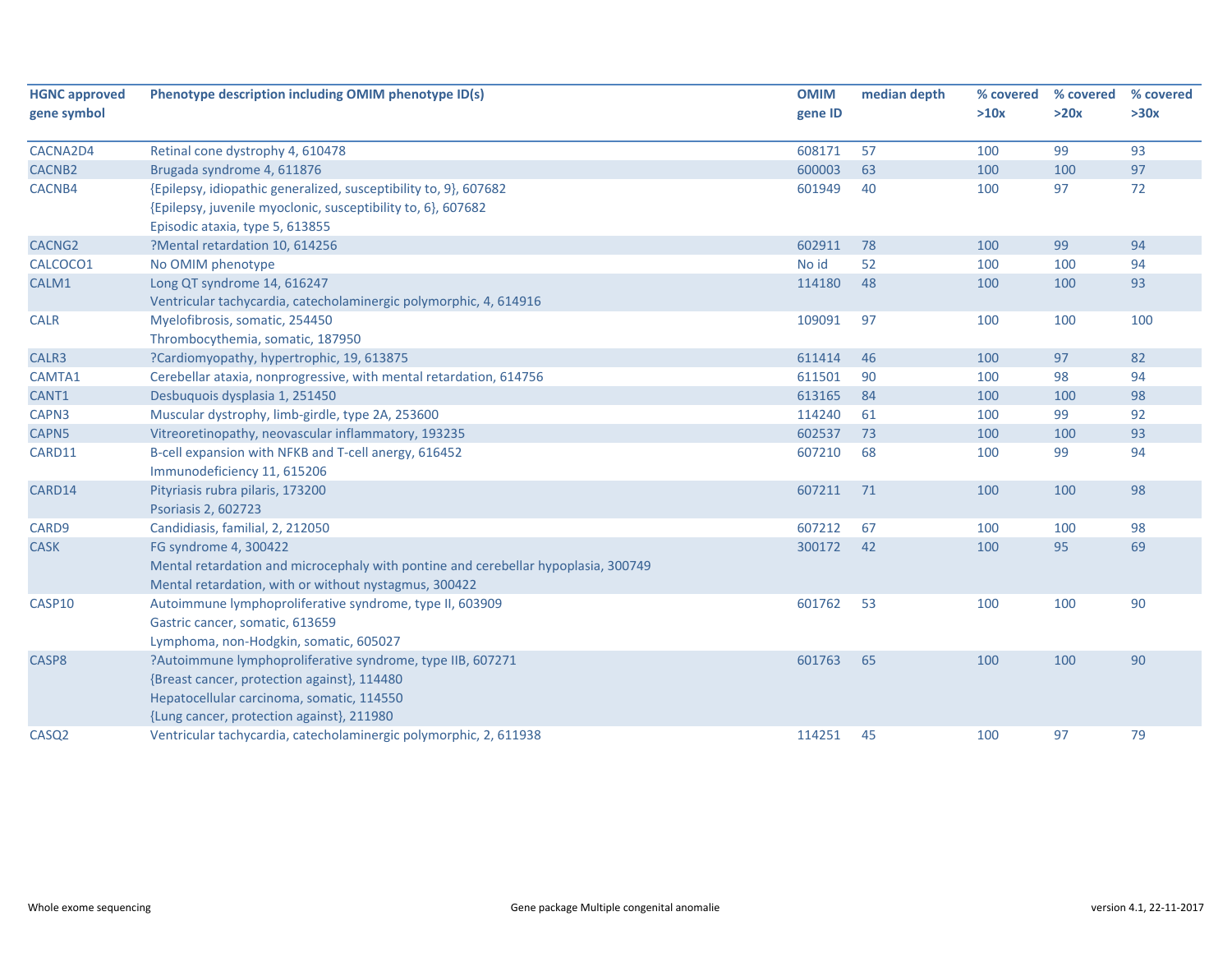| <b>HGNC approved</b><br>gene symbol | Phenotype description including OMIM phenotype ID(s)                                                                                                                                                                                                                                        | <b>OMIM</b><br>gene ID | median depth     | % covered<br>>10x | % covered<br>>20x | % covered<br>>30x |
|-------------------------------------|---------------------------------------------------------------------------------------------------------------------------------------------------------------------------------------------------------------------------------------------------------------------------------------------|------------------------|------------------|-------------------|-------------------|-------------------|
|                                     |                                                                                                                                                                                                                                                                                             |                        |                  |                   |                   |                   |
| <b>CASR</b>                         | {Calcium, serum level of}<br>{Epilepsy idiopathic generalized, susceptibility to, 8}, 612899<br>Hypercalciuric hypercalcemia<br>Hyperparathyroidism, neonatal, 239200<br>Hypocalcemia, 601198<br>Hypocalcemia, with Bartter syndrome, 601198<br>Hypocalciuric hypercalcemia, type I, 145980 | 601199                 | 85               | 100               | 100               | 99                |
| <b>CAT</b>                          |                                                                                                                                                                                                                                                                                             | 115500                 | 46               |                   | 97                | 81                |
| CATSPER1                            | Acatalasemia, 614097<br>Spermatogenic failure 7, 612997                                                                                                                                                                                                                                     | 606389                 | 88               | 100<br>100        | 99                | 96                |
| CAV1                                | ?Lipodystrophy, congenital generalized, type 3, 612526<br>?Partial lipodystrophy, congenital cataracts, and neurodegeneration syndrome, 606721<br>Pulmonary hypertension, primary, 3, 615343                                                                                                | 601047                 | 62               | 100               | 100               | 99                |
| CAV <sub>3</sub>                    | Cardiomyopathy, familial hypertrophic, 192600<br>Creatine phosphokinase, elevated serum, 123320<br>Long QT syndrome 9, 611818<br>Muscular dystrophy, limb-girdle, type IC, 607801<br>Myopathy, distal, Tateyama type, 614321<br>Rippling muscle disease, 606072                             | 601253                 | 99               | 100               | 100               | 100               |
| CAVIN1                              | Lipodystrophy, congenital generalized, type 4, 613327                                                                                                                                                                                                                                       | 603198                 | No coverage data |                   |                   |                   |
| CBL                                 | ?Juvenile myelomonocytic leukemia, 607785<br>Noonan syndrome-like disorder with or without juvenile myelomonocytic leukemia, 613563                                                                                                                                                         | 165360                 | 54               | 100               | 100               | 97                |
| <b>CBS</b>                          | Homocystinuria, B6-responsive and nonresponsive types, 236200<br>Thrombosis, hyperhomocysteinemic, 236200                                                                                                                                                                                   | 613381                 | 70               | 100               | 100               | 96                |
| CBX2                                | ?46XY sex reversal 5, 613080                                                                                                                                                                                                                                                                | 602770                 | 89               | 100               | 98                | 94                |
| CC2D1A                              | Mental retardation 3, 608443                                                                                                                                                                                                                                                                | 610055                 | 79               | 100               | 100               | 99                |
| CC2D2A                              | COACH syndrome, 216360<br>Joubert syndrome 9, 612285<br>Meckel syndrome 6, 612284                                                                                                                                                                                                           | 612013                 | 48               | 100               | 97                | 81                |
| CCBE1                               | Hennekam lymphangiectasia-lymphedema syndrome 1, 235510                                                                                                                                                                                                                                     | 612753                 | 58               | 100               | 98                | 90                |
| <b>CCDC103</b>                      | Ciliary dyskinesia, primary, 17, 614679                                                                                                                                                                                                                                                     | 614677                 | 71               | 100               | 100               | 98                |
| <b>CCDC114</b>                      | Ciliary dyskinesia, primary, 20, 615067                                                                                                                                                                                                                                                     | 615038                 | 79               | 100               | 100               | 100               |
| CCDC39                              | Ciliary dyskinesia, primary, 14, 613807                                                                                                                                                                                                                                                     | 613798                 | 67               | 100               | 97                | 88                |
| CCDC40                              | Ciliary dyskinesia, primary, 15, 613808                                                                                                                                                                                                                                                     | 613799                 | 65               | 100               | 100               | 97                |
| CCDC50                              | ?Deafness 44, 607453                                                                                                                                                                                                                                                                        | 611051                 | 52               | 100               | 100               | 94                |
| CCDC65                              | Ciliary dyskinesia, primary, 27, 615504                                                                                                                                                                                                                                                     | 611088                 | 40               | 100               | 98                | 78                |
| CCDC78                              | Myopathy, centronuclear, 4, 614807                                                                                                                                                                                                                                                          | 614666                 | 80               | 100               | 100               | 100               |
| CCDC8                               | 3-M syndrome 3, 614205                                                                                                                                                                                                                                                                      | 614145                 | 100              | 100               | 100               | 100               |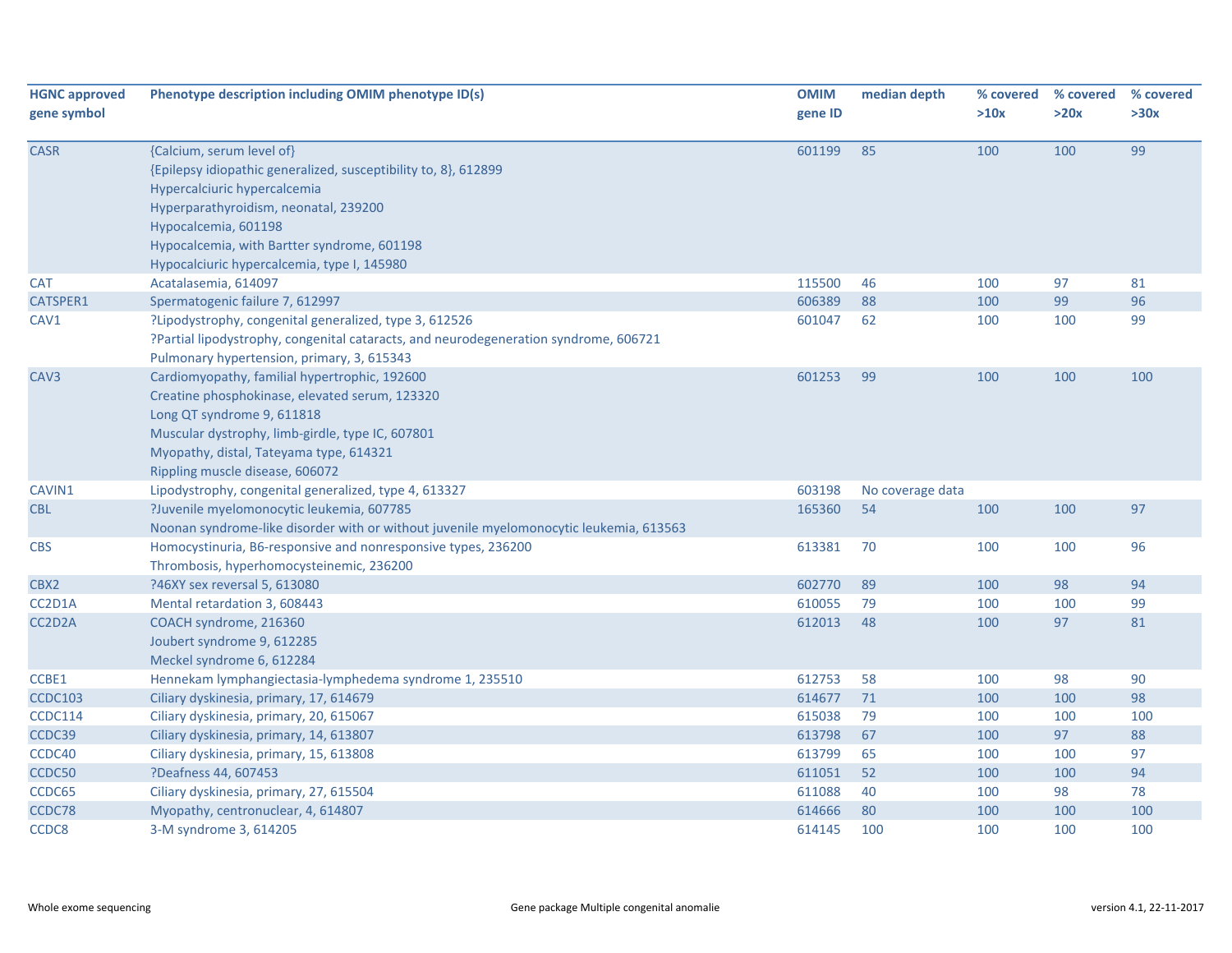| <b>HGNC approved</b> | Phenotype description including OMIM phenotype ID(s)                                    | <b>OMIM</b> | median depth | % covered | % covered | % covered |
|----------------------|-----------------------------------------------------------------------------------------|-------------|--------------|-----------|-----------|-----------|
| gene symbol          |                                                                                         | gene ID     |              | >10x      | >20x      | >30x      |
|                      |                                                                                         |             |              |           |           |           |
| CCDC88C              | Hydrocephalus, nonsyndromic, 236600                                                     | 611204      | 67           | 100       | 99        | 94        |
|                      | ?Spinocerebellar ataxia 40, 616053                                                      |             |              |           |           |           |
| CCM <sub>2</sub>     | Cerebral cavernous malformations-2, 603284                                              | 607929      | 85           | 100       | 96        | 88        |
| CCT5                 | Neuropathy, hereditary sensory, with spastic paraplegia, 256840                         | 610150      | 56           | 100       | 97        | 85        |
| CD151                | [Blood group, Raph], 179620                                                             | 602243      | 66           | 100       | 100       | 100       |
|                      | Nephropathy with pretibial epidermolysis bullosa and deafness, 609057                   |             |              |           |           |           |
| <b>CD19</b>          | Immunodeficiency, common variable, 3, 613493                                            | 107265      | 73           | 100       | 100       | 100       |
| CD247                | ?Immunodeficiency 25, 610163                                                            | 186780      | 50           | 100       | 99        | 85        |
| <b>CD27</b>          | Lymphoproliferative syndrome 2, 615122                                                  | 186711      | 60           | 100       | 100       | 100       |
| CD <sub>2</sub> AP   | Glomerulosclerosis, focal segmental, 3, 607832                                          | 604241      | 49           | 100       | 99        | 83        |
| CD320                | Methylmalonic aciduria, transient, due to transcobalamin receptor defect, 613646        | 606475      | 65           | 100       | 100       | 96        |
| CD36                 | {Coronary heart disease, susceptibility to, 7}, 610938                                  | 173510      | 48           | 100       | 98        | 82        |
|                      | [Macrothrombocytopenia]                                                                 |             |              |           |           |           |
|                      | {Malaria, cerebral, reduced risk of}, 611162                                            |             |              |           |           |           |
|                      | {Malaria, cerebral, susceptibility to}, 611162                                          |             |              |           |           |           |
|                      | Platelet glycoprotein IV deficiency, 608404                                             |             |              |           |           |           |
| CD <sub>3</sub> D    | Immunodeficiency 19, 615617                                                             | 186790      | 61           | 100       | 100       | 97        |
| CD3E                 | Immunodeficiency 18, 615615                                                             | 186830      | 73           | 100       | 100       | 99        |
|                      | Immunodeficiency 18, SCID variant, 615615                                               |             |              |           |           |           |
| CD3G                 | Immunodeficiency 17, CD3 gamma deficient, 615607                                        | 186740      | 52           | 100       | 100       | 78        |
| CD4                  | OKT4 epitope deficiency, 613949                                                         | 186940      | 68           | 100       | 100       | 96        |
| <b>CD40</b>          | Immunodeficiency with hyper-IgM, type 3, 606843                                         | 109535      | 73           | 100       | 100       | 100       |
| CD40LG               | Immunodeficiency, with hyper-IgM, 308230                                                | 300386      | 55           | 100       | 100       | 97        |
| <b>CD59</b>          | Hemolytic anemia, CD59-mediated, with or without immune-mediated polyneuropathy, 612300 | 107271      | 56           | 100       | 100       | 98        |
| CD79A                | Agammaglobulinemia 3, 613501                                                            | 112205      | 58           | 100       | 98        | 89        |
| CD79B                | Agammaglobulinemia 6, 612692                                                            | 147245      | 89           | 100       | 100       | 100       |
| <b>CD81</b>          | Immunodeficiency, common variable, 6, 613496                                            | 186845      | 83           | 100       | 100       | 97        |
| CD8A                 | CD8 deficiency, familial, 608957                                                        | 186910      | 65           | 100       | 98        | 91        |
| CD96                 | C syndrome, 211750                                                                      | 606037      | 52           | 100       | 98        | 88        |
| CDAN1                | Dyserythropoietic anemia, congenital, type Ia, 224120                                   | 607465      | 69           | 100       | 99        | 97        |
| CDC <sub>6</sub>     | ?Meier-Gorlin syndrome 5, 613805                                                        | 602627      | 48           | 100       | 100       | 92        |
| CDC73                | Hyperparathyroidism, familial primary, 145000                                           | 607393      | 56           | 100       | 99        | 84        |
|                      | Hyperparathyroidism-jaw tumor syndrome, 145001                                          |             |              |           |           |           |
|                      | Parathyroid adenoma with cystic changes, 145001                                         |             |              |           |           |           |
|                      | Parathyroid carcinoma, 608266                                                           |             |              |           |           |           |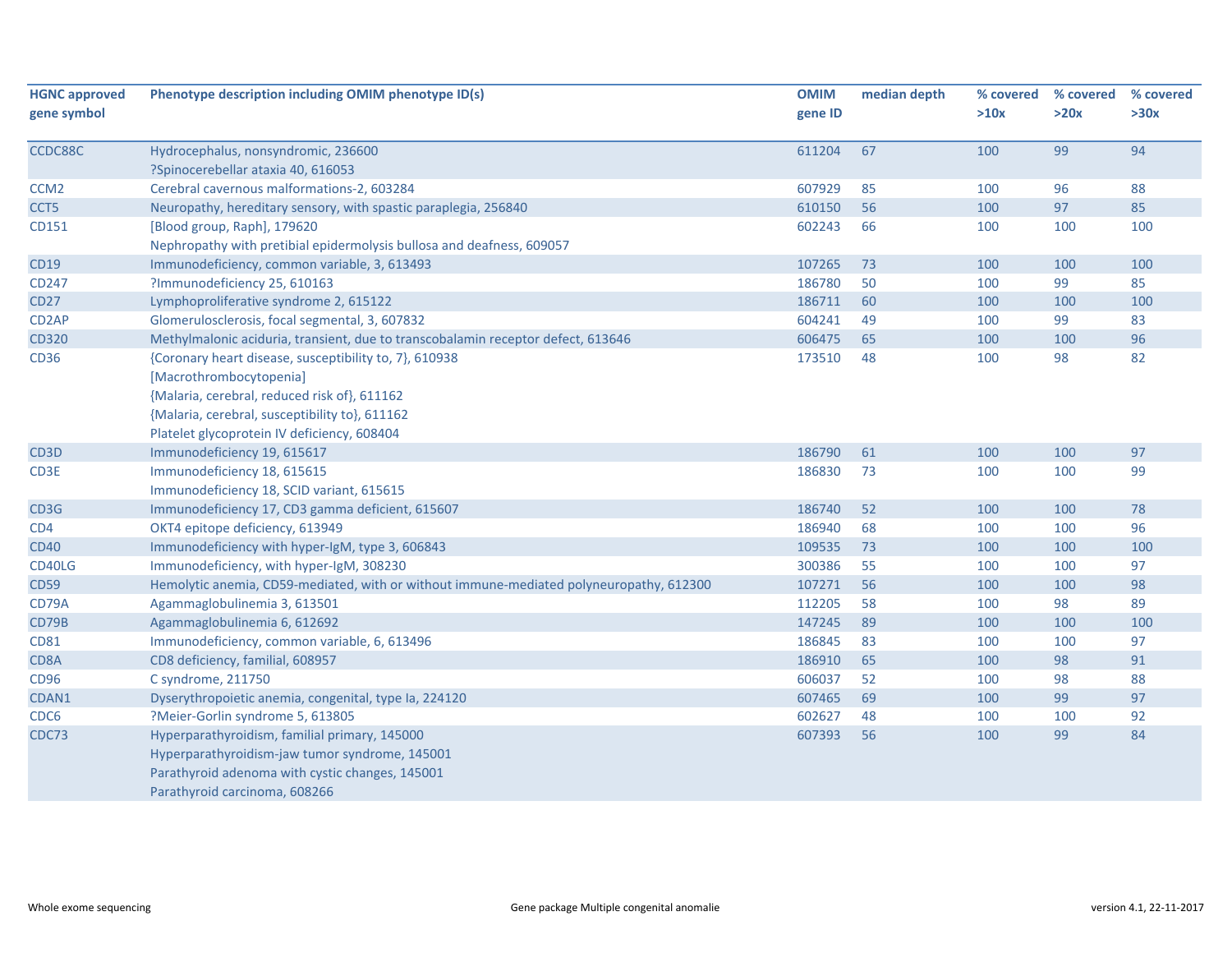| <b>HGNC approved</b><br>gene symbol | Phenotype description including OMIM phenotype ID(s)                                                                                                                                                                                                  | <b>OMIM</b><br>gene ID | median depth | % covered<br>>10x | % covered<br>>20x | % covered<br>>30x |
|-------------------------------------|-------------------------------------------------------------------------------------------------------------------------------------------------------------------------------------------------------------------------------------------------------|------------------------|--------------|-------------------|-------------------|-------------------|
| CDH1                                | {Breast cancer, lobular}, 114480<br>Endometrial carcinoma, somatic, 608089<br>Gastric cancer, familial diffuse, with or without cleft lip and/or palate, 137215<br>Ovarian carcinoma, somatic, 167000<br>{Prostate cancer, susceptibility to}, 176807 | 192090                 | 60           | 100               | 99                | 95                |
| CDH15                               | Mental retardation 3, 612580                                                                                                                                                                                                                          | 114019                 | 67           | 100               | 99                | 94                |
| CDH <sub>23</sub>                   | Deafness 12, 601386<br>Usher syndrome, type 1D, 601067<br>Usher syndrome, type 1D/F digenic, 601067                                                                                                                                                   | 605516                 | 78           | 100               | 100               | 99                |
| CDH <sub>3</sub>                    | Ectodermal dysplasia, ectrodactyly, and macular dystrophy, 225280<br>Hypotrichosis, congenital, with juvenile macular dystrophy, 601553                                                                                                               | 114021                 | 77           | 100               | 100               | 98                |
| CDHR1                               | Cone-rod dystrophy 15, 613660<br>Retinitis pigmentosa 65, 613660                                                                                                                                                                                      | 609502                 | 67           | 100               | 100               | 94                |
| CDK5RAP2                            | Microcephaly 3, primary, 604804                                                                                                                                                                                                                       | 608201                 | 47           | 100               | 95                | 78                |
| CDKL5                               | Epileptic encephalopathy, early infantile, 2, 300672                                                                                                                                                                                                  | 300203                 | 46           | 100               | 93                | 78                |
| CDKN1B                              | Multiple endocrine neoplasia, type IV, 610755                                                                                                                                                                                                         | 600778                 | 126          | 100               | 100               | 100               |
| CDKN1C                              | Beckwith-Wiedemann syndrome, 130650<br>IMAGE syndrome, 614732                                                                                                                                                                                         | 600856                 | 56           | 91                | 83                | 74                |
| CDKN2A                              | Melanoma and neural system tumor syndrome, 155755<br>{Melanoma, cutaneous malignant, 2}, 155601<br>Orolaryngeal cancer, multiple<br>Pancreatic cancer/melanoma syndrome, 606719                                                                       | 600160                 | 80           | 100               | 100               | 100               |
| <b>CDON</b>                         | Holoprosencephaly 11, 614226                                                                                                                                                                                                                          | 608707                 | 62           | 100               | 100               | 92                |
| <b>CDSN</b>                         | Hypotrichosis 2, 146520<br>Peeling skin syndrome 1, 270300                                                                                                                                                                                            | 602593                 | 89           | 100               | 100               | 100               |
| CDT1                                | Meier-Gorlin syndrome 4, 613804                                                                                                                                                                                                                       | 605525                 | 66           | 100               | 99                | 92                |
| CEACAM16                            | Deafness 4B, 614614                                                                                                                                                                                                                                   | 614591                 | 61           | 100               | 100               | 98                |
| <b>CEBPA</b>                        | ?Leukemia, acute myeloid, 601626<br>Leukemia, acute myeloid, somatic, 601626                                                                                                                                                                          | 116897                 | 69           | 100               | 87                | 70                |
| <b>CEBPE</b>                        | Specific granule deficiency, 245480                                                                                                                                                                                                                   | 600749                 | 79           | 100               | 100               | 100               |
| <b>CEL</b>                          | Maturity-onset diabetes of the young, type VIII, 609812                                                                                                                                                                                               | 114840                 | 88           | 98                | 92                | 88                |
| <b>CENPJ</b>                        | Microcephaly 6, primary, 608393<br>?Seckel syndrome 4, 613676                                                                                                                                                                                         | 609279                 | 60           | 100               | 100               | 96                |
| <b>CEP135</b>                       | Microcephaly 8, primary, 614673                                                                                                                                                                                                                       | 611423                 | 61           | 100               | 96                | 80                |
| <b>CEP152</b>                       | Microcephaly 9, primary, 614852<br>Seckel syndrome 5, 613823                                                                                                                                                                                          | 613529                 | 52           | 100               | 97                | 84                |
| <b>CEP164</b>                       | Nephronophthisis 15, 614845                                                                                                                                                                                                                           | 614848                 | 63           | 100               | 96                | 88                |
| <b>CEP19</b>                        | Morbid obesity and spermatogenic failure, 615703                                                                                                                                                                                                      | 615586                 | 57           | 100               | 100               | 100               |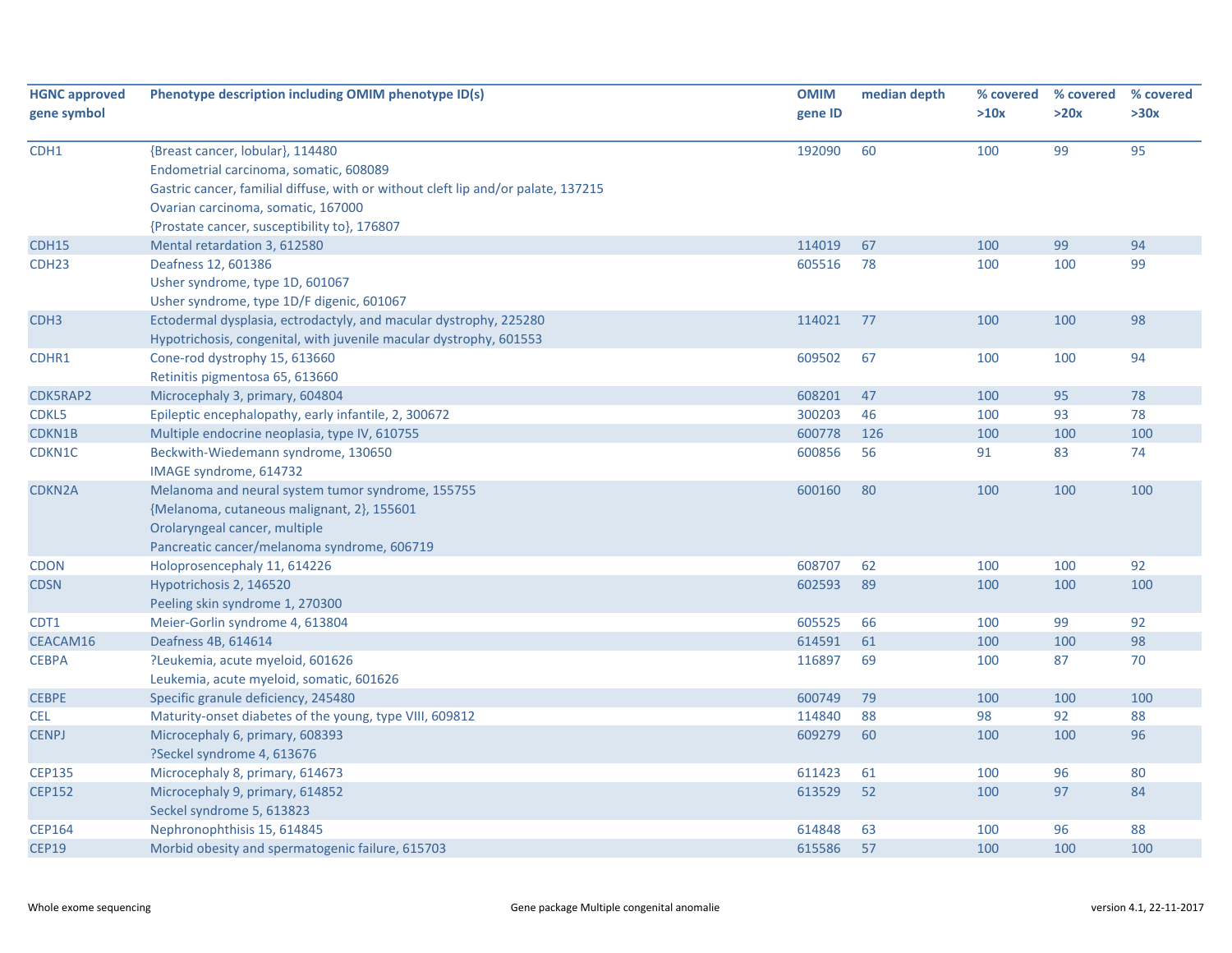| <b>HGNC approved</b> | Phenotype description including OMIM phenotype ID(s)                            | <b>OMIM</b> | median depth | % covered | % covered | % covered |
|----------------------|---------------------------------------------------------------------------------|-------------|--------------|-----------|-----------|-----------|
| gene symbol          |                                                                                 | gene ID     |              | >10x      | >20x      | >30x      |
| <b>CEP290</b>        | ?Bardet-Biedl syndrome 14, 615991                                               | 610142      | 57           | 100       | 98        | 84        |
|                      | Joubert syndrome 5, 610188                                                      |             |              |           |           |           |
|                      | Leber congenital amaurosis 10, 611755                                           |             |              |           |           |           |
|                      | Meckel syndrome 4, 611134                                                       |             |              |           |           |           |
|                      | Senior-Loken syndrome 6, 610189                                                 |             |              |           |           |           |
| <b>CEP41</b>         | Joubert syndrome 15, 614464                                                     | 610523      | 53           | 100       | 99        | 89        |
| <b>CEP57</b>         | Mosaic variegated aneuploidy syndrome 2, 614114                                 | 607951      | 47           | 100       | 97        | 82        |
| <b>CERKL</b>         | Retinitis pigmentosa 26, 608380                                                 | 608381      | 50           | 100       | 98        | 85        |
| CERS3                | Ichthyosis, congenital 9, 615023                                                | 615276      | 46           | 100       | 97        | 82        |
| CES1                 | Carboxylesterase 1 deficiency                                                   | 114835      | 99           | 100       | 97        | 93        |
| <b>CETP</b>          | [High density lipoprotein cholesterol level QTL 10], 143470                     | 118470      | 61           | 100       | 100       | 99        |
|                      | Hyperalphalipoproteinemia, 143470                                               |             |              |           |           |           |
| CFAP53               | Heterotaxy, visceral, 6, 614779                                                 | 614759      | 73           | 100       | 99        | 94        |
| CFC1                 | Heterotaxy, visceral, 2, autosomal, 605376                                      | 605194      | 130          | 100       | 96        | 83        |
| <b>CFD</b>           | Complement factor D deficiency, 613912                                          | 134350      | 53           | 100       | 97        | 85        |
| <b>CFH</b>           | Basal laminar drusen, 126700                                                    | 134370      | 60           | 100       | 99        | 90        |
|                      | Complement factor H deficiency, 609814                                          |             |              |           |           |           |
|                      | {Hemolytic uremic syndrome, atypical, susceptibility to, 1}, 235400             |             |              |           |           |           |
|                      | {Macular degeneration, age-related, 4}, 610698                                  |             |              |           |           |           |
| CFHR5                | Nephropathy due to CFHR5 deficiency, 614809                                     | 608593      | 59           | 100       | 100       | 91        |
| <b>CFI</b>           | Complement factor I deficiency, 610984                                          | 217030      | 50           | 100       | 97        | 82        |
|                      | {Hemolytic uremic syndrome, atypical, susceptibility to, 3}, 612923             |             |              |           |           |           |
|                      | {Macular degeneration, age-related, 13, susceptibility to}, 615439              |             |              |           |           |           |
| CFL <sub>2</sub>     | Nemaline myopathy 7, 610687                                                     | 601443      | 40           | 100       | 89        | 73        |
| <b>CFP</b>           | Properdin deficiency, 312060                                                    | 300383      | 74           | 100       | 89        | 83        |
| <b>CFTR</b>          | {Bronchiectasis with or without elevated sweat chloride 1, modifier of}, 211400 | 602421      | 69           | 100       | 99        | 92        |
|                      | Congenital bilateral absence of vas deferens, 277180                            |             |              |           |           |           |
|                      | Cystic fibrosis, 219700                                                         |             |              |           |           |           |
|                      | {Hypertrypsinemia, neonatal}                                                    |             |              |           |           |           |
|                      | {Pancreatitis, idiopathic}, 167800                                              |             |              |           |           |           |
|                      | Sweat chloride elevation without CF                                             |             |              |           |           |           |
| <b>CHAT</b>          | Myasthenic syndrome, congenital, 6, presynaptic, 254210                         | 118490      | 77           | 99        | 92        | 86        |
| CHD <sub>2</sub>     | Epileptic encephalopathy, childhood-onset, 615369                               | 602119      | 50           | 100       | 98        | 85        |
| CHD7                 | CHARGE syndrome, 214800                                                         | 608892      | 60           | 100       | 99        | 93        |
|                      | Hypogonadotropic hypogonadism 5 with or without anosmia, 612370                 |             |              |           |           |           |
| <b>CHKB</b>          | Muscular dystrophy, congenital, megaconial type, 602541                         | 612395      | 65           | 100       | 100       | 100       |
| <b>CHM</b>           | Choroideremia, 303100                                                           | 300390      | 46           | 100       | 91        | 75        |
| CHMP1A               | Pontocerebellar hypoplasia, type 8, 614961                                      | 164010      | 56           | 100       | 100       | 96        |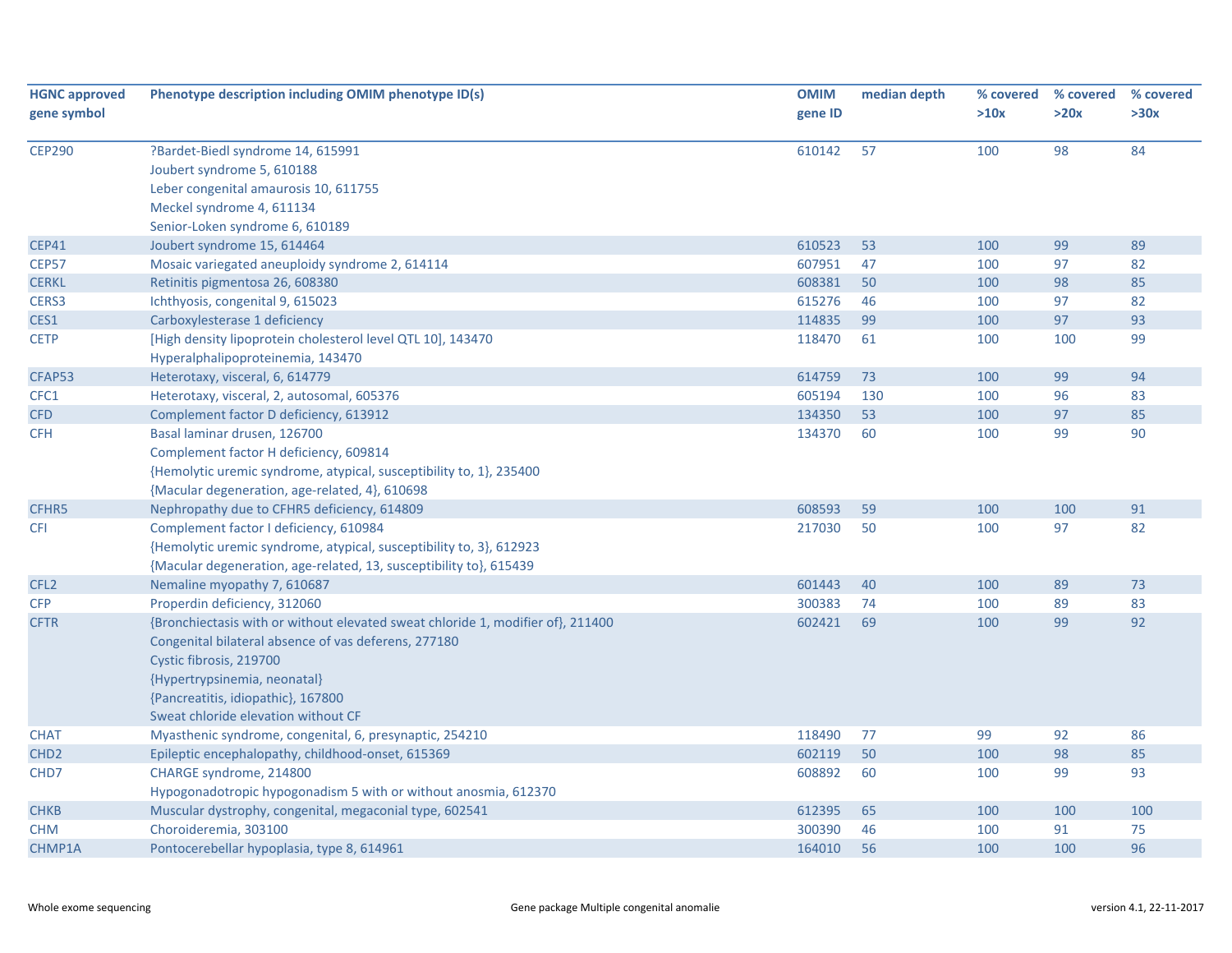| <b>HGNC approved</b> | Phenotype description including OMIM phenotype ID(s)                                            | <b>OMIM</b> | median depth | % covered | % covered | % covered |
|----------------------|-------------------------------------------------------------------------------------------------|-------------|--------------|-----------|-----------|-----------|
| gene symbol          |                                                                                                 | gene ID     |              | >10x      | >20x      | >30x      |
|                      |                                                                                                 |             |              |           |           |           |
| CHMP2B               | Amyotrophic lateral sclerosis 17, 614696                                                        | 609512      | 59           | 100       | 97        | 84        |
|                      | Dementia, familial, nonspecific, 600795                                                         |             |              |           |           |           |
| CHMP4B               | Cataract 31, multiple types, 605387                                                             | 610897      | 113          | 100       | 100       | 100       |
| CHN1                 | Duane retraction syndrome 2, 604356                                                             | 118423      | 41           | 100       | 96        | 80        |
| <b>CHRDL1</b>        | Megalocornea 1, 309300                                                                          | 300350      | 36           | 100       | 98        | 77        |
| CHRM3                | ?Prune belly syndrome, 100100                                                                   | 118494      | 84           | 100       | 100       | 100       |
| CHRNA1               | Multiple pterygium syndrome, lethal type, 253290                                                | 100690      | 59           | 100       | 100       | 90        |
|                      | Myasthenic syndrome, congenital, 1A, slow-channel, 601462                                       |             |              |           |           |           |
|                      | Myasthenic syndrome, congenital, 1B, fast-channel, 608930                                       |             |              |           |           |           |
| <b>CHRNA2</b>        | Epilepsy, nocturnal frontal lobe, type 4, 610353                                                | 118502      | 117          | 100       | 100       | 100       |
| CHRNA4               | Epilepsy, nocturnal frontal lobe, 1, 600513                                                     | 118504      | 108          | 100       | 95        | 95        |
|                      | {Nicotine addiction, susceptibility to}, 188890                                                 |             |              |           |           |           |
| CHRNB1               | Myasthenic syndrome, congenital, 2A, slow-channel, 616313                                       | 100710      | 81           | 100       | 100       | 98        |
|                      | ?Myasthenic syndrome, congenital, 2C, associated with acetylcholine receptor deficiency, 616314 |             |              |           |           |           |
| <b>CHRNB2</b>        | Epilepsy, nocturnal frontal lobe, 3, 605375                                                     | 118507      | 91           | 100       | 100       | 97        |
| <b>CHRND</b>         | Multiple pterygium syndrome, lethal type, 253290                                                | 100720      | 76           | 100       | 100       | 96        |
|                      | ?Myasthenic syndrome, congenital, 3A, slow-channel, 616321                                      |             |              |           |           |           |
|                      | Myasthenic syndrome, congenital, 3B, fast-channel, 616322                                       |             |              |           |           |           |
|                      | ?Myasthenic syndrome, congenital, 3C, associated with acetylcholine receptor deficiency, 616323 |             |              |           |           |           |
|                      |                                                                                                 |             |              |           |           |           |
| <b>CHRNE</b>         | Myasthenic syndrome, congenital, 4A, slow-channel, 605809                                       | 100725      | 100          | 100       | 100       | 100       |
|                      | Myasthenic syndrome, congenital, 4B, fast-channel, 616324                                       |             |              |           |           |           |
|                      | Myasthenic syndrome, congenital, 4C, associated with acetylcholine receptor deficiency, 608931  |             |              |           |           |           |
| <b>CHRNG</b>         | Escobar syndrome, 265000                                                                        | 100730      | 70           | 100       | 100       | 99        |
|                      | Multiple pterygium syndrome, lethal type, 253290                                                |             |              |           |           |           |
| CHST14               | Ehlers-Danlos syndrome, musculocontractural type 1, 601776                                      | 608429      | 92           | 100       | 97        | 95        |
| CHST <sub>3</sub>    | Spondyloepiphyseal dysplasia with congenital joint dislocations, 143095                         | 603799      | 83           | 100       | 100       | 100       |
| CHST <sub>6</sub>    | Macular corneal dystrophy, 217800                                                               | 605294      | 164          | 100       | 100       | 100       |
| CHSY1                | Temtamy preaxial brachydactyly syndrome, 605282                                                 | 608183      | 61           | 98        | 95        | 93        |
| <b>CHUK</b>          | Cocoon syndrome, 613630                                                                         | 600664      | 45           | 100       | 94        | 70        |
| CIB <sub>2</sub>     | Deafness 48, 609439                                                                             | 605564      | 98           | 100       | 100       | 100       |
|                      | Usher syndrome, type IJ, 614869                                                                 |             |              |           |           |           |
| <b>CIITA</b>         | Bare lymphocyte syndrome, type II, complementation group A, 209920                              | 600005      | 76           | 100       | 100       | 97        |
|                      | {Rheumatoid arthritis, susceptibility to}, 180300                                               |             |              |           |           |           |
| CISD <sub>2</sub>    | Wolfram syndrome 2, 604928                                                                      | 611507      | 115          | 100       | 100       | 100       |
| CITED <sub>2</sub>   | Atrial septal defect 8, 614433                                                                  | 602937      | 117          | 100       | 100       | 100       |
|                      | Ventricular septal defect 2, 614431                                                             |             |              |           |           |           |
| CLCF1                | Cold-induced sweating syndrome 2, 610313                                                        | 607672      | 62           | 100       | 100       | 98        |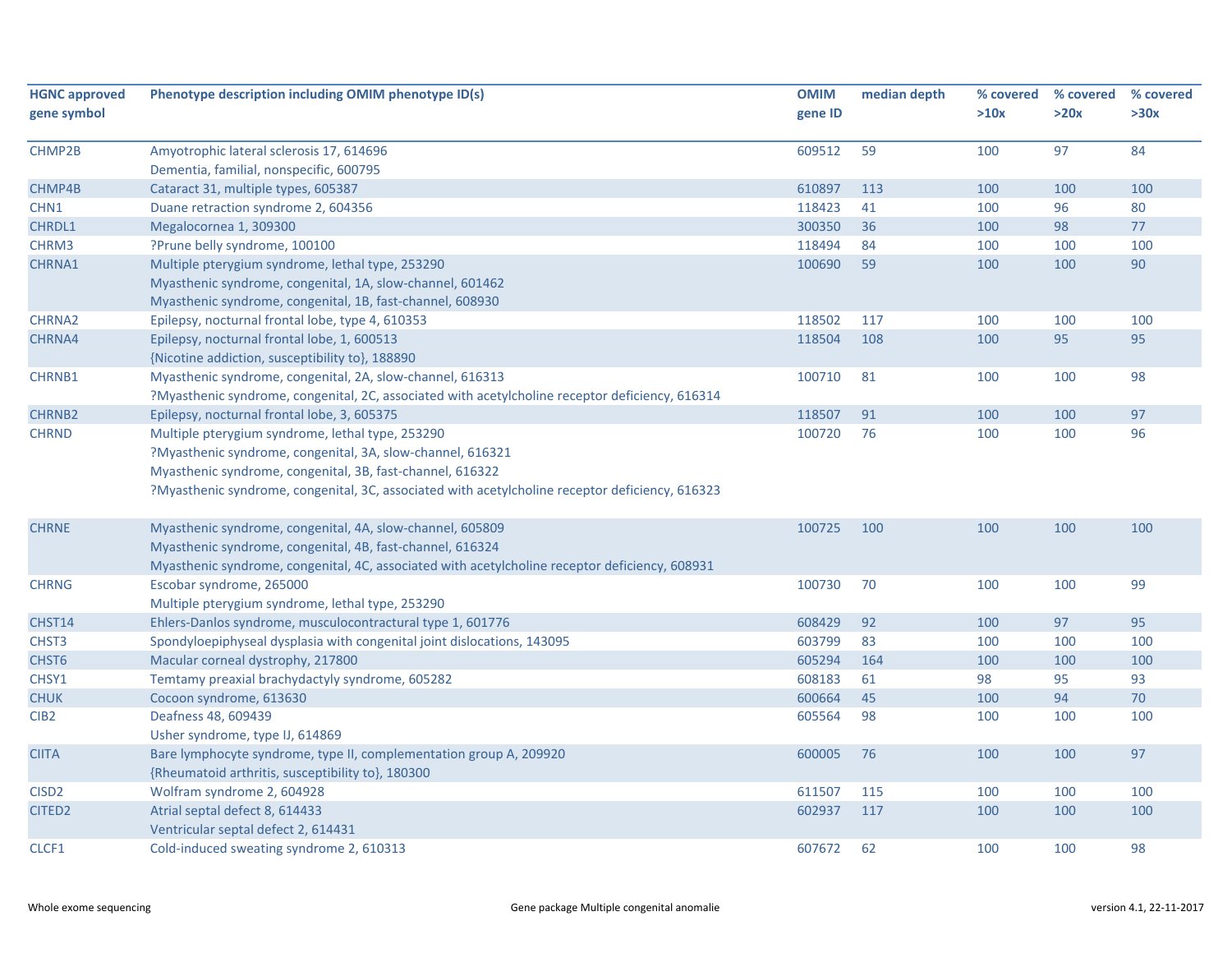| <b>HGNC approved</b><br>gene symbol | Phenotype description including OMIM phenotype ID(s)                                                                                                                                                                                       | <b>OMIM</b><br>gene ID | median depth | % covered<br>>10x | % covered<br>>20x | % covered<br>>30x |
|-------------------------------------|--------------------------------------------------------------------------------------------------------------------------------------------------------------------------------------------------------------------------------------------|------------------------|--------------|-------------------|-------------------|-------------------|
| CLCN1                               | Myotonia congenita, dominant, 160800<br>Myotonia congenita, recessive, 255700<br>Myotonia levior, recessive                                                                                                                                | 118425                 | 63           | 100               | 100               | 96                |
| CLCN <sub>2</sub>                   | {Epilepsy, idiopathic generalized, susceptibility to, 11}, 607628<br>{Epilepsy, juvenile absence, susceptibility to, 2}, 607628<br>{Epilepsy, juvenile myoclonic, susceptibility to, 8}, 607628<br>Leukoencephalopathy with ataxia, 615651 | 600570                 | 72           | 100               | 100               | 99                |
| CLCN <sub>5</sub>                   | Dent disease, 300009<br>Hypophosphatemic rickets, 300554<br>Nephrolithiasis, type I, 310468<br>Proteinuria, low molecular weight, with hypercalciuric nephrocalcinosis, 308990                                                             | 300008                 | 52           | 100               | 99                | 91                |
| CLCN7                               | Osteopetrosis 2, 166600<br>Osteopetrosis 4, 611490                                                                                                                                                                                         | 602727                 | 73           | 100               | 100               | 98                |
| <b>CLCNKA</b>                       | Bartter syndrome, type 4b, digenic, 613090                                                                                                                                                                                                 | 602024                 | 101          | 100               | 100               | 98                |
| <b>CLCNKB</b>                       | Bartter syndrome, type 3, 607364<br>Bartter syndrome, type 4b, digenic, 613090                                                                                                                                                             | 602023                 | 95           | 100               | 100               | 100               |
| CLDN1                               | Ichthyosis, leukocyte vacuoles, alopecia, and sclerosing cholangitis, 607626                                                                                                                                                               | 603718                 | 75           | 100               | 100               | 95                |
| CLDN14                              | Deafness 29, 614035                                                                                                                                                                                                                        | 605608                 | 95           | 100               | 100               | 100               |
| CLDN16                              | Hypomagnesemia 3, renal, 248250                                                                                                                                                                                                            | 603959                 | 51           | 100               | 99                | 89                |
| CLDN19                              | Hypomagnesemia 5, renal, with ocular involvement, 248190                                                                                                                                                                                   | 610036                 | 75           | 100               | 100               | 100               |
| CLEC7A                              | {Aspergillosis, susceptibility to}, 614079<br>Candidiasis, familial, 4, 613108                                                                                                                                                             | 606264                 | 45           | 100               | 98                | $77$              |
| CLIC <sub>2</sub>                   | ?Mental retardation, syndromic 32, 300886                                                                                                                                                                                                  | 300138                 | 35           | 99                | 89                | 57                |
| <b>CLMP</b>                         | Congenital short bowel syndrome, 615237                                                                                                                                                                                                    | 611693                 | 50           | 100               | 100               | 97                |
| CLN <sub>3</sub>                    | Ceroid lipofuscinosis, neuronal, 3, 204200                                                                                                                                                                                                 | 607042                 | 76           | 100               | 100               | 94                |
| CLN5                                | Ceroid lipofuscinosis, neuronal, 5, 256731                                                                                                                                                                                                 | 608102                 | 57           | 100               | 100               | 98                |
| CLN <sub>6</sub>                    | Ceroid lipofuscinosis, neuronal, 6, 601780<br>Ceroid lipofuscinosis, neuronal, Kufs type, adult onset, 204300                                                                                                                              | 606725                 | 78           | 100               | 98                | 88                |
| CLN <sub>8</sub>                    | Ceroid lipofuscinosis, neuronal, 8, 600143<br>Ceroid lipofuscinosis, neuronal, 8, Northern epilepsy variant, 610003                                                                                                                        | 607837                 | 81           | 100               | 100               | 100               |
| <b>CLPP</b>                         | Perrault syndrome 3, 614129                                                                                                                                                                                                                | 601119                 | 70           | 100               | 100               | 100               |
| CLRN1                               | Retinitis pigmentosa 61, 614180<br>Usher syndrome, type 3A, 276902                                                                                                                                                                         | 606397                 | 54           | 100               | 100               | 87                |
| <b>CNBP</b>                         | Myotonic dystrophy 2, 602668                                                                                                                                                                                                               | 116955                 | 37           | 100               | 100               | 78                |
| CNGA1                               | Retinitis pigmentosa 49, 613756                                                                                                                                                                                                            | 123825                 | 50           | 96                | 90                | 80                |
| CNGA3                               | Achromatopsia 2, 216900                                                                                                                                                                                                                    | 600053                 | 84           | 100               | 100               | 98                |
| CNGB1                               | Retinitis pigmentosa 45, 613767                                                                                                                                                                                                            | 600724                 | 63           | 100               | 99                | 95                |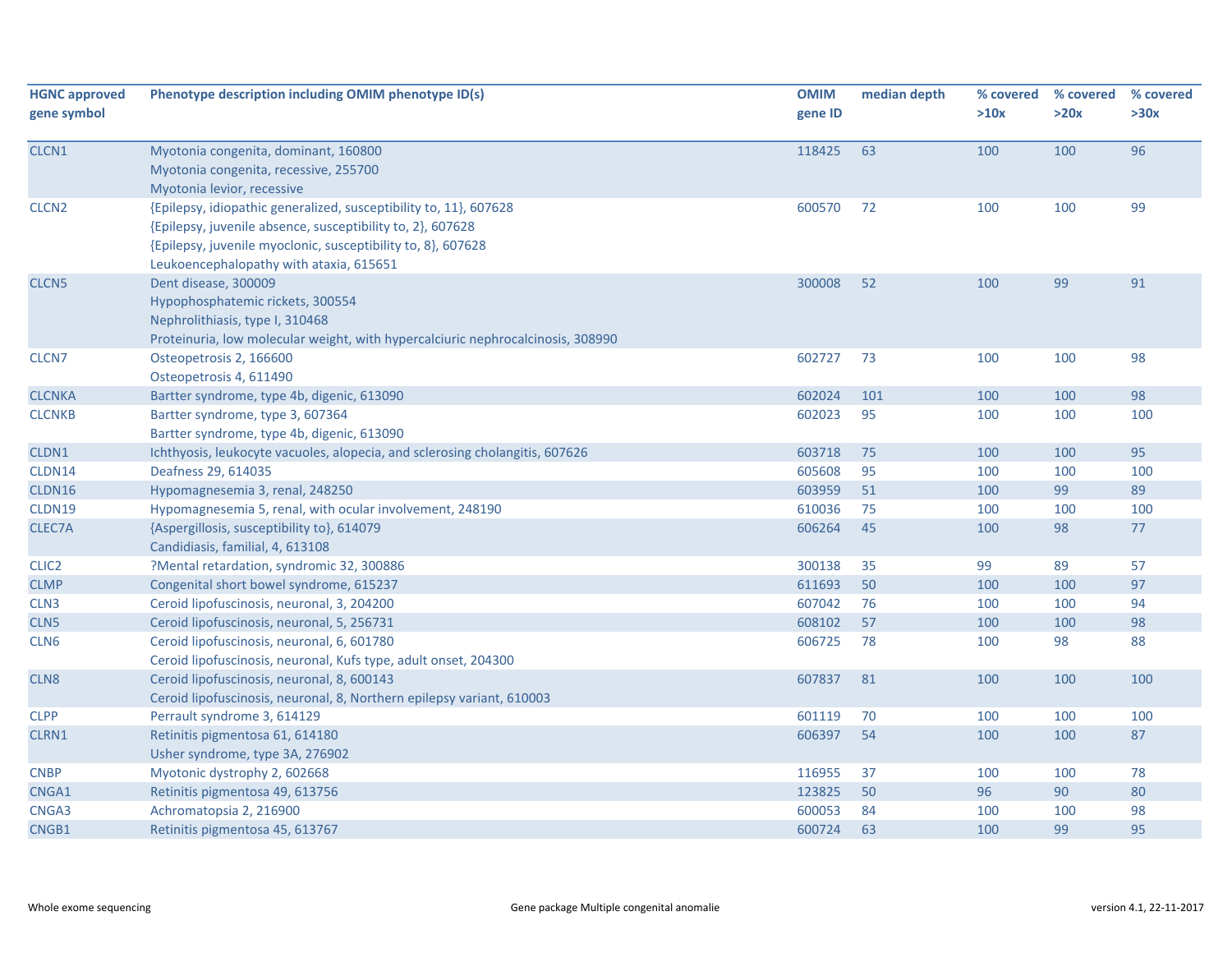| <b>HGNC approved</b> | Phenotype description including OMIM phenotype ID(s)                                        | <b>OMIM</b> | median depth | % covered | % covered | % covered |
|----------------------|---------------------------------------------------------------------------------------------|-------------|--------------|-----------|-----------|-----------|
| gene symbol          |                                                                                             | gene ID     |              | >10x      | >20x      | >30x      |
|                      |                                                                                             |             |              |           |           |           |
| CNGB3                | Achromatopsia 3, 262300                                                                     | 605080      | 46           | 100       | 97        | 82        |
| CNNM <sub>2</sub>    | Macular degeneration, juvenile, 248200                                                      | 607803      | 106          | 100       | 100       | 95        |
|                      | Hypomagnesemia 6, renal, 613882                                                             |             |              |           |           |           |
| CNNM4                | Hypomagnesemia, seizures, and mental retardation, 616418<br>Jalili syndrome, 217080         | 607805      | 90           | 100       | 99        | 96        |
| CNTN1                | ?Myopathy, congenital, Compton-North, 612540                                                | 600016      | 52           | 100       | 99        | 89        |
| <b>CNTNAP2</b>       | {Autism susceptibility 15}, 612100                                                          | 604569      | 48           | 100       | 99        | 89        |
|                      | Cortical dysplasia-focal epilepsy syndrome, 610042                                          |             |              |           |           |           |
|                      | Pitt-Hopkins like syndrome 1, 610042                                                        |             |              |           |           |           |
| CNTNAP4              | No OMIM phenotype                                                                           | 610518      | 61           | 100       | 98        | 88        |
| COA5                 | ?Cardioencephalomyopathy, fatal infantile, due to cytochrome c oxidase deficiency 3, 616500 | 613920      | 47           | 100       | 100       | 67        |
| <b>COASY</b>         | Neurodegeneration with brain iron accumulation 6, 615643                                    | 609855      | 94           | 100       | 100       | 100       |
| COCH                 | Deafness 9, 601369                                                                          | 603196      | 50           | 98        | 94        | 88        |
| COG1                 | Congenital disorder of glycosylation, type IIg, 611209                                      | 606973      | 66           | 100       | 99        | 94        |
| COG4                 | Congenital disorder of glycosylation, type IIj, 613489                                      | 606976      | 53           | 100       | 100       | 89        |
| COG5                 | Congenital disorder of glycosylation, type IIi, 613612                                      | 606821      | 43           | 100       | 96        | 77        |
| COG <sub>6</sub>     | Congenital disorder of glycosylation, type III, 614576                                      | 606977      | 48           | 100       | 96        | 74        |
|                      | Shaheen syndrome, 615328                                                                    |             |              |           |           |           |
| COG7                 | Congenital disorder of glycosylation, type IIe, 608779                                      | 606978      | 56           | 100       | 98        | 85        |
| COG8                 | Congenital disorder of glycosylation, type IIh, 611182                                      | 606979      | 80           | 100       | 100       | 99        |
| <b>COL10A1</b>       | Metaphyseal chondrodysplasia, Schmid type, 156500                                           | 120110      | 68           | 100       | 100       | 98        |
| <b>COL11A1</b>       | Fibrochondrogenesis 1, 228520                                                               | 120280      | 47           | 100       | 96        | 79        |
|                      | {Lumbar disc herniation, susceptibility to}, 603932                                         |             |              |           |           |           |
|                      | Marshall syndrome, 154780                                                                   |             |              |           |           |           |
|                      | Stickler syndrome, type II, 604841                                                          |             |              |           |           |           |
| <b>COL11A2</b>       | Deafness 13, 601868                                                                         | 120290      | 70           | 100       | 100       | 97        |
|                      | Deafness 53, 609706                                                                         |             |              |           |           |           |
|                      | Fibrochondrogenesis 2, 614524                                                               |             |              |           |           |           |
|                      | Otospondylomegaepiphyseal dysplasia, 215150                                                 |             |              |           |           |           |
|                      | Stickler syndrome, type III, 184840                                                         |             |              |           |           |           |
|                      | Weissenbacher-Zweymuller syndrome, 277610                                                   |             |              |           |           |           |
| <b>COL17A1</b>       | Epidermolysis bullosa, junctional, localisata variant, 226650                               | 113811      | 65           | 100       | 100       | 95        |
|                      | Epidermolysis bullosa, junctional, non-Herlitz type, 226650                                 |             |              |           |           |           |
|                      | Epithelial recurrent erosion dystrophy, 122400                                              |             |              |           |           |           |
| <b>COL18A1</b>       | Knobloch syndrome, type 1, 267750                                                           | 120328      | 76           | 100       | 100       | 95        |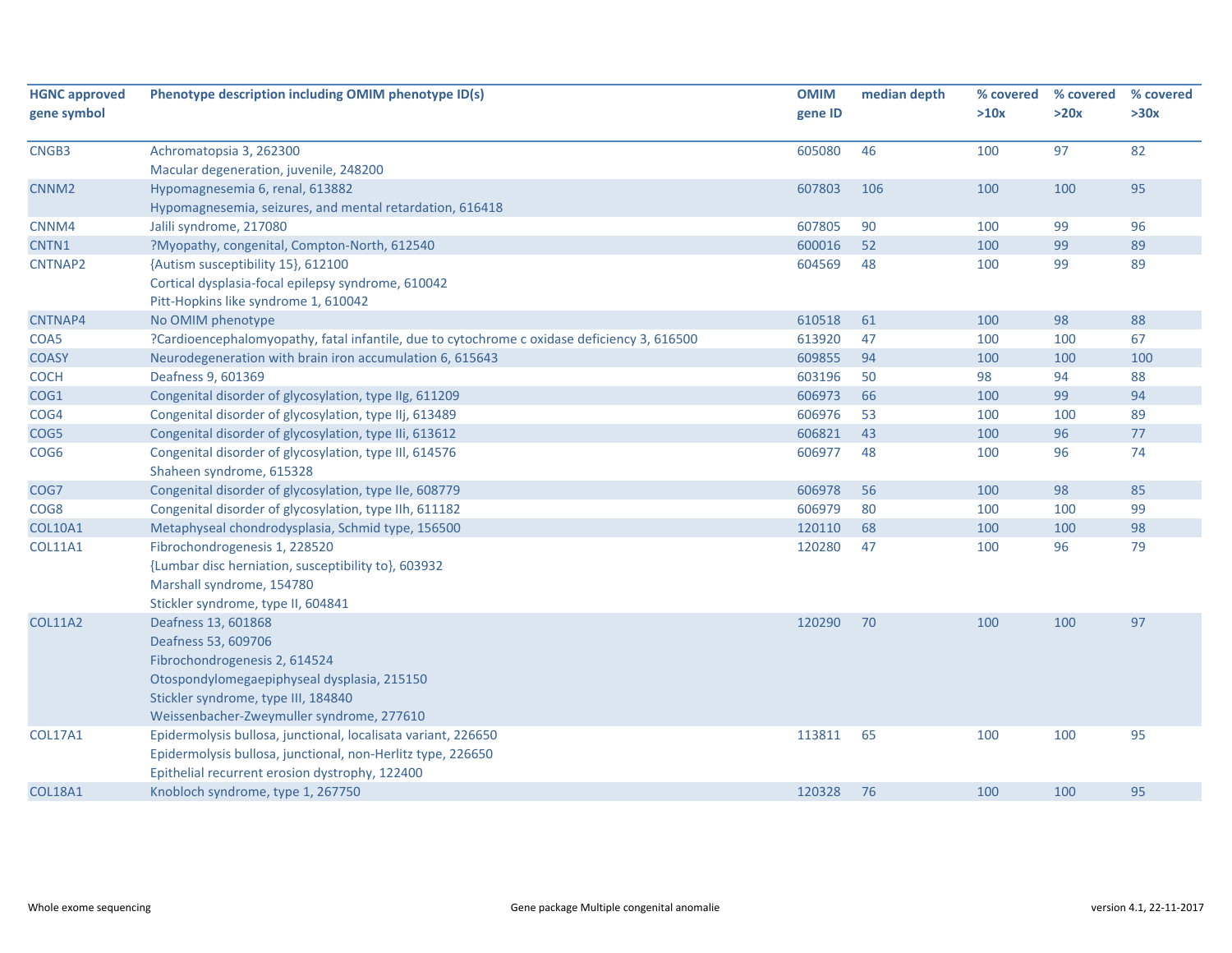| <b>HGNC approved</b><br>gene symbol | Phenotype description including OMIM phenotype ID(s)                                                                                                                                                                                                                                                                                                                                                                                                                                                                                                                                                                                                                                                      | <b>OMIM</b><br>gene ID | median depth | % covered<br>>10x | % covered<br>>20x | % covered<br>>30x |
|-------------------------------------|-----------------------------------------------------------------------------------------------------------------------------------------------------------------------------------------------------------------------------------------------------------------------------------------------------------------------------------------------------------------------------------------------------------------------------------------------------------------------------------------------------------------------------------------------------------------------------------------------------------------------------------------------------------------------------------------------------------|------------------------|--------------|-------------------|-------------------|-------------------|
| COL1A1                              | {Bone mineral density variation QTL, osteoporosis}, 166710<br>Caffey disease, 114000<br>Ehlers-Danlos syndrome, classic, 130000<br>Ehlers-Danlos syndrome, type VIIA, 130060<br>Osteogenesis imperfecta, type I, 166200<br>Osteogenesis imperfecta, type II, 166210<br>Osteogenesis imperfecta, type III, 259420<br>Osteogenesis imperfecta, type IV, 166220                                                                                                                                                                                                                                                                                                                                              | 120150                 | 87           | 100               | 100               | 98                |
| COL1A2                              | Ehlers-Danlos syndrome, cardiac valvular form, 225320<br>Ehlers-Danlos syndrome, type VIIB, 130060<br>Osteogenesis imperfecta, type II, 166210<br>Osteogenesis imperfecta, type III, 259420<br>Osteogenesis imperfecta, type IV, 166220<br>{Osteoporosis, postmenopausal}, 166710                                                                                                                                                                                                                                                                                                                                                                                                                         | 120160                 | 52           | 100               | 98                | 90                |
| COL2A1                              | Achondrogenesis, type II or hypochondrogenesis, 200610<br>Avascular necrosis of the femoral head, 608805<br>Czech dysplasia, 609162<br>Epiphyseal dysplasia, multiple, with myopia and deafness, 132450<br>Kniest dysplasia, 156550<br>Legg-Calve-Perthes disease, 150600<br>Osteoarthritis with mild chondrodysplasia, 604864<br>Platyspondylic skeletal dysplasia, Torrance type, 151210<br>SED congenita, 183900<br>SMED Strudwick type, 184250<br>Spondyloepiphyseal dysplasia, Stanescu type, 616583<br>Spondyloperipheral dysplasia, 271700<br>Stickler sydrome, type I, nonsyndromic ocular, 609508<br>Stickler syndrome, type I, 108300<br>Vitreoretinopathy with phalangeal epiphyseal dysplasia | 120140                 | 65           | 100               | 100               | 96                |
| COL3A1                              | Ehlers-Danlos syndrome, type IV, 130050                                                                                                                                                                                                                                                                                                                                                                                                                                                                                                                                                                                                                                                                   | 120180                 | 89           | 100               | 100               | 99                |
| COL4A1                              | Angiopathy, hereditary, with nephropathy, aneurysms, and muscle cramps, 611773<br>Brain small vessel disease with or without ocular anomalies, 607595<br>{Hemorrhage, intracerebral, susceptibility to}, 614519<br>Porencephaly 1, 175780<br>?Retinal arteries, tortuosity of, 180000                                                                                                                                                                                                                                                                                                                                                                                                                     | 120130                 | 61           | 100               | 99                | 91                |
| COL4A2                              | {Hemorrhage, intracerebral, susceptibility to}, 614519<br>Porencephaly 2, 614483                                                                                                                                                                                                                                                                                                                                                                                                                                                                                                                                                                                                                          | 120090                 | 67           | 100               | 100               | 96                |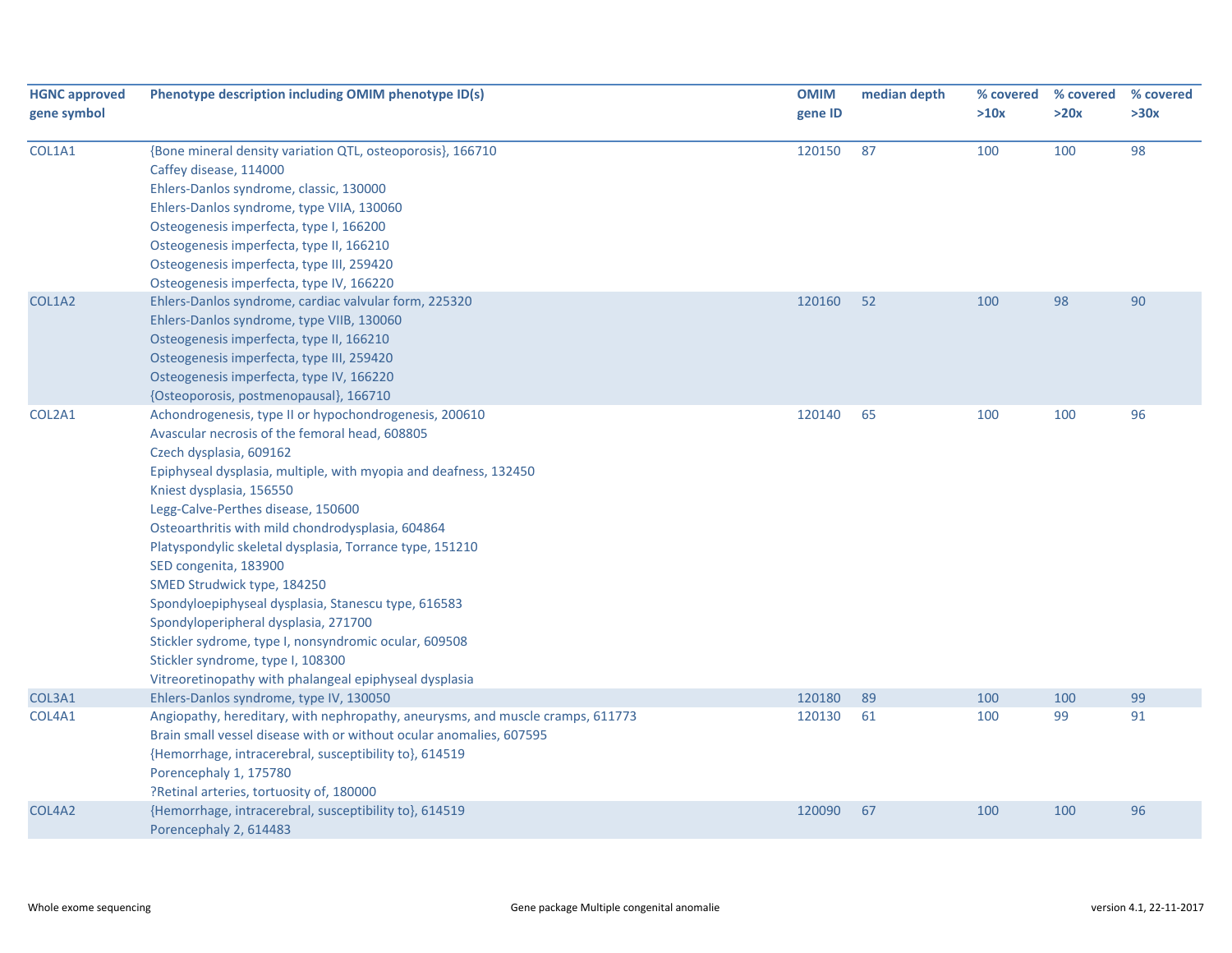| <b>HGNC approved</b><br>gene symbol | Phenotype description including OMIM phenotype ID(s)                                                                                                                                                                                                                                                                                                   | <b>OMIM</b><br>gene ID | median depth | % covered<br>>10x | % covered<br>>20x | % covered<br>>30x |
|-------------------------------------|--------------------------------------------------------------------------------------------------------------------------------------------------------------------------------------------------------------------------------------------------------------------------------------------------------------------------------------------------------|------------------------|--------------|-------------------|-------------------|-------------------|
| COL4A3                              | Alport syndrome, 104200<br>Alport syndrome, 203780<br>Hematuria, benign familial, 141200                                                                                                                                                                                                                                                               | 120070                 | 45           | 98                | 93                | 76                |
| COL4A4                              | Alport syndrome, 203780<br>Hematuria, familial benign                                                                                                                                                                                                                                                                                                  | 120131                 | 48           | 100               | 97                | 80                |
| COL4A5                              | Alport syndrome, 301050                                                                                                                                                                                                                                                                                                                                | 303630                 | 38           | 99                | 86                | 61                |
| COL5A1                              | Ehlers-Danlos syndrome, classic type, 130000                                                                                                                                                                                                                                                                                                           | 120215                 | 85           | 100               | 98                | 97                |
| COL5A2                              | Ehlers-Danlos syndrome, classic type, 130000                                                                                                                                                                                                                                                                                                           | 120190                 | 48           | 100               | 97                | 81                |
| COL6A1                              | Bethlem myopathy 1, 158810<br>Ullrich congenital muscular dystrophy 1, 254090                                                                                                                                                                                                                                                                          | 120220                 | 83           | 100               | 100               | 97                |
| COL6A2                              | Bethlem myopathy 1, 158810<br>?Myosclerosis, congenital, 255600<br>Ullrich congenital muscular dystrophy 1, 254090                                                                                                                                                                                                                                     | 120240                 | 84           | 100               | 100               | 98                |
| COL6A3                              | Bethlem myopathy 1, 158810<br>Dystonia 27, 616411<br>Ullrich congenital muscular dystrophy 1, 254090                                                                                                                                                                                                                                                   | 120250                 | 74           | 100               | 100               | 96                |
| COL7A1                              | EBD inversa, 226600<br>EBD, Bart type, 132000<br>EBD, localisata variant<br>Epidermolysis bullosa dystrophica, AD, 131750<br>Epidermolysis bullosa dystrophica, AR, 226600<br>Epidermolysis bullosa pruriginosa, 604129<br>Epidermolysis bullosa, pretibial, 131850<br>Toenail dystrophy, isolated, 607523<br>Transient bullous of the newborn, 131705 | 120120                 | 79           | 100               | 100               | 99                |
| COL8A2                              | Corneal dystrophy, Fuchs endothelial, 1, 136800<br>Corneal dystrophy, posterior polymorphous 2, 609140                                                                                                                                                                                                                                                 | 120252                 | 57           | 100               | 100               | 91                |
| COL9A1                              | ?Epiphyseal dysplasia, multiple, 6, 614135<br>Stickler syndrome, type IV, 614134                                                                                                                                                                                                                                                                       | 120210                 | 46           | 100               | 94                | 81                |
| COL9A2                              | Epiphyseal dysplasia, multiple, 2, 600204<br>?Stickler syndrome, type V, 614284                                                                                                                                                                                                                                                                        | 120260                 | 65           | 100               | 100               | 95                |
| COL9A3                              | Epiphyseal dysplasia, multiple, 3, with or without myopathy, 600969<br>{Intervertebral disc disease, susceptibility to}, 603932                                                                                                                                                                                                                        | 120270                 | 66           | 100               | 98                | 90                |
| COLEC11                             | 3MC syndrome 2, 265050                                                                                                                                                                                                                                                                                                                                 | 612502                 | 84           | 100               | 100               | 100               |
| <b>COLQ</b>                         | Myasthenic syndrome, congenital, 5, 603034                                                                                                                                                                                                                                                                                                             | 603033                 | 58           | 100               | 99                | 84                |
| <b>COMP</b>                         | Epiphyseal dysplasia, multiple, 1, 132400<br>Pseudoachondroplasia, 177170                                                                                                                                                                                                                                                                              | 600310                 | 62           | 100               | 95                | 92                |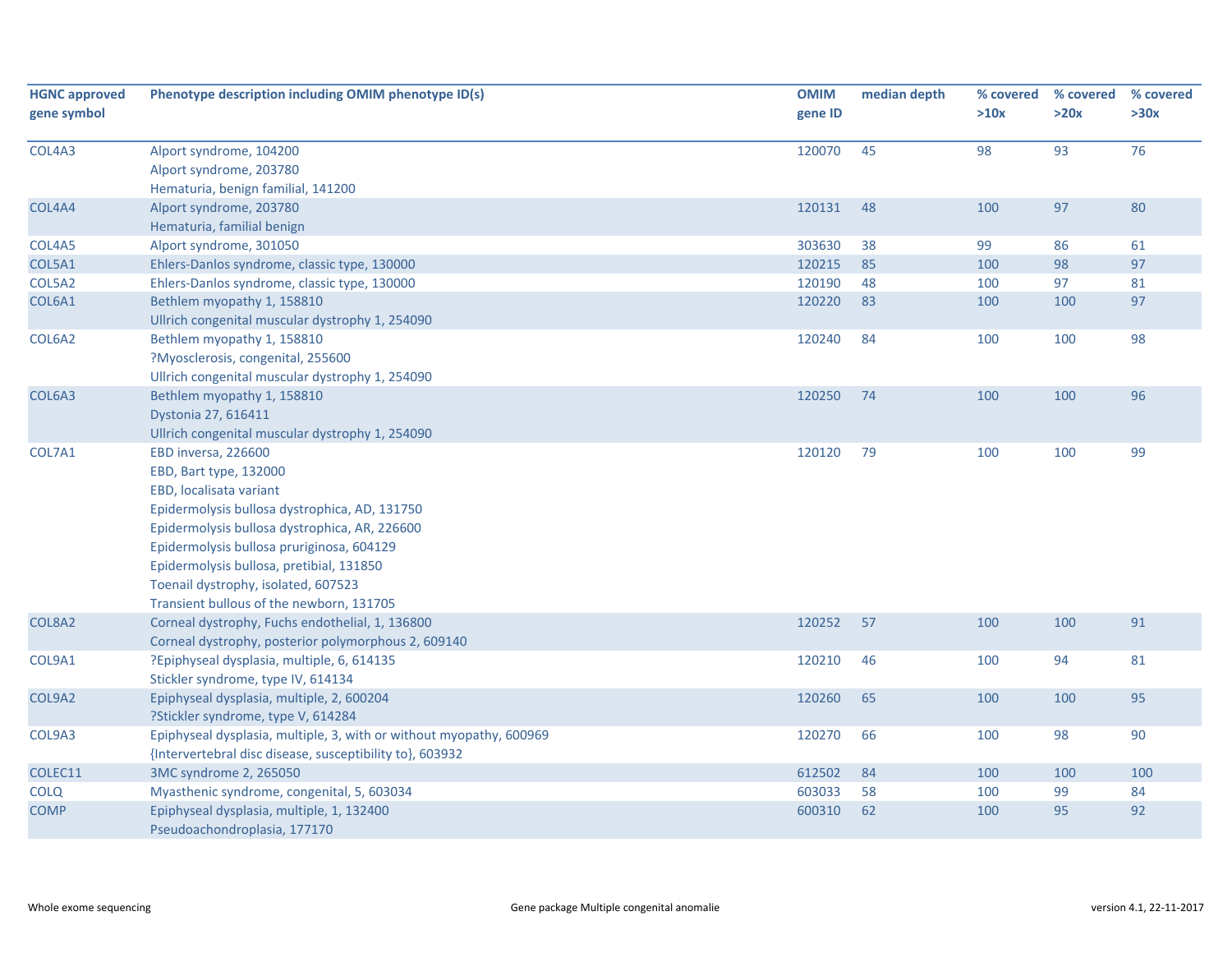| <b>HGNC approved</b> | Phenotype description including OMIM phenotype ID(s)                                            | <b>OMIM</b> | median depth | % covered | % covered | % covered |
|----------------------|-------------------------------------------------------------------------------------------------|-------------|--------------|-----------|-----------|-----------|
| gene symbol          |                                                                                                 | gene ID     |              | >10x      | >20x      | >30x      |
| COQ <sub>2</sub>     | Coenzyme Q10 deficiency, primary, 1, 607426                                                     | 609825      | 49           | 100       | 97        | 82        |
|                      | {Multiple system atrophy, susceptibility to}, 146500                                            |             |              |           |           |           |
| COQ <sub>6</sub>     | Coenzyme Q10 deficiency, primary, 6, 614650                                                     | 614647      | 60           | 100       | 99        | 88        |
| COQ8A                | Coenzyme Q10 deficiency, primary, 4, 612016                                                     | 606980      | 86           | 100       | 100       | 100       |
| COQ8B                | Nephrotic syndrome, type 9, 615573                                                              | 615567      | 61           | 100       | 100       | 97        |
| COQ <sub>9</sub>     | Coenzyme Q10 deficiency, primary, 5, 614654                                                     | 612837      | 71           | 100       | 100       | 95        |
| <b>CORIN</b>         | Preeclampsia/eclampsia 5, 614595                                                                | 605236      | 53           | 100       | 100       | 93        |
| CORO1A               | Immunodeficiency 8, 615401                                                                      | 605000      | 103          | 100       | 100       | 100       |
| <b>COX10</b>         | Leigh syndrome due to mitochondrial COX4 deficiency, 256000                                     | 602125      | 93           | 100       | 100       | 95        |
|                      | Mitochondrial complex IV deficiency, 220110                                                     |             |              |           |           |           |
| <b>COX14</b>         | ?Mitochondrial complex IV deficiency, 220110                                                    | 614478      | 101          | 100       | 100       | 100       |
| <b>COX15</b>         | Cardioencephalomyopathy, fatal infantile, due to cytochrome c oxidase deficiency 2, 615119      | 603646      | 43           | 100       | 96        | 76        |
|                      | Leigh syndrome due to cytochrome c oxidase deficiency, 256000                                   |             |              |           |           |           |
| COX20                | Mitochondrial complex IV deficiency, 220110                                                     | 614698      | 53           | 100       | 100       | 92        |
| <b>COX412</b>        | Exocrine pancreatic insufficiency, dyserythropoietic anemia, and calvarial hyperostosis, 612714 | 607976      | 63           | 100       | 100       | 91        |
| COX7B                | Linear skin defects with multiple congenital anomalies 2, 300887                                | 300885      | 55           | 100       | 100       | 98        |
| CP                   | Cerebellar ataxia, 604290                                                                       | 117700      | 47           | 100       | 99        | 87        |
|                      | Hemosiderosis, systemic, due to aceruloplasminemia, 604290                                      |             |              |           |           |           |
|                      | [Hypoceruloplasminemia, hereditary], 604290                                                     |             |              |           |           |           |
| CPA <sub>6</sub>     | Epilepsy, familial temporal lobe, 5, 614417                                                     | 609562      | 56           | 100       | 96        | 83        |
|                      | Febrile seizures, familial, 11, 614418                                                          |             |              |           |           |           |
| CPN1                 | Carboxypeptidase N deficiency, 212070                                                           | 603103      | 63           | 100       | 96        | 79        |
| <b>CPOX</b>          | Coproporphyria, 121300                                                                          | 612732      | 46           | 100       | 99        | 85        |
|                      | Harderoporphyria, 121300                                                                        |             |              |           |           |           |
| CPS1                 | Carbamoylphosphate synthetase I deficiency, 237300                                              | 608307      | 42           | 100       | 96        | 78        |
|                      | {Pulmonary hypertension, neonatal, susceptibility to}, 615371                                   |             |              |           |           |           |
|                      | {Venoocclusive disease after bone marrow transplantation}                                       |             |              |           |           |           |
| CPT1A                | CPT deficiency, hepatic, type IA, 255120                                                        | 600528      | 65           | 100       | 99        | 93        |
| CPT <sub>2</sub>     | CPT II deficiency, infantile, 600649                                                            | 600650      | 72           | 100       | 100       | 98        |
|                      | CPT II deficiency, lethal neonatal, 608836                                                      |             |              |           |           |           |
|                      | CPT II deficiency, myopathic, stress-induced, 255110                                            |             |              |           |           |           |
|                      | {Encephalopathy, acute, infection-induced, 4, susceptibility to}, 614212                        |             |              |           |           |           |
| CR <sub>2</sub>      | Immunodeficiency, common variable, 7, 614699                                                    | 120650      | 48           | 100       | 99        | 91        |
|                      | {Systemic lupus erythematosus, susceptibility to, 9}, 610927                                    |             |              |           |           |           |
| <b>CRADD</b>         | Mental retardation 34, with variant lissencephaly, 614499                                       | 603454      | 96           | 100       | 100       | 100       |
| CRB1                 | Leber congenital amaurosis 8, 613835                                                            | 604210      | 54           | 100       | 100       | 96        |
|                      | Pigmented paravenous chorioretinal atrophy, 172870                                              |             |              |           |           |           |
|                      | Retinitis pigmentosa-12, 600105                                                                 |             |              |           |           |           |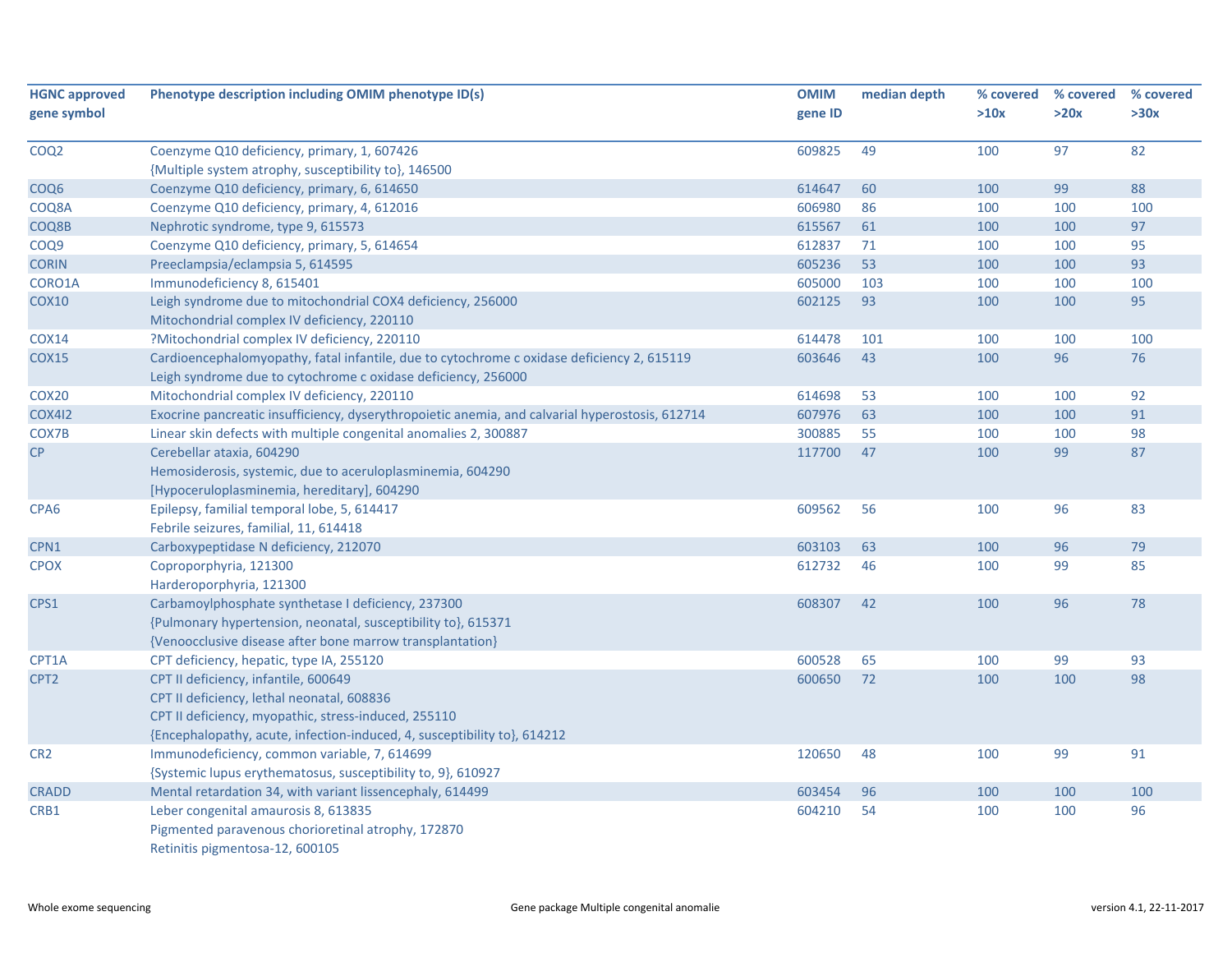| <b>HGNC approved</b> | Phenotype description including OMIM phenotype ID(s)                                    | <b>OMIM</b> | median depth | % covered | % covered | % covered |
|----------------------|-----------------------------------------------------------------------------------------|-------------|--------------|-----------|-----------|-----------|
| gene symbol          |                                                                                         | gene ID     |              | >10x      | >20x      | >30x      |
|                      |                                                                                         |             |              |           |           |           |
| <b>CRBN</b>          | Mental retardation 2, 607417                                                            | 609262      | 50           | 100       | 96        | 76        |
| CREB1                | Histiocytoma, angiomatoid fibrous, somatic, 612160                                      | 123810      | 53           | 100       | 100       | 96        |
| <b>CREBBP</b>        | Rubinstein-Taybi syndrome 1, 180849                                                     | 600140      | 81           | 100       | 99        | 91        |
| <b>CRELD1</b>        | Atrioventricular septal defect, partial, with heterotaxy syndrome, 606217               | 607170      | 66           | 100       | 100       | 99        |
|                      | {Atrioventricular septal defect, susceptibility to, 2}, 606217                          |             |              |           |           |           |
| CRLF1                | Cold-induced sweating syndrome 1, 272430                                                | 604237      | 72           | 94        | 90        | 87        |
| <b>CRTAP</b>         | Osteogenesis imperfecta, type VII, 610682                                               | 605497      | 54           | 100       | 100       | 93        |
| CRTC1                | Mucoepidermoid salivary gland carcinoma                                                 | 607536      | 56           | 99        | 91        | 84        |
| <b>CRX</b>           | Cone-rod retinal dystrophy-2, 120970                                                    | 602225      | 93           | 100       | 100       | 100       |
|                      | Leber congenital amaurosis 7, 613829                                                    |             |              |           |           |           |
| <b>CRYAA</b>         | Cataract 9, multiple types, 604219                                                      | 123580      | 61           | 100       | 100       | 97        |
| <b>CRYAB</b>         | Cardiomyopathy, dilated, 1II, 615184                                                    | 123590      | 64           | 100       | 100       | 100       |
|                      | Cataract 16, multiple types, 613763                                                     |             |              |           |           |           |
|                      | Myopathy, myofibrillar, 2, 608810                                                       |             |              |           |           |           |
|                      | Myopathy, myofibrillar, fatal infantile hypertrophy, alpha-B crystallin-related, 613869 |             |              |           |           |           |
| CRYBA1               | Cataract 10, multiple types, 600881                                                     | 123610      | 52           | 100       | 100       | 98        |
| CRYBA4               | Cataract 23, 610425                                                                     | 123631      | 65           | 100       | 100       | 100       |
| CRYBB1               | Cataract 17, multiple types, 611544                                                     | 600929      | 67           | 100       | 100       | 100       |
| CRYBB2               | Cataract 3, multiple types, 601547                                                      | 123620      | 83           | 100       | 100       | 100       |
| <b>CRYBB3</b>        | Cataract 22, 609741                                                                     | 123630      | 69           | 100       | 100       | 98        |
| <b>CRYGB</b>         | Cataract 39, multiple types, 615188                                                     | 123670      | 61           | 100       | 100       | 98        |
| <b>CRYGC</b>         | Cataract 2, multiple types, 604307                                                      | 123680      | 64           | 100       | 100       | 99        |
| <b>CRYGD</b>         | Cataract 4, multiple types, 115700                                                      | 123690      | 77           | 100       | 100       | 100       |
| <b>CRYGS</b>         | Cataract 20, multiple types, 116100                                                     | 123730      | 83           | 100       | 100       | 97        |
| <b>CRYM</b>          | Deafness 40, 616357                                                                     | 123740      | 48           | 100       | 99        | 84        |
| CSF1R                | Leukoencephalopathy, diffuse hereditary, with spheroids, 221820                         | 164770      | 63           | 100       | 100       | 97        |
| <b>CSF2RA</b>        | Surfactant metabolism dysfunction, pulmonary, 4, 300770                                 | 306250      | 39           | 92        | 78        | 62        |
| CSF2RB               | Surfactant metabolism dysfunction, pulmonary, 5, 614370                                 | 138981      | 73           | 100       | 100       | 99        |
| CSF3R                | Neutropenia, severe congenital, 7, 617014                                               | 138971      | 79           | 100       | 100       | 100       |
| CSNK1D               | Advanced sleep-phase syndrome, familial, 2, 615224                                      | 600864      | 65           | 100       | 100       | 98        |
| CSPP1                | Joubert syndrome 21, 615636                                                             | 611654      | 58           | 100       | 99        | 89        |
| CSRP3                | ?Cardiomyopathy, dilated, 1M, 607482                                                    | 600824      | 70           | 100       | 100       | 100       |
|                      | Cardiomyopathy, hypertrophic, 12, 612124                                                |             |              |           |           |           |
| CST <sub>3</sub>     | Cerebral amyloid angiopathy, 105150                                                     | 604312      | 62           | 100       | 100       | 85        |
|                      | {Macular degeneration, age-related, 11}, 611953                                         |             |              |           |           |           |
| <b>CSTA</b>          | Peeling skin syndrome 4, 607936                                                         | 184600      | 45           | 100       | 100       | 88        |
| <b>CSTB</b>          | Epilepsy, progressive myoclonic 1A (Unverricht and Lundborg), 254800                    | 601145      | 62           | 100       | 100       | 98        |
| CTC1                 | Cerebroretinal microangiopathy with calcifications and cysts, 612199                    | 613129      | 72           | 100       | 100       | 98        |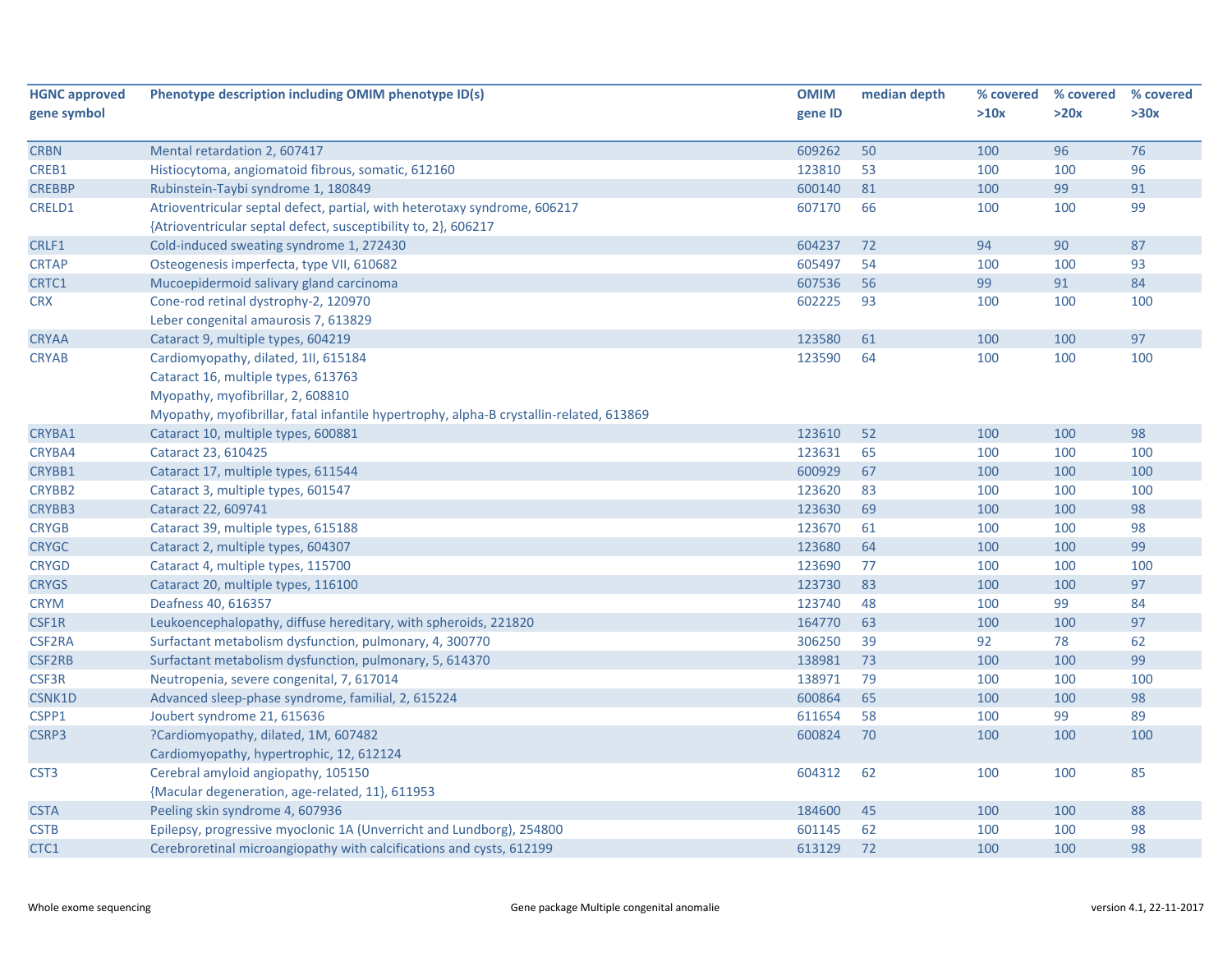| <b>HGNC approved</b> | Phenotype description including OMIM phenotype ID(s)                        | <b>OMIM</b> | median depth | % covered | % covered | % covered |
|----------------------|-----------------------------------------------------------------------------|-------------|--------------|-----------|-----------|-----------|
| gene symbol          |                                                                             | gene ID     |              | >10x      | >20x      | >30x      |
|                      |                                                                             |             |              |           |           |           |
| <b>CTCF</b>          | Mental retardation 21, 615502                                               | 604167      | 70           | 100       | 100       | 99        |
| CTDP1                | Congenital cataracts, facial dysmorphism, and neuropathy, 604168            | 604927      | 78           | 100       | 91        | 86        |
| <b>CTH</b>           | Cystathioninuria, 219500                                                    | 607657      | 55           | 100       | 99        | 87        |
|                      | Homocysteine, total plasma, elevated                                        |             |              |           |           |           |
| CTHRC1               | Barrett esophagus/esophageal adenocarcinoma, 614266                         | 610635      | 56           | 100       | 95        | 80        |
| CTNNA3               | Arrhythmogenic right ventricular dysplasia, familial, 13, 615616            | 607667      | 43           | 100       | 98        | 81        |
| CTNNB1               | Colorectal cancer, somatic, 114500                                          | 116806      | 47           | 100       | 100       | 92        |
|                      | Hepatocellular carcinoma, somatic, 114550                                   |             |              |           |           |           |
|                      | Medulloblastoma, somatic, 155255                                            |             |              |           |           |           |
|                      | Mental retardation 19, 615075                                               |             |              |           |           |           |
|                      | Ovarian cancer, somatic, 167000                                             |             |              |           |           |           |
|                      | Pilomatricoma, somatic, 132600                                              |             |              |           |           |           |
| <b>CTNS</b>          | Cystinosis, atypical nephropathic, 219800                                   | 606272      | 71           | 100       | 100       | 100       |
|                      | Cystinosis, late-onset juvenile or adolescent nephropathic, 219900          |             |              |           |           |           |
|                      | Cystinosis, nephropathic, 219800                                            |             |              |           |           |           |
|                      | Cystinosis, ocular nonnephropathic, 219750                                  |             |              |           |           |           |
| <b>CTSA</b>          | Galactosialidosis, 256540                                                   | 613111      | 83           | 100       | 100       | 98        |
| <b>CTSC</b>          | Haim-Munk syndrome, 245010                                                  | 602365      | 46           | 100       | 98        | 79        |
|                      | Papillon-Lefevre syndrome, 245000                                           |             |              |           |           |           |
|                      | Periodontitis 1, juvenile, 170650                                           |             |              |           |           |           |
| <b>CTSD</b>          | Ceroid lipofuscinosis, neuronal, 10, 610127                                 | 116840      | 79           | 100       | 100       | 100       |
| <b>CTSF</b>          | Ceroid lipofuscinosis, neuronal, 13, Kufs type, 615362                      | 603539      | 70           | 100       | 98        | 93        |
| <b>CTSK</b>          | Pycnodysostosis, 265800                                                     | 601105      | 45           | 100       | 100       | 93        |
| <b>CUBN</b>          | Megaloblastic anemia-1, Finnish type, 261100                                | 602997      | 59           | 100       | 98        | 84        |
| CUL3                 | Pseudohypoaldosteronism, type IIE, 614496                                   | 603136      | 55           | 100       | 95        | $77$      |
| CUL4B                | Mental retardation, syndromic 15 (Cabezas type), 300354                     | 300304      | 49           | 100       | 93        | 77        |
| CUL7                 | 3-M syndrome 1, 273750                                                      | 609577      | 75           | 100       | 100       | 99        |
| CXCR4                | Myelokathexis, isolated                                                     | 162643      | 61           | 83        | 83        | 83        |
|                      | WHIM syndrome, 193670                                                       |             |              |           |           |           |
| CYB5A                | ?Methemoglobinemia, type IV, 250790                                         | 613218      | 47           | 100       | 100       | 89        |
| CYB5R3               | Methemoglobinemia, type I, 250800                                           | 613213      | 76           | 100       | 100       | 99        |
|                      | Methemoglobinemia, type II, 250800                                          |             |              |           |           |           |
| <b>CYBA</b>          | Chronic granulomatous disease, autosomal, due to deficiency of CYBA, 233690 | 608508      | 60           | 99        | 89        | 79        |
| <b>CYBB</b>          | Chronic granulomatous disease, 306400                                       | 300481      | 39           | 100       | 95        | 79        |
|                      | Immunodeficiency 34, mycobacteriosis, 300645                                |             |              |           |           |           |
| CYC1                 | Mitochondrial complex III deficiency, nuclear type 6, 615453                | 123980      | 126          | 100       | 100       | 98        |
| <b>CYCS</b>          | Thrombocytopenia 4, 612004                                                  | 123970      | 48           | 100       | 100       | 100       |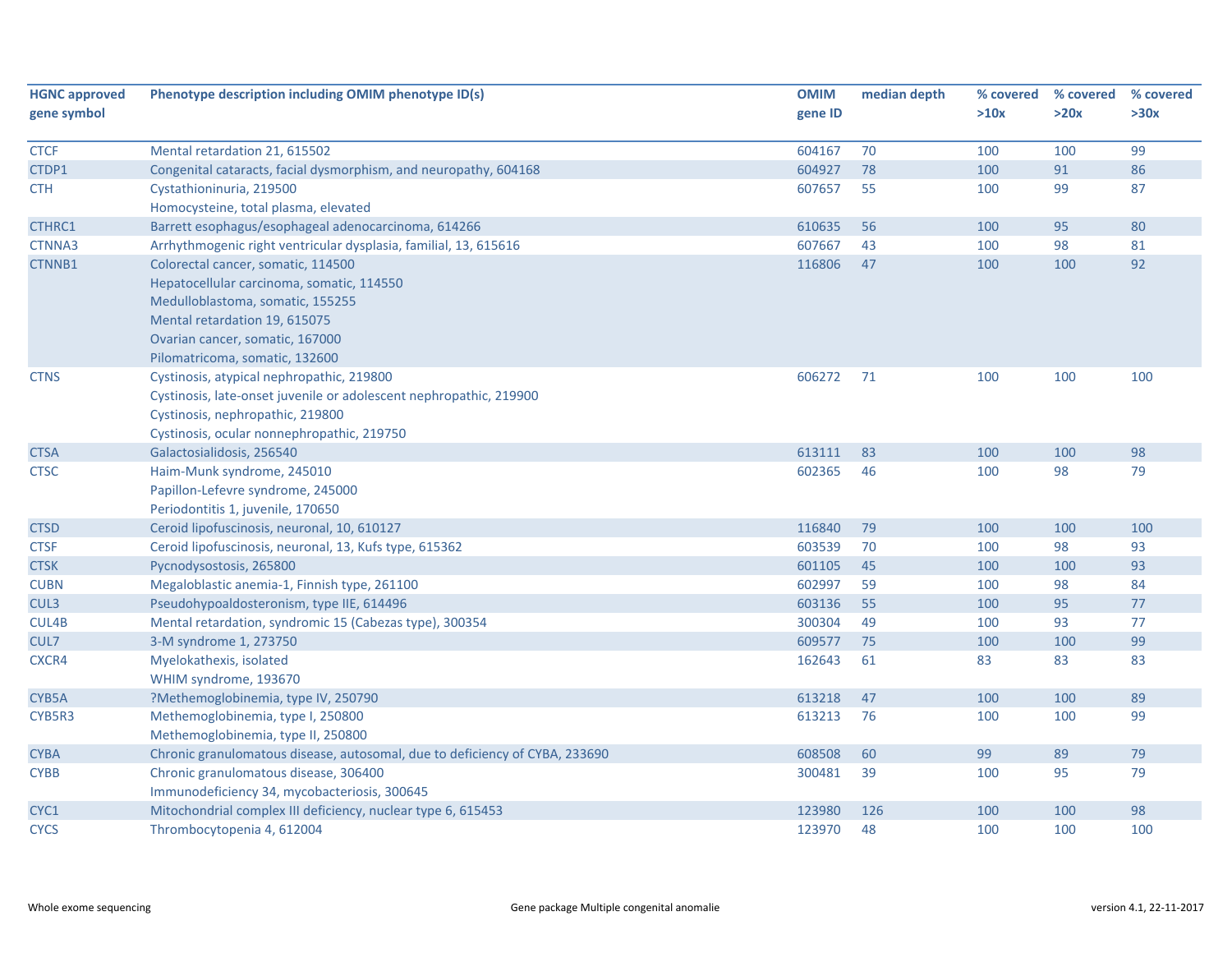| <b>HGNC approved</b><br>gene symbol | Phenotype description including OMIM phenotype ID(s)                                                                                                                                                                  | <b>OMIM</b><br>gene ID | median depth | % covered<br>>10x | % covered<br>>20x | % covered<br>>30x |
|-------------------------------------|-----------------------------------------------------------------------------------------------------------------------------------------------------------------------------------------------------------------------|------------------------|--------------|-------------------|-------------------|-------------------|
| <b>CYLD</b>                         | Brooke-Spiegler syndrome, 605041<br>Cylindromatosis, familial, 132700<br>Trichoepithelioma, multiple familial, 1, 601606                                                                                              | 605018                 | 44           | 100               | 96                | 80                |
| CYP11A1                             | Adrenal insufficiency, congenital, with 46XY sex reversal, partial or complete, 613743                                                                                                                                | 118485                 | 68           | 100               | 100               | 100               |
| <b>CYP11B1</b>                      | Adrenal hyperplasia, congenital, due to 11-beta-hydroxylase deficiency, 202010<br>Aldosteronism, glucocorticoid-remediable, 103900                                                                                    | 610613                 | 122          | 100               | 100               | 100               |
| <b>CYP11B2</b>                      | Aldosterone to renin ratio raised<br>Hypoaldosteronism, congenital, due to CMO I deficiency, 203400<br>Hypoaldosteronism, congenital, due to CMO II deficiency, 610600<br>{Low renin hypertension, susceptibility to} | 124080                 | 122          | 100               | 100               | 100               |
| <b>CYP17A1</b>                      | 17-alpha-hydroxylase/17,20-lyase deficiency, 202110<br>17,20-lyase deficiency, isolated, 202110                                                                                                                       | 609300                 | 80           | 100               | 100               | 98                |
| CYP19A1                             | Aromatase deficiency, 613546<br>Aromatase excess syndrome, 139300                                                                                                                                                     | 107910                 | 49           | 100               | 97                | 79                |
| CYP1B1                              | Anterior segment dysgenesis 6, multiple subtypes, 617315<br>Glaucoma 3A, primary open angle, congenital, juvenile, or adult onset, 231300                                                                             | 601771                 | 79           | 100               | 100               | 100               |
| <b>CYP21A2</b>                      | Adrenal hyperplasia, congenital, due to 21-hydroxylase deficiency, 201910<br>Hyperandrogenism, nonclassic type, due to 21-hydroxylase deficiency, 201910                                                              | 613815                 | 140          | 100               | 100               | 100               |
| CYP24A1                             | Hypercalcemia, infantile, 1, 143880                                                                                                                                                                                   | 126065                 | 69           | 100               | 99                | 87                |
| CYP26B1                             | Craniosynostosis with radiohumeral fusions and other skeletal and craniofacial anomalies, 614416                                                                                                                      | 605207                 | 84           | 100               | 100               | 100               |
| <b>CYP26C1</b>                      | Focal facial dermal dysplasia 4, 614974                                                                                                                                                                               | 608428                 | 74           | 100               | 100               | 100               |
| CYP27A1                             | Cerebrotendinous xanthomatosis, 213700                                                                                                                                                                                | 606530                 | 82           | 100               | 100               | 100               |
| <b>CYP27B1</b>                      | Vitamin D-dependent rickets, type I, 264700                                                                                                                                                                           | 609506                 | 89           | 100               | 100               | 99                |
| CYP2A6                              | Coumarin resistance, 122700<br>{Lung cancer, resistance to}, 211980<br>{Nicotine addiction, protection from}, 188890                                                                                                  | 122720                 | 136          | 100               | 100               | 100               |
| CYP2B6                              | {Efavirenz central nervous system toxicity, susceptibility to}, 614546<br>Efavirenz, poor metabolism of, 614546                                                                                                       | 123930                 | 84           | 100               | 100               | 100               |
| CYP2C19                             | Clopidogrel, impaired responsiveness to, 609535<br>Mephenytoin poor metabolizer, 609535<br>Omeprazole poor metabolizer, 609535<br>Proguanil poor metabolizer, 609535                                                  | 124020                 | 77           | 100               | 100               | 98                |
| CYP2C8                              | Rhabdomyolysis, cerivastatin-induced                                                                                                                                                                                  | 601129                 | 59           | 100               | 96                | 84                |
| CYP2C9                              | Tolbutamide poor metabolizer<br>Warfarin sensitivity, 122700                                                                                                                                                          | 601130                 | 76           | 100               | 98                | 94                |
| CYP2R1                              | Rickets due to defect in vitamin D 25-hydroxylation, 600081                                                                                                                                                           | 608713                 | 56           | 100               | 100               | 96                |
| CYP2U1                              | Spastic paraplegia 56, 615030                                                                                                                                                                                         | 610670                 | 51           | 100               | 100               | 91                |
| <b>CYP46A1</b>                      | No OMIM phenotype                                                                                                                                                                                                     | 604087                 | 44           | 100               | 87                | 73                |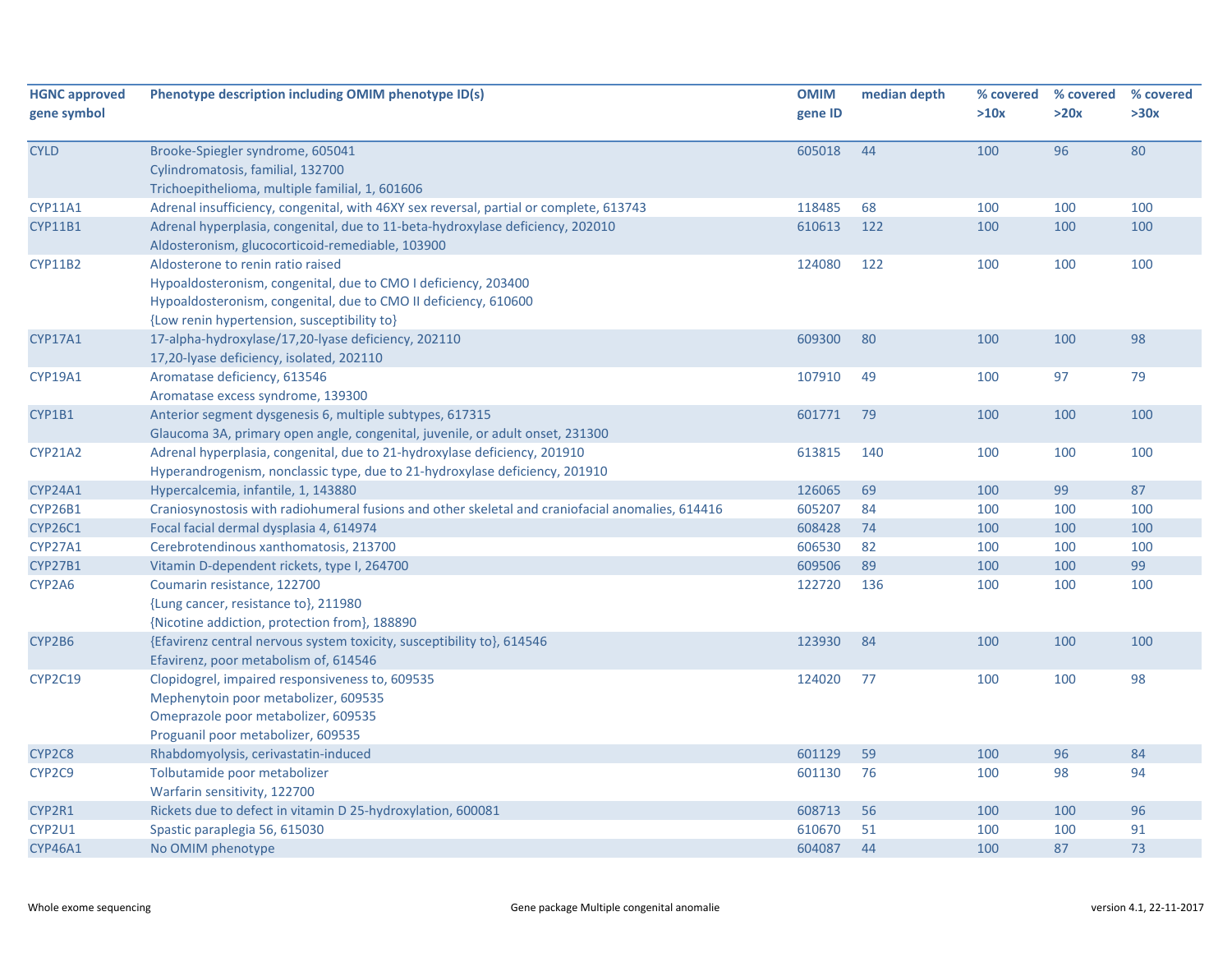| <b>HGNC approved</b> | Phenotype description including OMIM phenotype ID(s)                                               | <b>OMIM</b> | median depth | % covered | % covered | % covered |
|----------------------|----------------------------------------------------------------------------------------------------|-------------|--------------|-----------|-----------|-----------|
| gene symbol          |                                                                                                    | gene ID     |              | >10x      | >20x      | >30x      |
|                      |                                                                                                    |             |              |           |           |           |
| CYP4F22              | Ichthyosis, congenital 5, 604777                                                                   | 611495      | 76           | 100       | 100       | 100       |
| CYP4V2               | Bietti crystalline corneoretinal dystrophy, 210370                                                 | 608614      | 60           | 100       | 97        | 89        |
| CYP7B1               | Bile acid synthesis defect, congenital, 3, 613812                                                  | 603711      | 56           | 100       | 100       | 94        |
|                      | Spastic paraplegia 5A, 270800                                                                      |             |              |           |           |           |
| D2HGDH               | D-2-hydroxyglutaric aciduria, 600721                                                               | 609186      | 82           | 100       | 100       | 100       |
| DAG1                 | Muscular dystrophy-dystroglycanopathy (congenital with brain and eye anomalies), type A, 9, 616538 | 128239      | 103          | 100       | 100       | 100       |
| <b>DARS</b>          | Hypomyelination with brainstem and spinal cord involvement and leg spasticity, 615281              | 603084      | 43           | 100       | 93        | 73        |
| DARS2                | Leukoencephalopathy with brain stem and spinal cord involvement and lactate elevation, 611105      | 610956      | 45           | 100       | 98        | 81        |
| <b>DBH</b>           | Dopamine beta-hydroxylase deficiency, 223360                                                       | 609312      | 72           | 100       | 100       | 99        |
|                      | [Dopamine-beta-hydroxylase activity levels, plasma]                                                |             |              |           |           |           |
| <b>DBT</b>           | Maple syrup urine disease, type II, 248600                                                         | 248610      | 77           | 100       | 100       | 97        |
| DCAF17               | Woodhouse-Sakati syndrome, 241080                                                                  | 612515      | 56           | 100       | 96        | 83        |
| <b>DCC</b>           | Colorectal cancer, somatic, 114500                                                                 | 120470      | 48           | 100       | 99        | 89        |
|                      | Esophageal carcinoma, somatic, 133239                                                              |             |              |           |           |           |
|                      | Mirror movements 1, 157600                                                                         |             |              |           |           |           |
| DCHS1                | Mitral valve prolapse 2, 607829                                                                    | 603057      | 94           | 100       | 100       | 100       |
|                      | Van Maldergem syndrome 1, 601390                                                                   |             |              |           |           |           |
| <b>DCLRE1C</b>       | Omenn syndrome, 603554                                                                             | 605988      | 45           | 100       | 96        | 81        |
|                      | Severe combined immunodeficiency, Athabascan type, 602450                                          |             |              |           |           |           |
| <b>DCN</b>           | Corneal dystrophy, congenital stromal, 610048                                                      | 125255      | 50           | 100       | 100       | 96        |
| DCTN1                | {Amyotrophic lateral sclerosis, susceptibility to}, 105400                                         | 601143      | 67           | 100       | 100       | 98        |
|                      | Neuropathy, distal hereditary motor, type VIIB, 607641                                             |             |              |           |           |           |
|                      | Perry syndrome, 168605                                                                             |             |              |           |           |           |
| <b>DCX</b>           | Lissencephaly, 300067                                                                              | 300121      | 47           | 100       | 96        | 83        |
|                      | Subcortical laminal heteropia, 300067                                                              |             |              |           |           |           |
| DDB <sub>2</sub>     | Xeroderma pigmentosum, group E, DDB-negative subtype, 278740                                       | 600811      | 67           | 100       | 100       | 95        |
| <b>DDC</b>           | Aromatic L-amino acid decarboxylase deficiency, 608643                                             | 107930      | 55           | 100       | 93        | 82        |
| DDHD1                | Spastic paraplegia 28, 609340                                                                      | 614603      | 67           | 100       | 97        | 85        |
| DDHD <sub>2</sub>    | Spastic paraplegia 54, 615033                                                                      | 615003      | 57           | 100       | 100       | 93        |
| <b>DDOST</b>         | ?Congenital disorder of glycosylation, type Ir, 614507                                             | 602202      | 60           | 100       | 100       | 99        |
| DDR2                 | Spondylometaepiphyseal dysplasia, short limb-hand type, 271665                                     | 191311      | 61           | 100       | 100       | 90        |
| <b>DDX11</b>         | Warsaw breakage syndrome, 613398                                                                   | 601150      | 159          | 100       | 100       | 100       |
| <b>DDX59</b>         | Orofaciodigital syndrome V, 174300                                                                 | 615464      | 50           | 99        | 96        | 83        |
| DEPDC5               | Epilepsy, familial focal, with variable foci 1, 604364                                             | 614191      | 56           | 100       | 98        | 90        |
| <b>DES</b>           | Cardiomyopathy, dilated, 1I, 604765                                                                | 125660      | 71           | 100       | 100       | 100       |
|                      | ?Muscular dystrophy, limb-girdle, type 2R, 615325                                                  |             |              |           |           |           |
|                      | Myopathy, myofibrillar, 1, 601419                                                                  |             |              |           |           |           |
|                      | Scapuloperoneal syndrome, neurogenic, Kaeser type, 181400                                          |             |              |           |           |           |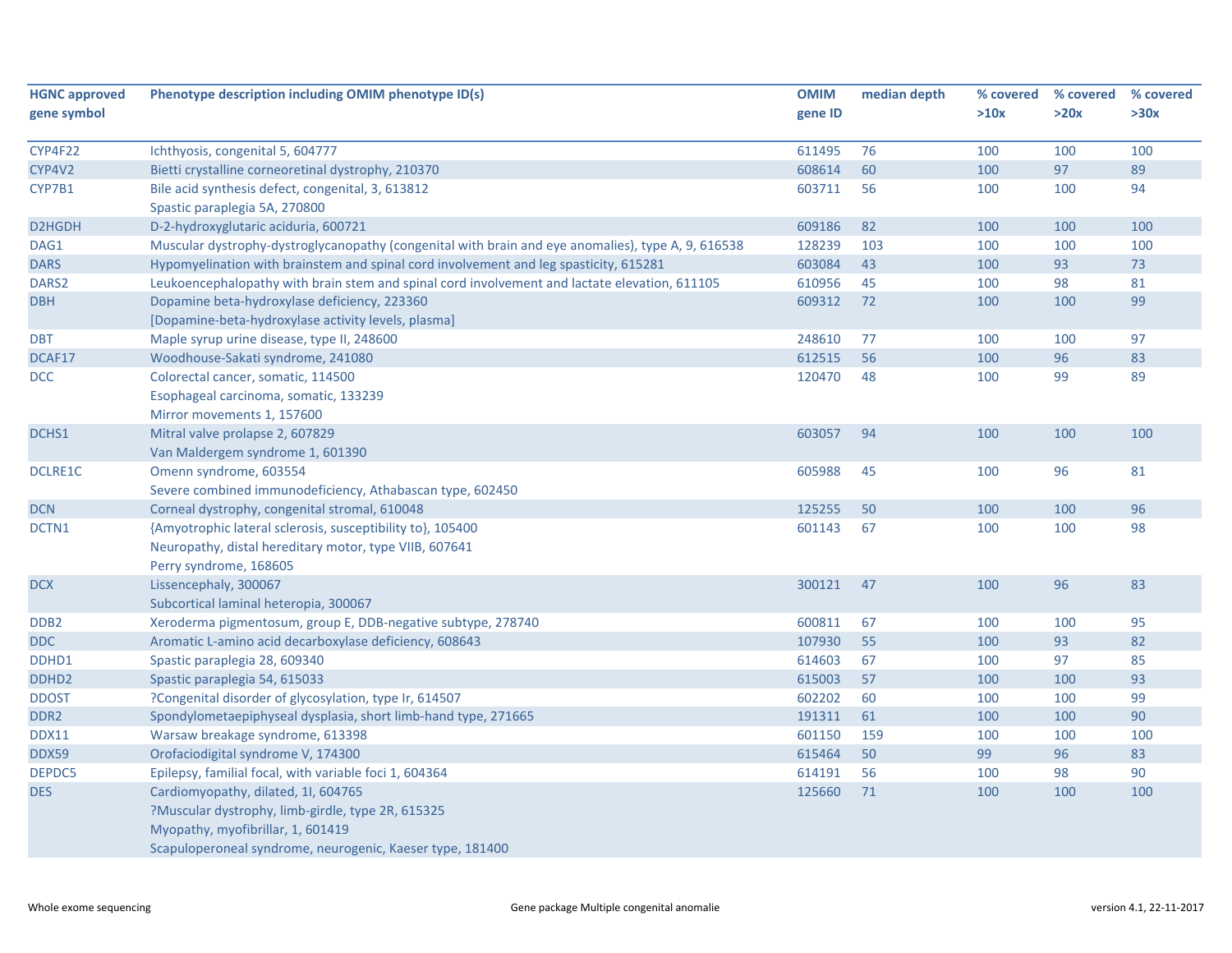| <b>HGNC approved</b> | Phenotype description including OMIM phenotype ID(s)                            | <b>OMIM</b> | median depth | % covered | % covered | % covered |
|----------------------|---------------------------------------------------------------------------------|-------------|--------------|-----------|-----------|-----------|
| gene symbol          |                                                                                 | gene ID     |              | >10x      | >20x      | >30x      |
|                      |                                                                                 |             |              |           |           |           |
| DFNA5                | Deafness 5, 600994                                                              | 608798      | 63           | 100       | 100       | 96        |
| DFNB59               | Deafness 59, 610220                                                             | 610219      | 72           | 100       | 100       | 91        |
| <b>DGKE</b>          | {Hemolytic uremic syndrome, atypical, susceptibility to, 7}, 615008             | 601440      | 78           | 100       | 100       | 91        |
|                      | Nephrotic syndrome, type 7, 615008                                              |             |              |           |           |           |
| <b>DGUOK</b>         | Mitochondrial DNA depletion syndrome 3 (hepatocerebral type), 251880            | 601465      | 47           | 100       | 92        | 65        |
|                      | Portal hypertension, noncirrhotic, 617068                                       |             |              |           |           |           |
|                      | Progressive external ophthalmoplegia with mitochondrial DNA deletions 4, 617070 |             |              |           |           |           |
| DHCR24               | Desmosterolosis, 602398                                                         | 606418      | 71           | 100       | 100       | 99        |
| DHCR7                | Smith-Lemli-Opitz syndrome, 270400                                              | 602858      | 84           | 100       | 100       | 100       |
| <b>DHDDS</b>         | Retinitis pigmentosa 59, 613861                                                 | 608172      | 47           | 100       | 100       | 92        |
| <b>DHFR</b>          | Megaloblastic anemia due to dihydrofolate reductase deficiency, 613839          | 126060      | 65           | 100       | 100       | 96        |
| <b>DHH</b>           | 46XY partial gonadal dysgenesis, with minifascicular neuropathy, 607080         | 605423      | 79           | 100       | 100       | 100       |
|                      | 46XY sex reversal 7, 233420                                                     |             |              |           |           |           |
| <b>DHODH</b>         | Miller syndrome, 263750                                                         | 126064      | 63           | 100       | 100       | 96        |
| DHTKD1               | 2-aminoadipic 2-oxoadipic aciduria, 204750                                      | 614984      | 54           | 100       | 99        | 91        |
|                      | ?Charcot-Marie-Tooth disease, axonal, type 2Q, 615025                           |             |              |           |           |           |
| <b>DIABLO</b>        | Deafness 64, 614152                                                             | 605219      | 68           | 100       | 100       | 96        |
| DIAPH1               | Deafness 1, 124900                                                              | 602121      | 60           | 100       | 95        | 83        |
|                      | Seizures, cortical blindness, microcephaly syndrome, 616632                     |             |              |           |           |           |
| DIAPH <sub>2</sub>   | ?Premature ovarian failure 2A, 300511                                           | 300108      | 37           | 100       | 87        | 59        |
| DIAPH <sub>3</sub>   | Auditory neuropathy, 1, 609129                                                  | 614567      | 50           | 100       | 99        | 85        |
| DICER1               | Goiter, multinodular 1, with or without Sertoli-Leydig cell tumors, 138800      | 606241      | 60           | 100       | 98        | 90        |
|                      | Pleuropulmonary blastoma, 601200                                                |             |              |           |           |           |
|                      | Rhabdomyosarcoma, embryonal, 2, 180295                                          |             |              |           |           |           |
| DIP2B                | Mental retardation, FRA12A type, 136630                                         | 611379      | 46           | 100       | 97        | 81        |
| DIS3L2               | Perlman syndrome, 267000                                                        | 614184      | 57           | 100       | 98        | 90        |
| DKC1                 | Dyskeratosis congenita, 305000                                                  | 300126      | 45           | 100       | 96        | 83        |
| <b>DLAT</b>          | Pyruvate dehydrogenase E2 deficiency, 245348                                    | 608770      | 53           | 100       | 94        | $71\,$    |
| DLC1                 | Colorectal cancer, somatic, 114500                                              | 604258      | 75           | 100       | 100       | 95        |
| <b>DLD</b>           | Dihydrolipoamide dehydrogenase deficiency, 246900                               | 238331      | 61           | 100       | 100       | 94        |
| DLG3                 | Mental retardation 90, 300850                                                   | 300189      | 51           | 100       | 95        | 83        |
| DLL3                 | Spondylocostal dysostosis 1, 277300                                             | 602768      | 63           | 99        | 92        | 85        |
| DLX3                 | Amelogenesis imperfecta, type IV, 104510                                        | 600525      | 110          | 100       | 100       | 100       |
|                      | Trichodontoosseous syndrome, 190320                                             |             |              |           |           |           |
| <b>DMD</b>           | Becker muscular dystrophy, 300376                                               | 300377      | 38           | 100       | 94        | 71        |
|                      | Cardiomyopathy, dilated, 3B, 302045                                             |             |              |           |           |           |
|                      | Duchenne muscular dystrophy, 310200                                             |             |              |           |           |           |
| <b>DMGDH</b>         | Dimethylglycine dehydrogenase deficiency, 605850                                | 605849      | 53           | 100       | 99        | 89        |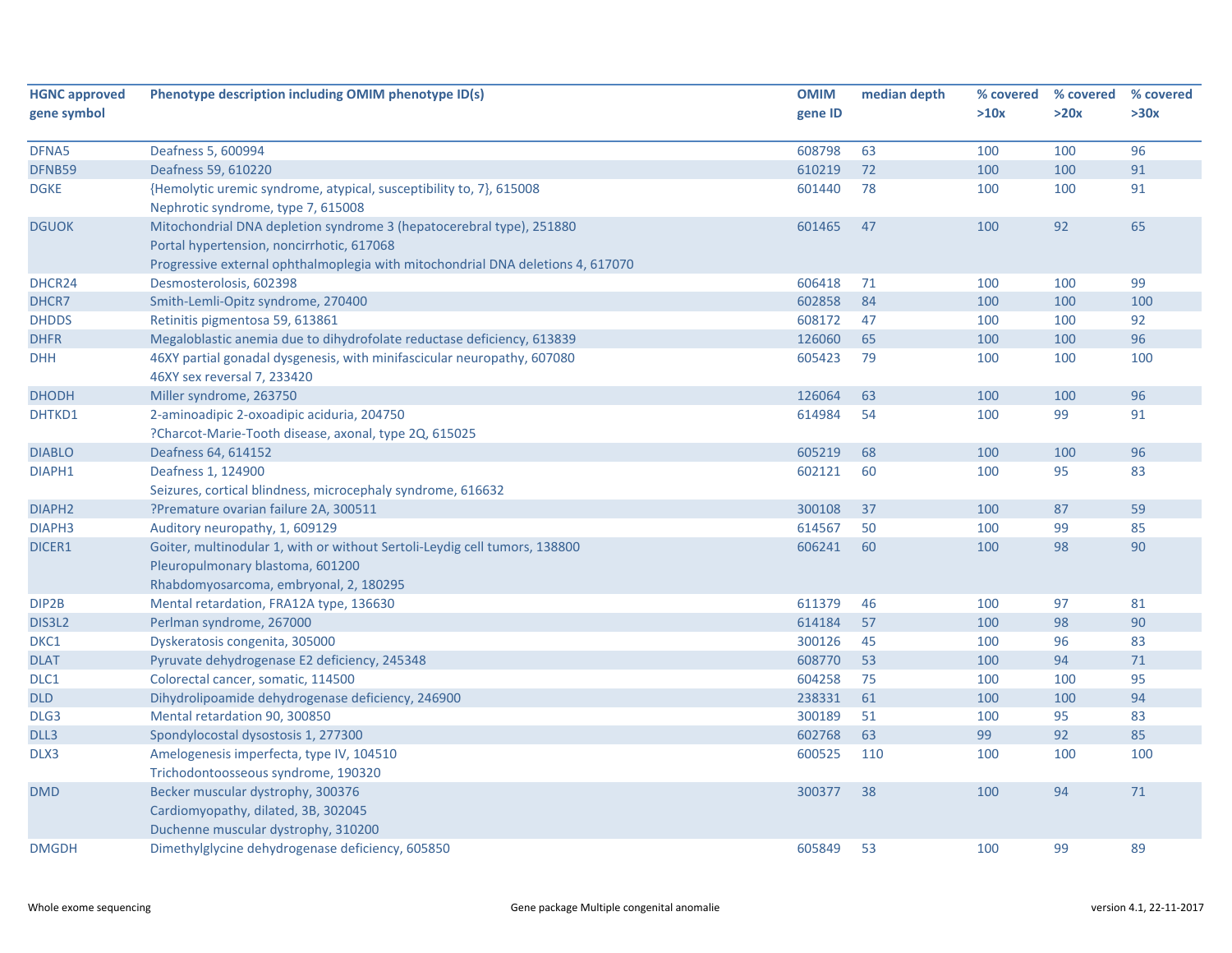| <b>HGNC approved</b> | Phenotype description including OMIM phenotype ID(s)                                 | <b>OMIM</b> | median depth | % covered | % covered | % covered |
|----------------------|--------------------------------------------------------------------------------------|-------------|--------------|-----------|-----------|-----------|
| gene symbol          |                                                                                      | gene ID     |              | >10x      | >20x      | >30x      |
|                      |                                                                                      |             |              |           |           |           |
| DMP1                 | Hypophosphatemic rickets, AR, 241520                                                 | 600980      | 60           | 100       | 100       | 96        |
| <b>DMPK</b>          | Myotonic dystrophy 1, 160900                                                         | 605377      | 69           | 100       | 99        | 93        |
| DNA <sub>2</sub>     | Progressive external ophthalmoplegia with mitochondrial DNA deletions 6, 615156      | 601810      | 68           | 100       | 99        | 88        |
|                      | ?Seckel syndrome 8, 615807                                                           |             |              |           |           |           |
| DNAAF1               | Ciliary dyskinesia, primary, 13, 613193                                              | 613190      | 79           | 100       | 99        | 91        |
| <b>DNAAF2</b>        | Ciliary dyskinesia, primary, 10, 612518                                              | 612517      | 89           | 100       | 100       | 100       |
| DNAAF3               | Ciliary dyskinesia, primary, 2, 606763                                               | 614566      | 65           | 100       | 100       | 99        |
| DNAAF5               | Ciliary dyskinesia, primary, 18, 614874                                              | 614864      | 64           | 92        | 84        | 77        |
| DNAH11               | Ciliary dyskinesia, primary, 7, with or without situs inversus, 611884               | 603339      | 54           | 100       | 98        | 87        |
| DNAH5                | Ciliary dyskinesia, primary, 3, with or without situs inversus, 608644               | 603335      | 51           | 100       | 98        | 85        |
| DNAI1                | Ciliary dyskinesia, primary, 1, with or without situs inversus, 244400               | 604366      | 58           | 100       | 98        | 92        |
| DNAI2                | Ciliary dyskinesia, primary, 9, with or without situs inversus, 612444               | 605483      | 75           | 100       | 100       | 98        |
| DNAJB <sub>2</sub>   | Spinal muscular atrophy, distal, 5, 614881                                           | 604139      | 67           | 100       | 100       | 100       |
| DNAJB6               | Muscular dystrophy, limb-girdle, type 1E, 603511                                     | 611332      | 57           | 100       | 99        | 91        |
| DNAJC19              | 3-methylglutaconic aciduria, type V, 610198                                          | 608977      | 56           | 100       | 100       | 82        |
| DNAJC5               | Ceroid lipofuscinosis, neuronal, 4, Parry type, 162350                               | 611203      | 129          | 100       | 100       | 97        |
| DNAJC6               | Parkinson disease 19a, juvenile-onset, 615528                                        | 608375      | 55           | 100       | 99        | 92        |
|                      | Parkinson disease 19b, early-onset, 615528                                           |             |              |           |           |           |
| DNAL1                | Ciliary dyskinesia, primary, 16, 614017                                              | 610062      | 55           | 100       | 100       | 90        |
| DNASE1L3             | Systemic lupus erythematosus 16, 614420                                              | 602244      | 43           | 100       | 97        | 76        |
| DNHD1                | No OMIM phenotype                                                                    | 617277      | 81           | 100       | 100       | 99        |
| DNM1L                | Encephalopahty, lethal, due to defective mitochondrial peroxisomal fission 1, 614388 | 603850      | 53           | 100       | 98        | 85        |
| DNM <sub>2</sub>     | Charcot-Marie-Tooth disease, axonal, type 2M, 606482                                 | 602378      | 57           | 100       | 100       | 95        |
|                      | Charcot-Marie-Tooth disease, dominant intermediate B, 606482                         |             |              |           |           |           |
|                      | Lethal congenital contracture syndrome 5, 615368                                     |             |              |           |           |           |
|                      | Myopathy, centronuclear, 160150                                                      |             |              |           |           |           |
| DNMT1                | Cerebellar ataxia, deafness, and narcolepsy, 604121                                  | 126375      | 60           | 100       | 98        | 91        |
|                      | Neuropathy, hereditary sensory, type IE, 614116                                      |             |              |           |           |           |
| DNMT3B               | Immunodeficiency-centromeric instability-facial anomalies syndrome 1, 242860         | 602900      | 71           | 100       | 99        | 92        |
| DOCK6                | Adams-Oliver syndrome 2, 614219                                                      | 614194      | 72           | 100       | 99        | 98        |
| DOCK8                | Hyper-IgE recurrent infection syndrome, 243700                                       | 611432      | 49           | 100       | 94        | 81        |
| DOK7                 | ?Fetal akinesia deformation sequence, 208150                                         | 610285      | 62           | 95        | 93        | 90        |
|                      | Myasthenic syndrome, congenital, 10, 254300                                          |             |              |           |           |           |
| <b>DOLK</b>          | Congenital disorder of glycosylation, type Im, 610768                                | 610746      | 94           | 100       | 100       | 100       |
| DPAGT1               | Congenital disorder of glycosylation, type Ij, 608093                                | 191350      | 54           | 100       | 100       | 95        |
|                      | Myasthenic syndrome, congenital, 13, with tubular aggregates, 614750                 |             |              |           |           |           |
| DPM1                 | Congenital disorder of glycosylation, type Ie, 608799                                | 603503      | 54           | 93        | 89        | 77        |
| DPM <sub>2</sub>     | Congenital disorder of glycosylation, type Iu, 615042                                | 603564      | 54           | 100       | 100       | 93        |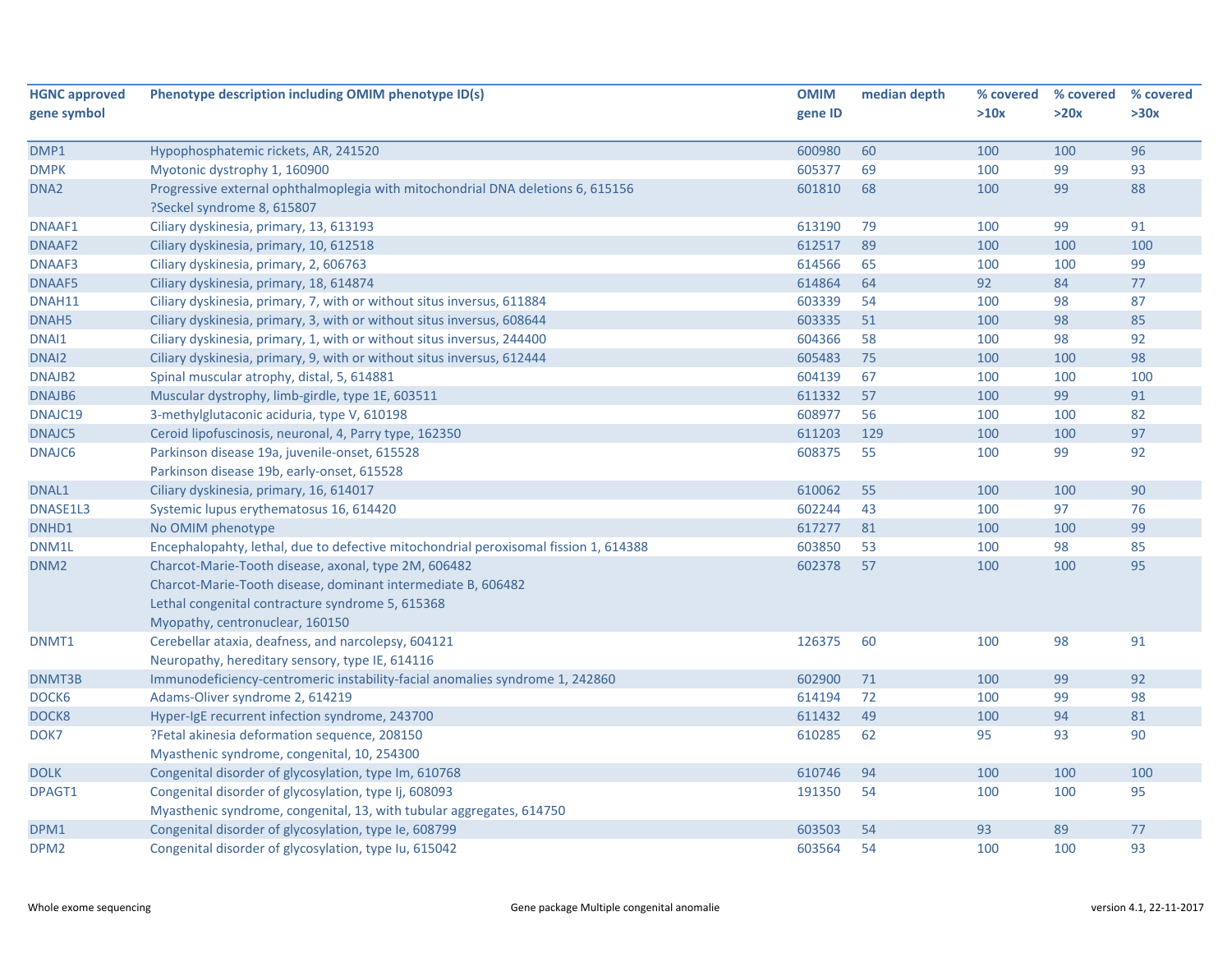| <b>HGNC approved</b> | Phenotype description including OMIM phenotype ID(s)                                                     | <b>OMIM</b> | median depth | % covered | % covered | % covered |
|----------------------|----------------------------------------------------------------------------------------------------------|-------------|--------------|-----------|-----------|-----------|
| gene symbol          |                                                                                                          | gene ID     |              | >10x      | >20x      | >30x      |
| DPM3                 | Congenital disorder of glycosylation, type Io, 612937                                                    | 605951      | 132          | 100       | 100       | 100       |
| DPP6                 | Mental retardation 33, 616311                                                                            | 126141      | 49           | 100       | 92        | 78        |
|                      | {Ventricular fibrillation, paroxysmal familial, 2}, 612956                                               |             |              |           |           |           |
| <b>DPY19L2</b>       | Spermatogenic failure 9, 613958                                                                          | 613893      | 67           | 100       | 96        | 85        |
| <b>DPYD</b>          | Dihydropyrimidine dehydrogenase deficiency, 274270                                                       | 612779      | 46           | 100       | 99        | 85        |
|                      | 5-fluorouracil toxicity, 274270                                                                          |             |              |           |           |           |
| <b>DPYS</b>          | Dihydropyrimidinuria, 222748                                                                             | 613326      | 55           | 100       | 99        | 90        |
| DRC1                 | Ciliary dyskinesia, primary, 21, 615294                                                                  | 615288      | 58           | 100       | 99        | 87        |
| DRD <sub>2</sub>     | No OMIM phenotype                                                                                        | 126450      | 80           | 100       | 100       | 100       |
| DRD4                 | {Attention deficit-hyperactivity disorder}, 143465                                                       | 126452      | 46           | 99        | 83        | 68        |
|                      | Autonomic nervous system dysfunction                                                                     |             |              |           |           |           |
|                      | [Novelty seeking personality], 601696                                                                    |             |              |           |           |           |
| DRD5                 | {Attention deficit-hyperactivity disorder, susceptibility to}, 143465                                    | 126453      | 148          | 100       | 100       | 100       |
|                      | {Blepharospasm, primary benign}, 606798                                                                  |             |              |           |           |           |
|                      | Dystonia, primary cervical                                                                               |             |              |           |           |           |
| DSC <sub>2</sub>     | Arrhythmogenic right ventricular dysplasia 11, 610476                                                    | 125645      | 111          | 100       | 100       | 100       |
|                      | Arrhythmogenic right ventricular dysplasia 11 with mild palmoplantar keratoderma and woolly hair, 610476 |             |              |           |           |           |
| DSC <sub>3</sub>     | ?Hypotrichosis and recurrent skin vesicles, 613102                                                       | 600271      | 57           | 100       | 96        | 79        |
| DSG1                 | Erythroderma, congenital, with palmoplantar keratoderma, hypotrichosis, and hyper IgE, 615508            | 125670      | 65           | 100       | 98        | 87        |
|                      | Keratosis palmoplantaris striata I, AD, 148700                                                           |             |              |           |           |           |
| DSG <sub>2</sub>     | Arrhythmogenic right ventricular dysplasia 10, 610193                                                    | 125671      | 103          | 100       | 100       | 99        |
|                      | Cardiomyopathy, dilated, 1BB, 612877                                                                     |             |              |           |           |           |
| DSG4                 | Hypotrichosis 6, 607903                                                                                  | 607892      | 56           | 100       | 100       | 93        |
| <b>DSP</b>           | Arrhythmogenic right ventricular dysplasia 8, 607450                                                     | 125647      | 105          | 100       | 100       | 99        |
|                      | Cardiomyopathy, dilated, with woolly hair and keratoderma, 605676                                        |             |              |           |           |           |
|                      | Dilated cardiomyopathy with woolly hair, keratoderma, and tooth agenesis, 615821                         |             |              |           |           |           |
|                      | Epidermolysis bullosa, lethal acantholytic, 609638                                                       |             |              |           |           |           |
|                      | Keratosis palmoplantaris striata II, 612908                                                              |             |              |           |           |           |
|                      | Skin fragility-woolly hair syndrome, 607655                                                              |             |              |           |           |           |
| <b>DSPP</b>          | Deafness 39, with dentinogenesis, 605594                                                                 | 125485      | 33           | 87        | 61        | 51        |
|                      | Dentin dysplasia, type II, 125420                                                                        |             |              |           |           |           |
|                      | Dentinogenesis imperfecta, Shields type II, 125490                                                       |             |              |           |           |           |
|                      | Dentinogenesis imperfecta, Shields type III, 125500                                                      |             |              |           |           |           |
| <b>DST</b>           | Epidermolysis bullosa simplex 2, 615425                                                                  | 113810      | 51           | 100       | 98        | 86        |
|                      | ?Neuropathy, hereditary sensory and autonomic, type VI, 614653                                           |             |              |           |           |           |
| <b>DTNA</b>          | Left ventricular noncompaction 1, with or without congenital heart defects, 604169                       | 601239      | 57           | 100       | 100       | 92        |
| DTNBP1               | Hermansky-Pudlak syndrome 7, 614076                                                                      | 607145      | 60           | 100       | 97        | 92        |
| DUOX <sub>2</sub>    | Thyroid dyshormonogenesis 6, 607200                                                                      | 606759      | 76           | 100       | 100       | 98        |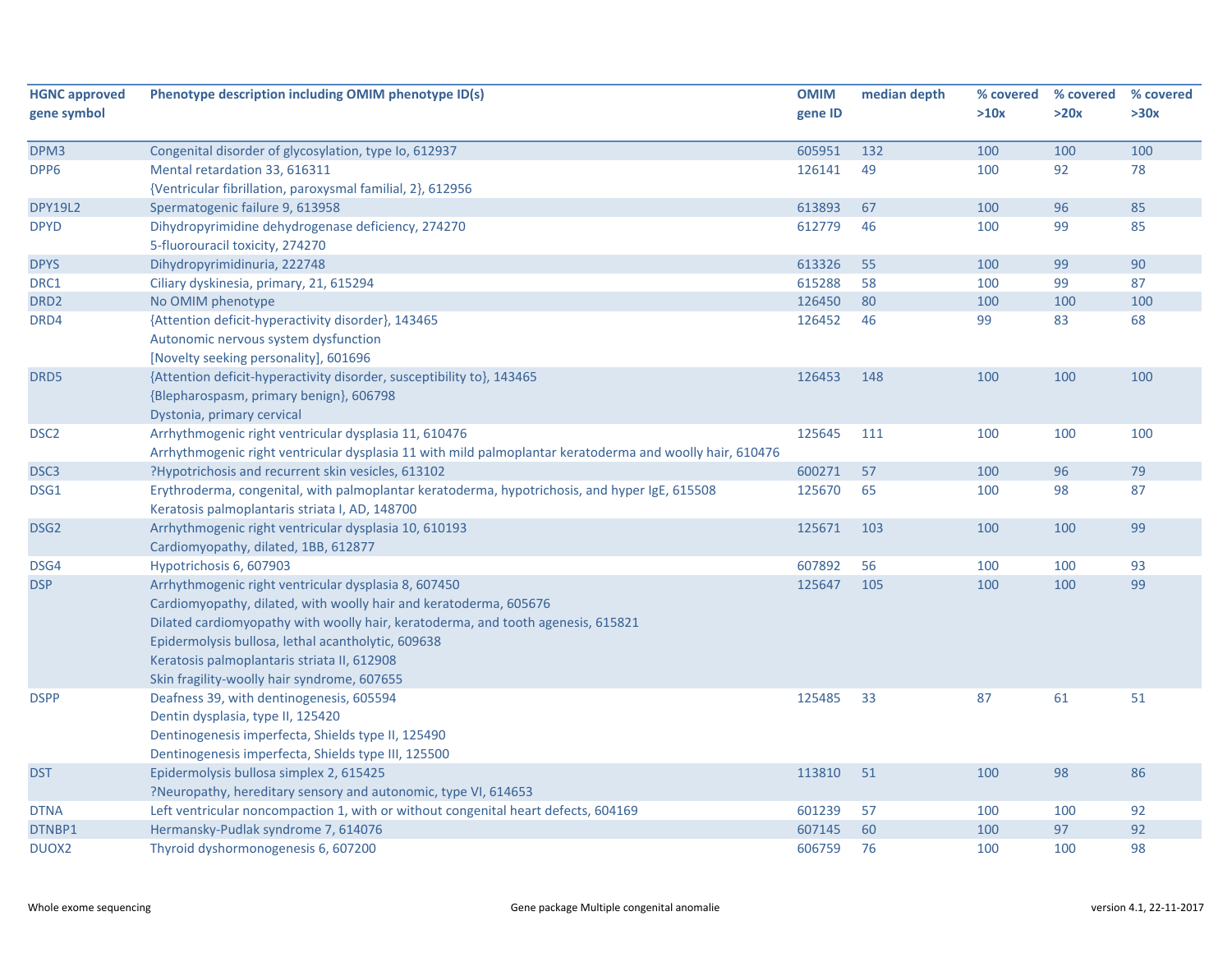| <b>HGNC approved</b><br>gene symbol | Phenotype description including OMIM phenotype ID(s)                      | <b>OMIM</b><br>gene ID | median depth | % covered<br>>10x | % covered<br>>20x | % covered<br>>30x |
|-------------------------------------|---------------------------------------------------------------------------|------------------------|--------------|-------------------|-------------------|-------------------|
|                                     |                                                                           |                        |              |                   |                   |                   |
| DUOXA2                              | Thyroid dyshormonogenesis 5, 274900                                       | 612772                 | 73           | 100               | 100               | 100               |
| DUSP6                               | Hypogonadotropic hypogonadism 19 with or without anosmia, 615269          | 602748                 | 79           | 100               | 100               | 100               |
| <b>DYM</b>                          | Dyggve-Melchior-Clausen disease, 223800                                   | 607461                 | 49           | 100               | 93                | 68                |
|                                     | Smith-McCort dysplasia, 607326                                            |                        |              |                   |                   |                   |
| DYNC1H1                             | Charcot-Marie-Tooth disease, axonal, type 20, 614228                      | 600112                 | 69           | 100               | 99                | 95                |
|                                     | Mental retardation 13, 614563                                             |                        |              |                   |                   |                   |
|                                     | Spinal muscular atrophy, lower extremity-predominant 1, AD, 158600        |                        |              |                   |                   |                   |
| DYNC2H1                             | Short-rib thoracic dysplasia 3 with or without polydactyly, 613091        | 603297                 | 53           | 100               | 97                | 82                |
| DYRK1A                              | Mental retardation 7, 614104                                              | 600855                 | 54           | 100               | 98                | 87                |
| <b>DYSF</b>                         | Miyoshi muscular dystrophy 1, 254130                                      | 603009                 | 65           | 100               | 99                | 94                |
|                                     | Muscular dystrophy, limb-girdle, type 2B, 253601                          |                        |              |                   |                   |                   |
|                                     | Myopathy, distal, with anterior tibial onset, 606768                      |                        |              |                   |                   |                   |
| DYX1C1                              | Ciliary dyskinesia, primary, 25, 615482                                   | 608706                 | 43           | 100               | 93                | 71                |
|                                     | {Dyslexia, susceptibility to, 1}, 127700                                  |                        |              |                   |                   |                   |
| EARS2                               | Combined oxidative phosphorylation deficiency 12, 614924                  | 612799                 | 63           | 100               | 100               | 96                |
| <b>EBP</b>                          | Chondrodysplasia punctata dominant, 302960                                | 300205                 | 66           | 100               | 100               | 96                |
|                                     | MEND syndrome, 300960                                                     |                        |              |                   |                   |                   |
| ECE1                                | ?Hirschsprung disease, cardiac defects, and autonomic dysfunction, 613870 | 600423                 | 66           | 97                | 97                | 94                |
|                                     | {Hypertension, essential, susceptibility to}, 145500                      |                        |              |                   |                   |                   |
| ECEL1                               | Arthrogryposis, distal, type 5D, 615065                                   | 605896                 | 57           | 100               | 96                | 83                |
| ECM1                                | Urbach-Wiethe disease, 247100                                             | 602201                 | 76           | 100               | 100               | 100               |
| <b>EDA</b>                          | Ectodermal dysplasia 1, hypohidrotic, 305100                              | 300451                 | 59           | 100               | 97                | 86                |
|                                     | Tooth agenesis, selective 1, 313500                                       |                        |              |                   |                   |                   |
| <b>EDAR</b>                         | Ectodermal dysplasia 10A, hypohidrotic/hair/nail type, 129490             | 604095                 | 62           | 100               | 100               | 97                |
|                                     | Ectodermal dysplasia 10B, hypohidrotic/hair/tooth type, 224900            |                        |              |                   |                   |                   |
|                                     | [Hair morphology 1, hair thickness], 612630                               |                        |              |                   |                   |                   |
| <b>EDARADD</b>                      | Ectodermal dysplasia 11A, hypohidrotic/hair/tooth type, 614940            | 606603                 | 52           | 100               | 90                | 82                |
|                                     | Ectodermal dysplasia 11B, hypohidrotic/hair/tooth type, 614941            |                        |              |                   |                   |                   |
| EDN1                                | Auriculocondylar syndrome 3, 615706                                       | 131240                 | 52           | 100               | 98                | 78                |
|                                     | {High density lipoprotein cholesterol level QTL 7}                        |                        |              |                   |                   |                   |
|                                     | Question mark ears, isolated, 612798                                      |                        |              |                   |                   |                   |
| EDN3                                | Central hypoventilation syndrome, congenital, 209880                      | 131242                 | 69           | 100               | 100               | 100               |
|                                     | {Hirschsprung disease, susceptibility to, 4}, 613712                      |                        |              |                   |                   |                   |
|                                     | Waardenburg syndrome, type 4B, 613265                                     |                        |              |                   |                   |                   |
| <b>EDNRA</b>                        | Mandibulofacial dysostosis with alopecia, 616367                          | 131243                 | 50           | 100               | 97                | 84                |
|                                     | {Migraine, resistance to}, 157300                                         |                        |              |                   |                   |                   |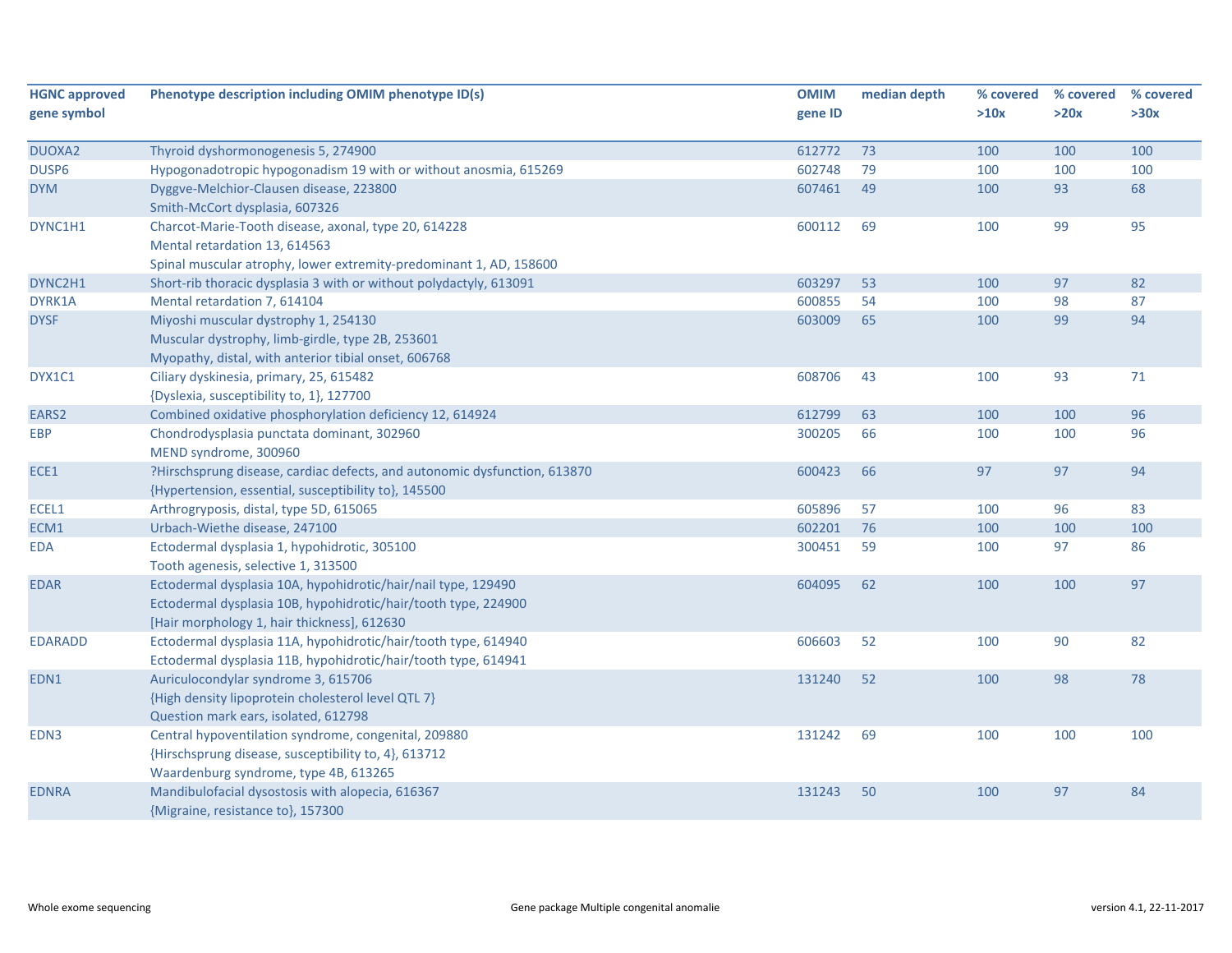| <b>HGNC approved</b> | Phenotype description including OMIM phenotype ID(s)                        | <b>OMIM</b> | median depth | % covered | % covered | % covered |
|----------------------|-----------------------------------------------------------------------------|-------------|--------------|-----------|-----------|-----------|
| gene symbol          |                                                                             | gene ID     |              | >10x      | >20x      | >30x      |
| <b>EDNRB</b>         | ABCD syndrome, 600501                                                       | 131244      | 69           | 100       | 100       | 99        |
|                      | {Hirschsprung disease, susceptibility to, 2}, 600155                        |             |              |           |           |           |
|                      | Waardenburg syndrome, type 4A, 277580                                       |             |              |           |           |           |
| EFEMP1               | Doyne honeycomb degeneration of retina, 126600                              | 601548      | 70           | 100       | 100       | 96        |
| EFEMP2               | Cutis laxa, type IB, 614437                                                 | 604633      | 76           | 100       | 100       | 100       |
| EFNB1                | Craniofrontonasal dysplasia, 304110                                         | 300035      | 55           | 100       | 100       | 97        |
| EFTUD2               | Mandibulofacial dysostosis, Guion-Almeida type, 610536                      | 603892      | 58           | 100       | 99        | 90        |
| <b>EGF</b>           | Hypomagnesemia 4, renal, 611718                                             | 131530      | 53           | 100       | 98        | 84        |
| <b>EGFR</b>          | Adenocarcinoma of lung, response to tyrosine kinase inhibitor in, 211980    | 131550      | 56           | 100       | 100       | 92        |
|                      | ?Inflammatory skin and bowel disease, neonatal, 2, 616069                   |             |              |           |           |           |
|                      | Nonsmall cell lung cancer, response to tyrosine kinase inhibitor in, 211980 |             |              |           |           |           |
|                      | {Nonsmall cell lung cancer, susceptibility to}, 211980                      |             |              |           |           |           |
| EGLN1                | Erythrocytosis, familial, 3, 609820                                         | 606425      | 81           | 100       | 100       | 93        |
|                      | [Hemoglobin, high altitude adaptation], 609070                              |             |              |           |           |           |
| EGR <sub>2</sub>     | Charcot-Marie-Tooth disease, type 1D, 607678                                | 129010      | 101          | 100       | 100       | 99        |
|                      | Dejerine-Sottas disease, 145900                                             |             |              |           |           |           |
|                      | Neuropathy, congenital hypomyelinating, 1, 605253                           |             |              |           |           |           |
| EHMT1                | Kleefstra syndrome, 610253                                                  | 607001      | 81           | 99        | 99        | 98        |
| EIF2AK3              | Wolcott-Rallison syndrome, 226980                                           | 604032      | 53           | 100       | 95        | 83        |
| EIF2AK4              | Pulmonary venoocclusive disease 2, 234810                                   | 609280      | 50           | 100       | 97        | 79        |
| EIF2B1               | Leukoencephalopathy with vanishing white matter, 603896                     | 606686      | 53           | 100       | 100       | 90        |
| EIF2B2               | Leukoencephalopathy with vanishing white matter, 603896                     | 606454      | 54           | 100       | 89        | 85        |
|                      | Ovarioleukodystrophy, 603896                                                |             |              |           |           |           |
| EIF2B3               | Leukoencephalopathy with vanishing white matter, 603896                     | 606273      | 40           | 100       | 94        | 79        |
| EIF2B4               | Leukoencephaly with vanishing white matter, 603896                          | 606687      | 61           | 100       | 100       | 100       |
|                      | Ovarioleukodystrophy, 603896                                                |             |              |           |           |           |
| <b>EIF2B5</b>        | Leukoencephalopathy with vanishing white matter, 603896                     | 603945      | 56           | 100       | 100       | 95        |
|                      | Ovarioleukodystrophy, 603896                                                |             |              |           |           |           |
| EIF4A3               | Robin sequence with cleft mandible and limb anomalies, 268305               | 608546      | 44           | 100       | 98        | 76        |
| EIF4G1               | {Parkinson disease 18}, 614251                                              | 600495      | 73           | 100       | 100       | 99        |
| ELAC <sub>2</sub>    | Combined oxidative phosphorylation deficiency 17, 615440                    | 605367      | 55           | 100       | 99        | 92        |
|                      | {Prostate cancer, hereditary, 2, susceptibility to}, 614731                 |             |              |           |           |           |
| <b>ELANE</b>         | Neutropenia, cyclic, 162800                                                 | 130130      | 67           | 100       | 100       | 98        |
|                      | Neutropenia, severe congenital 1, 202700                                    |             |              |           |           |           |
| <b>ELN</b>           | <b>Cutis laxa, 123700</b>                                                   | 130160      | 70           | 100       | 100       | 98        |
|                      | Supravalvar aortic stenosis, 185500                                         |             |              |           |           |           |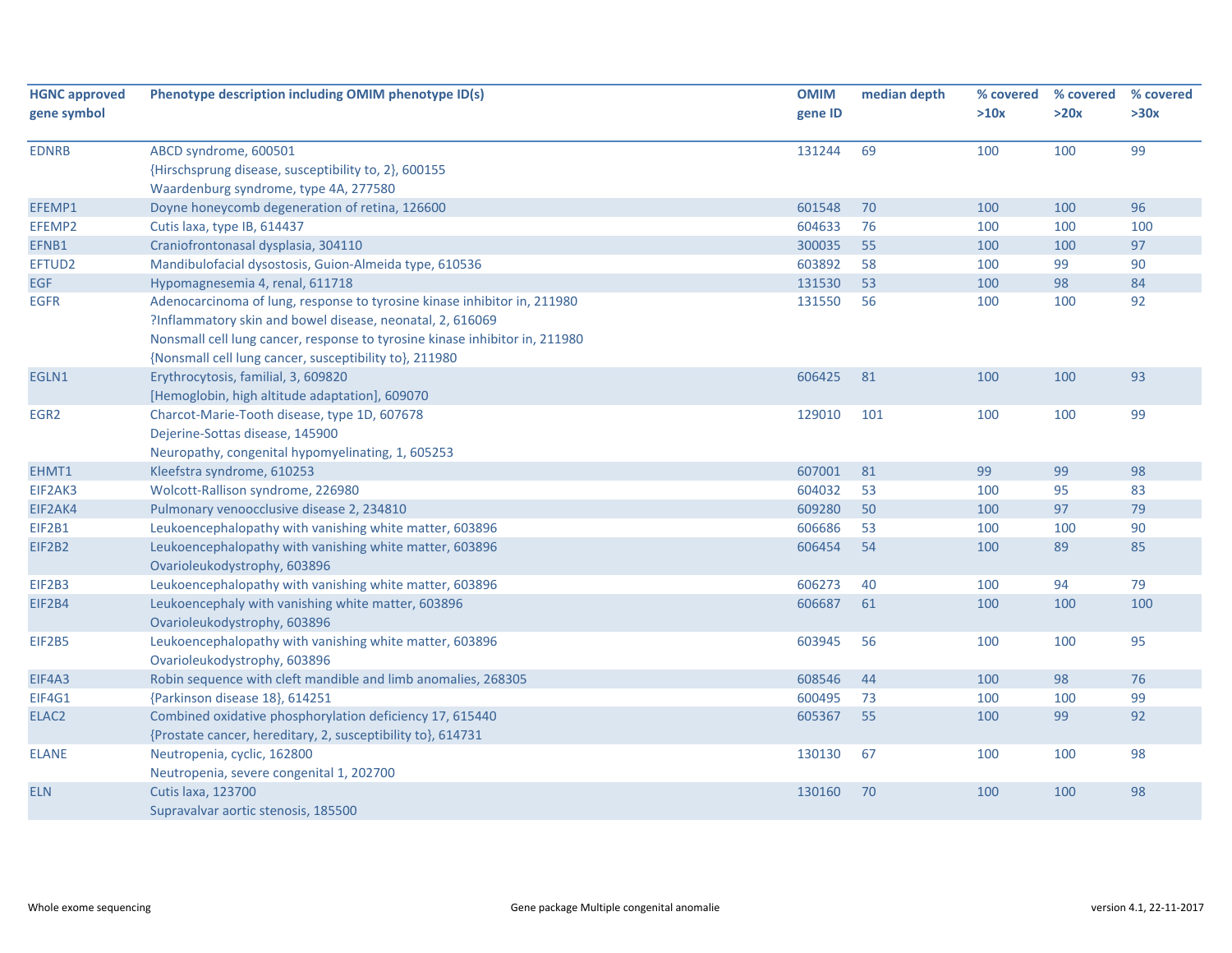| <b>HGNC approved</b> | Phenotype description including OMIM phenotype ID(s)                                                                                                                                                                                       | <b>OMIM</b> | median depth | % covered | % covered | % covered |
|----------------------|--------------------------------------------------------------------------------------------------------------------------------------------------------------------------------------------------------------------------------------------|-------------|--------------|-----------|-----------|-----------|
| gene symbol          |                                                                                                                                                                                                                                            | gene ID     |              | >10x      | >20x      | >30x      |
| ELOVL4               | Ichthyosis, spastic quadriplegia, and mental retardation, 614457<br>?Spinocerebellar ataxia 34, 133190<br>Stargardt disease 3, 600110                                                                                                      | 605512      | 56           | 100       | 100       | 95        |
| ELP1                 | Dysautonomia, familial, 223900                                                                                                                                                                                                             | 603722      | 47           | 100       | 97        | 82        |
| <b>EMD</b>           | Emery-Dreifuss muscular dystrophy 1, 310300                                                                                                                                                                                                | 300384      | 73           | 100       | 100       | 99        |
| EMG1                 | Bowen-Conradi syndrome, 211180                                                                                                                                                                                                             | 611531      | 57           | 100       | 100       | 100       |
| EMX <sub>2</sub>     | Schizencephaly, 269160                                                                                                                                                                                                                     | 600035      | 83           | 100       | 100       | 98        |
| <b>ENAM</b>          | Amelogenesis imperfecta, type IB, 104500<br>Amelogenesis imperfecta, type IC, 204650                                                                                                                                                       | 606585      | 47           | 100       | 100       | 95        |
| <b>ENG</b>           | Telangiectasia, hereditary hemorrhagic, type 1, 187300                                                                                                                                                                                     | 131195      | 76           | 100       | 98        | 94        |
| ENO3                 | ?Glycogen storage disease XIII, 612932                                                                                                                                                                                                     | 131370      | 95           | 100       | 100       | 100       |
| ENPP1                | Arterial calcification, generalized, of infancy, 1, 208000<br>Cole disease, 615522<br>{Diabetes mellitus, non-insulin-dependent, susceptibility to}, 125853<br>Hypophosphatemic rickets, 2, 613312<br>{Obesity, susceptibility to}, 601665 | 173335      | 40           | 96        | 87        | 67        |
| ENTPD1               | Spastic paraplegia 64, 615683                                                                                                                                                                                                              | 601752      | 46           | 100       | 97        | 79        |
| <b>EOGT</b>          | Adams-Oliver syndrome 4, 615297                                                                                                                                                                                                            | 614789      | 40           | 100       | 97        | 73        |
| EP300                | Colorectal cancer, somatic, 114500                                                                                                                                                                                                         | 602700      | 66           | 100       | 98        | 90        |
|                      | Rubinstein-Taybi syndrome 2, 613684                                                                                                                                                                                                        |             |              |           |           |           |
| EPAS1                | Erythrocytosis, familial, 4, 611783                                                                                                                                                                                                        | 603349      | 64           | 100       | 100       | 97        |
| <b>EPB41</b>         | Elliptocytosis-1, 611804                                                                                                                                                                                                                   | 130500      | 48           | 100       | 99        | 89        |
| <b>EPB42</b>         | Spherocytosis, type 5, 612690                                                                                                                                                                                                              | 177070      | 83           | 100       | 100       | 99        |
| <b>EPCAM</b>         | Colorectal cancer, hereditary nonpolyposis, type 8, 613244<br>Diarrhea 5, with tufting enteropathy, congenital, 613217                                                                                                                     | 185535      | 51           | 100       | 99        | 87        |
| EPG5                 | Vici syndrome, 242840                                                                                                                                                                                                                      | 615068      | 49           | 100       | 97        | 84        |
| EPHA2                | Cataract 6, multiple types, 116600                                                                                                                                                                                                         | 176946      | 86           | 100       | 99        | 97        |
| EPHB2                | {Prostate cancer/brain cancer susceptibility, somatic}, 603688                                                                                                                                                                             | 600997      | 85           | 98        | 98        | 97        |
| EPHX1                | Diphenylhydantoin toxicity<br>?Fetal hydantoin syndrome<br>Hypercholanemia, familial, 607748<br>{Preeclampsia, susceptibility to}, 189800                                                                                                  | 132810      | 80           | 100       | 100       | 98        |
| EPM2A                | Epilepsy, progressive myoclonic 2A (Lafora), 254780                                                                                                                                                                                        | 607566      | 45           | 89        | 85        | 77        |
| <b>EPX</b>           | [Eosinophil peroxidase deficiency], 261500                                                                                                                                                                                                 | 131399      | 75           | 100       | 100       | 100       |
| ERBB2                | Adenocarcinoma of lung, somatic, 211980<br>Gastric cancer, somatic, 613659<br>Glioblastoma, somatic, 137800<br>Ovarian cancer, somatic                                                                                                     | 164870      | 83           | 100       | 99        | 98        |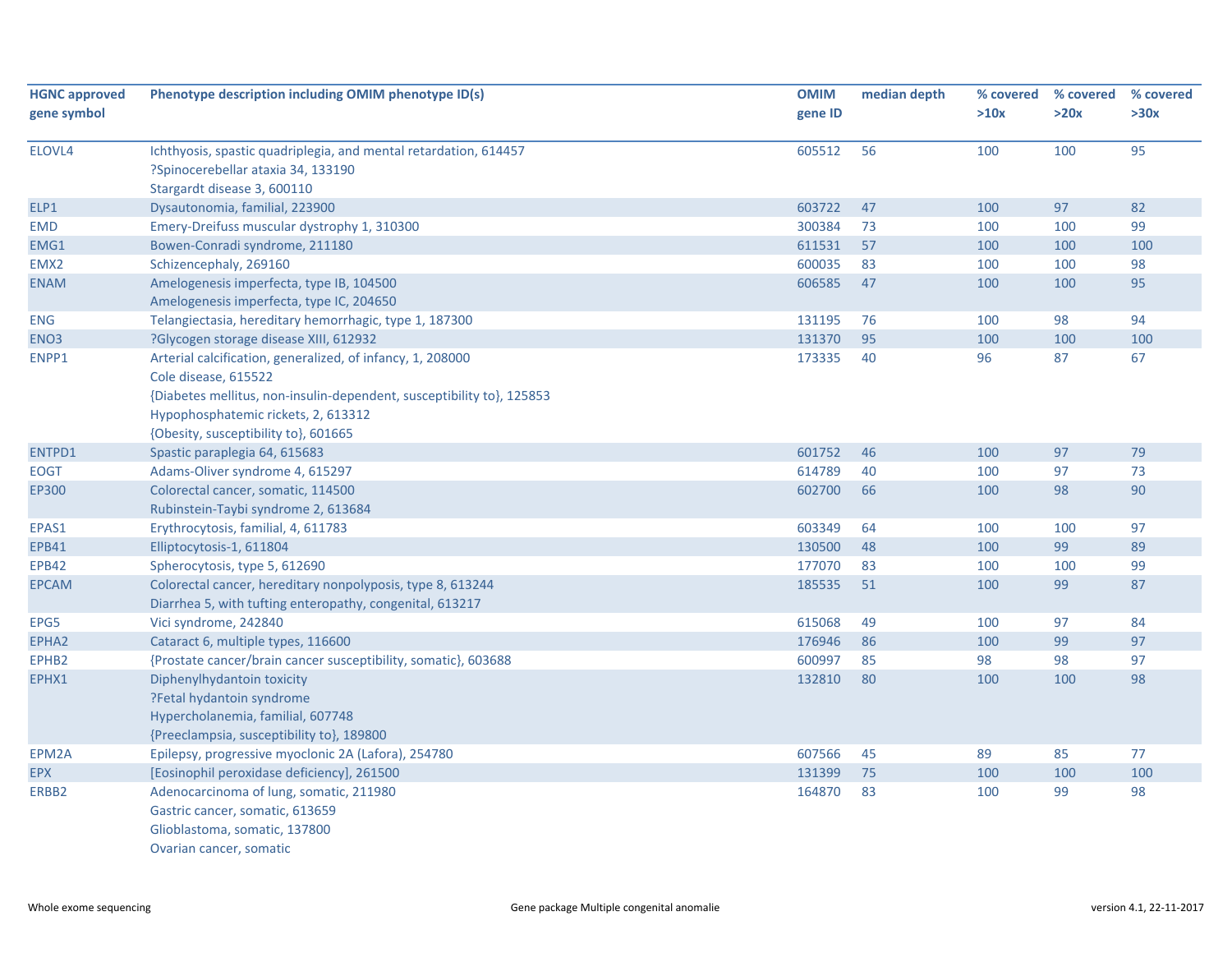| <b>HGNC approved</b> | Phenotype description including OMIM phenotype ID(s)              | <b>OMIM</b> | median depth | % covered | % covered | % covered |
|----------------------|-------------------------------------------------------------------|-------------|--------------|-----------|-----------|-----------|
| gene symbol          |                                                                   | gene ID     |              | >10x      | >20x      | >30x      |
| ERBB3                | Lethal congenital contractural syndrome 2, 607598                 | 190151      | 74           | 100       | 100       | 98        |
| ERBB4                | Amyotrophic lateral sclerosis 19, 615515                          | 600543      | 46           | 100       | 95        | 75        |
| ERCC1                | Cerebrooculofacioskeletal syndrome 4, 610758                      | 126380      | 52           | 100       | 100       | 95        |
| ERCC <sub>2</sub>    | Cerebrooculofacioskeletal syndrome 2, 610756                      | 126340      | 75           | 100       | 100       | 99        |
|                      | Trichothiodystrophy 1, photosensitive, 601675                     |             |              |           |           |           |
|                      | Xeroderma pigmentosum, group D, 278730                            |             |              |           |           |           |
| ERCC3                | Trichothiodystrophy 2, photosensitive, 616390                     | 133510      | 56           | 100       | 99        | 89        |
|                      | Xeroderma pigmentosum, group B, 610651                            |             |              |           |           |           |
| ERCC4                | Fanconi anemia, complementation group Q, 615272                   | 133520      | 58           | 100       | 99        | 88        |
|                      | ?XFE progeroid syndrome, 610965                                   |             |              |           |           |           |
|                      | Xeroderma pigmentosum, group F, 278760                            |             |              |           |           |           |
|                      | Xeroderma pigmentosum, type F/Cockayne syndrome, 278760           |             |              |           |           |           |
| ERCC5                | Cerebrooculofacioskeletal syndrome 3, 616570                      | 133530      | 65           | 100       | 99        | 94        |
|                      | Xeroderma pigmentosum, group G, 278780                            |             |              |           |           |           |
|                      | Xeroderma pigmentosum, group G/Cockayne syndrome, 278780          |             |              |           |           |           |
| ERCC6                | Cerebrooculofacioskeletal syndrome 1, 214150                      | 609413      | 60           | 100       | 98        | 92        |
|                      | Cockayne syndrome, type B, 133540                                 |             |              |           |           |           |
|                      | De Sanctis-Cacchione syndrome, 278800                             |             |              |           |           |           |
|                      | {Lung cancer, susceptibility to}, 211980                          |             |              |           |           |           |
|                      | {Macular degeneration, age-related, susceptibility to, 5}, 613761 |             |              |           |           |           |
|                      | Premature ovarian failure 11, 616946                              |             |              |           |           |           |
|                      | UV-sensitive syndrome 1, 600630                                   |             |              |           |           |           |
| ERCC6L2              | Bone marrow failure syndrome 2, 615715                            | 615667      | 44           | 100       | 97        | 82        |
| ERCC8                | Cockayne syndrome, type A, 216400                                 | 609412      | 55           | 100       | 93        | 79        |
|                      | UV-sensitive syndrome 2, 614621                                   |             |              |           |           |           |
| <b>ERF</b>           | Chitayat syndrome, 617180                                         | 611888      | 97           | 100       | 100       | 100       |
|                      | Craniosynostosis 4, 600775                                        |             |              |           |           |           |
| ERLIN2               | Spastic paraplegia 18, 611225                                     | 611605      | 47           | 100       | 99        | 84        |
| ESCO <sub>2</sub>    | Roberts syndrome, 268300                                          | 609353      | 48           | 100       | 99        | 87        |
|                      | SC phocomelia syndrome, 269000                                    |             |              |           |           |           |
| <b>ESPN</b>          | Deafness 36, 609006                                               | 606351      | 58           | 96        | 82        | 72        |
|                      | Deafness, neurosensory, without vestibular involvement            |             |              |           |           |           |
| ESR1                 | {Atherosclerosis, susceptibility to}                              | 133430      | 65           | 100       | 100       | 93        |
|                      | {Breast cancer}, 114480                                           |             |              |           |           |           |
|                      | Estrogen resistance, 615363                                       |             |              |           |           |           |
|                      | {HDL response to hormone replacement, augmented}                  |             |              |           |           |           |
|                      | {Migraine, susceptibility to}, 157300                             |             |              |           |           |           |
|                      | {Myocardial infarction, susceptibility to}, 608446                |             |              |           |           |           |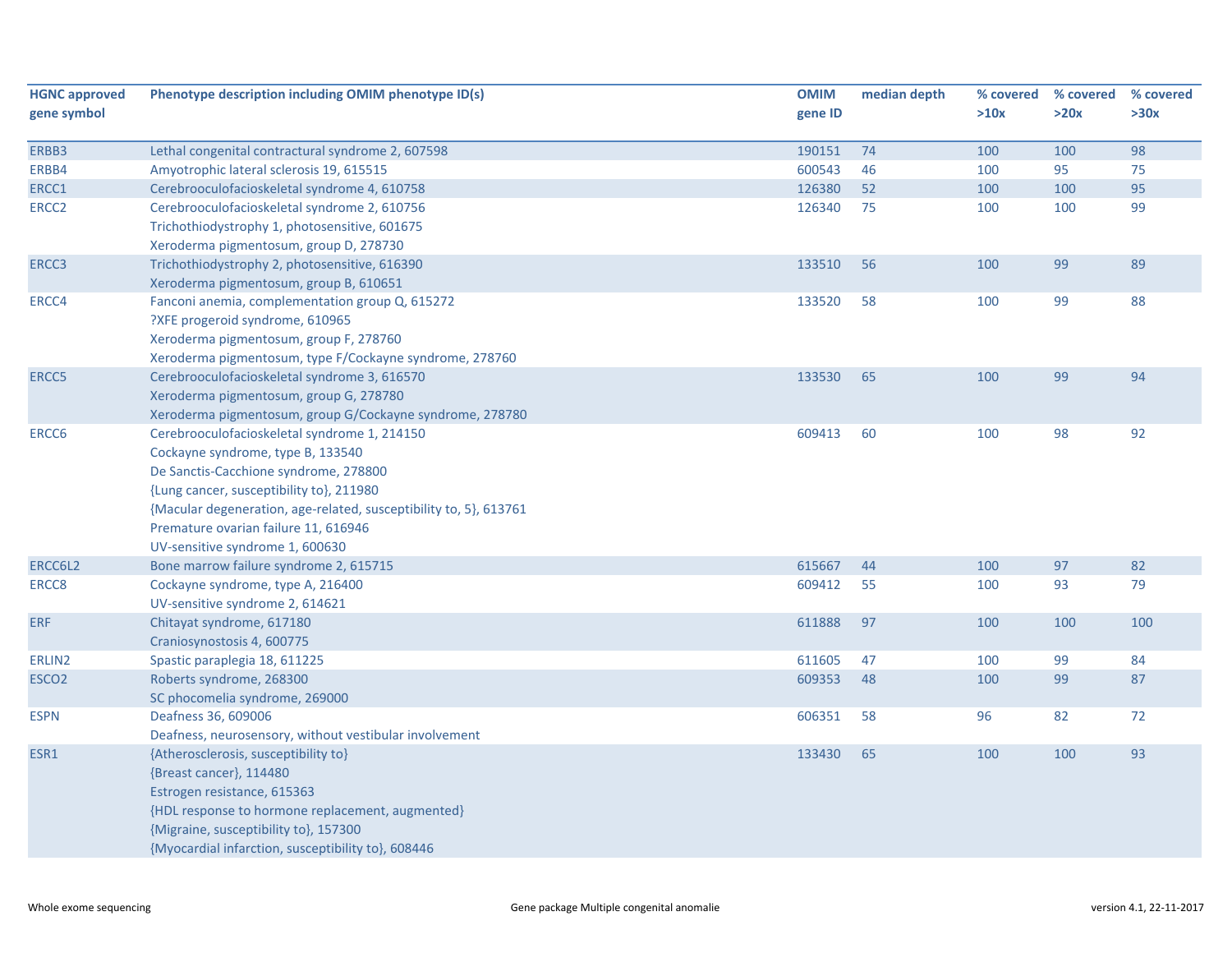| gene symbol<br>gene ID<br>>10x<br>>20x<br>>30x<br>85<br>99<br>Deafness 35, 608565<br>602167<br>100<br>100<br><b>ESRRB</b><br>41<br>97<br>78<br><b>ETFA</b><br>608053<br>100<br>Glutaric acidemia IIA, 231680<br>130410<br>100<br><b>ETFB</b><br>Glutaric acidemia IIB, 231680<br>68<br>100<br>100<br>95<br><b>ETFDH</b><br>Glutaric acidemia IIC, 231680<br>231675<br>67<br>100<br>100<br>608451<br>100<br>92<br>ETHE1<br>Ethylmalonic encephalopathy, 602473<br>71<br>100<br>99<br>91<br>Leukemia, acute myeloid, somatic, 601626<br>600618<br>63<br>ETV <sub>6</sub><br>100<br>Thrombocytopenia 5, 616216<br>92<br>Ellis-van Creveld syndrome, 225500<br>604831<br>62<br>96<br>94<br><b>EVC</b><br>?Weyers acrofacial dysostosis, 193530<br>607261<br>97<br>90<br>EVC <sub>2</sub><br>Ellis-van Creveld syndrome, 225500<br>55<br>100<br>Weyers acrofacial dysostosis, 193530<br>90<br>133450<br>62<br>97<br>EWSR1<br>Ewing sarcoma, 612219<br>100 | <b>HGNC approved</b> | Phenotype description including OMIM phenotype ID(s) | <b>OMIM</b> | median depth | % covered | % covered | % covered |
|------------------------------------------------------------------------------------------------------------------------------------------------------------------------------------------------------------------------------------------------------------------------------------------------------------------------------------------------------------------------------------------------------------------------------------------------------------------------------------------------------------------------------------------------------------------------------------------------------------------------------------------------------------------------------------------------------------------------------------------------------------------------------------------------------------------------------------------------------------------------------------------------------------------------------------------------------|----------------------|------------------------------------------------------|-------------|--------------|-----------|-----------|-----------|
|                                                                                                                                                                                                                                                                                                                                                                                                                                                                                                                                                                                                                                                                                                                                                                                                                                                                                                                                                      |                      |                                                      |             |              |           |           |           |
|                                                                                                                                                                                                                                                                                                                                                                                                                                                                                                                                                                                                                                                                                                                                                                                                                                                                                                                                                      |                      |                                                      |             |              |           |           |           |
|                                                                                                                                                                                                                                                                                                                                                                                                                                                                                                                                                                                                                                                                                                                                                                                                                                                                                                                                                      |                      |                                                      |             |              |           |           |           |
|                                                                                                                                                                                                                                                                                                                                                                                                                                                                                                                                                                                                                                                                                                                                                                                                                                                                                                                                                      |                      |                                                      |             |              |           |           |           |
|                                                                                                                                                                                                                                                                                                                                                                                                                                                                                                                                                                                                                                                                                                                                                                                                                                                                                                                                                      |                      |                                                      |             |              |           |           |           |
|                                                                                                                                                                                                                                                                                                                                                                                                                                                                                                                                                                                                                                                                                                                                                                                                                                                                                                                                                      |                      |                                                      |             |              |           |           |           |
|                                                                                                                                                                                                                                                                                                                                                                                                                                                                                                                                                                                                                                                                                                                                                                                                                                                                                                                                                      |                      |                                                      |             |              |           |           |           |
|                                                                                                                                                                                                                                                                                                                                                                                                                                                                                                                                                                                                                                                                                                                                                                                                                                                                                                                                                      |                      |                                                      |             |              |           |           |           |
|                                                                                                                                                                                                                                                                                                                                                                                                                                                                                                                                                                                                                                                                                                                                                                                                                                                                                                                                                      |                      |                                                      |             |              |           |           |           |
|                                                                                                                                                                                                                                                                                                                                                                                                                                                                                                                                                                                                                                                                                                                                                                                                                                                                                                                                                      |                      |                                                      |             |              |           |           |           |
|                                                                                                                                                                                                                                                                                                                                                                                                                                                                                                                                                                                                                                                                                                                                                                                                                                                                                                                                                      |                      |                                                      |             |              |           |           |           |
|                                                                                                                                                                                                                                                                                                                                                                                                                                                                                                                                                                                                                                                                                                                                                                                                                                                                                                                                                      |                      |                                                      |             |              |           |           |           |
|                                                                                                                                                                                                                                                                                                                                                                                                                                                                                                                                                                                                                                                                                                                                                                                                                                                                                                                                                      |                      |                                                      |             |              |           |           |           |
|                                                                                                                                                                                                                                                                                                                                                                                                                                                                                                                                                                                                                                                                                                                                                                                                                                                                                                                                                      |                      |                                                      |             |              |           |           |           |
| Neuroepithelioma, 612219                                                                                                                                                                                                                                                                                                                                                                                                                                                                                                                                                                                                                                                                                                                                                                                                                                                                                                                             |                      |                                                      |             |              |           |           |           |
| 87<br>Pontocerebellar hypoplasia, type 1B, 614678<br>59<br>100<br>EXOSC3<br>606489<br>100                                                                                                                                                                                                                                                                                                                                                                                                                                                                                                                                                                                                                                                                                                                                                                                                                                                            |                      |                                                      |             |              |           |           |           |
| 95<br>EXPH <sub>5</sub><br>Epidermolysis bullosa, nonspecific, 615028<br>612878<br>52<br>100<br>99                                                                                                                                                                                                                                                                                                                                                                                                                                                                                                                                                                                                                                                                                                                                                                                                                                                   |                      |                                                      |             |              |           |           |           |
| Chondrosarcoma, 215300<br>608177<br>51<br>97<br>89<br>EXT1<br>100                                                                                                                                                                                                                                                                                                                                                                                                                                                                                                                                                                                                                                                                                                                                                                                                                                                                                    |                      |                                                      |             |              |           |           |           |
| Exostoses, multiple, type 1, 133700                                                                                                                                                                                                                                                                                                                                                                                                                                                                                                                                                                                                                                                                                                                                                                                                                                                                                                                  |                      |                                                      |             |              |           |           |           |
| 608210<br>68<br>99<br>89<br>EXT <sub>2</sub><br>Exostoses, multiple, type 2, 133701<br>100                                                                                                                                                                                                                                                                                                                                                                                                                                                                                                                                                                                                                                                                                                                                                                                                                                                           |                      |                                                      |             |              |           |           |           |
| ?Seizures, scoliosis, and macrocephaly syndrome, 616682                                                                                                                                                                                                                                                                                                                                                                                                                                                                                                                                                                                                                                                                                                                                                                                                                                                                                              |                      |                                                      |             |              |           |           |           |
| Immunoskeletal dysplasia with neurodevelopmental abnormalities, 617425<br>100<br>100<br>98<br>EXTL3<br>605744<br>100                                                                                                                                                                                                                                                                                                                                                                                                                                                                                                                                                                                                                                                                                                                                                                                                                                 |                      |                                                      |             |              |           |           |           |
| 90<br>Anterior segment anomalies with or without cataract, 602588<br>601653<br>62<br>100<br>99<br>EYA1                                                                                                                                                                                                                                                                                                                                                                                                                                                                                                                                                                                                                                                                                                                                                                                                                                               |                      |                                                      |             |              |           |           |           |
| Branchiootic syndrome 1, 602588                                                                                                                                                                                                                                                                                                                                                                                                                                                                                                                                                                                                                                                                                                                                                                                                                                                                                                                      |                      |                                                      |             |              |           |           |           |
| Branchiootorenal syndrome 1, with or without cataracts, 113650                                                                                                                                                                                                                                                                                                                                                                                                                                                                                                                                                                                                                                                                                                                                                                                                                                                                                       |                      |                                                      |             |              |           |           |           |
| ?Otofaciocervical syndrome, 166780                                                                                                                                                                                                                                                                                                                                                                                                                                                                                                                                                                                                                                                                                                                                                                                                                                                                                                                   |                      |                                                      |             |              |           |           |           |
| 98<br>80<br>603550<br>44<br>100<br>EYA4<br>Cardiomyopathy, dilated, 1J, 605362                                                                                                                                                                                                                                                                                                                                                                                                                                                                                                                                                                                                                                                                                                                                                                                                                                                                       |                      |                                                      |             |              |           |           |           |
| Deafness 10, 601316                                                                                                                                                                                                                                                                                                                                                                                                                                                                                                                                                                                                                                                                                                                                                                                                                                                                                                                                  |                      |                                                      |             |              |           |           |           |
| 612424<br>56<br>100<br>98<br>91<br>EYS<br>Retinitis pigmentosa 25, 602772                                                                                                                                                                                                                                                                                                                                                                                                                                                                                                                                                                                                                                                                                                                                                                                                                                                                            |                      |                                                      |             |              |           |           |           |
| 601573<br>56<br>99<br>88<br>EZH <sub>2</sub><br>Weaver syndrome, 277590<br>100                                                                                                                                                                                                                                                                                                                                                                                                                                                                                                                                                                                                                                                                                                                                                                                                                                                                       |                      |                                                      |             |              |           |           |           |
| 102<br>99<br>97<br>Factor X deficiency, 227600<br>613872<br>100<br>F10                                                                                                                                                                                                                                                                                                                                                                                                                                                                                                                                                                                                                                                                                                                                                                                                                                                                               |                      |                                                      |             |              |           |           |           |
| Factor XI deficiency, 612416<br>46<br>87<br>F11<br>264900<br>100<br>99                                                                                                                                                                                                                                                                                                                                                                                                                                                                                                                                                                                                                                                                                                                                                                                                                                                                               |                      |                                                      |             |              |           |           |           |
| Factor XI deficiency, 612416                                                                                                                                                                                                                                                                                                                                                                                                                                                                                                                                                                                                                                                                                                                                                                                                                                                                                                                         |                      |                                                      |             |              |           |           |           |
| 90<br>98<br>Angioedema, hereditary, type III, 610618<br>610619<br>100<br>100<br>F12                                                                                                                                                                                                                                                                                                                                                                                                                                                                                                                                                                                                                                                                                                                                                                                                                                                                  |                      |                                                      |             |              |           |           |           |
| Factor XII deficiency, 234000                                                                                                                                                                                                                                                                                                                                                                                                                                                                                                                                                                                                                                                                                                                                                                                                                                                                                                                        |                      |                                                      |             |              |           |           |           |
| Factor XIIIA deficiency, 613225<br>134570<br>52<br>100<br>100<br>92<br>F13A1                                                                                                                                                                                                                                                                                                                                                                                                                                                                                                                                                                                                                                                                                                                                                                                                                                                                         |                      |                                                      |             |              |           |           |           |
| {Myocardial infarction, protection against}, 608446                                                                                                                                                                                                                                                                                                                                                                                                                                                                                                                                                                                                                                                                                                                                                                                                                                                                                                  |                      |                                                      |             |              |           |           |           |
| {Venous thrombosis, protection against}, 188050                                                                                                                                                                                                                                                                                                                                                                                                                                                                                                                                                                                                                                                                                                                                                                                                                                                                                                      |                      |                                                      |             |              |           |           |           |
| 134580<br>64<br>100<br>95<br><b>F13B</b><br>Factor XIIIB deficiency, 613235<br>100                                                                                                                                                                                                                                                                                                                                                                                                                                                                                                                                                                                                                                                                                                                                                                                                                                                                   |                      |                                                      |             |              |           |           |           |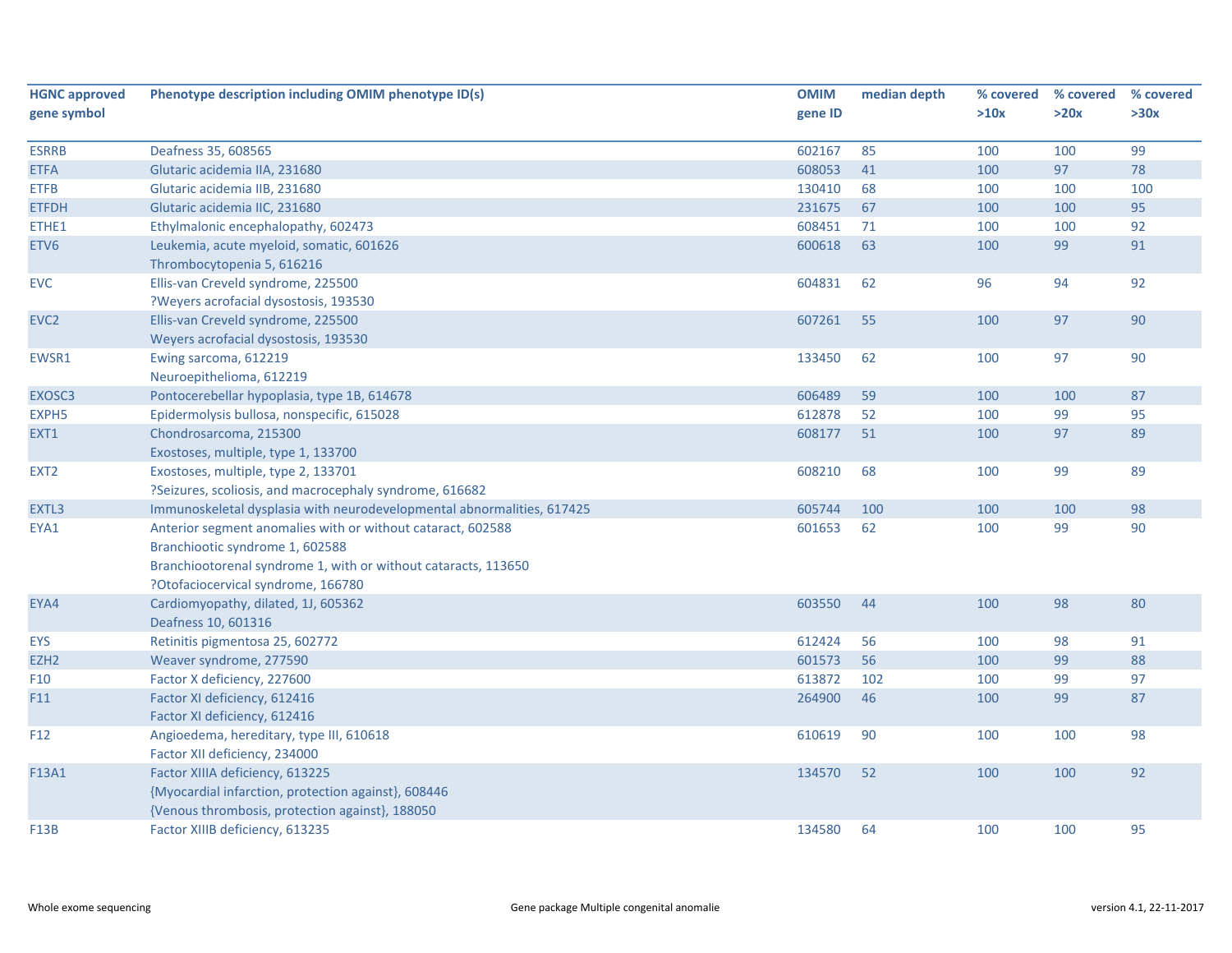| <b>HGNC approved</b><br>gene symbol | Phenotype description including OMIM phenotype ID(s)                                                                                                                                                                                                                                                             | <b>OMIM</b><br>gene ID | median depth | % covered<br>>10x | % covered<br>>20x | % covered<br>>30x |
|-------------------------------------|------------------------------------------------------------------------------------------------------------------------------------------------------------------------------------------------------------------------------------------------------------------------------------------------------------------|------------------------|--------------|-------------------|-------------------|-------------------|
| F <sub>2</sub>                      | Dysprothrombinemia, 613679<br>Hypoprothrombinemia, 613679<br>{Pregnancy loss, recurrent, susceptibility to, 2}, 614390<br>{Stroke, ischemic, susceptibility to}, 601367<br>Thrombophilia due to thrombin defect, 188050                                                                                          | 176930                 | 76           | 100               | 100               | 98                |
| F <sub>5</sub>                      | {Budd-Chiari syndrome}, 600880<br>Factor V deficiency, 227400<br>{Pregnancy loss, recurrent, susceptibility to, 1}, 614389<br>{Stroke, ischemic, susceptibility to}, 601367<br>Thrombophilia due to activated protein C resistance, 188055<br>{Thrombophilia, susceptibility to, due to factor V Leiden}, 188055 | 612309                 | 92           | 100               | 98                | 91                |
| F7                                  | Factor VII deficiency, 227500<br>{Myocardial infarction, decreased susceptibility to}, 608446                                                                                                                                                                                                                    | 613878                 | 82           | 100               | 100               | 99                |
| F8                                  | Hemophilia A, 306700                                                                                                                                                                                                                                                                                             | 300841                 | 45           | 100               | 99                | 88                |
| F <sub>9</sub>                      | {Deep venous thrombosis, protection against}, 300807<br>Hemophilia B, 306900<br>Thrombophilia, due to factor IX defect, 300807<br>{Warfarin sensitivity}, 122700                                                                                                                                                 | 300746                 | 53           | 100               | 99                | 83                |
| FA <sub>2</sub> H                   | Spastic paraplegia 35, 612319                                                                                                                                                                                                                                                                                    | 611026                 | 56           | 100               | 100               | 92                |
| <b>FADD</b>                         | Infections, recurrent, with encephalopathy, hepatic dysfunction, and cardiovasuclar malformations, 613759                                                                                                                                                                                                        | 602457                 | 76           | 100               | 100               | 100               |
| <b>FAH</b>                          | Tyrosinemia, type I, 276700                                                                                                                                                                                                                                                                                      | 613871                 | 59           | 100               | 100               | 93                |
| <b>FAM111A</b>                      | Gracile bone dysplasia, 602361<br>Kenny-Caffey syndrome, type 2, 127000                                                                                                                                                                                                                                          | 615292                 | 62           | 100               | 100               | 99                |
| <b>FAM111B</b>                      | Poikiloderma, hereditary fibrosing, with tendon contractures, myopathy, and pulmonary fibrosis, 615704                                                                                                                                                                                                           | 615584                 | 52           | 100               | 100               | 97                |
| <b>FAM126A</b>                      | Leukodystrophy, hypomyelinating, 5, 610532                                                                                                                                                                                                                                                                       | 610531                 | 50           | 100               | 100               | 94                |
| <b>FAM161A</b>                      | Retinitis pigmentosa 28, 606068                                                                                                                                                                                                                                                                                  | 613596                 | 45           | 100               | 99                | 87                |
| FAM20A                              | Amelogenesis imperfecta, type IG (enamel-renal syndrome), 204690                                                                                                                                                                                                                                                 | 611062                 | 80           | 100               | 100               | 99                |
| FAM20C                              | Raine syndrome, 259775                                                                                                                                                                                                                                                                                           | 611061                 | 67           | 100               | 100               | 99                |
| FAM58A                              | STAR syndrome, 300707                                                                                                                                                                                                                                                                                            | 300708                 | 50           | 81                | 81                | 80                |
| FAM83H                              | Amelogenesis imperfecta, type III, 130900                                                                                                                                                                                                                                                                        | 611927                 | 87           | 100               | 100               | 100               |
| FAN1                                | Interstitial nephritis, karyomegalic, 614817                                                                                                                                                                                                                                                                     | 613534                 | 58           | 100               | 100               | 93                |
| <b>FANCA</b>                        | Fanconi anemia, complementation group A, 227650                                                                                                                                                                                                                                                                  | 607139                 | 69           | 100               | 98                | 89                |
| <b>FANCB</b>                        | Fanconi anemia, complementation group B, 300514                                                                                                                                                                                                                                                                  | 300515                 | 46           | 100               | 98                | 85                |
| <b>FANCC</b>                        | Fanconi anemia, complementation group C, 227645                                                                                                                                                                                                                                                                  | 613899                 | 47           | 100               | 94                | 75                |
| <b>FANCD2</b>                       | Fanconi anemia, complementation group D2, 227646                                                                                                                                                                                                                                                                 | 613984                 | 53           | 100               | 98                | 87                |
| <b>FANCE</b>                        | Fanconi anemia, complementation group E, 600901                                                                                                                                                                                                                                                                  | 613976                 | 80           | 100               | 100               | 92                |
| <b>FANCF</b>                        | Fanconi anemia, complementation group F, 603467                                                                                                                                                                                                                                                                  | 613897                 | 114          | 100               | 100               | 100               |
| <b>FANCG</b>                        | Fanconi anemia, complementation group G, 614082                                                                                                                                                                                                                                                                  | 602956                 | 88           | 100               | 100               | 100               |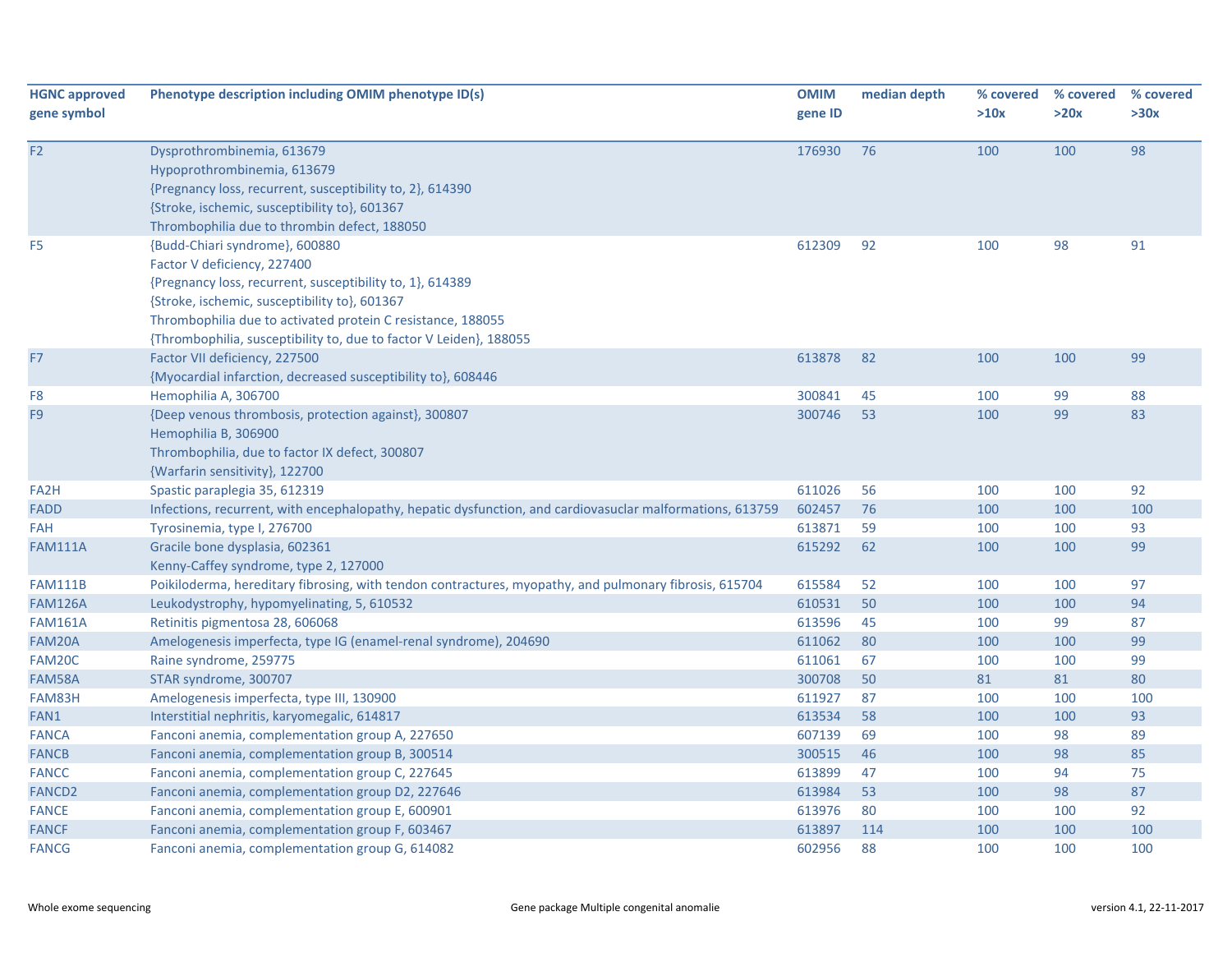| <b>HGNC approved</b> | Phenotype description including OMIM phenotype ID(s)                                    | <b>OMIM</b> | median depth | % covered | % covered | % covered |
|----------------------|-----------------------------------------------------------------------------------------|-------------|--------------|-----------|-----------|-----------|
| gene symbol          |                                                                                         | gene ID     |              | >10x      | >20x      | >30x      |
|                      |                                                                                         |             |              |           |           |           |
| <b>FANCI</b>         | Fanconi anemia, complementation group I, 609053                                         | 611360      | 52           | 100       | 98        | 87        |
| <b>FANCL</b>         | Fanconi anemia, complementation group L, 614083                                         | 608111      | 43           | 100       | 94        | 72        |
| <b>FANCM</b>         | No OMIM phenotype                                                                       | 609644      | 64           | 100       | 98        | 91        |
| FARS2                | Combined oxidative phosphorylation deficiency 14, 614946                                | 611592      | 68           | 100       | 100       | 90        |
|                      | ?Spastic paraplegia 77, 617046                                                          |             |              |           |           |           |
| FAS                  | Autoimmune lymphoproliferative syndrome, type IA, 601859                                | 134637      | 109          | 100       | 99        | 84        |
|                      | {Autoimmune lymphoproliferative syndrome}, 601859                                       |             |              |           |           |           |
|                      | Squamous cell carcinoma, burn scar-related, somatic                                     |             |              |           |           |           |
| <b>FASLG</b>         | Autoimmune lymphoproliferative syndrome, type IB, 601859                                | 134638      | 46           | 100       | 100       | 96        |
|                      | {Lung cancer, susceptibility to}, 211980                                                |             |              |           |           |           |
| FAT4                 | Hennekam lymphangiectasia-lymphedema syndrome 2, 616006                                 | 612411      | 69           | 100       | 100       | 98        |
|                      | Van Maldergem syndrome 2, 615546                                                        |             |              |           |           |           |
| FBLN1                | Synpolydactyly, 3/3'4, associated with metacarpal and metatarsal synostoses, 608180 (4) | 135820      | 69           | 100       | 99        | 96        |
| FBLN5                | Cutis laxa 2, 614434                                                                    | 604580      | 69           | 100       | 100       | 94        |
|                      | Cutis laxa, type IA, 219100                                                             |             |              |           |           |           |
|                      | Macular degeneration, age-related, 3, 608895                                            |             |              |           |           |           |
|                      | Neuropathy, hereditary, with or without age-related macular degeneration, 608895        |             |              |           |           |           |
| FBN1                 | Acromicric dysplasia, 102370                                                            | 134797      | 111          | 100       | 100       | 100       |
|                      | Ectopia lentis, familial, 129600                                                        |             |              |           |           |           |
|                      | Geleophysic dysplasia 2, 614185                                                         |             |              |           |           |           |
|                      | MASS syndrome, 604308                                                                   |             |              |           |           |           |
|                      | Marfan lipodystrophy syndrome, 616914                                                   |             |              |           |           |           |
|                      | Marfan syndrome, 154700                                                                 |             |              |           |           |           |
|                      | Stiff skin syndrome, 184900                                                             |             |              |           |           |           |
|                      | Weill-Marchesani syndrome 2, dominant, 608328                                           |             |              |           |           |           |
| FBN <sub>2</sub>     | Contractural arachnodactyly, congenital, 121050                                         | 612570      | 51           | 100       | 98        | 89        |
|                      | Macular degeneration, early-onset, 616118                                               |             |              |           |           |           |
| FBP1                 | Fructose-1,6-bisphosphatase deficiency, 229700                                          | 611570      | 82           | 100       | 100       | 100       |
| FBXL4                | Mitochondrial DNA depletion syndrome 13 (encephalomyopathic type), 615471               | 605654      | 51           | 100       | 100       | 92        |
| <b>FBXO38</b>        | Neuronopathy, distal hereditary motor, type IID, 615575                                 | 608533      | 58           | 100       | 98        | 86        |
| FBXO7                | Parkinson disease 15, 260300                                                            | 605648      | 60           | 100       | 100       | 93        |
| FCGR3A               | Immunodeficiency 20, 615707                                                             | 146740      | 162          | 100       | 100       | 100       |
| FCGR3B               | Neutropenia, alloimmune neonatal                                                        | 610665      | 135          | 100       | 100       | 100       |
| FCN <sub>3</sub>     | Immunodeficiency due to ficolin 3 deficiency, 613860                                    | 604973      | 67           | 100       | 100       | 94        |
| <b>FECH</b>          | Protoporphyria, erythropoietic, 177000                                                  | 612386      | 44           | 100       | 98        | 83        |
| FERMT1               | Kindler syndrome, 173650                                                                | 607900      | 51           | 100       | 97        | 79        |
| FERMT3               | Leukocyte adhesion deficiency, type III, 612840                                         | 607901      | 76           | 100       | 99        | 95        |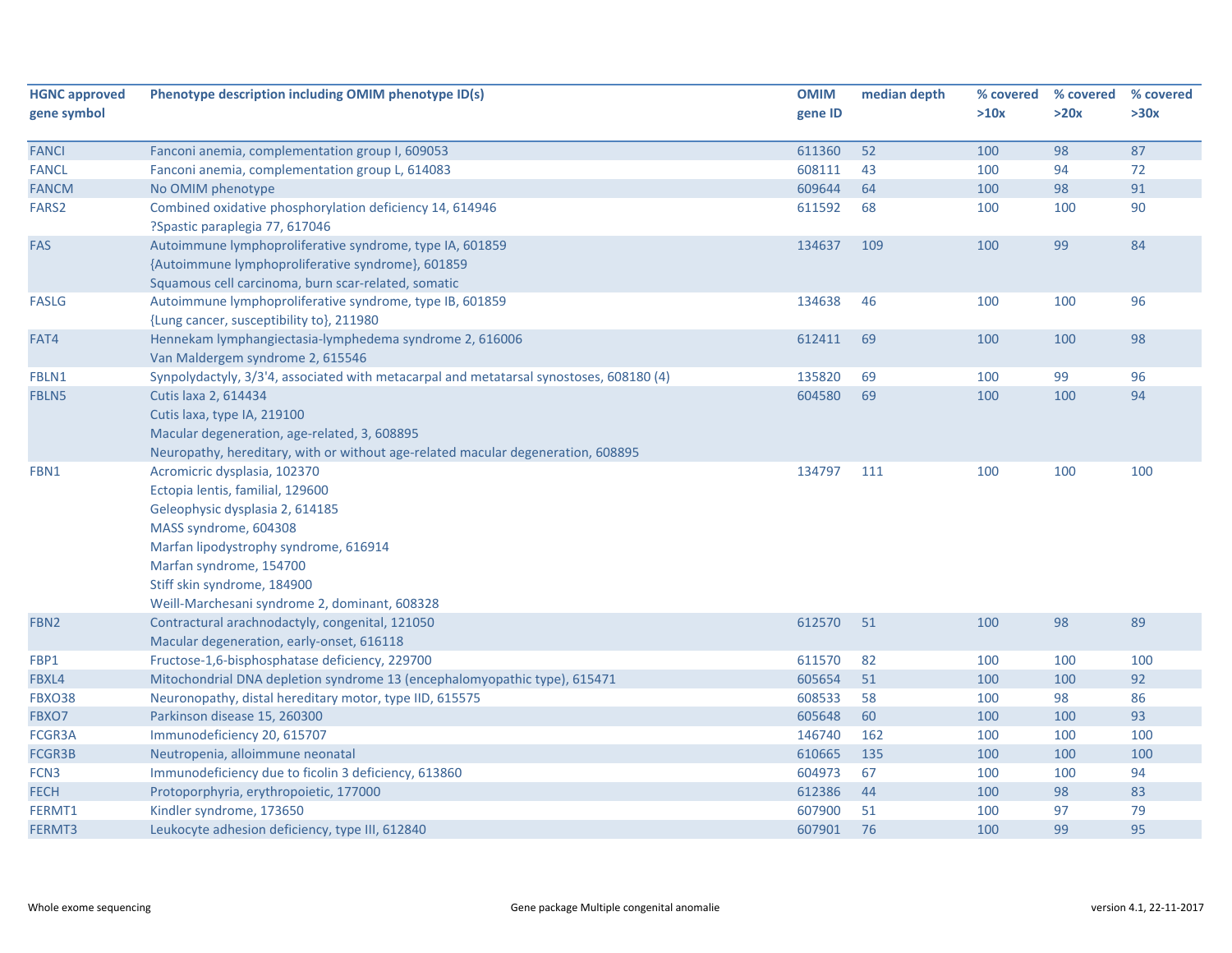| <b>HGNC approved</b><br>gene symbol | Phenotype description including OMIM phenotype ID(s)                                                                                                                                                                                                                          | <b>OMIM</b><br>gene ID | median depth | % covered<br>>10x | % covered<br>>20x | % covered<br>>30x |
|-------------------------------------|-------------------------------------------------------------------------------------------------------------------------------------------------------------------------------------------------------------------------------------------------------------------------------|------------------------|--------------|-------------------|-------------------|-------------------|
| <b>FGA</b>                          | Afibrinogenemia, congenital, 202400<br>Amyloidosis, familial visceral, 105200<br>Dysfibrinogenemia, congenital, 616004<br>Hypodysfibrinogenemia, congenital, 616004                                                                                                           | 134820                 | 78           | 100               | 99                | 94                |
| <b>FGB</b>                          | Afibrinogenemia, congenital, 202400<br>Dysfibrinogenemia, congenital, 616004<br>Hypofibrinogenemia, congenital, 202400                                                                                                                                                        | 134830                 | 61           | 100               | 100               | 95                |
| FGD1                                | Aarskog-Scott syndrome, 305400<br>Mental retardation syndromic 16, 305400                                                                                                                                                                                                     | 300546                 | 60           | 100               | 99                | 95                |
| FGD4                                | Charcot-Marie-Tooth disease, type 4H, 609311                                                                                                                                                                                                                                  | 611104                 | 47           | 100               | 95                | 79                |
| <b>FGF10</b>                        | Aplasia of lacrimal and salivary glands, 180920<br>LADD syndrome, 149730                                                                                                                                                                                                      | 602115                 | 40           | 100               | 94                | 72                |
| <b>FGF14</b>                        | Spinocerebellar ataxia 27, 609307                                                                                                                                                                                                                                             | 601515                 | 47           | 100               | 98                | 83                |
| <b>FGF16</b>                        | Metacarpal 4-5 fusion, 309630                                                                                                                                                                                                                                                 | 300827                 | 69           | 100               | 100               | 84                |
| <b>FGF17</b>                        | Hypogonadotropic hypogonadism 20 with or without anosmia, 615270                                                                                                                                                                                                              | 603725                 | 71           | 100               | 100               | 100               |
| FGF23                               | Hypophosphatemic rickets, 193100<br>Osteomalacia, tumor-induced<br>Tumoral calcinosis, hyperphosphatemic, familial, 211900                                                                                                                                                    | 605380                 | 85           | 100               | 100               | 92                |
| FGF3                                | Deafness, congenital with inner ear agenesis, microtia, and microdontia, 610706                                                                                                                                                                                               | 164950                 | 70           | 100               | 100               | 98                |
| FGF8                                | Hypogonadotropic hypogonadism 6 with or without anosmia, 612702                                                                                                                                                                                                               | 600483                 | 94           | 99                | 94                | 94                |
| FGF9                                | ?Multiple synostoses syndrome 3, 612961                                                                                                                                                                                                                                       | 600921                 | 60           | 100               | 100               | 100               |
| FGFR1                               | Encephalocraniocutaneous lipomatosis, 613001<br>Hartsfield syndrome, 615465<br>Hypogonadotropic hypogonadism 2 with or without anosmia, 147950<br>Jackson-Weiss syndrome, 123150<br>Osteoglophonic dysplasia, 166250<br>Pfeiffer syndrome, 101600<br>Trigonocephaly 1, 190440 | 136350                 | 70           | 100               | 100               | 96                |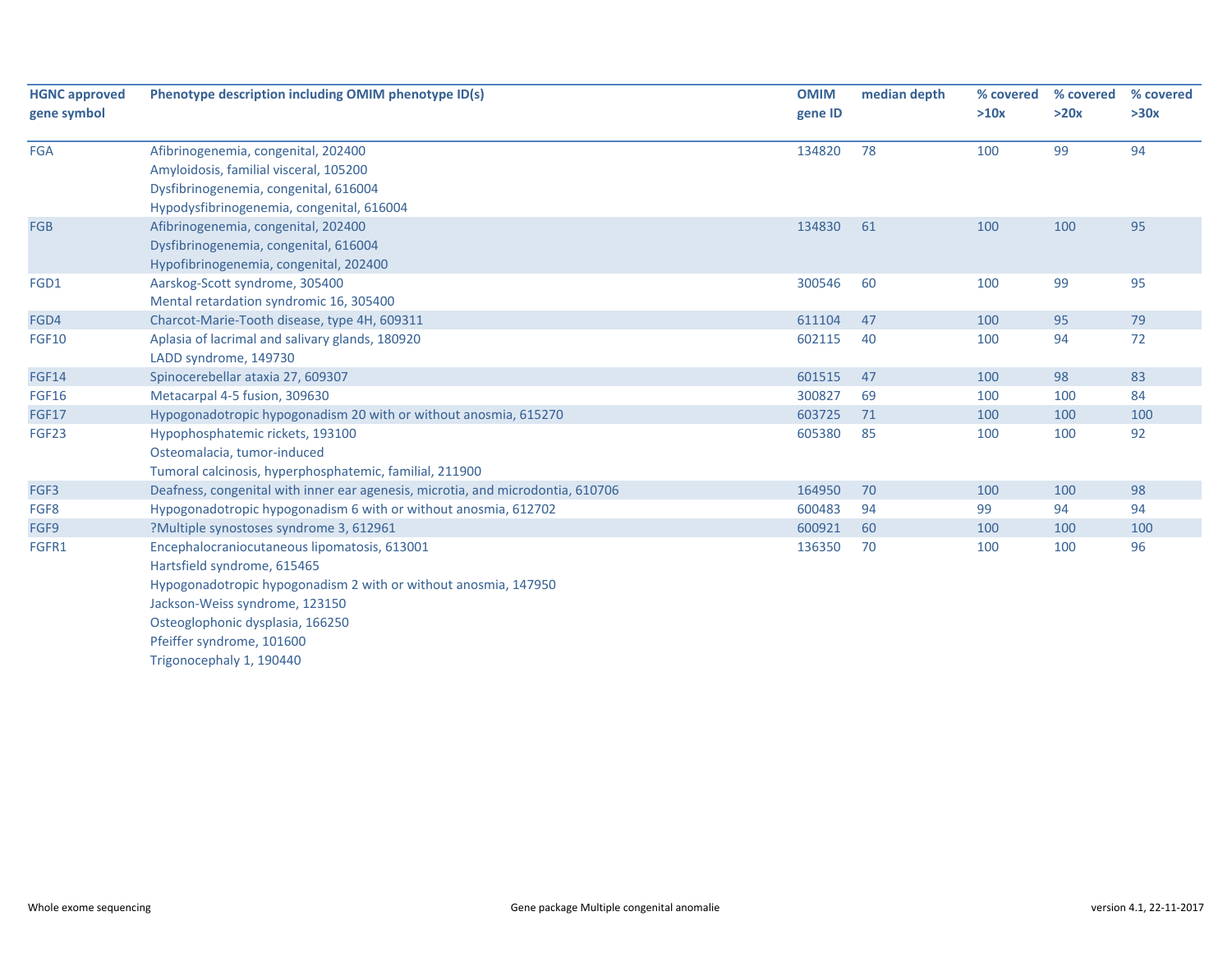| <b>HGNC approved</b><br>gene symbol | Phenotype description including OMIM phenotype ID(s)                                   | <b>OMIM</b><br>gene ID | median depth | % covered<br>>10x | % covered<br>>20x | % covered<br>>30x |
|-------------------------------------|----------------------------------------------------------------------------------------|------------------------|--------------|-------------------|-------------------|-------------------|
| FGFR2                               | Antley-Bixler syndrome without genital anomalies or disordered steroidogenesis, 207410 | 176943                 | 49           | 100               | 98                | 81                |
|                                     | Apert syndrome, 101200                                                                 |                        |              |                   |                   |                   |
|                                     | Beare-Stevenson cutis gyrata syndrome, 123790                                          |                        |              |                   |                   |                   |
|                                     | Bent bone dysplasia syndrome, 614592                                                   |                        |              |                   |                   |                   |
|                                     | Craniofacial-skeletal-dermatologic dysplasia, 101600                                   |                        |              |                   |                   |                   |
|                                     | Craniosynostosis, nonspecific                                                          |                        |              |                   |                   |                   |
|                                     | Crouzon syndrome, 123500                                                               |                        |              |                   |                   |                   |
|                                     | Gastric cancer, somatic, 613659                                                        |                        |              |                   |                   |                   |
|                                     | Jackson-Weiss syndrome, 123150                                                         |                        |              |                   |                   |                   |
|                                     | LADD syndrome, 149730                                                                  |                        |              |                   |                   |                   |
|                                     | Pfeiffer syndrome, 101600                                                              |                        |              |                   |                   |                   |
|                                     | Saethre-Chotzen syndrome, 101400                                                       |                        |              |                   |                   |                   |
|                                     | Scaphocephaly and Axenfeld-Rieger anomaly                                              |                        |              |                   |                   |                   |
|                                     | Scaphocephaly, maxillary retrusion, and mental retardation, 609579                     |                        |              |                   |                   |                   |
| FGFR3                               | Achondroplasia, 100800                                                                 | 134934                 | 84           | 100               | 100               | 98                |
|                                     | Bladder cancer, somatic, 109800                                                        |                        |              |                   |                   |                   |
|                                     | CATSHL syndrome, 610474                                                                |                        |              |                   |                   |                   |
|                                     | Cervical cancer, somatic, 603956                                                       |                        |              |                   |                   |                   |
|                                     | Colorectal cancer, somatic, 114500                                                     |                        |              |                   |                   |                   |
|                                     | Crouzon syndrome with acanthosis nigricans, 612247                                     |                        |              |                   |                   |                   |
|                                     | Hypochondroplasia, 146000                                                              |                        |              |                   |                   |                   |
|                                     | LADD syndrome, 149730                                                                  |                        |              |                   |                   |                   |
|                                     | Muenke syndrome, 602849                                                                |                        |              |                   |                   |                   |
|                                     | Nevus, epidermal, somatic, 162900                                                      |                        |              |                   |                   |                   |
|                                     | SADDAN, 616482                                                                         |                        |              |                   |                   |                   |
|                                     | Spermatocytic seminoma, somatic, 273300                                                |                        |              |                   |                   |                   |
|                                     | Thanatophoric dysplasia, type I, 187600                                                |                        |              |                   |                   |                   |
|                                     | Thanatophoric dysplasia, type II, 187601                                               |                        |              |                   |                   |                   |
| <b>FGG</b>                          | Afibrinogenemia, congenital, 202400                                                    | 134850                 | 55           | 100               | 99                | 92                |
|                                     | Dysfibrinogenemia, congenital, 616004                                                  |                        |              |                   |                   |                   |
|                                     | Hypodysfibrinogenemia, 616004                                                          |                        |              |                   |                   |                   |
|                                     | Hypofibrinogenemia, congenital, 202400                                                 |                        |              |                   |                   |                   |
| FH                                  | Fumarase deficiency, 606812                                                            | 136850                 | 57           | 98                | 93                | 88                |
|                                     | Leiomyomatosis and renal cell cancer, 150800                                           |                        |              |                   |                   |                   |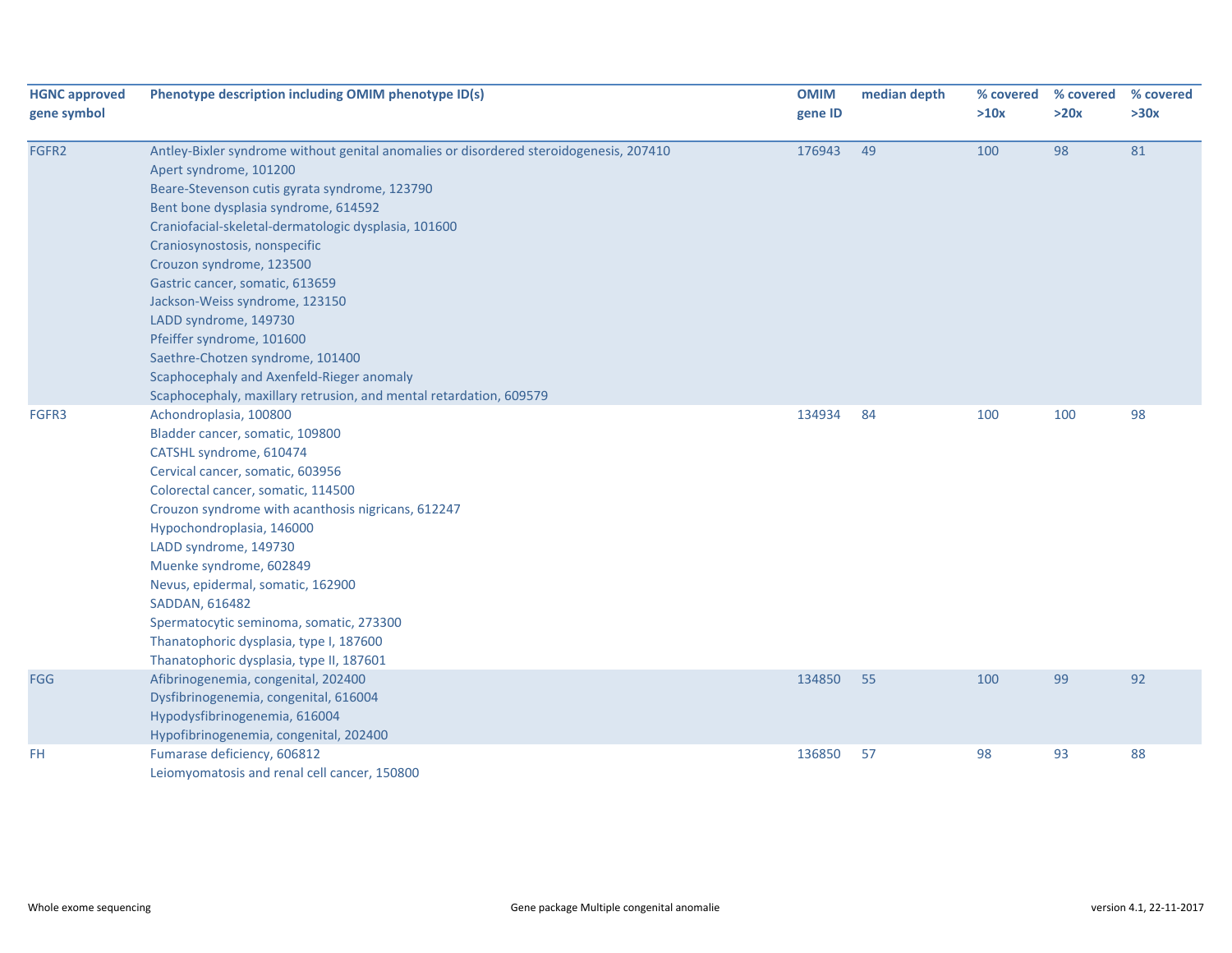| <b>HGNC approved</b><br>gene symbol | Phenotype description including OMIM phenotype ID(s)                                                                                                                                                                                                                                                                                                                     | <b>OMIM</b><br>gene ID | median depth | % covered<br>>10x | % covered<br>>20x | % covered<br>>30x |
|-------------------------------------|--------------------------------------------------------------------------------------------------------------------------------------------------------------------------------------------------------------------------------------------------------------------------------------------------------------------------------------------------------------------------|------------------------|--------------|-------------------|-------------------|-------------------|
| FHL1                                | Emery-Dreifuss muscular dystrophy 6, 300696<br>Myopathy, with postural muscle atrophy, 300696<br>Reducing body myopathy 1a, severe, infantile or early childhood onset, 300717<br>Reducing body myopathy 1b, with late childhood or adult onset, 300718<br>Scapuloperoneal myopathy dominant, 300695                                                                     | 300163                 | 69           | 100               | 99                | 91                |
| FIG4                                | Amyotrophic lateral sclerosis 11, 612577<br>Charcot-Marie-Tooth disease, type 4J, 611228<br>?Polymicrogyria, bilateral temporooccipital, 612691<br>Yunis-Varon syndrome, 216340                                                                                                                                                                                          | 609390                 | 40           | 100               | 96                | 77                |
| <b>FIGLA</b>                        | Premature ovarian failure 6, 612310                                                                                                                                                                                                                                                                                                                                      | 608697                 | 57           | 100               | 100               | 92                |
| FKBP10                              | Bruck syndrome 1, 259450<br>Osteogenesis imperfecta, type XI, 610968                                                                                                                                                                                                                                                                                                     | 607063                 | 86           | 100               | 100               | 98                |
| FKBP14                              | Ehlers-Danlos syndrome with progressive kyphoscoliosis, myopathy, and hearing loss, 614557                                                                                                                                                                                                                                                                               | 614505                 | 69           | 100               | 100               | 91                |
| <b>FKRP</b>                         | Muscular dystrophy-dystroglycanopathy (congenital with brain and eye anomalies), type A, 5, 613153<br>Muscular dystrophy-dystroglycanopathy (congenital with or without mental retardation), type B, 5, 606612<br>Muscular dystrophy-dystroglycanopathy (limb-girdle), type C, 5, 607155                                                                                 | 606596                 | 99           | 100               | 100               | 100               |
| <b>FKTN</b>                         | Cardiomyopathy, dilated, 1X, 611615<br>Muscular dystrophy-dystroglycanopathy (congenital with brain and eye anomalies), type A, 4, 253800<br>Muscular dystrophy-dystroglycanopathy (congenital without mental retardation), type B, 4, 613152<br>Muscular dystrophy-dystroglycanopathy (limb-girdle), type C, 4, 611588                                                  | 607440                 | 65           | 100               | 100               | 97                |
| <b>FLCN</b>                         | Birt-Hogg-Dube syndrome, 135150<br>Colorectal cancer, somatic, 114500<br>Pneumothorax, primary spontaneous, 173600<br>Renal carcinoma, chromophobe, somatic, 144700                                                                                                                                                                                                      | 607273                 | 72           | 100               | 100               | 100               |
| <b>FLG</b>                          | {Dermatitis, atopic, susceptibility to, 2}, 605803<br>Ichthyosis vulgaris, 146700                                                                                                                                                                                                                                                                                        | 135940                 | 286          | 100               | 100               | 100               |
| <b>FLNA</b>                         | Cardiac valvular dysplasia, 314400<br>Congenital short bowel syndrome, 300048<br>FG syndrome 2, 300321<br>Frontometaphyseal dysplasia 1, 305620<br>Heterotopia, periventricular, 300049<br>Intestinal pseudoobstruction, neuronal, 300048<br>Melnick-Needles syndrome, 309350<br>Otopalatodigital syndrome, type I, 311300<br>Otopalatodigital syndrome, type II, 304120 | 300017                 | 79           | 100               | 100               | 100               |
|                                     | Terminal osseous dysplasia, 300244                                                                                                                                                                                                                                                                                                                                       |                        |              |                   |                   |                   |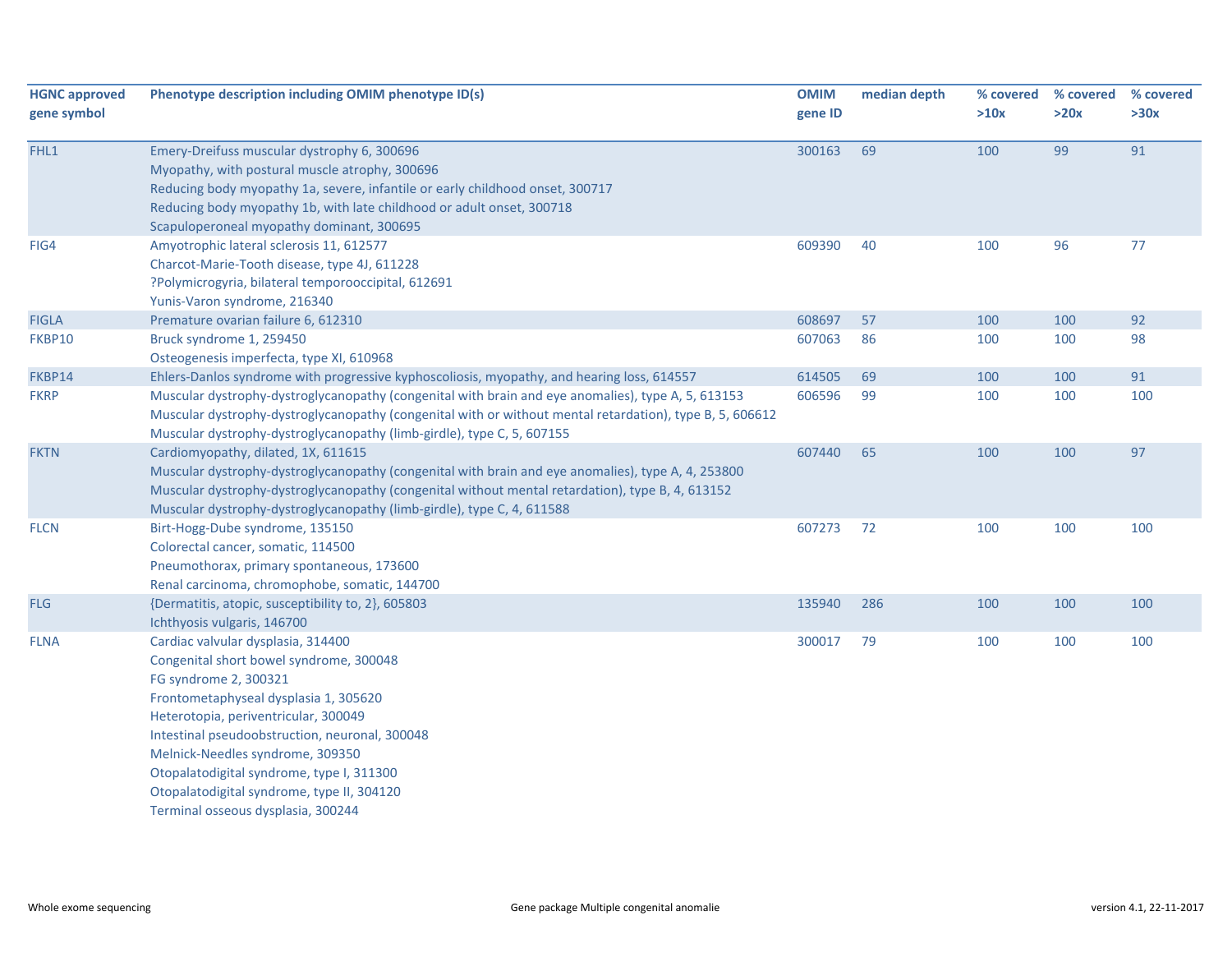| <b>HGNC approved</b> | Phenotype description including OMIM phenotype ID(s)                              | <b>OMIM</b> | median depth | % covered | % covered | % covered |
|----------------------|-----------------------------------------------------------------------------------|-------------|--------------|-----------|-----------|-----------|
| gene symbol          |                                                                                   | gene ID     |              | >10x      | >20x      | >30x      |
| <b>FLNB</b>          | Atelosteogenesis, type I, 108720                                                  | 603381      | 71           | 100       | 99        | 94        |
|                      | Atelosteogenesis, type III, 108721                                                |             |              |           |           |           |
|                      | Boomerang dysplasia, 112310                                                       |             |              |           |           |           |
|                      | Larsen syndrome, 150250                                                           |             |              |           |           |           |
|                      | Spondylocarpotarsal synostosis syndrome, 272460                                   |             |              |           |           |           |
| <b>FLNC</b>          | Cardiomyopathy, familial hypertrophic, 26                                         | 102565      | 90           | 100       | 100       | 100       |
|                      | Cardiomyopathy, familial restrictive 5, 617047                                    |             |              |           |           |           |
|                      | Myopathy, distal, 4, 614065                                                       |             |              |           |           |           |
|                      | Myopathy, myofibrillar, 5, 609524                                                 |             |              |           |           |           |
| FLRT3                | Hypogonadotropic hypogonadism 21 with anosmia, 615271                             | 604808      | 60           | 100       | 100       | 100       |
| FLT3                 | Leukemia, acute lymphoblastic, somatic, 613065                                    | 136351      | 50           | 100       | 98        | 81        |
|                      | Leukemia, acute myeloid, reduced survival in, somatic, 601626                     |             |              |           |           |           |
|                      | Leukemia, acute myeloid, somatic, 601626                                          |             |              |           |           |           |
| FLT4                 | Hemangioma, capillary infantile, somatic, 602089                                  | 136352      | 81           | 100       | 99        | 97        |
|                      | Lymphedema, hereditary, IA, 153100                                                |             |              |           |           |           |
| FLVCR1               | Ataxia, posterior column, with retinitis pigmentosa, 609033                       | 609144      | 69           | 100       | 99        | 89        |
| <b>FLVCR2</b>        | Proliferative vasculopathy and hydraencephaly-hydrocephaly syndrome, 225790       | 610865      | 81           | 100       | 100       | 87        |
| FMO <sub>3</sub>     | Trimethylaminuria, 602079                                                         | 136132      | 51           | 100       | 98        | 90        |
| FMR1                 | Fragile X syndrome, 300624                                                        | 309550      | 38           | 100       | 94        | 68        |
|                      | Fragile X tremor/ataxia syndrome, 300623                                          |             |              |           |           |           |
|                      | Premature ovarian failure 1, 311360                                               |             |              |           |           |           |
| FN1                  | Glomerulopathy with fibronectin deposits 2, 601894                                | 135600      | 56           | 100       | 98        | 88        |
|                      | Plasma fibronectin deficiency, 614101                                             |             |              |           |           |           |
| FOLR1                | Neurodegeneration due to cerebral folate transport deficiency, 613068             | 136430      | 85           | 100       | 100       | 100       |
| FOXC1                | Anterior segment dysgenesis 3, multiple subtypes, 601631                          | 601090      | 46           | 99        | 90        | 81        |
|                      | Axenfeld-Rieger syndrome, type 3, 602482                                          |             |              |           |           |           |
| FOXC <sub>2</sub>    | Lymphedema-distichiasis syndrome, 153400                                          | 602402      | 74           | 100       | 100       | 100       |
|                      | Lymphedema-distichiasis syndrome with renal disease and diabetes mellitus, 153400 |             |              |           |           |           |
| FOXE1                | Bamforth-Lazarus syndrome, 241850                                                 | 602617      | 80           | 100       | 100       | 97        |
|                      | {Thyroid cancer, nonmedullary, 4}, 616534                                         |             |              |           |           |           |
| FOXE3                | Anterior segment dysgenesis 2, multiple subtypes, 610256                          | 601094      | 32           | 82        | 68        | 54        |
|                      | {Aortic aneurysm, familial thoracic 11, susceptibility to}, 617349                |             |              |           |           |           |
|                      | Cataract 34, multiple types, 612968                                               |             |              |           |           |           |
| FOXF1                | Alveolar capillary dysplasia with misalignment of pulmonary veins, 265380         | 601089      | 83           | 100       | 100       | 100       |
| FOXG1                | Rett syndrome, congenital variant, 613454                                         | 164874      | 60           | 99        | 91        | 82        |
| FOXI1                | Enlarged vestibular aqueduct, 600791                                              | 601093      | 81           | 100       | 100       | 100       |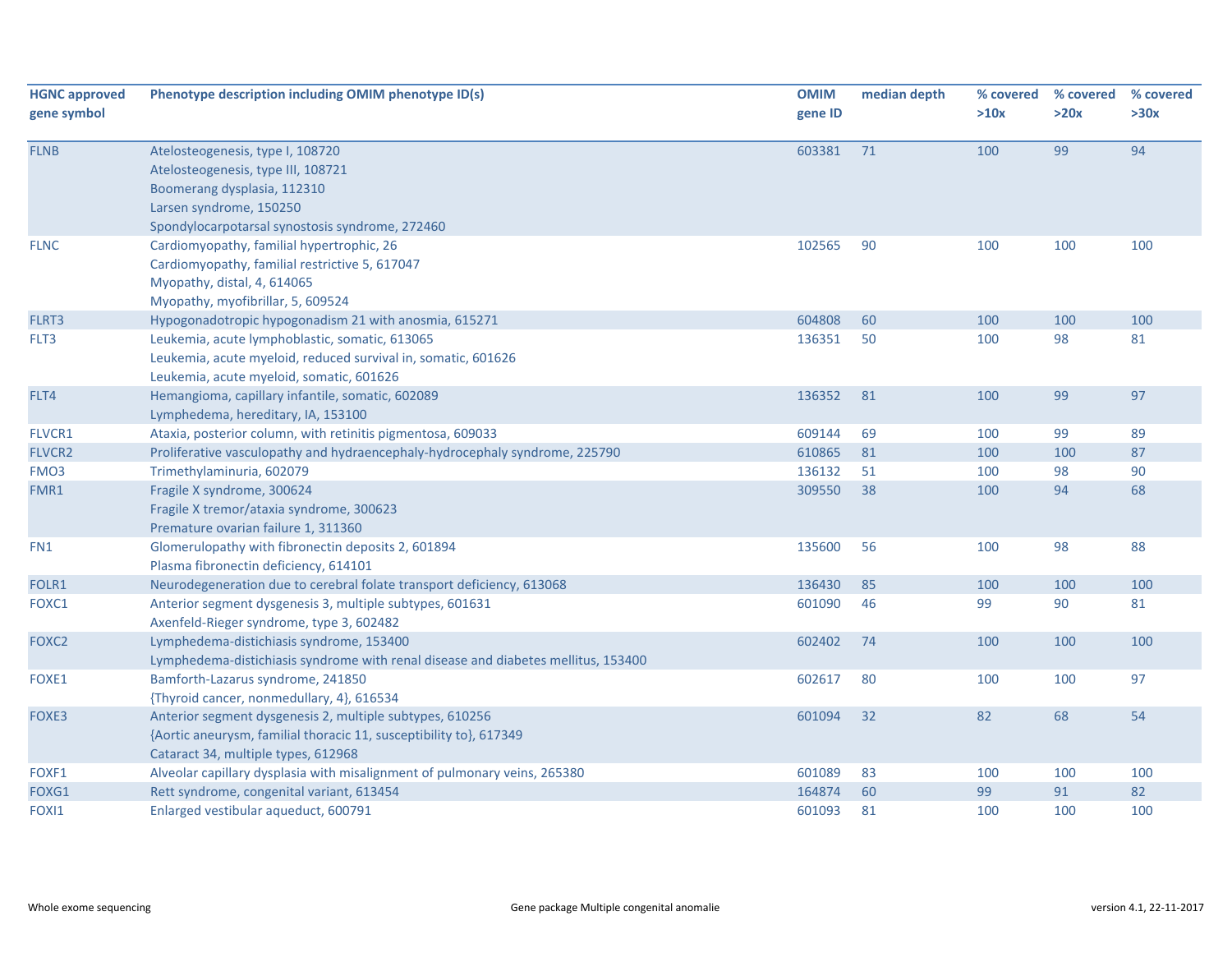| <b>HGNC approved</b><br>gene symbol | Phenotype description including OMIM phenotype ID(s)                                                                                                                          | <b>OMIM</b><br>gene ID | median depth | % covered<br>>10x | % covered<br>>20x | % covered<br>>30x |
|-------------------------------------|-------------------------------------------------------------------------------------------------------------------------------------------------------------------------------|------------------------|--------------|-------------------|-------------------|-------------------|
| FOXL <sub>2</sub>                   | Blepharophimosis, epicanthus inversus, and ptosis, type 1, 110100<br>Blepharophimosis, epicanthus inversus, and ptosis, type 2, 110100<br>Premature ovarian failure 3, 608996 | 605597                 | 86           | 100               | 94                | 88                |
| FOXN1                               | T-cell immunodeficiency, congenital alopecia, and nail dystrophy, 601705                                                                                                      | 600838                 | 72           | 100               | 100               | 98                |
| FOXO1                               | Rhabdomyosarcoma, alveolar, 268220                                                                                                                                            | 136533                 | 72           | 100               | 100               | 94                |
| FOXP1                               | Mental retardation with language impairment and with or without autistic features, 613670                                                                                     | 605515                 | 56           | 100               | 99                | 89                |
| FOXP2                               | Speech-language disorder-1, 602081                                                                                                                                            | 605317                 | 50           | 100               | 98                | 84                |
| FOXP3                               | {Diabetes mellitus, type I, susceptibility to}, 222100<br>Immunodysregulation, polyendocrinopathy, and enteropathy, 304790                                                    | 300292                 | 59           | 100               | 100               | 91                |
| <b>FOXRED1</b>                      | Leigh syndrome due to mitochondrial complex I deficiency, 256000<br>Mitochondrial complex I deficiency, 252010 dominant                                                       | 613622                 | 64           | 100               | 100               | 100               |
| FRAS1                               | Fraser syndrome, 219000                                                                                                                                                       | 607830                 | 56           | 100               | 98                | 90                |
| FREM1                               | Bifid nose with or without anorectal and renal anomalies, 608980<br>Manitoba oculotrichoanal syndrome, 248450<br>Trigonocephaly 2, 614485                                     | 608944                 | 58           | 100               | 99                | 92                |
| FREM2                               | Fraser syndrome, 219000                                                                                                                                                       | 608945                 | 74           | 100               | 100               | 98                |
| FRMD7                               | Nystagmus 1, congenital, 310700<br>Nystagmus, infantile periodic alternating, 310700                                                                                          | 300628                 | 47           | 100               | 94                | 79                |
| FSCN <sub>2</sub>                   | Retinitis pigmentosa 30, 607921                                                                                                                                               | 607643                 | 78           | 100               | 100               | 98                |
| <b>FSHB</b>                         | Hypogonadotropic hypogonadism 24 without anosmia, 229070                                                                                                                      | 136530                 | 58           | 100               | 100               | 100               |
| <b>FSHR</b>                         | Ovarian dysgenesis 1, 233300<br>Ovarian hyperstimulation syndrome, 608115<br>Ovarian response to FSH stimulation, 276400                                                      | 136435                 | 55           | 100               | 99                | 89                |
| <b>FTCD</b>                         | Glutamate formiminotransferase deficiency, 229100                                                                                                                             | 606806                 | 54           | 97                | 93                | 89                |
| FTL.                                | Hyperferritinemia-cataract syndrome, 600886<br>L-ferritin deficiency, dominant and recessive, 615604<br>Neurodegeneration with brain iron accumulation 3, 606159              | 134790                 | 90           | 100               | 100               | 100               |
| <b>FTO</b>                          | Growth retardation, developmental delay, facial dysmorphism, 612938<br>{Obesity, susceptibility to, BMIQ14}, 612460                                                           | 610966                 | 59           | 100               | 100               | 90                |
| FTSJ1                               | Mental retardation 9/44, 309549                                                                                                                                               | 300499                 | 68           | 100               | 100               | 94                |
| <b>FUCA1</b>                        | Fucosidosis, 230000                                                                                                                                                           | 612280                 | 54           | 100               | 100               | 87                |
| <b>FUS</b>                          | Amyotrophic lateral sclerosis 6, with or without frontotemporal dementia, 608030<br>Tremor, hereditary essential, 4, 614782                                                   | 137070                 | 68           | 100               | 97                | 96                |
| FUT6                                | Fucosyltransferase 6 deficiency, 613852                                                                                                                                       | 136836                 | 183          | 100               | 100               | 100               |
| <b>FUZ</b>                          | Neural tube defects, 182940                                                                                                                                                   | 610622                 | 63           | 100               | 100               | 100               |
| <b>FXN</b>                          | Friedreich ataxia, 229300<br>Friedreich ataxia with retained reflexes, 229300                                                                                                 | 606829                 | 28           | 99                | 62                | 39                |
| FXYD <sub>2</sub>                   | Hypomagnesemia 2, renal, 154020                                                                                                                                               | 601814                 | 62           | 100               | 100               | 100               |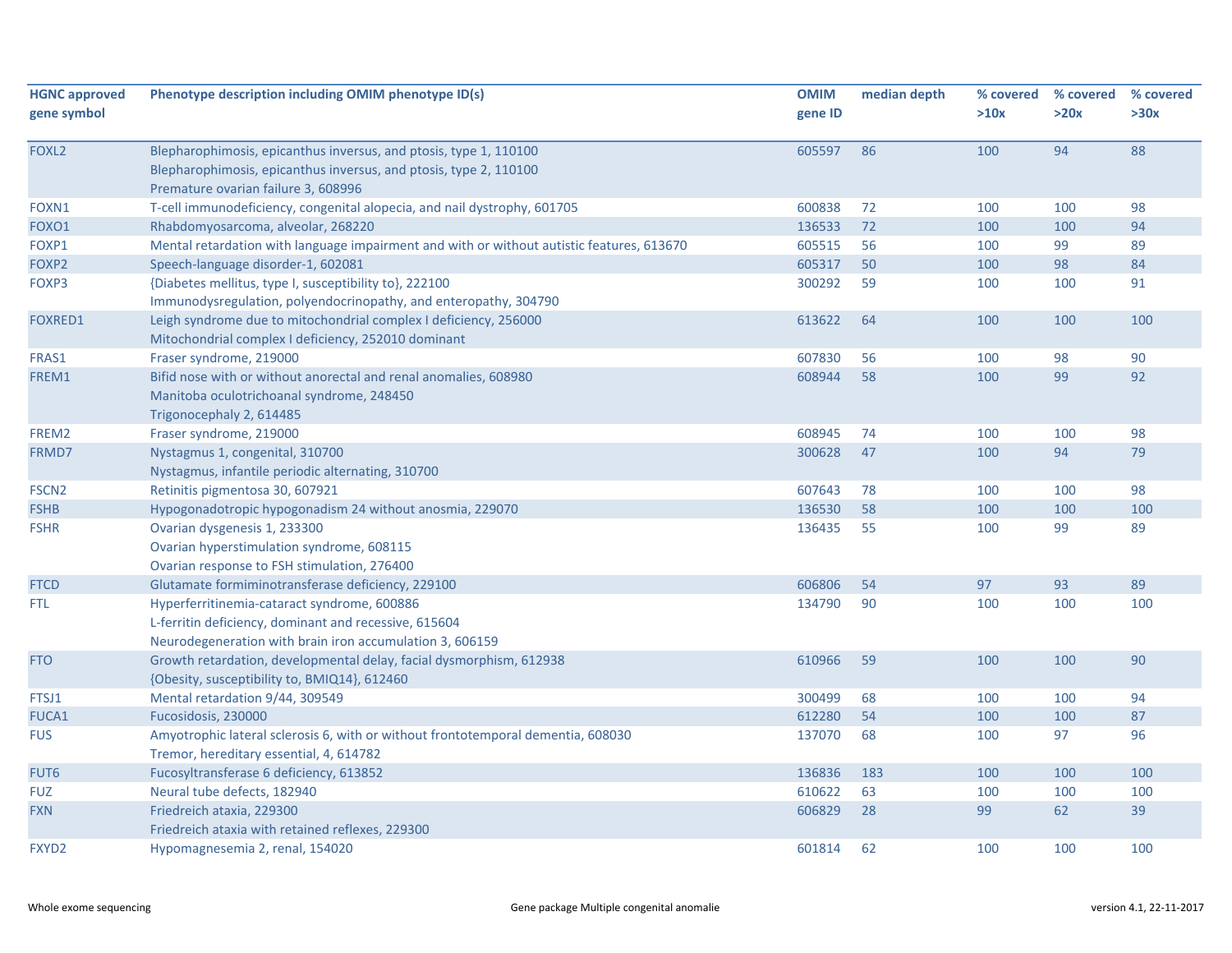| <b>HGNC approved</b> | Phenotype description including OMIM phenotype ID(s)                       | <b>OMIM</b> | median depth | % covered | % covered | % covered |
|----------------------|----------------------------------------------------------------------------|-------------|--------------|-----------|-----------|-----------|
| gene symbol          |                                                                            | gene ID     |              | >10x      | >20x      | >30x      |
|                      |                                                                            |             |              |           |           |           |
| FYCO1                | Cataract 18, 610019                                                        | 607182      | 72           | 100       | 100       | 94        |
| FZD4                 | Exudative vitreoretinopathy 1, 133780                                      | 604579      | 64           | 100       | 100       | 96        |
|                      | Retinopathy of prematurity, 133780                                         |             |              |           |           |           |
| FZD <sub>6</sub>     | Nail disorder, nonsyndromic congenital, 10, (claw-shaped nails), 614157    | 603409      | 50           | 100       | 100       | 95        |
| G6PC                 | Glycogen storage disease la, 232200                                        | 613742      | 64           | 100       | 100       | 95        |
| G6PC3                | Dursun syndrome, 612541                                                    | 611045      | 72           | 100       | 100       | 100       |
|                      | Neutropenia, severe congenital 4, 612541                                   |             |              |           |           |           |
| G6PD                 | Favism, 134700                                                             | 305900      | 76           | 100       | 100       | 98        |
|                      | Hemolytic anemia due to G6PD deficiency, 300908                            |             |              |           |           |           |
|                      | {Resistance to malaria due to G6PD deficiency}, 611162                     |             |              |           |           |           |
| <b>GAA</b>           | Glycogen storage disease II, 232300                                        | 606800      | 74           | 100       | 100       | 99        |
| GABRA1               | {Epilepsy, childhood absence, susceptibility to, 4}, 611136                | 137160      | 52           | 100       | 100       | 90        |
|                      | {Epilepsy, juvenile myoclonic, susceptibility to, 5}, 611136               |             |              |           |           |           |
|                      | Epileptic encephalopathy, early infantile, 19, 615744                      |             |              |           |           |           |
| GABRB3               | {Epilepsy, childhood absence, susceptibility to, 5}, 612269                | 137192      | 64           | 100       | 99        | 95        |
|                      | Epileptic encephalopathy, early infantile, 43, 617113                      |             |              |           |           |           |
| GABRG2               | {Epilepsy, childhood absence, susceptibility to, 2}, 607681                | 137164      | 50           | 92        | 90        | 78        |
|                      | Epilepsy, generalized, with febrile seizures plus, type 3, 611277          |             |              |           |           |           |
|                      | Febrile seizures, familial, 8, 611277                                      |             |              |           |           |           |
| GAD1                 | ?Cerebral palsy, spastic quadriplegic, 1, 603513                           | 605363      | 60           | 100       | 100       | 90        |
| <b>GALC</b>          | Krabbe disease, 245200                                                     | 606890      | 38           | 100       | 94        | 64        |
| <b>GALE</b>          | Galactose epimerase deficiency, 230350                                     | 606953      | 69           | 100       | 100       | 100       |
| GALK1                | Galactokinase deficiency with cataracts, 230200                            | 604313      | 93           | 100       | 100       | 100       |
| <b>GALNS</b>         | Mucopolysaccharidosis IVA, 253000                                          | 612222      | 59           | 100       | 100       | 94        |
| GALNT3               | Tumoral calcinosis, hyperphosphatemic, familial, 211900                    | 601756      | 56           | 100       | 100       | 91        |
| <b>GALT</b>          | Galactosemia, 230400                                                       | 606999      | 96           | 100       | 100       | 100       |
| <b>GAMT</b>          | Cerebral creatine deficiency syndrome 2, 612736                            | 601240      | 60           | 100       | 97        | 90        |
| <b>GAN</b>           | Giant axonal neuropathy-1, 256850                                          | 605379      | 62           | 100       | 100       | 94        |
| <b>GARS</b>          | Charcot-Marie-Tooth disease, type 2D, 601472                               | 600287      | 48           | 100       | 99        | 85        |
|                      | Neuropathy, distal hereditary motor, type VA, 600794                       |             |              |           |           |           |
| GATA1                | Anemia, with/without neutropenia and/or platelet abnormalities, 300835     | 305371      | 54           | 100       | 99        | 94        |
|                      | Leukemia, megakaryoblastic, with or without Down syndrome, somatic, 190685 |             |              |           |           |           |
|                      | Thrombocytopenia with beta-thalassemia, 314050                             |             |              |           |           |           |
|                      | Thrombocytopenia, with or without dyserythropoietic anemia, 300367         |             |              |           |           |           |
| GATA2                | Emberger syndrome, 614038                                                  | 137295      | 86           | 100       | 100       | 100       |
|                      | Immunodeficiency 21, 614172                                                |             |              |           |           |           |
|                      | {Leukemia, acute myeloid, susceptibility to}, 601626                       |             |              |           |           |           |
|                      | {Myelodysplastic syndrome, susceptibility to}, 614286                      |             |              |           |           |           |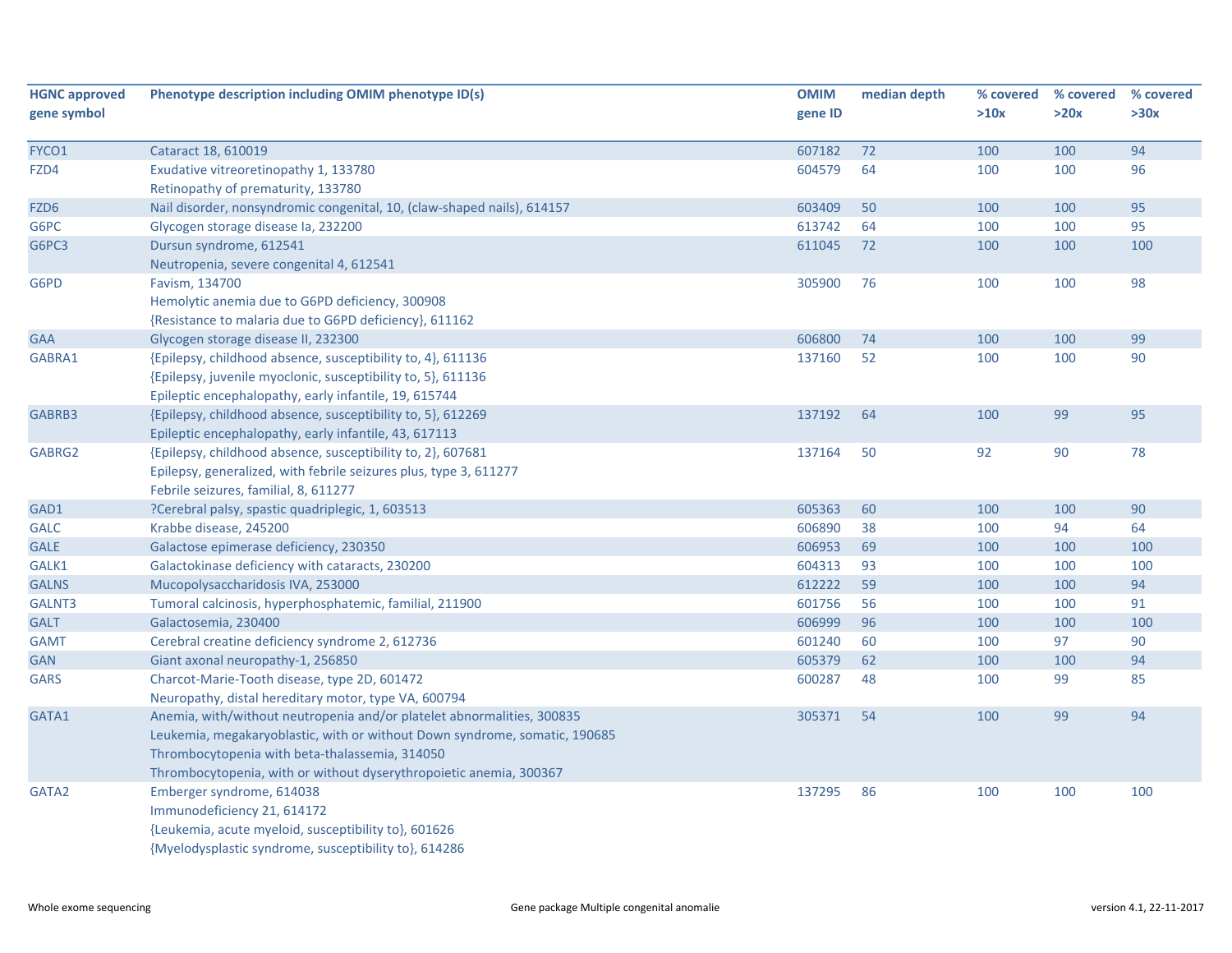| <b>HGNC approved</b><br>gene symbol | Phenotype description including OMIM phenotype ID(s)                         | <b>OMIM</b><br>gene ID | median depth | % covered<br>>10x | % covered<br>>20x | % covered<br>>30x |
|-------------------------------------|------------------------------------------------------------------------------|------------------------|--------------|-------------------|-------------------|-------------------|
|                                     |                                                                              |                        |              |                   |                   |                   |
| GATA3                               | Hypoparathyroidism, sensorineural deafness, and renal dysplasia, 146255      | 131320                 | 75           | 100               | 100               | 100               |
| GATA4                               | Atrial septal defect 2, 607941                                               | 600576                 | 42           | 100               | 86                | 65                |
|                                     | Atrioventricular septal defect 4, 614430                                     |                        |              |                   |                   |                   |
|                                     | ?Testicular anomalies with or without congenital heart disease, 615542       |                        |              |                   |                   |                   |
|                                     | Tetralogy of Fallot, 187500                                                  |                        |              |                   |                   |                   |
|                                     | Ventricular septal defect 1, 614429                                          |                        |              |                   |                   |                   |
| GATA6                               | Atrial septal defect 9, 614475                                               | 601656                 | 61           | 100               | 91                | 74                |
|                                     | Atrioventricular septal defect 5, 614474                                     |                        |              |                   |                   |                   |
|                                     | Pancreatic agenesis and congenital heart defects, 600001                     |                        |              |                   |                   |                   |
|                                     | Persistent truncus arteriosus, 217095                                        |                        |              |                   |                   |                   |
|                                     | Tetralogy of Fallot, 187500                                                  |                        |              |                   |                   |                   |
| GATAD1                              | ?Cardiomyopathy, dilated, 2B, 614672                                         | 614518                 | 44           | 100               | 96                | 75                |
| GATAD2B                             | Mental retardation 18, 615074                                                | 614998                 | 50           | 100               | 100               | 91                |
| <b>GATM</b>                         | Cerebral creatine deficiency syndrome 3, 612718                              | 602360                 | 44           | 100               | 100               | 89                |
| <b>GBA</b>                          | Gaucher disease, perinatal lethal, 608013                                    | 606463                 | 145          | 100               | 100               | 100               |
|                                     | Gaucher disease, type I, 230800                                              |                        |              |                   |                   |                   |
|                                     | Gaucher disease, type II, 230900                                             |                        |              |                   |                   |                   |
|                                     | Gaucher disease, type III, 231000                                            |                        |              |                   |                   |                   |
|                                     | Gaucher disease, type IIIC, 231005                                           |                        |              |                   |                   |                   |
|                                     | {Lewy body dementia, susceptibility to}, 127750                              |                        |              |                   |                   |                   |
|                                     | {Parkinson disease, late-onset, susceptibility to}, 168600                   |                        |              |                   |                   |                   |
| GBA2                                | Spastic paraplegia 46, 614409                                                | 609471                 | 100          | 100               | 100               | 100               |
| GBE1                                | Glycogen storage disease IV, 232500                                          | 607839                 | 49           | 100               | 95                | 75                |
|                                     | Polyglucosan body disease, adult form, 263570                                |                        |              |                   |                   |                   |
| <b>GCDH</b>                         | Glutaricaciduria, type I, 231670                                             | 608801                 | 79           | 100               | 100               | 100               |
| GCH1                                | Dystonia, DOPA-responsive, with or without hyperphenylalaninemia, 128230     | 600225                 | 45           | 100               | 99                | 87                |
|                                     | Hyperphenylalaninemia, BH4-deficient, B, 233910                              |                        |              |                   |                   |                   |
| <b>GCK</b>                          | Diabetes mellitus, noninsulin-dependent, late onset, 125853                  | 138079                 | 73           | 100               | 100               | 100               |
|                                     | Diabetes mellitus, permanent neonatal, 606176                                |                        |              |                   |                   |                   |
|                                     | Hyperinsulinemic hypoglycemia, familial, 3, 602485                           |                        |              |                   |                   |                   |
|                                     | MODY, type II, 125851                                                        |                        |              |                   |                   |                   |
| <b>GCLC</b>                         | Hemolytic anemia due to gamma-glutamylcysteine synthetase deficiency, 230450 | 606857                 | 57           | 100               | 99                | 86                |
|                                     | {Myocardial infarction, susceptibility to}, 608446                           |                        |              |                   |                   |                   |
| GCM <sub>2</sub>                    | Hyperparathyroidism 4, 617343                                                | 603716                 | 68           | 100               | 100               | 97                |
|                                     | Hypoparathyroidism, familial isolated, 146200                                |                        |              |                   |                   |                   |
| GCNT <sub>2</sub>                   | Adult i phenotype without cataract, 110800                                   | 600429                 | 62           | 100               | 100               | 96                |
|                                     | [Blood group, Ii], 110800                                                    |                        |              |                   |                   |                   |
|                                     | Cataract 13 with adult i phenotype, 116700                                   |                        |              |                   |                   |                   |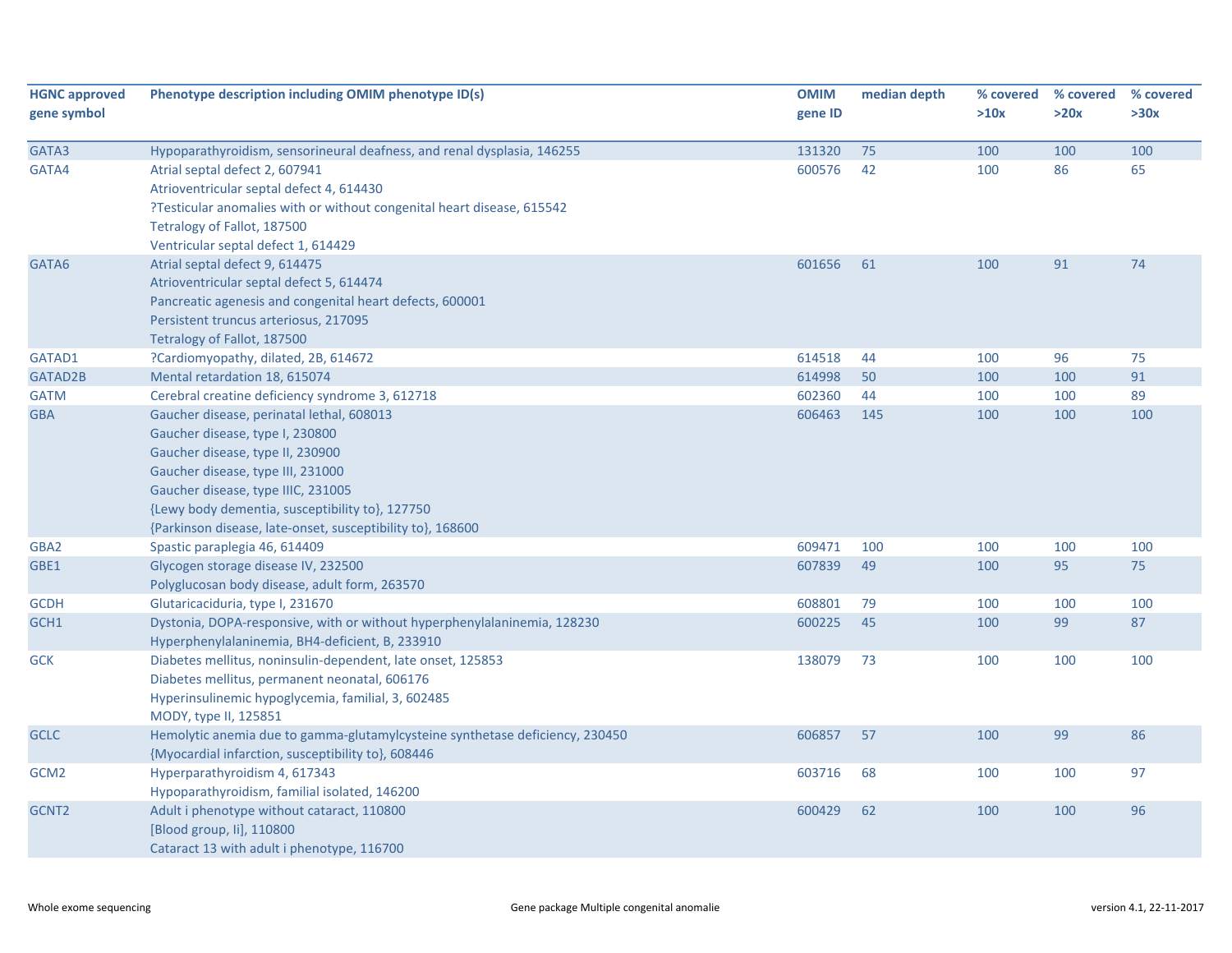| <b>HGNC approved</b><br>gene symbol | Phenotype description including OMIM phenotype ID(s)                                          | <b>OMIM</b><br>gene ID | median depth | % covered<br>>10x | % covered<br>>20x | % covered<br>>30x |
|-------------------------------------|-----------------------------------------------------------------------------------------------|------------------------|--------------|-------------------|-------------------|-------------------|
|                                     |                                                                                               |                        |              |                   |                   |                   |
| <b>GCSH</b>                         | Glycine encephalopathy, 605899                                                                | 238330                 | 70           | 100               | 91                | 57                |
| GDAP1                               | Charcot-Marie-Tooth disease, axonal, type 2K, 607831                                          | 606598                 | 55           | 100               | 100               | 98                |
|                                     | Charcot-Marie-Tooth disease, axonal, with vocal cord paresis, 607706                          |                        |              |                   |                   |                   |
|                                     | Charcot-Marie-Tooth disease, recessive intermediate, A, 608340                                |                        |              |                   |                   |                   |
|                                     | Charcot-Marie-Tooth disease, type 4A, 214400                                                  |                        |              |                   |                   |                   |
| GDF1                                | Double-outlet right ventricle, 217095                                                         | 602880                 | 40           | 100               | 90                | 65                |
|                                     | Right atrial isomerism, 208530                                                                |                        |              |                   |                   |                   |
|                                     | Tetralogy of Fallot, 187500                                                                   |                        |              |                   |                   |                   |
|                                     | Transposition of great arteries, dextro-looped 3, 613854                                      |                        |              |                   |                   |                   |
| GDF <sub>2</sub>                    | Telangiectasia, hereditary hemorrhagic, type 5, 615506                                        | 605120                 | 79           | 100               | 100               | 100               |
| GDF3                                | Klippel-Feil syndrome 3, 613702                                                               | 606522                 | 93           | 100               | 100               | 100               |
|                                     | Microphthalmia with coloboma 6, 613703                                                        |                        |              |                   |                   |                   |
|                                     | Microphthalmia, isolated 7, 613704                                                            |                        |              |                   |                   |                   |
| GDF5                                | ?Acromesomelic dysplasia, Hunter-Thompson type, 201250                                        | 601146                 | 109          | 100               | 100               | 100               |
|                                     | Brachydactyly, type A1, C, 615072                                                             |                        |              |                   |                   |                   |
|                                     | Brachydactyly, type A2, 112600                                                                |                        |              |                   |                   |                   |
|                                     | Brachydactyly, type C, 113100                                                                 |                        |              |                   |                   |                   |
|                                     | Chondrodysplasia, Grebe type, 200700                                                          |                        |              |                   |                   |                   |
|                                     | Du Pan syndrome, 228900                                                                       |                        |              |                   |                   |                   |
|                                     | Multiple synostoses syndrome 2, 610017                                                        |                        |              |                   |                   |                   |
|                                     | {Osteoarthritis-5}, 612400                                                                    |                        |              |                   |                   |                   |
|                                     | Symphalangism, proximal, 1B, 615298                                                           |                        |              |                   |                   |                   |
| GDF6                                | Klippel-Feil syndrome 1, 118100                                                               | 601147                 | 86           | 100               | 100               | 99                |
|                                     | Leber congenital amaurosis 17, 615360                                                         |                        |              |                   |                   |                   |
|                                     | Microphthalmia with coloboma 6, digenic, 613703                                               |                        |              |                   |                   |                   |
|                                     | Microphthalmia, isolated 4, 613094                                                            |                        |              |                   |                   |                   |
| GDI1                                | Mental retardation 41, 300849                                                                 | 300104                 | 75           | 100               | 100               | 98                |
| <b>GDNF</b>                         | Central hypoventilation syndrome, 209880                                                      | 600837                 | 66           | 100               | 100               | 100               |
|                                     | {Hirschsprung disease, susceptibility to, 3}, 613711                                          |                        |              |                   |                   |                   |
|                                     | {Pheochromocytoma, modifier of}, 171300                                                       |                        |              |                   |                   |                   |
| <b>GFAP</b>                         | Alexander disease, 203450                                                                     | 137780                 | 54           | 100               | 100               | 97                |
| <b>GFER</b>                         | Myopathy progressive, with congenital cataract, hearing loss, and developmental delay, 613076 | 600924                 | 48           | 100               | 100               | 98                |
| GFI1                                | ?Neutropenia, nonimmune chronic idiopathic, of adults, 607847                                 | 600871                 | 90           | 100               | 100               | 100               |
|                                     | ?Neutropenia, severe congenital 2, 613107                                                     |                        |              |                   |                   |                   |
| GFI1B                               | Bleeding disorder, platelet-type, 17, 187900                                                  | 604383                 | 85           | 100               | 100               | 100               |
| GFM1                                | Combined oxidative phosphorylation deficiency 1, 609060                                       | 606639                 | 52           | 100               | 99                | 88                |
| GFPT1                               | Myasthenia, congenital, 12, with tubular aggregates, 610542                                   | 138292                 | 41           | 100               | 97                | 73                |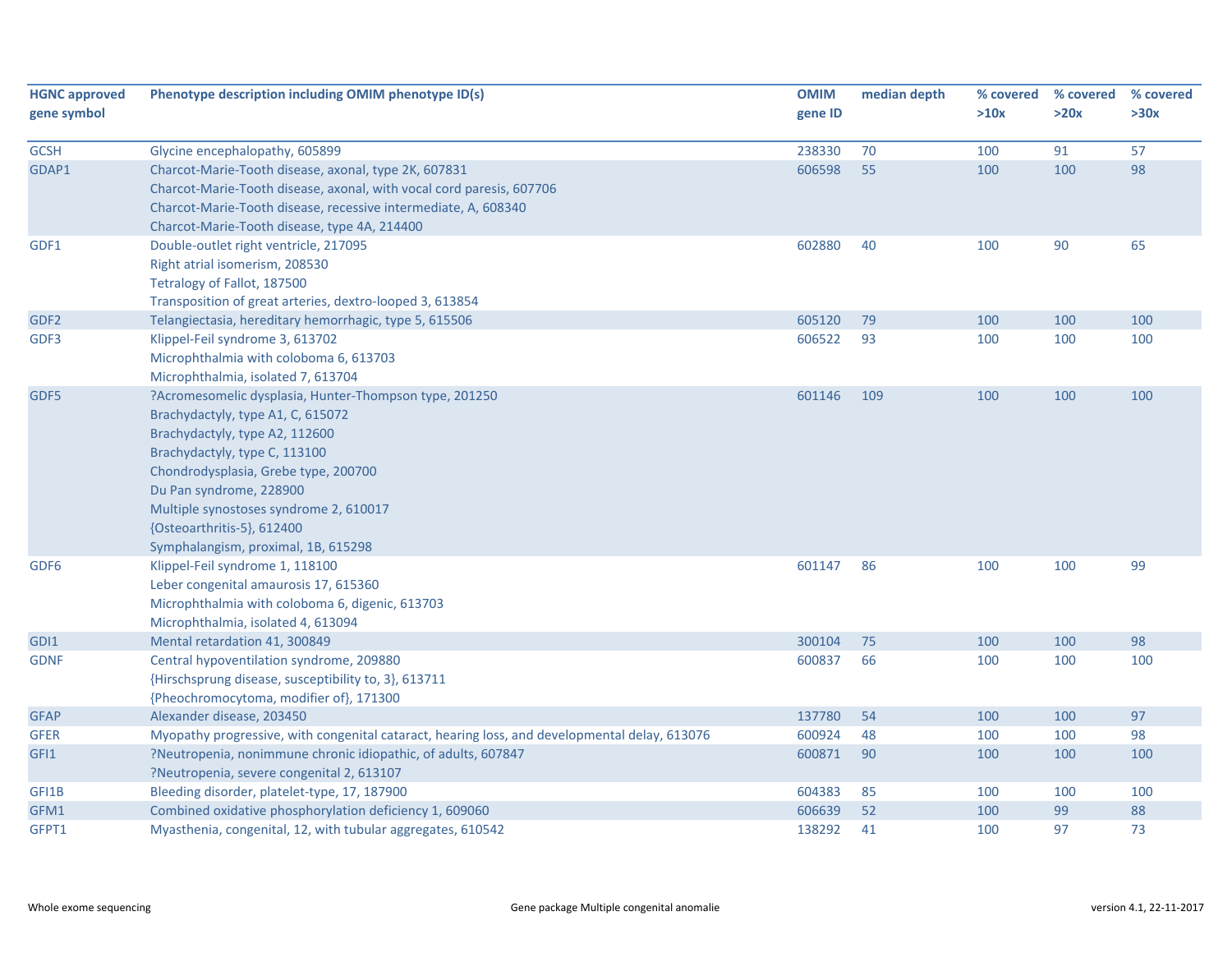| <b>HGNC approved</b><br>gene symbol | Phenotype description including OMIM phenotype ID(s)                                             | <b>OMIM</b><br>gene ID | median depth | % covered<br>>10x | % covered<br>>20x | % covered<br>>30x |
|-------------------------------------|--------------------------------------------------------------------------------------------------|------------------------|--------------|-------------------|-------------------|-------------------|
| <b>GGCX</b>                         | Pseudoxanthoma elasticum-like disorder with multiple coagulation factor deficiency, 610842       | 137167                 | 56           | 100               | 100               | 96                |
|                                     | Vitamin K-dependent clotting factors, combined deficiency of, 1, 277450                          |                        |              |                   |                   |                   |
| GH <sub>1</sub>                     | Growth hormone deficiency, isolated, type IA, 262400                                             | 139250                 | 126          | 100               | 100               | 100               |
|                                     | Growth hormone deficiency, isolated, type IB, 612781                                             |                        |              |                   |                   |                   |
|                                     | Growth hormone deficiency, isolated, type II, 173100                                             |                        |              |                   |                   |                   |
|                                     | Kowarski syndrome, 262650                                                                        |                        |              |                   |                   |                   |
| <b>GHR</b>                          | Growth hormone insensitivity, partial, 604271                                                    | 600946                 | 57           | 100               | 99                | 92                |
|                                     | {Hypercholesterolemia, familial, modifier of}, 143890                                            |                        |              |                   |                   |                   |
|                                     | Increased responsiveness to growth hormone                                                       |                        |              |                   |                   |                   |
|                                     | Laron dwarfism, 262500                                                                           |                        |              |                   |                   |                   |
| <b>GHRHR</b>                        | Growth hormone deficiency, isolated, type IB, 612781                                             | 139191                 | 56           | 100               | 99                | 91                |
| <b>GHSR</b>                         | Growth hormone deficiency, isolated partial, 615925                                              | 601898                 | 93           | 100               | 100               | 100               |
| <b>GIF</b>                          | Intrinsic factor deficiency, 261000                                                              | 609342                 | 60           | 100               | 100               | 93                |
| GIGYF <sub>2</sub>                  | {Parkinson disease 11}, 607688                                                                   | 612003                 | 47           | 100               | 95                | 79                |
| GIPC3                               | Deafness 15, 601869                                                                              | 608792                 | 85           | 98                | 90                | 84                |
| GJA1                                | Atrioventricular septal defect 3, 600309                                                         | 121014                 | 79           | 100               | 100               | 100               |
|                                     | Craniometaphyseal dysplasia, 218400                                                              |                        |              |                   |                   |                   |
|                                     | Erythrokeratodermia variabilis et progressiva, 133200                                            |                        |              |                   |                   |                   |
|                                     | Hypoplastic left heart syndrome 1, 241550                                                        |                        |              |                   |                   |                   |
|                                     | Oculodentodigital dysplasia, 164200                                                              |                        |              |                   |                   |                   |
|                                     | Oculodentodigital dysplasia, 257850<br>Palmoplantar keratoderma with congenital alopecia, 104100 |                        |              |                   |                   |                   |
|                                     | Syndactyly, type III, 186100                                                                     |                        |              |                   |                   |                   |
| GJA3                                | Cataract 14, multiple types, 601885                                                              | 121015                 | 104          | 100               | 100               | 100               |
| GJA5                                | Atrial fibrillation, familial, 11, 614049                                                        | 121013                 | 122          | 100               | 100               | 100               |
|                                     | Atrial standstill, digenic (GJA5/SCN5A), 108770                                                  |                        |              |                   |                   |                   |
| GJA8                                | Cataract 1, multiple types, 116200                                                               | 600897                 | 92           | 100               | 100               | 100               |
| GJB1                                | Charcot-Marie-Tooth neuropathy dominant, 1, 302800                                               | 304040                 | 72           | 100               | 100               | 98                |
| GJB2                                | Bart-Pumphrey syndrome, 149200                                                                   | 121011                 | 114          | 100               | 100               | 100               |
|                                     | Deafness 3A, 601544                                                                              |                        |              |                   |                   |                   |
|                                     | Deafness 1A, 220290                                                                              |                        |              |                   |                   |                   |
|                                     | Hystrix-like ichthyosis with deafness, 602540                                                    |                        |              |                   |                   |                   |
|                                     | Keratitis-ichthyosis-deafness syndrome, 148210                                                   |                        |              |                   |                   |                   |
|                                     | Keratoderma, palmoplantar, with deafness, 148350                                                 |                        |              |                   |                   |                   |
|                                     | Vohwinkel syndrome, 124500                                                                       |                        |              |                   |                   |                   |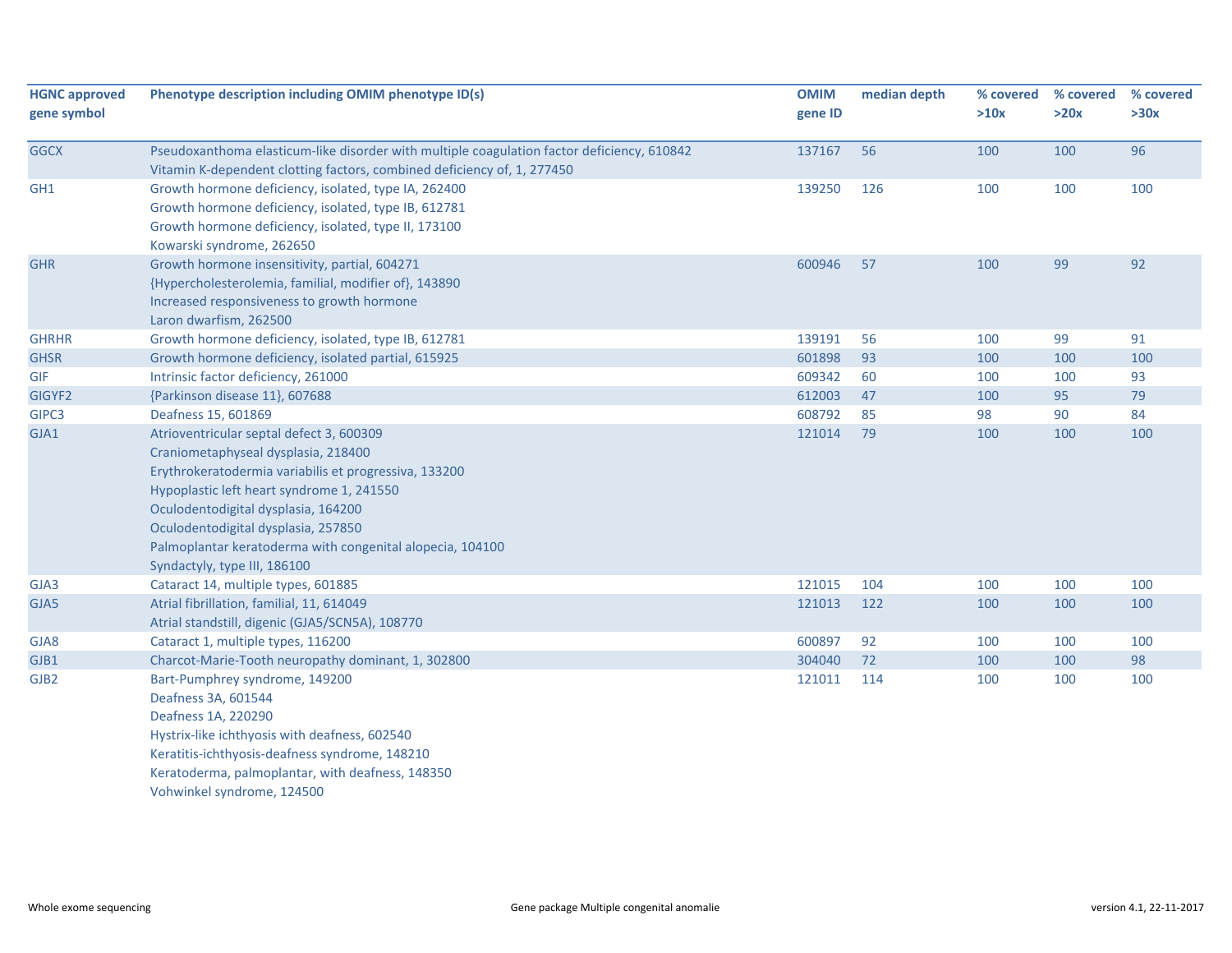| <b>HGNC approved</b><br>gene symbol | Phenotype description including OMIM phenotype ID(s)                                                                                                                                                                      | <b>OMIM</b><br>gene ID | median depth | % covered<br>>10x | % covered<br>>20x | % covered<br>>30x |
|-------------------------------------|---------------------------------------------------------------------------------------------------------------------------------------------------------------------------------------------------------------------------|------------------------|--------------|-------------------|-------------------|-------------------|
| GJB3                                | Deafness 2B, 612644<br>Deafness, with peripheral neuropathy<br><b>Deafness</b><br>Deafness, digenic, GJB2/GJB3, 220290<br>Erythrokeratodermia variabilis et progressiva, 133200                                           | 603324                 | 117          | 100               | 100               | 100               |
| GJB4                                | Erythrokeratodermia variabilis with erythema gyratum repens, 133200                                                                                                                                                       | 605425                 | 124          | 100               | 100               | 100               |
| GJB6                                | Deafness 3B, 612643<br>Deafness 1B, 612645<br>Deafness, digenic GJB2/GJB6, 220290<br>Ectodermal dysplasia 2, Clouston type, 129500                                                                                        | 604418                 | 57           | 100               | 100               | 97                |
| GJC <sub>2</sub>                    | Leukodystrophy, hypomyelinating, 2, 608804<br>Lymphedema, hereditary, IC, 613480<br>Spastic paraplegia 44, 613206                                                                                                         | 608803                 | 52           | 97                | 86                | 75                |
| <b>GK</b>                           | Glycerol kinase deficiency, 307030                                                                                                                                                                                        | 300474                 | 47           | 100               | 91                | 74                |
| <b>GLA</b>                          | Fabry disease, 301500<br>Fabry disease, cardiac variant, 301500                                                                                                                                                           | 300644                 | 85           | 100               | 100               | 100               |
| GLB1                                | GM1-gangliosidosis, type I, 230500<br>GM1-gangliosidosis, type II, 230600<br>GM1-gangliosidosis, type III, 230650<br>Mucopolysaccharidosis type IVB (Morquio), 253010                                                     | 611458                 | 67           | 100               | 99                | 87                |
| <b>GLDC</b>                         | Glycine encephalopathy, 605899                                                                                                                                                                                            | 238300                 | 50           | 100               | 94                | 82                |
| GLE1                                | Arthrogryposis, lethal, with anterior horn cell disease, 611890<br>Lethal congenital contracture syndrome 1, 253310                                                                                                       | 603371                 | 49           | 100               | 99                | 87                |
| GLI2                                | Culler-Jones syndrome, 615849<br>Holoprosencephaly 9, 610829                                                                                                                                                              | 165230                 | 81           | 100               | 100               | 99                |
| GLI3                                | Greig cephalopolysyndactyly syndrome, 175700<br>{Hypothalamic hamartomas, somatic}, 241800<br>Pallister-Hall syndrome, 146510<br>Polydactyly, postaxial, types A1 and B, 174200<br>Polydactyly, preaxial, type IV, 174700 | 165240                 | 92           | 100               | 100               | 97                |
| GLIS2                               | Nephronophthisis 7, 611498                                                                                                                                                                                                | 608539                 | 61           | 100               | 100               | 93                |
| GLIS3                               | Diabetes mellitus, neonatal, with congenital hypothyroidism, 610199                                                                                                                                                       | 610192                 | 85           | 100               | 100               | 98                |
| <b>GLMN</b>                         | Glomuvenous malformations, 138000                                                                                                                                                                                         | 601749                 | 54           | 100               | 92                | 76                |
| GLRA1                               | Hyperekplexia, hereditary 1 or recessive, 149400                                                                                                                                                                          | 138491                 | 58           | 100               | 97                | 86                |
| <b>GLRB</b>                         | Hyperekplexia 2, 614619                                                                                                                                                                                                   | 138492                 | 48           | 100               | 100               | 89                |
| GLRX5                               | Anemia, sideroblastic, 3, pyridoxine-refractory, 616860<br>Spasticity, childhood-onset, with hyperglycinemia, 616859                                                                                                      | 609588                 | 53           | 100               | 100               | 86                |
| GLUD1                               | Hyperinsulinism-hyperammonemia syndrome, 606762                                                                                                                                                                           | 138130                 | 64           | 100               | 93                | 85                |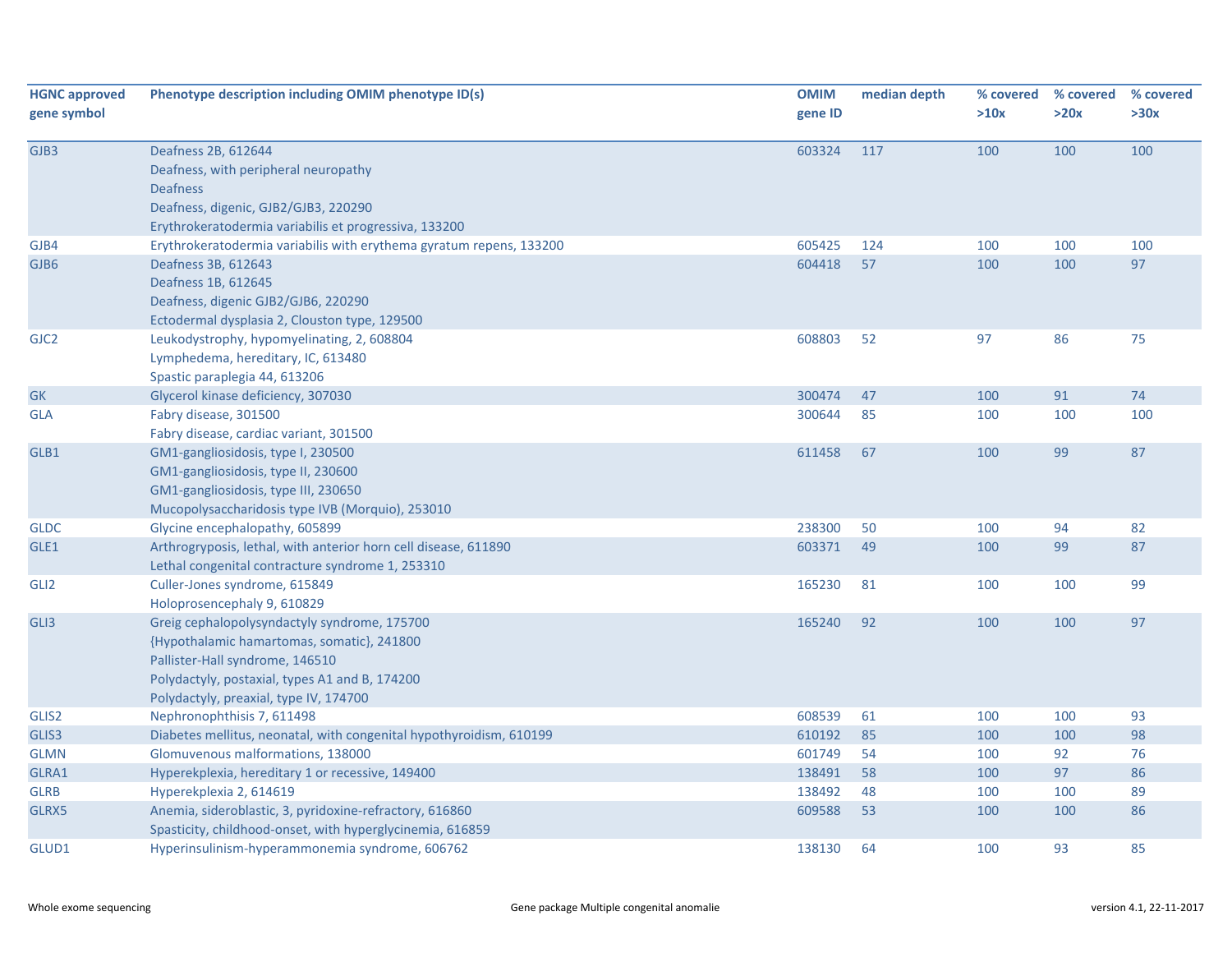| <b>HGNC approved</b> | Phenotype description including OMIM phenotype ID(s)                                                | <b>OMIM</b> | median depth | % covered | % covered | % covered |
|----------------------|-----------------------------------------------------------------------------------------------------|-------------|--------------|-----------|-----------|-----------|
| gene symbol          |                                                                                                     | gene ID     |              | >10x      | >20x      | >30x      |
| <b>GLUL</b>          | Glutamine deficiency, congenital, 610015                                                            | 138290      | 62           | 100       | 100       | 98        |
| <b>GLYCTK</b>        | D-glyceric aciduria, 220120                                                                         | 610516      | 108          | 100       | 100       | 100       |
| GM2A                 | GM2-gangliosidosis, AB variant, 272750                                                              | 613109      | 72           | 100       | 100       | 100       |
| <b>GMPPA</b>         | Alacrima, achalasia, and mental retardation syndrome, 615510                                        | 615495      | 69           | 100       | 100       | 100       |
| <b>GMPPB</b>         | Muscular dystrophy-dystroglycanopathy (congenital with brain and eye anomalies), type A, 14, 615350 | 615320      | 105          | 100       | 100       | 100       |
|                      | Muscular dystrophy-dystroglycanopathy (congenital with mental retardation), type B, 14, 615351      |             |              |           |           |           |
|                      | Muscular dystrophy-dystroglycanopathy (limb-girdle), type C, 14, 615352                             |             |              |           |           |           |
| <b>GMPS</b>          | No OMIM phenotype                                                                                   | 600358      | 59           | 100       | 99        | 89        |
| <b>GNA11</b>         | Hypocalcemia 2, 615361                                                                              | 139313      | 73           | 100       | 99        | 96        |
|                      | Hypocalciuric hypercalcemia, type II, 145981                                                        |             |              |           |           |           |
| GNAI2                | Pituitary ACTH-secreting adenoma                                                                    | 139360      | 87           | 100       | 100       | 100       |
|                      | Ventricular tachycardia, idiopathic, 192605                                                         |             |              |           |           |           |
| GNAI3                | Auriculocondylar syndrome 1, 602483                                                                 | 139370      | 49           | 100       | 100       | 92        |
| <b>GNAL</b>          | Dystonia 25, 615073                                                                                 | 139312      | 50           | 100       | 98        | 84        |
| GNAO1                | Epileptic encephalopathy, early infantile, 17, 615473                                               | 139311      | 55           | 100       | 98        | 84        |
| <b>GNAQ</b>          | Capillary malformations, congenital, 1, somatic, mosaic, 163000                                     | 600998      | 68           | 100       | 100       | 96        |
|                      | Sturge-Weber syndrome, somatic, mosaic, 185300                                                      |             |              |           |           |           |
| <b>GNAS</b>          | ACTH-independent macronodular adrenal hyperplasia, 219080                                           | 139320      | 86           | 100       | 99        | 97        |
|                      | Acromegaly, somatic, 102200                                                                         |             |              |           |           |           |
|                      | McCune-Albright syndrome, somatic, mosaic, 174800                                                   |             |              |           |           |           |
|                      | Osseous heteroplasia, progressive, 166350                                                           |             |              |           |           |           |
|                      | Pseudohypoparathyroidism Ia, 103580                                                                 |             |              |           |           |           |
|                      | Pseudohypoparathyroidism Ib, 603233                                                                 |             |              |           |           |           |
|                      | Pseudohypoparathyroidism Ic, 612462                                                                 |             |              |           |           |           |
|                      | Pseudopseudohypoparathyroidism, 612463                                                              |             |              |           |           |           |
| GNAT1                | Night blindness, congenital stationary 3, 610444                                                    | 139330      | 107          | 100       | 100       | 100       |
|                      | ?Night blindness, congenital stationary, type 1G, 616389                                            |             |              |           |           |           |
| GNAT2                | Achromatopsia 4, 613856                                                                             | 139340      | 51           | 100       | 100       | 92        |
| GNB4                 | Charcot-Marie-Tooth disease, dominant intermediate F, 615185                                        | 610863      | 52           | 100       | 99        | 90        |
| <b>GNE</b>           | Nonaka myopathy, 605820                                                                             | 603824      | 65           | 100       | 100       | 92        |
|                      | Sialuria, 269921                                                                                    |             |              |           |           |           |
| <b>GNMT</b>          | Glycine N-methyltransferase deficiency, 606664                                                      | 606628      | 67           | 100       | 100       | 98        |
| <b>GNPAT</b>         | Rhizomelic chondrodysplasia punctata, type 2, 222765                                                | 602744      | 59           | 100       | 98        | 90        |
| <b>GNPTAB</b>        | Mucolipidosis II alpha/beta, 252500                                                                 | 607840      | 47           | 100       | 97        | 86        |
|                      | Mucolipidosis III alpha/beta, 252600                                                                |             |              |           |           |           |
| <b>GNPTG</b>         | Mucolipidosis III gamma, 252605                                                                     | 607838      | 103          | 100       | 98        | 89        |
| GNRH1                | ?Hypogonadotropic hypogonadism 12 with or without anosmia, 614841                                   | 152760      | 41           | 100       | 100       | 89        |
| <b>GNRHR</b>         | Hypogonadotropic hypogonadism 7 without anosmia, 146110                                             | 138850      | 74           | 100       | 100       | 98        |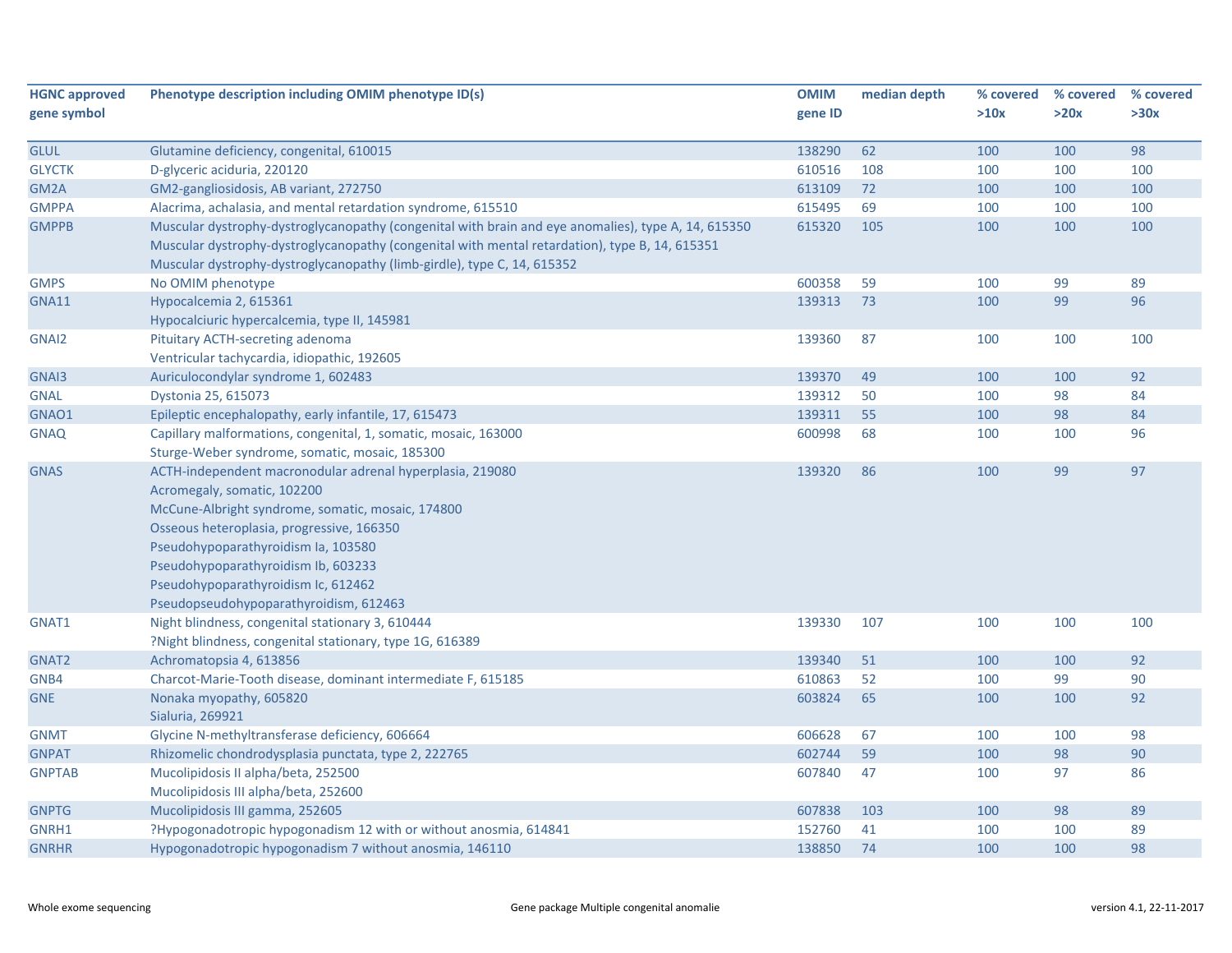| <b>HGNC approved</b> | Phenotype description including OMIM phenotype ID(s)                                    | <b>OMIM</b> | median depth | % covered | % covered | % covered |
|----------------------|-----------------------------------------------------------------------------------------|-------------|--------------|-----------|-----------|-----------|
| gene symbol          |                                                                                         | gene ID     |              | >10x      | >20x      | >30x      |
|                      |                                                                                         |             |              |           |           |           |
| <b>GNS</b>           | Mucopolysaccharidosis type IIID, 252940                                                 | 607664      | 46           | 100       | 98        | 88        |
| GOLGA5               | No OMIM phenotype                                                                       | 606918      | 43           | 100       | 98        | 83        |
| <b>GORAB</b>         | Geroderma osteodysplasticum, 231070                                                     | 607983      | 51           | 100       | 100       | 91        |
| GOSR2                | Epilepsy, progressive myoclonic 6, 614018                                               | 604027      | 48           | 100       | 91        | 80        |
| GOT1                 | Aspartate aminotransferase, serum level of, QTL1, 614419                                | 138180      | 55           | 100       | 100       | 99        |
| GP1BA                | Bernard-Soulier syndrome, type A1 (recessive), 231200                                   | 606672      | 77           | 100       | 98        | 96        |
|                      | Bernard-Soulier syndrome, type A2 (dominant), 153670                                    |             |              |           |           |           |
|                      | {Nonarteritic anterior ischemic optic neuropathy, susceptibility to}, 258660            |             |              |           |           |           |
|                      | von Willebrand disease, platelet-type, 177820                                           |             |              |           |           |           |
| GP1BB                | Bernard-Soulier syndrome, type B, 231200                                                | 138720      | 50           | 100       | 97        | 77        |
|                      | Giant platelet disorder, isolated, 231200                                               |             |              |           |           |           |
| GP <sub>6</sub>      | Bleeding disorder, platelet-type, 11, 614201                                            | 605546      | 68           | 100       | 100       | 97        |
| GP9                  | Bernard-Soulier syndrome, type C, 231200                                                | 173515      | 87           | 100       | 100       | 100       |
| GPC3                 | Simpson-Golabi-Behmel syndrome, type 1, 312870                                          | 300037      | 42           | 100       | 94        | 79        |
|                      | Wilms tumor, somatic, 194070                                                            |             |              |           |           |           |
| GPC6                 | Omodysplasia 1, 258315                                                                  | 604404      | 53           | 100       | 100       | 91        |
| GPD1                 | Hypertriglyceridemia, transient infantile, 614480                                       | 138420      | 57           | 100       | 100       | 98        |
| GPD1L                | Brugada syndrome 2, 611777                                                              | 611778      | 79           | 100       | 100       | 96        |
| <b>GPHN</b>          | Molybdenum cofactor deficiency C, 615501                                                | 603930      | 48           | 100       | 99        | 84        |
| <b>GPI</b>           | Hemolytic anemia, nonspherocytic, due to glucose phosphate isomerase deficiency, 613470 | 172400      | 79           | 100       | 100       | 99        |
| <b>GPR143</b>        | Nystagmus 6, congenital, 300814                                                         | 300808      | 38           | 100       | 89        | 67        |
|                      | Ocular albinism, type I, Nettleship-Falls type, 300500                                  |             |              |           |           |           |
| <b>GPR179</b>        | Night blindness, congenital stationary (complete), 1E, 614565                           | 614515      | 91           | 100       | 100       | 100       |
| GPSM2                | Chudley-McCullough syndrome, 604213                                                     | 609245      | 70           | 100       | 99        | 90        |
| GRHL <sub>2</sub>    | Deafness 28, 608641                                                                     | 608576      | 56           | 100       | 99        | 87        |
|                      | Ectodermal dysplasia/short stature syndrome, 616029                                     |             |              |           |           |           |
| GRHL3                | Van der Woude syndrome 2, 606713                                                        | 608317      | 73           | 100       | 100       | 96        |
| <b>GRHPR</b>         | Hyperoxaluria, primary, type II, 260000                                                 | 604296      | 60           | 100       | 100       | 94        |
| GRIA3                | Mental retardation 94, 300699                                                           | 305915      | 42           | 100       | 97        | 80        |
| GRIK2                | Mental retardation, 6, 611092                                                           | 138244      | 63           | 100       | 99        | 92        |
| GRIN1                | Mental retardation 8, 614254                                                            | 138249      | 75           | 100       | 100       | 97        |
| <b>GRIN2A</b>        | Epilepsy, focal, with speech disorder and with or without mental retardation, 245570    | 138253      | 76           | 100       | 100       | 99        |
| GRIN2B               | Epileptic encephalopathy, early infantile, 27, 616139                                   | 138252      | 89           | 100       | 100       | 96        |
|                      | Mental retardation 6, 613970                                                            |             |              |           |           |           |
| GRIP1                | Fraser syndrome, 219000                                                                 | 604597      | 60           | 100       | 99        | 91        |
| GRK1                 | Oguchi disease-2, 613411                                                                | 180381      | 75           | 100       | 100       | 97        |
| GRM1                 | Spinocerebellar ataxia 13, 614831                                                       | 604473      | 83           | 100       | 100       | 95        |
| GRM6                 | Night blindness, congenital stationary (complete), 1B, 257270                           | 604096      | 80           | 100       | 92        | 82        |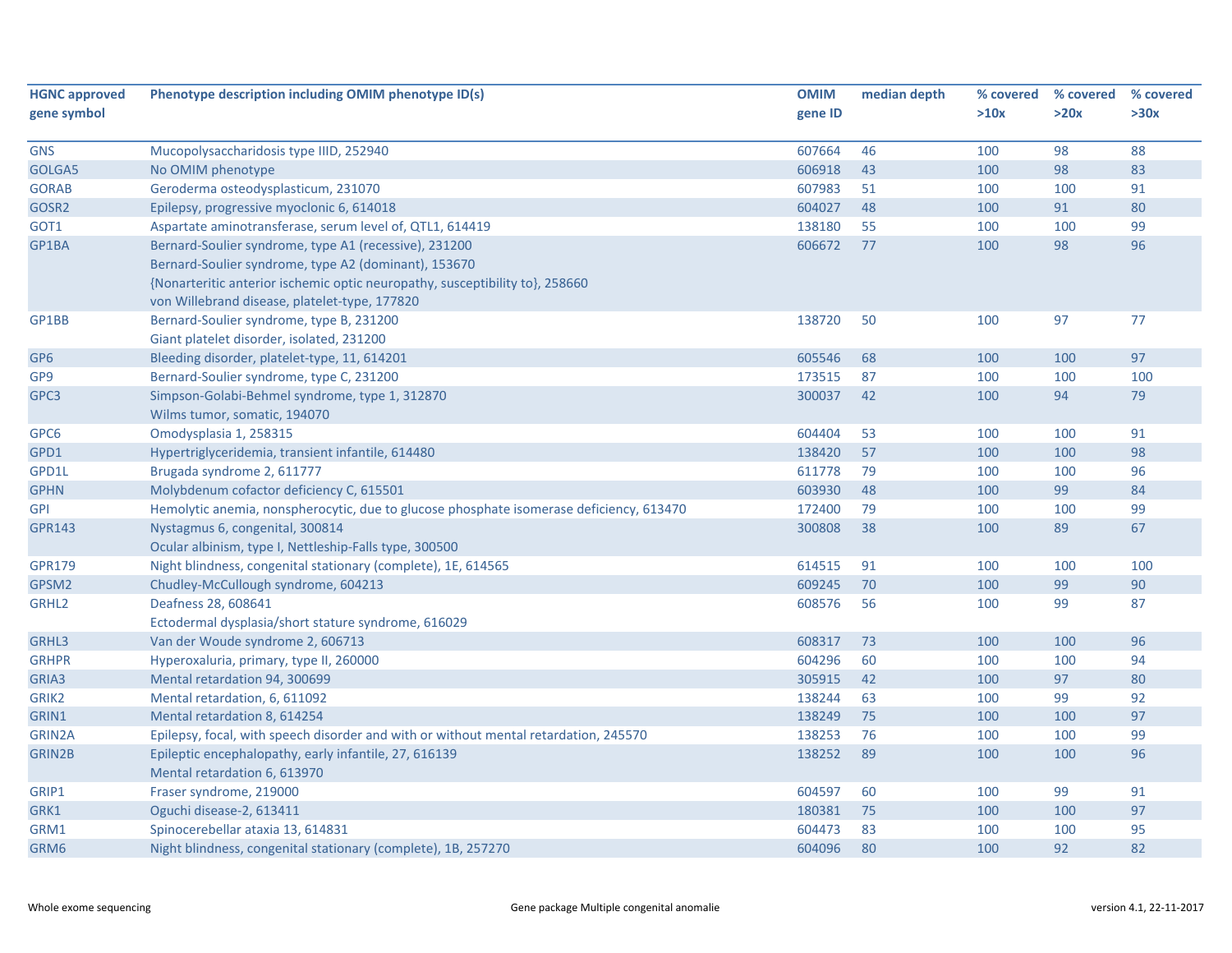| <b>HGNC approved</b><br>gene symbol | Phenotype description including OMIM phenotype ID(s)                                         | <b>OMIM</b><br>gene ID | median depth     | % covered<br>>10x | % covered<br>>20x | % covered<br>>30x |
|-------------------------------------|----------------------------------------------------------------------------------------------|------------------------|------------------|-------------------|-------------------|-------------------|
|                                     |                                                                                              |                        |                  |                   |                   |                   |
| <b>GRN</b>                          | Aphasia, primary progressive, 607485                                                         | 138945                 | 101              | 100               | 100               | 100               |
|                                     | Ceroid lipofuscinosis, neuronal, 11, 614706                                                  |                        |                  |                   |                   |                   |
|                                     | Frontotemporal lobar degeneration with ubiquitin-positive inclusions, 607485                 |                        |                  |                   |                   |                   |
| GRXCR1                              | Deafness 25, 613285                                                                          | 613283                 | 66               | 100               | 100               | 94                |
| <b>GSC</b>                          | Short stature, auditory canal atresia, mandibular hypoplasia, skeletal abnormalities, 602471 | 138890                 | 75               | 100               | 100               | 100               |
| <b>GSN</b>                          | Amyloidosis, Finnish type, 105120                                                            | 137350                 | 60               | 100               | 100               | 97                |
| <b>GSS</b>                          | Glutathione synthetase deficiency, 266130                                                    | 601002                 | 58               | 100               | 100               | 95                |
|                                     | Hemolytic anemia due to glutathione synthetase deficiency, 231900                            |                        |                  |                   |                   |                   |
| GTF2H5                              | Trichothiodystrophy 3, photosensitive, 616395                                                | 608780                 | 41               | 100               | 100               | 85                |
| GTPBP3                              | Combined oxidative phosphorylation deficiency 23, 616198                                     | 608536                 | 85               | 100               | 100               | 99                |
| GUCA1A                              | Cone dystrophy-3, 602093                                                                     | 600364                 | 66               | 100               | 100               | 100               |
|                                     | Cone-rod dystrophy 14, 602093                                                                |                        |                  |                   |                   |                   |
| GUCA1B                              | Retinitis pigmentosa 48, 613827                                                              | 602275                 | 96               | 100               | 100               | 100               |
| GUCY1A3                             | Moyamoya 6 with achalasia, 615750                                                            | 139396                 | 55               | 100               | 98                | 90                |
| GUCY2C                              | Diarrhea 6, 614616                                                                           | 601330                 | 55               | 100               | 99                | 84                |
|                                     | Meconium ileus, 614665                                                                       |                        |                  |                   |                   |                   |
| GUCY2D                              | Cone-rod dystrophy 6, 601777                                                                 | 600179                 | 73               | 100               | 100               | 99                |
|                                     | Leber congenital amaurosis 1, 204000                                                         |                        |                  |                   |                   |                   |
| GUCY2F                              | No OMIM phenotype                                                                            | 300041                 | 37               | 100               | 94                | 72                |
| <b>GUSB</b>                         | Mucopolysaccharidosis VII, 253220                                                            | 611499                 | 74               | 100               | 95                | 85                |
| GYG1                                | ?Glycogen storage disease XV, 613507                                                         | 603942                 | 44               | 100               | 100               | 92                |
|                                     | Polyglucosan body myopathy 2, 616199                                                         |                        |                  |                   |                   |                   |
| GYS1                                | Glycogen storage disease 0, muscle, 611556                                                   | 138570                 | 78               | 100               | 100               | 98                |
| GYS2                                | Glycogen storage disease 0, liver, 240600                                                    | 138571                 | 46               | 100               | 99                | 88                |
| H19                                 | Beckwith-Wiedemann syndrome, 130650                                                          | 103280                 | No coverage data |                   |                   |                   |
|                                     | Silver-Russell syndrome, 180860                                                              |                        |                  |                   |                   |                   |
|                                     | Wilms tumor 2, 194071                                                                        |                        |                  |                   |                   |                   |
| H6PD                                | Cortisone reductase deficiency 1, 604931                                                     | 138090                 | 96               | 100               | 100               | 100               |
| <b>HADH</b>                         | 3-hydroxyacyl-CoA dehydrogenase deficiency, 231530                                           | 601609                 | 47               | 100               | 100               | 92                |
|                                     | Hyperinsulinemic hypoglycemia, familial, 4, 609975                                           |                        |                  |                   |                   |                   |
| <b>HADHA</b>                        | Fatty liver, acute, of pregnancy, 609016                                                     | 600890                 | 71               | 100               | 100               | 89                |
|                                     | HELLP syndrome, maternal, of pregnancy, 609016                                               |                        |                  |                   |                   |                   |
|                                     | LCHAD deficiency, 609016                                                                     |                        |                  |                   |                   |                   |
|                                     | Trifunctional protein deficiency, 609015                                                     |                        |                  |                   |                   |                   |
| <b>HADHB</b>                        | Trifunctional protein deficiency, 609015                                                     | 143450                 | 51               | 100               | 98                | 87                |
| <b>HAMP</b>                         | Hemochromatosis, type 2B, 613313                                                             | 606464                 | 72               | 100               | 100               | 100               |
| <b>HARS</b>                         | Charcot-Marie-Tooth disease, axonal, type 2W, 616625                                         | 142810                 | 71               | 100               | 100               | 96                |
|                                     | Usher syndrome type 3B, 614504                                                               |                        |                  |                   |                   |                   |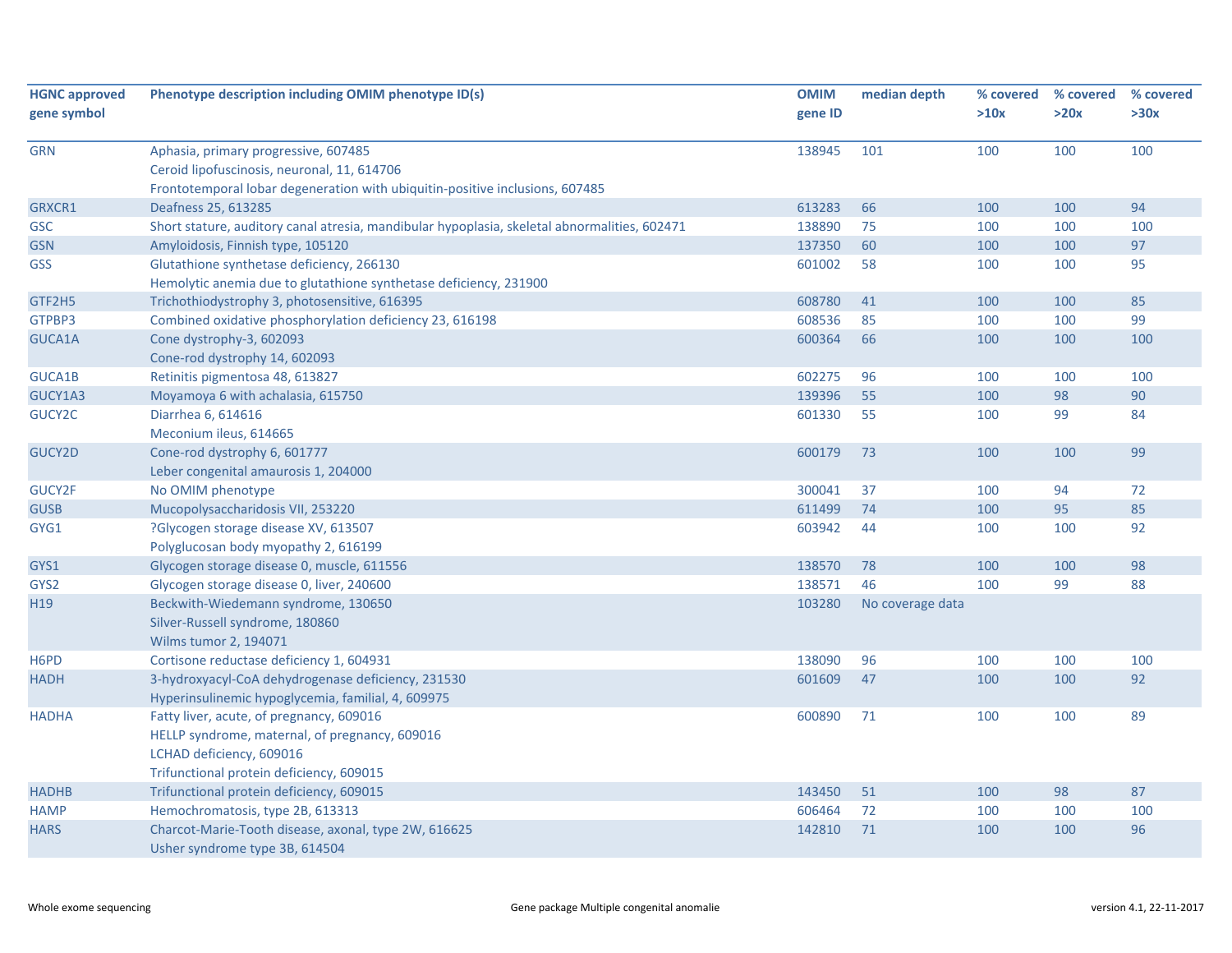| <b>HGNC approved</b> | Phenotype description including OMIM phenotype ID(s)                                                             | <b>OMIM</b> | median depth | % covered | % covered | % covered |
|----------------------|------------------------------------------------------------------------------------------------------------------|-------------|--------------|-----------|-----------|-----------|
| gene symbol          |                                                                                                                  | gene ID     |              | >10x      | >20x      | >30x      |
|                      |                                                                                                                  |             |              |           |           |           |
| HARS2                | ?Perrault syndrome 2, 614926                                                                                     | 600783      | 60           | 100       | 100       | 96        |
| HAX1                 | Neutropenia, severe congenital 3, 610738                                                                         | 605998      | 79           | 100       | 100       | 99        |
| HBA1                 | Erythremias, alpha-                                                                                              | 141800      | 178          | 100       | 100       | 100       |
|                      | Heinz body anemias, alpha-, 140700                                                                               |             |              |           |           |           |
|                      | Hemoglobin H disease, nondeletional, 613978                                                                      |             |              |           |           |           |
|                      | Methemoglobinemias, alpha-                                                                                       |             |              |           |           |           |
|                      | Thalassemias, alpha-, 604131                                                                                     |             |              |           |           |           |
| HBA2                 | Erythrocytosis                                                                                                   | 141850      | 134          | 100       | 100       | 100       |
|                      | Heinz body anemia, 140700                                                                                        |             |              |           |           |           |
|                      | Hemoglobin H disease, nondeletional, 613978                                                                      |             |              |           |           |           |
|                      | Hypochromic microcytic anemia                                                                                    |             |              |           |           |           |
|                      | Thalassemia, alpha-, 604131                                                                                      |             |              |           |           |           |
| <b>HBB</b>           | Delta-beta thalassemia, 141749                                                                                   | 141900      | 87           | 100       | 100       | 100       |
|                      | Erythremias, beta-                                                                                               |             |              |           |           |           |
|                      | Heinz body anemias, beta-, 140700                                                                                |             |              |           |           |           |
|                      | Hereditary persistence of fetal hemoglobin, 141749                                                               |             |              |           |           |           |
|                      | {Malaria, resistance to}, 611162                                                                                 |             |              |           |           |           |
|                      | Methemoglobinemias, beta-                                                                                        |             |              |           |           |           |
|                      | Sickle cell anemia, 603903                                                                                       |             |              |           |           |           |
|                      | Thalassemia-beta, dominant inclusion-body, 603902                                                                |             |              |           |           |           |
|                      | Thalassemias, beta-, 613985                                                                                      |             |              |           |           |           |
| <b>HBD</b>           | Thalassemia due to Hb Lepore                                                                                     | 142000      | 86           | 100       | 100       | 100       |
|                      | Thalassemia, delta-                                                                                              |             |              |           |           |           |
| HBG1                 | Fetal hemoglobin quantitative trait locus 1, 141749                                                              | 142200      | 128          | 100       | 100       | 97        |
| HBG <sub>2</sub>     | Cyanosis, transient neonatal, 613977                                                                             | 142250      | 250          | 100       | 100       | 100       |
|                      | Fetal hemoglobin quantitative trait locus 1, 141749                                                              |             |              |           |           |           |
| <b>HCCS</b>          | Linear skin defects with multiple congenital anomalies 1, 309801                                                 | 300056      | 35           | 100       | 90        | 54        |
| HCFC1                | Mental retardation 3 (methylmalonic acidemia and homocysteinemia, cblX type), 309541                             | 300019      | 79           | 100       | 100       | 97        |
| HCN4                 | Brugada syndrome 8, 613123                                                                                       | 605206      | 89           | 100       | 100       | 98        |
|                      | Sick sinus syndrome 2, 163800                                                                                    |             |              |           |           |           |
| <b>HCRT</b>          | ?Narcolepsy 1, 161400                                                                                            | 602358      | 78           | 100       | 100       | 100       |
| HDAC4                | No OMIM phenotype                                                                                                | 605314      | 70           | 100       | 100       | 98        |
| HDAC6                | ?Chondrodysplasia with platyspondyly, distinctive brachydactyly, hydrocephaly, and microphthalmia, 300863 300272 |             | 68           | 100       | 99        | 94        |
| HDAC8                | Cornelia de Lange syndrome 5, 300882                                                                             | 300269      | 33           | 100       | 95        | 65        |
| <b>HEPACAM</b>       | Megalencephalic leukoencephalopathy with subcortical cysts 2A, 613925                                            | 611642      | 62           | 100       | 100       | 90        |
|                      | Megalencephalic leukoencephalopathy with subcortical cysts 2B, remitting, with or without mental                 |             |              |           |           |           |
|                      | retardation, 613926                                                                                              |             |              |           |           |           |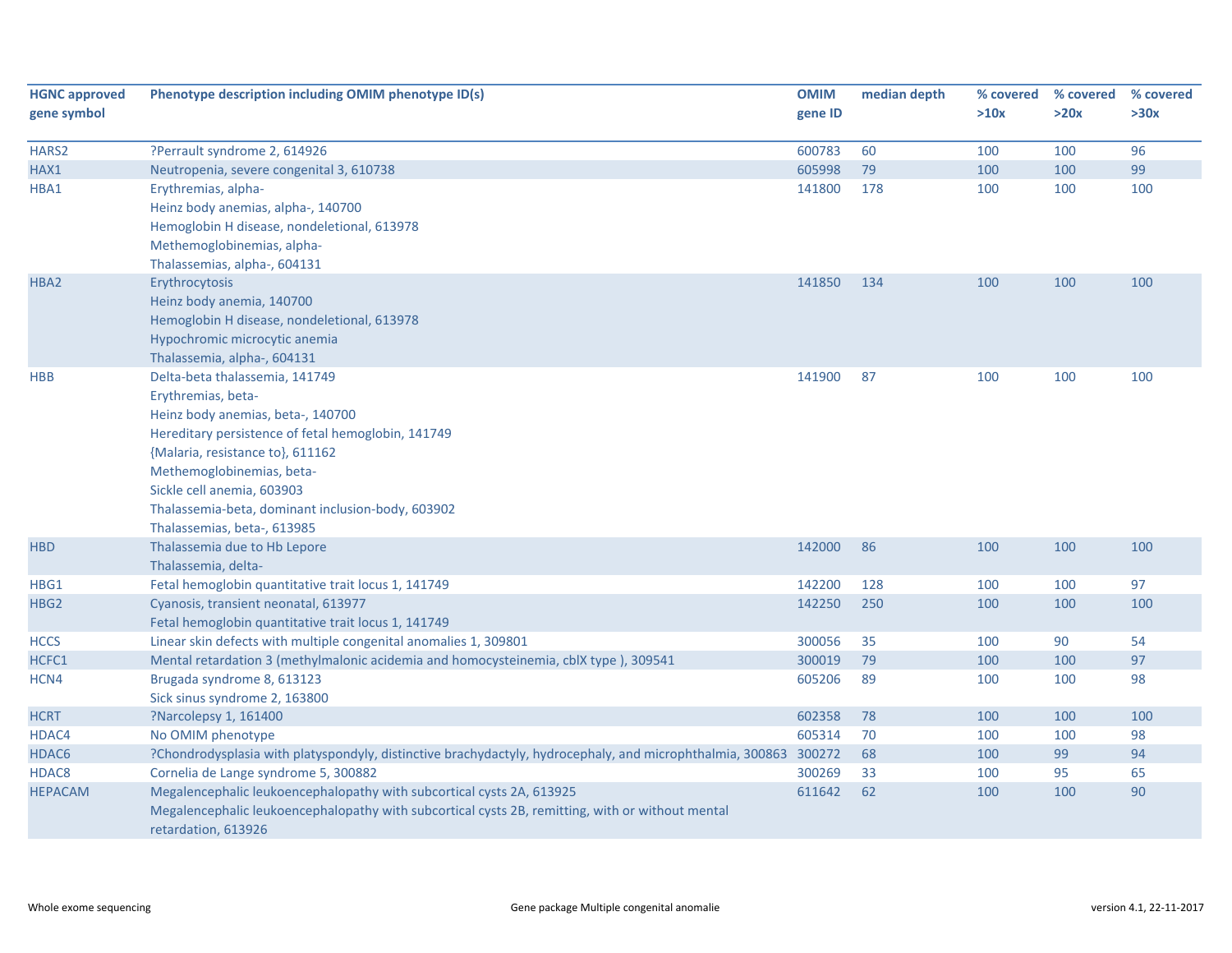| <b>HGNC approved</b><br>gene symbol | Phenotype description including OMIM phenotype ID(s)                                                                                                                                                                                                                                   | <b>OMIM</b><br>gene ID | median depth | % covered<br>>10x | % covered<br>>20x | % covered<br>>30x |
|-------------------------------------|----------------------------------------------------------------------------------------------------------------------------------------------------------------------------------------------------------------------------------------------------------------------------------------|------------------------|--------------|-------------------|-------------------|-------------------|
|                                     |                                                                                                                                                                                                                                                                                        |                        |              |                   |                   |                   |
| HERC <sub>2</sub>                   | Mental retardation 38, 615516<br>[Skin/hair/eye pigmentation 1, blond/brown hair], 227220<br>[Skin/hair/eye pigmentation 1, blue/nonblue eyes], 227220                                                                                                                                 | 605837                 | 73           | 100               | 99                | 95                |
| HES7                                | Spondylocostal dysostosis 4, 613686                                                                                                                                                                                                                                                    | 608059                 | 47           | 98                | 89                | 82                |
| HESX1                               | Growth hormone deficiency with pituitary anomalies, 182230<br>Pituitary hormone deficiency, combined, 5, 182230<br>Septooptic dysplasia, 182230                                                                                                                                        | 601802                 | 60           | 100               | 100               | 83                |
| <b>HEXA</b>                         | GM2-gangliosidosis, several forms, 272800<br>[Hex A pseudodeficiency], 272800<br>Tay-Sachs disease, 272800                                                                                                                                                                             | 606869                 | 54           | 100               | 99                | 87                |
| <b>HEXB</b>                         | Sandhoff disease, infantile, juvenile, and adult forms, 268800                                                                                                                                                                                                                         | 606873                 | 69           | 100               | 100               | 94                |
| HFE                                 | {Alzheimer disease, susceptibility to}, 104300<br>Hemochromatosis, 235200<br>{Microvascular complications of diabetes 7}, 612635<br>{Porphyria cutanea tarda, susceptibility to}, 176100<br>{Porphyria variegata, susceptibility to}, 176200<br>[Transferrin serum level QTL2], 614193 | 613609                 | 71           | 100               | 100               | 98                |
| HFE <sub>2</sub>                    | Hemochromatosis, type 2A, 602390                                                                                                                                                                                                                                                       | 608374                 | 76           | 100               | 100               | 100               |
| HFM1                                | Premature ovarian failure 9, 615724                                                                                                                                                                                                                                                    | 615684                 | 51           | 100               | 95                | 73                |
| <b>HGD</b>                          | Alkaptonuria, 203500                                                                                                                                                                                                                                                                   | 607474                 | 45           | 100               | 97                | 77                |
| <b>HGF</b>                          | Deafness 39, 608265                                                                                                                                                                                                                                                                    | 142409                 | 51           | 100               | 99                | 86                |
| <b>HGSNAT</b>                       | Mucopolysaccharidosis type IIIC (Sanfilippo C), 252930<br>Retinitis pigmentosa 73, 616544                                                                                                                                                                                              | 610453                 | 48           | 94                | 94                | 85                |
| <b>HIBCH</b>                        | 3-hydroxyisobutryl-CoA hydrolase deficiency, 250620                                                                                                                                                                                                                                    | 610690                 | 38           | 100               | 91                | 61                |
| HINT <sub>1</sub>                   | Neuromyotonia and axonal neuropathy, 137200                                                                                                                                                                                                                                            | 601314                 | 64           | 100               | 100               | 100               |
| HK1                                 | Hemolytic anemia due to hexokinase deficiency, 235700<br>Neuropathy, hereditary motor and sensory, Russe type, 605285<br>Retinitis pigmentosa 79, 617460                                                                                                                               | 142600                 | 68           | 100               | 99                | 94                |
| <b>HLCS</b>                         | Holocarboxylase synthetase deficiency, 253270                                                                                                                                                                                                                                          | 609018                 | 63           | 100               | 99                | 91                |
| <b>HMBS</b>                         | Porphyria, acute intermittent, 176000                                                                                                                                                                                                                                                  | 609806                 | 62           | 100               | 100               | 99                |
|                                     | Porphyria, acute intermittent, nonerythroid variant, 176000                                                                                                                                                                                                                            |                        |              |                   |                   |                   |
| <b>HMGCL</b>                        | HMG-CoA lyase deficiency, 246450                                                                                                                                                                                                                                                       | 613898                 | 57           | 100               | 100               | 94                |
| HMGCS2                              | HMG-CoA synthase-2 deficiency, 605911                                                                                                                                                                                                                                                  | 600234                 | 57           | 100               | 100               | 93                |
| HMOX1                               | Heme oxygenase-1 deficiency, 614034<br>{Pulmonary disease, chronic obstructive, susceptibility to}, 606963                                                                                                                                                                             | 141250                 | 66           | 100               | 100               | 93                |
| HMX1                                | Oculoauricular syndrome, 612109                                                                                                                                                                                                                                                        | 142992                 | 34           | 93                | 73                | 62                |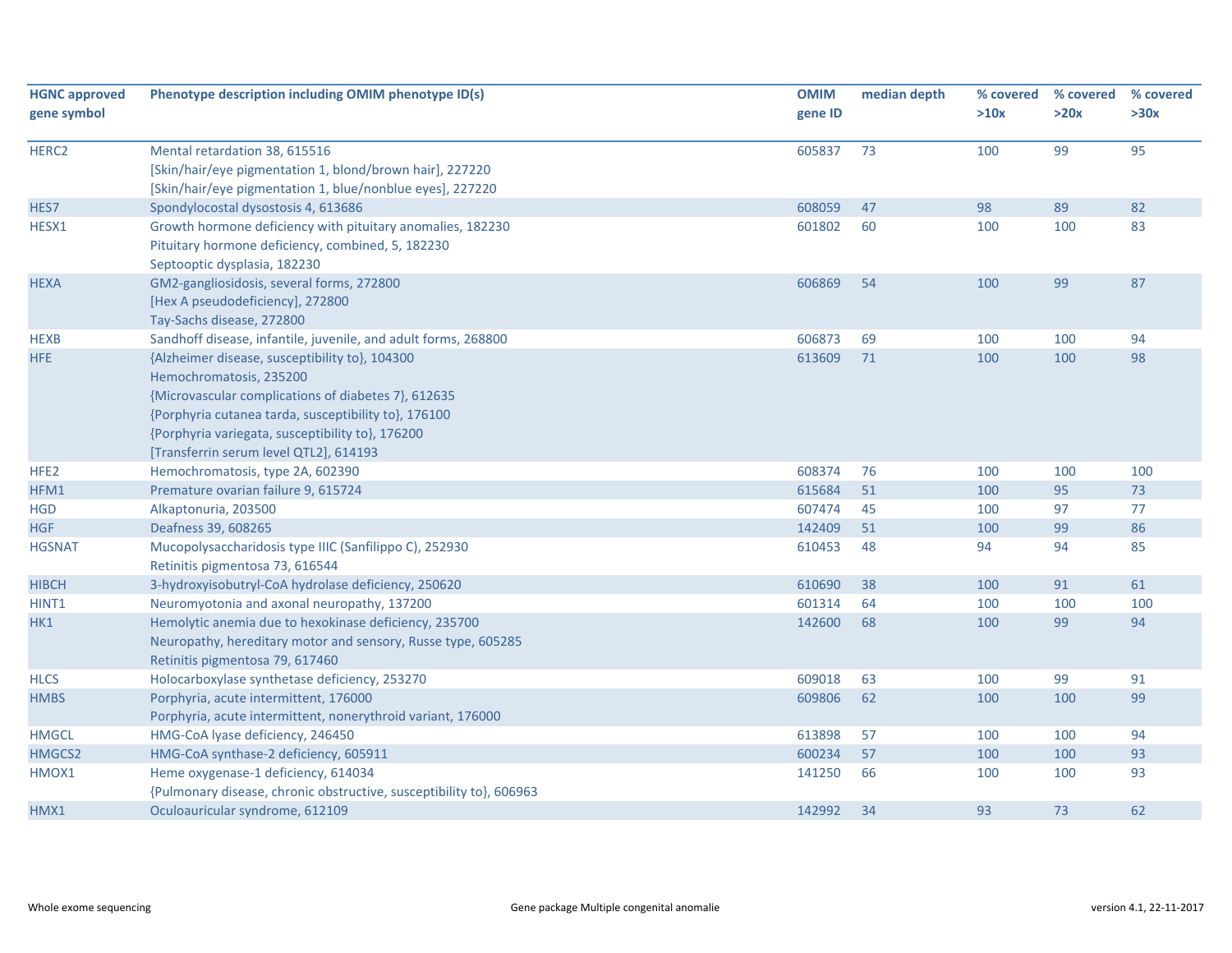| <b>HGNC approved</b><br>gene symbol | Phenotype description including OMIM phenotype ID(s)                                                                                                                                                                                                     | <b>OMIM</b><br>gene ID | median depth | % covered<br>>10x | % covered<br>>20x | % covered<br>>30x |
|-------------------------------------|----------------------------------------------------------------------------------------------------------------------------------------------------------------------------------------------------------------------------------------------------------|------------------------|--------------|-------------------|-------------------|-------------------|
| HNF1A                               | Diabetes mellitus, insulin-dependent, 20, 612520<br>{Diabetes mellitus, insulin-dependent}, 222100<br>{Diabetes mellitus, noninsulin-dependent, 2}, 125853<br>Hepatic adenoma, somatic, 142330<br>MODY, type III, 600496<br>Renal cell carcinoma, 144700 | 142410                 | 75           | 100               | 100               | 99                |
| HNF1B                               | Diabetes mellitus, noninsulin-dependent, 125853<br>{Renal cell carcinoma}, 144700<br>Renal cysts and diabetes syndrome, 137920                                                                                                                           | 189907                 | 77           | 100               | 100               | 99                |
| HNF4A                               | {Diabetes mellitus, noninsulin-dependent}, 125853<br>Fanconi renotubular syndrome 4, with maturity-onset diabetes of the young, 616026<br>MODY, type I, 125850                                                                                           | 600281                 | 72           | 100               | 100               | 98                |
| HNRNPA1                             | Amyotrophic lateral sclerosis 20, 615426<br>?Inclusion body myopathy with early-onset Paget disease without frontotemporal dementia 3, 615424                                                                                                            | 164017                 | 56           | 100               | 99                | 93                |
| HOGA1                               | Hyperoxaluria, primary, type III, 613616                                                                                                                                                                                                                 | 613597                 | 87           | 100               | 100               | 100               |
| HOXA1                               | Athabaskan brainstem dysgenesis syndrome, 601536<br>Bosley-Salih-Alorainy syndrome, 601536                                                                                                                                                               | 142955                 | 104          | 100               | 100               | 100               |
| HOXA11                              | Radioulnar synostosis with amegakaryocytic thrombocytopenia 1, 605432                                                                                                                                                                                    | 142958                 | 69           | 100               | 100               | 100               |
| HOXA13                              | Guttmacher syndrome, 176305<br>Hand-foot-uterus syndrome, 140000                                                                                                                                                                                         | 142959                 | 75           | 86                | 78                | 72                |
| HOXB1                               | Facial paresis, hereditary congenital, 3, 614744                                                                                                                                                                                                         | 142968                 | 91           | 100               | 100               | 100               |
| HOXC13                              | Ectodermal dysplasia 9, hair/nail type, 614931                                                                                                                                                                                                           | 142976                 | 93           | 100               | 100               | 100               |
| HOXD10                              | Charcot-Marie-Tooth disease, foot deformity of, 192950<br>Vertical talus, congenital, 192950                                                                                                                                                             | 142984                 | 79           | 100               | 100               | 100               |
| HOXD13                              | Brachydactyly, type D, 113200<br>Brachydactyly, type E, 113300<br>?Brachydactyly-syndactyly syndrome, 610713<br>Syndactyly, type V, 186300<br>Synpolydactyly 1, 186000                                                                                   | 142989                 | 82           | 100               | 100               | 100               |
| <b>HPD</b>                          | Hawkinsinuria, 140350<br>Tyrosinemia, type III, 276710                                                                                                                                                                                                   | 609695                 | 72           | 100               | 100               | 91                |
| <b>HPGD</b>                         | Cranioosteoarthropathy, 259100<br>Digital clubbing, isolated congenital, 119900<br>Hypertrophic osteoarthropathy, primary 1, 259100                                                                                                                      | 601688                 | 55           | 100               | 100               | 87                |
| HPRT1                               | HPRT-related gout, 300323<br>Lesch-Nyhan syndrome, 300322                                                                                                                                                                                                | 308000                 | 39           | 100               | 95                | 75                |
| HPS1                                | Hermansky-Pudlak syndrome 1, 203300                                                                                                                                                                                                                      | 604982                 | 70           | 100               | 100               | 99                |
| HPS3                                | Hermansky-Pudlak syndrome 3, 614072                                                                                                                                                                                                                      | 606118                 | 51           | 100               | 98                | 86                |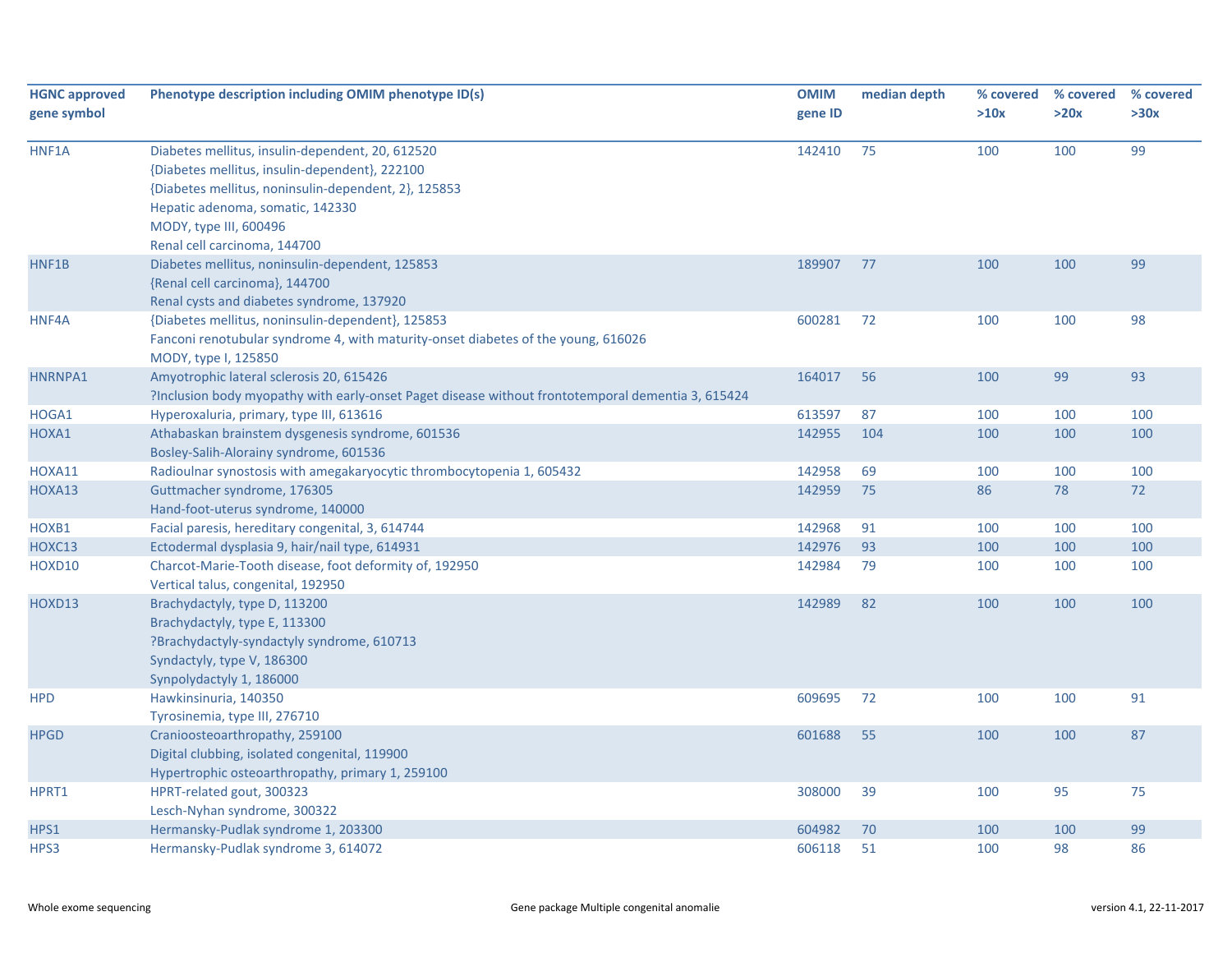| <b>HGNC approved</b> | Phenotype description including OMIM phenotype ID(s)                                             | <b>OMIM</b> | median depth | % covered | % covered | % covered |
|----------------------|--------------------------------------------------------------------------------------------------|-------------|--------------|-----------|-----------|-----------|
| gene symbol          |                                                                                                  | gene ID     |              | >10x      | >20x      | >30x      |
| HPS4                 | Hermansky-Pudlak syndrome 4, 614073                                                              | 606682      | 78           | 100       | 99        | 93        |
| HPS5                 | Hermansky-Pudlak syndrome 5, 614074                                                              | 607521      | 50           | 100       | 99        | 85        |
| HPS6                 | Hermansky-Pudlak syndrome 6, 614075                                                              | 607522      | 90           | 100       | 100       | 100       |
| HPSE <sub>2</sub>    | Urofacial syndrome 1, 236730                                                                     | 613469      | 47           | 100       | 95        | 85        |
| HR                   | Alopecia universalis, 203655                                                                     | 602302      | 76           | 100       | 99        | 96        |
|                      | Atrichia with papular lesions, 209500                                                            |             |              |           |           |           |
|                      | Hypotrichosis 4, 146550                                                                          |             |              |           |           |           |
| <b>HRAS</b>          | {Bladder cancer, somatic}, 109800                                                                | 190020      | 105          | 100       | 100       | 100       |
|                      | Congenital myopathy with excess of muscle spindles, 218040                                       |             |              |           |           |           |
|                      | Costello syndrome, 218040                                                                        |             |              |           |           |           |
|                      | {Nevus sebaceous or woolly hair nevus, somatic}, 162900                                          |             |              |           |           |           |
|                      | Schimmelpenning-Feuerstein-Mims syndrome, somatic mosaic, 163200                                 |             |              |           |           |           |
|                      | {Spitz nevus or nevus spilus, somatic}, 137550                                                   |             |              |           |           |           |
|                      | {Thyroid carcinoma, follicular, somatic}, 188470                                                 |             |              |           |           |           |
| <b>HRG</b>           | Thrombophilia due to HRG deficiency, 613116                                                      | 142640      | 59           | 100       | 100       | 88        |
|                      | Thrombophilia due to elevated HRG, 613116                                                        |             |              |           |           |           |
| <b>HSD11B1</b>       | Cortisone reductase deficiency 2, 614662                                                         | 600713      | 43           | 100       | 97        | 83        |
| <b>HSD11B2</b>       | Apparent mineralocorticoid excess, 218030                                                        | 614232      | 81           | 96        | 90        | 83        |
| <b>HSD17B10</b>      | HDS10 mitochondrial disease, 300438                                                              | 300256      | 63           | 100       | 100       | 95        |
| <b>HSD17B3</b>       | Pseudohermaphroditism, male, with gynecomastia, 264300                                           | 605573      | 42           | 100       | 95        | 79        |
| <b>HSD17B4</b>       | D-bifunctional protein deficiency, 261515                                                        | 601860      | 49           | 100       | 97        | 80        |
|                      | Perrault syndrome 1, 233400                                                                      |             |              |           |           |           |
| HSD3B2               | Adrenal hyperplasia, congenital, due to 3-beta-hydroxysteroid dehydrogenase 2 deficiency, 201810 | 613890      | 108          | 100       | 100       | 100       |
| HSD3B7               | Bile acid synthesis defect, congenital, 1, 607765                                                | 607764      | 90           | 100       | 100       | 100       |
| HSF4                 | Cataract 5, multiple types, 116800                                                               | 602438      | 78           | 100       | 100       | 98        |
| HSPB1                | Charcot-Marie-Tooth disease, axonal, type 2F, 606595                                             | 602195      | 84           | 100       | 100       | 88        |
|                      | Neuropathy, distal hereditary motor, type IIB, 608634                                            |             |              |           |           |           |
| HSPB3                | ?Neuronopathy, distal hereditary motor, type IIC, 613376                                         | 604624      | 96           | 100       | 100       | 100       |
| HSPB8                | Charcot-Marie-Tooth disease, axonal, type 2L, 608673                                             | 608014      | 96           | 100       | 97        | 87        |
|                      | Neuropathy, distal hereditary motor, type IIA, 158590                                            |             |              |           |           |           |
| HSPD1                | Leukodystrophy, hypomyelinating, 4, 612233                                                       | 118190      | 56           | 100       | 100       | 88        |
|                      | Spastic paraplegia 13, 605280                                                                    |             |              |           |           |           |
| HSPG2                | Dyssegmental dysplasia, Silverman-Handmaker type, 224410                                         | 142461      | 78           | 99        | 99        | 99        |
|                      | Schwartz-Jampel syndrome, type 1, 255800                                                         |             |              |           |           |           |
| HTR1A                | Periodic fever, menstrual cycle dependent, 614674                                                | 109760      | 107          | 100       | 100       | 100       |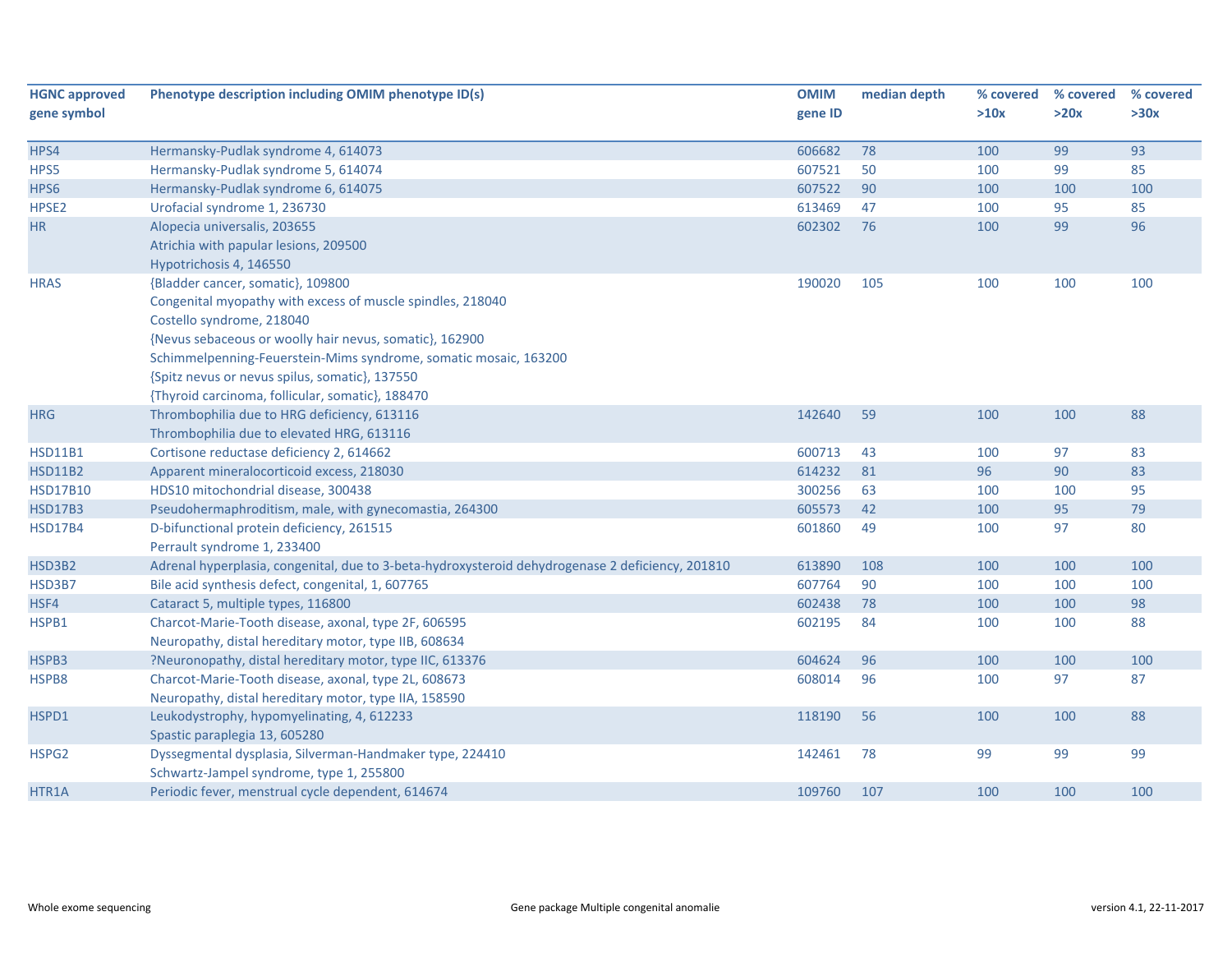| <b>HGNC approved</b> | Phenotype description including OMIM phenotype ID(s)                                            | <b>OMIM</b> | median depth | % covered | % covered | % covered |
|----------------------|-------------------------------------------------------------------------------------------------|-------------|--------------|-----------|-----------|-----------|
| gene symbol          |                                                                                                 | gene ID     |              | >10x      | >20x      | >30x      |
|                      |                                                                                                 |             |              |           |           |           |
| HTRA1                | CARASIL syndrome, 600142                                                                        | 602194      | 54           | 91        | 82        | 64        |
|                      | Cerebral arteriopathy, with subcortical infarcts and leukoencephalopathy, type 2, 616779        |             |              |           |           |           |
|                      | {Macular degeneration, age-related, 7}, 610149                                                  |             |              |           |           |           |
|                      | {Macular degeneration, age-related, neovascular type}, 610149                                   |             |              |           |           |           |
| HTRA2                | 3-methylglutaconic aciduria, type VIII, 617248                                                  | 606441      | 102          | 100       | 100       | 97        |
|                      | {Parkinson disease 13}, 610297                                                                  |             |              |           |           |           |
| <b>HTT</b>           | Huntington disease, 143100                                                                      | 613004      | 56           | 99        | 98        | 90        |
|                      | Lopes-Maciel-Rodan syndrome, 617435                                                             |             |              |           |           |           |
| HUWE1                | Mental retardation syndromic, Turner type, 300706                                               | 300697      | 45           | 100       | 93        | 76        |
| HYAL1                | ?Mucopolysaccharidosis type IX, 601492                                                          | 607071      | 76           | 100       | 100       | 100       |
| <b>HYDIN</b>         | Ciliary dyskinesia, primary, 5, 608647                                                          | 610812      | 45           | 100       | 91        | 71        |
| HYLS1                | Hydrolethalus syndrome, 236680                                                                  | 610693      | 57           | 100       | 100       | 100       |
| ICK                  | Endocrine-cerebroosteodysplasia, 612651                                                         | 612325      | 49           | 100       | 94        | 79        |
| <b>ICOS</b>          | Immunodeficiency, common variable, 1, 607594                                                    | 604558      | 42           | 100       | 100       | 88        |
| IDH <sub>2</sub>     | D-2-hydroxyglutaric aciduria 2, 613657                                                          | 147650      | 60           | 100       | 100       | 96        |
| <b>IDH3B</b>         | Retinitis pigmentosa 46, 612572                                                                 | 604526      | 74           | 100       | 100       | 100       |
| <b>IDS</b>           | Mucopolysaccharidosis II, 309900                                                                | 300823      | 63           | 100       | 96        | 85        |
| <b>IDUA</b>          | Mucopolysaccharidosis Ih, 607014                                                                | 252800      | 72           | 100       | 98        | 88        |
|                      | Mucopolysaccharidosis Ih/s, 607015                                                              |             |              |           |           |           |
|                      | Mucopolysaccharidosis Is, 607016                                                                |             |              |           |           |           |
| IER3IP1              | Microcephaly, epilepsy, and diabetes syndrome, 614231                                           | 609382      | 43           | 100       | 86        | 75        |
| <b>IFITM5</b>        | Osteogenesis imperfecta, type V, 610967                                                         | 614757      | 92           | 100       | 100       | 100       |
| IFNGR1               | {H. pylori infection, susceptibility to}, 600263                                                | 107470      | 53           | 100       | 98        | 87        |
|                      | {Hepatitis B virus infection, susceptibility to}, 610424                                        |             |              |           |           |           |
|                      | Immunodeficiency 27A, mycobacteriosis, AR, 209950                                               |             |              |           |           |           |
|                      | Immunodeficiency 27B, mycobacteriosis, AD, 615978                                               |             |              |           |           |           |
|                      | {Tuberculosis infection, protection against}, 607948                                            |             |              |           |           |           |
|                      | {Tuberculosis, susceptibility to}, 607948                                                       |             |              |           |           |           |
| <b>IFT122</b>        | Cranioectodermal dysplasia 1, 218330                                                            | 606045      | 72           | 100       | 100       | 95        |
| <b>IFT140</b>        | Short-rib thoracic dysplasia 9 with or without polydactyly, 266920                              | 614620      | 70           | 100       | 97        | 91        |
| <b>IFT172</b>        | Retinitis pigmentosa 71, 616394                                                                 | 607386      | 52           | 100       | 98        | 82        |
|                      | Short-rib thoracic dysplasia 10 with or without polydactyly, 615630                             |             |              |           |           |           |
| IFT43                | Cranioectodermal dysplasia 3, 614099                                                            | 614068      | 54           | 100       | 100       | 92        |
| IFT80                | Short-rib thoracic dysplasia 2 with or without polydactyly, 611263                              | 611177      | 50           | 100       | 93        | 75        |
| IGBP1                | Corpus callosum, agenesis of, with mental retardation, ocular coloboma and micrognathia, 300472 | 300139      | 59           | 100       | 99        | 84        |
| IGF1                 | Growth retardation with deafness and mental retardation due to IGF1 deficiency, 608747          | 147440      | 44           | 100       | 100       | 96        |
| IGF1R                | Insulin-like growth factor I, resistance to, 270450                                             | 147370      | 75           | 100       | 100       | 95        |
| IGF2R                | Hepatocellular carcinoma, somatic, 114550                                                       | 147280      | 71           | 99        | 97        | 90        |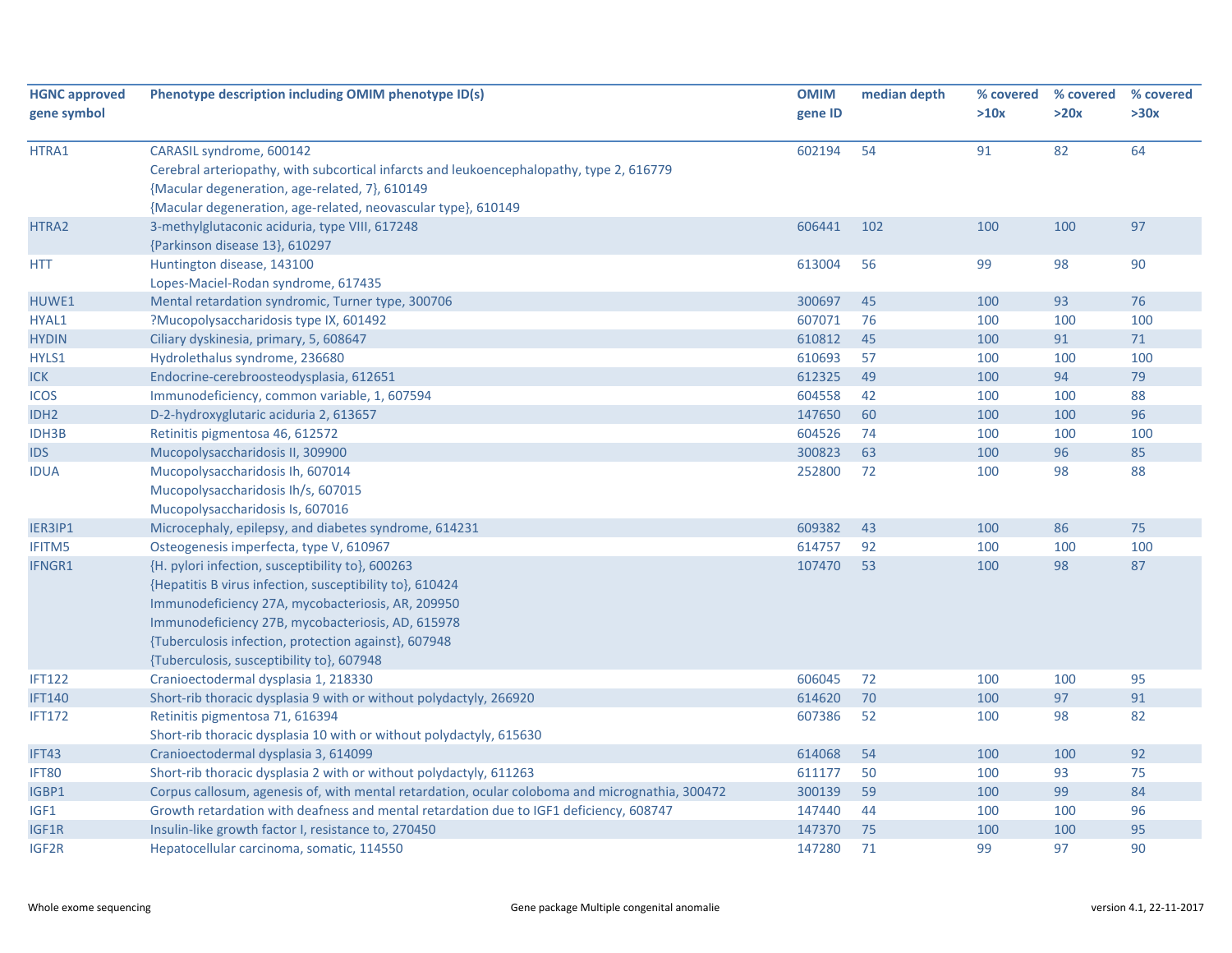| <b>HGNC approved</b> | Phenotype description including OMIM phenotype ID(s)                                                | <b>OMIM</b> | median depth | % covered | % covered | % covered |
|----------------------|-----------------------------------------------------------------------------------------------------|-------------|--------------|-----------|-----------|-----------|
| gene symbol          |                                                                                                     | gene ID     |              | >10x      | >20x      | >30x      |
|                      |                                                                                                     |             |              |           |           |           |
| <b>IGFALS</b>        | Acid-labile subunit, deficiency of, 615961                                                          | 601489      | 79           | 100       | 100       | 100       |
| IGFBP7               | Retinal arterial macroaneurysm with supravalvular pulmonic stenosis, 614224                         | 602867      | 42           | 100       | 97        | 82        |
| <b>IGHMBP2</b>       | Charcot-Marie-Tooth disease, axonal, type 2S, 616155                                                | 600502      | 66           | 100       | 100       | 94        |
|                      | Neuronopathy, distal hereditary motor, type VI, 604320                                              |             |              |           |           |           |
| IGLL1                | Agammaglobulinemia 2, 613500                                                                        | 146770      | 96           | 100       | 100       | 100       |
| IGSF1                | Hypothyroidism, central, and testicular enlargement, 300888                                         | 300137      | 52           | 100       | 99        | 94        |
| <b>IHH</b>           | Acrocapitofemoral dysplasia, 607778                                                                 | 600726      | 97           | 100       | 100       | 100       |
|                      | Brachydactyly, type A1, 112500                                                                      |             |              |           |           |           |
| <b>IKBKB</b>         | Immunodeficiency 15, 615592                                                                         | 603258      | 54           | 100       | 99        | 91        |
| <b>IKBKG</b>         | Ectodermal dysplasia, hypohidrotic, with immune deficiency, 300291                                  | 300248      | 62           | 100       | 100       | 92        |
|                      | Ectodermal, dysplasia, anhidrotic, lymphedema and immunodeficiency, 300301                          |             |              |           |           |           |
|                      | Immunodeficiency 33, 300636                                                                         |             |              |           |           |           |
|                      | Immunodeficiency, isolated, 300584                                                                  |             |              |           |           |           |
|                      | Incontinentia pigmenti, 308300                                                                      |             |              |           |           |           |
|                      | Invasive pneumococcal disease, recurrent isolated, 2, 300640                                        |             |              |           |           |           |
| IKZF1                | Immunodeficiency, common variable, 13, 616873                                                       | 603023      | 78           | 100       | 99        | 94        |
| <b>IKZF5</b>         | No OMIM phenotype                                                                                   | 606238      | 71           | 100       | 100       | 97        |
| IL10RA               | Inflammatory bowel disease 28, early onset, 613148                                                  | 146933      | 73           | 100       | 100       | 96        |
| IL10RB               | {Hepatitis B virus, susceptibility to}, 610424                                                      | 123889      | 42           | 100       | 98        | 81        |
|                      | Inflammatory bowel disease 25, early onset, 612567                                                  |             |              |           |           |           |
| IL11RA               | Craniosynostosis and dental anomalies, 614188                                                       | 600939      | 69           | 100       | 100       | 99        |
| IL17F                | ?Candidiasis, familial, 6, 613956                                                                   | 606496      | 57           | 100       | 100       | 100       |
| IL17RA               | Immunodeficiency 51, 613953                                                                         | 605461      | 80           | 100       | 100       | 100       |
| IL17RD               | Hypogonadotropic hypogonadism 18 with or without anosmia, 615267                                    | 606807      | 70           | 100       | 100       | 90        |
| IL1RAPL1             | Mental retardation 21/34, 300143                                                                    | 300206      | 50           | 100       | 99        | 83        |
| IL1RN                | {Gastric cancer risk after H. pylori infection}, 137215                                             | 147679      | 55           | 100       | 96        | 83        |
|                      | Interleukin 1 receptor antagonist deficiency, 612852                                                |             |              |           |           |           |
|                      | {Microvascular complications of diabetes 4}, 612628                                                 |             |              |           |           |           |
| <b>IL21R</b>         | [IgE, elevated level of], 147050                                                                    | 605383      | 78           | 100       | 100       | 95        |
|                      | Immunodeficiency, primary, IL21R-related, 615207                                                    |             |              |           |           |           |
| IL2RA                | {Diabetes, mellitus, insulin-dependent, susceptibility to, 10}, 601942                              | 147730      | 67           | 100       | 100       | 94        |
|                      | Immunodeficiency 41 with lymphoproliferation and autoimmunity, 606367                               |             |              |           |           |           |
| IL2RG                | Combined immunodeficiency, moderate, 312863                                                         | 308380      | 42           | 100       | 99        | 85        |
|                      | Severe combined immunodeficiency, 300400                                                            |             |              |           |           |           |
| IL31RA               | Amyloidosis, primary localized cutaneous, 2, 613955                                                 | 609510      | 56           | 100       | 99        | 89        |
| IL36RN               | Psoriasis 14, pustular, 614204                                                                      | 605507      | 53           | 100       | 100       | 98        |
| IL7R                 | Severe combined immunodeficiency, T-cell negative, B-cell/natural killer cell-positive type, 608971 | 146661      | 46           | 100       | 100       | 90        |
| ILDR1                | Deafness 42, 609646                                                                                 | 609739      | 66           | 100       | 98        | 92        |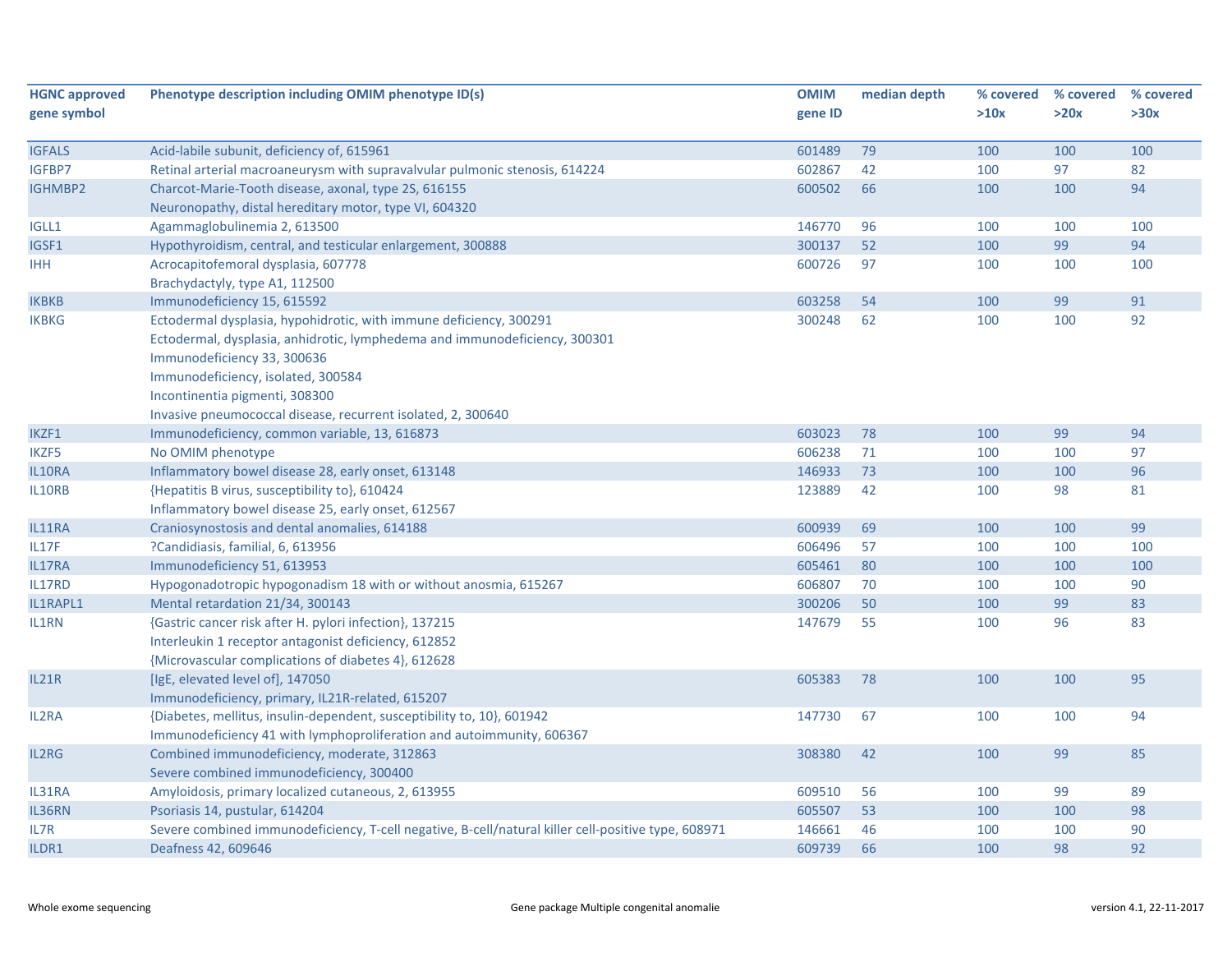| <b>HGNC approved</b> | Phenotype description including OMIM phenotype ID(s)                                                           | <b>OMIM</b> | median depth | % covered | % covered | % covered |
|----------------------|----------------------------------------------------------------------------------------------------------------|-------------|--------------|-----------|-----------|-----------|
| gene symbol          |                                                                                                                | gene ID     |              | >10x      | >20x      | >30x      |
| IMPAD1               | Chondrodysplasia with joint dislocations, GPAPP type, 614078                                                   | 614010      | 70           | 100       | 100       | 93        |
| IMPDH1               | Leber congenital amaurosis 11, 613837<br>Retinitis pigmentosa 10, 180105                                       | 146690      | 67           | 100       | 94        | 87        |
| IMPG2                | Macular dystrophy, vitelliform, 5, 616152<br>Retinitis pigmentosa 56, 613581                                   | 607056      | 50           | 100       | 98        | 86        |
| INF <sub>2</sub>     | Charcot-Marie-Tooth disease, dominant intermediate E, 614455<br>Glomerulosclerosis, focal segmental, 5, 613237 | 610982      | 68           | 94        | 92        | 89        |
| ING1                 | Squamous cell carcinoma, head and neck, somatic, 275355                                                        | 601566      | 92           | 100       | 100       | 100       |
| <b>INPP5E</b>        | Joubert syndrome 1, 213300                                                                                     | 613037      | 80           | 100       | 100       | 96        |
|                      | Mental retardation, truncal obesity, retinal dystrophy, and micropenis, 610156                                 |             |              |           |           |           |
| <b>INPPL1</b>        | Opsismodysplasia, 258480                                                                                       | 600829      | 71           | 100       | 99        | 97        |
| <b>INS</b>           | Diabetes mellitus, insulin-dependent, 2, 125852                                                                | 176730      | 82           | 100       | 100       | 100       |
|                      | Diabetes mellitus, permanent neonatal, 606176                                                                  |             |              |           |           |           |
|                      | Hyperproinsulinemia, 616214                                                                                    |             |              |           |           |           |
|                      | Maturity-onset diabetes of the young, type 10, 613370                                                          |             |              |           |           |           |
| <b>INSL3</b>         | Cryptorchidism, 219050                                                                                         | 146738      | 56           | 85        | 78        | 78        |
| <b>INSR</b>          | Diabetes mellitus, insulin-resistant, with acanthosis nigricans, 610549                                        | 147670      | 74           | 100       | 97        | 94        |
|                      | Hyperinsulinemic hypoglycemia, familial, 5, 609968                                                             |             |              |           |           |           |
|                      | Leprechaunism, 246200                                                                                          |             |              |           |           |           |
|                      | Rabson-Mendenhall syndrome, 262190                                                                             |             |              |           |           |           |
| <b>INVS</b>          | Nephronophthisis 2, infantile, 602088                                                                          | 243305      | 56           | 100       | 98        | 89        |
| IQCB1                | Senior-Loken syndrome 5, 609254                                                                                | 609237      | 42           | 100       | 89        | 67        |
| <b>IQSEC2</b>        | Mental retardation 1/78, 309530                                                                                | 300522      | 56           | 99        | 97        | 88        |
| IRAK4                | IRAK4 deficiency, 607676                                                                                       | 606883      | 53           | 100       | 97        | 77        |
|                      | Invasive pneumococcal disease, recurrent isolated, 1, 610799                                                   |             |              |           |           |           |
| IRF1                 | Gastric cancer, somatic, 613659                                                                                | 147575      | 71           | 100       | 100       | 94        |
|                      | Myelodysplastic syndrome, preleukemic                                                                          |             |              |           |           |           |
|                      | Myelogenous leukemia, acute                                                                                    |             |              |           |           |           |
|                      | Nonsmall cell lung cancer, somatic, 211980                                                                     |             |              |           |           |           |
| IRF4                 | [Skin/hair/eye pigmentation, variation in, 8], 611724                                                          | 601900      | 86           | 100       | 99        | 93        |
| IRF <sub>6</sub>     | {Orofacial cleft 6}, 608864                                                                                    | 607199      | 81           | 100       | 100       | 98        |
|                      | Popliteal pterygium syndrome 1, 119500                                                                         |             |              |           |           |           |
|                      | van der Woude syndrome, 119300                                                                                 |             |              |           |           |           |
| IRF8                 | Immunodeficiency 32A, mycobacteriosis, 614893                                                                  | 601565      | 87           | 100       | 100       | 92        |
|                      | Immunodeficiency 32B, monocyte and dendritic cell deficiency, 614894                                           |             |              |           |           |           |
| <b>IRGM</b>          | {Inflammatory bowel disease (Crohn disease) 19}, 612278                                                        | 608212      | 40           | 78        | 78        | 78        |
|                      | {Mycobacterium tuberculosis, protection against}, 607948                                                       |             |              |           |           |           |
| IRX5                 | Hamamy syndrome, 611174                                                                                        | 606195      | 62           | 100       | 100       | 97        |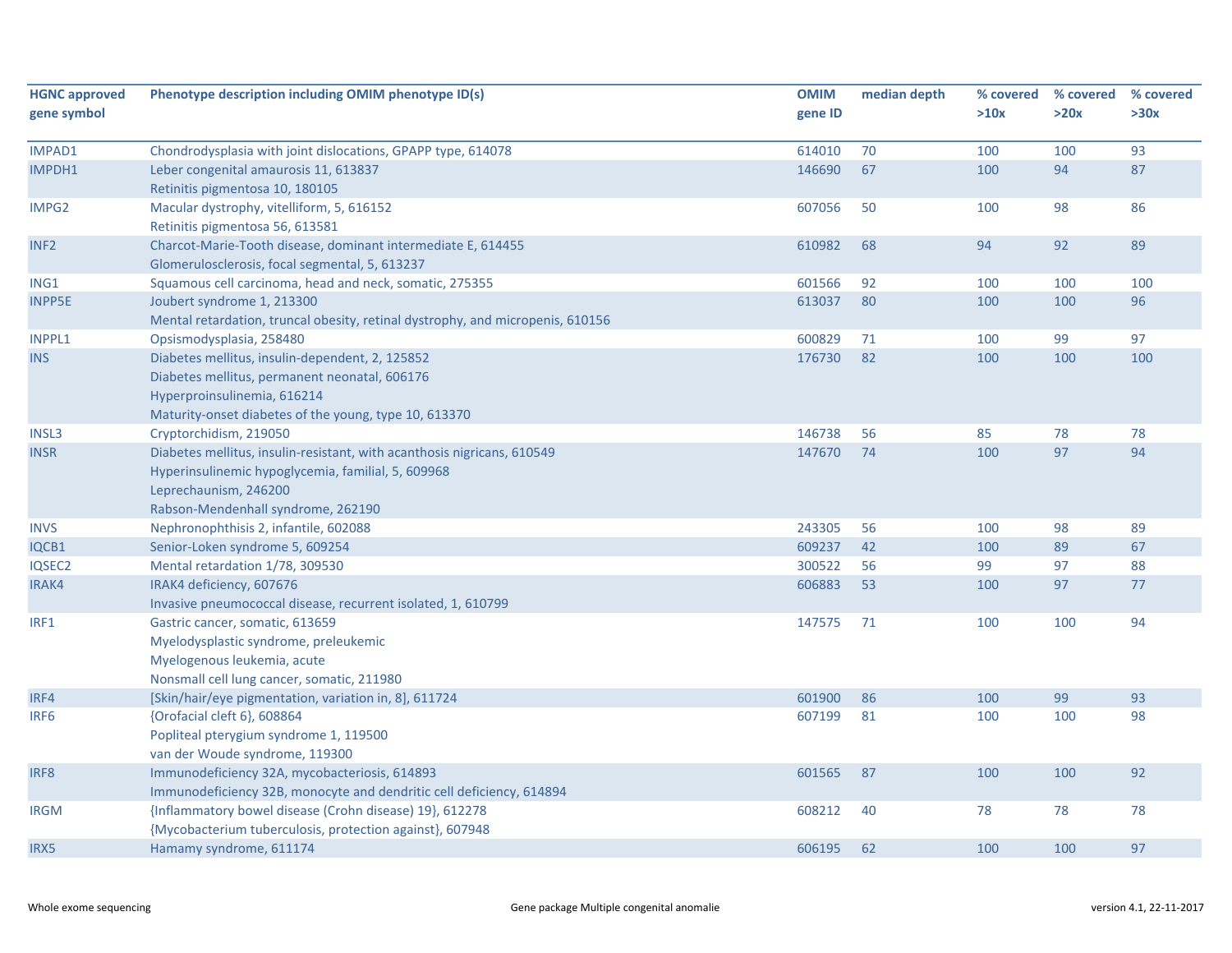| <b>HGNC approved</b> | Phenotype description including OMIM phenotype ID(s)                                               | <b>OMIM</b> | median depth | % covered | % covered | % covered |
|----------------------|----------------------------------------------------------------------------------------------------|-------------|--------------|-----------|-----------|-----------|
| gene symbol          |                                                                                                    | gene ID     |              | >10x      | >20x      | >30x      |
| <b>ISCU</b>          | Myopathy with lactic acidosis, hereditary, 255125                                                  | 611911      | 56           | 100       | 100       | 90        |
| <b>ISPD</b>          | Muscular dystrophy-dystroglycanopathy (congenital with brain and eye anomalies), type A, 7, 614643 | 614631      | 58           | 100       | 99        | 84        |
|                      | Muscular dystrophy-dystroglycanopathy (limb-girdle), type C, 7, 616052                             |             |              |           |           |           |
| <b>ITCH</b>          | Autoimmune disease, multisystem, with facial dysmorphism, 613385                                   | 606409      | 43           | 96        | 93        | 76        |
| <b>ITGA2</b>         | ?Glycoprotein la deficiency, 614200                                                                | 192974      | 54           | 100       | 99        | 90        |
| <b>ITGA2B</b>        | Bleeding disorder, platelet-type, 16, 187800                                                       | 607759      | 80           | 100       | 99        | 96        |
|                      | Glanzmann thrombasthenia, 273800                                                                   |             |              |           |           |           |
|                      | Thrombocytopenia, neonatal alloimmune, BAK antigen related                                         |             |              |           |           |           |
| ITGA3                | Interstitial lung disease, nephrotic syndrome, and epidermolysis bullosa, congenital, 614748       | 605025      | 80           | 100       | 100       | 98        |
| ITGA6                | Epidermolysis bullosa, junctional, with pyloric stenosis, 226730                                   | 147556      | 63           | 100       | 99        | 88        |
| <b>ITGA7</b>         | Muscular dystrophy, congenital, due to ITGA7 deficiency, 613204                                    | 600536      | 68           | 100       | 98        | 94        |
| ITGA8                | Renal hypodysplasia/aplasia 1, 191830                                                              | 604063      | 43           | 100       | 96        | 74        |
| ITGB2                | Leukocyte adhesion deficiency, 116920                                                              | 600065      | 77           | 100       | 100       | 99        |
| ITGB3                | Bleeding disorder, platelet-type, 16, 187800                                                       | 173470      | 57           | 100       | 99        | 92        |
|                      | Glanzmann thrombasthenia, 273800                                                                   |             |              |           |           |           |
|                      | {Myocardial infarction, susceptibility to}, 608446                                                 |             |              |           |           |           |
|                      | Purpura, posttransfusion                                                                           |             |              |           |           |           |
|                      | Thrombocytopenia, neonatal alloimmune                                                              |             |              |           |           |           |
| ITGB4                | Epidermolysis bullosa of hands and feet, 131800                                                    | 147557      | 74           | 99        | 98        | 96        |
|                      | Epidermolysis bullosa, junctional, non-Herlitz type, 226650                                        |             |              |           |           |           |
|                      | Epidermolysis bullosa, junctional, with pyloric atresia, 226730                                    |             |              |           |           |           |
| <b>ITK</b>           | Lymphoproliferative syndrome 1, 613011                                                             | 186973      | 53           | 100       | 98        | 79        |
| ITM2B                | Dementia, familial British, 176500                                                                 | 603904      | 49           | 100       | 100       | 89        |
|                      | Dementia, familial Danish, 117300                                                                  |             |              |           |           |           |
|                      | ?Retinal dystrophy with inner retinal dysfunction and ganglion cell abnormalities, 616079          |             |              |           |           |           |
| ITPR1                | Gillespie syndrome, 206700                                                                         | 147265      | 60           | 100       | 99        | 92        |
|                      | Spinocerebellar ataxia 15, 606658                                                                  |             |              |           |           |           |
|                      | Spinocerebellar ataxia 29, congenital nonprogressive, 117360                                       |             |              |           |           |           |
| <b>IVD</b>           | Isovaleric acidemia, 243500                                                                        | 607036      | 86           | 100       | 100       | 98        |
| <b>IYD</b>           | Thyroid dyshormonogenesis 4, 274800                                                                | 612025      | 72           | 100       | 100       | 96        |
| JAG1                 | Alagille syndrome 1, 118450                                                                        | 601920      | 62           | 100       | 100       | 92        |
|                      | ?Deafness, congenital heart defects, and posterior embryotoxon                                     |             |              |           |           |           |
|                      | Tetralogy of Fallot, 187500                                                                        |             |              |           |           |           |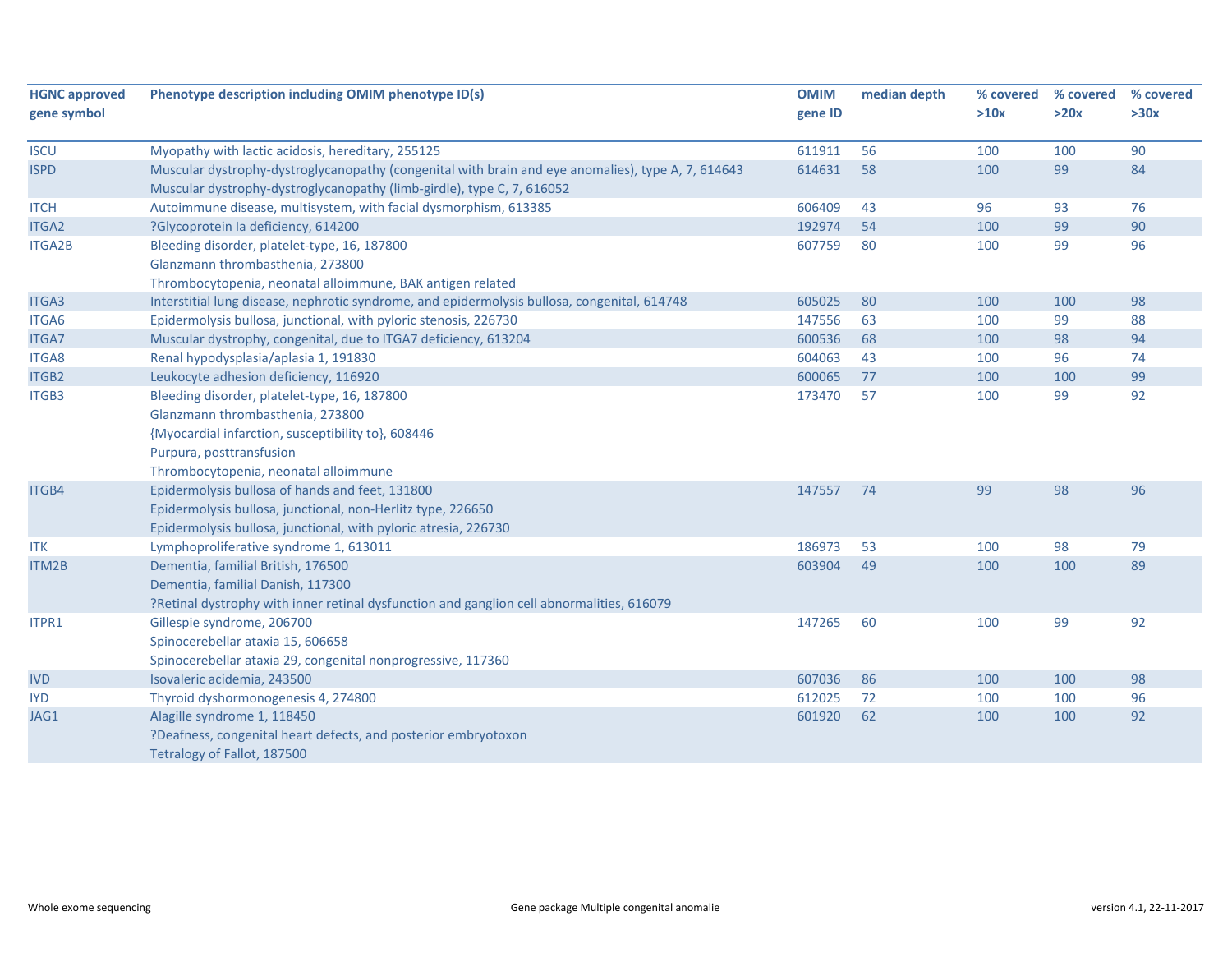| <b>HGNC approved</b> | Phenotype description including OMIM phenotype ID(s)                                    | <b>OMIM</b> | median depth | % covered | % covered | % covered |
|----------------------|-----------------------------------------------------------------------------------------|-------------|--------------|-----------|-----------|-----------|
| gene symbol          |                                                                                         | gene ID     |              | >10x      | >20x      | >30x      |
| JAK2                 | {Budd-Chiari syndrome, somatic}, 600800                                                 | 147796      | 48           | 100       | 97        | 81        |
|                      | Erythrocytosis, somatic, 133100                                                         |             |              |           |           |           |
|                      | Leukemia, acute myeloid, somatic, 601626                                                |             |              |           |           |           |
|                      | Myelofibrosis, somatic, 254450                                                          |             |              |           |           |           |
|                      | Polycythemia vera, somatic, 263300                                                      |             |              |           |           |           |
|                      | Thrombocythemia 3, 614521                                                               |             |              |           |           |           |
| JAK3                 | SCID, T-negative/B-positive type, 600802                                                | 600173      | 64           | 100       | 99        | 96        |
| JAM3                 | Hemorrhagic destruction of the brain, subependymal calcification, and cataracts, 613730 | 606871      | 49           | 100       | 97        | 83        |
| JPH <sub>2</sub>     | Cardiomyopathy, hypertrophic, 17, 613873                                                | 605267      | 77           | 100       | 100       | 97        |
| JPH3                 | ?Huntington disease-like 2, 606438                                                      | 605268      | 104          | 100       | 100       | 96        |
| <b>JUP</b>           | Arrhythmogenic right ventricular dysplasia 12, 611528                                   | 173325      | 77           | 100       | 100       | 98        |
|                      | Naxos disease, 601214                                                                   |             |              |           |           |           |
| KANK1                | Cerebral palsy, spastic quadriplegic, 2, 612900                                         | 607704      | 73           | 100       | 100       | 95        |
| <b>KANSL1</b>        | Koolen-De Vries syndrome, 610443                                                        | 612452      | 74           | 100       | 100       | 92        |
| <b>KARS</b>          | ?Charcot-Marie-Tooth disease, recessive intermediate, B, 613641                         | 601421      | 83           | 100       | 99        | 87        |
|                      | Deafness 89, 613916                                                                     |             |              |           |           |           |
| KAT6B                | Genitopatellar syndrome, 606170                                                         | 605880      | 73           | 100       | 98        | 92        |
|                      | SBBYSS syndrome, 603736                                                                 |             |              |           |           |           |
| KBTBD13              | Nemaline myopathy 6, 609273                                                             | 613727      | 101          | 100       | 100       | 100       |
| <b>KCNA1</b>         | Episodic ataxia/myokymia syndrome, 160120                                               | 176260      | 83           | 100       | 100       | 100       |
| <b>KCNA5</b>         | Atrial fibrillation, familial, 7, 612240                                                | 176267      | 94           | 100       | 100       | 100       |
| <b>KCNC3</b>         | Spinocerebellar ataxia 13, 605259                                                       | 176264      | 62           | 87        | 64        | 57        |
| <b>KCND3</b>         | Brugada syndrome 9, 616399                                                              | 605411      | 114          | 100       | 100       | 97        |
|                      | Spinocerebellar ataxia 19, 607346                                                       |             |              |           |           |           |
| KCNE1                | Jervell and Lange-Nielsen syndrome 2, 612347                                            | 176261      | 147          | 100       | 100       | 100       |
|                      | Long QT syndrome 5, 613695                                                              |             |              |           |           |           |
| <b>KCNE2</b>         | Atrial fibrillation, familial, 4, 611493                                                | 603796      | 65           | 100       | 100       | 100       |
|                      | Long QT syndrome 6, 613693                                                              |             |              |           |           |           |
| KCNE3                | Brugada syndrome 6, 613119                                                              | 604433      | 73           | 100       | 100       | 100       |
| <b>KCNH2</b>         | Long QT syndrome 2, 613688                                                              | 152427      | 82           | 100       | 100       | 97        |
|                      | {Long QT syndrome 2, acquired, susceptibility to}, 613688                               |             |              |           |           |           |
|                      | Short QT syndrome 1, 609620                                                             |             |              |           |           |           |
| KCNJ1                | Bartter syndrome, type 2, 241200                                                        | 600359      | 45           | 100       | 100       | 97        |
| KCNJ10               | Enlarged vestibular aqueduct, digenic, 600791                                           | 602208      | 133          | 100       | 100       | 100       |
|                      | SESAME syndrome, 612780                                                                 |             |              |           |           |           |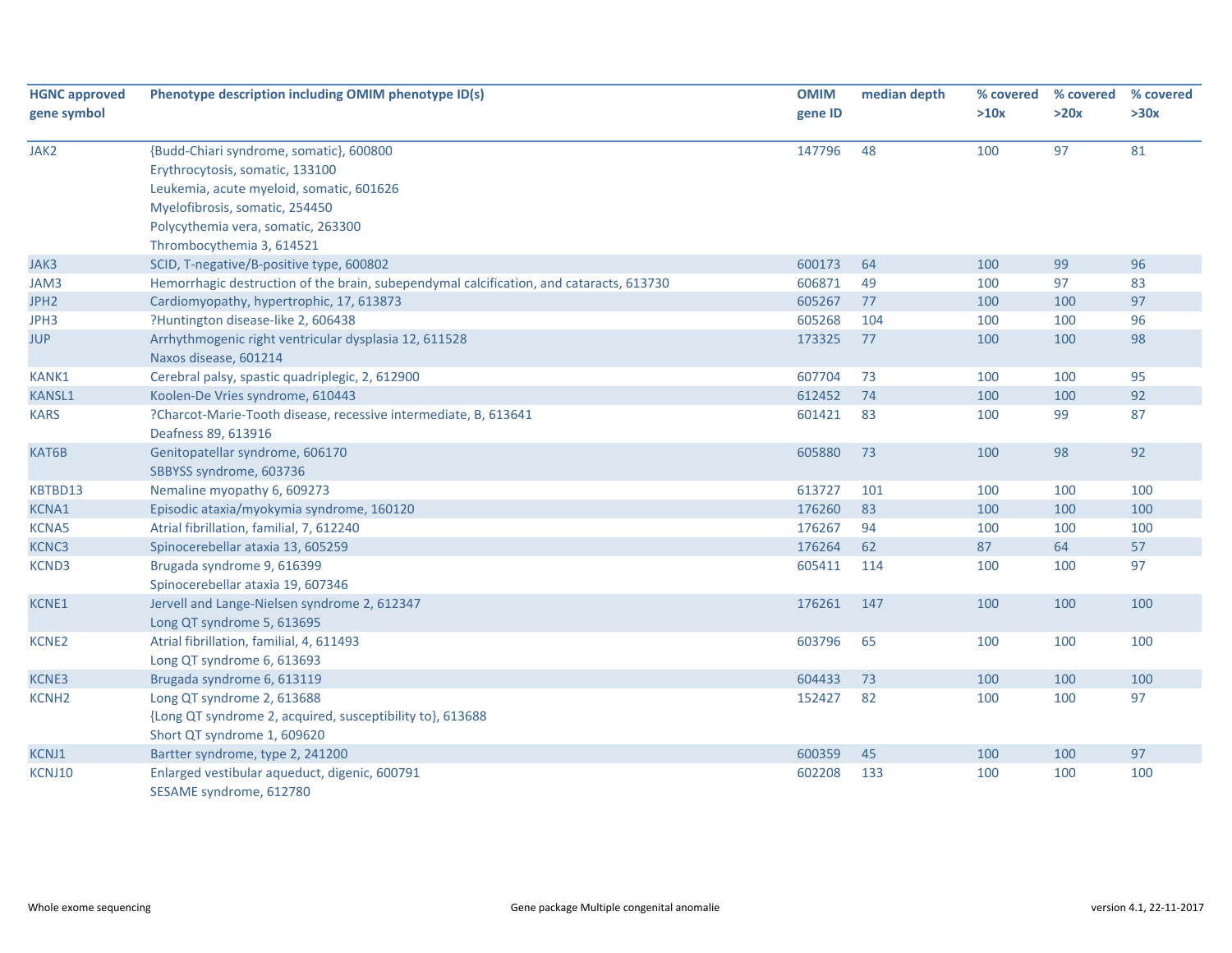| <b>HGNC approved</b><br>gene symbol | Phenotype description including OMIM phenotype ID(s)                                                                                                                                                                                                                                                   | <b>OMIM</b><br>gene ID | median depth     | % covered<br>>10x | % covered<br>>20x | % covered<br>>30x |
|-------------------------------------|--------------------------------------------------------------------------------------------------------------------------------------------------------------------------------------------------------------------------------------------------------------------------------------------------------|------------------------|------------------|-------------------|-------------------|-------------------|
| KCNJ11                              | Diabetes mellitus, transient neonatal, 3, 610582<br>{Diabetes mellitus, type 2, susceptibility to}, 125853<br>Diabetes, permanent neonatal, with or without neurologic features, 606176<br>Hyperinsulinemic hypoglycemia, familial, 2, 601820<br>Maturity-onset diabetes of the young, type 13, 616329 | 600937                 | 134              | 100               | 100               | 100               |
| KCNJ13                              | Leber congenital amaurosis 16, 614186<br>Snowflake vitreoretinal degeneration, 193230                                                                                                                                                                                                                  | 603208                 | 57               | 100               | 100               | 97                |
| <b>KCNJ2</b>                        | Andersen syndrome, 170390<br>Atrial fibrillation, familial, 9, 613980<br>Short QT syndrome 3, 609622                                                                                                                                                                                                   | 600681                 | 76               | 100               | 100               | 100               |
| <b>KCNJ5</b>                        | Hyperaldosteronism, familial, type III, 613677<br>Long QT syndrome 13, 613485                                                                                                                                                                                                                          | 600734                 | 103              | 100               | 100               | 100               |
| <b>KCNK3</b>                        | Pulmonary hypertension, primary, 4, 615344                                                                                                                                                                                                                                                             | 603220                 | 95               | 100               | 100               | 97                |
| KCNK9                               | Birk-Barel mental retardation dysmorphism syndrome, 612292                                                                                                                                                                                                                                             | 605874                 | 80               | 100               | 100               | 100               |
| <b>KCNMA1</b>                       | Generalized epilepsy and paroxysmal dyskinesia, 609446                                                                                                                                                                                                                                                 | 600150                 | 58               | 100               | 98                | 87                |
| KCNQ1                               | Atrial fibrillation, familial, 3, 607554<br>Jervell and Lange-Nielsen syndrome, 220400<br>Long QT syndrome 1, 192500<br>{Long QT syndrome 1, acquired, susceptibility to}, 192500<br>Short QT syndrome 2, 609621                                                                                       | 607542                 | 77               | 97                | 92                | 90                |
| KCNQ10T1                            | Beckwith-Wiedemann syndrome, 130650                                                                                                                                                                                                                                                                    | 604115                 | No coverage data |                   |                   |                   |
| <b>KCNQ2</b>                        | Epileptic encephalopathy, early infantile, 7, 613720<br>Myokymia, 121200<br>Seizures, benign neonatal, 1, 121200                                                                                                                                                                                       | 602235                 | 81               | 100               | 100               | 97                |
| KCNQ3                               | Seizures, benign neonatal, type 2, 121201                                                                                                                                                                                                                                                              | 602232                 | 72               | 100               | 98                | 90                |
| KCNQ4                               | Deafness 2A, 600101                                                                                                                                                                                                                                                                                    | 603537                 | 68               | 97                | 92                | 89                |
| KCNT1                               | Epilepsy, nocturnal frontal lobe, 5, 615005<br>Epileptic encephalopathy, early infantile, 14, 614959                                                                                                                                                                                                   | 608167                 | 63               | 100               | 98                | 95                |
| <b>KCNV2</b>                        | Retinal cone dystrophy 3B, 610356                                                                                                                                                                                                                                                                      | 607604                 | 93               | 100               | 100               | 100               |
| KCTD1                               | Scalp-ear-nipple syndrome, 181270                                                                                                                                                                                                                                                                      | 613420                 | 73               | 100               | 98                | 87                |
| KCTD7                               | Epilepsy, progressive myoclonic 3, with or without intracellular inclusions, 611726                                                                                                                                                                                                                    | 611725                 | 102              | 100               | 100               | 99                |
| KDM5C                               | Mental retardation, syndromic, Claes-Jensen type, 300534                                                                                                                                                                                                                                               | 314690                 | 66               | 100               | 99                | 94                |
| KDM6A                               | Kabuki syndrome 2, 300867                                                                                                                                                                                                                                                                              | 300128                 | 48               | 100               | 95                | 83                |
| <b>KDR</b>                          | Hemangioma, capillary infantile, somatic, 602089<br>{Hemangioma, capillary infantile, susceptibility to}, 602089                                                                                                                                                                                       | 191306                 | 46               | 100               | 98                | 84                |
| <b>KERA</b>                         | Cornea plana 2, 217300                                                                                                                                                                                                                                                                                 | 603288                 | 49               | 100               | 100               | 97                |
| KHDC3L                              | Hydatidiform mole, recurrent, 2, 614293                                                                                                                                                                                                                                                                | 611687                 | 86               | 100               | 100               | 100               |
| <b>KIF11</b>                        | Microcephaly with or without chorioretinopathy, lymphedema, or mental retardation, 152950                                                                                                                                                                                                              | 148760                 | 58               | 100               | 99                | 87                |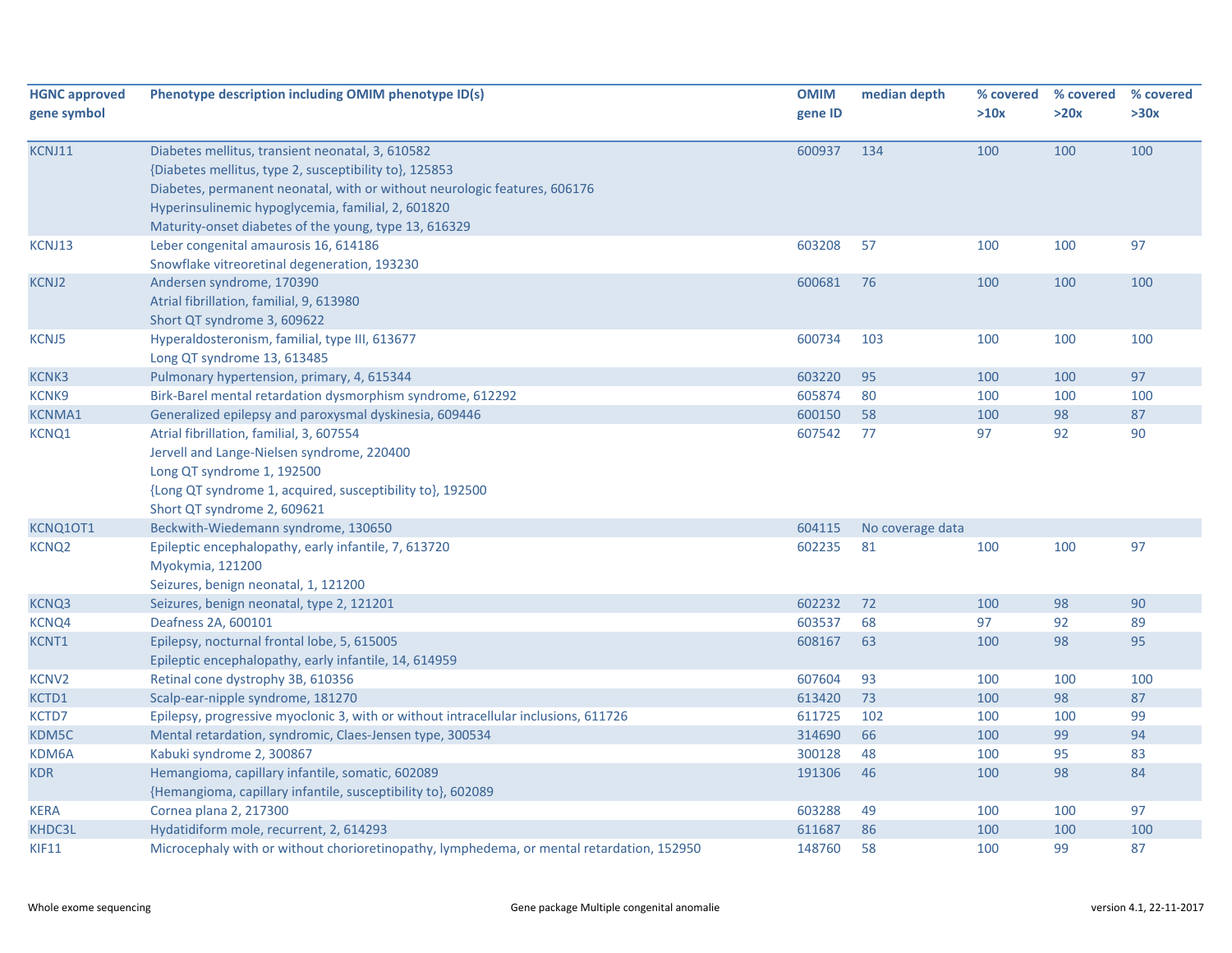| <b>HGNC approved</b><br>gene symbol | Phenotype description including OMIM phenotype ID(s)                                                                                                                    | <b>OMIM</b><br>gene ID | median depth | % covered<br>>10x | % covered<br>>20x | % covered<br>>30x |
|-------------------------------------|-------------------------------------------------------------------------------------------------------------------------------------------------------------------------|------------------------|--------------|-------------------|-------------------|-------------------|
| KIF1A                               | Mental retardation 9, 614255<br>Neuropathy, hereditary sensory, type IIC, 614213<br>Spastic paraplegia 30, 610357                                                       | 601255                 | 70           | 100               | 100               | 99                |
| KIF1B                               | ?Charcot-Marie-Tooth disease, type 2A1, 118210<br>{Neuroblastoma, susceptibility to, 1}, 256700<br>Pheochromocytoma, 171300                                             | 605995                 | 48           | 100               | 98                | 85                |
| KIF1BP                              | Goldberg-Shprintzen megacolon syndrome, 609460                                                                                                                          | 609367                 | 66           | 100               | 99                | 91                |
| KIF1C                               | Spastic ataxia 2, 611302                                                                                                                                                | 603060                 | 83           | 100               | 100               | 99                |
| KIF21A                              | Fibrosis of extraocular muscles, congenital, 1, 135700<br>Fibrosis of extraocular muscles, congenital, 3B, 135700                                                       | 608283                 | 51           | 100               | 96                | 80                |
| <b>KIF22</b>                        | Spondyloepimetaphyseal dysplasia with joint laxity, type 2, 603546                                                                                                      | 603213                 | 98           | 100               | 100               | 99                |
| KIF2A                               | Cortical dysplasia, complex, with other brain malformations 3, 615411                                                                                                   | 602591                 | 59           | 100               | 94                | 75                |
| KIF5A                               | Myoclonus, intractable, neonatal, 617235<br>Spastic paraplegia 10, 604187                                                                                               | 602821                 | 63           | 100               | 99                | 90                |
| KIF7                                | Acrocallosal syndrome, 200990<br>?Al-Gazali-Bakalinova syndrome, 607131<br>?Hydrolethalus syndrome 2, 614120<br>Joubert syndrome 12, 200990                             | 611254                 | 66           | 99                | 95                | 89                |
| KIRREL3                             | Mental retardation 4, 612581                                                                                                                                            | 607761                 | 73           | 100               | 100               | 99                |
| KISS1                               | ?Hypogonadotropic hypogonadism 13 with or without anosmia, 614842                                                                                                       | 603286                 | 85           | 100               | 99                | 94                |
| KISS1R                              | Hypogonadotropic hypogonadism 8 with or without anosmia, 614837<br>?Precocious puberty, central, 1, 176400                                                              | 604161                 | 77           | 100               | 100               | 100               |
| <b>KIT</b>                          | Gastrointestinal stromal tumor, familial, 606764<br>Germ cell tumors, 273300<br>Leukemia, acute myeloid, 601626<br>Mast cell disease, 154800<br>Piebaldism, 172800      | 164920                 | 56           | 100               | 100               | 96                |
| <b>KITLG</b>                        | Deafness 69, unilateral or asymmetric, 616697<br>Hyperpigmentation with or without hypopigmentation, 145250<br>[Skin/hair/eye pigmentation 7, blond/brown hair], 611664 | 184745                 | 60           | 100               | 99                | 80                |
| <b>KL</b>                           | {Coronary artery disease, susceptibility to}<br>Tumoral calcinosis, hyperphosphatemic, 211900                                                                           | 604824                 | 75           | 99                | 97                | 96                |
| KLF1                                | Blood group--Lutheran inhibitor, 111150<br>Dyserythropoietic anemia, congenital, type IV, 613673<br>[Hereditary persistence of fetal hemoglobin], 613566                | 600599                 | 80           | 100               | 100               | 100               |
| KLF11                               | Maturity-onset diabetes of the young, type VII, 610508                                                                                                                  | 603301                 | 88           | 100               | 100               | 98                |
| KLF6                                | Gastric cancer, somatic, 613659<br>Prostate cancer, somatic, 176807                                                                                                     | 602053                 | 92           | 100               | 100               | 100               |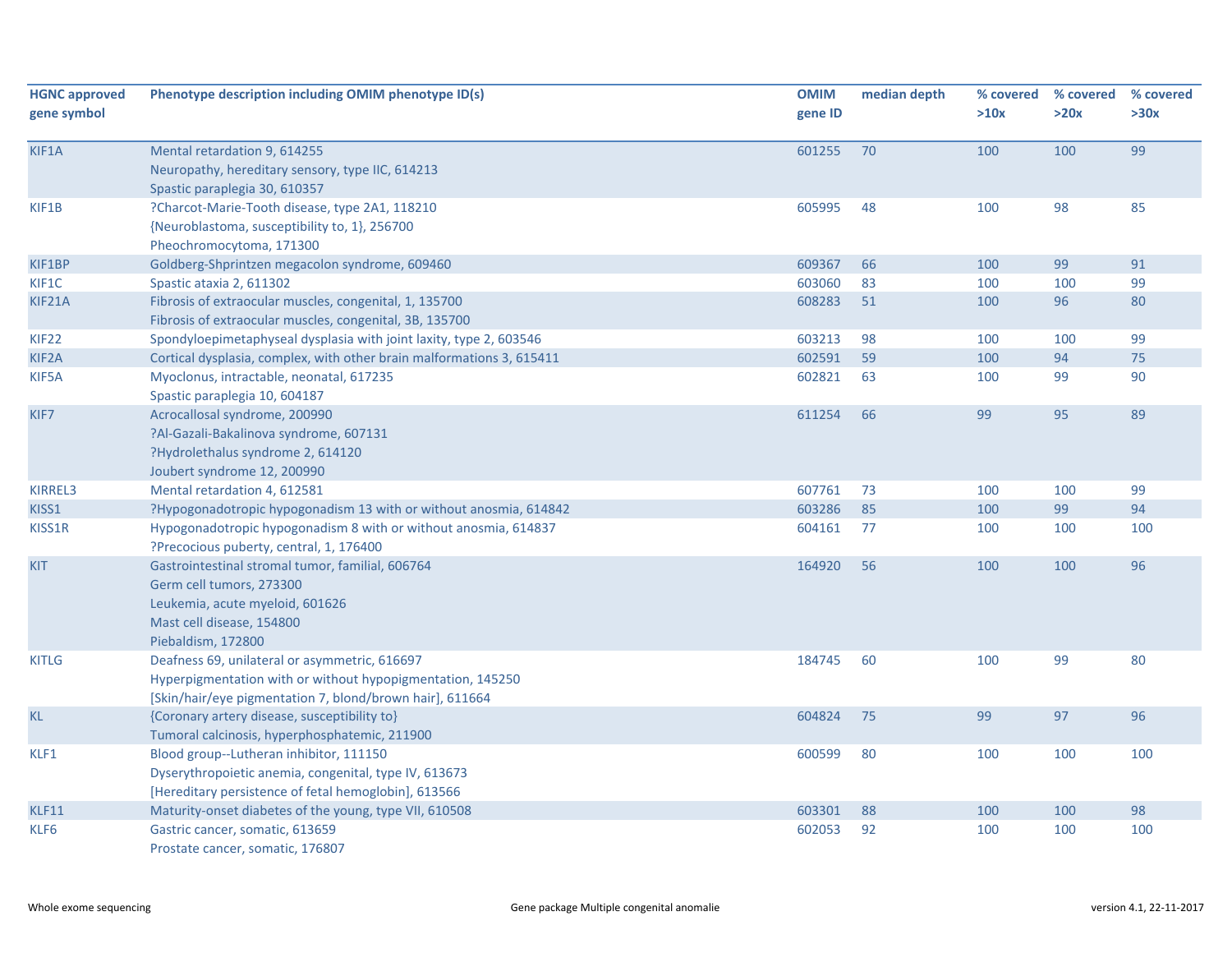| <b>HGNC approved</b> | Phenotype description including OMIM phenotype ID(s)                                                      | <b>OMIM</b> | median depth | % covered | % covered | % covered |
|----------------------|-----------------------------------------------------------------------------------------------------------|-------------|--------------|-----------|-----------|-----------|
| gene symbol          |                                                                                                           | gene ID     |              | >10x      | >20x      | >30x      |
|                      |                                                                                                           |             |              |           |           |           |
| <b>KLHDC8B</b>       | {Hodgkin lymphoma, susceptibility to}, 236000                                                             | 613169      | 82           | 100       | 100       | 100       |
| KLHL10               | Spermatogenic failure 11, 615081                                                                          | 608778      | 66           | 100       | 100       | 99        |
| KLHL3                | Pseudohypoaldosteronism, type IID, 614495                                                                 | 605775      | 50           | 100       | 94        | 80        |
| KLHL40               | Nemaline myopathy 8, 615348                                                                               | 615340      | 84           | 100       | 100       | 99        |
| KLHL41               | Nemaline myopathy 9, 615731                                                                               | 607701      | 58           | 100       | 100       | 99        |
| KLHL7                | Cold-induced sweating syndrome 3, 617055                                                                  | 611119      | 54           | 100       | 100       | 91        |
|                      | Retinitis pigmentosa 42, 612943                                                                           |             |              |           |           |           |
| KLK4                 | Amelogenesis imperfecta, type IIA1, 204700                                                                | 603767      | 81           | 100       | 100       | 100       |
| KLKB1                | Fletcher factor (prekallikrein) deficiency, 612423                                                        | 229000      | 53           | 100       | 99        | 87        |
| <b>KLLN</b>          | Cowden syndrome 4, 615107                                                                                 | 612105      | 77           | 100       | 100       | 100       |
| KMT2A                | Leukemia, myeloid/lymphoid or mixed-lineage, 159555                                                       | 159555      | 50           | 100       | 99        | 92        |
|                      | Wiedemann-Steiner syndrome, 605130                                                                        |             |              |           |           |           |
| KMT2D                | Kabuki syndrome 1, 147920                                                                                 | 602113      | 97           | 100       | 100       | 99        |
| KNL1                 | Microcephaly 4, primary, 604321                                                                           | 609173      | 51           | 100       | 98        | 91        |
| <b>KPTN</b>          | Mental retardation 41, 615637                                                                             | 615620      | 73           | 100       | 100       | 94        |
| <b>KRAS</b>          | Bladder cancer, somatic, 109800                                                                           | 190070      | 61           | 100       | 97        | 64        |
|                      | Breast cancer, somatic, 114480                                                                            |             |              |           |           |           |
|                      | Cardiofaciocutaneous syndrome 2, 615278                                                                   |             |              |           |           |           |
|                      | Gastric cancer, somatic, 137215                                                                           |             |              |           |           |           |
|                      | Leukemia, acute myeloid, 601626                                                                           |             |              |           |           |           |
|                      | Lung cancer, somatic, 211980                                                                              |             |              |           |           |           |
|                      | Noonan syndrome 3, 609942                                                                                 |             |              |           |           |           |
|                      | Pancreatic carcinoma, somatic, 260350                                                                     |             |              |           |           |           |
|                      | RAS-associated autoimmune leukoproliferative disorder, 614470                                             |             |              |           |           |           |
|                      | Schimmelpenning-Feuerstein-Mims syndrome, somatic mosaic, 163200                                          |             |              |           |           |           |
| KRIT1                | Cavernous malformations of CNS and retina, 116860                                                         | 604214      | 51           | 100       | 98        | 81        |
|                      | Cerebral cavernous malformations-1, 116860                                                                |             |              |           |           |           |
|                      | Hyperkeratotic cutaneous capillary-venous malformations associated with cerebral capillary malformations, |             |              |           |           |           |
|                      | 116860                                                                                                    |             |              |           |           |           |
| KRT1                 | Epidermolytic hyperkeratosis, 113800                                                                      | 139350      | 67           | 100       | 100       | 98        |
|                      | Ichthyosis histrix, Curth-Macklin type, 146590                                                            |             |              |           |           |           |
|                      | Ichthyosis, cyclic, with epidermolytic hyperkeratosis, 607602                                             |             |              |           |           |           |
|                      | Keratosis palmoplantaris striata III, 607654                                                              |             |              |           |           |           |
|                      | Palmoplantar keratoderma, epidermolytic, 144200                                                           |             |              |           |           |           |
|                      | Palmoplantar keratoderma, nonepidermolytic, 600962                                                        |             |              |           |           |           |
| <b>KRT10</b>         | Epidermolytic hyperkeratosis, 113800                                                                      | 148080      | 72           | 100       | 100       | 99        |
|                      | Ichthyosis with confetti, 609165                                                                          |             |              |           |           |           |
|                      | Ichthyosis, cyclic, with epidermolytic hyperkeratosis, 607602                                             |             |              |           |           |           |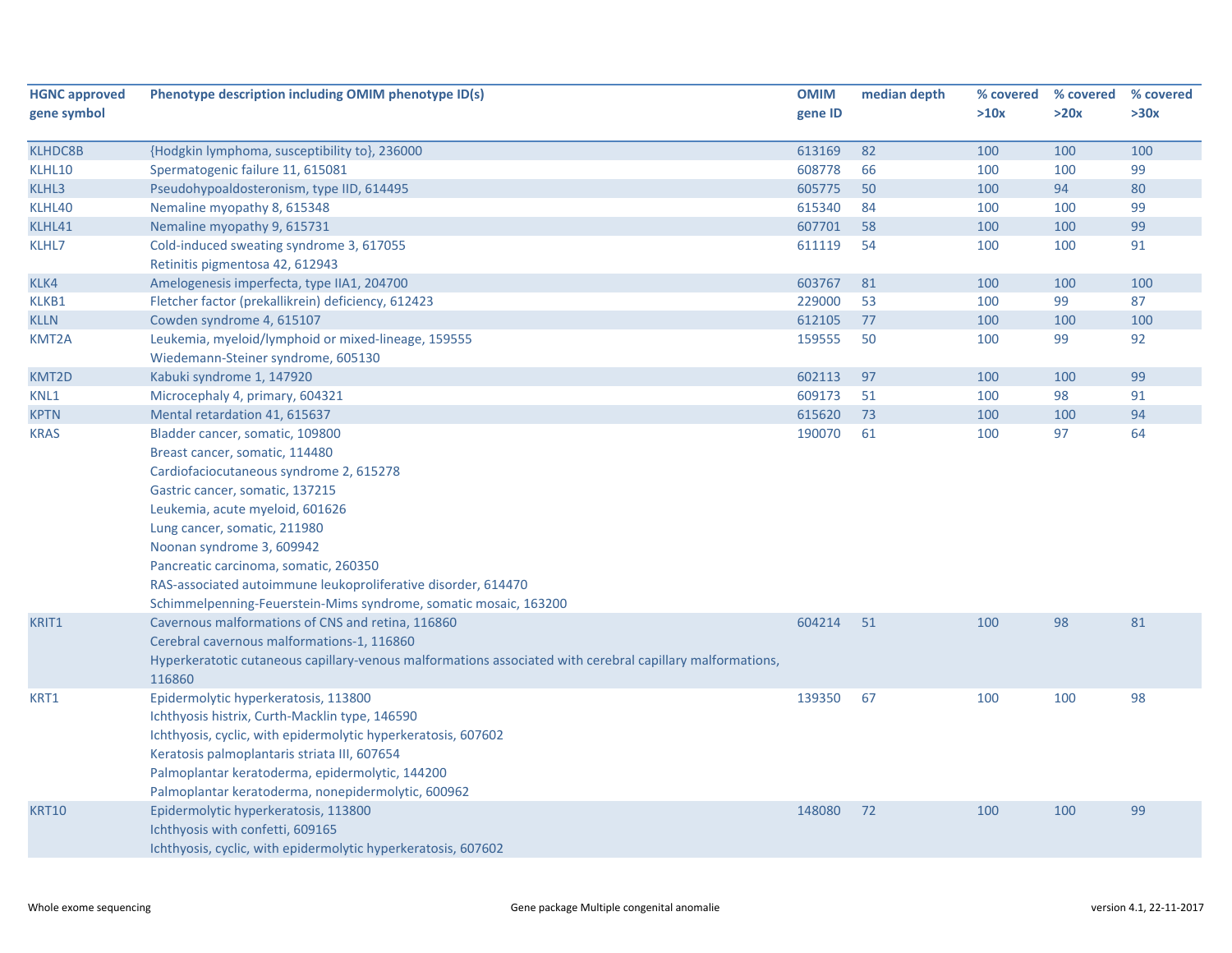| <b>HGNC approved</b><br>gene symbol | Phenotype description including OMIM phenotype ID(s)                 | <b>OMIM</b><br>gene ID | median depth | % covered<br>>10x | % covered<br>>20x | % covered<br>>30x |
|-------------------------------------|----------------------------------------------------------------------|------------------------|--------------|-------------------|-------------------|-------------------|
| <b>KRT12</b>                        | Meesmann corneal dystrophy, 122100                                   | 601687                 | 63           | 100               | 100               | 97                |
| <b>KRT13</b>                        | White sponge nevus 2, 615785                                         | 148065                 | 78           | 100               | 98                | 93                |
| <b>KRT14</b>                        | Dermatopathia pigmentosa reticularis, 125595                         | 148066                 | 81           | 100               | 100               | 100               |
|                                     | Epidermolysis bullosa simplex, Dowling-Meara type, 131760            |                        |              |                   |                   |                   |
|                                     | Epidermolysis bullosa simplex, Koebner type, 131900                  |                        |              |                   |                   |                   |
|                                     | Epidermolysis bullosa simplex, Weber-Cockayne type, 131800           |                        |              |                   |                   |                   |
|                                     | Epidermolysis bullosa simplex, recessive 1, 601001                   |                        |              |                   |                   |                   |
|                                     | Naegeli-Franceschetti-Jadassohn syndrome, 161000                     |                        |              |                   |                   |                   |
| <b>KRT16</b>                        | Pachyonychia congenita 1, 167200                                     | 148067                 | 95           | 100               | 100               | 100               |
|                                     | Palmoplantar keratoderma, nonepidermolytic, focal, 613000            |                        |              |                   |                   |                   |
| <b>KRT17</b>                        | Pachyonychia congenita 2, 167210                                     | 148069                 | 59           | 100               | 100               | 92                |
|                                     | Steatocystoma multiplex, 184500                                      |                        |              |                   |                   |                   |
| <b>KRT18</b>                        | Cirrhosis, cryptogenic, 215600                                       | 148070                 | 71           | 100               | 100               | 100               |
|                                     | {Cirrhosis, noncryptogenic, susceptibility to}, 215600               |                        |              |                   |                   |                   |
| KRT2                                | Ichthyosis bullosa of Siemens, 146800                                | 600194                 | 72           | 100               | 100               | 97                |
| KRT3                                | Meesmann corneal dystrophy, 122100                                   | 148043                 | 61           | 100               | 100               | 92                |
| KRT4                                | White sponge nevus 1, 193900                                         | 123940                 | 83           | 100               | 100               | 97                |
| KRT5                                | Dowling-Degos disease 1, 179850                                      | 148040                 | 77           | 100               | 100               | 97                |
|                                     | Epidermolysis bullosa simplex, Dowling-Meara type, 131760            |                        |              |                   |                   |                   |
|                                     | Epidermolysis bullosa simplex, Koebner type, 131900                  |                        |              |                   |                   |                   |
|                                     | Epidermolysis bullosa simplex, Weber-Cockayne type, 131800           |                        |              |                   |                   |                   |
|                                     | Epidermolysis bullosa simplex, recessive 1, 601001                   |                        |              |                   |                   |                   |
|                                     | Epidermolysis bullosa simplex-MP, 131960                             |                        |              |                   |                   |                   |
|                                     | Epidermylysis bullosa simplex-MCR, 609352                            |                        |              |                   |                   |                   |
| KRT6A                               | Pachyonychia congenita 3, 615726                                     | 148041                 | 138          | 100               | 100               | 100               |
| KRT6B                               | Pachyonychia congenita 4, 615728                                     | 148042                 | 139          | 100               | 100               | 100               |
| KRT6C                               | Palmoplantar keratoderma, nonepidermolytic, focal or diffuse, 615735 | 612315                 | 116          | 100               | 100               | 100               |
| KRT74                               | ?Ectodermal dysplasia 7, hair/nail type, 614929                      | 608248                 | 82           | 100               | 100               | 100               |
|                                     | ?Hypotrichosis 3, 613981                                             |                        |              |                   |                   |                   |
|                                     | Woolly hair, 194300                                                  |                        |              |                   |                   |                   |
| KRT8                                | Cirrhosis, cryptogenic, 215600                                       | 148060                 | 64           | 100               | 98                | 91                |
|                                     | {Cirrhosis, noncryptogenic, susceptibility to}, 215600               |                        |              |                   |                   |                   |
| <b>KRT81</b>                        | Monilethrix, 158000                                                  | 602153                 | 106          | 100               | 100               | 100               |
| <b>KRT83</b>                        | ?Monilethrix, 158000                                                 | 602765                 | 89           | 100               | 100               | 100               |
| <b>KRT85</b>                        | Ectodermal dysplasia 4, hair/nail type, 602032                       | 602767                 | 79           | 100               | 100               | 96                |
| <b>KRT86</b>                        | Monilethrix, 158000                                                  | 601928                 | 108          | 100               | 100               | 100               |
| KRT9                                | Palmoplantar keratoderma, epidermolytic, 144200                      | 607606                 | 69           | 100               | 100               | 100               |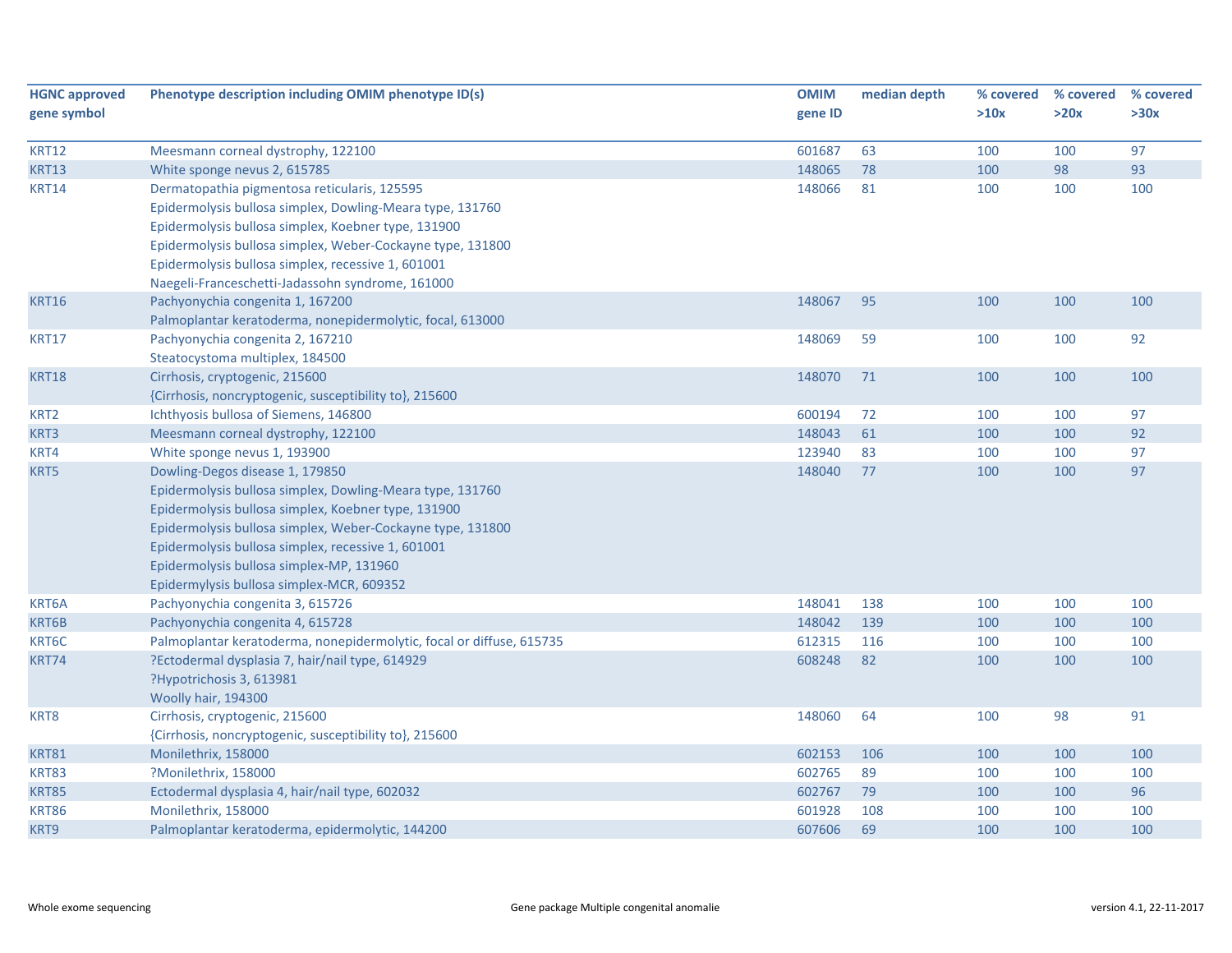| <b>HGNC approved</b><br>gene symbol | Phenotype description including OMIM phenotype ID(s)                                                                                                                                                                                                           | <b>OMIM</b><br>gene ID | median depth | % covered<br>>10x | % covered<br>>20x | % covered<br>>30x |
|-------------------------------------|----------------------------------------------------------------------------------------------------------------------------------------------------------------------------------------------------------------------------------------------------------------|------------------------|--------------|-------------------|-------------------|-------------------|
| L1CAM                               | CRASH syndrome, 303350<br>Corpus callosum, partial agenesis of, 304100<br>Hydrocephalus due to aqueductal stenosis, 307000<br>Hydrocephalus with Hirschsprung disease, 307000<br>Hydrocephalus with congenital idiopathic intestinal pseudoobstruction, 307000 | 308840                 | 78           | 100               | 100               | 99                |
|                                     | MASA syndrome, 303350                                                                                                                                                                                                                                          |                        |              |                   |                   |                   |
| L2HGDH                              | L-2-hydroxyglutaric aciduria, 236792                                                                                                                                                                                                                           | 609584                 | 47           | 100               | 99                | 89                |
| LAMA2                               | Muscular dystrophy, congenital merosin-deficient, 607855<br>Muscular dystrophy, congenital, due to partial LAMA2 deficiency, 607855                                                                                                                            | 156225                 | 50           | 100               | 98                | 86                |
| LAMA3                               | Epidermolysis bullosa, generalized atrophic benign, 226650<br>Epidermolysis bullosa, junctional, Herlitz type, 226700<br>Laryngoonychocutaneous syndrome, 245660                                                                                               | 600805                 | 49           | 100               | 97                | 85                |
| LAMA4                               | Cardiomyopathy, dilated, 1JJ, 615235                                                                                                                                                                                                                           | 600133                 | 50           | 100               | 99                | 86                |
| LAMB1                               | Lissencephaly 5, 615191                                                                                                                                                                                                                                        | 150240                 | 65           | 100               | 98                | 93                |
| LAMB <sub>2</sub>                   | Nephrotic syndrome, type 5, with or without ocular abnormalities, 614199<br>Pierson syndrome, 609049                                                                                                                                                           | 150325                 | 97           | 100               | 100               | 100               |
| LAMB3                               | Amelogenesis imperfecta, type IA, 104530<br>Epidermolysis bullosa, junctional, Herlitz type, 226700<br>Epidermolysis bullosa, junctional, non-Herlitz type, 226650                                                                                             | 150310                 | 73           | 100               | 100               | 98                |
| LAMC <sub>2</sub>                   | Epidermolysis bullosa, junctional, Herlitz type, 226700<br>Epidermolysis bullosa, junctional, non-Herlitz type, 226650                                                                                                                                         | 150292                 | 70           | 100               | 100               | 94                |
| LAMC3                               | Cortical malformations, occipital, 614115                                                                                                                                                                                                                      | 604349                 | 67           | 100               | 100               | 98                |
| LAMP <sub>2</sub>                   | Danon disease, 300257                                                                                                                                                                                                                                          | 309060                 | 33           | 100               | 92                | 58                |
| LAMTOR2                             | Immunodeficiency due to defect in MAPBP-interacting protein, 610798                                                                                                                                                                                            | 610389                 | 78           | 100               | 100               | 100               |
| LARGE1                              | Muscular dystrophy-dystroglycanopathy (congenital with brain and eye anomalies), type A, 6, 613154<br>Muscular dystrophy-dystroglycanopathy (congenital with mental retardation), type B, 6, 608840                                                            | 603590                 | 63           | 100               | 100               | 94                |
| LARP7                               | Alazami syndrome, 615071                                                                                                                                                                                                                                       | 612026                 | 50           | 100               | 98                | 85                |
| LARS <sub>2</sub>                   | ?Hydrops, lactic acidosis, and sideroblastic anemia, 617021<br>Perrault syndrome 4, 615300                                                                                                                                                                     | 604544                 | 53           | 100               | 100               | 95                |
| <b>LBR</b>                          | Greenberg skeletal dysplasia, 215140<br>Pelger-Huet anomaly, 169400<br>?Reynolds syndrome, 613471                                                                                                                                                              | 600024                 | 48           | 100               | 97                | 84                |
| LCA5                                | Leber congenital amaurosis 5, 604537                                                                                                                                                                                                                           | 611408                 | 63           | 100               | 100               | 97                |
| LCAT                                | Fish-eye disease, 136120<br>Norum disease, 245900                                                                                                                                                                                                              | 606967                 | 106          | 100               | 100               | 100               |
| LCT                                 | Lactase deficiency, congenital, 223000                                                                                                                                                                                                                         | 603202                 | 84           | 100               | 100               | 98                |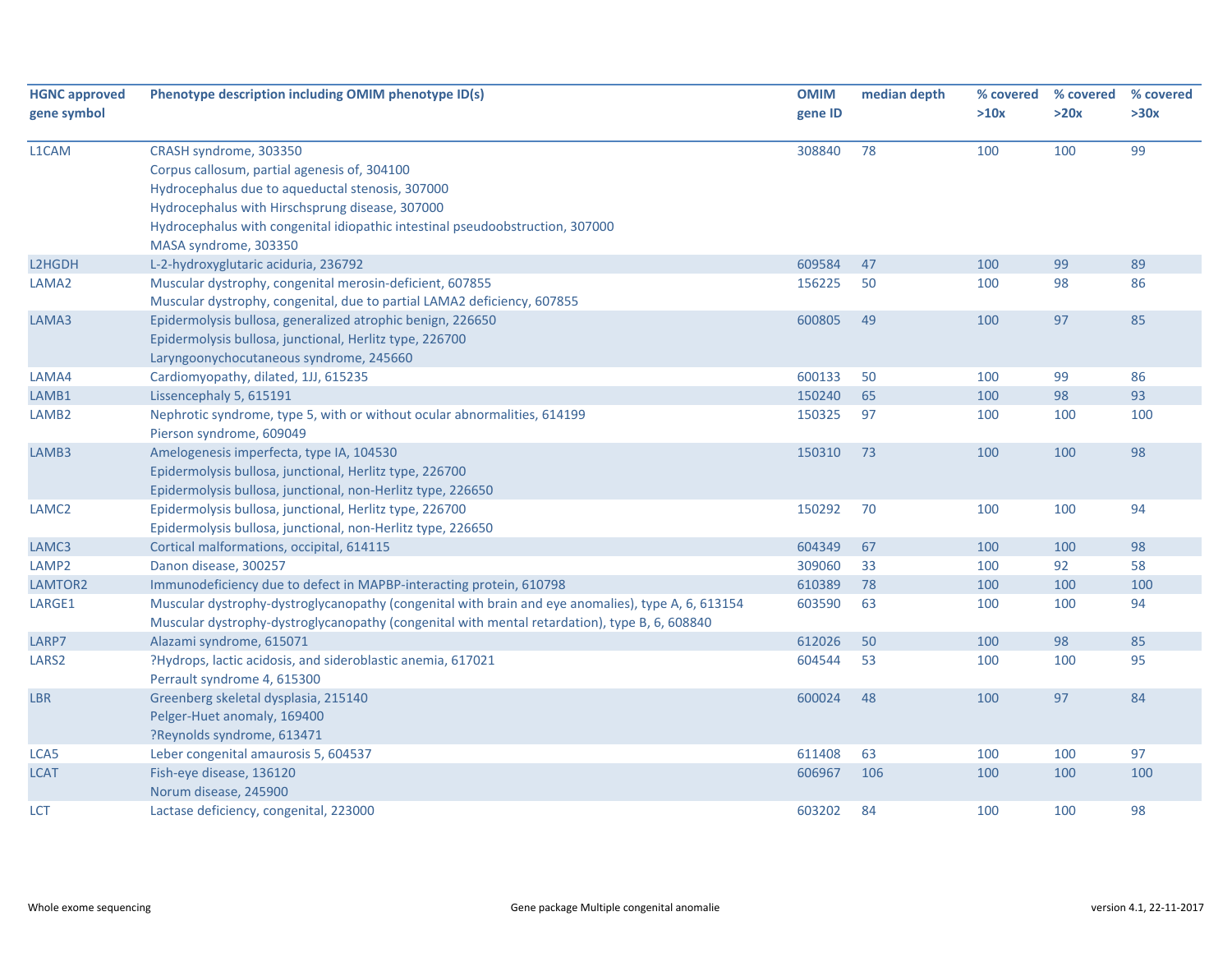| <b>HGNC approved</b> | Phenotype description including OMIM phenotype ID(s)               | <b>OMIM</b> | median depth | % covered | % covered | % covered |
|----------------------|--------------------------------------------------------------------|-------------|--------------|-----------|-----------|-----------|
| gene symbol          |                                                                    | gene ID     |              | >10x      | >20x      | >30x      |
| LDB3                 | Cardiomyopathy, dilated, 1C, with or without LVNC, 601493          | 605906      | 66           | 100       | 100       | 97        |
|                      | Cardiomyopathy, hypertrophic, 24, 601493                           |             |              |           |           |           |
|                      | Left ventricular noncompaction 3, 601493                           |             |              |           |           |           |
|                      | Myopathy, myofibrillar, 4, 609452                                  |             |              |           |           |           |
| <b>LDHA</b>          | Glycogen storage disease XI, 612933                                | 150000      | 50           | 100       | 96        | 72        |
| <b>LDHB</b>          | [Lactate dehydrogenase-B deficiency], 614128                       | 150100      | 47           | 100       | 100       | 90        |
| <b>LDLR</b>          | Hypercholesterolemia, familial, 143890                             | 606945      | 117          | 100       | 100       | 100       |
|                      | LDL cholesterol level QTL2, 143890                                 |             |              |           |           |           |
| LDLRAP1              | Hypercholesterolemia, familial, 603813                             | 605747      | 70           | 100       | 100       | 96        |
| LEF1                 | Sebaceous tumors, somatic                                          | 153245      | 52           | 100       | 100       | 95        |
| LEFTY2               | Left-right axis malformations                                      | 601877      | 87           | 100       | 100       | 100       |
| LEMD3                | Buschke-Ollendorff syndrome, 166700                                | 607844      | 69           | 100       | 99        | 93        |
|                      | Melorheostosis with osteopoikilosis, 155950                        |             |              |           |           |           |
|                      | Osteopoikilosis, 166700                                            |             |              |           |           |           |
| <b>LEP</b>           | Obesity, morbid, due to leptin deficiency, 614962                  | 164160      | 73           | 100       | 100       | 100       |
| <b>LEPR</b>          | Obesity, morbid, due to leptin receptor deficiency, 614963         | 601007      | 61           | 100       | 99        | 91        |
| <b>LFNG</b>          | ?Spondylocostal dysostosis 3, 609813                               | 602576      | 63           | 84        | 82        | 79        |
| LGI <sub>1</sub>     | Epilepsy, familial temporal lobe, 1, 600512                        | 604619      | 64           | 100       | 99        | 92        |
| <b>LHB</b>           | Hypogonadotropic hypogonadism 23 with or without anosmia, 228300   | 152780      | 81           | 100       | 100       | 100       |
| <b>LHCGR</b>         | Leydig cell adenoma, somatic, with precocious puberty, 176410      | 152790      | 55           | 100       | 98        | 84        |
|                      | Leydig cell hypoplasia with hypergonadotropic hypogonadism, 238320 |             |              |           |           |           |
|                      | Leydig cell hypoplasia with pseudohermaphroditism, 238320          |             |              |           |           |           |
|                      | Luteinizing hormone resistance, female, 238320                     |             |              |           |           |           |
|                      | Precocious puberty, male, 176410                                   |             |              |           |           |           |
| LHFPL5               | Deafness 67, 610265                                                | 609427      | 96           | 100       | 100       | 100       |
| LHX3                 | Pituitary hormone deficiency, combined, 3, 221750                  | 600577      | 64           | 100       | 99        | 91        |
| LHX4                 | Pituitary hormone deficiency, combined, 4, 262700                  | 602146      | 62           | 100       | 100       | 99        |
| <b>LIAS</b>          | Hyperglycinemia, lactic acidosis, and seizures, 614462             | 607031      | 56           | 100       | 99        | 88        |
| <b>LIFR</b>          | Stuve-Wiedemann syndrome/Schwartz-Jampel type 2 syndrome, 601559   | 151443      | 46           | 100       | 96        | 77        |
| LIG1                 | DNA ligase I deficiency                                            | 126391      | 59           | 100       | 100       | 95        |
| LIG4                 | LIG4 syndrome, 606593                                              | 601837      | 62           | 100       | 100       | 100       |
|                      | {Multiple myeloma, resistance to}, 254500                          |             |              |           |           |           |
| LIM <sub>2</sub>     | Cataract 19, multiple types, 615277                                | 154045      | 74           | 100       | 100       | 99        |
| LINS1                | Mental retardation 27, 614340                                      | 610350      | 48           | 100       | 99        | 89        |
| <b>LIPA</b>          | Cholesteryl ester storage disease, 278000                          | 613497      | 46           | 100       | 99        | 82        |
|                      | Wolman disease, 278000                                             |             |              |           |           |           |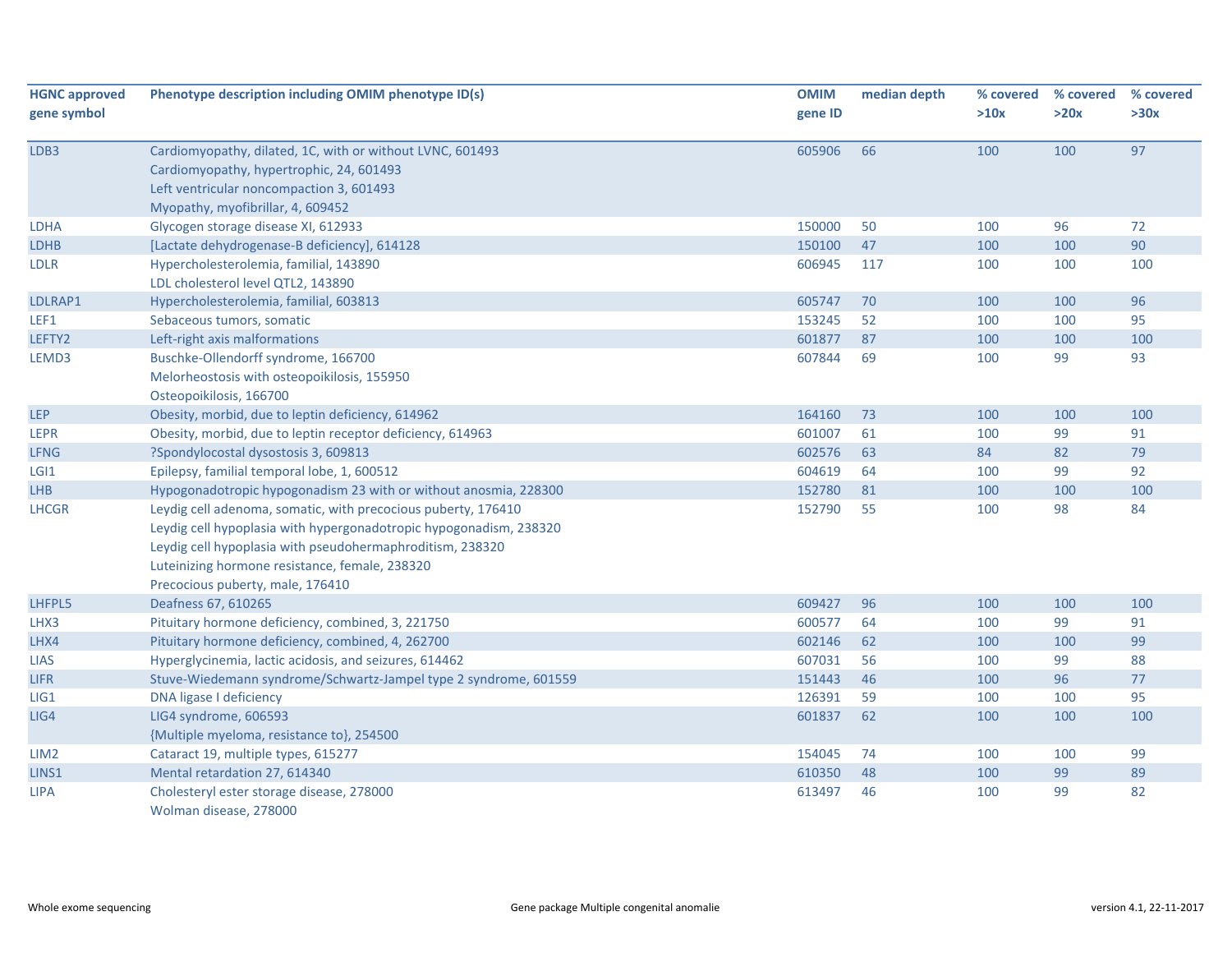| <b>HGNC approved</b> | Phenotype description including OMIM phenotype ID(s)         | <b>OMIM</b> | median depth | % covered | % covered | % covered |
|----------------------|--------------------------------------------------------------|-------------|--------------|-----------|-----------|-----------|
| gene symbol          |                                                              | gene ID     |              | >10x      | >20x      | >30x      |
| <b>LIPC</b>          | {Diabetes mellitus, noninsulin-dependent}, 125853            | 151670      | 54           | 100       | 98        | 85        |
|                      | Hepatic lipase deficiency, 614025                            |             |              |           |           |           |
|                      | [High density lipoprotein cholesterol level QTL 12], 612797  |             |              |           |           |           |
| <b>LIPH</b>          | Hypotrichosis 7, 604379                                      | 607365      | 40           | 100       | 96        | 78        |
|                      | Woolly hair 2 with or without hypotrichosis, 604379          |             |              |           |           |           |
| <b>LIPN</b>          | Ichthyosis, congenital 8, 613943                             | 613924      | 55           | 100       | 97        | 89        |
| <b>LITAF</b>         | Charcot-Marie-Tooth disease, type 1C, 601098                 | 603795      | 65           | 100       | 100       | 100       |
| LMAN1                | Combined factor V and VIII deficiency, 227300                | 601567      | 47           | 100       | 90        | 74        |
| LMBR1                | Acheiropody, 200500                                          | 605522      | 38           | 100       | 94        | 64        |
|                      | Hypoplastic or aplastic tibia with polydactyly, 188740       |             |              |           |           |           |
|                      | Laurin-Sandrow syndrome, 135750                              |             |              |           |           |           |
|                      | Polydactyly, preaxial type II, 174500                        |             |              |           |           |           |
|                      | Syndactyly, type IV, 186200                                  |             |              |           |           |           |
|                      | Triphalangeal thumb, type I, 174500                          |             |              |           |           |           |
|                      | Triphalangeal thumb-polysyndactyly syndrome, 174500          |             |              |           |           |           |
| LMBRD1               | Methylmalonic aciduria and homocystinuria, cblF type, 277380 | 612625      | 45           | 100       | 92        | 67        |
| LMF1                 | Lipase deficiency, combined, 246650                          | 611761      | 89           | 100       | 100       | 100       |
| <b>LMNA</b>          | Cardiomyopathy, dilated, 1A, 115200                          | 150330      | 86           | 100       | 100       | 98        |
|                      | Charcot-Marie-Tooth disease, type 2B1, 605588                |             |              |           |           |           |
|                      | Emery-Dreifuss muscular dystrophy 2, AD, 181350              |             |              |           |           |           |
|                      | Emery-Dreifuss muscular dystrophy 3, AR, 616516              |             |              |           |           |           |
|                      | Heart-hand syndrome, Slovenian type, 610140                  |             |              |           |           |           |
|                      | Hutchinson-Gilford progeria, 176670                          |             |              |           |           |           |
|                      | Lipodystrophy, familial partial, type 2, 151660              |             |              |           |           |           |
|                      | Malouf syndrome, 212112                                      |             |              |           |           |           |
|                      | Mandibuloacral dysplasia, 248370                             |             |              |           |           |           |
|                      | Muscular dystrophy, congenital, 613205                       |             |              |           |           |           |
|                      | Muscular dystrophy, limb-girdle, type 1B, 159001             |             |              |           |           |           |
|                      | Restrictive dermopathy, lethal, 275210                       |             |              |           |           |           |
| LMNB1                | Leukodystrophy, adult-onset, 169500                          | 150340      | 45           | 100       | 98        | 82        |
| LMX1B                | Nail-patella syndrome, 161200                                | 602575      | 63           | 100       | 99        | 93        |
| <b>LOR</b>           | Vohwinkel syndrome with ichthyosis, 604117                   | 152445      | 64           | 100       | 100       | 100       |
| LOXHD1               | Deafness 77, 613079                                          | 613072      | 71           | 100       | 99        | 94        |
| LPAR6                | Hypotrichosis 8, 278150                                      | 609239      | 81           | 100       | 100       | 100       |
|                      | Woolly hair 1, with or without hypotrichosis, 278150         |             |              |           |           |           |
| LPIN1                | Myoglobinuria, acute recurrent, 268200                       | 605518      | 53           | 100       | 98        | 84        |
| LPIN2                | Majeed syndrome, 609628                                      | 605519      | 53           | 100       | 99        | 88        |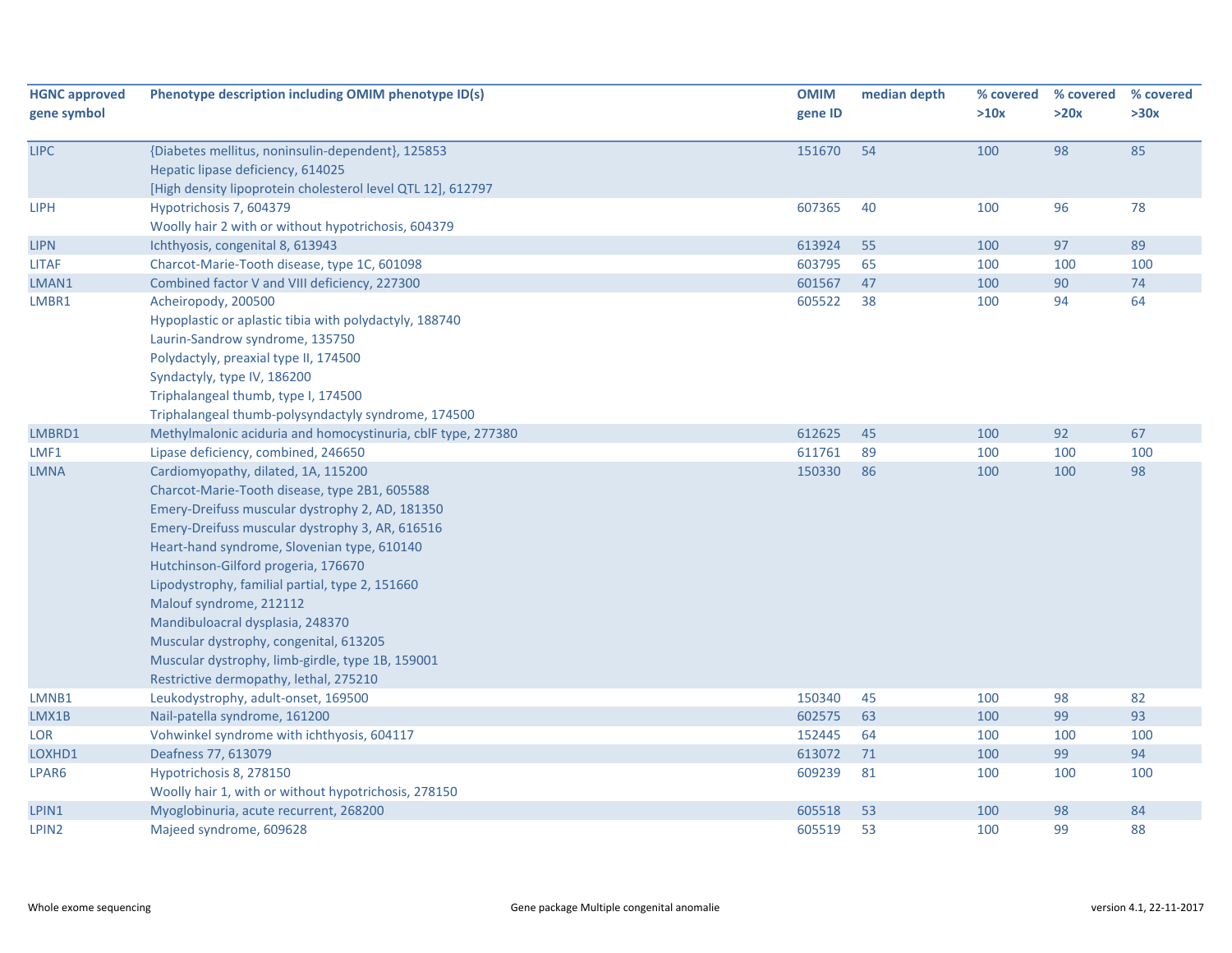| <b>HGNC approved</b><br>gene symbol | Phenotype description including OMIM phenotype ID(s)                                                                                                                                                                                                                                        | <b>OMIM</b><br>gene ID | median depth | % covered<br>>10x | % covered<br>>20x | % covered<br>>30x |
|-------------------------------------|---------------------------------------------------------------------------------------------------------------------------------------------------------------------------------------------------------------------------------------------------------------------------------------------|------------------------|--------------|-------------------|-------------------|-------------------|
| LPL                                 | Combined hyperlipidemia, familial, 144250<br>[High density lipoprotein cholesterol level QTL 11]<br>Lipoprotein lipase deficiency, 238600                                                                                                                                                   | 609708                 | 74           | 100               | 100               | 95                |
| LPP                                 | Leukemia, acute myeloid, 601626<br>Lipoma                                                                                                                                                                                                                                                   | 600700                 | 61           | 100               | 100               | 98                |
| <b>LRAT</b>                         | Leber congenital amaurosis 14, 613341<br>Retinal dystrophy, early-onset severe, 613341<br>Retinitis pigmentosa, juvenile, 613341                                                                                                                                                            | 604863                 | 105          | 100               | 100               | 100               |
| <b>LRBA</b>                         | Immunodeficiency, common variable, 8, with autoimmunity, 614700                                                                                                                                                                                                                             | 606453                 | 47           | 100               | 97                | 82                |
| LRIG2                               | Urofacial syndrome 2, 615112                                                                                                                                                                                                                                                                | 608869                 | 56           | 100               | 99                | 93                |
| LRIT <sub>3</sub>                   | Night blindness, congenital stationary (complete), 1F, 615058                                                                                                                                                                                                                               | 615004                 | 61           | 100               | 100               | 98                |
| <b>LRMDA</b>                        | Albinism, oculocutaneous, type VII, 615179                                                                                                                                                                                                                                                  | 614537                 | 56           | 100               | 94                | 83                |
| LRP2                                | Donnai-Barrow syndrome, 222448                                                                                                                                                                                                                                                              | 600073                 | 47           | 100               | 97                | 84                |
| LRP4                                | Cenani-Lenz syndactyly syndrome, 212780<br>?Myasthenic syndrome, congenital, 17, 616304<br>Sclerosteosis 2, 614305                                                                                                                                                                          | 604270                 | 68           | 100               | 99                | 95                |
| LRP5                                | [Bone mineral density variability 1], 601884<br>Exudative vitreoretinopathy 4, 601813<br>Hyperostosis, endosteal, 144750<br>Osteopetrosis 1, 607634<br>Osteoporosis-pseudoglioma syndrome, 259770<br>{Osteoporosis}, 166710<br>Osteosclerosis, 144750<br>van Buchem disease, type 2, 607636 | 603506                 | 81           | 100               | 98                | 96                |
| LRPAP1                              | Myopia 23, 615431                                                                                                                                                                                                                                                                           | 104225                 | 76           | 100               | 100               | 99                |
| <b>LRPPRC</b>                       | Leigh syndrome, French-Canadian type, 220111                                                                                                                                                                                                                                                | 607544                 | 44           | 100               | 95                | 74                |
| LRRC6                               | Ciliary dyskinesia, primary, 19, 614935                                                                                                                                                                                                                                                     | 614930                 | 58           | 100               | 98                | 83                |
| LRRC8A                              | ?Agammaglobulinemia 5, 613506                                                                                                                                                                                                                                                               | 608360                 | 111          | 100               | 100               | 100               |
| LRRK2                               | {Parkinson disease 8}, 607060                                                                                                                                                                                                                                                               | 609007                 | 61           | 100               | 98                | 88                |
| LRSAM1                              | Charcot-Marie-Toothe disease, axonal, type 2P, 614436                                                                                                                                                                                                                                       | 610933                 | 56           | 100               | 96                | 87                |
| <b>LRTOMT</b>                       | Deafness 63, 611451                                                                                                                                                                                                                                                                         | 612414                 | 60           | 100               | 100               | 98                |
| LTBP2                               | Glaucoma 3, primary congenital, D, 613086<br>Microspherophakia and/or megalocornea, with ectopia lentis and with or without secondary glaucoma,<br>251750<br>Weill-Marchesani syndrome 3, recessive, 614819                                                                                 | 602091                 | 70           | 100               | 100               | 99                |
| LTBP3                               | Dental anomalies and short stature, 601216                                                                                                                                                                                                                                                  | 602090                 | 86           | 100               | 99                | 97                |
| LTBP4                               | Cutis laxa, type IC, 613177                                                                                                                                                                                                                                                                 | 604710                 | 80           | 100               | 99                | 98                |
| <b>LYST</b>                         | Chediak-Higashi syndrome, 214500                                                                                                                                                                                                                                                            | 606897                 | 55           | 100               | 99                | 91                |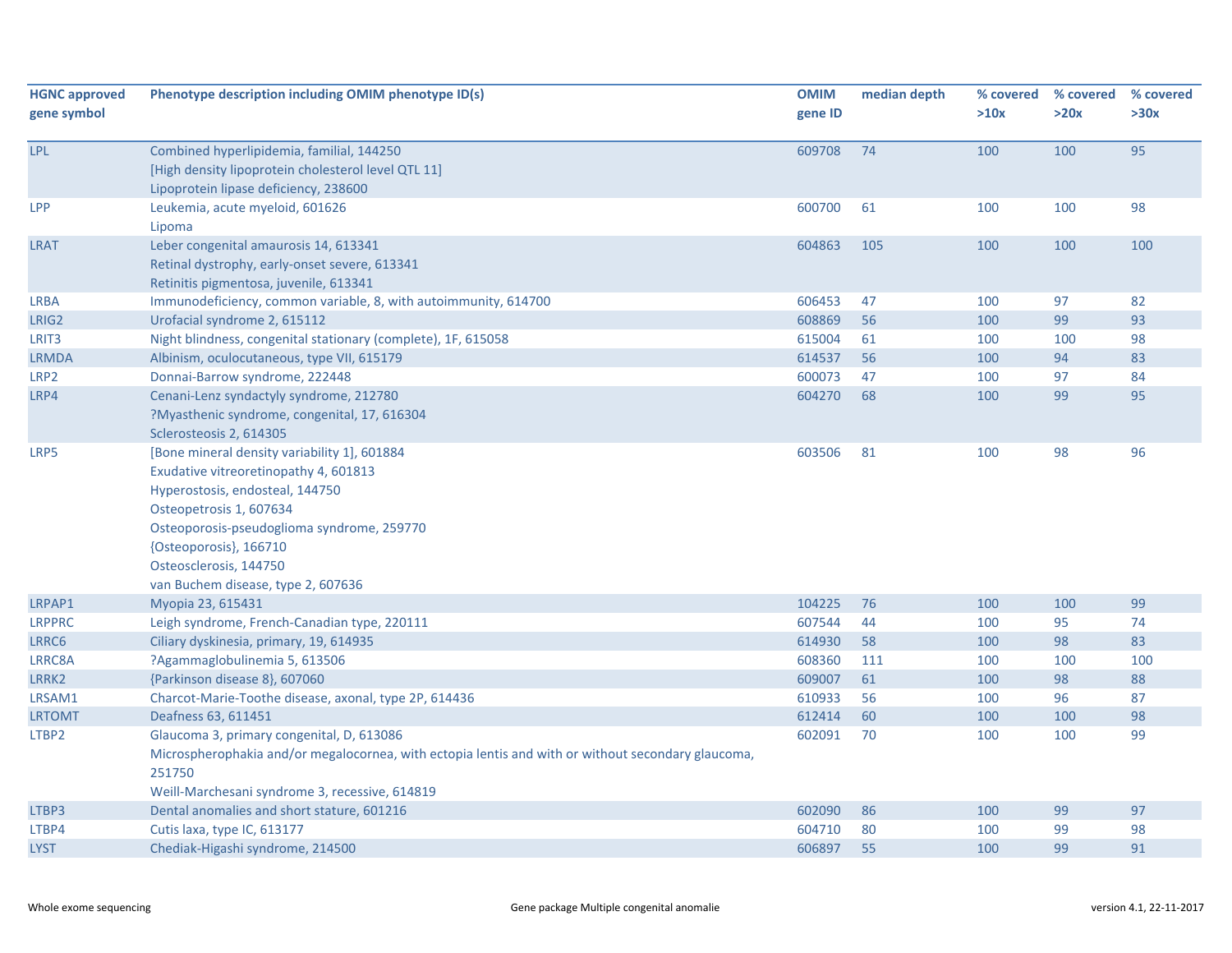| <b>HGNC approved</b> | Phenotype description including OMIM phenotype ID(s)                                           | <b>OMIM</b> | median depth | % covered | % covered | % covered |
|----------------------|------------------------------------------------------------------------------------------------|-------------|--------------|-----------|-----------|-----------|
| gene symbol          |                                                                                                | gene ID     |              | >10x      | >20x      | >30x      |
|                      |                                                                                                |             |              |           |           |           |
| <b>LYZ</b>           | Amyloidosis, renal, 105200                                                                     | 153450      | 47           | 100       | 100       | 93<br>83  |
| LZTFL1               | Bardet-Biedl syndrome 17, 615994                                                               | 606568      | 57           | 100       | 98        |           |
| LZTS1                | Esophageal squamous cell carcinoma, 133239                                                     | 606551      | 90           | 100       | 100       | 100       |
| MAD1L1               | Lymphoma, somatic                                                                              | 602686      | 69           | 100       | 100       | 98        |
|                      | Prostate cancer, somatic, 176807                                                               |             |              |           |           |           |
| <b>MAF</b>           | Ayme-Gripp syndrome, 601088                                                                    | 177075      | 52           | 85        | 80        | 75        |
|                      | Cataract 21, multiple types, 610202                                                            |             |              |           |           |           |
| <b>MAFB</b>          | Duane retraction syndrome 3, 617041                                                            | 608968      | 133          | 100       | 100       | 100       |
|                      | Multicentric carpotarsal osteolysis syndrome, 166300                                           |             |              |           |           |           |
| MAGEL <sub>2</sub>   | Schaaf-Yang syndrome, 615547                                                                   | 605283      | 107          | 100       | 100       | 100       |
| MAGT1                | Immunodeficiency, with magnesium defect, Epstein-Barr virus infection and neoplasia, 300853    | 300715      | 42           | 100       | 99        | 79        |
| <b>MAK</b>           | Retinitis pigmentosa 62, 614181                                                                | 154235      | 67           | 100       | 99        | 92        |
| MAML2                | Mucoepidermoid salivary gland carcinoma                                                        | 607537      | 69           | 100       | 100       | 98        |
| MAMLD1               | Hypospadias 2, 300758                                                                          | 300120      | 65           | 100       | 97        | 93        |
| MAN1B1               | Mental retardation 15, 614202                                                                  | 604346      | 90           | 100       | 100       | 98        |
| MAN2B1               | Mannosidosis, alpha-, types I and II, 248500                                                   | 609458      | 75           | 100       | 100       | 100       |
| <b>MANBA</b>         | Mannosidosis, beta, 248510                                                                     | 609489      | 59           | 100       | 98        | 87        |
| <b>MAOA</b>          | {Antisocial behavior}, 300615                                                                  | 309850      | 41           | 100       | 96        | 80        |
|                      | Brunner syndrome, 300615                                                                       |             |              |           |           |           |
| MAP2K1               | Cardiofaciocutaneous syndrome 3, 615279                                                        | 176872      | 55           | 100       | 100       | 91        |
| MAP2K2               | Cardiofaciocutaneous syndrome 4, 615280                                                        | 601263      | 69           | 100       | 92        | 86        |
| MAP3K1               | 46XY sex reversal 6, 613762                                                                    | 600982      | 53           | 100       | 99        | 90        |
| MAP3K8               | Lung cancer, somatic, 211980                                                                   | 191195      | 51           | 100       | 100       | 97        |
| <b>MAPT</b>          | Dementia, frontotemporal, with or without parkinsonism, 600274                                 | 157140      | 63           | 100       | 100       | 94        |
|                      | {Parkinson disease, susceptibility to}, 168600                                                 |             |              |           |           |           |
|                      | Pick disease, 172700                                                                           |             |              |           |           |           |
|                      | Supranuclear palsy, progressive, 601104                                                        |             |              |           |           |           |
|                      | Supranuclear palsy, progressive atypical, 260540                                               |             |              |           |           |           |
| MARS2                | ?Combined oxidative phosphorylation deficiency 25, 616430                                      | 609728      | 107          | 100       | 100       | 100       |
|                      | Spastic ataxia 3, 611390                                                                       |             |              |           |           |           |
| MARVELD2             | Deafness 49, 610153                                                                            | 610572      | 70           | 100       | 100       | 97        |
| MASP1                | 3MC syndrome 1, 257920                                                                         | 600521      | 70           | 100       | 100       | 92        |
| MASP2                | MASP2 deficiency, 613791                                                                       | 605102      | 60           | 100       | 98        | 91        |
| <b>MASTL</b>         | No OMIM phenotype                                                                              | 608221      | 49           | 99        | 98        | 88        |
|                      | Hypermethioninemia, persistent, due to methionine adenosyltransferase I/III deficiency, 250850 | 610550      | 65           | 100       | 100       | 99        |
| MAT <sub>1</sub> A   | Methionine adenosyltransferase deficiency, 250850                                              |             |              |           |           |           |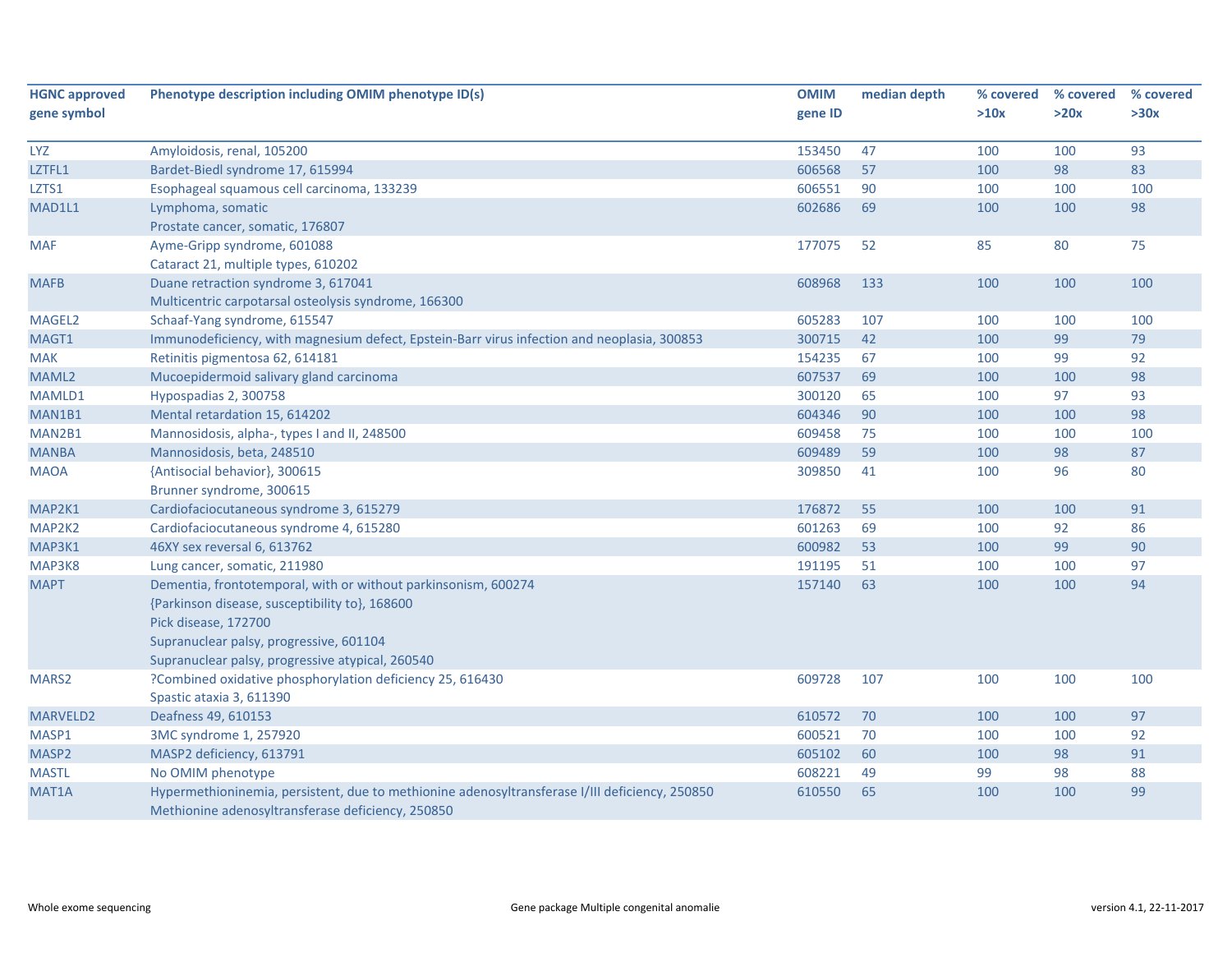| <b>HGNC approved</b> | Phenotype description including OMIM phenotype ID(s)                                                                                                                                                                                                                                       | <b>OMIM</b> | median depth | % covered | % covered | % covered |
|----------------------|--------------------------------------------------------------------------------------------------------------------------------------------------------------------------------------------------------------------------------------------------------------------------------------------|-------------|--------------|-----------|-----------|-----------|
| gene symbol          |                                                                                                                                                                                                                                                                                            | gene ID     |              | >10x      | >20x      | >30x      |
| MATN3                | Epiphyseal dysplasia, multiple, 5, 607078<br>{Osteoarthritis susceptibility 2}, 140600<br>Spondyloepimetaphyseal dysplasia, 608728                                                                                                                                                         | 602109      | 51           | 98        | 87        | 71        |
| MATR3                | Amyotrophic lateral sclerosis 21, 606070                                                                                                                                                                                                                                                   | 164015      | 58           | 100       | 100       | 95        |
| MBD5                 | Mental retardation 1, 156200                                                                                                                                                                                                                                                               | 611472      | 58           | 100       | 100       | 97        |
| MBTPS2               | IFAP syndrome with or without BRESHECK syndrome, 308205<br>Keratosis follicularis spinulosa decalvans, 308800<br>?Olmsted syndrome, 300918                                                                                                                                                 | 300294      | 42           | 100       | 98        | 81        |
| MC <sub>2R</sub>     | Glucocorticoid deficiency, due to ACTH unresponsiveness, 202200                                                                                                                                                                                                                            | 607397      | 90           | 100       | 100       | 100       |
| MC4R                 | Obesity, 601665                                                                                                                                                                                                                                                                            | 155541      | 56           | 100       | 100       | 100       |
| <b>MCC</b>           | Colorectal cancer, somatic, 114500                                                                                                                                                                                                                                                         | 159350      | 61           | 100       | 99        | 90        |
| MCCC1                | 3-Methylcrotonyl-CoA carboxylase 1 deficiency, 210200                                                                                                                                                                                                                                      | 609010      | 48           | 100       | 99        | 83        |
| MCCC <sub>2</sub>    | 3-Methylcrotonyl-CoA carboxylase 2 deficiency, 210210                                                                                                                                                                                                                                      | 609014      | 46           | 100       | 99        | 86        |
| <b>MCEE</b>          | Methylmalonyl-CoA epimerase deficiency, 251120                                                                                                                                                                                                                                             | 608419      | 55           | 100       | 100       | 80        |
| MCFD <sub>2</sub>    | Factor V and factor VIII, combined deficiency of, 613625                                                                                                                                                                                                                                   | 607788      | 63           | 100       | 100       | 84        |
| MCM4                 | Natural killer cell and glucocorticoid deficiency with DNA repair defect, 609981                                                                                                                                                                                                           | 602638      | 56           | 100       | 99        | 91        |
| MCM <sub>6</sub>     | Lactase persistence/nonpersistence, 223100                                                                                                                                                                                                                                                 | 601806      | 48           | 100       | 98        | 81        |
| MCOLN1               | Mucolipidosis IV, 252650                                                                                                                                                                                                                                                                   | 605248      | 84           | 100       | 100       | 100       |
| MCPH1                | Microcephaly 1, primary, 251200                                                                                                                                                                                                                                                            | 607117      | 59           | 94        | 94        | 85        |
| MECP2                | {Autism susceptibility 3}, 300496<br>Encephalopathy, neonatal severe, 300673<br>Mental retardation syndromic, Lubs type, 300260<br>Mental retardation, syndromic 13, 300055<br>Rett syndrome, 312750<br>Rett syndrome, atypical, 312750<br>Rett syndrome, preserved speech variant, 312750 | 300005      | 88           | 100       | 100       | 94        |
| MED12                | Lujan-Fryns syndrome, 309520<br>Ohdo syndrome, 300895<br>Opitz-Kaveggia syndrome, 305450                                                                                                                                                                                                   | 300188      | 57           | 100       | 100       | 97        |
| MED13L               | Mental retardation and distinctive facial features with or without cardiac defects, 616789<br>Transposition of the great arteries, dextro-looped 1, 608808                                                                                                                                 | 608771      | 56           | 100       | 97        | 87        |
| MED17                | Microcephaly, postnatal progressive, with seizures and brain atrophy, 613668                                                                                                                                                                                                               | 603810      | 69           | 100       | 100       | 94        |
| MED23                | Mental retardation 18, 614249                                                                                                                                                                                                                                                              | 605042      | 47           | 100       | 98        | 84        |
| MED25                | Basel-Vanagait-Smirin-Yosef syndrome, 616449<br>?Charcot-Marie-Tooth disease, type 2B2, 605589                                                                                                                                                                                             | 610197      | 75           | 100       | 100       | 100       |
| MEF2C                | Chromosome 5q14.3 deletion syndrome, 613443 (4)<br>Mental retardation, stereotypic movements, epilepsy, and/or cerebral malformations, 613443                                                                                                                                              | 600662      | 67           | 100       | 99        | 96        |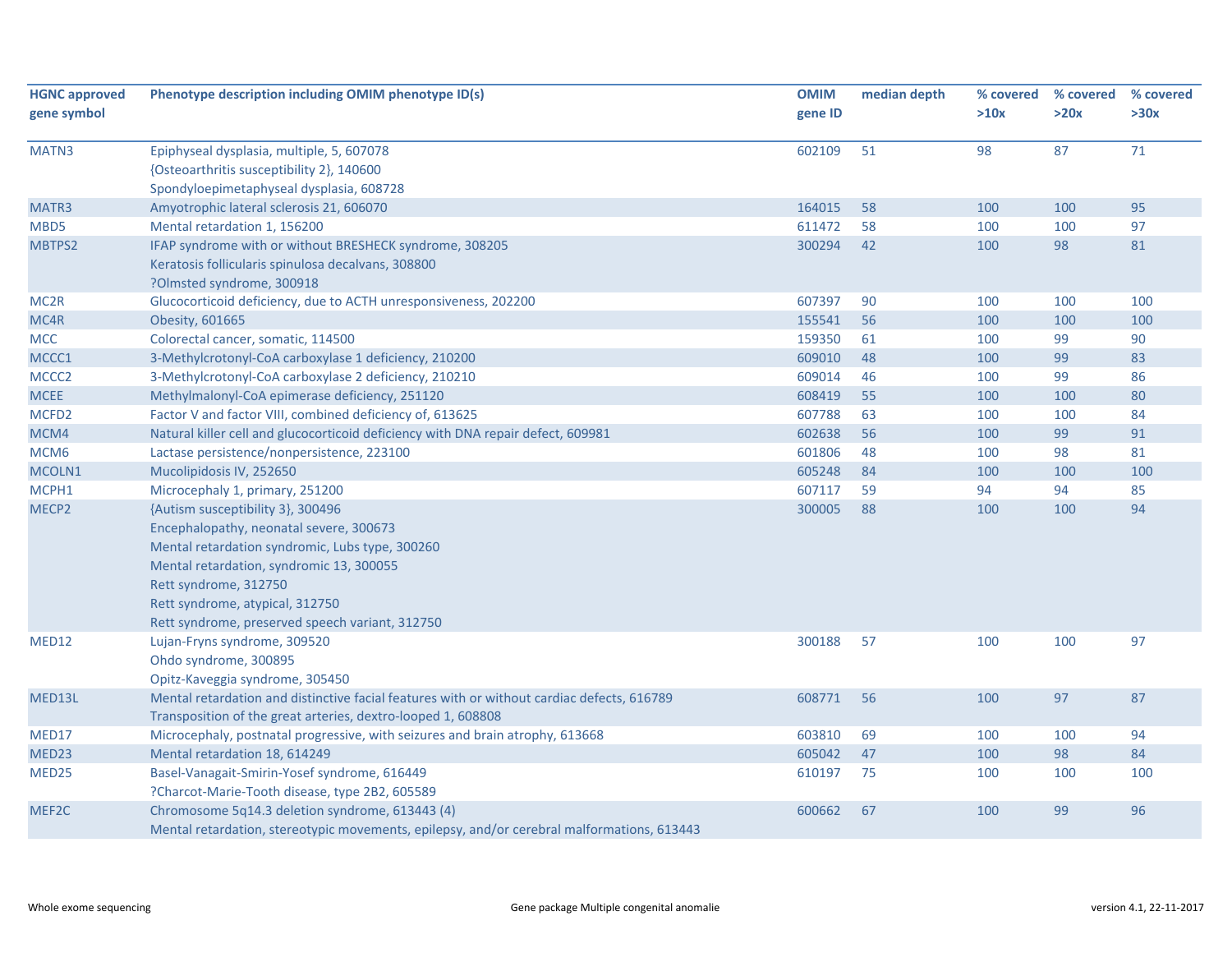| <b>HGNC approved</b> | Phenotype description including OMIM phenotype ID(s)                                        | <b>OMIM</b> | median depth     | % covered | % covered | % covered |
|----------------------|---------------------------------------------------------------------------------------------|-------------|------------------|-----------|-----------|-----------|
| gene symbol          |                                                                                             | gene ID     |                  | >10x      | >20x      | >30x      |
|                      |                                                                                             |             |                  |           |           |           |
| <b>MEFV</b>          | Familial Mediterranean fever, AD, 134610                                                    | 608107      | 78               | 100       | 100       | 99        |
|                      | Familial Mediterranean fever, AR, 249100                                                    |             |                  |           |           |           |
| MEGF10               | Myopathy, areflexia, respiratory distress, and dysphagia, early-onset, 614399               | 612453      | 61               | 100       | 99        | 90        |
|                      | Myopathy, areflexia, respiratory distress, and dysphagia, early-onset, mild variant, 614399 |             |                  |           |           |           |
| MEGF8                | Carpenter syndrome 2, 614976                                                                | 604267      | 80               | 100       | 100       | 99        |
| MEN1                 | Adrenal adenoma, somatic                                                                    | 613733      | 111              | 100       | 100       | 100       |
|                      | Angiofibroma, somatic                                                                       |             |                  |           |           |           |
|                      | Carcinoid tumor of lung                                                                     |             |                  |           |           |           |
|                      | Lipoma, somatic                                                                             |             |                  |           |           |           |
|                      | Multiple endocrine neoplasia 1, 131100                                                      |             |                  |           |           |           |
|                      | Parathyroid adenoma, somatic                                                                |             |                  |           |           |           |
| MEOX1                | Klippel-Feil syndrome 2, 214300                                                             | 600147      | 66               | 100       | 100       | 98        |
| <b>MERTK</b>         | Retinitis pigmentosa 38, 613862                                                             | 604705      | 64               | 100       | 99        | 93        |
| MESP2                | Spondylocostal dysostosis 2, 608681                                                         | 605195      | 80               | 100       | 100       | 98        |
| <b>MET</b>           | ?Deafness 97, 616705                                                                        | 164860      | 47               | 100       | 98        | 88        |
|                      | Hepatocellular carcinoma, childhood type, somatic, 114550                                   |             |                  |           |           |           |
|                      | {Osteofibrous dysplasia, susceptibility to}, 607278                                         |             |                  |           |           |           |
|                      | Renal cell carcinoma, papillary, 1, familial and somatic, 605074                            |             |                  |           |           |           |
| MFN <sub>2</sub>     | Charcot-Marie-Tooth disease, axonal, type 2A2A, 609260                                      | 608507      | 74               | 100       | 100       | 95        |
|                      | Charcot-Marie-Tooth disease, axonal, type 2A2B, 617087                                      |             |                  |           |           |           |
|                      | Hereditary motor and sensory neuropathy VIA, 601152                                         |             |                  |           |           |           |
| <b>MFRP</b>          | Microphthalmia, isolated 5, 611040                                                          | 606227      | 76               | 100       | 100       | 100       |
|                      | Nanophthalmos 2, 609549                                                                     |             |                  |           |           |           |
| MFSD8                | Ceroid lipofuscinosis, neuronal, 7, 610951                                                  | 611124      | 50               | 100       | 98        | 81        |
|                      | Macular dystrophy with central cone involvement, 616170                                     |             |                  |           |           |           |
| MGAT2                | Congenital disorder of glycosylation, type IIa, 212066                                      | 602616      | 80               | 100       | 100       | 100       |
| MGME1                | Mitochondrial DNA depletion syndrome 11, 615084                                             | 615076      | 44               | 94        | 93        | 81        |
| <b>MGP</b>           | Keutel syndrome, 245150                                                                     | 154870      | 47               | 100       | 94        | 82        |
| MIB1                 | Left ventricular noncompaction 7, 615092                                                    | 608677      | 49               | 100       | 98        | 79        |
| MICU1                | Myopathy with extrapyramidal signs, 615673                                                  | 605084      | 36               | 100       | 94        | 58        |
| MID1                 | Opitz GBBB syndrome, type I, 300000                                                         | 300552      | 70               | 100       | 98        | 85        |
| MINPP1               | Thyroid carcinoma, follicular, 188470                                                       | 605391      | 88               | 100       | 100       | 100       |
| <b>MIP</b>           | Cataract 15, multiple types, 615274                                                         | 154050      | 85               | 100       | 100       | 100       |
| MIR17HG              | Feingold syndrome 2, 614326                                                                 | 609415      | No coverage data |           |           |           |
| <b>MIR184</b>        | EDICT syndrome, 614303                                                                      | 613146      | No coverage data |           |           |           |
| <b>MIR96</b>         | Deafness 50, 613074                                                                         | 611606      | No coverage data |           |           |           |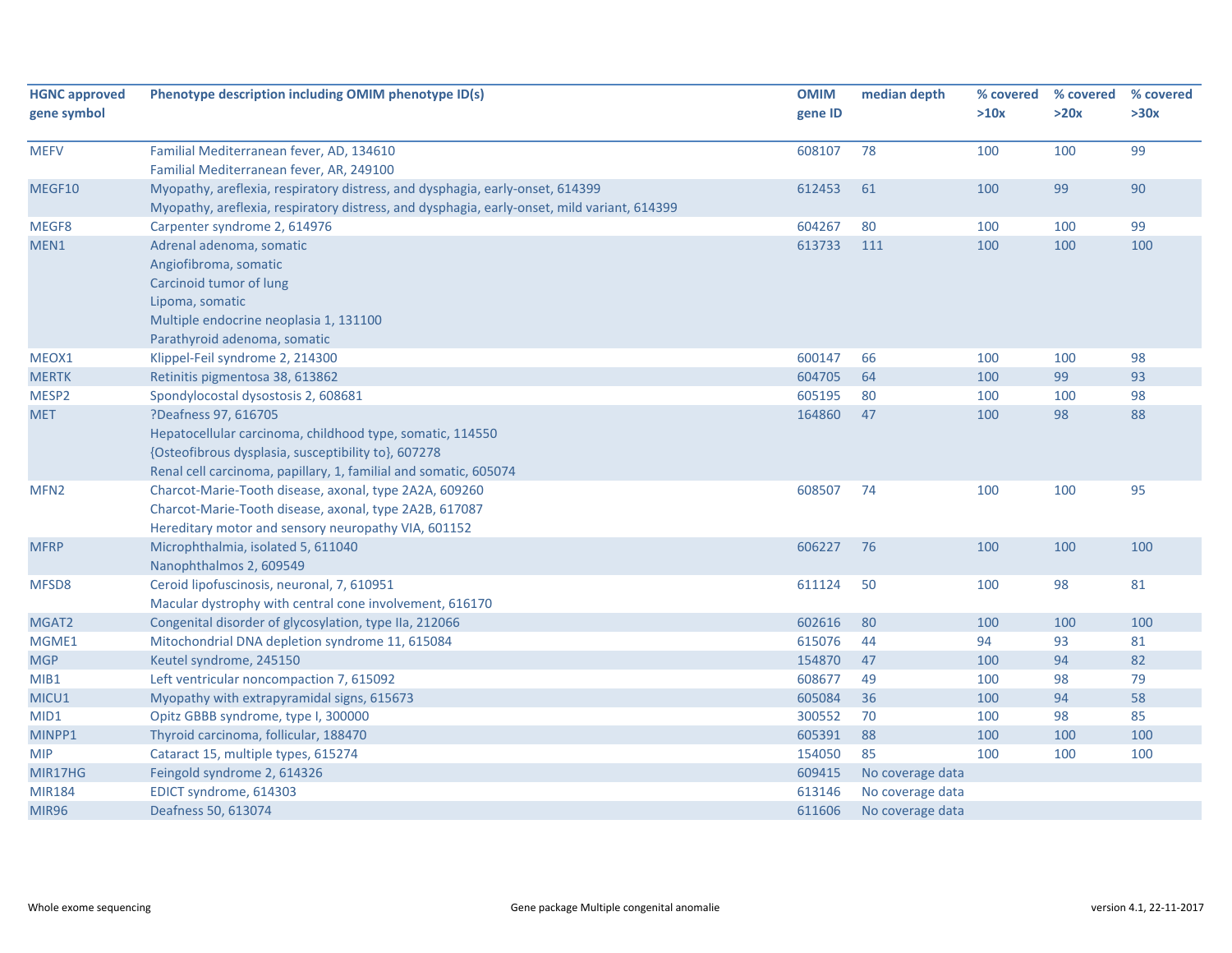| <b>HGNC approved</b><br>gene symbol | Phenotype description including OMIM phenotype ID(s)                                                                                                                                                                                   | <b>OMIM</b><br>gene ID | median depth | % covered<br>>10x | % covered<br>>20x | % covered<br>>30x |
|-------------------------------------|----------------------------------------------------------------------------------------------------------------------------------------------------------------------------------------------------------------------------------------|------------------------|--------------|-------------------|-------------------|-------------------|
| <b>MITF</b>                         | COMMAD syndrome, 617306<br>{Melanoma, cutaneous malignant, susceptibility to, 8}, 614456<br>Tietz albinism-deafness syndrome, 103500<br>Waardenburg syndrome, type 2A, 193510<br>Waardenburg syndrome/ocular albinism, digenic, 103470 | 156845                 | 58           | 100               | 100               | 90                |
| <b>MKKS</b>                         | Bardet-Biedl syndrome 6, 605231<br>McKusick-Kaufman syndrome, 236700                                                                                                                                                                   | 604896                 | 59           | 100               | 100               | 99                |
| MKL1                                | Megakaryoblastic leukemia, acute                                                                                                                                                                                                       | 606078                 | 72           | 98                | 95                | 93                |
| MKRN3                               | Precocious puberty, central, 2, 615346                                                                                                                                                                                                 | 603856                 | 86           | 100               | 100               | 100               |
| MKS1                                | Bardet-Biedl syndrome 13, 615990<br>Joubert syndrome 28, 617121<br>Meckel syndrome 1, 249000                                                                                                                                           | 609883                 | 81           | 100               | 100               | 97                |
| MLC1                                | Megalencephalic leukoencephalopathy with subcortical cysts, 604004                                                                                                                                                                     | 605908                 | 49           | 100               | 98                | 86                |
| MLH1                                | Colorectal cancer, hereditary nonpolyposis, type 2, 609310<br>Mismatch repair cancer syndrome, 276300<br>Muir-Torre syndrome, 158320                                                                                                   | 120436                 | 122          | 100               | 100               | 100               |
| MLH3                                | Colorectal cancer, hereditary nonpolyposis, type 7, 614385<br>Colorectal cancer, somatic, 114500<br>{Endometrial cancer, susceptibility to}, 608089                                                                                    | 604395                 | 50           | 100               | 100               | 95                |
| MLLT10                              | Leukemia, acute myeloid, 601626                                                                                                                                                                                                        | 602409                 | 55           | 100               | 98                | 92                |
| MLLT11                              | No OMIM phenotype                                                                                                                                                                                                                      | 604684                 | 55           | 100               | 100               | 100               |
| <b>MLPH</b>                         | Griscelli syndrome, type 3, 609227                                                                                                                                                                                                     | 606526                 | 69           | 100               | 100               | 97                |
| <b>MLYCD</b>                        | Malonyl-CoA decarboxylase deficiency, 248360                                                                                                                                                                                           | 606761                 | 56           | 100               | 97                | 87                |
| <b>MMAA</b>                         | Methylmalonic aciduria, vitamin B12-responsive, 251100                                                                                                                                                                                 | 607481                 | 59           | 100               | 100               | 97                |
| <b>MMAB</b>                         | Methylmalonic aciduria, vitamin B12-responsive, due to defect in synthesis of adenosylcobalamin, cblB<br>complementation type, 251110                                                                                                  | 607568                 | 50           | 100               | 99                | 84                |
| <b>MMACHC</b>                       | Methylmalonic aciduria and homocystinuria, cblC type, 277400                                                                                                                                                                           | 609831                 | 76           | 100               | 100               | 100               |
| <b>MMADHC</b>                       | Homocystinuria, cblD type, variant 1, 277410<br>Methylmalonic aciduria and homocystinuria, cblD type, 277410<br>Methylmalonic aciduria, cblD type, variant 2, 277410                                                                   | 611935                 | 51           | 100               | 98                | 78                |
| MMP1                                | COPD, rate of decline of lung function in, 606963<br>{Epidermolysis bullosa dystrophica, modifier of}, 226600                                                                                                                          | 120353                 | 45           | 100               | 100               | 92                |
| MMP13                               | Metaphyseal anadysplasia 1, 602111<br>Metaphyseal dysplasia, Spahr type, 250400<br>Spondyloepimetaphyseal dysplasia, Missouri type, 602111                                                                                             | 600108                 | 58           | 100               | 99                | 90                |
| MMP <sub>2</sub>                    | Multicentric osteolysis, nodulosis, and arthropathy, 259600                                                                                                                                                                            | 120360                 | 70           | 100               | 100               | 95                |
| MMP20                               | Amelogenesis imperfecta, type IIA2, 612529                                                                                                                                                                                             | 604629                 | 46           | 100               | 99                | 84                |
| MMP21                               | Heterotaxy, visceral, 7, autosomal, 616749                                                                                                                                                                                             | 608416                 | 52           | 100               | 94                | 83                |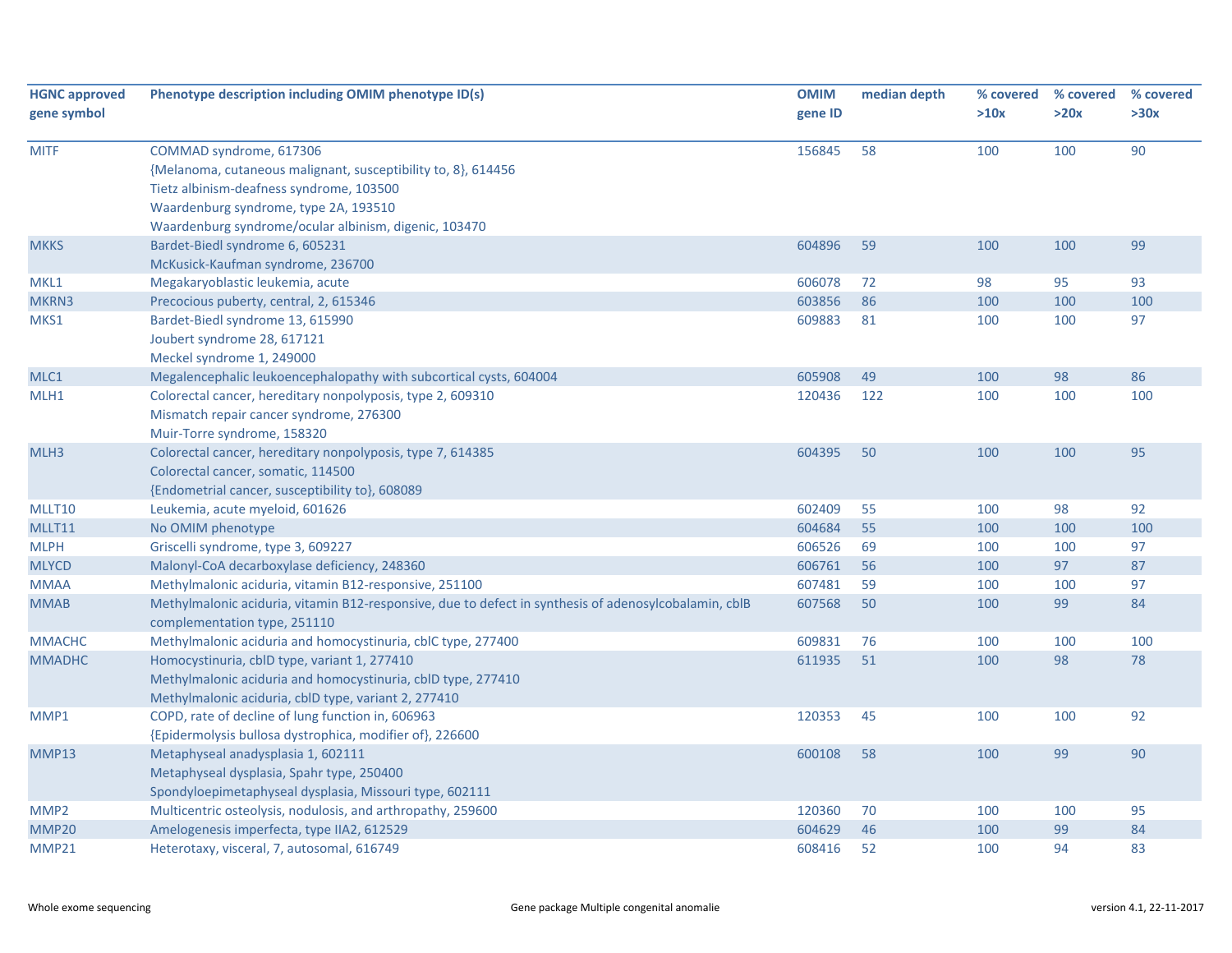| <b>HGNC approved</b> | Phenotype description including OMIM phenotype ID(s)                 | <b>OMIM</b> | median depth | % covered | % covered | % covered |
|----------------------|----------------------------------------------------------------------|-------------|--------------|-----------|-----------|-----------|
| gene symbol          |                                                                      | gene ID     |              | >10x      | >20x      | >30x      |
|                      |                                                                      |             |              |           |           |           |
| MMP9                 | Metaphyseal anadysplasia 2, 613073                                   | 120361      | 71           | 100       | 100       | 99        |
| MN1                  | Meningioma, 607174                                                   | 156100      | 109          | 100       | 100       | 100       |
| MNX1                 | Currarino syndrome, 176450                                           | 142994      | 37           | 80        | 72        | 66        |
| MOCS1                | Molybdenum cofactor deficiency A, 252150                             | 603707      | 69           | 100       | 100       | 98        |
| MOCS2                | Molybdenum cofactor deficiency B, 252160                             | 603708      | 50           | 100       | 100       | 90        |
| <b>MOG</b>           | ?Narcolepsy 7, 614250                                                | 159465      | 68           | 100       | 100       | 93        |
| <b>MOGS</b>          | Congenital disorder of glycosylation, type IIb, 606056               | 601336      | 88           | 100       | 100       | 99        |
| MPC1                 | Mitochondrial pyruvate carrier deficiency, 614741                    | 614738      | 43           | 100       | 93        | 64        |
| MPDU1                | Congenital disorder of glycosylation, type If, 609180                | 604041      | 60           | 100       | 100       | 97        |
| <b>MPDZ</b>          | Hydrocephalus, nonsyndromic 2, 615219                                | 603785      | 49           | 100       | 97        | 85        |
| <b>MPI</b>           | Congenital disorder of glycosylation, type Ib, 602579                | 154550      | 103          | 100       | 100       | 99        |
| <b>MPL</b>           | Myelofibrosis with myeloid metaplasia, somatic, 254450               | 159530      | 64           | 100       | 100       | 98        |
|                      | Thrombocythemia 2, 601977                                            |             |              |           |           |           |
|                      | Thrombocytopenia, congenital amegakaryocytic, 604498                 |             |              |           |           |           |
| <b>MPLKIP</b>        | Trichothiodystrophy 4, nonphotosensitive, 234050                     | 609188      | 48           | 100       | 100       | 97        |
| <b>MPO</b>           | {Alzheimer disease, susceptibility to}, 104300                       | 606989      | 92           | 100       | 100       | 100       |
|                      | {Lung cancer, protection against, in smokers}                        |             |              |           |           |           |
|                      | Myeloperoxidase deficiency, 254600                                   |             |              |           |           |           |
| <b>MPV17</b>         | Mitochondrial DNA depletion syndrome 6 (hepatocerebral type), 256810 | 137960      | 65           | 100       | 100       | 99        |
| <b>MPZ</b>           | Charcot-Marie-Tooth disease, dominant intermediate D, 607791         | 159440      | 75           | 100       | 100       | 99        |
|                      | Charcot-Marie-Tooth disease, type 1B, 118200                         |             |              |           |           |           |
|                      | Charcot-Marie-Tooth disease, type 2I, 607677                         |             |              |           |           |           |
|                      | Charcot-Marie-Tooth disease, type 2J, 607736                         |             |              |           |           |           |
|                      | Dejerine-Sottas disease, 145900                                      |             |              |           |           |           |
|                      | Neuropathy, congenital hypomyelinating, 605253                       |             |              |           |           |           |
|                      | Roussy-Levy syndrome, 180800                                         |             |              |           |           |           |
| <b>MRAP</b>          | Glucocorticoid deficiency 2, 607398                                  | 609196      | 75           | 100       | 100       | 100       |
| <b>MRE11</b>         | Ataxia-telangiectasia-like disorder, 604391                          | 600814      | 43           | 100       | 91        | 72        |
| MRPL3                | Combined oxidative phosphorylation deficiency 9, 614582              | 607118      | 44           | 100       | 97        | 78        |
| MRPS16               | Combined oxidative phosphorylation deficiency 2, 610498              | 609204      | 58           | 100       | 100       | 98        |
| MRPS22               | Combined oxidative phosphorylation deficiency 5, 611719              | 605810      | 61           | 100       | 99        | 84        |
| MS4A1                | Immunodeficiency, common variable, 5, 613495                         | 112210      | 63           | 100       | 99        | 88        |
| MSH <sub>2</sub>     | Colorectal cancer, hereditary nonpolyposis, type 1, 120435           | 609309      | 112          | 100       | 100       | 100       |
|                      | Mismatch repair cancer syndrome, 276300                              |             |              |           |           |           |
|                      | Muir-Torre syndrome, 158320                                          |             |              |           |           |           |
| MSH3                 | Endometrial carcinoma, somatic, 608089                               | 600887      | 55           | 100       | 98        | 87        |
|                      | Familial adenomatous polyposis 4, 617100                             |             |              |           |           |           |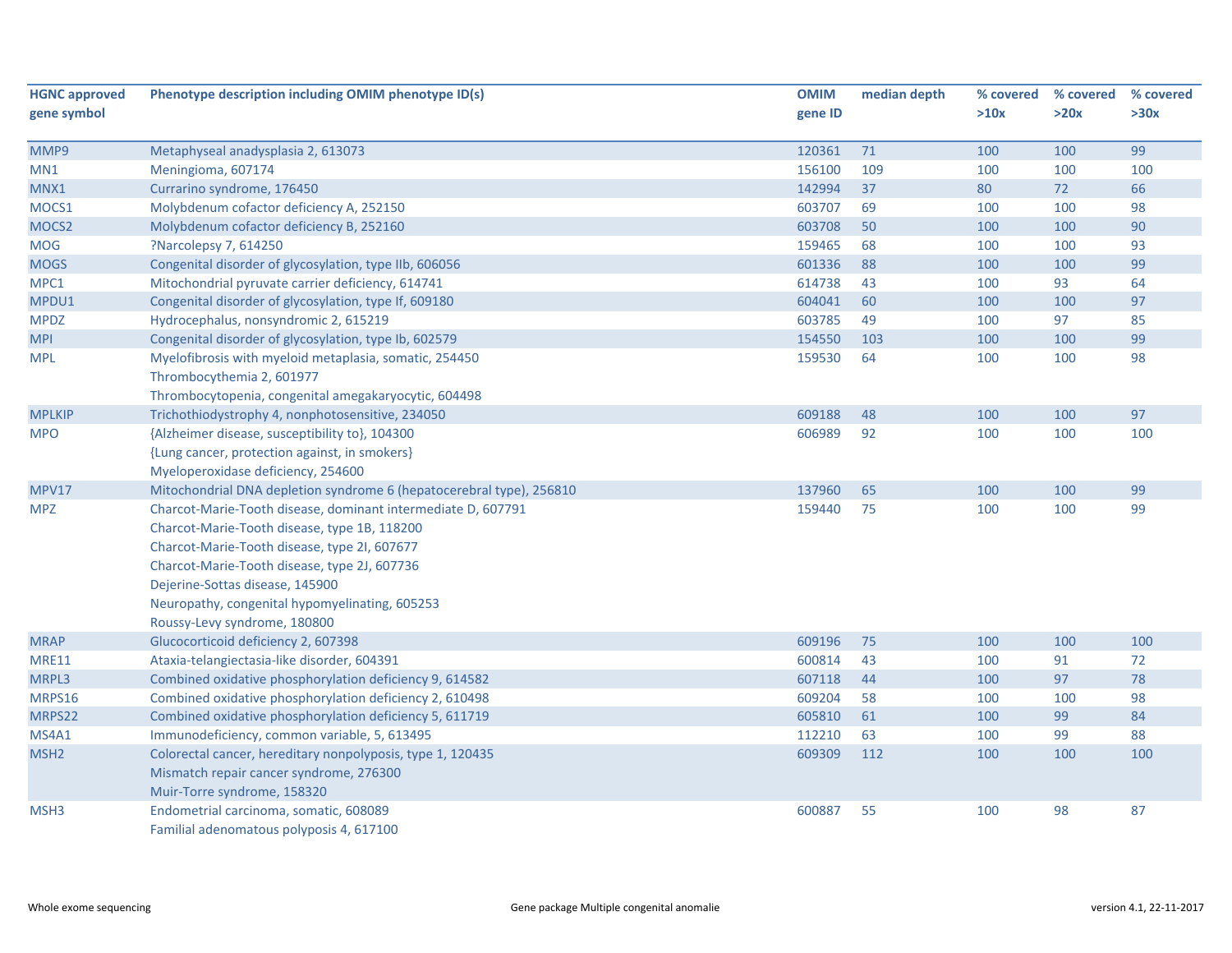| <b>HGNC approved</b> | Phenotype description including OMIM phenotype ID(s)                                          | <b>OMIM</b> | median depth | % covered | % covered | % covered |
|----------------------|-----------------------------------------------------------------------------------------------|-------------|--------------|-----------|-----------|-----------|
| gene symbol          |                                                                                               | gene ID     |              | >10x      | >20x      | >30x      |
| MSH <sub>6</sub>     | Colorectal cancer, hereditary nonpolyposis, type 5, 614350                                    | 600678      | 148          | 100       | 100       | 100       |
|                      | Endometrial cancer, familial, 608089                                                          |             |              |           |           |           |
|                      | Mismatch repair cancer syndrome, 276300                                                       |             |              |           |           |           |
| MSR1                 | Barrett esophagus/esophageal adenocarcinoma, 614266<br>Prostate cancer, hereditary, 176807    | 153622      | 63           | 100       | 94        | 86        |
| MSRB3                | Deafness 74, 613718                                                                           | 613719      | 47           | 100       | 99        | 81        |
| <b>MSTN</b>          | Muscle hypertrophy, 614160                                                                    | 601788      | 65           | 100       | 99        | 91        |
| MSX1                 | Ectodermal dysplasia 3, Witkop type, 189500                                                   | 142983      | 80           | 100       | 100       | 100       |
|                      | Orofacial cleft 5, 608874                                                                     |             |              |           |           |           |
|                      | Tooth agenesis, selective, 1, with or without orofacial cleft, 106600                         |             |              |           |           |           |
| MSX <sub>2</sub>     | Craniosynostosis 2, 604757                                                                    | 123101      | 68           | 100       | 100       | 100       |
|                      | Parietal foramina 1, 168500                                                                   |             |              |           |           |           |
|                      | Parietal foramina with cleidocranial dysplasia, 168550                                        |             |              |           |           |           |
| <b>MTAP</b>          | Diaphyseal medullary stenosis with malignant fibrous histiocytoma, 112250                     | 156540      | 51           | 100       | 97        | 78        |
| <b>MTFMT</b>         | Combined oxidative phosphorylation deficiency 15, 614947                                      | 611766      | 52           | 100       | 96        | 72        |
| <b>MTHFR</b>         | Homocystinuria due to MTHFR deficiency, 236250                                                | 607093      | 65           | 100       | 100       | 98        |
|                      | {Neural tube defects, susceptibility to}, 601634                                              |             |              |           |           |           |
|                      | {Schizophrenia, susceptibility to}, 181500                                                    |             |              |           |           |           |
|                      | {Thromboembolism, susceptibility to}, 188050                                                  |             |              |           |           |           |
|                      | {Vascular disease, susceptibility to}                                                         |             |              |           |           |           |
| MTM1                 | Myotubular myopathy, 310400                                                                   | 300415      | 38           | 100       | 95        | 67        |
| MTMR2                | Charcot-Marie-Tooth disease, type 4B1, 601382                                                 | 603557      | 51           | 100       | 96        | 81        |
| MTO <sub>1</sub>     | Combined oxidative phosphorylation deficiency 10, 614702                                      | 614667      | 82           | 96        | 94        | 92        |
| <b>MTPAP</b>         | ?Spastic ataxia 4, 613672                                                                     | 613669      | 68           | 100       | 99        | 91        |
| <b>MTR</b>           | Homocystinuria-megaloblastic anemia, cblG complementation type, 250940                        | 156570      | 52           | 100       | 98        | 85        |
|                      | {Neural tube defects, folate-sensitive, susceptibility to}, 601634                            |             |              |           |           |           |
| <b>MTRR</b>          | Homocystinuria-megaloblastic anemia, cbl E type, 236270                                       | 602568      | 61           | 100       | 98        | 92        |
|                      | {Neural tube defects, folate-sensitive, susceptibility to}, 601634                            |             |              |           |           |           |
| <b>MTTP</b>          | Abetalipoproteinemia, 200100                                                                  | 157147      | 49           | 100       | 99        | 89        |
|                      | {Metabolic syndrome, protection against}, 605552                                              |             |              |           |           |           |
| MUC1                 | Medullary cystic kidney disease 1, 174000                                                     | 158340      | 80           | 100       | 100       | 94        |
| <b>MUSK</b>          | Fetal akinesia deformation sequence, 208150                                                   | 601296      | 58           | 100       | 99        | 92        |
|                      | Myasthenic syndrome, congenital, 9, associated with acetylcholine receptor deficiency, 616325 |             |              |           |           |           |
| <b>MUT</b>           | Methylmalonic aciduria, mut(0) type, 251000                                                   | 609058      | 56           | 100       | 98        | 86        |
| <b>MUTYH</b>         | Adenomas, multiple colorectal, 608456                                                         | 604933      | 114          | 100       | 100       | 100       |
|                      | Colorectal adenomatous polyposis, with pilomatricomas, 132600                                 |             |              |           |           |           |
|                      | Gastric cancer, somatic, 613659                                                               |             |              |           |           |           |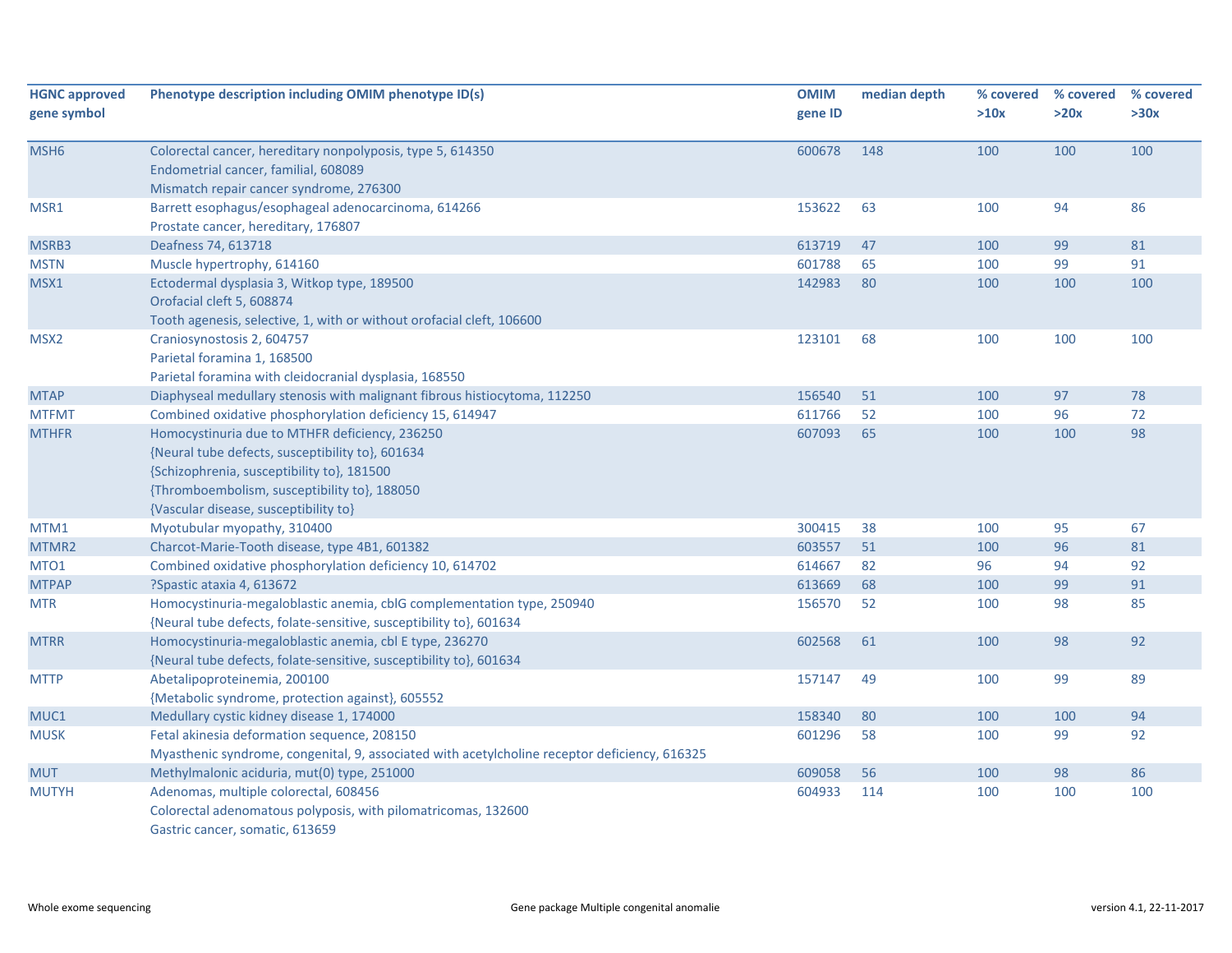| <b>HGNC approved</b><br>gene symbol | Phenotype description including OMIM phenotype ID(s)                                                                                                                                                                                                                                    | <b>OMIM</b><br>gene ID | median depth | % covered<br>>10x | % covered<br>>20x | % covered<br>>30x |
|-------------------------------------|-----------------------------------------------------------------------------------------------------------------------------------------------------------------------------------------------------------------------------------------------------------------------------------------|------------------------|--------------|-------------------|-------------------|-------------------|
| <b>MVK</b>                          | Hyper-IgD syndrome, 260920<br>Mevalonic aciduria, 610377<br>Porokeratosis 3, multiple types, 175900                                                                                                                                                                                     | 251170                 | 58           | 100               | 100               | 91                |
| MXI1                                | Neurofibrosarcoma<br>{Prostate cancer, susceptibility to}, 176807                                                                                                                                                                                                                       | 600020                 | 37           | 94                | 83                | 61                |
| MYBPC1                              | Arthrogryposis, distal, type 1B, 614335<br>Lethal congenital contracture syndrome 4, 614915                                                                                                                                                                                             | 160794                 | 43           | 100               | 96                | 74                |
| MYBPC3                              | Cardiomyopathy, dilated, 1MM, 615396<br>Cardiomyopathy, hypertrophic, 4, 115197<br>Left ventricular noncompaction 10, 615396                                                                                                                                                            | 600958                 | 98           | 100               | 100               | 99                |
| <b>MYCN</b>                         | Feingold syndrome 1, 164280                                                                                                                                                                                                                                                             | 164840                 | 79           | 100               | 97                | 93                |
| MYD88                               | Macroglobulinemia, Waldenstrom, somatic, 153600<br>Pyogenic bacterial infections, recurrent, due to MYD88 deficiency, 612260                                                                                                                                                            | 602170                 | 94           | 100               | 100               | 100               |
| MYF6                                | Myopathy, centronuclear, 3, 614408                                                                                                                                                                                                                                                      | 159991                 | 76           | 100               | 100               | 100               |
| <b>MYH11</b>                        | Aortic aneurysm, familial thoracic 4, 132900                                                                                                                                                                                                                                            | 160745                 | 76           | 100               | 99                | 91                |
| <b>MYH14</b>                        | Deafness 4A, 600652<br>?Peripheral neuropathy, myopathy, hoarseness, and hearing loss, 614369                                                                                                                                                                                           | 608568                 | 72           | 100               | 99                | 95                |
| MYH <sub>2</sub>                    | Proximal myopathy and ophthalmoplegia, 605637                                                                                                                                                                                                                                           | 160740                 | 61           | 100               | 100               | 95                |
| MYH3                                | Arthrogryposis, distal, type 2A, 193700<br>Arthrogryposis, distal, type 2B, 601680<br>Arthrogryposis, distal, type 8, 178110                                                                                                                                                            | 160720                 | 64           | 100               | 100               | 95                |
| MYH <sub>6</sub>                    | Atrial septal defect 3, 614089<br>Cardiomyopathy, dilated, 1EE, 613252<br>Cardiomyopathy, hypertrophic, 14, 613251<br>{Sick sinus syndrome 3}, 614090                                                                                                                                   | 160710                 | 97           | 99                | 98                | 98                |
| MYH7                                | Cardiomyopathy, dilated, 1S, 613426<br>Cardiomyopathy, hypertrophic, 1, 192600<br>Laing distal myopathy, 160500<br>Left ventricular noncompaction 5, 613426<br>Myopathy, myosin storage, 608358<br>Myopathy, myosin storage, 255160<br>Scapuloperoneal syndrome, myopathic type, 181430 | 160760                 | 114          | 100               | 100               | 100               |
| MYH7B                               | No OMIM phenotype                                                                                                                                                                                                                                                                       | 609928                 | 79           | 100               | 100               | 99                |
| MYH <sub>8</sub>                    | Carney complex variant, 608837<br>Trismus-pseudocamptodactyly syndrome, 158300                                                                                                                                                                                                          | 160741                 | 58           | 100               | 100               | 94                |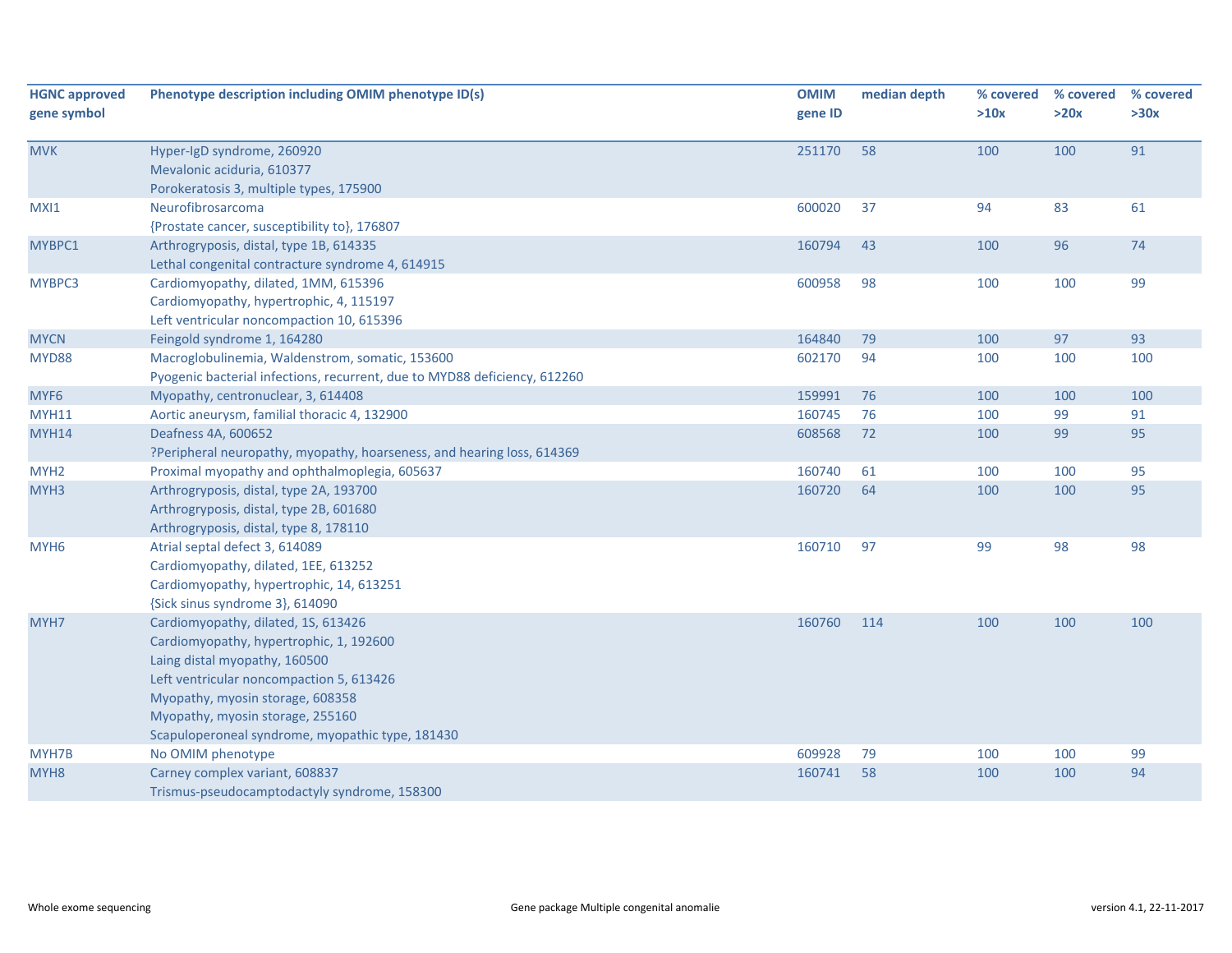| <b>HGNC approved</b><br>gene symbol | Phenotype description including OMIM phenotype ID(s)                                                                                                                                                              | <b>OMIM</b><br>gene ID | median depth | % covered<br>>10x | % covered<br>>20x | % covered<br>>30x |
|-------------------------------------|-------------------------------------------------------------------------------------------------------------------------------------------------------------------------------------------------------------------|------------------------|--------------|-------------------|-------------------|-------------------|
|                                     |                                                                                                                                                                                                                   |                        |              |                   |                   |                   |
| MYH9                                | Deafness 17, 603622<br>Epstein syndrome, 153650<br>Fechtner syndrome, 153640<br>Macrothrombocytopenia and progressive sensorineural deafness, 600208<br>May-Hegglin anomaly, 155100<br>Sebastian syndrome, 605249 | 160775                 | 66           | 100               | 98                | 94                |
| MYL <sub>2</sub>                    | Cardiomyopathy, hypertrophic, 10, 608758                                                                                                                                                                          | 160781                 | 103          | 100               | 100               | 100               |
| MYL3                                | Cardiomyopathy, hypertrophic, 8, 608751                                                                                                                                                                           | 160790                 | 67           | 100               | 100               | 100               |
| <b>MYLK</b>                         | Aortic aneurysm, familial thoracic 7, 613780                                                                                                                                                                      | 600922                 | 79           | 100               | 100               | 96                |
| MYLK2                               | Cardiomyopathy, hypertrophic, 1, digenic, 192600                                                                                                                                                                  | 606566                 | 69           | 100               | 100               | 99                |
| <b>MYO15A</b>                       | Deafness 3, 600316                                                                                                                                                                                                | 602666                 | 74           | 100               | 98                | 92                |
| MYO1A                               | No OMIM phenotype                                                                                                                                                                                                 | 601478                 | 64           | 100               | 100               | 99                |
| MYO1E                               | Glomerulosclerosis, focal segmental, 6, 614131                                                                                                                                                                    | 601479                 | 52           | 100               | 98                | 87                |
| MYO3A                               | Deafness 30, 607101                                                                                                                                                                                               | 606808                 | 55           | 100               | 98                | 85                |
| MYO5A                               | Griscelli syndrome, type 1, 214450                                                                                                                                                                                | 160777                 | 51           | 100               | 97                | 84                |
| MYO5B                               | Microvillus inclusion disease, 251850                                                                                                                                                                             | 606540                 | 68           | 100               | 99                | 90                |
| MYO <sub>6</sub>                    | Deafness 22, 606346<br>Deafness 22, with hypertrophic cardiomyopathy, 606346<br>Deafness 37, 607821                                                                                                               | 600970                 | 63           | 100               | 98                | 84                |
| MYO7A                               | Deafness 11, 601317<br>Deafness 2, 600060<br>Usher syndrome, type 1B, 276900                                                                                                                                      | 276903                 | 68           | 100               | 98                | 95                |
| <b>MYOC</b>                         | Glaucoma 1A, primary open angle, 137750                                                                                                                                                                           | 601652                 | 105          | 100               | 100               | 96                |
| <b>MYOT</b>                         | Muscular dystrophy, limb-girdle, type 1A, 159000<br>Myopathy, myofibrillar, 3, 609200<br>Myopathy, spheroid body, 182920                                                                                          | 604103                 | 54           | 100               | 99                | 87                |
| MYOZ2                               | Cardiomyopathy, hypertrophic, 16, 613838                                                                                                                                                                          | 605602                 | 51           | 100               | 100               | 93                |
| <b>MYPN</b>                         | Cardiomyopathy, dilated, 1KK, 615248<br>Cardiomyopathy, familial restrictive, 4, 615248<br>Cardiomyopathy, hypertrophic, 22, 615248<br>Nemaline myopathy 11, 617336                                               | 608517                 | 51           | 100               | 98                | 88                |
| <b>NAA10</b>                        | ?Microphthalmia, syndromic 1, 309800<br>Ogden syndrome, 300855 dominant                                                                                                                                           | 300013                 | 56           | 100               | 95                | 92                |
| <b>NAGA</b>                         | Kanzaki disease, 609242<br>Schindler disease, type I, 609241<br>Schindler disease, type III, 609241                                                                                                               | 104170                 | 72           | 100               | 100               | 100               |
| <b>NAGLU</b>                        | ?Charcot-Marie-Tooth disease, axonal, type 2V, 616491<br>Mucopolysaccharidosis type IIIB (Sanfilippo B), 252920                                                                                                   | 609701                 | 80           | 100               | 97                | 90                |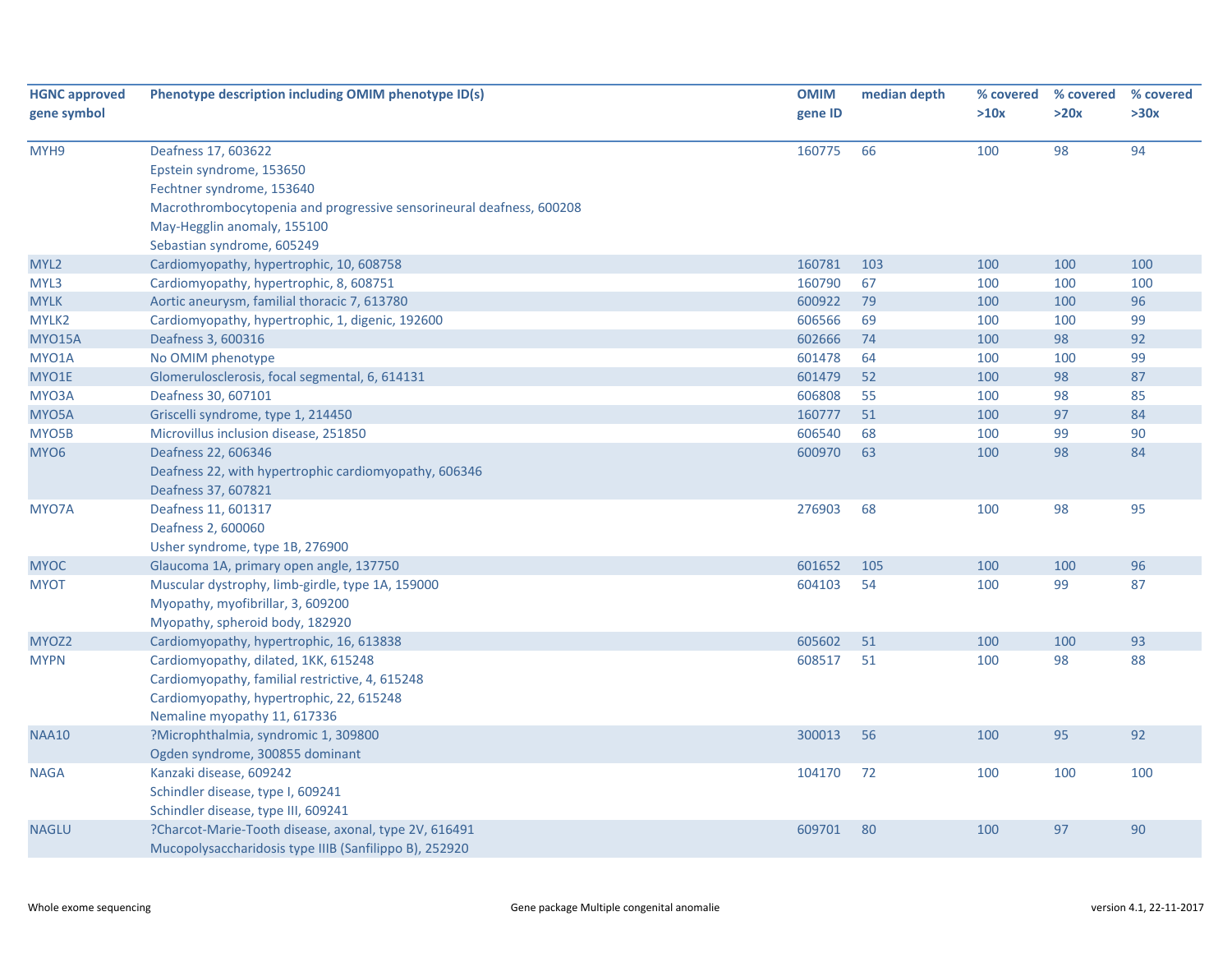| <b>HGNC approved</b> | Phenotype description including OMIM phenotype ID(s)                                      | <b>OMIM</b> | median depth | % covered | % covered | % covered |
|----------------------|-------------------------------------------------------------------------------------------|-------------|--------------|-----------|-----------|-----------|
| gene symbol          |                                                                                           | gene ID     |              | >10x      | >20x      | >30x      |
|                      |                                                                                           |             |              |           |           |           |
| <b>NAGS</b>          | N-acetylglutamate synthase deficiency, 237310                                             | 608300      | 57           | 100       | 100       | 99        |
| <b>NALCN</b>         | Congenital contractures of the limbs and face, hypotonia, and developmental delay, 616266 | 611549      | 50           | 100       | 99        | 88        |
|                      | Hypotonia, infantile, with psychomotor retardation and characteristic facies 1, 615419    |             |              |           |           |           |
| NANOS1               | Spermatogenic failure 12, 615413                                                          | 608226      | 52           | 98        | 93        | 82        |
| <b>NBAS</b>          | Infantile liver failure syndrome 2, 616483                                                | 608025      | 47           | 100       | 97        | 82        |
|                      | Short stature, optic nerve atrophy, and Pelger-Huet anomaly, 614800                       |             |              |           |           |           |
| NBEAL <sub>2</sub>   | Gray platelet syndrome, 139090                                                            | 614169      | 90           | 100       | 99        | 99        |
| <b>NBN</b>           | Aplastic anemia, 609135                                                                   | 602667      | 52           | 100       | 95        | 76        |
|                      | Leukemia, acute lymphoblastic, 613065                                                     |             |              |           |           |           |
|                      | Nijmegen breakage syndrome, 251260                                                        |             |              |           |           |           |
| NCF1                 | Chronic granulomatous disease due to deficiency of NCF-1, 233700                          | 608512      | 98           | 100       | 100       | 98        |
| NCF <sub>2</sub>     | Chronic granulomatous disease due to deficiency of NCF-2, 233710                          | 608515      | 63           | 100       | 100       | 90        |
| NCF4                 | ?Granulomatous disease, chronic, cytochrome b-positive, type III, 613960                  | 601488      | 67           | 100       | 100       | 99        |
| NCOA4                | No OMIM phenotype                                                                         | 601984      | 61           | 100       | 100       | 96        |
| <b>NCSTN</b>         | Acne inversa, familial, 1, 142690                                                         | 605254      | 63           | 100       | 100       | 93        |
| NDE1                 | Lissencephaly 4 (with microcephaly), 614019                                               | 609449      | 61           | 100       | 99        | 92        |
|                      | ?Microhydranencephaly, 605013                                                             |             |              |           |           |           |
| <b>NDN</b>           | Prader-Willi syndrome, 176270                                                             | 602117      | 93           | 100       | 100       | 100       |
| <b>NDP</b>           | Exudative vitreoretinopathy 2, 305390                                                     | 300658      | 57           | 100       | 100       | 100       |
|                      | Norrie disease, 310600                                                                    |             |              |           |           |           |
| NDRG1                | Charcot-Marie-Tooth disease, type 4D, 601455                                              | 605262      | 65           | 100       | 99        | 91        |
| NDUFA1               | Mitochondrial complex I deficiency, 252010 dominant                                       | 300078      | 83           | 100       | 100       | 100       |
| NDUFA10              | Leigh syndrome, 256000                                                                    | 603835      | 56           | 98        | 89        | 65        |
| NDUFA11              | Mitochondrial complex I deficiency, 252010 dominant                                       | 612638      | 72           | 100       | 100       | 100       |
| NDUFA12              | Leigh syndrome due to mitochondrial complex 1 deficiency, 256000                          | 614530      | 48           | 100       | 100       | 79        |
| NDUFA2               | Leigh syndrome due to mitochondrial complex I deficiency, 256000                          | 602137      | 87           | 100       | 100       | 100       |
| NDUFA9               | Leigh syndrome due to mitochondrial complex I deficiency, 256000                          | 603834      | 62           | 100       | 100       | 96        |
| NDUFAF1              | Mitochondrial complex I deficiency, 252010 dominant                                       | 606934      | 49           | 100       | 99        | 86        |
| NDUFAF2              | Leigh syndrome, 256000                                                                    | 609653      | 63           | 100       | 90        | 77        |
|                      | Mitochondrial complex I deficiency, 252010 dominant                                       |             |              |           |           |           |
| NDUFAF3              | Mitochondrial complex I deficiency, 252010 dominant                                       | 612911      | 79           | 100       | 100       | 100       |
| NDUFAF4              | Mitochondrial complex I deficiency, 252010 dominant                                       | 611776      | 72           | 100       | 100       | 100       |
| NDUFAF5              | Mitochondrial complex 1 deficiency, 252010 dominant                                       | 612360      | 54           | 100       | 100       | 89        |
| NDUFAF6              | Leigh syndrome due to mitochondrial complex I deficiency, 256000                          | 612392      | 39           | 100       | 97        | 73        |
| NDUFB3               | Mitochondrial complex I deficiency, 252010 dominant                                       | 603839      | 28           | 100       | 81        | 47        |
| NDUFS1               | Mitochondrial complex I deficiency, 252010 dominant                                       | 157655      | 49           | 100       | 98        | 77        |
| NDUFS2               | Mitochondrial complex I deficiency, 252010 dominant                                       | 602985      | 59           | 100       | 100       | 97        |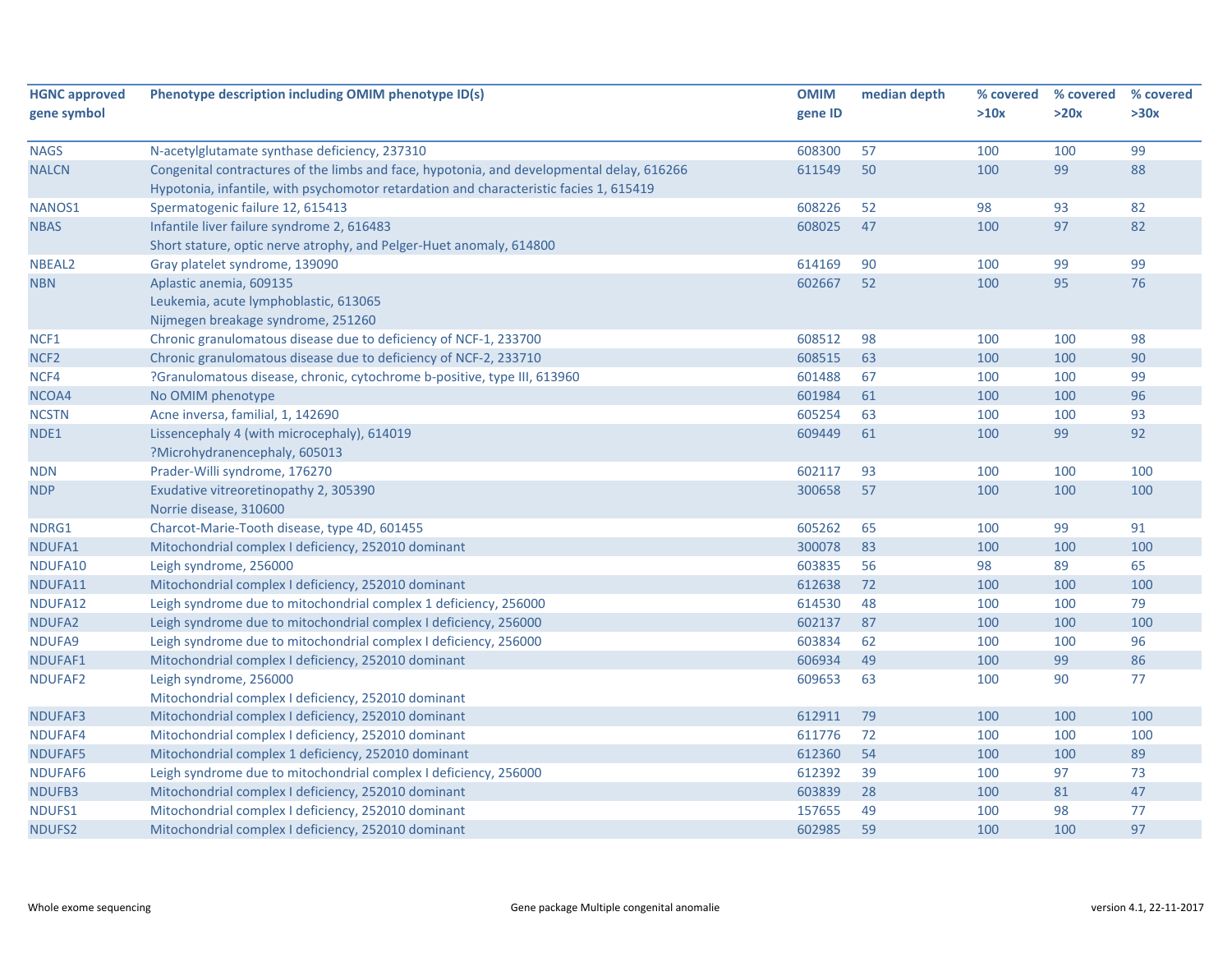| >20x<br>gene symbol<br>>10x<br>>30x<br>gene ID<br>100<br>Leigh syndrome due to mitochondrial complex I deficiency, 256000<br>603846<br>73<br>100<br>100<br>NDUFS3<br>Mitochondrial complex I deficiency, 252010 dominant<br>602694<br>56<br>100<br>100<br>90<br>NDUFS4<br>Leigh syndrome, 256000<br>Mitochondrial complex I deficiency, 252010 dominant |  |
|---------------------------------------------------------------------------------------------------------------------------------------------------------------------------------------------------------------------------------------------------------------------------------------------------------------------------------------------------------|--|
|                                                                                                                                                                                                                                                                                                                                                         |  |
|                                                                                                                                                                                                                                                                                                                                                         |  |
|                                                                                                                                                                                                                                                                                                                                                         |  |
|                                                                                                                                                                                                                                                                                                                                                         |  |
|                                                                                                                                                                                                                                                                                                                                                         |  |
|                                                                                                                                                                                                                                                                                                                                                         |  |
| NDUFS6<br>603848<br>52<br>100<br>96<br>Mitochondrial complex I deficiency, 252010 dominant<br>100                                                                                                                                                                                                                                                       |  |
| 601825<br>64<br>97<br>100<br>100<br>NDUFS7<br>Leigh syndrome, 256000                                                                                                                                                                                                                                                                                    |  |
| Leigh syndrome due to mitochondrial complex I deficiency, 256000<br>602141<br>100<br><b>NDUFS8</b><br>91<br>100<br>100                                                                                                                                                                                                                                  |  |
| 161015<br>100<br>NDUFV1<br>Mitochondrial complex I deficiency, 252010 dominant<br>95<br>100<br>100                                                                                                                                                                                                                                                      |  |
| 600532<br>47<br>96<br>78<br>NDUFV2<br>Mitochondrial complex I deficiency, 252010 dominant<br>100                                                                                                                                                                                                                                                        |  |
| 98<br>88<br>161650<br>73<br>100<br><b>NEB</b><br>Nemaline myopathy 2, 256030                                                                                                                                                                                                                                                                            |  |
| Cleft lip/palate-ectodermal dysplasia syndrome, 225060<br>600644<br>74<br>NECTIN1<br>100<br>100<br>100                                                                                                                                                                                                                                                  |  |
| Orofacial cleft 7, 225060                                                                                                                                                                                                                                                                                                                               |  |
| 98<br>Ectodermal dysplasia-syndactyly syndrome 1, 613573<br>609607<br>76<br>100<br>100<br>NECTIN4                                                                                                                                                                                                                                                       |  |
| Charcot-Marie-Tooth disease, type 1F, 607734<br>162280<br>106<br>100<br>100<br>100<br><b>NEFL</b>                                                                                                                                                                                                                                                       |  |
| Charcot-Marie-Tooth disease, type 2E, 607684                                                                                                                                                                                                                                                                                                            |  |
| 604588<br>45<br>100<br>95<br>75<br>NEK1<br>Short-rib thoracic dysplasia 6 with or without polydactyly, 263520                                                                                                                                                                                                                                           |  |
| 99<br>NEU1<br>Sialidosis, type I, 256550<br>608272<br>100<br>100<br>100                                                                                                                                                                                                                                                                                 |  |
| Sialidosis, type II, 256550                                                                                                                                                                                                                                                                                                                             |  |
| NEUROD1<br>{Diabetes mellitus, noninsulin-dependent}, 125853<br>601724<br>102<br>100<br>100<br>100                                                                                                                                                                                                                                                      |  |
| Maturity-onset diabetes of the young 6, 606394                                                                                                                                                                                                                                                                                                          |  |
| NEUROG3<br>Diarrhea 4, malabsorptive, congenital, 610370<br>604882<br>121<br>100<br>100<br>100                                                                                                                                                                                                                                                          |  |
| <b>NEXMIF</b><br>300524<br>51<br>100<br>100<br>98<br>Mental retardation 98, 300912                                                                                                                                                                                                                                                                      |  |
| 613121<br>74<br>96<br><b>NEXN</b><br>Cardiomyopathy, dilated, 1CC, 613122<br>100<br>100                                                                                                                                                                                                                                                                 |  |
| Cardiomyopathy, hypertrophic, 20, 613876                                                                                                                                                                                                                                                                                                                |  |
| 613113<br>87<br>NF <sub>1</sub><br>Leukemia, juvenile myelomonocytic, 607785<br>41<br>98<br>67                                                                                                                                                                                                                                                          |  |
| Neurofibromatosis, familial spinal, 162210                                                                                                                                                                                                                                                                                                              |  |
| Neurofibromatosis, type 1, 162200                                                                                                                                                                                                                                                                                                                       |  |
| Neurofibromatosis-Noonan syndrome, 601321                                                                                                                                                                                                                                                                                                               |  |
| Watson syndrome, 193520                                                                                                                                                                                                                                                                                                                                 |  |
| 607379<br>100<br>100<br>NF <sub>2</sub><br>Meningioma, NF2-related, somatic, 607174<br>84<br>100                                                                                                                                                                                                                                                        |  |
| Neurofibromatosis, type 2, 101000                                                                                                                                                                                                                                                                                                                       |  |
| Schwannomatosis, 162091                                                                                                                                                                                                                                                                                                                                 |  |
| 164005<br>78<br>100<br>99<br>90<br><b>NFIX</b><br>Marshall-Smith syndrome, 602535                                                                                                                                                                                                                                                                       |  |
| Sotos syndrome 2, 614753                                                                                                                                                                                                                                                                                                                                |  |
| Immunodeficiency, common variable, 10, 615577<br>164012<br>102<br>99<br>NFKB <sub>2</sub><br>100<br>100                                                                                                                                                                                                                                                 |  |
| 164008<br>98<br><b>NFKBIA</b><br>Ectodermal dysplasia, anhidrotic, with T-cell immunodeficiency, 612132<br>84<br>100<br>100                                                                                                                                                                                                                             |  |
| 608100<br>48<br>100<br>100<br>88<br>Multiple mitochondrial dysfunctions syndrome 1, 605711<br>NFU1                                                                                                                                                                                                                                                      |  |
| 162030<br>100<br>100<br><b>NGF</b><br>Neuropathy, hereditary sensory and autonomic, type V, 608654<br>104<br>100                                                                                                                                                                                                                                        |  |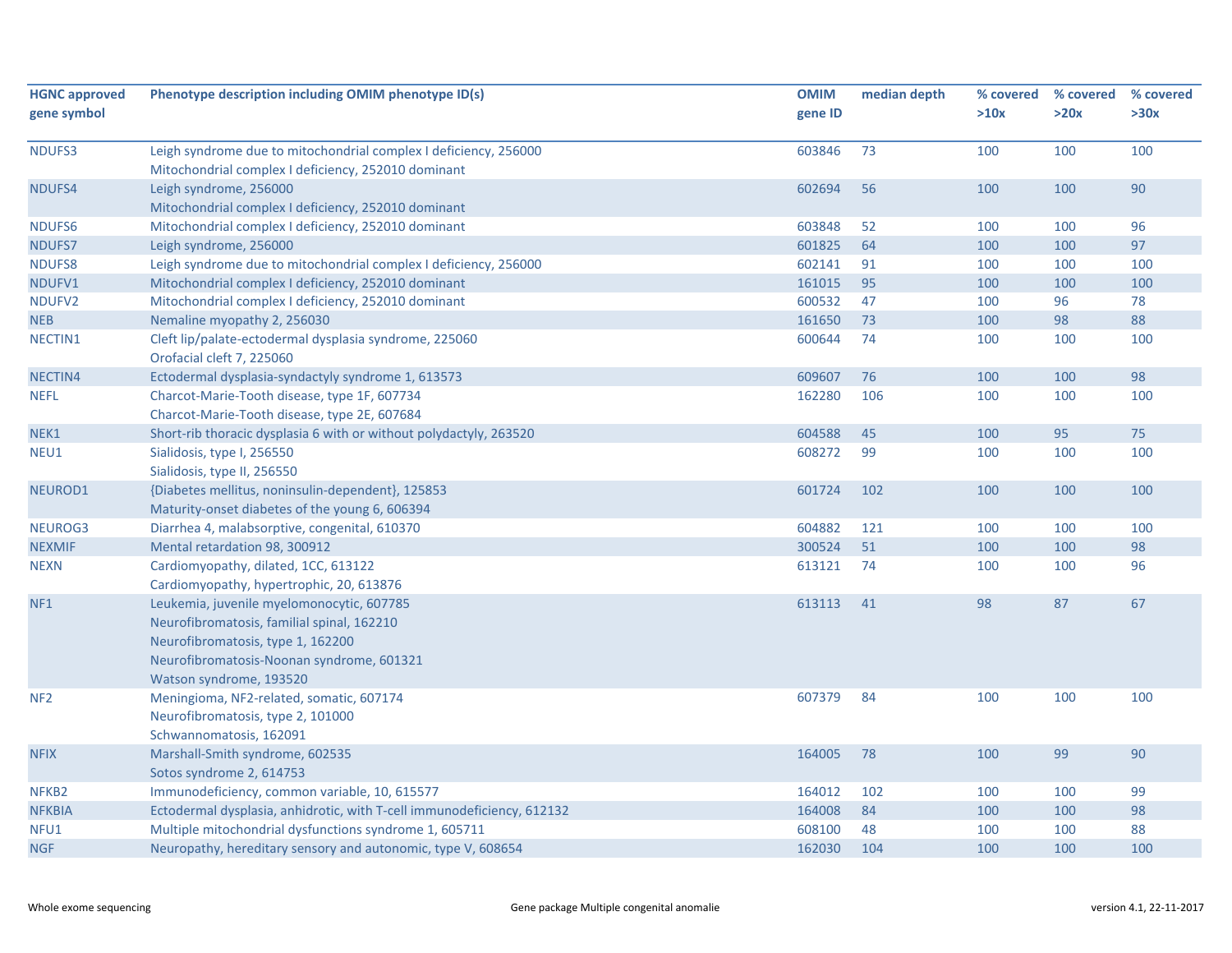| <b>HGNC approved</b> | Phenotype description including OMIM phenotype ID(s)                                                                     | <b>OMIM</b> | median depth | % covered | % covered | % covered |
|----------------------|--------------------------------------------------------------------------------------------------------------------------|-------------|--------------|-----------|-----------|-----------|
| gene symbol          |                                                                                                                          | gene ID     |              | >10x      | >20x      | >30x      |
| NHEJ1                | Severe combined immunodeficiency with microcephaly, growth retardation, and sensitivity to ionizing<br>radiation, 611291 | 611290      | 40           | 100       | 99        | 80        |
| NHLRC1               | Epilepsy, progressive myoclonic 2B (Lafora), 254780                                                                      | 608072      | 93           | 100       | 100       | 100       |
| NHP <sub>2</sub>     | Dyskeratosis congenita 2, 613987                                                                                         | 606470      | 66           | 100       | 100       | 100       |
| <b>NHS</b>           | Cataract 40, 302200                                                                                                      | 300457      | 44           | 100       | 92        | 84        |
|                      | Nance-Horan syndrome, 302350                                                                                             |             |              |           |           |           |
| <b>NIN</b>           | ?Seckel syndrome 7, 614851                                                                                               | 608684      | 56           | 100       | 98        | 84        |
| NIPA1                | Spastic paraplegia 6, 600363                                                                                             | 608145      | 65           | 100       | 96        | 85        |
| NIPAL4               | Ichthyosis, congenital 6, 612281                                                                                         | 609383      | 66           | 100       | 100       | 98        |
| <b>NIPBL</b>         | Cornelia de Lange syndrome 1, 122470                                                                                     | 608667      | 50           | 100       | 96        | 80        |
| <b>NKX2-1</b>        | Chorea, hereditary benign, 118700                                                                                        | 600635      | 54           | 100       | 100       | 96        |
|                      | Choreoathetosis, hypothyroidism, and neonatal respiratory distress, 610978                                               |             |              |           |           |           |
|                      | {Thyroid cancer, monmedullary, 1}, 188550                                                                                |             |              |           |           |           |
| <b>NKX2-5</b>        | Atrial septal defect 7, with or without AV conduction defects, 108900                                                    | 600584      | 84           | 100       | 100       | 100       |
|                      | Conotruncal heart malformations, variable, 217095                                                                        |             |              |           |           |           |
|                      | Hypoplastic left heart syndrome 2, 614435                                                                                |             |              |           |           |           |
|                      | Hypothyroidism, congenital nongoitrous, 5, 225250                                                                        |             |              |           |           |           |
|                      | Tetralogy of Fallot, 187500                                                                                              |             |              |           |           |           |
|                      | Ventricular septal defect 3, 614432                                                                                      |             |              |           |           |           |
| <b>NKX2-6</b>        | Conotruncal heart malformations, 217095                                                                                  | 611770      | 87           | 100       | 100       | 100       |
|                      | Persistent truncus arteriosus, 217095                                                                                    |             |              |           |           |           |
| <b>NKX3-2</b>        | Spondylo-megaepiphyseal-metaphyseal dysplasia, 613330                                                                    | 602183      | 77           | 100       | 100       | 100       |
| NLGN4X               | {Asperger syndrome susceptibility 2}, 300497                                                                             | 300427      | 153          | 100       | 100       | 100       |
|                      | {Autism susceptibility 2}, 300495                                                                                        |             |              |           |           |           |
|                      | Mental retardation, 300495                                                                                               |             |              |           |           |           |
| NLRP12               | Familial cold autoinflammatory syndrome 2, 611762                                                                        | 609648      | 85           | 100       | 100       | 98        |
| NLRP3                | CINCA syndrome, 607115                                                                                                   | 606416      | 85           | 100       | 100       | 100       |
|                      | Familial cold-induced inflammatory syndrome 1, 120100                                                                    |             |              |           |           |           |
|                      | Muckle-Wells syndrome, 191900                                                                                            |             |              |           |           |           |
| NLRP7                | Hydatidiform mole, recurrent, 1, 231090                                                                                  | 609661      | 109          | 100       | 100       | 99        |
| NME8                 | Ciliary dyskinesia, primary, 6, 610852                                                                                   | 607421      | 50           | 100       | 98        | 83        |
| NMNAT1               | Leber congenital amaurosis 9, 608553                                                                                     | 608700      | 62           | 100       | 100       | 94        |
| <b>NNT</b>           | Glucocorticoid deficiency 4, with or without mineralocorticoid deficiency, 614736                                        | 607878      | 48           | 100       | 98        | 84        |
| <b>NOBOX</b>         | Premature ovarian failure 5, 611548                                                                                      | 610934      | 75           | 100       | 100       | 100       |
| NOD <sub>2</sub>     | Blau syndrome, 186580                                                                                                    | 605956      | 73           | 100       | 99        | 94        |
|                      | {Inflammatory bowel disease 1, Crohn disease}, 266600                                                                    |             |              |           |           |           |
|                      | {Psoriatic arthritis, susceptibility to}, 607507                                                                         |             |              |           |           |           |
|                      | {Yao syndrome}, 617321                                                                                                   |             |              |           |           |           |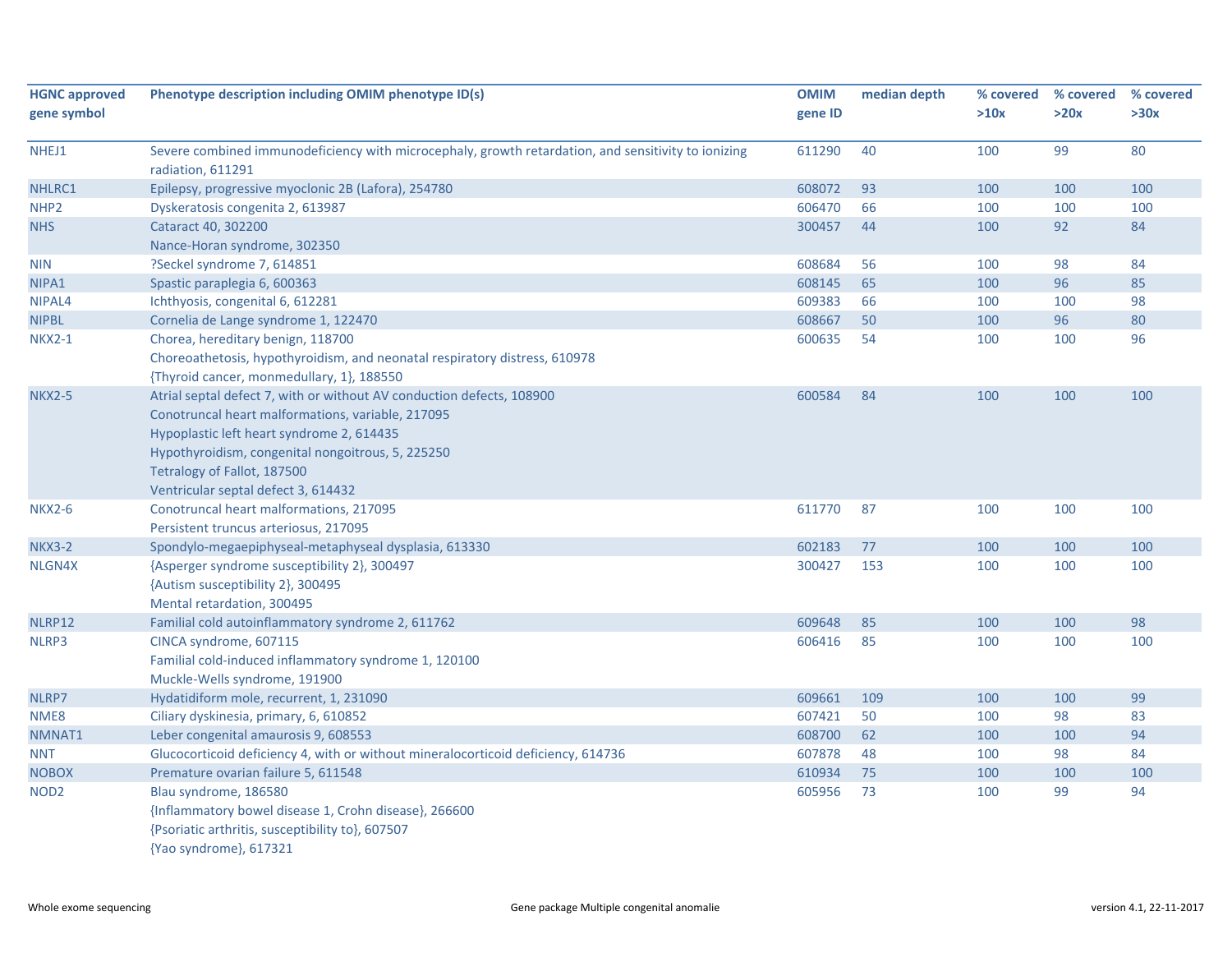| <b>HGNC approved</b> | Phenotype description including OMIM phenotype ID(s)                              | <b>OMIM</b> | median depth | % covered | % covered | % covered |
|----------------------|-----------------------------------------------------------------------------------|-------------|--------------|-----------|-----------|-----------|
| gene symbol          |                                                                                   | gene ID     |              | >10x      | >20x      | >30x      |
| <b>NODAL</b>         | Heterotaxy, visceral, 5, 270100                                                   | 601265      | 79           | 100       | 100       | 100       |
| <b>NOG</b>           | Brachydactyly, type B2, 611377                                                    | 602991      | 132          | 100       | 100       | 100       |
|                      | Multiple synostoses syndrome 1, 186500                                            |             |              |           |           |           |
|                      | Stapes ankylosis with broad thumb and toes, 184460                                |             |              |           |           |           |
|                      | Symphalangism, proximal, 1A, 185800                                               |             |              |           |           |           |
|                      | Tarsal-carpal coalition syndrome, 186570                                          |             |              |           |           |           |
| NOL3                 | Myoclonus, familial cortical, 614937                                              | 605235      | 92           | 100       | 100       | 100       |
| <b>NOP10</b>         | Dyskeratosis congenita 1, 224230                                                  | 606471      | 121          | 100       | 100       | 100       |
| <b>NOP56</b>         | Spinocerebellar ataxia 36, 614153                                                 | 614154      | 75           | 100       | 100       | 100       |
| NOTCH1               | Adams-Oliver syndrome 5, 616028                                                   | 190198      | 87           | 100       | 99        | 98        |
|                      | Aortic valve disease 1, 109730                                                    |             |              |           |           |           |
| NOTCH <sub>2</sub>   | Alagille syndrome 2, 610205                                                       | 600275      | 75           | 100       | 100       | 96        |
|                      | Hajdu-Cheney syndrome, 102500                                                     |             |              |           |           |           |
| NOTCH <sub>3</sub>   | Cerebral arteriopathy with subcortical infarcts and leukoencephalopathy 1, 125310 | 600276      | 75           | 99        | 96        | 92        |
|                      | Lateral meningocele syndrome, 130720                                              |             |              |           |           |           |
|                      | ?Myofibromatosis, infantile 2, 615293                                             |             |              |           |           |           |
| NPC1                 | Niemann-Pick disease, type C1, 257220                                             | 607623      | 58           | 100       | 100       | 93        |
|                      | Niemann-Pick disease, type D, 257220                                              |             |              |           |           |           |
| NPC <sub>2</sub>     | Niemann-pick disease, type C2, 607625                                             | 601015      | 64           | 100       | 100       | 100       |
| NPHP1                | Joubert syndrome 4, 609583                                                        | 607100      | 39           | 100       | 92        | 67        |
|                      | Nephronophthisis 1, juvenile, 256100                                              |             |              |           |           |           |
|                      | Senior-Loken syndrome-1, 266900                                                   |             |              |           |           |           |
| NPHP3                | Meckel syndrome 7, 267010                                                         | 608002      | 47           | 100       | 97        | 82        |
|                      | Nephronophthisis 3, 604387                                                        |             |              |           |           |           |
|                      | Renal-hepatic-pancreatic dysplasia 1, 208540                                      |             |              |           |           |           |
| NPHP4                | Nephronophthisis 4, 606966                                                        | 607215      | 67           | 100       | 100       | 98        |
|                      | Senior-Loken syndrome 4, 606996                                                   |             |              |           |           |           |
| NPHS1                | Nephrotic syndrome, type 1, 256300                                                | 602716      | 70           | 100       | 100       | 98        |
| NPHS <sub>2</sub>    | Nephrotic syndrome, type 2, 600995                                                | 604766      | 59           | 100       | 100       | 96        |
| NPM1                 | Leukemia, acute myeloid, somatic, 601626                                          | 164040      | 64           | 100       | 100       | 91        |
| <b>NPPA</b>          | Atrial fibrillation, familial, 6, 612201                                          | 108780      | 88           | 100       | 100       | 100       |
|                      | Atrial standstill 2, 615745                                                       |             |              |           |           |           |
| NPR <sub>2</sub>     | Acromesomelic dysplasia, Maroteaux type, 602875                                   | 108961      | 83           | 100       | 100       | 100       |
|                      | Epiphyseal chondrodysplasia, Miura type, 615923                                   |             |              |           |           |           |
|                      | Short stature with nonspecific skeletal abnormalities, 616255                     |             |              |           |           |           |
| NR0B1                | Adrenal hypoplasia, congenital, 300200                                            | 300473      | 77           | 100       | 100       | 99        |
|                      | 46XY sex reversal 2, dosage-sensitive, 300018                                     |             |              |           |           |           |
| NR0B2                | Obesity, mild, early-onset, 601665                                                | 604630      | 62           | 100       | 100       | 100       |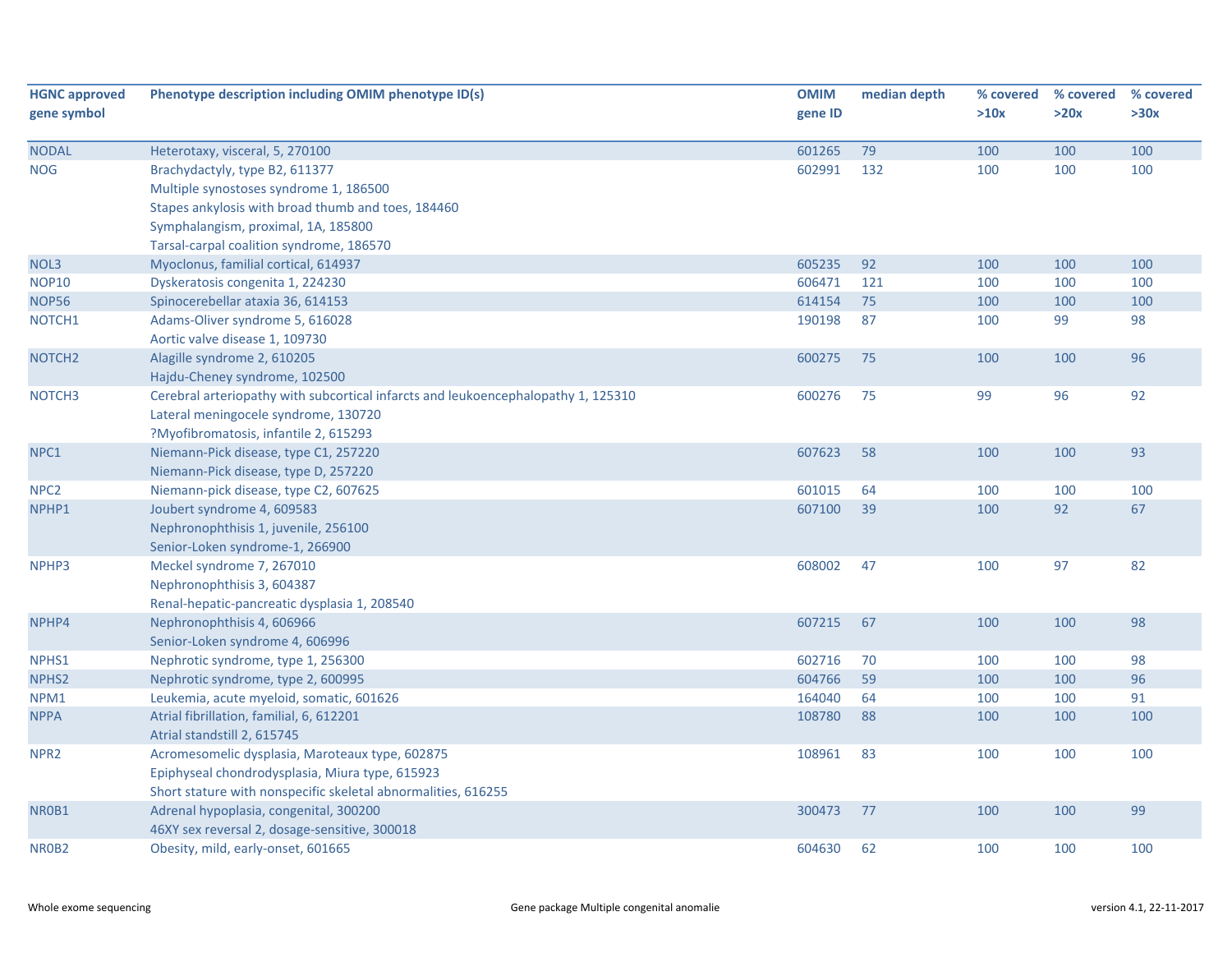| <b>HGNC approved</b><br>gene symbol | Phenotype description including OMIM phenotype ID(s)                                                        | <b>OMIM</b><br>gene ID | median depth | % covered<br>>10x | % covered<br>>20x | % covered<br>>30x |
|-------------------------------------|-------------------------------------------------------------------------------------------------------------|------------------------|--------------|-------------------|-------------------|-------------------|
| NR2E3                               | Enhanced S-cone syndrome, 268100<br>Retinitis pigmentosa 37, 611131                                         | 604485                 | 75           | 100               | 100               | 100               |
| NR2F1                               | Bosch-Boonstra-Schaaf optic atrophy syndrome, 615722                                                        | 132890                 | 82           | 100               | 98                | 91                |
| NR3C1                               | Glucocorticoid resistance, 615962                                                                           | 138040                 | 62           | 100               | 99                | 91                |
| <b>NR3C2</b>                        | Hypertension, early-onset, with exacerbation in pregnancy, 605115                                           | 600983                 | 68           | 100               | 99                | 95                |
|                                     | Pseudohypoaldosteronism type I, 177735                                                                      |                        |              |                   |                   |                   |
| NR4A3                               | Chondrosarcoma, extraskeletal myxoid, 612237                                                                | 600542                 | 68           | 100               | 100               | 97                |
| <b>NR5A1</b>                        | Adrenocortical insufficiency, 612964                                                                        | 184757                 | 72           | 100               | 98                | 95                |
|                                     | Premature ovarian failure 7, 612964                                                                         |                        |              |                   |                   |                   |
|                                     | Spermatogenic failure 8, 613957                                                                             |                        |              |                   |                   |                   |
|                                     | 46, XX sex reversal 4, 617480                                                                               |                        |              |                   |                   |                   |
|                                     | 46XY sex reversal 3, 612965                                                                                 |                        |              |                   |                   |                   |
| <b>NRAS</b>                         | Colorectal cancer, somatic, 114500                                                                          | 164790                 | 42           | 100               | 100               | 91                |
|                                     | Epidermal nevus, somatic, 162900                                                                            |                        |              |                   |                   |                   |
|                                     | Melanocytic nevus syndrome, congenital, somatic, 137550                                                     |                        |              |                   |                   |                   |
|                                     | Neurocutaneous melanosis, somatic, 249400                                                                   |                        |              |                   |                   |                   |
|                                     | Noonan syndrome 6, 613224                                                                                   |                        |              |                   |                   |                   |
|                                     | ?RAS-associated autoimmune lymphoproliferative syndrome type IV, somatic, 614470                            |                        |              |                   |                   |                   |
|                                     | Schimmelpenning-Feuerstein-Mims syndrome, somatic mosaic, 163200                                            |                        |              |                   |                   |                   |
|                                     | Thyroid carcinoma, follicular, somatic, 188470                                                              |                        |              |                   |                   |                   |
| <b>NRL</b>                          | Retinal degeneration, clumped pigment type<br>Retinitis pigmentosa 27, 613750                               | 162080                 | 71           | 100               | 100               | 100               |
| NRXN1                               | Pitt-Hopkins-like syndrome 2, 614325                                                                        | 600565                 | 67           | 100               | 99                | 93                |
|                                     | {Schizophrenia, susceptibility to, 17}, 614332                                                              |                        |              |                   |                   |                   |
| NSD1                                | Beckwith-Wiedemann syndrome, 130650                                                                         | 606681                 | 56           | 100               | 99                | 92                |
|                                     | Leukemia, acute myeloid, 601626                                                                             |                        |              |                   |                   |                   |
|                                     | Sotos syndrome 1, 117550                                                                                    |                        |              |                   |                   |                   |
| NSD3                                | Leukemia, acute myeloid, 601626                                                                             | 607083                 | 41           | 100               | 94                | 73                |
| <b>NSDHL</b>                        | CHILD syndrome, 308050                                                                                      | 300275                 | 55           | 100               | 96                | 80                |
|                                     | CK syndrome, 300831                                                                                         |                        |              |                   |                   |                   |
| <b>NSMF</b>                         | Hypogonadotropic hypogonadism 9 with or without anosmia, 614838                                             | 608137                 | 73           | 100               | 95                | 95                |
| NSUN <sub>2</sub>                   | Mental retardation 5, 611091                                                                                | 610916                 | 58           | 100               | 94                | 83                |
| NT5C2                               | Spastic paraplegia 45, 613162                                                                               | 600417                 | 42           | 100               | 95                | 75                |
| NT5C3A                              | Anemia, hemolytic, due to UMPH1 deficiency, 266120                                                          | 606224                 | 46           | 100               | 96                | 81                |
| NT5E                                | Calcification of joints and arteries, 211800                                                                | 129190                 | 56           | 100               | 100               | 92                |
| NTF4                                | Glaucoma 1, open angle, 10, 613100                                                                          | 162662                 | 85           | 100               | 100               | 100               |
| NTRK1                               | Insensitivity to pain, congenital, with anhidrosis, 256800<br>Medullary thyroid carcinoma, familial, 155240 | 191315                 | 70           | 100               | 100               | 98                |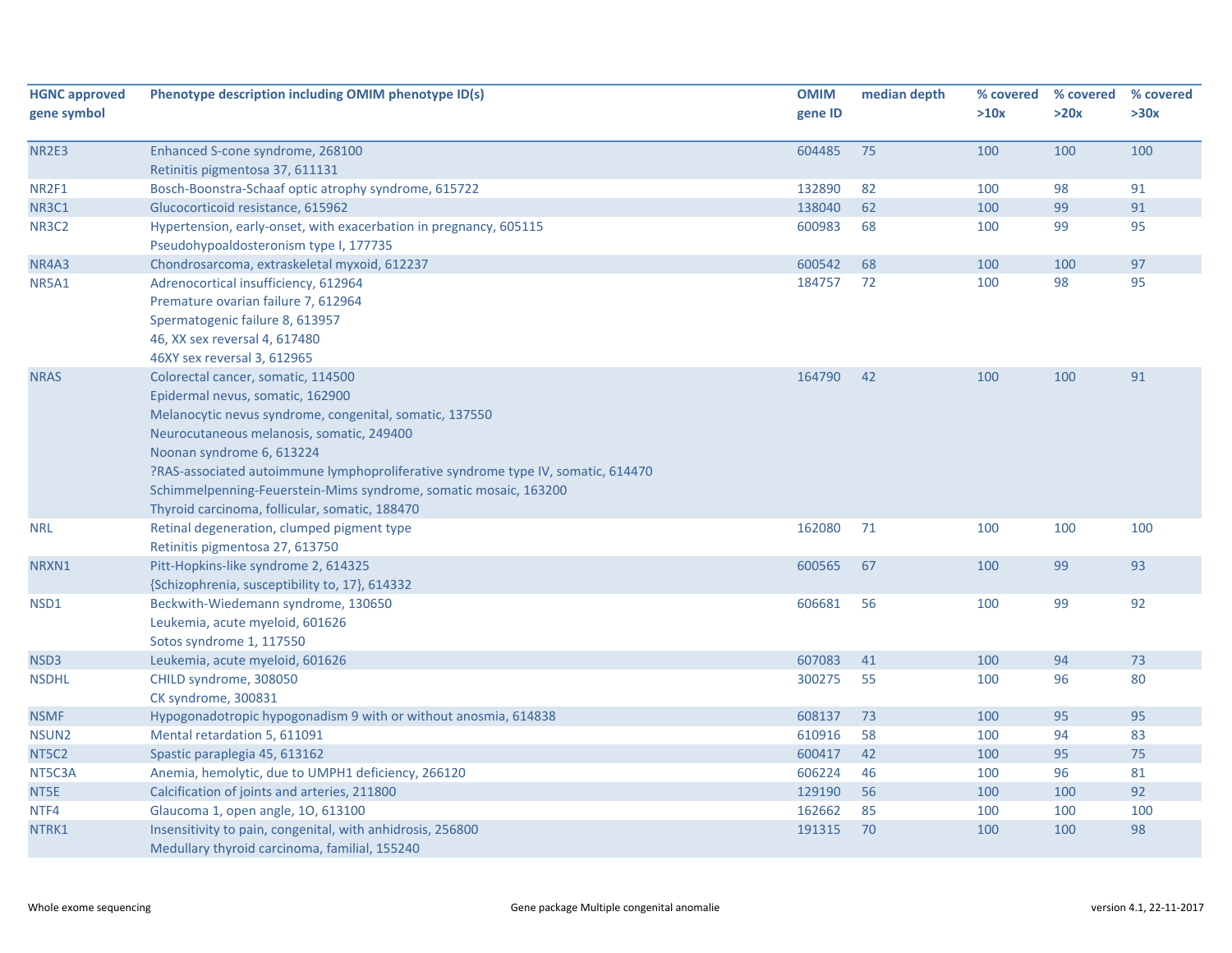| <b>HGNC approved</b> | Phenotype description including OMIM phenotype ID(s)                                     | <b>OMIM</b> | median depth | % covered | % covered | % covered |
|----------------------|------------------------------------------------------------------------------------------|-------------|--------------|-----------|-----------|-----------|
| gene symbol          |                                                                                          | gene ID     |              | >10x      | >20x      | >30x      |
| NTRK <sub>2</sub>    | Obesity, hyperphagia, and developmental delay, 613886                                    | 600456      | 61           | 100       | 97        | 86        |
| <b>NUBPL</b>         | Mitochondrial complex I deficiency, 252010 dominant                                      | 613621      | 53           | 100       | 100       | 89        |
| NUMA1                | Leukemia, acute promyelocytic, somatic, 612376                                           | 164009      | 81           | 100       | 98        | 93        |
| <b>NUP214</b>        | Leukemia, T-cell acute lymphoblastic, somatic, 613065                                    | 114350      | 68           | 100       | 99        | 89        |
|                      | Leukemia, acute myeloid, somatic, 601626                                                 |             |              |           |           |           |
| <b>NUP62</b>         | Striatonigral degeneration, infantile, 271930                                            | 605815      | 89           | 100       | 100       | 100       |
| <b>NYX</b>           | Night blindness, congenital stationary (complete), 1A, 310500                            | 300278      | 72           | 100       | 100       | 100       |
| <b>OAT</b>           | Gyrate atrophy of choroid and retina with or without ornithinemia, 258870                | 613349      | 53           | 100       | 100       | 89        |
| OBSL1                | 3-M syndrome 2, 612921                                                                   | 610991      | 76           | 100       | 100       | 98        |
| OCA <sub>2</sub>     | Albinism, brown oculocutaneous, 203200                                                   | 611409      | 60           | 100       | 99        | 89        |
|                      | Albinism, oculocutaneous, type II, 203200                                                |             |              |           |           |           |
|                      | [Skin/hair/eye pigmentation 1, blond/brown hair], 227220                                 |             |              |           |           |           |
|                      | [Skin/hair/eye pigmentation 1, blue/nonblue eyes], 227220                                |             |              |           |           |           |
| <b>OCLN</b>          | Pseudo-TORCH syndrome 1, 251290                                                          | 602876      | 65           | 100       | 100       | 97        |
| <b>OCRL</b>          | Dent disease 2, 300555                                                                   | 300535      | 36           | 100       | 92        | 67        |
|                      | Lowe syndrome, 309000                                                                    |             |              |           |           |           |
| OFD1                 | Joubert syndrome 10, 300804                                                              | 300170      | 42           | 100       | 97        | 81        |
|                      | Orofaciodigital syndrome I, 311200                                                       |             |              |           |           |           |
|                      | ?Retinitis pigmentosa 23, 300424                                                         |             |              |           |           |           |
|                      | Simpson-Golabi-Behmel syndrome, type 2, 300209                                           |             |              |           |           |           |
| OGG1                 | Renal cell carcinoma, clear cell, somatic, 144700                                        | 601982      | 68           | 100       | 100       | 100       |
| OPA1                 | Behr syndrome, 210000                                                                    | 605290      | 46           | 100       | 96        | 77        |
|                      | {Glaucoma, normal tension, susceptibility to}, 606657                                    |             |              |           |           |           |
|                      | ?Mitochondrial DNA depletion syndrome 14 (encephalocardiomyopathic type), 616896         |             |              |           |           |           |
|                      | Optic atrophy 1, 165500                                                                  |             |              |           |           |           |
|                      | Optic atrophy plus syndrome, 125250                                                      |             |              |           |           |           |
| OPA3                 | 3-methylglutaconic aciduria, type III, 258501                                            | 606580      | 66           | 100       | 100       | 100       |
|                      | Optic atrophy 3 with cataract, 165300                                                    |             |              |           |           |           |
| OPHN1                | Mental retardation, with cerebellar hypoplasia and distinctive facial appearance, 300486 | 300127      | 44           | 100       | 92        | $71\,$    |
| <b>OPLAH</b>         | 5-oxoprolinase deficiency, 260005                                                        | 614243      | 77           | 100       | 99        | 97        |
| OPN1LW               | Blue cone monochromacy, 303700                                                           | 300822      | 93           | 100       | 100       | 100       |
|                      | Colorblindness, protan, 303900                                                           |             |              |           |           |           |
| OPN1MW               | Blue cone monochromacy, 303700                                                           | 300821      | 103          | 100       | 100       | 99        |
|                      | Colorblindness, deutan, 303800                                                           |             |              |           |           |           |
| OPN1SW               | Colorblindness, tritan, 190900                                                           | 613522      | 57           | 100       | 100       | 100       |
| <b>OPTN</b>          | Amyotrophic lateral sclerosis 12, 613435                                                 | 602432      | 56           | 100       | 98        | 87        |
|                      | Glaucoma 1, open angle, E, 137760                                                        |             |              |           |           |           |
|                      | {Glaucoma, normal tension, susceptibility to}, 606657                                    |             |              |           |           |           |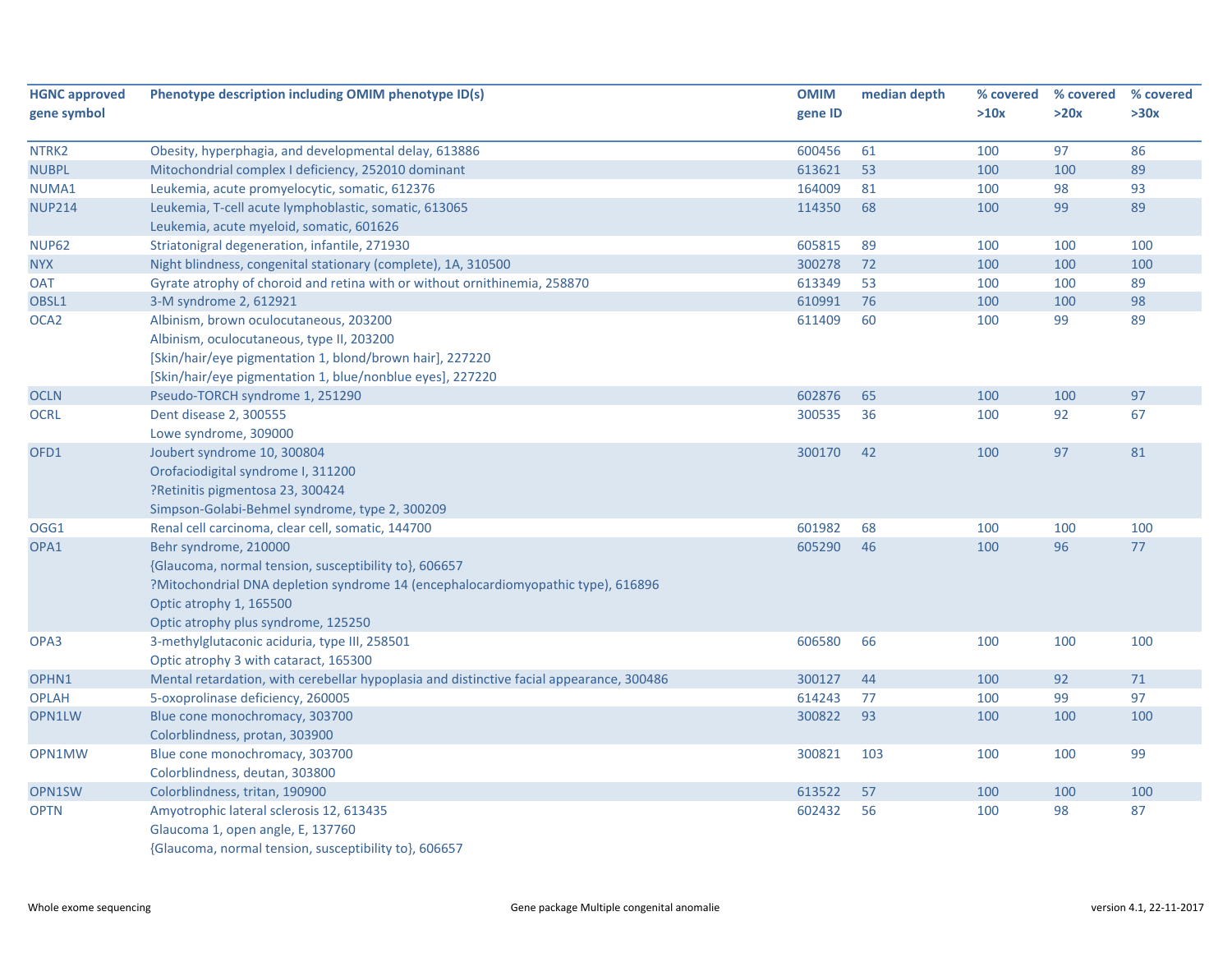| <b>HGNC approved</b> | Phenotype description including OMIM phenotype ID(s)                            | <b>OMIM</b>      | median depth | % covered | % covered | % covered |
|----------------------|---------------------------------------------------------------------------------|------------------|--------------|-----------|-----------|-----------|
| gene symbol          |                                                                                 | gene ID          |              | >10x      | >20x      | >30x      |
| ORAI1                | Immunodeficiency 9, 612782                                                      | 610277           | 88           | 99        | 99        | 95        |
|                      | Myopathy, tubular aggregate, 2, 615883                                          |                  |              |           |           |           |
| ORC1                 | Meier-Gorlin syndrome 1, 224690                                                 | 601902           | 59           | 100       | 98        | 87        |
| ORC4                 | Meier-Gorlin syndrome 2, 613800                                                 | 603056           | 51           | 100       | 97        | 74        |
| ORC6                 | Meier-Gorlin syndrome 3, 613803                                                 | 607213           | 48           | 100       | 100       | 82        |
| <b>OSMR</b>          | Amyloidosis, primary localized cutaneous, 1, 105250                             | 601743           | 54           | 100       | 99        | 88        |
| OSTM1                | Osteopetrosis 5, 259720                                                         | 607649           | 58           | 100       | 100       | 88        |
| <b>OTC</b>           | Ornithine transcarbamylase deficiency, 311250                                   | 300461           | 46           | 100       | 98        | 78        |
| <b>OTOA</b>          | Deafness 22, 607039                                                             | 607038           | 63           | 100       | 99        | 92        |
| <b>OTOF</b>          | Auditory neuropathy, 1, 601071                                                  | 603681           | 71           | 100       | 100       | 99        |
|                      | Deafness 9, 601071                                                              | 604487           |              |           |           | 98        |
| <b>OTOG</b>          | Deafness 18B, 614945                                                            | 614925           | 73           | 100       | 100<br>96 | 81        |
| <b>OTOGL</b>         | Deafness 84B, 614944                                                            |                  | 54           | 100       |           |           |
| OTX2                 | Microphthalmia, syndromic 5, 610125                                             | 600037           | 80           | 100       | 100       | 100       |
|                      | Pituitary hormone deficiency, combined, 6, 613986                               |                  |              |           |           |           |
|                      | Retinal dystrophy, early-onset, with or without pituitary dysfunction, 610125   |                  |              |           |           |           |
| OXCT1                | Succinyl CoA:3-oxoacid CoA transferase deficiency, 245050                       | 601424           | 50           | 100       | 99        | 83        |
| P2RX1                | Bleeding disorder due to P2RX1 defect, somatic, 609821                          | 600845<br>600844 | 71           | 100       | 100       | 100<br>99 |
| P2RX2                | Deafness 41, 608224                                                             |                  | 77           | 100       | 100       |           |
| <b>P2RY12</b>        | Bleeding disorder, platelet-type, 8, 609821                                     | 600515           | 61           | 100       | 100       | 100       |
| <b>P3H1</b>          | Osteogenesis imperfecta, type VIII, 610915                                      | 610339           | 72           | 100       | 100       | 100       |
| P3H <sub>2</sub>     | Myopia, high, with cataract and vitreoretinal degeneration, 614292              | 610341           | 47           | 100       | 97        | 80        |
| PABPN1               | Oculopharyngeal muscular dystrophy, 164300                                      | 602279           | 69           | 98        | 84        | 73        |
| PACS1                | Schuurs-Hoeijmakers syndrome, 615009                                            | 607492           | 58           | 100       | 97        | 88        |
| PAFAH1B1             | Lissencephaly 1, 607432                                                         | 601545           | 62           | 100       | 98        | 88        |
|                      | Subcortical laminar heterotopia, 607432                                         |                  |              |           |           |           |
| PAH                  | [Hyperphenylalaninemia, non-PKU mild], 261600<br>Phenylketonuria, 261600        | 612349           | 45           | 100       | 97        | 82        |
| PAK3                 | Mental retardation 30/47, 300558                                                | 300142           | 41           | 100       | 94        | 69        |
| PALB <sub>2</sub>    | {Breast cancer, susceptibility to}, 114480                                      | 610355           | 53           | 100       | 98        | 91        |
|                      | Fanconi anemia, complementation group N, 610832                                 |                  |              |           |           |           |
|                      | {Pancreatic cancer, susceptibility to, 3}, 613348                               |                  |              |           |           |           |
| PANK <sub>2</sub>    | HARP syndrome, 607236                                                           | 606157           | 57           | 100       | 100       | 92        |
|                      | Neurodegeneration with brain iron accumulation 1, 234200                        |                  |              |           |           |           |
| PAPSS2               | Brachyolmia 4 with mild epiphyseal and metaphyseal changes, 612847              | 603005           | 64           | 100       | 97        | 87        |
| PARK7                | Parkinson disease 7 early-onset, 606324                                         | 602533           | 55           | 100       | 96        | 78        |
| PAX <sub>2</sub>     | Glomerulosclerosis, focal segmental, 7, 616002<br>Papillorenal syndrome, 120330 | 167409           | 78           | 100       | 100       | 98        |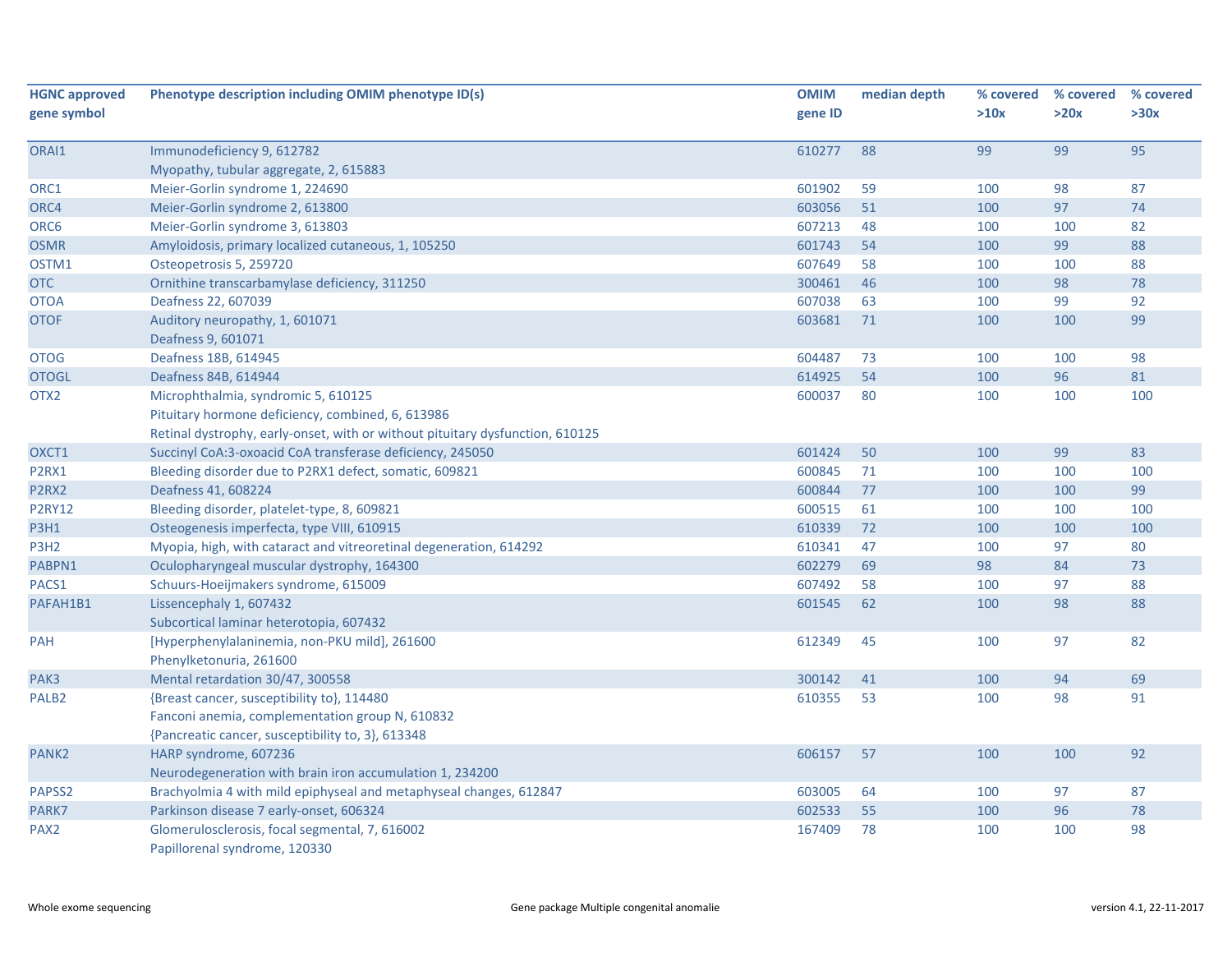| <b>HGNC approved</b> | Phenotype description including OMIM phenotype ID(s)                        | <b>OMIM</b> | median depth | % covered | % covered | % covered |
|----------------------|-----------------------------------------------------------------------------|-------------|--------------|-----------|-----------|-----------|
| gene symbol          |                                                                             | gene ID     |              | >10x      | >20x      | >30x      |
|                      |                                                                             |             |              |           |           |           |
| PAX3                 | Craniofacial-deafness-hand syndrome, 122880                                 | 606597      | 77           | 100       | 100       | 100       |
|                      | Rhabdomyosarcoma 2, alveolar, 268220                                        |             |              |           |           |           |
|                      | Waardenburg syndrome, type 1, 193500                                        |             |              |           |           |           |
|                      | Waardenburg syndrome, type 3, 148820                                        |             |              |           |           |           |
| PAX4                 | {Diabetes mellitus, ketosis-prone, susceptibility to}, 612227               | 167413      | 53           | 100       | 100       | 96        |
|                      | Diabetes mellitus, type 2, 125853                                           |             |              |           |           |           |
|                      | Maturity-onset diabetes of the young, type IX, 612225                       |             |              |           |           |           |
| PAX <sub>6</sub>     | Aniridia, 106210                                                            | 607108      | 50           | 100       | 98        | 84        |
|                      | Anterior segment dysgenesis 5, multiple subtypes, 604229                    |             |              |           |           |           |
|                      | Cataract with late-onset corneal dystrophy, 106210                          |             |              |           |           |           |
|                      | ?Coloboma of optic nerve, 120430                                            |             |              |           |           |           |
|                      | ?Coloboma, ocular, 120200                                                   |             |              |           |           |           |
|                      | Foveal hypoplasia 1, 136520                                                 |             |              |           |           |           |
|                      | Keratitis, 148190                                                           |             |              |           |           |           |
|                      | ?Morning glory disc anomaly, 120430                                         |             |              |           |           |           |
|                      | Optic nerve hypoplasia, 165550                                              |             |              |           |           |           |
| PAX8                 | Hypothyroidism, congenital, due to thyroid dysgenesis or hypoplasia, 218700 | 167415      | 76           | 100       | 97        | 93        |
| PAX9                 | Tooth agenesis, selective, 3, 604625                                        | 167416      | 104          | 100       | 100       | 97        |
| PC                   | Pyruvate carboxylase deficiency, 266150                                     | 608786      | 90           | 100       | 100       | 100       |
| PCBD1                | Hyperphenylalaninemia, BH4-deficient, D, 264070                             | 126090      | 48           | 100       | 94        | 94        |
| <b>PCCA</b>          | Propionicacidemia, 606054                                                   | 232000      | 50           | 100       | 99        | 85        |
| <b>PCCB</b>          | Propionicacidemia, 606054                                                   | 232050      | 53           | 100       | 96        | 86        |
| PCDH15               | Deafness 23, 609533                                                         | 605514      | 55           | 100       | 98        | 87        |
|                      | Usher syndrome, type 1D/F digenic, 601067                                   |             |              |           |           |           |
|                      | Usher syndrome, type 1F, 602083                                             |             |              |           |           |           |
| PCDH19               | Epileptic encephalopathy, early infantile, 9, 300088                        | 300460      | 92           | 100       | 99        | 92        |
| PCM1                 | No OMIM phenotype                                                           | 600299      | 59           | 100       | 98        | 87        |
| <b>PCNT</b>          | Microcephalic osteodysplastic primordial dwarfism, type II, 210720          | 605925      | 84           | 100       | 99        | 95        |
| PCSK1                | Obesity with impaired prohormone processing, 600955                         | 162150      | 48           | 100       | 97        | 80        |
|                      | {Obesity, susceptibility to, BMIQ12}, 612362                                |             |              |           |           |           |
| PCSK9                | Hypercholesterolemia, familial, 3, 603776                                   | 607786      | 70           | 100       | 96        | 91        |
|                      | {Low density lipoprotein cholesterol level QTL 1}, 603776                   |             |              |           |           |           |
| PCYT1A               | Spondylometaphyseal dysplasia with cone-rod dystrophy, 608940               | 123695      | 57           | 100       | 90        | 74        |
| PDCD10               | Cerebral cavernous malformations 3, 603285                                  | 609118      | 40           | 100       | 96        | 70        |
| PDE11A               | Pigmented nodular adrenocortical disease, primary, 2, 610475                | 604961      | 54           | 100       | 95        | 78        |
| PDE4D                | Acrodysostosis 2, with or without hormone resistance, 614613                | 600129      | 50           | 100       | 96        | 81        |
|                      | {Stroke, susceptibility to, 1}, 606799                                      |             |              |           |           |           |
| PDE6A                | Retinitis pigmentosa 43, 613810                                             | 180071      | 50           | 100       | 98        | 84        |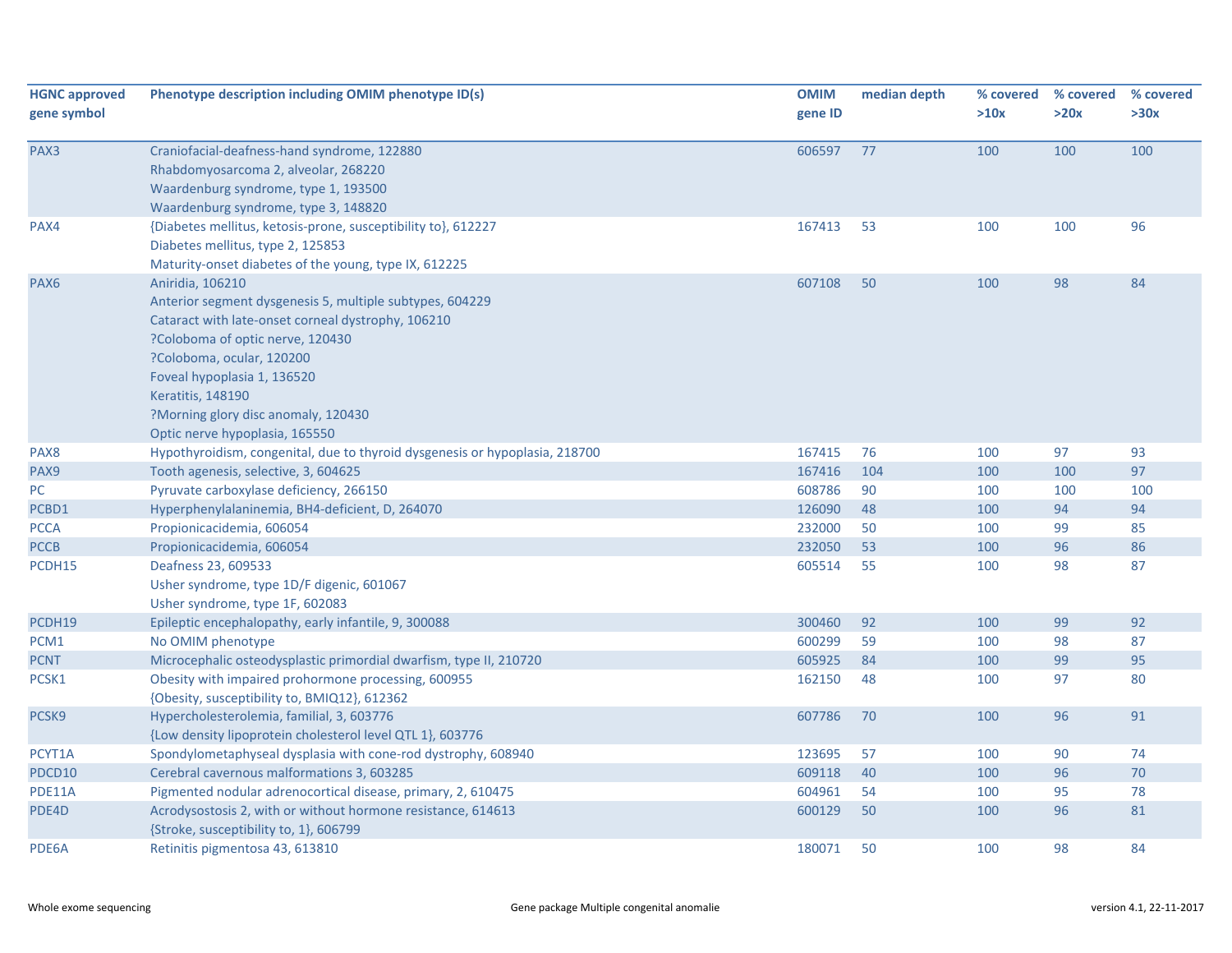| <b>HGNC approved</b> | Phenotype description including OMIM phenotype ID(s)                  | <b>OMIM</b> | median depth | % covered | % covered | % covered |
|----------------------|-----------------------------------------------------------------------|-------------|--------------|-----------|-----------|-----------|
| gene symbol          |                                                                       | gene ID     |              | >10x      | >20x      | >30x      |
| PDE6B                | Night blindness, congenital stationary 2, 163500                      | 180072      | 75           | 100       | 100       | 98        |
|                      | Retinitis pigmentosa-40, 613801                                       |             |              |           |           |           |
| PDE6C                | Cone dystrophy 4, 613093                                              | 600827      | 48           | 100       | 99        | 87        |
| PDE6G                | Retinitis pigmentosa 57, 613582                                       | 180073      | 91           | 100       | 100       | 100       |
| PDE6H                | Achromatopsia 6, 610024                                               | 601190      | 39           | 100       | 100       | 74        |
|                      | Retinal cone dystrophy 3, 610024                                      |             |              |           |           |           |
| PDE8B                | Pigmented nodular adrenocortical disease, primary, 3, 614190          | 603390      | 48           | 100       | 97        | 87        |
|                      | Striatal degeneration, 609161                                         |             |              |           |           |           |
| <b>PDGFB</b>         | Basal ganglia calcification, idiopathic, 5, 615483                    | 190040      | 63           | 100       | 100       | 100       |
|                      | Dermatofibrosarcoma protuberans, 607907                               |             |              |           |           |           |
|                      | Meningioma, SIS-related, 607174                                       |             |              |           |           |           |
| <b>PDGFRA</b>        | Gastrointestinal stromal tumor, somatic, 606764                       | 173490      | 55           | 99        | 96        | 87        |
|                      | Hypereosinophilic syndrome, idiopathic, resistant to imatinib, 607685 |             |              |           |           |           |
| <b>PDGFRB</b>        | Basal ganglia calcification, idiopathic, 4, 615007                    | 173410      | 78           | 100       | 100       | 99        |
|                      | Kosaki overgrowth syndrome, 616592                                    |             |              |           |           |           |
|                      | Myeloproliferative disorder with eosinophilia, 131440 (4)             |             |              |           |           |           |
|                      | Myofibromatosis, infantile, 1, 228550                                 |             |              |           |           |           |
|                      | Premature aging syndrome, Penttinen type, 601812                      |             |              |           |           |           |
| <b>PDGFRL</b>        | Colorectal cancer, somatic, 114500                                    | 604584      | 92           | 100       | 100       | 97        |
|                      | Hepatocellular cancer, somatic, 114550                                |             |              |           |           |           |
| PDHA1                | Pyruvate dehydrogenase E1-alpha deficiency, 312170                    | 300502      | 42           | 99        | 93        | 79        |
| <b>PDHB</b>          | Pyruvate dehydrogenase E1-beta deficiency, 614111                     | 179060      | 44           | 100       | 98        | 82        |
| PDP1                 | Pyruvate dehydrogenase phosphatase deficiency, 608782                 | 605993      | 72           | 100       | 100       | 100       |
| PDS5B                | No OMIM phenotype                                                     | 605333      | 38           | 100       | 94        | $70\,$    |
| PDSS1                | Coenzyme Q10 deficiency, primary, 2, 614651                           | 607429      | 50           | 100       | 93        | 84        |
| PDSS2                | Coenzyme Q10 deficiency, primary, 3, 614652                           | 610564      | 48           | 100       | 95        | 78        |
| PDX1                 | {Diabetes mellitus, type II, susceptibility to}, 125853               | 600733      | 49           | 100       | 100       | 95        |
|                      | MODY, type IV, 606392                                                 |             |              |           |           |           |
|                      | Pancreatic agenesis 1, 260370                                         |             |              |           |           |           |
| <b>PDYN</b>          | Spinocerebellar ataxia 23, 610245                                     | 131340      | 80           | 100       | 100       | 100       |
| PDZD7                | {Retinal disease in Usher syndrome type IIA, modifier of}, 276901     | 612971      | 67           | 100       | 100       | 97        |
|                      | Usher syndrome, type IIC, GPR98/PDZD7 digenic, 605472                 |             |              |           |           |           |
| <b>PEPD</b>          | Prolidase deficiency, 170100                                          | 613230      | 58           | 100       | 98        | 91        |
| PER <sub>2</sub>     | Advanced sleep phase syndrome, familial, 1, 604348                    | 603426      | 68           | 100       | 99        | 92        |
| <b>PET100</b>        | Mitochondrial complex IV deficiency, 220110                           | 614770      | 75           | 100       | 100       | 81        |
| PEX1                 | Heimler syndrome 1, 234580                                            | 602136      | 49           | 100       | 98        | 84        |
|                      | Peroxisome biogenesis disorder 1A (Zellweger), 214100                 |             |              |           |           |           |
|                      | Peroxisome biogenesis disorder 1B (NALD/IRD), 601539                  |             |              |           |           |           |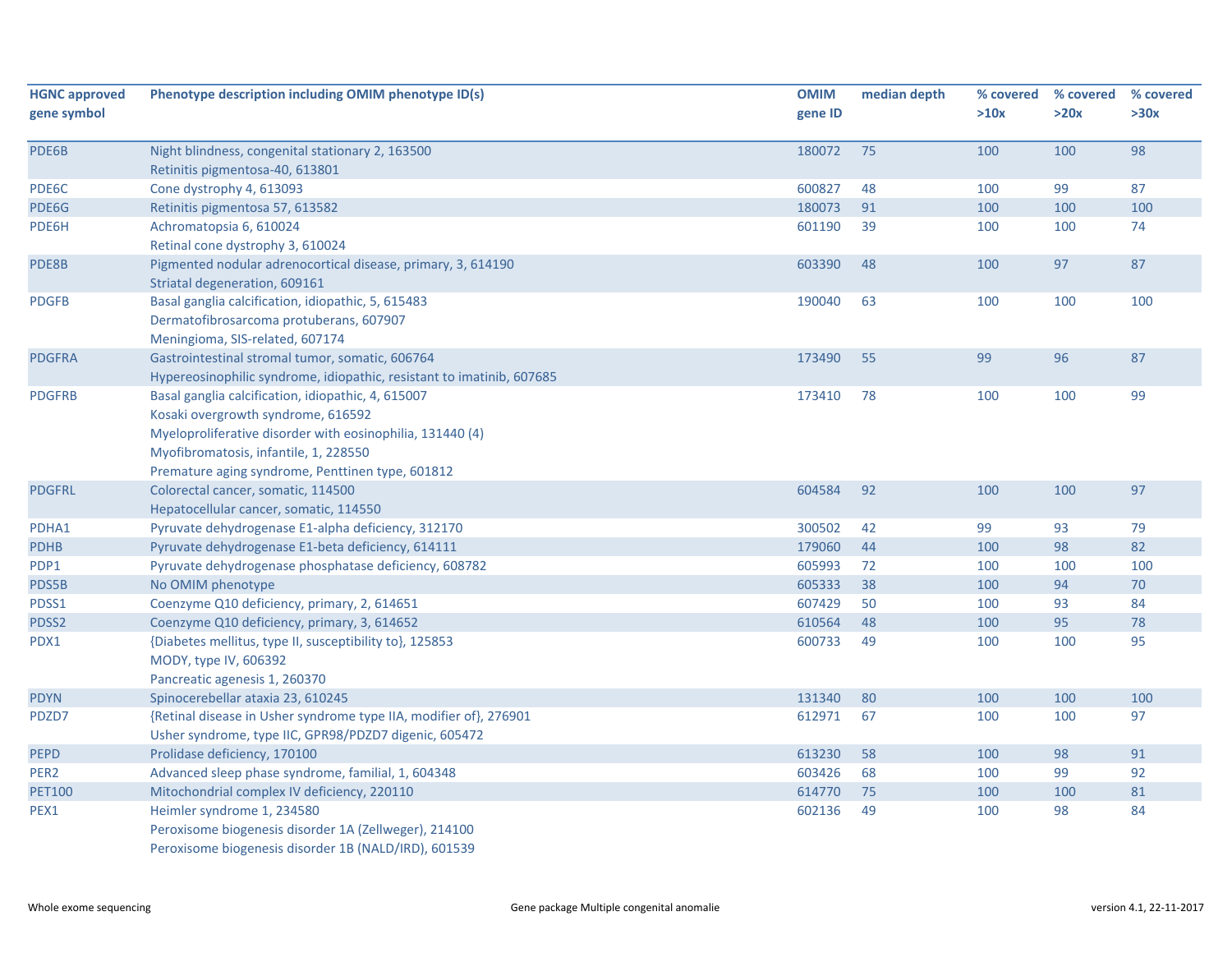| <b>HGNC approved</b><br>gene symbol | Phenotype description including OMIM phenotype ID(s)                                                                                                       | <b>OMIM</b><br>gene ID | median depth | % covered<br>>10x | % covered<br>>20x | % covered<br>>30x |
|-------------------------------------|------------------------------------------------------------------------------------------------------------------------------------------------------------|------------------------|--------------|-------------------|-------------------|-------------------|
| <b>PEX10</b>                        | Peroxisome biogenesis disorder 6A (Zellweger), 614870<br>Peroxisome biogenesis disorder 6B, 614871                                                         | 602859                 | 64           | 100               | 96                | 89                |
| PEX11B                              | ?Peroxisome biogenesis disorder 14B, 614920                                                                                                                | 603867                 | 105          | 100               | 100               | 100               |
| <b>PEX12</b>                        | Peroxisome biogenesis disorder 3A (Zellweger), 614859<br>Peroxisome biogenesis disorder 3B, 266510                                                         | 601758                 | 54           | 100               | 100               | 86                |
| <b>PEX13</b>                        | Peroxisome biogenesis disorder 11A (Zellweger), 614883<br>Peroxisome biogenesis disorder 11B, 614885                                                       | 601789                 | 55           | 100               | 100               | 93                |
| <b>PEX14</b>                        | Peroxisome biogenesis disorder 13A (Zellweger), 614887                                                                                                     | 601791                 | 74           | 100               | 100               | 97                |
| <b>PEX16</b>                        | Peroxisome biogenesis disorder 8A (Zellweger), 614876<br>Peroxisome biogenesis disorder 8B, 614877                                                         | 603360                 | 74           | 100               | 95                | 91                |
| <b>PEX19</b>                        | Peroxisome biogenesis disorder 12A (Zellweger), 614886                                                                                                     | 600279                 | 46           | 100               | 100               | 93                |
| PEX <sub>2</sub>                    | Peroxisome biogenesis disorder 5A (Zellweger), 614866<br>Peroxisome biogenesis disorder 5B, 614867                                                         | 170993                 | 52           | 100               | 100               | 99                |
| <b>PEX26</b>                        | Peroxisome biogenesis disorder 7A (Zellweger), 614872<br>Peroxisome biogenesis disorder 7B, 614873                                                         | 608666                 | 76           | 100               | 100               | 100               |
| PEX3                                | Peroxisome biogenesis disorder 10A (Zellweger), 614882<br>?Peroxisome biogenesis disorder 10B, 617370                                                      | 603164                 | 44           | 100               | 99                | 84                |
| PEX5                                | Peroxisome biogenesis disorder 2A (Zellweger), 214110<br>Peroxisome biogenesis disorder 2B, 202370<br>Rhizomelic chondrodysplasia punctata, type 5, 616716 | 600414                 | 76           | 100               | 100               | 98                |
| PEX <sub>6</sub>                    | Heimler syndrome 2, 616617<br>Peroxisome biogenesis disorder 4A (Zellweger), 614862<br>Peroxisome biogenesis disorder 4B, 614863                           | 601498                 | 62           | 100               | 99                | 91                |
| PEX7                                | Peroxisome biogenesis disorder 9B, 614879<br>Rhizomelic chondrodysplasia punctata, type 1, 215100                                                          | 601757                 | 43           | 100               | 100               | 87                |
| <b>PFKM</b>                         | Glycogen storage disease VII, 232800                                                                                                                       | 610681                 | 61           | 100               | 100               | 94                |
| PFN1                                | Amyotrophic lateral sclerosis 18, 614808                                                                                                                   | 176610                 | 99           | 100               | 100               | 100               |
| PGAM2                               | Glycogen storage disease X, 261670                                                                                                                         | 612931                 | 93           | 100               | 100               | 100               |
| PGAP2                               | Hyperphosphatasia with mental retardation syndrome 3, 614207                                                                                               | 615187                 | 94           | 100               | 100               | 99                |
| PGAP3                               | Hyperphosphatasia with mental retardation syndrome 4, 615716                                                                                               | 611801                 | 62           | 100               | 100               | 98                |
| PGK1                                | Phosphoglycerate kinase 1 deficiency, 300653                                                                                                               | 311800                 | 48           | 100               | 100               | 91                |
| PGM1                                | Congenital disorder of glycosylation, type It, 614921                                                                                                      | 171900                 | 50           | 100               | 99                | 89                |
| <b>PHEX</b>                         | Hypophosphatemic rickets dominant, 307800                                                                                                                  | 300550                 | 40           | 100               | 93                | 76                |
| PHF <sub>6</sub>                    | Borjeson-Forssman-Lehmann syndrome, 301900                                                                                                                 | 300414                 | 48           | 100               | 95                | 73                |
| PHF8                                | Mental retardation syndrome, Siderius type, 300263                                                                                                         | 300560                 | 49           | 100               | 96                | 74                |
| <b>PHGDH</b>                        | Neu-Laxova syndrome 1, 256520<br>Phosphoglycerate dehydrogenase deficiency, 601815                                                                         | 606879                 | 103          | 100               | 100               | 100               |
| PHKA1                               | Muscle glycogenosis, 300559                                                                                                                                | 311870                 | 39           | 100               | 96                | 67                |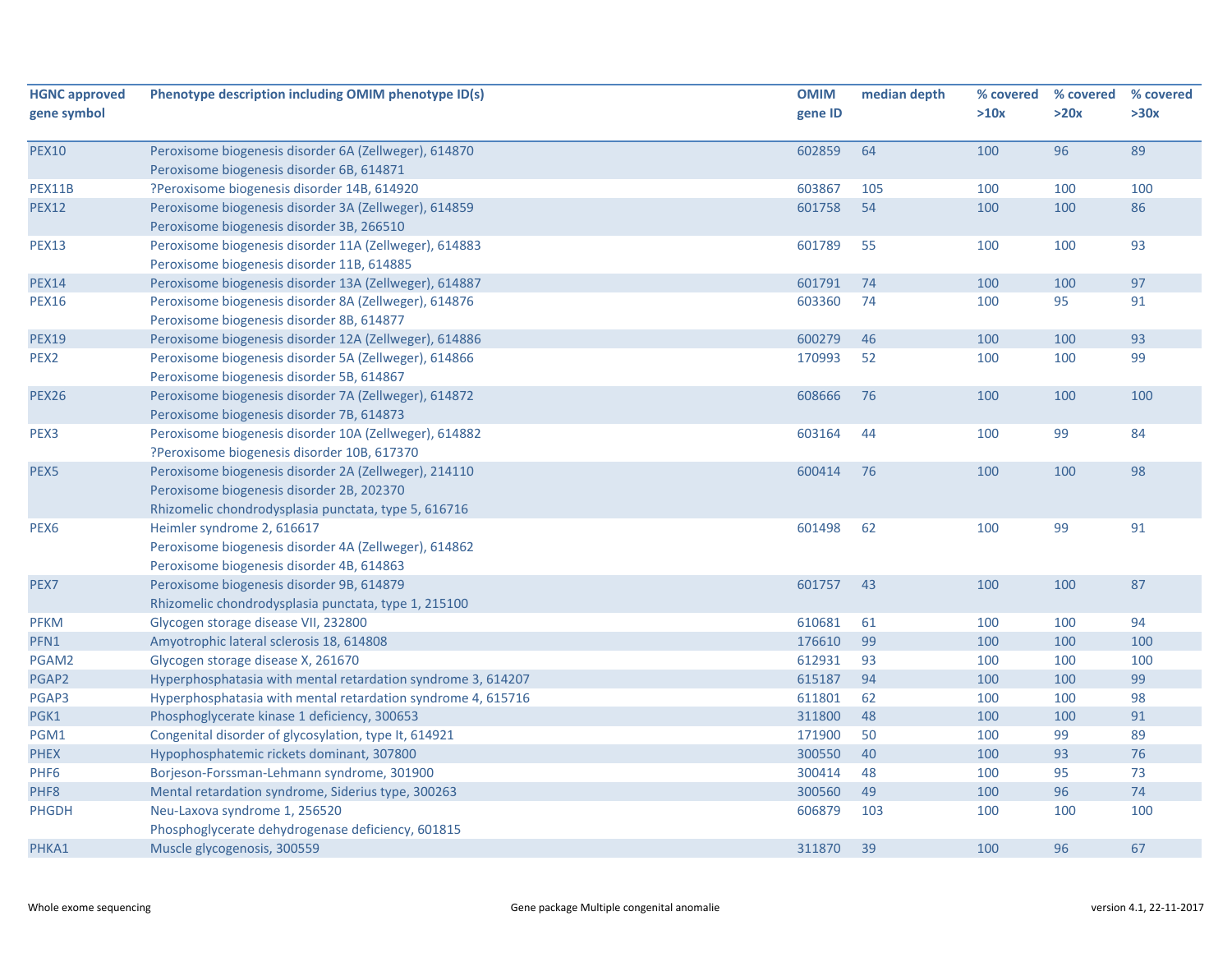| <b>HGNC approved</b> | Phenotype description including OMIM phenotype ID(s)                                                                                                 | <b>OMIM</b> | median depth | % covered | % covered | % covered |
|----------------------|------------------------------------------------------------------------------------------------------------------------------------------------------|-------------|--------------|-----------|-----------|-----------|
| gene symbol          |                                                                                                                                                      | gene ID     |              | >10x      | >20x      | >30x      |
| PHKA2                | Glycogen storage disease, type IXa1, 306000                                                                                                          | 300798      | 42           | 100       | 95        | 81        |
|                      | Glycogen storage disease, type IXa2, 306000                                                                                                          |             |              |           |           |           |
| <b>PHKB</b>          | Phosphorylase kinase deficiency of liver and muscle, 261750                                                                                          | 172490      | 54           | 100       | 99        | 91        |
| PHKG2                | Cirrhosis due to liver phosphorylase kinase deficiency                                                                                               | 172471      | 83           | 100       | 100       | 100       |
|                      | Glycogen storage disease IXc, 613027                                                                                                                 |             |              |           |           |           |
| PHOX2A               | Fibrosis of extraocular muscles, congenital, 2, 602078                                                                                               | 602753      | 41           | 100       | 98        | 76        |
| PHOX2B               | Central hypoventilation syndrome, congenital, with or without Hirschsprung disease, 209880                                                           | 603851      | 97           | 100       | 100       | 100       |
|                      | Neuroblastoma with Hirschsprung disease, 613013                                                                                                      |             |              |           |           |           |
|                      | {Neuroblastoma, susceptibility to, 2}, 613013                                                                                                        |             |              |           |           |           |
| PHRF1                | No OMIM phenotype                                                                                                                                    | 611780      | 84           | 100       | 100       | 97        |
| <b>PHYH</b>          | Refsum disease, 266500                                                                                                                               | 602026      | 80           | 100       | 92        | 78        |
| <b>PICALM</b>        | Leukemia, acute myeloid, somatic, 601626                                                                                                             | 603025      | 42           | 100       | 92        | 64        |
| PIEZO1               | Dehydrated hereditary stomatocytosis with or without pseudohyperkalemia and/or perinatal edema, 194380 611184<br>Lymphedema, hereditary, III, 616843 |             | 91           | 100       | 99        | 98        |
| PIEZO <sub>2</sub>   | Arthrogryposis, distal, type 3, 114300                                                                                                               | 613629      | 49           | 100       | 97        | 84        |
|                      | Arthrogryposis, distal, type 5, 108145                                                                                                               |             |              |           |           |           |
|                      | Arthrogryposis, distal, with impaired proprioception and touch, 617146                                                                               |             |              |           |           |           |
|                      | ?Marden-Walker syndrome, 248700                                                                                                                      |             |              |           |           |           |
| <b>PIGA</b>          | Multiple congenital anomalies-hypotonia-seizures syndrome 2, 300868                                                                                  | 311770      | 65           | 100       | 100       | 99        |
|                      | Paroxysmal nocturnal hemoglobinuria, somatic, 300818                                                                                                 |             |              |           |           |           |
| <b>PIGL</b>          | CHIME syndrome, 280000                                                                                                                               | 605947      | 62           | 100       | 100       | 81        |
| <b>PIGM</b>          | Glycosylphosphatidylinositol deficiency, 610293                                                                                                      | 610273      | 58           | 100       | 100       | 99        |
| <b>PIGN</b>          | Multiple congenital anomalies-hypotonia-seizures syndrome 1, 614080                                                                                  | 606097      | 45           | 100       | 93        | 72        |
| <b>PIGO</b>          | Hyperphosphatasia with mental retardation syndrome 2, 614749                                                                                         | 614730      | 83           | 100       | 100       | 99        |
| <b>PIGV</b>          | Hyperphosphatasia with mental retardation syndrome 1, 239300                                                                                         | 610274      | 71           | 100       | 100       | 94        |
| PIK3CA               | Breast cancer, somatic, 114480                                                                                                                       | 171834      | 65           | 100       | 99        | 92        |
|                      | CLOVE syndrome, somatic, 612918                                                                                                                      |             |              |           |           |           |
|                      | Colorectal cancer, somatic, 114500                                                                                                                   |             |              |           |           |           |
|                      | Cowden syndrome 5, 615108                                                                                                                            |             |              |           |           |           |
|                      | Gastric cancer, somatic, 613659                                                                                                                      |             |              |           |           |           |
|                      | Hepatocellular carcinoma, somatic, 114550                                                                                                            |             |              |           |           |           |
|                      | Keratosis, seborrheic, somatic, 182000                                                                                                               |             |              |           |           |           |
|                      | Megalencephaly-capillary malformation-polymicrogyria syndrome, somatic, 602501                                                                       |             |              |           |           |           |
|                      | Nevus, epidermal, somatic, 162900                                                                                                                    |             |              |           |           |           |
|                      | Nonsmall cell lung cancer, somatic, 211980                                                                                                           |             |              |           |           |           |
|                      | Ovarian cancer, somatic, 167000                                                                                                                      |             |              |           |           |           |
| PIK3CD               | Immunodeficiency 14, 615513                                                                                                                          | 602839      | 83           | 100       | 99        | 98        |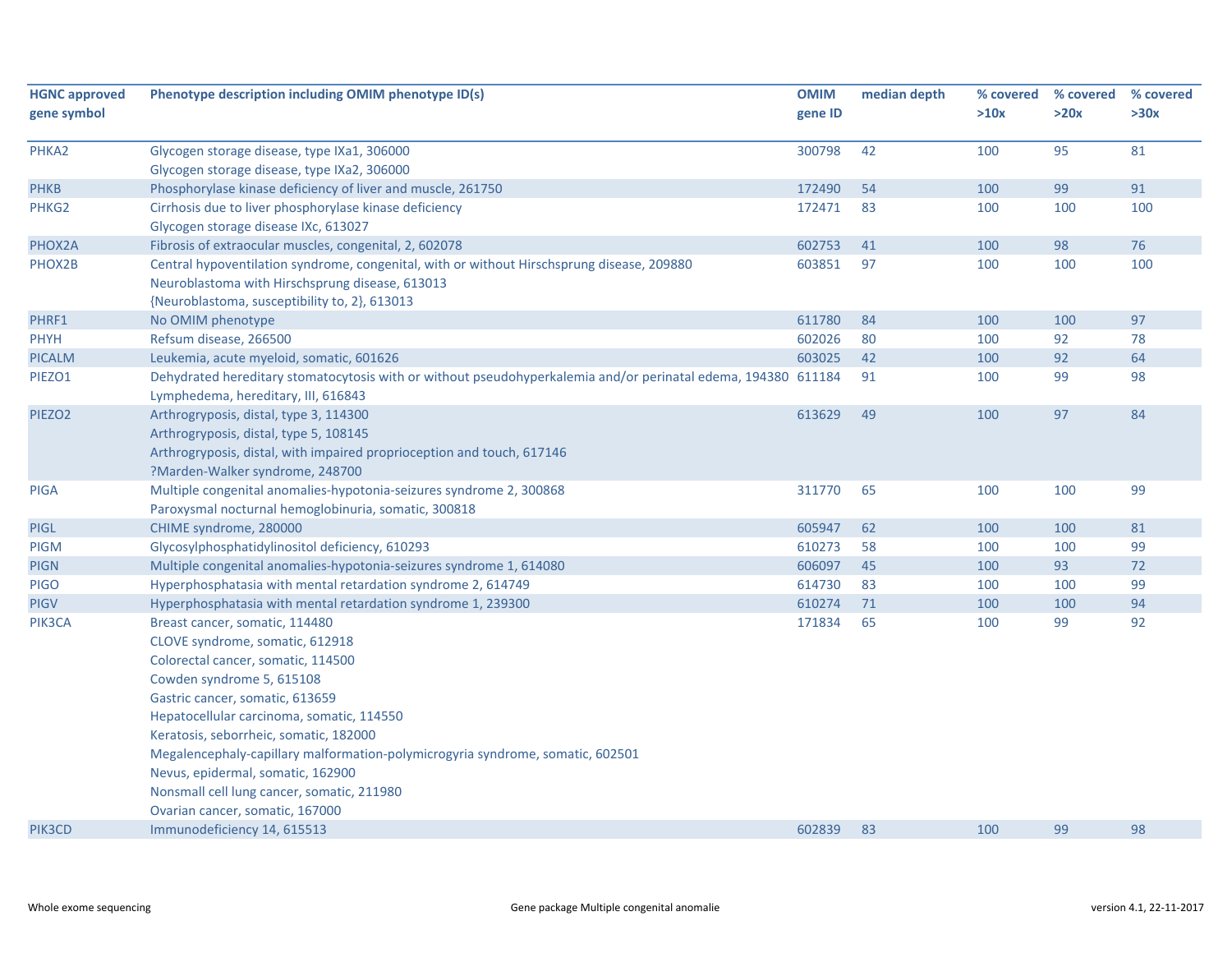| <b>HGNC approved</b><br>gene symbol | Phenotype description including OMIM phenotype ID(s)                                                                                       | <b>OMIM</b><br>gene ID | median depth | % covered<br>>10x | % covered<br>>20x | % covered<br>>30x |
|-------------------------------------|--------------------------------------------------------------------------------------------------------------------------------------------|------------------------|--------------|-------------------|-------------------|-------------------|
|                                     |                                                                                                                                            |                        |              |                   |                   |                   |
| PIK3R1                              | ?Agammaglobulinemia 7, 615214<br>Immunodeficiency 36, 616005<br>SHORT syndrome, 269880                                                     | 171833                 | 59           | 100               | 99                | 89                |
| PIK3R2                              | Megalencephaly-polymicrogyria-polydactyly-hydrocephalus syndrome 1, 603387                                                                 | 603157                 | 59           | 96                | 93                | 89                |
| PIK3R5                              | Ataxia-oculomotor apraxia 3, 615217                                                                                                        | 611317                 | 67           | 100               | 100               | 94                |
| <b>PIKFYVE</b>                      | Corneal fleck dystrophy, 121850                                                                                                            | 609414                 | 49           | 100               | 98                | 87                |
| PINK1                               | Parkinson disease 6, early onset, 605909                                                                                                   | 608309                 | 74           | 100               | 97                | 90                |
| PIP5K1C                             | Lethal congenital contractural syndrome 3, 611369                                                                                          | 606102                 | 77           | 95                | 95                | 95                |
| PITPNM3                             | Cone-rod dystrophy 5, 600977                                                                                                               | 608921                 | 66           | 99                | 99                | 97                |
| PITX1                               | Clubfoot, congenital, with or without deficiency of long bones and/or mirror-image polydactyly, 119800                                     | 602149                 | 125          | 100               | 100               | 97                |
|                                     | Liebenberg syndrome, 186550 (4)                                                                                                            |                        |              |                   |                   |                   |
| PITX2                               | Anterior segment dysgenesis 4, 137600<br>Axenfeld-Rieger syndrome, type 1, 180500<br>Ring dermoid of cornea, 180550                        | 601542                 | 98           | 100               | 100               | 100               |
| PITX3                               | Anterior segment dysgenesis 1, multiple subtypes, 107250<br>Cataract 11, multiple types, 610623<br>Cataract 11, syndromic, 610623          | 602669                 | 97           | 100               | 100               | 100               |
| PKD1                                | Polycystic kidney disease, adult type I, 173900                                                                                            | 601313                 | 69           | 97                | 94                | 88                |
| PKD <sub>2</sub>                    | Polycystic kidney disease 2, 613095                                                                                                        | 173910                 | 45           | 100               | 96                | 72                |
| PKHD1                               | Polycystic kidney and hepatic disease, 263200                                                                                              | 606702                 | 58           | 100               | 98                | 89                |
| <b>PKLR</b>                         | Adenosine triphosphate, elevated, of erythrocytes, 102900<br>Pyruvate kinase deficiency, 266200                                            | 609712                 | 92           | 100               | 100               | 100               |
| PKP1                                | Ectodermal dysplasia/skin fragility syndrome, 604536                                                                                       | 601975                 | 68           | 100               | 96                | 91                |
| PKP <sub>2</sub>                    | Arrhythmogenic right ventricular dysplasia 9, 609040                                                                                       | 602861                 | 95           | 100               | 98                | 96                |
| PLA2G4A                             | Phospholipase A2, group IV A, deficiency of                                                                                                | 600522                 | 50           | 100               | 99                | 89                |
| PLA2G5                              | [Fleck retina, familial benign], 228980                                                                                                    | 601192                 | 56           | 100               | 100               | 94                |
| PLA2G6                              | Infantile neuroaxonal dystrophy 1, 256600<br>Neurodegeneration with brain iron accumulation 2B, 610217<br>Parkinson disease 14, 612953     | 603604                 | 80           | 100               | 100               | 99                |
| PLA2G7                              | {Asthma, susceptibility to}, 600807<br>{Atopy, susceptibility to}, 147050<br>Platelet-activating factor acetylhydrolase deficiency, 614278 | 601690                 | 73           | 100               | 99                | 86                |
| PLAG1                               | Adenomas, salivary gland pleomorphic, somatic, 181030                                                                                      | 603026                 | 63           | 100               | 100               | 100               |
| <b>PLAU</b>                         | {Alzheimer disease, late-onset, susceptibility to}, 104300<br>Quebec platelet disorder, 601709                                             | 191840                 | 102          | 100               | 100               | 99                |
| PLCB1                               | Epileptic encephalopathy, early infantile, 12, 613722                                                                                      | 607120                 | 44           | 100               | 96                | 81                |
| PLCB4                               | Auriculocondylar syndrome 2, 614669                                                                                                        | 600810                 | 42           | 100               | 96                | 76                |
| PLCD1                               | Nail disorder, nonsyndromic congenital, 3, (leukonychia), 151600                                                                           | 602142                 | 80           | 100               | 100               | 100               |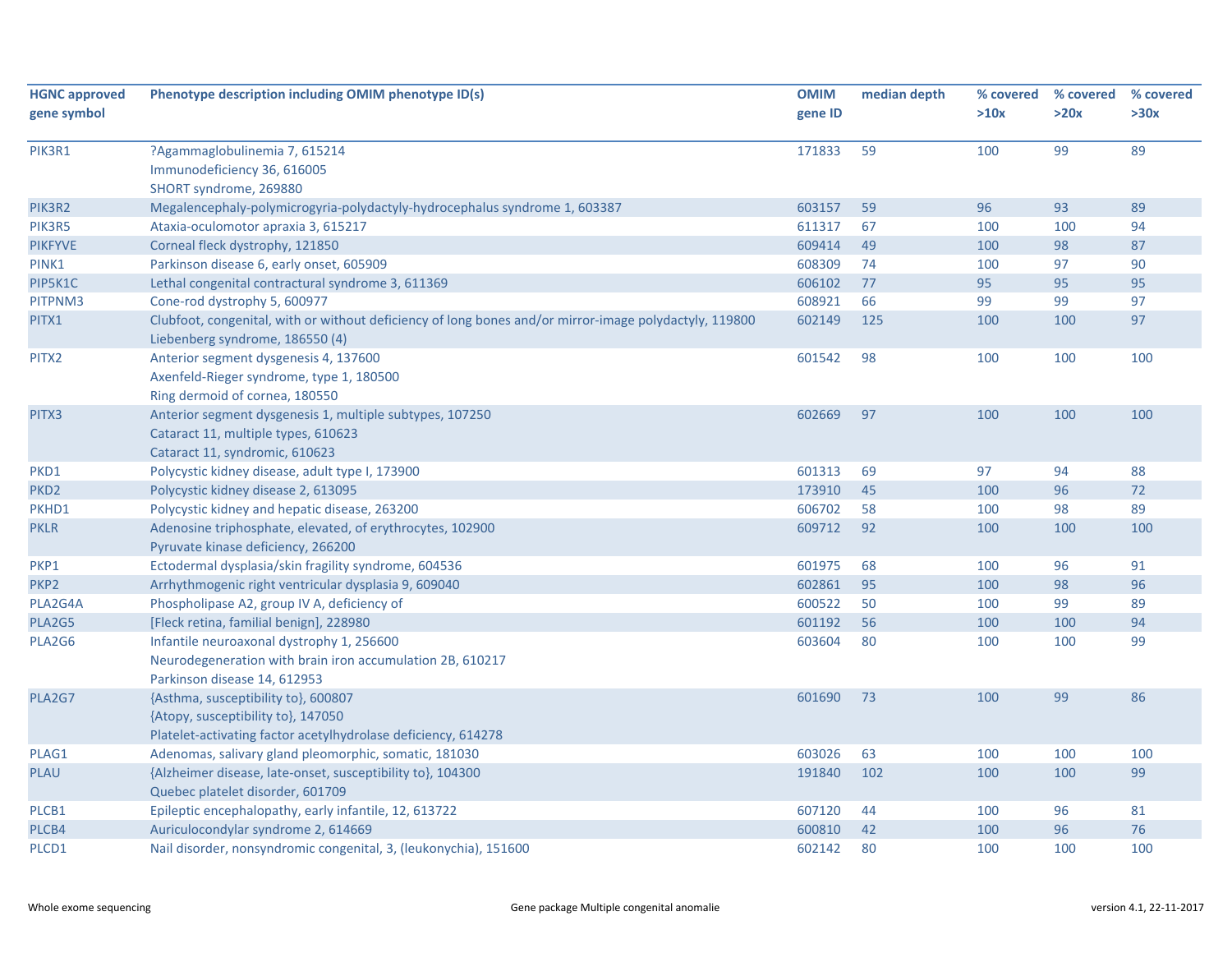| <b>HGNC approved</b><br>gene symbol | Phenotype description including OMIM phenotype ID(s)                                                                                                                                                                                                                                              | <b>OMIM</b><br>gene ID | median depth | % covered<br>>10x | % covered<br>>20x | % covered<br>>30x |
|-------------------------------------|---------------------------------------------------------------------------------------------------------------------------------------------------------------------------------------------------------------------------------------------------------------------------------------------------|------------------------|--------------|-------------------|-------------------|-------------------|
| PLCE1                               | Nephrotic syndrome, type 3, 610725                                                                                                                                                                                                                                                                | 608414                 | 56           | 100               | 99                | 93                |
| PLCG <sub>2</sub>                   | Autoinflammation, antibody deficiency, and immune dysregulation syndrome, 614878<br>Familial cold autoinflammatory syndrome 3, 614468                                                                                                                                                             | 600220                 | 70           | 100               | 99                | 92                |
| <b>PLEC</b>                         | Epidermolysis bullosa simplex with muscular dystrophy, 226670<br>?Epidermolysis bullosa simplex with nail dystrophy, 616487<br>Epidermolysis bullosa simplex with pyloric atresia, 612138<br>Epidermolysis bullosa simplex, Ogna type, 131950<br>Muscular dystrophy, limb-girdle, type 2Q, 613723 | 601282                 | 87           | 100               | 100               | 99                |
| PLEKHG5                             | Charcot-Marie-Tooth disease, recessive intermediate C, 615376<br>Spinal muscular atrophy, distal, 4, 611067                                                                                                                                                                                       | 611101                 | 67           | 100               | 100               | 96                |
| PLEKHM1                             | Osteopetrosis 6, 611497                                                                                                                                                                                                                                                                           | 611466                 | 134          | 100               | 100               | 100               |
| <b>PLG</b>                          | Dysplasminogenemia, 217090<br>Plasminogen deficiency, type I, 217090                                                                                                                                                                                                                              | 173350                 | 58           | 100               | 100               | 94                |
| PLIN1                               | Lipodystrophy, familial partial, type 4, 613877                                                                                                                                                                                                                                                   | 170290                 | 62           | 100               | 100               | 99                |
| <b>PLN</b>                          | Cardiomyopathy, dilated, 1P, 609909<br>Cardiomyopathy, hypertrophic, 18, 613874                                                                                                                                                                                                                   | 172405                 | 90           | 100               | 100               | 100               |
| PLOD1                               | Ehlers-Danlos syndrome, type VI, 225400                                                                                                                                                                                                                                                           | 153454                 | 57           | 100               | 100               | 97                |
| PLOD <sub>2</sub>                   | Bruck syndrome 2, 609220                                                                                                                                                                                                                                                                          | 601865                 | 44           | 100               | 95                | 77                |
| PLOD3                               | Lysyl hydroxylase 3 deficiency, 612394                                                                                                                                                                                                                                                            | 603066                 | 68           | 100               | 100               | 99                |
| PLP1                                | Pelizaeus-Merzbacher disease, 312080<br>Spastic paraplegia 2, 312920                                                                                                                                                                                                                              | 300401                 | 74           | 100               | 99                | 87                |
| PLS3                                | Bone mineral density QTL18, osteoporosis, 300910                                                                                                                                                                                                                                                  | 300131                 | 38           | 100               | 94                | 76                |
| PML                                 | Leukemia, acute promyelocytic, PML/RARA type                                                                                                                                                                                                                                                      | 102578                 | 79           | 100               | 100               | 98                |
| PMM <sub>2</sub>                    | Congenital disorder of glycosylation, type Ia, 212065                                                                                                                                                                                                                                             | 601785                 | 53           | 100               | 100               | 91                |
| <b>PMP22</b>                        | Charcot-Marie-Tooth disease, type 1A, 118220<br>Charcot-Marie-Tooth disease, type 1E, 118300<br>Dejerine-Sottas disease, 145900<br>?Neuropathy, inflammatory demyelinating, 139393<br>Neuropathy, recurrent, with pressure palsies, 162500<br>Roussy-Levy syndrome, 180800                        | 601097                 | 74           | 100               | 100               | 97                |
| PMS <sub>2</sub>                    | Colorectal cancer, hereditary nonpolyposis, type 4, 614337<br>Mismatch repair cancer syndrome, 276300                                                                                                                                                                                             | 600259                 | 106          | 100               | 100               | 99                |
| <b>PNKP</b>                         | Ataxia-oculomotor apraxia 4, 616267<br>Microcephaly, seizures, and developmental delay, 613402                                                                                                                                                                                                    | 605610                 | 72           | 100               | 100               | 97                |
| <b>PNP</b>                          | Immunodeficiency due to purine nucleoside phosphorylase deficiency, 613179                                                                                                                                                                                                                        | 164050                 | 54           | 100               | 97                | 89                |
| PNPLA1                              | Ichthyosis, congenital 10, 615024                                                                                                                                                                                                                                                                 | 612121                 | 68           | 100               | 100               | 96                |
| PNPLA2                              | Neutral lipid storage disease with myopathy, 610717                                                                                                                                                                                                                                               | 609059                 | 70           | 100               | 99                | 96                |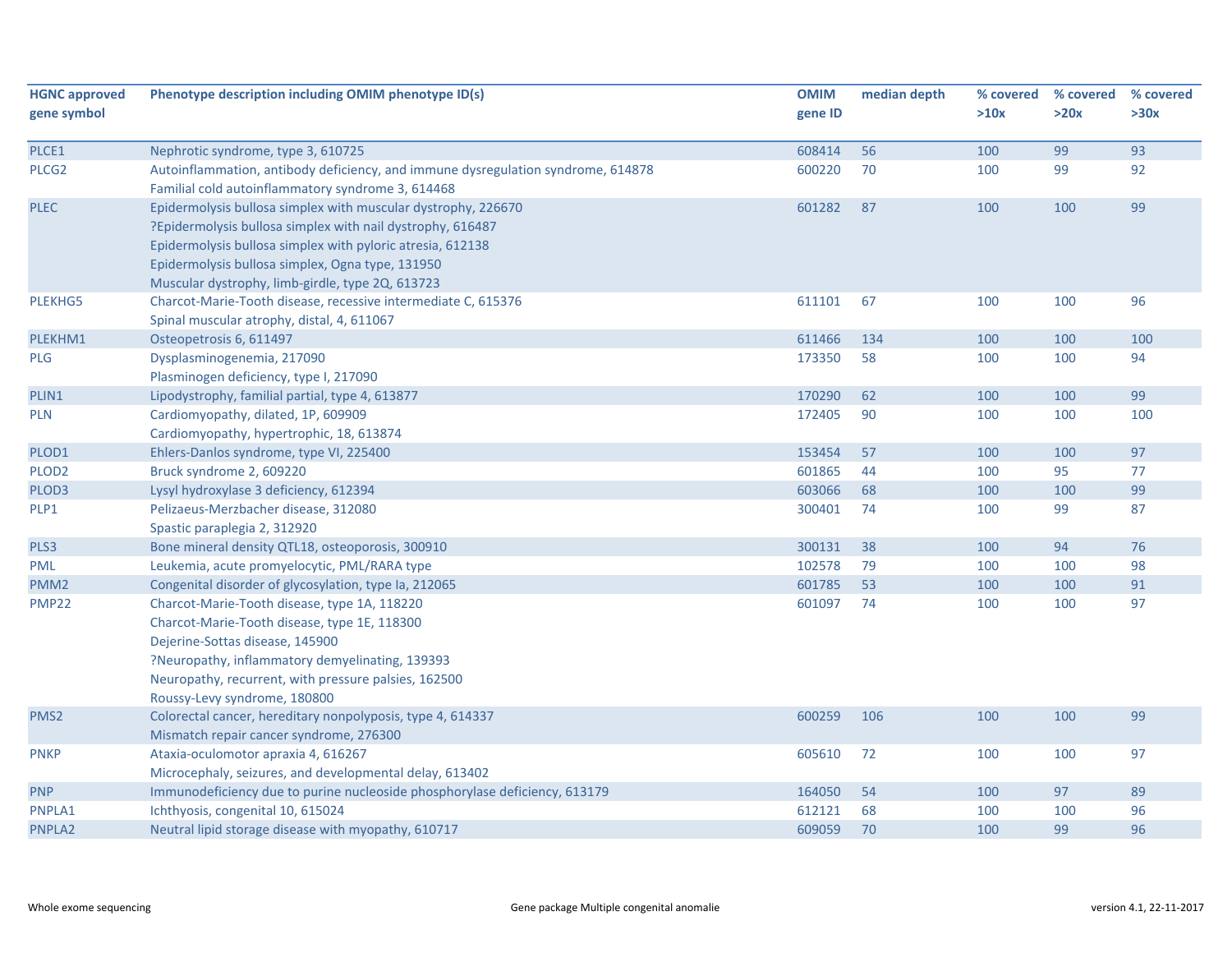| <b>HGNC approved</b> | Phenotype description including OMIM phenotype ID(s)                                                                                                                                                | <b>OMIM</b> | median depth | % covered | % covered | % covered |
|----------------------|-----------------------------------------------------------------------------------------------------------------------------------------------------------------------------------------------------|-------------|--------------|-----------|-----------|-----------|
| gene symbol          |                                                                                                                                                                                                     | gene ID     |              | >10x      | >20x      | >30x      |
|                      |                                                                                                                                                                                                     |             |              |           |           |           |
| PNPLA6               | Boucher-Neuhauser syndrome, 215470                                                                                                                                                                  | 603197      | 78           | 100       | 100       | 98        |
|                      | ?Laurence-Moon syndrome, 245800                                                                                                                                                                     |             |              |           |           |           |
|                      | Oliver-McFarlane syndrome, 275400                                                                                                                                                                   |             |              |           |           |           |
|                      | Spastic paraplegia 39, 612020                                                                                                                                                                       |             |              |           |           |           |
| <b>PNPO</b>          | Pyridoxamine 5'-phosphate oxidase deficiency, 610090                                                                                                                                                | 603287      | 53           | 100       | 100       | 85        |
| PNPT1                | Combined oxidative phosphorylation deficiency 13, 614932<br>Deafness 70, 614934                                                                                                                     | 610316      | 43           | 100       | 94        | 69        |
| POC1A                | Short stature, onychodysplasia, facial dysmorphism, and hypotrichosis, 614813                                                                                                                       | 614783      | 55           | 100       | 100       | 98        |
| POF1B                | ?Premature ovarian failure 2B, 300604                                                                                                                                                               | 300603      | 41           | 100       | 95        | 79        |
| POFUT1               | Dowling-Degos disease 2, 615327                                                                                                                                                                     | 607491      | 64           | 100       | 100       | 99        |
| POGLUT1              | Dowling-Degos disease 4, 615696                                                                                                                                                                     | 615618      | 39           | 100       | 98        | 82        |
|                      | ?Muscular dystrophy, limb-girdle, type 2Z, 617232                                                                                                                                                   |             |              |           |           |           |
| POLD1                | {Colorectal cancer, susceptibility to, 10}, 612591                                                                                                                                                  | 174761      | 67           | 100       | 97        | 93        |
|                      | Mandibular hypoplasia, deafness, progeroid features, and lipodystrophy syndrome, 615381                                                                                                             |             |              |           |           |           |
| <b>POLE</b>          | {Colorectal cancer, susceptibility to, 12}, 615083                                                                                                                                                  | 174762      | 78           | 100       | 100       | 96        |
|                      | FILS syndrome, 615139                                                                                                                                                                               |             |              |           |           |           |
| <b>POLG</b>          | Mitochondrial DNA depletion syndrome 4A (Alpers type), 203700                                                                                                                                       | 174763      | 71           | 100       | 100       | 99        |
|                      | Mitochondrial DNA depletion syndrome 4B (MNGIE type), 613662                                                                                                                                        |             |              |           |           |           |
|                      | Mitochondrial recessive ataxia syndrome (includes SANDO and SCAE), 607459                                                                                                                           |             |              |           |           |           |
|                      | Progressive external ophthalmoplegia 1, 157640                                                                                                                                                      |             |              |           |           |           |
|                      | Progressive external ophthalmoplegia 1, 258450                                                                                                                                                      |             |              |           |           |           |
| POLG <sub>2</sub>    | Progressive external ophthalmoplegia with mitochondrial DNA deletions 4, 610131                                                                                                                     | 604983      | 68           | 100       | 99        | 91        |
| <b>POLH</b>          | Xeroderma pigmentosum, variant type, 278750                                                                                                                                                         | 603968      | 53           | 100       | 99        | 91        |
| POLR1C               | Leukodystrophy, hypomyelinating, 11, 616494                                                                                                                                                         | 610060      | 76           | 100       | 100       | 91        |
|                      | Treacher Collins syndrome 3, 248390                                                                                                                                                                 |             |              |           |           |           |
| POLR1D               | Treacher Collins syndrome 2, 613717                                                                                                                                                                 | 613715      | 50           | 100       | 100       | 100       |
| POLR3A               | Leukodystrophy, hypomyelinating, 7, with or without oligodontia and/or hypogonadotropic hypogonadism,<br>607694                                                                                     | 614258      | 60           | 100       | 99        | 89        |
| POLR3B               | Leukodystrophy, hypomyelinating, 8, with or without oligodontia and/or hypogonadotropic hypogonadism,<br>614381                                                                                     | 614366      | 53           | 100       | 97        | 81        |
| <b>POMC</b>          | Obesity, adrenal insufficiency, and red hair due to POMC deficiency, 609734                                                                                                                         | 176830      | 84           | 100       | 100       | 100       |
| POMGNT1              | {Obesity, early-onset, susceptibility to}, 601665                                                                                                                                                   | 606822      | 63           | 100       | 100       | 95        |
|                      | Muscular dystrophy-dystroglycanopathy (congenital with brain and eye anomalies), type A, 3, 253280<br>Muscular dystrophy-dystroglycanopathy (congenital with mental retardation), type B, 3, 613151 |             |              |           |           |           |
|                      | Muscular dystrophy-dystroglycanopathy (limb-girdle), type C, 3, 613157                                                                                                                              |             |              |           |           |           |
|                      | Retinitis pigmentosa 76, 617123                                                                                                                                                                     |             |              |           |           |           |
| POMGNT2              | Muscular dystrophy-dystroglycanopathy (congenital with brain and eye anomalies, type A, 8, 614830                                                                                                   | 614828      | 119          | 100       | 100       | 100       |
| <b>POMP</b>          | Keratosis linearis with ichthyosis congenita and sclerosing keratoderma, 601952                                                                                                                     | 613386      | 34           | 100       | 93        | 56        |
|                      |                                                                                                                                                                                                     |             |              |           |           |           |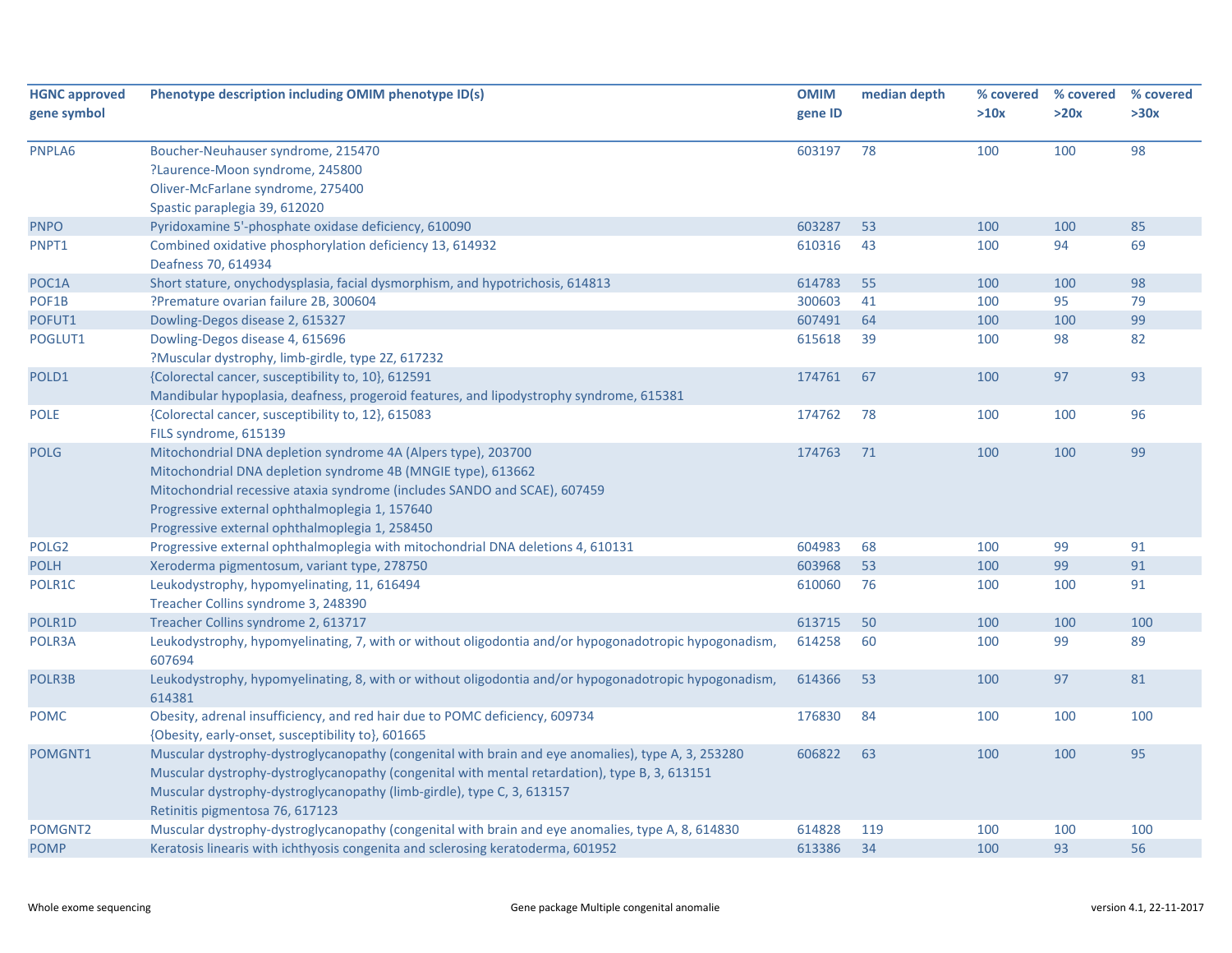| <b>HGNC approved</b> | Phenotype description including OMIM phenotype ID(s)                                                                                                                                                                                                                          | <b>OMIM</b> | median depth | % covered | % covered | % covered |
|----------------------|-------------------------------------------------------------------------------------------------------------------------------------------------------------------------------------------------------------------------------------------------------------------------------|-------------|--------------|-----------|-----------|-----------|
| gene symbol          |                                                                                                                                                                                                                                                                               | gene ID     |              | >10x      | >20x      | >30x      |
| POMT1                | Muscular dystrophy-dystroglycanopathy (congenital with brain and eye anomalies), type A, 1, 236670<br>Muscular dystrophy-dystroglycanopathy (congenital with mental retardation), type B, 1, 613155<br>Muscular dystrophy-dystroglycanopathy (limb-girdle), type C, 1, 609308 | 607423      | 69           | 100       | 100       | 98        |
| POMT <sub>2</sub>    | Muscular dystrophy-dystroglycanopathy (congenital with brain and eye anomalies), type A, 2, 613150<br>Muscular dystrophy-dystroglycanopathy (congenital with mental retardation), type B, 2, 613156<br>Muscular dystrophy-dystroglycanopathy (limb-girdle), type C, 2, 613158 | 607439      | 52           | 100       | 99        | 89        |
| POR                  | Antley-Bixler syndrome with genital anomalies and disordered steroidogenesis, 201750<br>Disordered steroidogenesis due to cytochrome P450 oxidoreductase, 613571                                                                                                              | 124015      | 84           | 100       | 100       | 100       |
| <b>PORCN</b>         | Focal dermal hypoplasia, 305600                                                                                                                                                                                                                                               | 300651      | 74           | 100       | 99        | 93        |
| POU1F1               | Pituitary hormone deficiency, combined, 1, 613038                                                                                                                                                                                                                             | 173110      | 66           | 100       | 100       | 99        |
| POU3F4               | Deafness 2, 304400                                                                                                                                                                                                                                                            | 300039      | 73           | 100       | 100       | 100       |
| POU4F3               | Deafness 15, 602459                                                                                                                                                                                                                                                           | 602460      | 123          | 100       | 100       | 100       |
| <b>PPARG</b>         | Carotid intimal medial thickness 1, 609338<br>{Diabetes, type 2}, 125853<br>Insulin resistance, severe, digenic, 604367<br>Lipodystrophy, familial partial, type 3, 604367<br>[Obesity, resistance to]<br>Obesity, severe, 601665                                             | 601487      | 53           | 100       | 100       | 94        |
| PPIB                 | Osteogenesis imperfecta, type IX, 259440                                                                                                                                                                                                                                      | 123841      | 52           | 100       | 100       | 92        |
| PPM1D                | Breast cancer, somatic, 114480<br>Intellectual developmental disorder with gastrointestinal difficulties and high pain threshold, 617450                                                                                                                                      | 605100      | 67           | 100       | 100       | 96        |
| PPM1K                | ?Maple syrup urine disease, mild variant, 615135                                                                                                                                                                                                                              | 611065      | 52           | 100       | 100       | 85        |
| <b>PPOX</b>          | Porphyria variegata, 176200                                                                                                                                                                                                                                                   | 600923      | 73           | 100       | 100       | 98        |
| PPP1CB               | No OMIM phenotype                                                                                                                                                                                                                                                             | 600590      | 43           | 100       | 99        | 81        |
| PPP1R3A              | Insulin resistance, severe, digenic, 125853                                                                                                                                                                                                                                   | 600917      | 56           | 100       | 100       | 99        |
| PPP2R1B              | Lung cancer, 211980                                                                                                                                                                                                                                                           | 603113      | 53           | 100       | 98        | 86        |
| PPP2R2B              | Spinocerebellar ataxia 12, 604326                                                                                                                                                                                                                                             | 604325      | 51           | 100       | 98        | 86        |
| PPT1                 | Ceroid lipofuscinosis, neuronal, 1, 256730                                                                                                                                                                                                                                    | 600722      | 51           | 100       | 100       | 87        |
| PQBP1                | Renpenning syndrome, 309500                                                                                                                                                                                                                                                   | 300463      | 92           | 100       | 100       | 100       |
| <b>PRCC</b>          | Renal cell carcinoma, papillary, 605074                                                                                                                                                                                                                                       | 179755      | 62           | 100       | 98        | 91        |
| <b>PRCD</b>          | Retinitis pigmentosa 36, 610599                                                                                                                                                                                                                                               | 610598      | 50           | 100       | 100       | 98        |
| PRDM16               | Cardiomyopathy, dilated, 1LL, 615373<br>Left ventricular noncompaction 8, 615373                                                                                                                                                                                              | 605557      | 92           | 100       | 100       | 98        |
| PRDM5                | Brittle cornea syndrome 2, 614170                                                                                                                                                                                                                                             | 614161      | 54           | 100       | 99        | 87        |
| PRELID2              | No OMIM phenotype                                                                                                                                                                                                                                                             | No id       | 40           | 100       | 93        | 73        |
| PRF1                 | Aplastic anemia, 609135<br>Hemophagocytic lymphohistiocytosis, familial, 2, 603553<br>Lymphoma, non-Hodgkin, 605027                                                                                                                                                           | 170280      | 87           | 100       | 100       | 100       |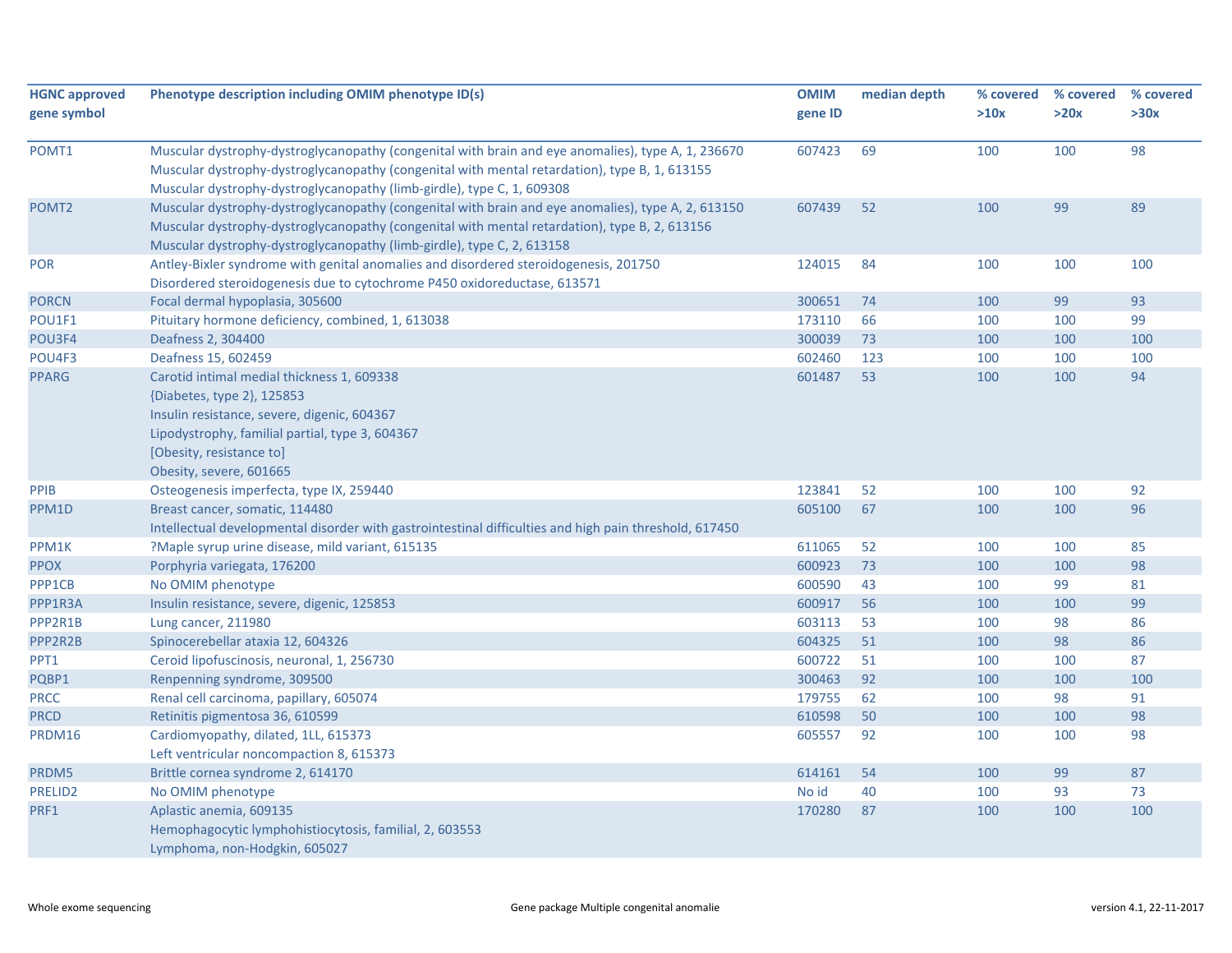| <b>HGNC approved</b> | Phenotype description including OMIM phenotype ID(s)                                                                                                                                                                                                                                         | <b>OMIM</b> | median depth | % covered | % covered | % covered |
|----------------------|----------------------------------------------------------------------------------------------------------------------------------------------------------------------------------------------------------------------------------------------------------------------------------------------|-------------|--------------|-----------|-----------|-----------|
| gene symbol          |                                                                                                                                                                                                                                                                                              | gene ID     |              | >10x      | >20x      | >30x      |
| PRG4                 | Camptodactyly-arthropathy-coxa vara-pericarditis syndrome, 208250                                                                                                                                                                                                                            | 604283      | 65           | 100       | 94        | 81        |
| PRICKLE1             | Epilepsy, progressive myoclonic 1B, 612437                                                                                                                                                                                                                                                   | 608500      | 61           | 100       | 100       | 95        |
| <b>PRICKLE2</b>      | No OMIM phenotype                                                                                                                                                                                                                                                                            | 608501      | 85           | 100       | 100       | 100       |
| <b>PRIMPOL</b>       | Myopia 22, 615420                                                                                                                                                                                                                                                                            | 615421      | 39           | 94        | 86        | 67        |
| PRKAG2               | Cardiomyopathy, hypertrophic 6, 600858                                                                                                                                                                                                                                                       | 602743      | 86           | 100       | 100       | 93        |
|                      | Glycogen storage disease of heart, lethal congenital, 261740<br>Wolff-Parkinson-White syndrome, 194200                                                                                                                                                                                       |             |              |           |           |           |
| PRKAR1A              | Acrodysostosis 1, with or without hormone resistance, 101800<br>Adrenocortical tumor, somatic<br>Carney complex, type 1, 160980<br>Myxoma, intracardiac, 255960<br>Pigmented nodular adrenocortical disease, primary, 1, 610489                                                              | 188830      | 64           | 100       | 100       | 94        |
| <b>PRKCA</b>         | Pituitary tumor, invasive                                                                                                                                                                                                                                                                    | 176960      | 77           | 100       | 100       | 95        |
| <b>PRKCG</b>         | Spinocerebellar ataxia 14, 605361                                                                                                                                                                                                                                                            | 176980      | 70           | 100       | 100       | 94        |
| <b>PRKCSH</b>        | Polycystic liver disease 1, 174050                                                                                                                                                                                                                                                           | 177060      | 72           | 100       | 100       | 99        |
| PRKG1                | Aortic aneurysm, familial thoracic 8, 615436                                                                                                                                                                                                                                                 | 176894      | 45           | 100       | 99        | 88        |
| <b>PRKN</b>          | Adenocarcinoma of lung, somatic, 211980<br>Adenocarcinoma, ovarian, somatic, 167000<br>{Leprosy, susceptibility to}, 607572<br>Parkinson disease, juvenile, type 2, 600116                                                                                                                   | 602544      | 57           | 100       | 100       | 93        |
| <b>PRKRA</b>         | Dystonia 16, 612067                                                                                                                                                                                                                                                                          | 603424      | 67           | 100       | 99        | 95        |
| <b>PRLR</b>          | ?Hyperprolactinemia, 615555<br>Multiple fibroadenomas of the breast, 615554                                                                                                                                                                                                                  | 176761      | 52           | 100       | 99        | 91        |
| <b>PRNP</b>          | Cerebral amyloid angiopathy, PRNP-related, 137440<br>Creutzfeldt-Jakob disease, 123400<br>Gerstmann-Straussler disease, 137440<br>Huntington disease-like 1, 603218<br>Insomnia, fatal familial, 600072<br>{Kuru, susceptibility to}, 245300<br>Prion disease with protracted course, 606688 | 176640      | 109          | 100       | 100       | 100       |
| <b>PROC</b>          | Thrombophilia due to protein C deficiency, 176860<br>Thrombophilia due to protein C deficiency, 612304                                                                                                                                                                                       | 612283      | 86           | 100       | 100       | 98        |
| <b>PRODH</b>         | Hyperprolinemia, type I, 239500<br>{Schizophrenia, susceptibility to, 4}, 600850                                                                                                                                                                                                             | 606810      | 60           | 100       | 92        | 81        |
| PROK2                | Hypogonadotropic hypogonadism 4 with or without anosmia, 610628                                                                                                                                                                                                                              | 607002      | 38           | 100       | 100       | 81        |
| PROKR2               | Hypogonadotropic hypogonadism 3 with or without anosmia, 244200                                                                                                                                                                                                                              | 607123      | 138          | 100       | 100       | 100       |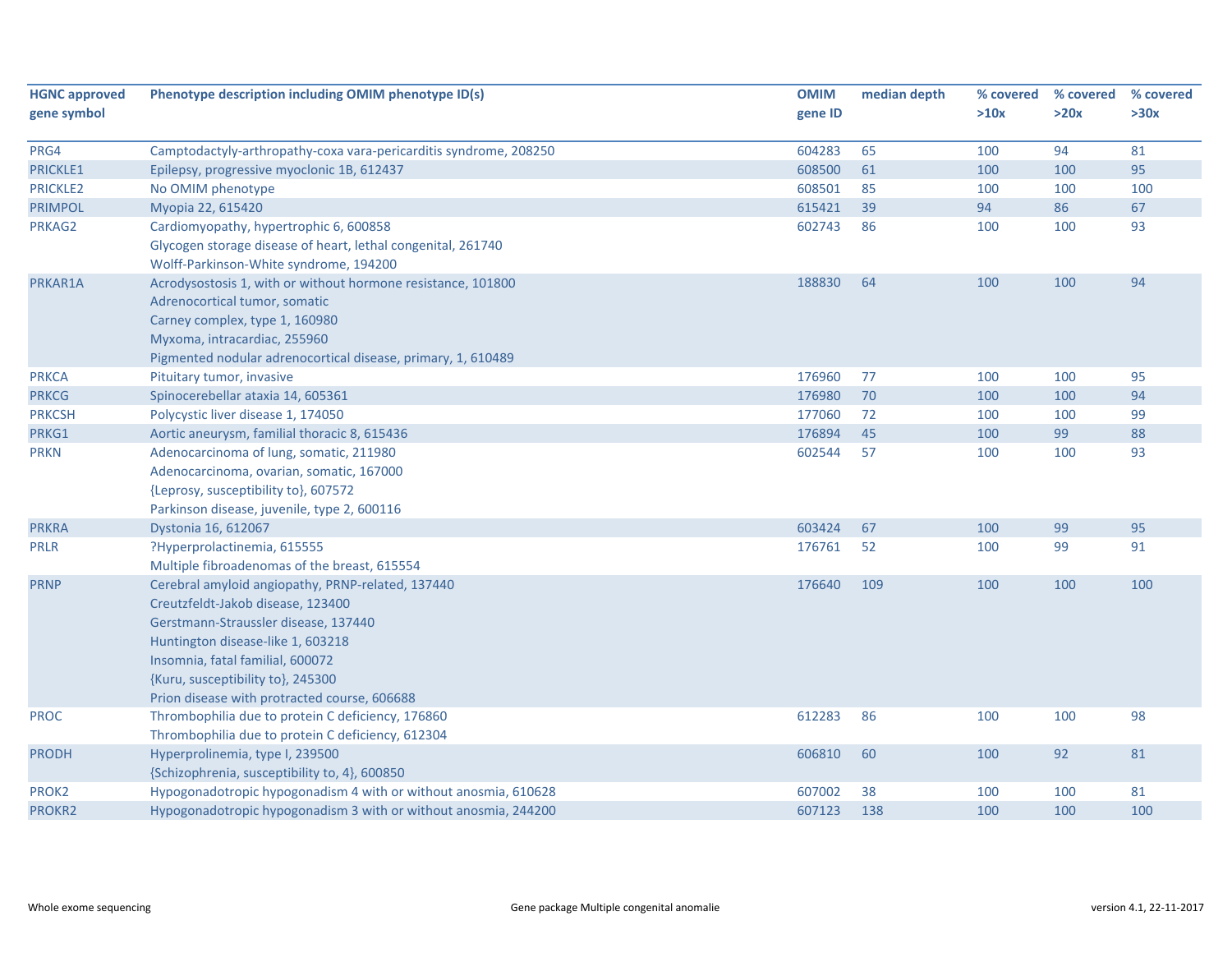| <b>HGNC approved</b> | Phenotype description including OMIM phenotype ID(s)                     | <b>OMIM</b> | median depth | % covered | % covered | % covered |
|----------------------|--------------------------------------------------------------------------|-------------|--------------|-----------|-----------|-----------|
| gene symbol          |                                                                          | gene ID     |              | >10x      | >20x      | >30x      |
| PROM1                | Cone-rod dystrophy 12, 612657                                            | 604365      | 57           | 100       | 96        | 74        |
|                      | Macular dystrophy, retinal, 2, 608051                                    |             |              |           |           |           |
|                      | Retinitis pigmentosa 41, 612095                                          |             |              |           |           |           |
|                      | Stargardt disease 4, 603786                                              |             |              |           |           |           |
| PROP1                | Pituitary hormone deficiency, combined, 2, 262600                        | 601538      | 69           | 100       | 100       | 97        |
| PROS1                | Thrombophilia due to protein S deficiency, 612336                        | 176880      | 43           | 98        | 85        | 66        |
|                      | Thrombophilia due to protein S deficiency, 614514                        |             |              |           |           |           |
| PRPF3                | Retinitis pigmentosa 18, 601414                                          | 607301      | 58           | 100       | 97        | 90        |
| PRPF31               | Retinitis pigmentosa 11, 600138                                          | 606419      | 66           | 100       | 100       | 94        |
| PRPF6                | Retinitis pigmentosa 60, 613983                                          | 613979      | 76           | 100       | 100       | 95        |
| PRPF8                | Retinitis pigmentosa 13, 600059                                          | 607300      | 71           | 100       | 99        | 94        |
| PRPH <sub>2</sub>    | Choriodal dystrophy, central areolar 2, 613105                           | 179605      | 94           | 100       | 100       | 100       |
|                      | Leber congenital amaurosis 18, 608133                                    |             |              |           |           |           |
|                      | Macular dystrophy, patterned, 1, 169150                                  |             |              |           |           |           |
|                      | Macular dystrophy, vitelliform, 3, 608161                                |             |              |           |           |           |
|                      | Retinitis pigmentosa 7 and digenic, 608133                               |             |              |           |           |           |
|                      | Retinitis punctata albescens, 136880                                     |             |              |           |           |           |
| PRPS1                | Arts syndrome, 301835                                                    | 311850      | 43           | 100       | 96        | 79        |
|                      | Charcot-Marie-Tooth disease recessive, 5, 311070                         |             |              |           |           |           |
|                      | Deafness 1, 304500                                                       |             |              |           |           |           |
|                      | Gout, PRPS-related, 300661                                               |             |              |           |           |           |
|                      | Phosphoribosylpyrophosphate synthetase superactivity, 300661             |             |              |           |           |           |
| PRRT2                | Convulsions, familial infantile, with paroxysmal choreoathetosis, 602066 | 614386      | 75           | 100       | 100       | 100       |
|                      | Episodic kinesigenic dyskinesia 1, 128200                                |             |              |           |           |           |
|                      | Seizures, benign familial infantile, 2, 605751                           |             |              |           |           |           |
| PRRX1                | Agnathia-otocephaly complex, 202650                                      | 167420      | 67           | 100       | 100       | 99        |
| PRSS1                | Pancreatitis, hereditary, 167800                                         | 276000      | 142          | 100       | 100       | 100       |
|                      | Trypsinogen deficiency, 614044                                           |             |              |           |           |           |
| PRSS12               | Mental retardation 1, 249500                                             | 606709      | 59           | 100       | 100       | 93        |
| PRSS56               | Microphthalmia, isolated 6, 613517                                       | 613858      | 58           | 100       | 100       | 99        |
| <b>PRX</b>           | Charcot-Marie-Tooth disease, type 4F, 614895                             | 605725      | 122          | 100       | 100       | 99        |
|                      | Dejerine-Sottas disease, 145900                                          |             |              |           |           |           |
| <b>PSAP</b>          | Combined SAP deficiency, 611721                                          | 176801      | 77           | 100       | 97        | 92        |
|                      | Gaucher disease, atypical, 610539                                        |             |              |           |           |           |
|                      | Krabbe disease, atypical, 611722                                         |             |              |           |           |           |
|                      | Metachromatic leukodystrophy due to SAP-b deficiency, 249900             |             |              |           |           |           |
| PSAT1                | Neu-Laxova syndrome 2, 616038                                            | 610936      | 50           | 100       | 100       | 91        |
|                      | ?Phosphoserine aminotransferase deficiency, 610992                       |             |              |           |           |           |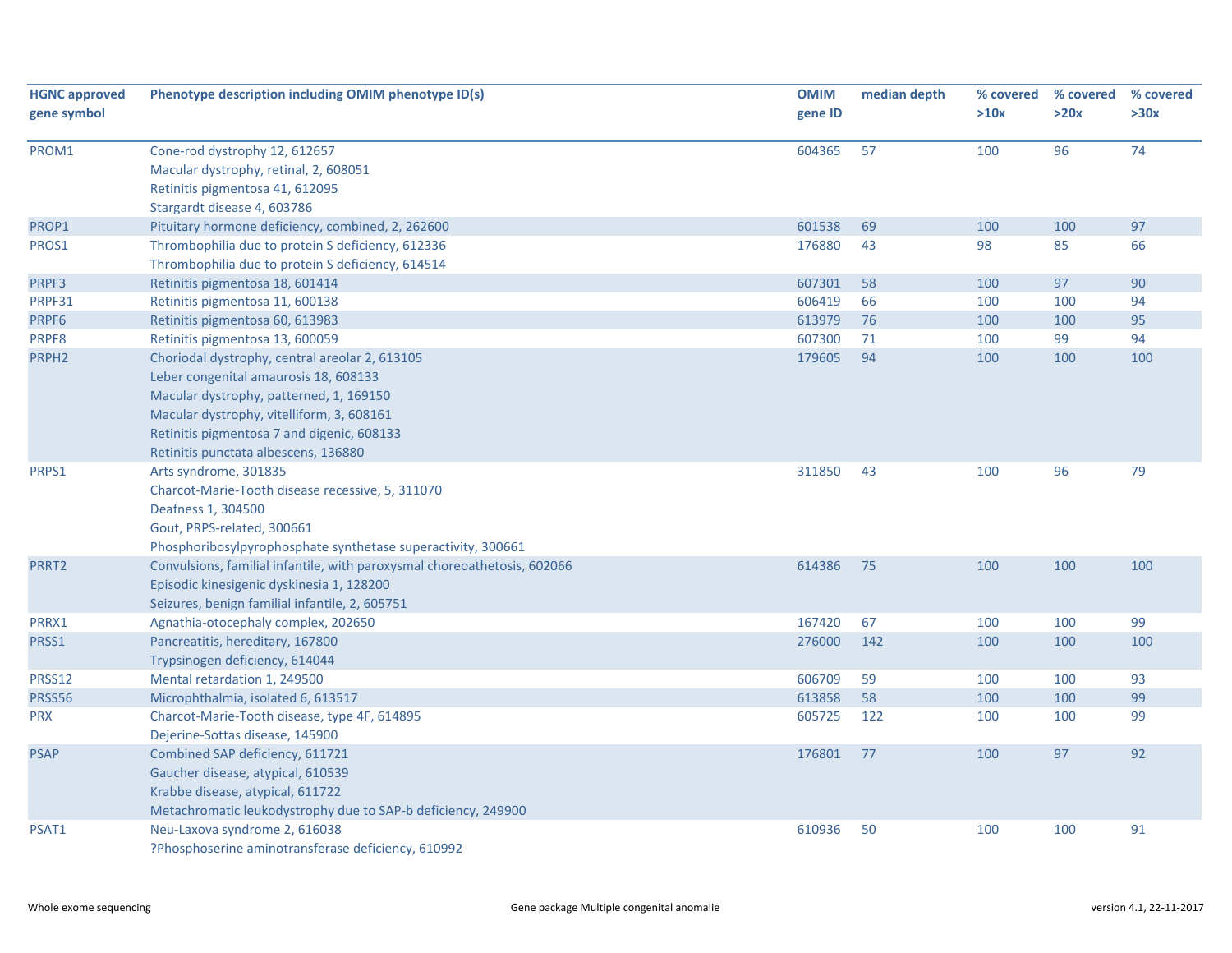| <b>HGNC approved</b><br>gene symbol | Phenotype description including OMIM phenotype ID(s)               | <b>OMIM</b><br>gene ID | median depth | % covered<br>>10x | % covered<br>>20x | % covered<br>>30x |
|-------------------------------------|--------------------------------------------------------------------|------------------------|--------------|-------------------|-------------------|-------------------|
| <b>PSENEN</b>                       | Acne inversa, familial, 2, 613736                                  | 607632                 | 76           | 100               | 100               | 100               |
| PSMB8                               | Autoinflammation, lipodystrophy, and dermatosis syndrome, 256040   | 177046                 | 82           | 100               | 100               | 93                |
| PSMC3IP                             | Ovarian dysgenesis 3, 614324                                       | 608665                 | 73           | 100               | 100               | 100               |
| <b>PSPH</b>                         | Phosphoserine phosphatase deficiency, 614023                       | 172480                 | 37           | 100               | 90                | 61                |
| PSTPIP1                             | Pyogenic sterile arthritis, pyoderma gangrenosum, and acne, 604416 | 606347                 | 71           | 100               | 100               | 95                |
| PTCH1                               | Basal cell carcinoma, somatic, 605462                              | 601309                 | 70           | 100               | 97                | 92                |
|                                     | Basal cell nevus syndrome, 109400                                  |                        |              |                   |                   |                   |
|                                     | Holoprosencephaly 7, 610828                                        |                        |              |                   |                   |                   |
| PTCH <sub>2</sub>                   | Basal cell carcinoma, somatic, 605462                              | 603673                 | 84           | 100               | 100               | 100               |
|                                     | Basal cell nevus syndrome, 109400                                  |                        |              |                   |                   |                   |
|                                     | Medulloblastoma, somatic, 155255                                   |                        |              |                   |                   |                   |
| PTDSS1                              | Lenz-Majewski hyperostotic dwarfism, 151050                        | 612792                 | 44           | 100               | 99                | 84                |
| <b>PTEN</b>                         | Bannayan-Riley-Ruvalcaba syndrome, 153480                          | 601728                 | 85           | 92                | 81                | 77                |
|                                     | Cowden syndrome 1, 158350                                          |                        |              |                   |                   |                   |
|                                     | Endometrial carcinoma, somatic, 608089                             |                        |              |                   |                   |                   |
|                                     | {Glioma susceptibility 2}, 613028                                  |                        |              |                   |                   |                   |
|                                     | Lhermitte-Duclos syndrome, 158350                                  |                        |              |                   |                   |                   |
|                                     | Macrocephaly/autism syndrome, 605309                               |                        |              |                   |                   |                   |
|                                     | Malignant melanoma, somatic, 155600                                |                        |              |                   |                   |                   |
|                                     | {Meningioma}, 607174                                               |                        |              |                   |                   |                   |
|                                     | PTEN hamartoma tumor syndrome                                      |                        |              |                   |                   |                   |
|                                     | {Prostate cancer, somatic}, 176807                                 |                        |              |                   |                   |                   |
|                                     | Squamous cell carcinoma, head and neck, somatic, 275355            |                        |              |                   |                   |                   |
|                                     | VATER association with macrocephaly and ventriculomegaly, 276950   |                        |              |                   |                   |                   |
| PTF1A                               | Pancreatic agenesis 2, 615935                                      | 607194                 | 78           | 100               | 100               | 97                |
|                                     | Pancreatic and cerebellar agenesis, 609069                         |                        |              |                   |                   |                   |
| <b>PTGIS</b>                        | Hypertension, essential, 145500                                    | 601699                 | 68           | 100               | 94                | 93                |
| PTH                                 | Hypoparathyroidism, 146200                                         | 168450                 | 65           | 100               | 96                | 86                |
|                                     | Hypoparathyroidism, 146200                                         |                        |              |                   |                   |                   |
| PTH1R                               | Chondrodysplasia, Blomstrand type, 215045                          | 168468                 | 80           | 100               | 100               | 99                |
|                                     | Eiken syndrome, 600002                                             |                        |              |                   |                   |                   |
|                                     | Failure of tooth eruption, primary, 125350                         |                        |              |                   |                   |                   |
|                                     | Metaphyseal chondrodysplasia, Murk Jansen type, 156400             |                        |              |                   |                   |                   |
| <b>PTHLH</b>                        | Brachydactyly, type E2, 613382                                     | 168470                 | 87           | 100               | 100               | 98                |
|                                     | Humoral hypercalcemia of malignancy                                |                        |              |                   |                   |                   |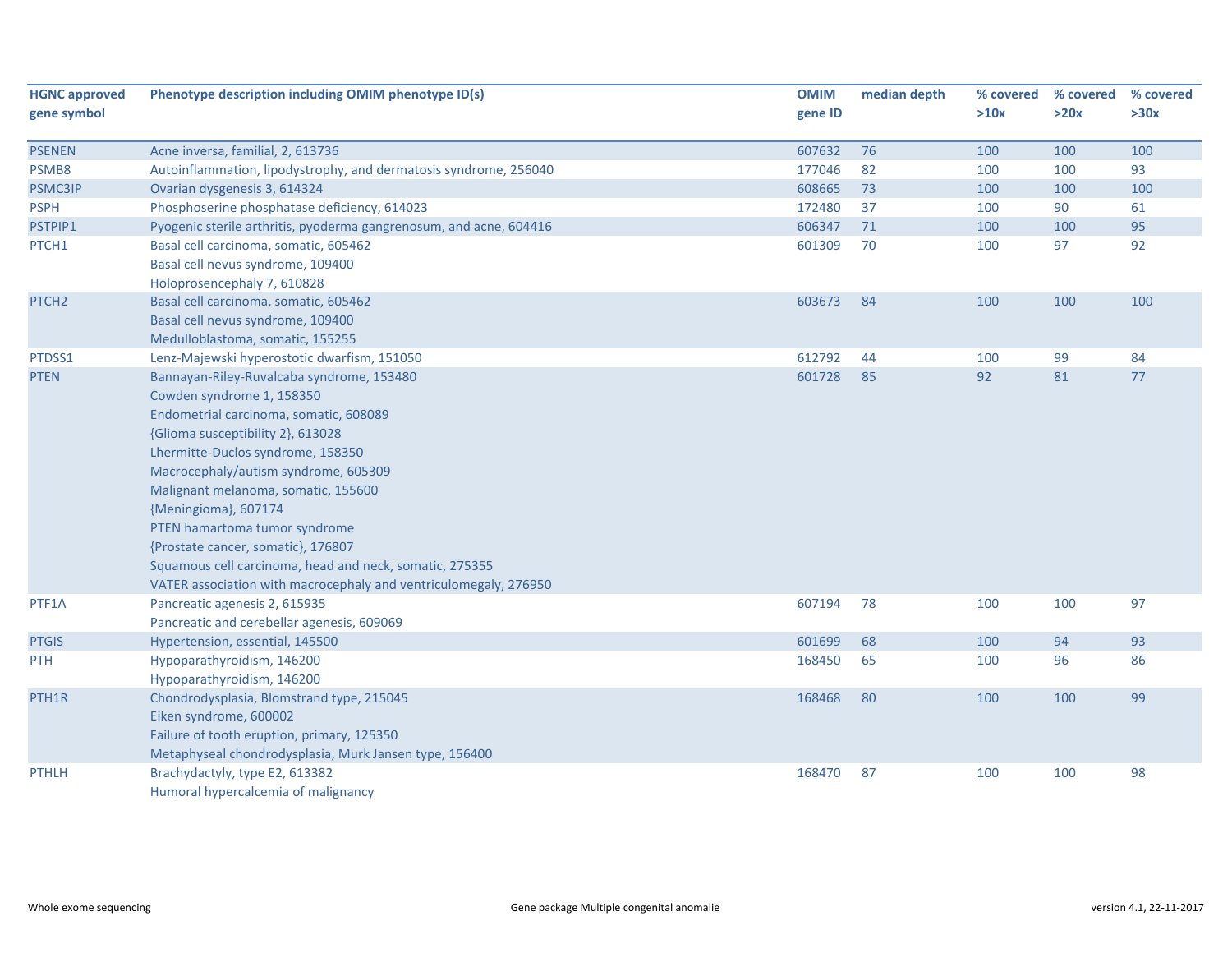| <b>HGNC approved</b><br>gene symbol | Phenotype description including OMIM phenotype ID(s)                                           | <b>OMIM</b><br>gene ID | median depth | % covered<br>>10x | % covered<br>>20x | % covered<br>>30x |
|-------------------------------------|------------------------------------------------------------------------------------------------|------------------------|--------------|-------------------|-------------------|-------------------|
|                                     |                                                                                                |                        |              |                   |                   |                   |
| PTPN11                              | LEOPARD syndrome 1, 151100                                                                     | 176876                 | 57           | 100               | 96                | 80                |
|                                     | Leukemia, juvenile myelomonocytic, somatic, 607785                                             |                        |              |                   |                   |                   |
|                                     | Metachondromatosis, 156250                                                                     |                        |              |                   |                   |                   |
|                                     | Noonan syndrome 1, 163950                                                                      |                        |              |                   |                   |                   |
| PTPN12                              | Colon cancer, somatic, 114500                                                                  | 600079                 | 44           | 100               | 99                | 87                |
| PTPN14                              | Choanal atresia and lymphedema, 613611                                                         | 603155                 | 78           | 100               | 99                | 93                |
| <b>PTPRC</b>                        | {Hepatitic C virus, susceptibility to}, 609532                                                 | 151460                 | 53           | 100               | 98                | 85                |
|                                     | Severe combined immunodeficiency, T cell-negative, B-cell/natural killer-cell positive, 608971 |                        |              |                   |                   |                   |
| <b>PTPRJ</b>                        | Colon cancer, somatic, 114500                                                                  | 600925                 | 60           | 97                | 96                | 84                |
| <b>PTPRO</b>                        | Nephrotic syndrome, type 6, 614196                                                             | 600579                 | 53           | 100               | 99                | 90                |
| <b>PTPRQ</b>                        | Deafness 84A, 613391                                                                           | 603317                 | 61           | 100               | 98                | 90                |
| <b>PTS</b>                          | Hyperphenylalaninemia, BH4-deficient, A, 261640                                                | 612719                 | 54           | 100               | 100               | 79                |
| <b>PUF60</b>                        | Verheij syndrome, 615583                                                                       | 604819                 | 87           | 100               | 100               | 98                |
| PUS1                                | Myopathy, lactic acidosis, and sideroblastic anemia 1, 600462                                  | 608109                 | 74           | 100               | 99                | 92                |
| PYCR1                               | Cutis laxa, type IIB, 612940                                                                   | 179035                 | 66           | 100               | 100               | 95                |
|                                     | Cutis laxa, type IIIB, 614438                                                                  |                        |              |                   |                   |                   |
| <b>PYGL</b>                         | Glycogen storage disease VI, 232700                                                            | 613741                 | 57           | 100               | 98                | 82                |
| <b>PYGM</b>                         | McArdle disease, 232600                                                                        | 608455                 | 75           | 100               | 100               | 100               |
| QARS                                | Microcephaly, progressive, seizures, and cerebral and cerebellar atrophy, 615760               | 603727                 | 75           | 100               | 100               | 96                |
| <b>QDPR</b>                         | Hyperphenylalaninemia, BH4-deficient, C, 261630                                                | 612676                 | 52           | 100               | 97                | 84                |
| <b>RAB18</b>                        | Warburg micro syndrome 3, 614222                                                               | 602207                 | 71           | 100               | 100               | 88                |
| <b>RAB23</b>                        | Carpenter syndrome, 201000                                                                     | 606144                 | 71           | 100               | 100               | 97                |
| RAB27A                              | Griscelli syndrome, type 2, 607624                                                             | 603868                 | 37           | 100               | 94                | 71                |
| <b>RAB28</b>                        | Cone-rod dystrophy 18, 615374                                                                  | 612994                 | 41           | 100               | 100               | 82                |
| RAB33B                              | Smith-McCort dysplasia 2, 615222                                                               | 605950                 | 53           | 100               | 100               | 100               |
| RAB39B                              | Mental retardation 72, 300271                                                                  | 300774                 | 50           | 100               | 100               | 96                |
|                                     | ?Waisman syndrome, 311510                                                                      |                        |              |                   |                   |                   |
| RAB3GAP1                            | Warburg micro syndrome 1, 600118                                                               | 602536                 | 49           | 100               | 99                | 89                |
| RAB3GAP2                            | Martsolf syndrome, 212720                                                                      | 609275                 | 49           | 100               | 96                | 79                |
|                                     | Warburg micro syndrome 2, 614225                                                               |                        |              |                   |                   |                   |
| RAB40AL                             | No OMIM phenotype                                                                              | 300405                 | 173          | 100               | 100               | 100               |
| RAB7A                               | Charcot-Marie-Tooth disease, type 2B, 600882                                                   | 602298                 | 66           | 100               | 100               | 90                |
| RAC <sub>2</sub>                    | Neutrophil immunodeficiency syndrome, 608203                                                   | 602049                 | 64           | 100               | 100               | 100               |
| <b>RAD21</b>                        | Cornelia de Lange syndrome 4, 614701                                                           | 606462                 | 53           | 100               | 99                | 83                |
| <b>RAD50</b>                        | Nijmegen breakage syndrome-like disorder, 613078                                               | 604040                 | 71           | 100               | 100               | 95                |
| RAD51                               | {Breast cancer, susceptibility to}, 114480                                                     | 179617                 | 36           | 88                | 87                | 67                |
|                                     | ?Fanconi anemia, complementation group R, 617244<br>Mirror movements 2, 614508                 |                        |              |                   |                   |                   |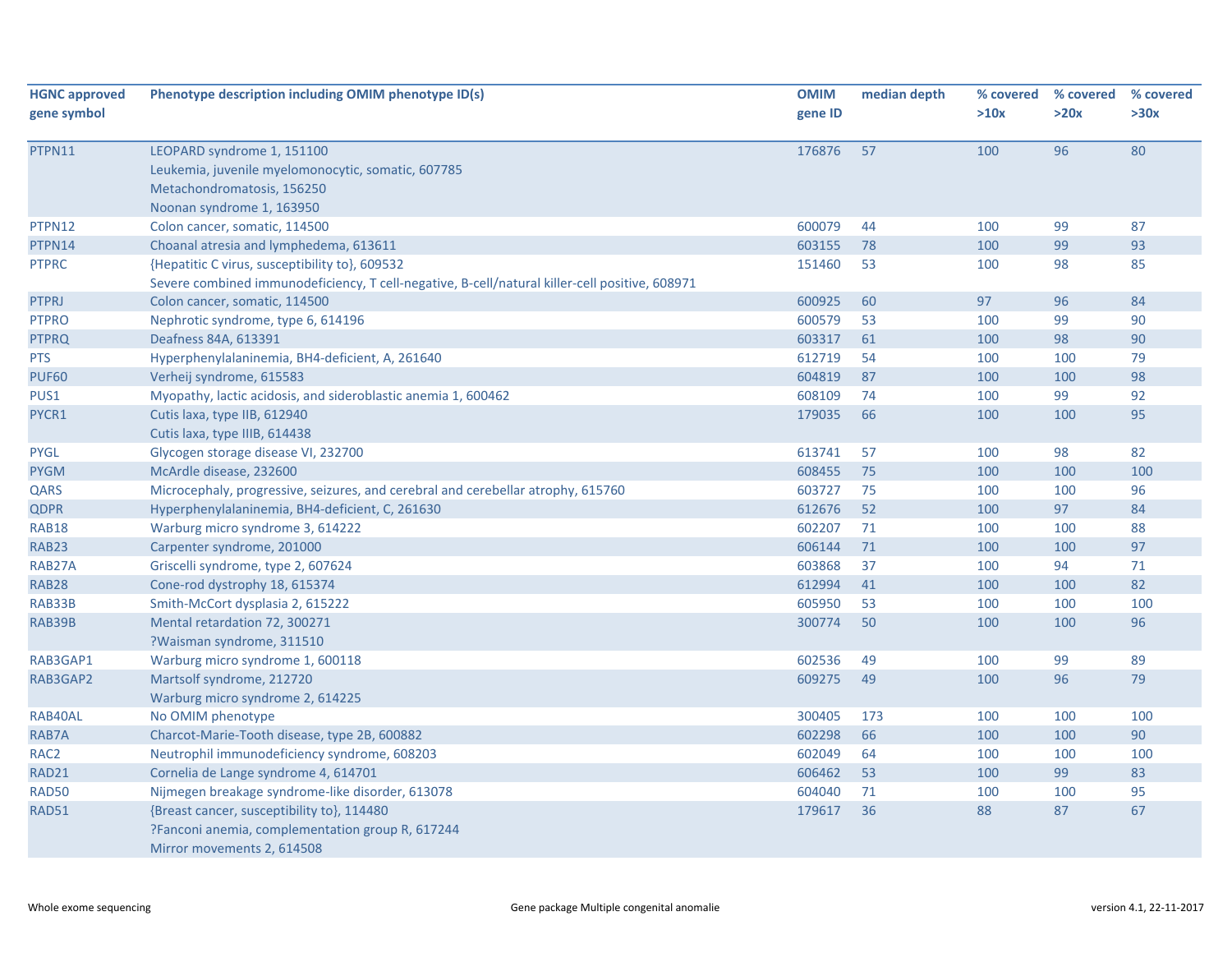| <b>HGNC approved</b><br>gene symbol | Phenotype description including OMIM phenotype ID(s)                                                                                                                                                                                                                                          | <b>OMIM</b><br>gene ID | median depth | % covered<br>>10x | % covered<br>>20x | % covered<br>>30x |
|-------------------------------------|-----------------------------------------------------------------------------------------------------------------------------------------------------------------------------------------------------------------------------------------------------------------------------------------------|------------------------|--------------|-------------------|-------------------|-------------------|
| RAD51C                              | {Breast-ovarian cancer, familial, susceptibility to, 3}, 613399<br>Fanconi anemia, complementation group O, 613390                                                                                                                                                                            | 602774                 | 49           | 100               | 98                | 83                |
| RAD54B                              | Colon cancer, somatic, 114500<br>Lymphoma, non-Hodgkin, somatic, 605027                                                                                                                                                                                                                       | 604289                 | 71           | 100               | 98                | 89                |
| RAD54L                              | Adenocarcinoma, colonic, somatic<br>{Breast cancer, invasive ductal}, 114480<br>Lymphoma, non-Hodgkin, somatic, 605027                                                                                                                                                                        | 603615                 | 69           | 100               | 100               | 95                |
| RAF1                                | Cardiomyopathy, dilated, 1NN, 615916<br>LEOPARD syndrome 2, 611554<br>Noonan syndrome 5, 611553                                                                                                                                                                                               | 164760                 | -54          | 100               | 95                | 87                |
| RAG1                                | Alpha/beta T-cell lymphopenia with gamma/delta T-cell expansion, severe cytomegalovirus infection, and<br>autoimmunity, 609889<br>Combined cellular and humoral immune defects with granulomas, 233650<br>Omenn syndrome, 603554<br>Severe combined immunodeficiency, B cell-negative, 601457 | 179615                 | 75           | 100               | 100               | 100               |
| RAG2                                | Combined cellular and humoral immune defects with granulomas, 233650<br>Omenn syndrome, 603554<br>Severe combined immunodeficiency, B cell-negative, 601457                                                                                                                                   | 179616                 | 61           | 100               | 100               | 100               |
| RAI1                                | Smith-Magenis syndrome, 182290                                                                                                                                                                                                                                                                | 607642                 | 99           | 100               | 100               | 100               |
| RAP1GDS1                            | Lymphocytic leukemia, acute T-cell                                                                                                                                                                                                                                                            | 179502                 | 52           | 100               | 98                | 85                |
| <b>RAPSN</b>                        | Fetal akinesia deformation sequence, 208150<br>Myasthenic syndrome, congenital, 11, associated with acetylcholine receptor deficiency, 616326                                                                                                                                                 | 601592                 | 73           | 100               | 100               | 96                |
| <b>RARB</b>                         | Microphthalmia, syndromic 12, 615524                                                                                                                                                                                                                                                          | 180220                 | 54           | 100               | 100               | 92                |
| RARS2                               | Pontocerebellar hypoplasia, type 6, 611523                                                                                                                                                                                                                                                    | 611524                 | 47           | 100               | 97                | 76                |
| RASA1                               | Basal cell carcinoma, somatic, 605462<br>Capillary malformation-arteriovenous malformation, 608354<br>Parkes Weber syndrome, 608355                                                                                                                                                           | 139150                 | 50           | 100               | 95                | 74                |
| RAX <sub>2</sub>                    | Cone-rod dystrophy 11, 610381<br>?Macular degeneration, age-related, 6, 613757                                                                                                                                                                                                                | 610362                 | 63           | 100               | 100               | 100               |
| RB1                                 | Bladder cancer, somatic, 109800<br>Osteosarcoma, somatic, 259500<br>Retinoblastoma, 180200<br>Retinoblastoma, trilateral, 180200<br>Small cell cancer of the lung, somatic, 182280                                                                                                            | 614041                 | 104          | 100               | 100               | 99                |
| RB1CC1                              | Breast cancer, somatic, 114480                                                                                                                                                                                                                                                                | 606837                 | 55           | 100               | 98                | 87                |
| RBBP8                               | Jawad syndrome, 251255<br>Pancreatic carcinoma, somatic<br>Seckel syndrome 2, 606744                                                                                                                                                                                                          | 604124                 | 44           | 100               | 98                | 80                |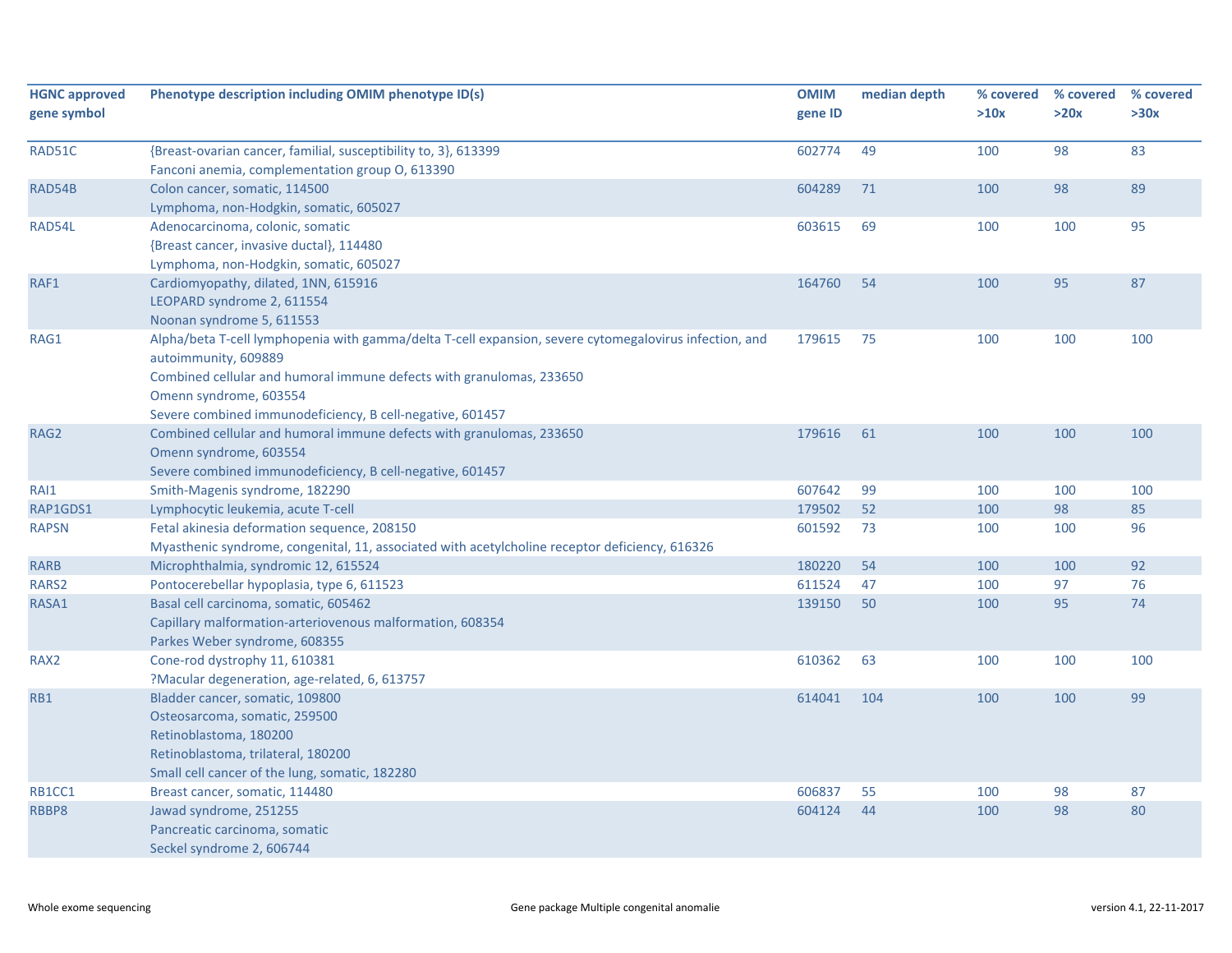| <b>HGNC approved</b> | Phenotype description including OMIM phenotype ID(s)                    | <b>OMIM</b> | median depth | % covered | % covered | % covered |
|----------------------|-------------------------------------------------------------------------|-------------|--------------|-----------|-----------|-----------|
| gene symbol          |                                                                         | gene ID     |              | >10x      | >20x      | >30x      |
|                      |                                                                         |             |              |           |           |           |
| <b>RBM10</b>         | TARP syndrome, 311900                                                   | 300080      | 61           | 100       | 95        | 91        |
| <b>RBM20</b>         | Cardiomyopathy, dilated, 1DD, 613172                                    | 613171      | 78           | 100       | 100       | 96        |
| <b>RBM28</b>         | ?Alopecia, neurologic defects, and endocrinopathy syndrome, 612079      | 612074      | 47           | 100       | 99        | 85        |
| RBM8A                | Thrombocytopenia-absent radius syndrome, 274000                         | 605313      | 82           | 100       | 100       | 100       |
| RBP4                 | Microphthalmia, isolated, with coloboma 10, 616428                      | 180250      | 71           | 100       | 100       | 100       |
|                      | Retinal dystrophy, iris coloboma, and comedogenic acne syndrome, 615147 |             |              |           |           |           |
| <b>RBPJ</b>          | Adams-Oliver syndrome 3, 614814                                         | 147183      | 59           | 100       | 95        | 78        |
| RD3                  | Leber congenital amaurosis 12, 610612                                   | 180040      | 82           | 100       | 100       | 100       |
| <b>RDH12</b>         | Leber congenital amaurosis 13, 612712                                   | 608830      | 76           | 100       | 100       | 95        |
| RDH5                 | Fundus albipunctatus, 136880                                            | 601617      | 81           | 100       | 100       | 100       |
| <b>RDX</b>           | Deafness 24, 611022                                                     | 179410      | 49           | 100       | 94        | 75        |
| RECQL4               | Baller-Gerold syndrome, 218600                                          | 603780      | 95           | 100       | 100       | 98        |
|                      | RAPADILINO syndrome, 266280                                             |             |              |           |           |           |
|                      | Rothmund-Thomson syndrome, 268400                                       |             |              |           |           |           |
| REEP1                | ?Neuronopathy, distal hereditary motor, type VB, 614751                 | 609139      | 50           | 100       | 100       | 89        |
|                      | Spastic paraplegia 31, 610250                                           |             |              |           |           |           |
| <b>RELN</b>          | {Epilepsy, familial temporal lobe, 7}, 616436                           | 600514      | 52           | 100       | 98        | 85        |
|                      | Lissencephaly 2 (Norman-Roberts type), 257320                           |             |              |           |           |           |
| <b>REN</b>           | [Hyperproreninemia]                                                     | 179820      | 65           | 100       | 100       | 97        |
|                      | Hyperuricemic nephropathy, familial juvenile 2, 613092                  |             |              |           |           |           |
|                      | Renal tubular dysgenesis, 267430                                        |             |              |           |           |           |
| <b>RET</b>           | Central hypoventilation syndrome, congenital, 209880                    | 164761      | 92           | 100       | 100       | 99        |
|                      | {Hirschsprung disease, susceptibility to, 1}, 142623                    |             |              |           |           |           |
|                      | Medullary thyroid carcinoma, 155240                                     |             |              |           |           |           |
|                      | Multiple endocrine neoplasia IIA, 171400                                |             |              |           |           |           |
|                      | Multiple endocrine neoplasia IIB, 162300                                |             |              |           |           |           |
|                      | Pheochromocytoma, 171300                                                |             |              |           |           |           |
| RETREG1              | Neuropathy, hereditary sensory and autonomic, type IIB, 613115          | 613114      | 47           | 100       | 96        | 77        |
| RFT1                 | Congenital disorder of glycosylation, type In, 612015                   | 611908      | 43           | 100       | 96        | 79        |
| RFTN2                | No OMIM phenotype                                                       | No id       | 50           | 100       | 97        | 84        |
| RFX5                 | Bare lymphocyte syndrome, type II, complementation group C, 209920      | 601863      | 72           | 100       | 100       | 95        |
|                      | Bare lymphocyte syndrome, type II, complementation group E, 209920      |             |              |           |           |           |
| RFX6                 | Mitchell-Riley syndrome, 615710                                         | 612659      | 62           | 100       | 97        | 80        |
| <b>RFXANK</b>        | MHC class II deficiency, complementation group B, 209920                | 603200      | 71           | 100       | 100       | 99        |
| <b>RFXAP</b>         | Bare lymphocyte syndrome, type II, complementation group D, 209920      | 601861      | 129          | 100       | 100       | 100       |
| RGR                  | Retinitis pigmentosa 44, 613769                                         | 600342      | 65           | 100       | 100       | 96        |
| RGS9                 | Bradyopsia, 608415                                                      | 604067      | 65           | 100       | 98        | 85        |
| <b>RGS9BP</b>        | Bradyopsia, 608415                                                      | 607814      | 92           | 100       | 100       | 100       |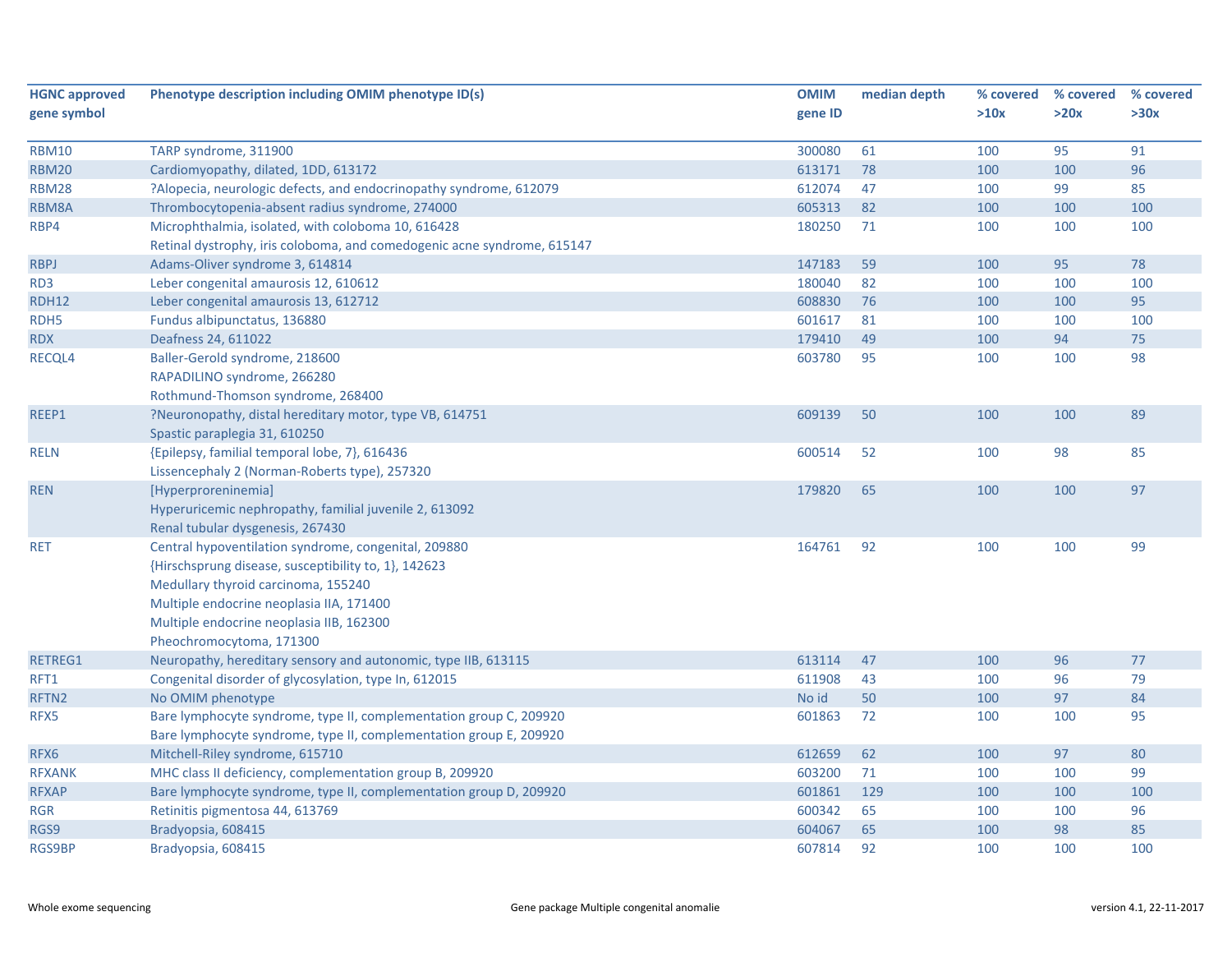| <b>HGNC approved</b><br>gene symbol | Phenotype description including OMIM phenotype ID(s)                                                                                                 | <b>OMIM</b><br>gene ID | median depth     | % covered<br>>10x | % covered<br>>20x | % covered<br>>30x |
|-------------------------------------|------------------------------------------------------------------------------------------------------------------------------------------------------|------------------------|------------------|-------------------|-------------------|-------------------|
|                                     |                                                                                                                                                      |                        |                  |                   |                   |                   |
| <b>RHAG</b>                         | Anemia, hemolytic, Rh-null, regulator type, 268150<br>Overhydrated hereditary stomatocytosis, 185000<br>Rh-mod syndrome                              | 180297                 | 42               | 100               | 97                | 76                |
| RHBDF2                              | Tylosis with esophageal cancer, 148500                                                                                                               | 614404                 | 77               | 100               | 100               | 100               |
| <b>RHCE</b>                         | [Blood group, Rhesus], 111690<br>Rh-null disease, amorph type                                                                                        | 111700                 | 133              | 100               | 100               | 96                |
| <b>RHO</b>                          | Night blindness, congenital stationary 1, 610445<br>Retinitis pigmentosa 4 or recessive, 613731<br>Retinitis punctata albescens, 136880              | 180380                 | 78               | 100               | 100               | 100               |
| RIMS1                               | Cone-rod dystrophy 7, 603649                                                                                                                         | 606629                 | 63               | 100               | 99                | 91                |
| RIN <sub>2</sub>                    | Macrocephaly, alopecia, cutis laxa, and scoliosis, 613075                                                                                            | 610222                 | 65               | 100               | 99                | 90                |
| RIPK4                               | Popliteal pterygium syndrome, Bartsocas-Papas type, 263650                                                                                           | 605706                 | 100              | 100               | 100               | 100               |
| RIT1                                | Noonan syndrome 8, 615355                                                                                                                            | 609591                 | 53               | 100               | 100               | 94                |
| RLBP1                               | Bothnia retinal dystrophy, 607475<br>Fundus albipunctatus, 136880<br>Newfoundland rod-cone dystrophy, 607476<br>Retinitis punctata albescens, 136880 | 180090                 | 72               | 100               | 100               | 92                |
| RMND1                               | Combined oxidative phosphorylation deficiency 11, 614922                                                                                             | 614917                 | 50               | 100               | 96                | 70                |
| <b>RMRP</b>                         | Anauxetic dysplasia 1, 607095<br>Cartilage-hair hypoplasia, 250250<br>Metaphyseal dysplasia without hypotrichosis, 250460                            | 157660                 | No coverage data |                   |                   |                   |
| RNASEH2A                            | Aicardi-Goutieres syndrome 4, 610333                                                                                                                 | 606034                 | 73               | 100               | 100               | 99                |
| RNASEH2B                            | Aicardi-Goutieres syndrome 2, 610181                                                                                                                 | 610326                 | 48               | 100               | 97                | 81                |
| RNASEH2C                            | Aicardi-Goutieres syndrome 3, 610329                                                                                                                 | 610330                 | 139              | 100               | 100               | 100               |
| <b>RNASEL</b>                       | Prostate cancer 1, 601518                                                                                                                            | 180435                 | 59               | 100               | 100               | 97                |
| RNASET2                             | Leukoencephalopathy, cystic, without megalencephaly, 612951                                                                                          | 612944                 | 68               | 100               | 100               | 84                |
| <b>RNF123</b>                       | No OMIM phenotype                                                                                                                                    | 614472                 | 74               | 100               | 100               | 99                |
| <b>RNF135</b>                       | Macrocephaly, macrosomia, facial dysmorphism syndrome, 614192                                                                                        | 611358                 | 59               | 100               | 100               | 97                |
| <b>RNF139</b>                       | Renal cell carcinoma, 144700                                                                                                                         | 603046                 | 71               | 100               | 100               | 100               |
| <b>RNF145</b>                       | No OMIM phenotype                                                                                                                                    | No id                  | 37               | 99                | 82                | 54                |
| <b>RNF168</b>                       | RIDDLE syndrome, 611943                                                                                                                              | 612688                 | 70               | 100               | 98                | 90                |
| <b>RNF170</b>                       | Ataxia, sensory, 1, 608984                                                                                                                           | 614649                 | 56               | 100               | 94                | 72                |
| <b>RNF212</b>                       | Recombination rate QTL 1, 612042                                                                                                                     | 612041                 | 62               | 100               | 98                | 82                |
| <b>RNF216</b>                       | Cerebellar ataxia and hypogonadotropic hypogonadism, 212840                                                                                          | 609948                 | 54               | 100               | 92                | 75                |
| RNF6                                | Esophageal carcinoma, somatic, 133239                                                                                                                | 604242                 | 59               | 100               | 100               | 97                |
| ROBO <sub>2</sub>                   | Vesicoureteral reflux 2, 610878                                                                                                                      | 602431                 | 54               | 100               | 99                | 91                |
| ROBO <sub>3</sub>                   | Gaze palsy, horizontal, with progressive scoliosis, 607313                                                                                           | 608630                 | 76               | 100               | 100               | 99                |
| <b>ROGDI</b>                        | Kohlschutter-Tonz syndrome, 226750                                                                                                                   | 614574                 | 76               | 100               | 97                | 94                |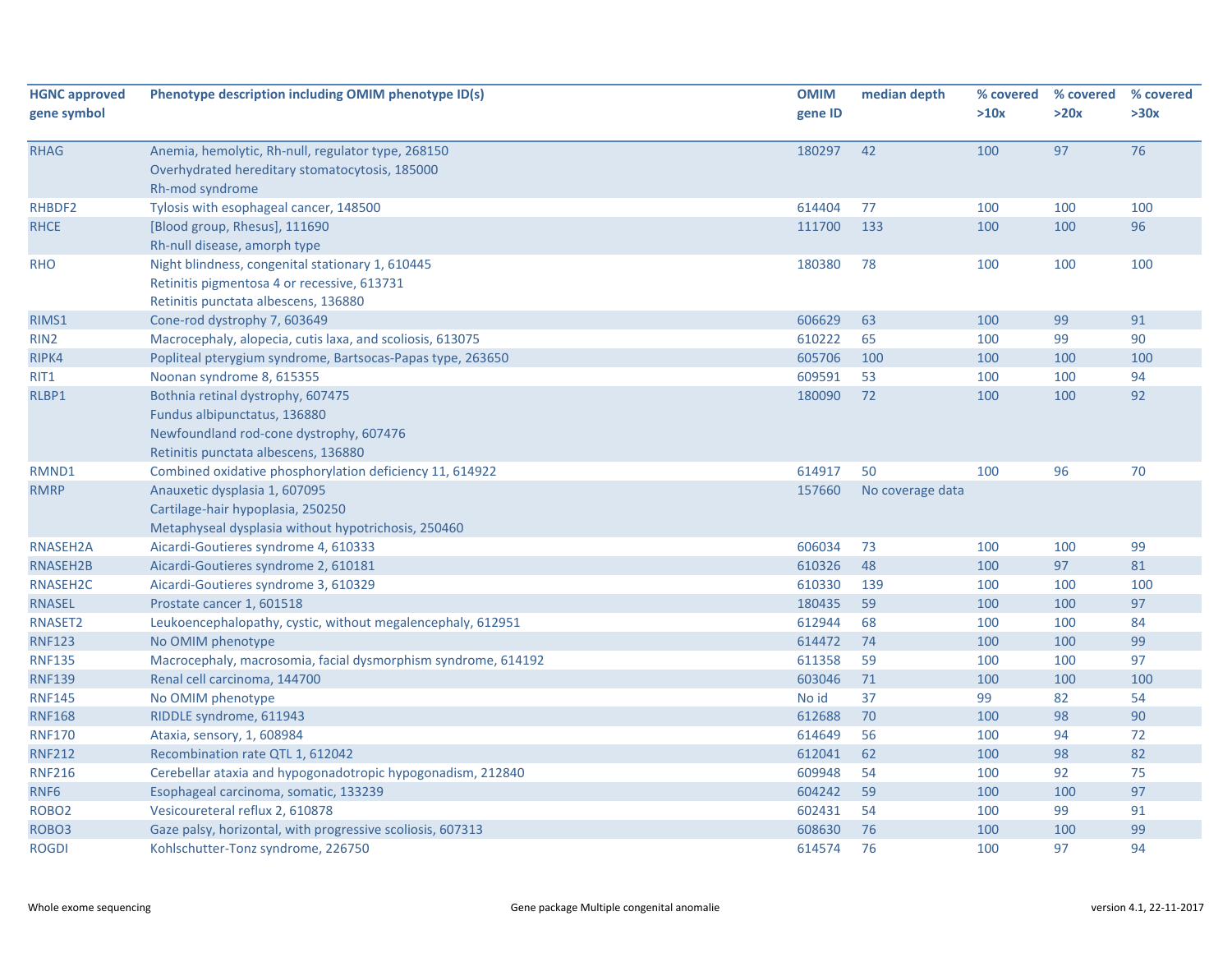| <b>HGNC approved</b> | Phenotype description including OMIM phenotype ID(s)                                             | <b>OMIM</b> | median depth | % covered | % covered | % covered |
|----------------------|--------------------------------------------------------------------------------------------------|-------------|--------------|-----------|-----------|-----------|
| gene symbol          |                                                                                                  | gene ID     |              | >10x      | >20x      | >30x      |
|                      |                                                                                                  |             |              |           |           |           |
| ROM1                 | Retinitis pigmentosa 7, digenic, 608133                                                          | 180721      | 74           | 100       | 100       | 100       |
| ROR <sub>2</sub>     | Brachydactyly, type B1, 113000                                                                   | 602337      | 106          | 100       | 100       | 98        |
|                      | Robinow syndrome, 268310                                                                         |             |              |           |           |           |
| RP1                  | Retinitis pigmentosa 1, 180100                                                                   | 603937      | 60           | 100       | 100       | 96        |
| <b>RP1L1</b>         | Occult macular dystrophy, 613587                                                                 | 608581      | 98           | 100       | 100       | 100       |
| RP <sub>2</sub>      | Retinitis pigmentosa 2, 312600                                                                   | 300757      | 49           | 100       | 100       | 93        |
| <b>RPE65</b>         | Leber congenital amaurosis 2, 204100                                                             | 180069      | 52           | 100       | 100       | 94        |
|                      | Retinitis pigmentosa 20, 613794                                                                  |             |              |           |           |           |
| <b>RPGR</b>          | Cone-rod dystrophy, 1, 304020                                                                    | 312610      | 37           | 82        | 70        | 59        |
|                      | Macular degeneration atrophic, 300834                                                            |             |              |           |           |           |
|                      | Retinitis pigmentosa 3, 300029                                                                   |             |              |           |           |           |
|                      | Retinitis pigmentosa, and sinorespiratory infections, with or without deafness, 300455           |             |              |           |           |           |
| <b>RPGRIP1</b>       | Cone-rod dystrophy 13, 608194                                                                    | 605446      | 59           | 100       | 98        | 86        |
|                      | Leber congenital amaurosis 6, 613826                                                             |             |              |           |           |           |
| RPGRIP1L             | COACH syndrome, 216360                                                                           | 610937      | 47           | 97        | 94        | 77        |
|                      | Joubert syndrome 7, 611560                                                                       |             |              |           |           |           |
|                      | Meckel syndrome 5, 611561                                                                        |             |              |           |           |           |
| <b>RPIA</b>          | ?Ribose 5-phosphate isomerase deficiency, 608611                                                 | 180430      | 52           | 100       | 98        | 89        |
| <b>RPL11</b>         | Diamond-Blackfan anemia 7, 612562                                                                | 604175      | 44           | 100       | 100       | 94        |
| RPL35A               | Diamond-Blackfan anemia 5, 612528                                                                | 180468      | 73           | 100       | 100       | 100       |
| RPL5                 | Diamond-Blackfan anemia 6, 612561                                                                | 603634      | 50           | 100       | 96        | 84        |
| <b>RPS10</b>         | Diamond-Blackfan anemia 9, 613308                                                                | 603632      | 46           | 100       | 98        | 86        |
| <b>RPS14</b>         | Macrocytic anemia, refractory, due to 5q deletion, somatic, 153550                               | 130620      | 77           | 100       | 100       | 100       |
| <b>RPS17</b>         | Diamond-Blackfan anemia 4, 612527                                                                | 180472      | 74           | 100       | 100       | 90        |
| <b>RPS19</b>         | Diamond-Blackfan anemia 1, 105650                                                                | 603474      | 72           | 100       | 100       | 95        |
| <b>RPS24</b>         | Diamond-blackfan anemia 3, 610629                                                                | 602412      | 76           | 100       | 100       | 99        |
| <b>RPS26</b>         | Diamond-Blackfan anemia 10, 613309                                                               | 603701      | 70           | 100       | 100       | 98        |
| RPS6KA3              | Coffin-Lowry syndrome, 303600                                                                    | 300075      | 38           | 100       | 85        | 57        |
|                      | Mental retardation 19, 300844                                                                    |             |              |           |           |           |
| RPS7                 | Diamond-Blackfan anemia 8, 612563                                                                | 603658      | 49           | 100       | 100       | 91        |
| <b>RPSA</b>          | Asplenia, isolated congenital, 271400                                                            | 150370      | 72           | 100       | 100       | 100       |
| RRAS2                | Ovarian carcinoma                                                                                | 600098      | 48           | 100       | 96        | 77        |
| RRM2B                | Mitochondrial DNA depletion syndrome 8A (encephalomyopathic type with renal tubulopathy), 612075 | 604712      | 60           | 100       | 100       | 95        |
|                      | Mitochondrial DNA depletion syndrome 8B (MNGIE type), 612075                                     |             |              |           |           |           |
|                      | Progressive external ophthalmoplegia with mitochondrial DNA deletions 5, 613077                  |             |              |           |           |           |
| RS1                  | Retinoschisis, 312700                                                                            | 300839      | 38           | 100       | 92        | 69        |
| RSPH1                | Ciliary dyskinesia, primary, 24, 615481                                                          | 609314      | 45           | 100       | 96        | 79        |
| RSPH4A               | Ciliary dyskinesia, primary, 11, 612649                                                          | 612647      | 73           | 100       | 100       | 96        |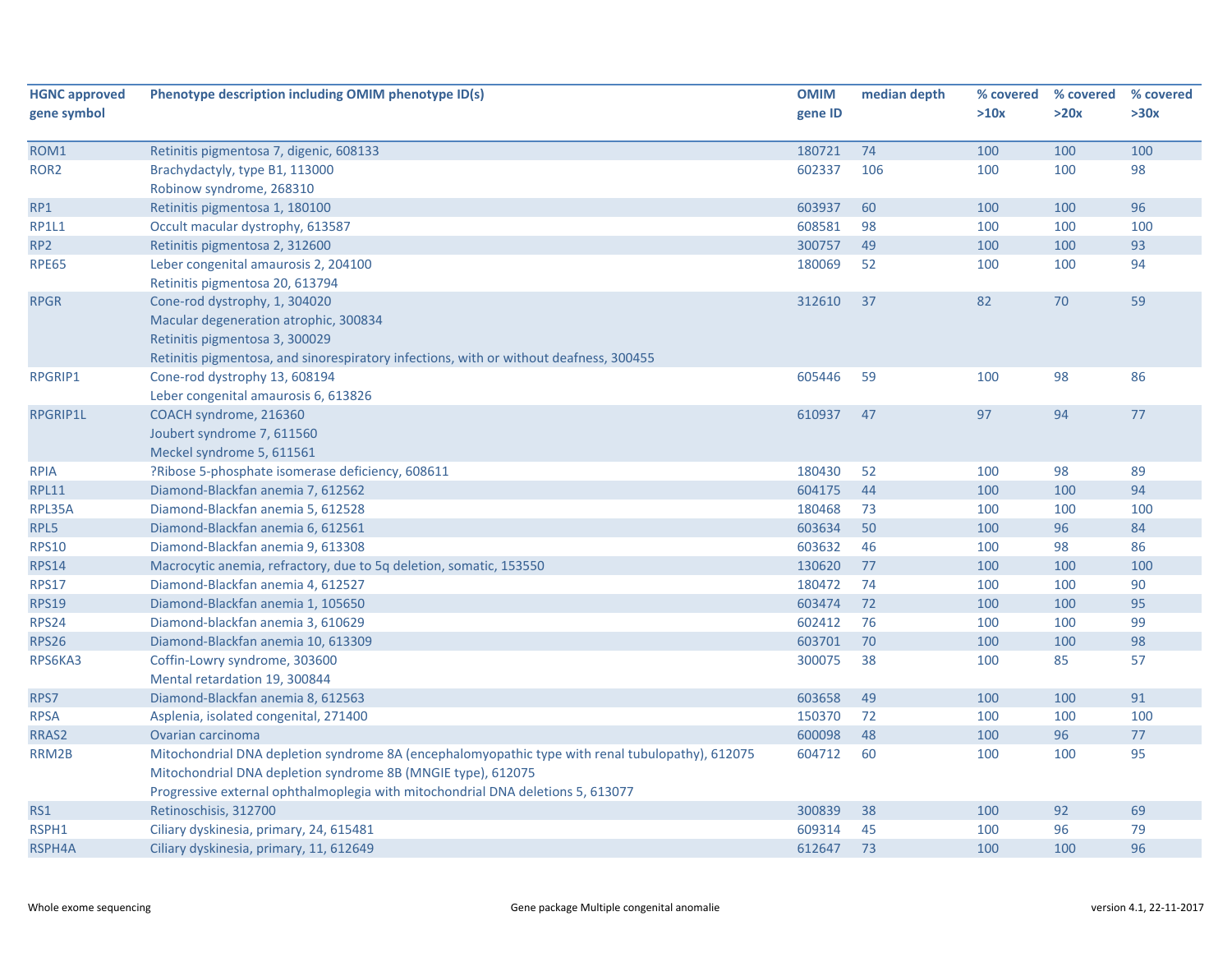| <b>HGNC approved</b><br>gene symbol | Phenotype description including OMIM phenotype ID(s)                                      | <b>OMIM</b><br>gene ID | median depth | % covered<br>>10x | % covered<br>>20x | % covered<br>>30x |
|-------------------------------------|-------------------------------------------------------------------------------------------|------------------------|--------------|-------------------|-------------------|-------------------|
| RSPH9                               | Ciliary dyskinesia, primary, 12, 612650                                                   | 612648                 | 85           | 100               | 100               | 99                |
| RSPO1                               | Palmoplantar hyperkeratosis and true hermaphroditism, 610644                              | 609595                 | 50           | 100               | 100               | 94                |
|                                     | Palmoplantar hyperkeratosis with squamous cell carcinoma of skin and sex reversal, 610644 |                        |              |                   |                   |                   |
| RSPO4                               | Anonychia congenita, 206800                                                               | 610573                 | 63           | 100               | 100               | 100               |
| RTEL1                               | Dyskeratosis congenita 4, 615190                                                          | 608833                 | 80           | 100               | 100               | 98                |
|                                     | Dyskeratosis congenita 5, 615190                                                          |                        |              |                   |                   |                   |
|                                     | Pulmonary fibrosis and/or bone marrow failure, telomere-related, 3, 616373                |                        |              |                   |                   |                   |
| RTN <sub>2</sub>                    | Spastic paraplegia 12, 604805                                                             | 603183                 | 100          | 100               | 100               | 100               |
| <b>RTTN</b>                         | Microcephaly, short stature, and polymicrogyria with seizures, 614833                     | 610436                 | 49           | 100               | 95                | 79                |
| RUNX1                               | Leukemia, acute myeloid, 601626                                                           | 151385                 | 71           | 100               | 100               | 97                |
|                                     | Platelet disorder, familial, with associated myeloid malignancy, 601399                   |                        |              |                   |                   |                   |
| RUNX2                               | Cleidocranial dysplasia, 119600                                                           | 600211                 | 66           | 100               | 100               | 95                |
|                                     | Cleidocranial dysplasia, forme fruste, dental anomalies only, 119600                      |                        |              |                   |                   |                   |
|                                     | Cleidocranial dysplasia, forme fruste, with brachydactyly, 119600                         |                        |              |                   |                   |                   |
|                                     | Metaphyseal dysplasia with maxillary hypoplasia with or without brachydactyly, 156510     |                        |              |                   |                   |                   |
| RXFP2                               | No OMIM phenotype                                                                         | 606655                 | 41           | 100               | 96                | 75                |
| RYR1                                | Central core disease, 117000                                                              | 180901                 | 90           | 99                | 99                | 98                |
|                                     | King-Denborough syndrome, 145600                                                          |                        |              |                   |                   |                   |
|                                     | {Malignant hyperthermia susceptibility 1}, 145600                                         |                        |              |                   |                   |                   |
|                                     | Minicore myopathy with external ophthalmoplegia, 255320                                   |                        |              |                   |                   |                   |
|                                     | Neuromuscular disease, congenital, with uniform type 1 fiber, 117000                      |                        |              |                   |                   |                   |
| RYR <sub>2</sub>                    | Arrhythmogenic right ventricular dysplasia 2, 600996                                      | 180902                 | 85           | 100               | 98                | 90                |
|                                     | Ventricular tachycardia, catecholaminergic polymorphic, 1, 604772                         |                        |              |                   |                   |                   |
| <b>SACS</b>                         | Spastic ataxia, Charlevoix-Saguenay type, 270550                                          | 604490                 | 58           | 100               | 100               | 98                |
| SAG                                 | Oguchi disease-1, 258100                                                                  | 181031                 | 59           | 100               | 99                | 84                |
|                                     | Retinitis pigmentosa 47, 613758                                                           |                        |              |                   |                   |                   |
| SALL1                               | Townes-Brocks branchiootorenal-like syndrome, 107480                                      | 602218                 | 99           | 100               | 100               | 100               |
|                                     | Townes-Brocks syndrome 1, 107480                                                          |                        |              |                   |                   |                   |
| SALL4                               | Duane-radial ray syndrome, 607323                                                         | 607343                 | 115          | 100               | 98                | 95                |
|                                     | IVIC syndrome, 147750                                                                     |                        |              |                   |                   |                   |
| SAMD9                               | MIRAGE syndrome, 617053                                                                   | 610456                 | 64           | 100               | 100               | 100               |
|                                     | Tumoral calcinosis, familial, normophosphatemic, 610455                                   |                        |              |                   |                   |                   |
| SAMHD1                              | Aicardi-Goutieres syndrome 5, 612952                                                      | 606754                 | 49           | 100               | 93                | 69                |
|                                     | ?Chilblain lupus 2, 614415                                                                |                        |              |                   |                   |                   |
| SAR1B                               | Chylomicron retention disease, 246700                                                     | 607690                 | 53           | 100               | 100               | 82                |
| SARS2                               | Hyperuricemia, pulmonary hypertension, renal failure, and alkalosis, 613845               | 612804                 | 65           | 100               | 100               | 98                |
| SART3                               | No OMIM phenotype                                                                         | 611684                 | 61           | 100               | 98                | 86                |
| SAT1                                | No OMIM phenotype                                                                         | 313020                 | 57           | 100               | 95                | 84                |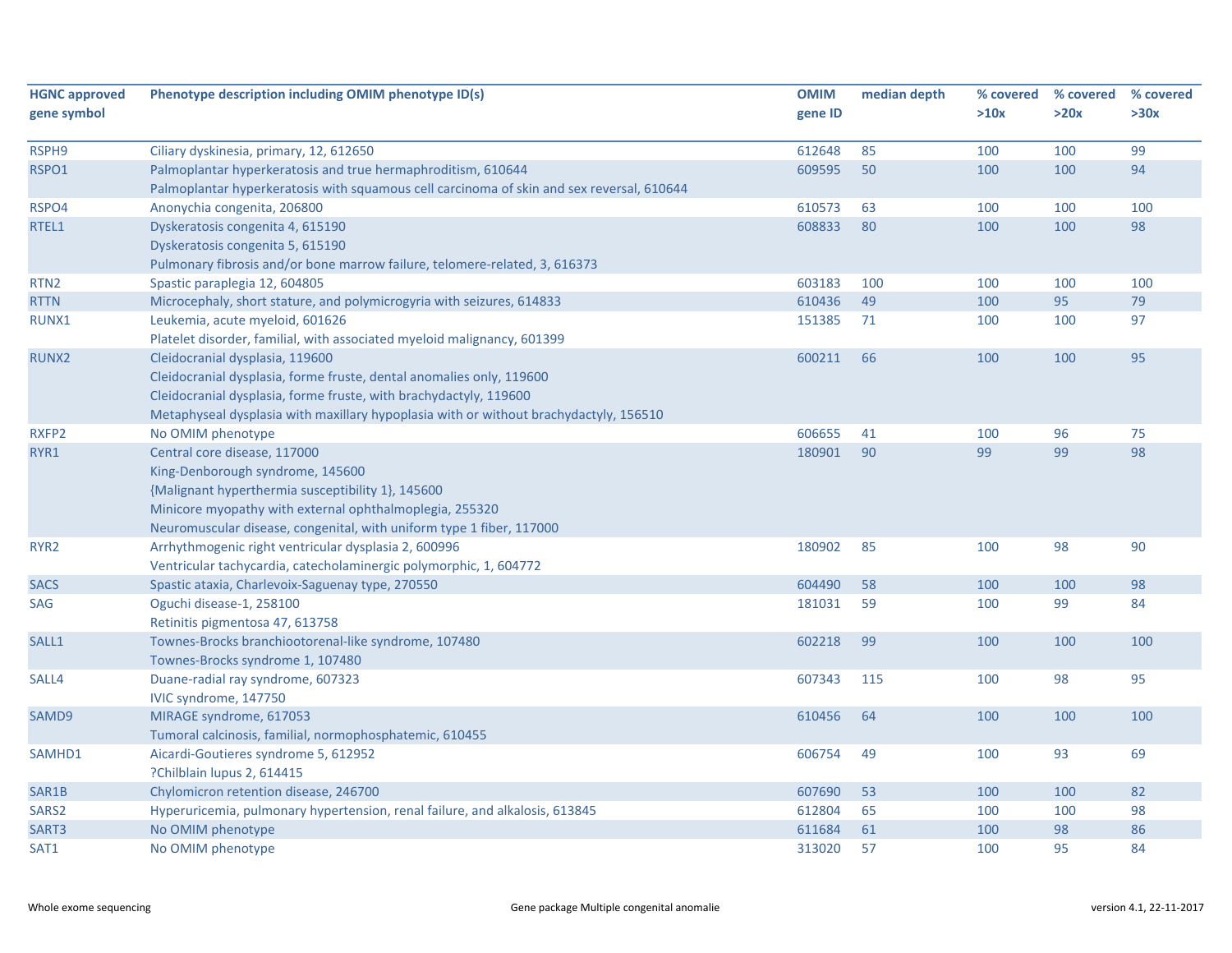| <b>HGNC approved</b><br>gene symbol | Phenotype description including OMIM phenotype ID(s)                                                                                                                                                                                                    | <b>OMIM</b><br>gene ID | median depth | % covered<br>>10x | % covered<br>>20x | % covered<br>>30x |
|-------------------------------------|---------------------------------------------------------------------------------------------------------------------------------------------------------------------------------------------------------------------------------------------------------|------------------------|--------------|-------------------|-------------------|-------------------|
| SATB <sub>2</sub>                   | Glass syndrome, 612313                                                                                                                                                                                                                                  | 608148                 | 69           | 100               | 98                | 87                |
| <b>SBDS</b>                         | {Aplastic anemia, susceptibility to}, 609135<br>Shwachman-Diamond syndrome, 260400                                                                                                                                                                      | 607444                 | 49           | 100               | 100               | 92                |
| SBF <sub>2</sub>                    | Charcot-Marie-Tooth disease, type 4B2, 604563                                                                                                                                                                                                           | 607697                 | 52           | 100               | 98                | 84                |
| SC5D                                | Lathosterolosis, 607330                                                                                                                                                                                                                                 | 602286                 | 68           | 100               | 100               | 99                |
| <b>SCARB2</b>                       | Epilepsy, progressive myoclonic 4, with or without renal failure, 254900                                                                                                                                                                                | 602257                 | 60           | 100               | 98                | 88                |
| SCARF2                              | Van den Ende-Gupta syndrome, 600920                                                                                                                                                                                                                     | 613619                 | 75           | 99                | 97                | 93                |
| <b>SCN10A</b>                       | Episodic pain syndrome, familial, 2, 615551                                                                                                                                                                                                             | 604427                 | 77           | 100               | 100               | 96                |
| <b>SCN11A</b>                       | Episodic pain syndrome, familial, 3, 615552<br>Neuropathy, hereditary sensory and autonomic, type VII, 615548                                                                                                                                           | 604385                 | 62           | 100               | 99                | 92                |
| SCN1A                               | Epilepsy, generalized, with febrile seizures plus, type 2, 604403<br>Epileptic encephalopathy, early infantile, 6, 607208<br>Febrile seizures, familial, 3A, 604403<br>Migraine, familial hemiplegic, 3, 609634                                         | 182389                 | 67           | 100               | 100               | 94                |
| SCN1B                               | Atrial fibrillation, familial, 13, 615377<br>Brugada syndrome 5, 612838<br>Cardiac conduction defect, nonspecific, 612838<br>Epilepsy, generalized, with febrile seizures plus, type 1, 604233<br>Epileptic encephalopathy, early infantile, 52, 617350 | 600235                 | 105          | 100               | 93                | 93                |
| SCN <sub>2</sub> A                  | Epileptic encephalopathy, early infantile, 11, 613721<br>Seizures, benign familial infantile, 3, 607745                                                                                                                                                 | 182390                 | 73           | 100               | 99                | 95                |
| SCN <sub>2B</sub>                   | Atrial fibrillation, familial, 14, 615378                                                                                                                                                                                                               | 601327                 | 68           | 100               | 100               | 100               |
| SCN3B                               | Atrial fibrillation, familial, 16, 613120<br>Brugada syndrome 7, 613120                                                                                                                                                                                 | 608214                 | 59           | 100               | 100               | 100               |
| SCN4A                               | Hyperkalemic periodic paralysis, type 2, 170500<br>Hypokalemic periodic paralysis, type 2, 613345<br>Myasthenic syndrome, congenital, 16, 614198<br>Myotonia congenita, atypical, acetazolamide-responsive, 608390<br>Paramyotonia congenita, 168300    | 603967                 | 95           | 100               | 100               | 99                |
| SCN4B                               | Atrial fibrillation, familial, 17, 611819<br>Long QT syndrome-10, 611819                                                                                                                                                                                | 608256                 | 68           | 100               | 100               | 98                |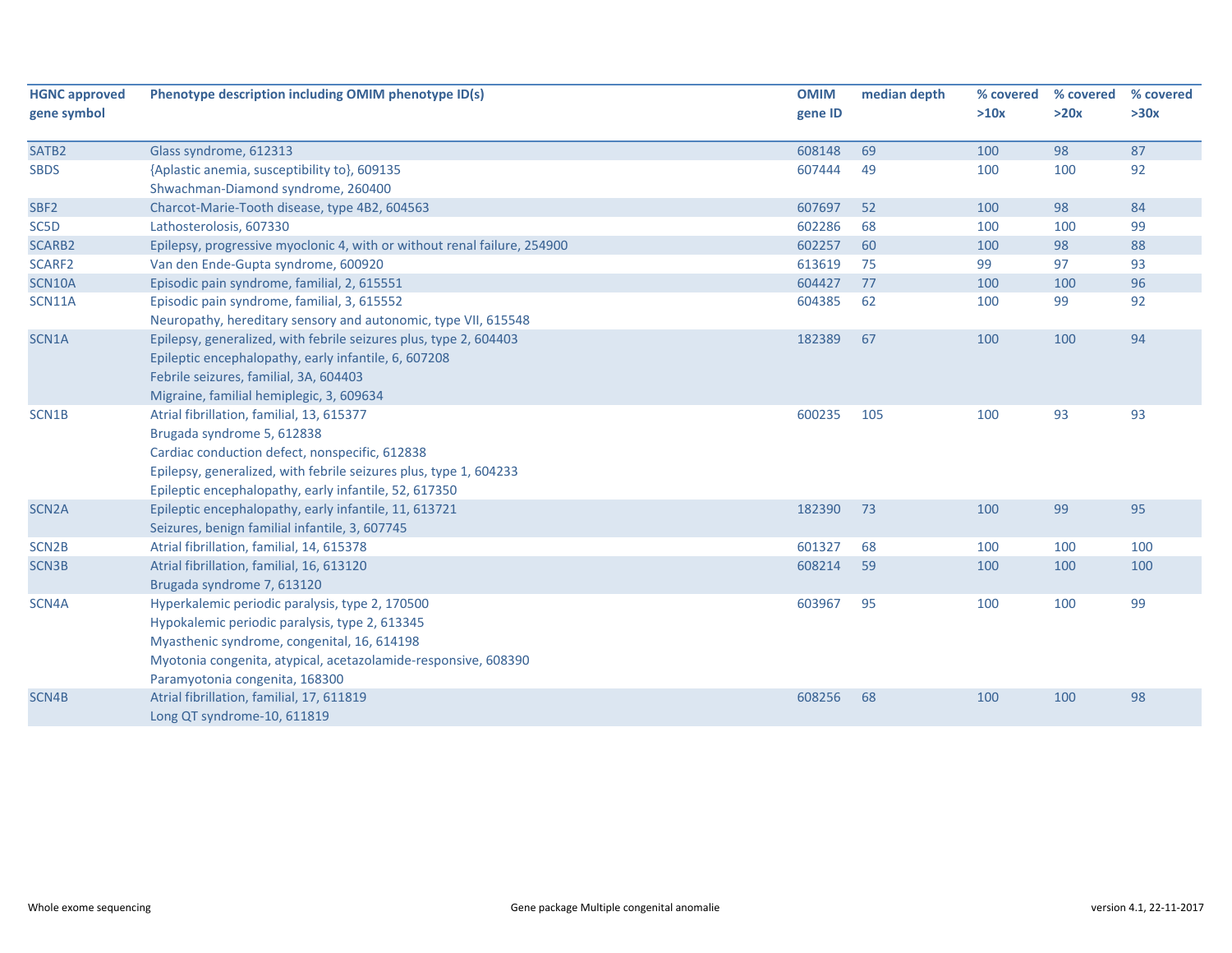| <b>HGNC approved</b><br>gene symbol | Phenotype description including OMIM phenotype ID(s)                                                                                                                                                                                                                                                                                                                            | <b>OMIM</b><br>gene ID | median depth | % covered<br>>10x | % covered<br>>20x | % covered<br>>30x |
|-------------------------------------|---------------------------------------------------------------------------------------------------------------------------------------------------------------------------------------------------------------------------------------------------------------------------------------------------------------------------------------------------------------------------------|------------------------|--------------|-------------------|-------------------|-------------------|
| SCN5A                               | Atrial fibrillation, familial, 10, 614022<br>Brugada syndrome 1, 601144<br>Cardiomyopathy, dilated, 1E, 601154<br>Heart block, nonprogressive, 113900<br>Heart block, progressive, type IA, 113900<br>Long QT syndrome-3, 603830<br>Sick sinus syndrome 1, 608567<br>{Sudden infant death syndrome, susceptibility to}, 272120<br>Ventricular fibrillation, familial, 1, 603829 | 600163                 | 121          | 100               | 100               | 100               |
| SCN8A                               | ?Cognitive impairment with or without cerebellar ataxia, 614306<br>Epileptic encephalopathy, early infantile, 13, 614558<br>Seizures, benign familial infantile, 5, 617080                                                                                                                                                                                                      | 600702                 | 72           | 100               | 99                | 91                |
| SCN9A                               | {Dravet syndrome, modifier of}, 607208<br>Epilepsy, generalized, with febrile seizures plus, type 7, 613863<br>Erythermalgia, primary, 133020<br>Febrile seizures, familial, 3B, 613863<br>HSAN2D, 243000<br>Insensitivity to pain, congenital, 243000<br>Paroxysmal extreme pain disorder,, 167400<br>Small fiber neuropathy, 133020                                           | 603415                 | 63           | 100               | 99                | 94                |
| SCNN1A                              | Bronchiectasis with or without elevated sweat chloride 2, 613021<br>Pseudohypoaldosteronism, type I, 264350                                                                                                                                                                                                                                                                     | 600228                 | 80           | 100               | 100               | 95                |
| SCNN1B                              | Bronchiectasis with or without elevated sweat chloride 1, 211400<br>Liddle syndrome, 177200<br>Pseudohypoaldosteronism, type I, 264350                                                                                                                                                                                                                                          | 600760                 | 70           | 100               | 100               | 94                |
| SCNN1G                              | Bronchiectasis with or without elevated sweat chloride 3, 613071<br>Liddle syndrome, 177200<br>Pseudohypoaldosteronism, type I, 264350                                                                                                                                                                                                                                          | 600761                 | 72           | 100               | 98                | 92                |
| SCO <sub>1</sub>                    | Mitochondrial complex IV deficiency, 220110                                                                                                                                                                                                                                                                                                                                     | 603644                 | 61           | 100               | 100               | 92                |
| SCO <sub>2</sub>                    | Cardioencephalomyopathy, fatal infantile, due to cytochrome c oxidase deficiency 1, 604377<br>Myopia 6, 608908                                                                                                                                                                                                                                                                  | 604272                 | 81           | 100               | 100               | 100               |
| SCP <sub>2</sub>                    | ?Leukoencephalopathy with dystonia and motor neuropathy, 613724                                                                                                                                                                                                                                                                                                                 | 184755                 | 40           | 100               | 98                | 78                |
| SDCCAG8                             | Bardet-Biedl syndrome 16, 615993<br>Senior-Loken syndrome 7, 613615                                                                                                                                                                                                                                                                                                             | 613524                 | 66           | 100               | 99                | 87                |
| <b>SDHA</b>                         | Cardiomyopathy, dilated, 1GG, 613642<br>Leigh syndrome, 256000<br>Mitochondrial respiratory chain complex II deficiency, 252011<br>Paragangliomas 5, 614165                                                                                                                                                                                                                     | 600857                 | 93           | 100               | 93                | 83                |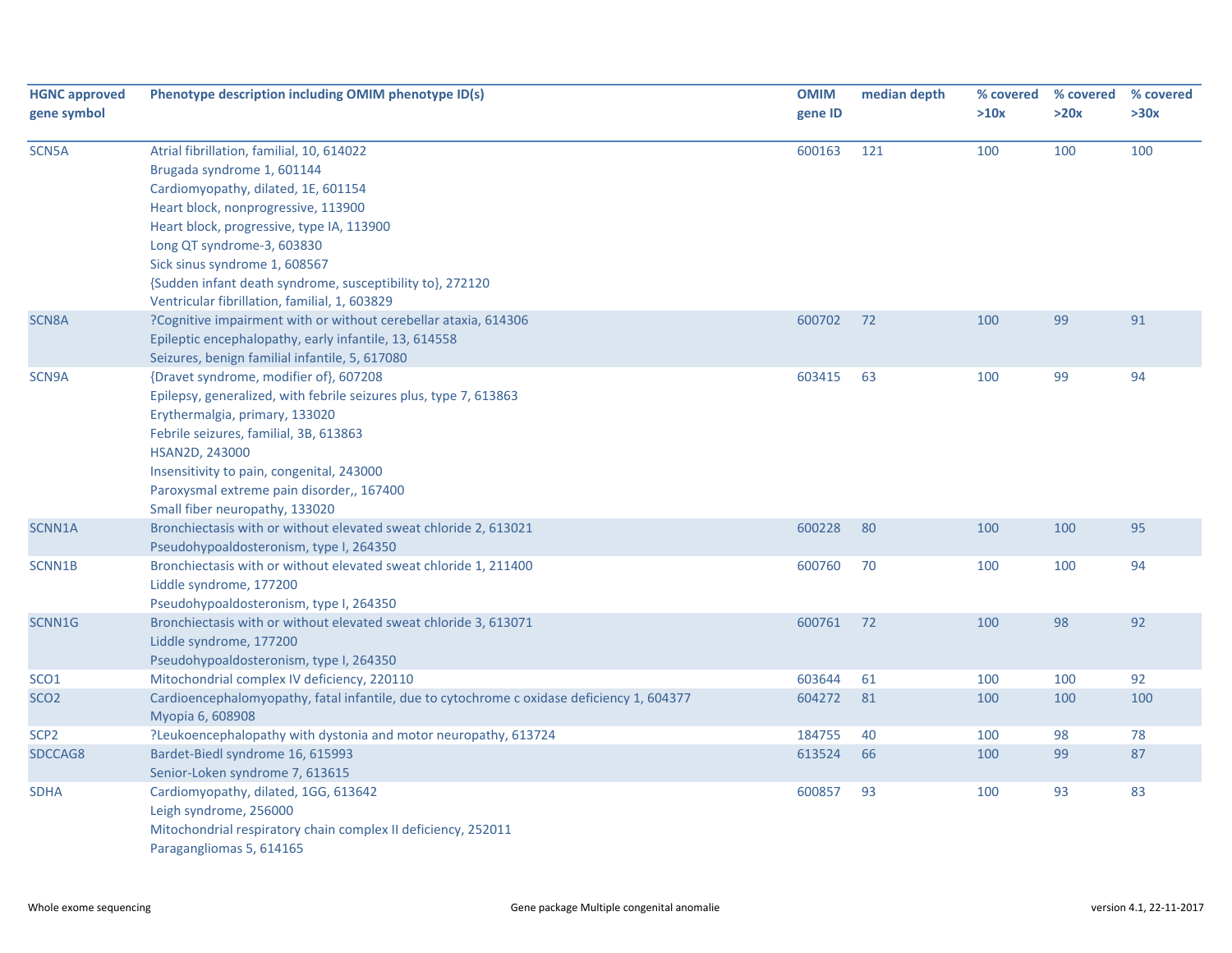| <b>HGNC approved</b><br>gene symbol | Phenotype description including OMIM phenotype ID(s)                                       | <b>OMIM</b><br>gene ID | median depth | % covered<br>>10x | % covered<br>>20x | % covered<br>>30x |
|-------------------------------------|--------------------------------------------------------------------------------------------|------------------------|--------------|-------------------|-------------------|-------------------|
|                                     |                                                                                            |                        |              |                   |                   |                   |
| SDHAF1                              | Mitochondrial complex II deficiency, 252011                                                | 612848                 | 51           | 100               | 100               | 100               |
| SDHAF2                              | Paragangliomas 2, 601650                                                                   | 613019                 | 91           | 100               | 100               | 93                |
| <b>SDHB</b>                         | Cowden syndrome 2, 612359                                                                  | 185470                 | 80           | 100               | 100               | 100               |
|                                     | Gastrointestinal stromal tumor, 606764                                                     |                        |              |                   |                   |                   |
|                                     | Paraganglioma and gastric stromal sarcoma, 606864                                          |                        |              |                   |                   |                   |
|                                     | Paragangliomas 4, 115310                                                                   |                        |              |                   |                   |                   |
|                                     | Pheochromocytoma, 171300                                                                   |                        |              |                   |                   |                   |
| <b>SDHC</b>                         | Gastrointestinal stromal tumor, 606764                                                     | 602413                 | 113          | 100               | 100               | 100               |
|                                     | Paraganglioma and gastric stromal sarcoma, 606864                                          |                        |              |                   |                   |                   |
|                                     | Paragangliomas 3, 605373                                                                   |                        |              |                   |                   |                   |
| <b>SDHD</b>                         | Carcinoid tumors, intestinal, 114900                                                       | 602690                 | 111          | 100               | 100               | 100               |
|                                     | Cowden syndrome 3, 615106                                                                  |                        |              |                   |                   |                   |
|                                     | Merkel cell carcinoma, somatic                                                             |                        |              |                   |                   |                   |
|                                     | Mitochondrial complex II deficiency, 252011                                                |                        |              |                   |                   |                   |
|                                     | Paraganglioma and gastric stromal sarcoma, 606864                                          |                        |              |                   |                   |                   |
|                                     | Paragangliomas 1, with or without deafness, 168000                                         |                        |              |                   |                   |                   |
|                                     | Pheochromocytoma, 171300                                                                   |                        |              |                   |                   |                   |
| SEC23A                              | Craniolenticulosutural dysplasia, 607812                                                   | 610511                 | 44           | 100               | 95                | 77                |
| SEC23B                              | Cowden syndrome 7, 616858                                                                  | 610512                 | 52           | 100               | 96                | 84                |
|                                     | Dyserythropoietic anemia, congenital, type II, 224100                                      |                        |              |                   |                   |                   |
| SEC <sub>63</sub>                   | Polycystic liver disease 2, 617004                                                         | 608648                 | 42           | 100               | 96                | 75                |
| SECISBP2                            | Thyroid hormone metabolism, abnormal, 609698                                               | 607693                 | 59           | 100               | 99                | 87                |
| <b>SELENON</b>                      | Muscular dystrophy, rigid spine, 1, 602771                                                 | 606210                 | 74           | 90                | 90                | 88                |
|                                     | Myopathy, congenital, with fiber-type disproportion, 255310                                |                        |              |                   |                   |                   |
| SEMA3E                              | ?CHARGE syndrome, 214800                                                                   | 608166                 | 44           | 100               | 98                | 78                |
| SEMA4A                              | Cone-rod dystrophy 10, 610283                                                              | 607292                 | 72           | 100               | 100               | 99                |
|                                     | Retinitis pigmentosa 35, 610282                                                            |                        |              |                   |                   |                   |
| <b>SEPSECS</b>                      | Pontocerebellar hypoplasia type 2D, 613811                                                 | 613009                 | 49           | 100               | 96                | 77                |
| <b>SEPT12</b>                       | Spermatogenic failure 10, 614822                                                           | 611562                 | 66           | 100               | 99                | 92                |
| SEPT <sub>9</sub>                   | Amyotrophy, hereditary neuralgic, 162100                                                   | 604061                 | 66           | 100               | 100               | 97                |
|                                     | Leukemia, acute myeloid, therapy-related                                                   |                        |              |                   |                   |                   |
|                                     | Ovarian carcinoma                                                                          |                        |              |                   |                   |                   |
| SERAC1                              | 3-methylglutaconic aciduria with deafness, encephalopathy, and Leigh-like syndrome, 614739 | 614725                 | 44           | 100               | 92                | 66                |
| SERPINA1                            | Emphysema due to AAT deficiency, 613490                                                    | 107400                 | 65           | 100               | 100               | 93                |
|                                     | Emphysema-cirrhosis, due to AAT deficiency, 613490                                         |                        |              |                   |                   |                   |
|                                     | Hemorrhagic diathesis due to antithrombin Pittsburgh, 613490                               |                        |              |                   |                   |                   |
|                                     | {Pulmonary disease, chronic obstructive, susceptibility to}, 606963                        |                        |              |                   |                   |                   |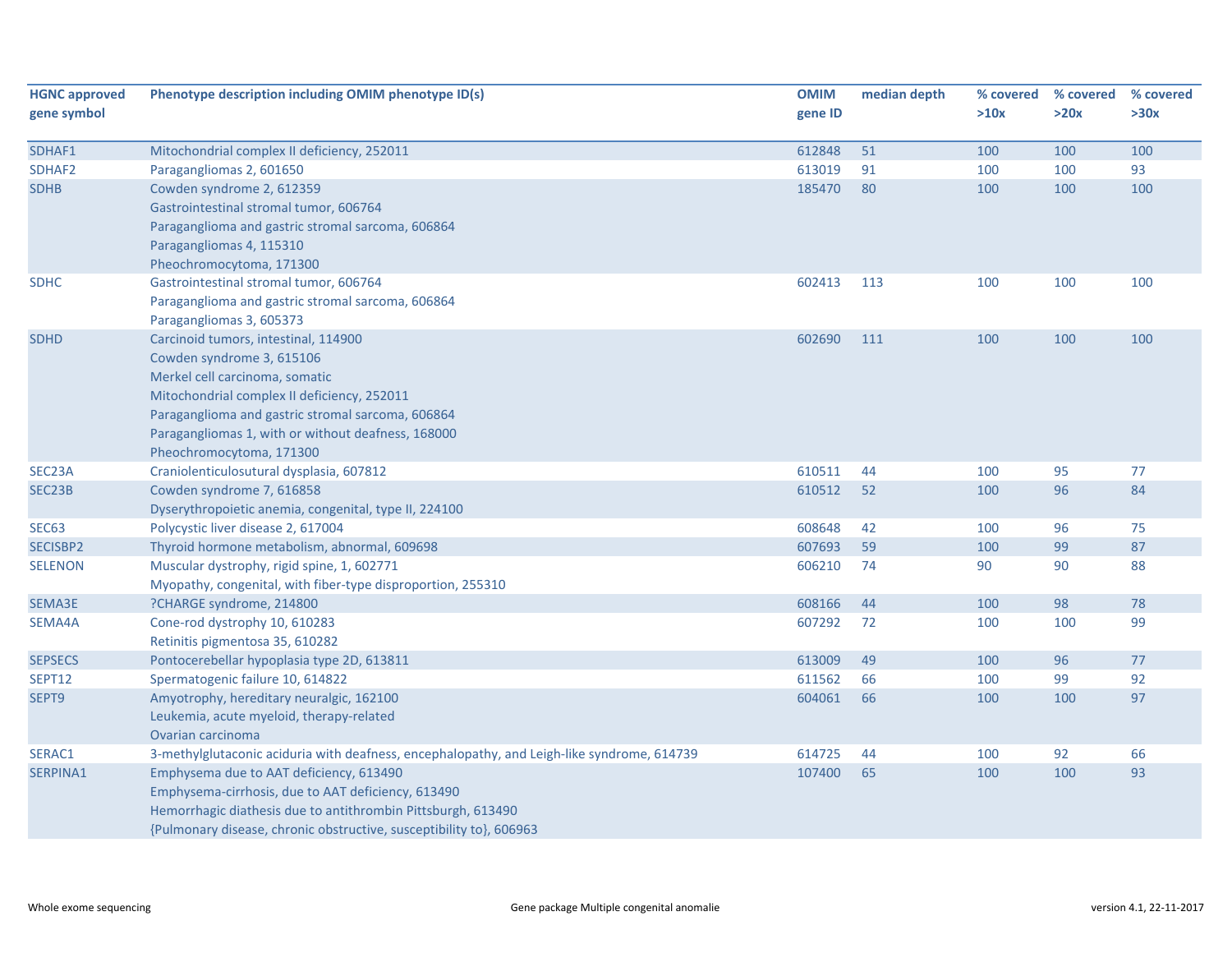| <b>HGNC approved</b>       | Phenotype description including OMIM phenotype ID(s)                    | <b>OMIM</b>      | median depth | % covered  | % covered | % covered |
|----------------------------|-------------------------------------------------------------------------|------------------|--------------|------------|-----------|-----------|
| gene symbol                |                                                                         | gene ID          |              | >10x       | >20x      | >30x      |
|                            |                                                                         |                  |              |            |           |           |
| SERPINA3                   | Alpha-1-antichymotrypsin deficiency                                     | 107280           | 71           | 100        | 100       | 98        |
|                            | Cerebrovascular disease, occlusive                                      |                  |              |            |           |           |
| SERPINA6                   | Corticosteroid-binding globulin deficiency, 611489                      | 122500           | 76           | 100        | 100       | 100       |
| SERPINA7                   | [Thyroxine-binding globulin QTL], 300932                                | 314200           | 45           | 100        | 96        | 79        |
| SERPINB6                   | ?Deafness 91, 613453                                                    | 173321           | 60           | 100        | 98        | 82        |
| <b>SERPINB7</b>            | Palmoplantar keratoderma, Nagashima type, 615598                        | 603357           | 51           | 100        | 100       | 89        |
| SERPINC1                   | Thrombophilia due to antithrombin III deficiency, 613118                | 107300           | 65           | 100        | 100       | 93        |
| SERPIND1                   | Thrombophilia due to heparin cofactor II deficiency, 612356             | 142360           | 53           | 100        | 100       | 95        |
| SERPINE1                   | Plasminogen activator inhibitor-1 deficiency, 613329                    | 173360           | 82           | 100        | 100       | 98        |
|                            | {Transcription of plasminogen activator inhibitor, modulator of}        |                  |              |            |           |           |
| SERPINF1                   | Osteogenesis imperfecta, type VI, 613982                                | 172860           | 68           | 100        | 99        | 86        |
| SERPINF2                   | Alpha-2-plasmin inhibitor deficiency, 262850                            | 613168           | 80           | 100        | 100       | 100       |
| SERPING1                   | Angioedema, hereditary, types I and II, 106100                          | 606860           | 74           | 100        | 100       | 96        |
|                            | Complement component 4, partial deficiency of, 120790                   |                  |              |            |           |           |
| SERPINH1                   | Osteogenesis imperfecta, type X, 613848                                 | 600943           | 95           | 100        | 100       | 100       |
|                            | {Preterm premature rupture of the membranes, susceptibility to}, 610504 |                  |              |            |           |           |
| SERPINI1                   | Encephalopathy, familial, with neuroserpin inclusion bodies, 604218     | 602445           | 55           | 100        | 100       | 91        |
| SETBP1                     | Mental retardation 29, 616078                                           | 611060           | 70           | 98         | 96        | 94        |
|                            | Schinzel-Giedion midface retraction syndrome, 269150                    |                  |              |            |           |           |
| SETD1A                     | No OMIM phenotype                                                       | 611052           | 71           | 99         | 96        | 93        |
| SETD5                      | Mental retardation 23, 615761                                           | 615743           | 57           | 100        | 99        | 90        |
| <b>SETX</b>                | Amyotrophic lateral sclerosis 4, juvenile, 602433                       | 608465           | 55           | 100        | 99        | 92        |
|                            | Spinocerebellar ataxia 1, 606002                                        |                  |              |            |           |           |
| SF3B1                      | Myelodysplastic syndrome, somatic, 614286                               | 605590           | 52           | 100        | 99        | 86        |
| SF3B4                      | Acrofacial dysostosis 1, Nager type, 154400                             | 605593           | 72           | 100        | 100       | 100       |
| SFTPA2                     | Pulmonary fibrosis, idiopathic, 178500                                  | 178642           | 127          | 100        | 100       | 100       |
| <b>SFTPB</b>               | Surfactant metabolism dysfunction, pulmonary, 1, 265120                 | 178640           | 64           | 100        | 100       | 100       |
| <b>SFTPC</b>               | Surfactant metabolism dysfunction, pulmonary, 2, 610913                 | 178620           | 62           | 100        | 100       | 100       |
| SFXN4                      | Combined oxidative phosphorylation deficiency 18, 615578                | 615564           | 50           | 100        | 98        | 86        |
|                            |                                                                         |                  | 84           |            |           | 100       |
| <b>SGCA</b><br><b>SGCB</b> | Muscular dystrophy, limb-girdle, type 2D, 608099                        | 600119<br>600900 | 39           | 100<br>100 | 100<br>93 | 75        |
|                            | Muscular dystrophy, limb-girdle, type 2E, 604286                        |                  |              |            |           |           |
| <b>SGCD</b>                | Cardiomyopathy, dilated, 1L, 606685                                     | 601411           | 41           | 100        | 99        | 84        |
|                            | Muscular dystrophy, limb-girdle, type 2F, 601287                        |                  |              |            |           |           |
| <b>SGCE</b>                | Dystonia-11, myoclonic, 159900                                          | 604149           | 56           | 100        | 98        | 86        |
| <b>SGCG</b>                | Muscular dystrophy, limb-girdle, type 2C, 253700                        | 608896           | 53           | 100        | 96        | $77$      |
| <b>SGSH</b>                | Mucopolysaccharidosis type IIIA (Sanfilippo A), 252900                  | 605270           | 90           | 100        | 96        | 94        |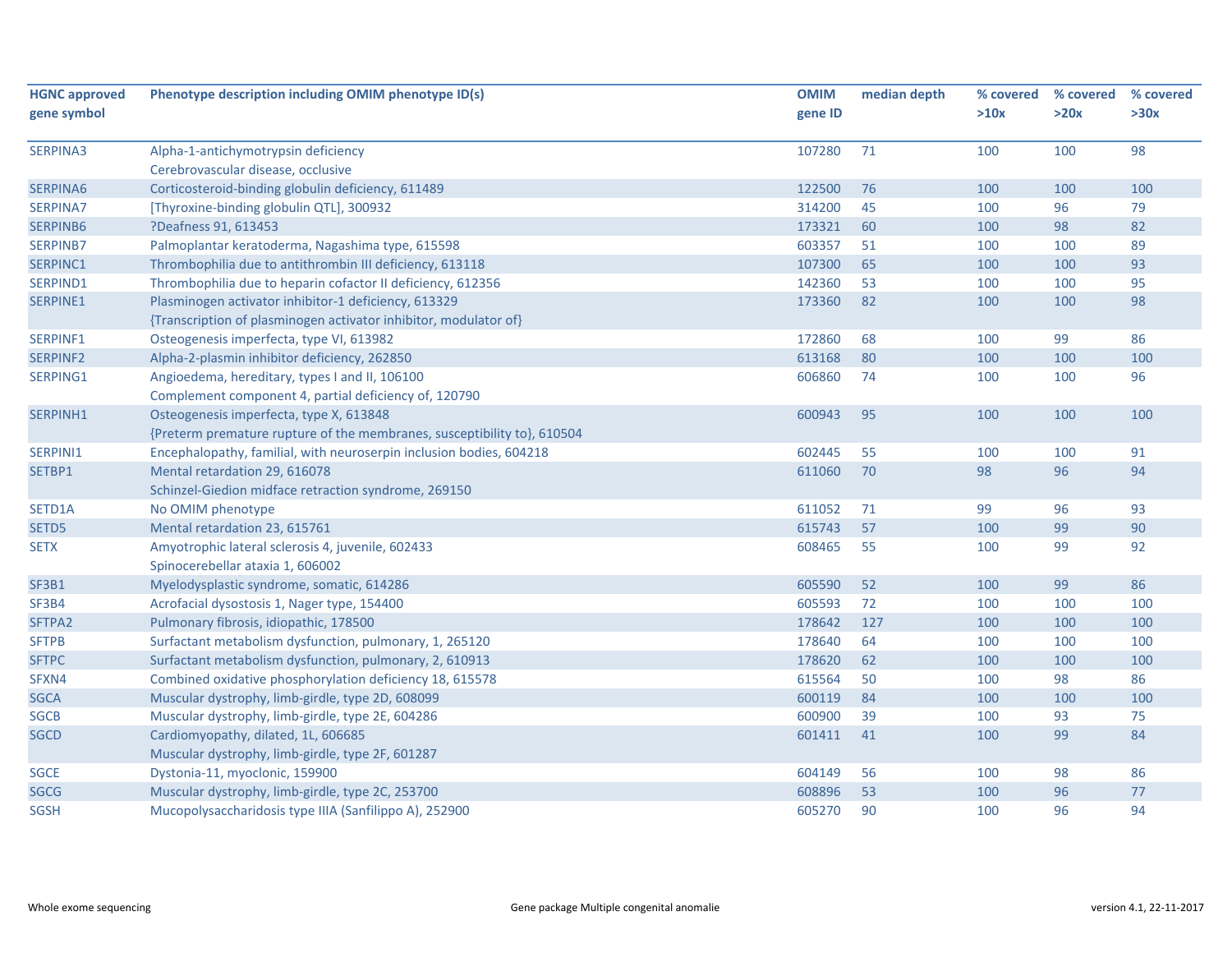| <b>HGNC approved</b> | Phenotype description including OMIM phenotype ID(s)               | <b>OMIM</b> | median depth | % covered | % covered | % covered |
|----------------------|--------------------------------------------------------------------|-------------|--------------|-----------|-----------|-----------|
| gene symbol          |                                                                    | gene ID     |              | >10x      | >20x      | >30x      |
| <b>SH2B3</b>         | Erythrocytosis, somatic, 133100                                    | 605093      | 76           | 100       | 100       | 100       |
|                      | Myelofibrosis, somatic, 254450                                     |             |              |           |           |           |
|                      | Thrombocythemia, somatic, 187950                                   |             |              |           |           |           |
| SH2D1A               | Lymphoproliferative syndrome, 1, 308240                            | 300490      | 44           | 100       | 99        | 79        |
| SH3BP2               | Cherubism, 118400                                                  | 602104      | 62           | 91        | 91        | 91        |
| SH3PXD2B             | Frank-ter Haar syndrome, 249420                                    | 613293      | 93           | 100       | 100       | 97        |
| SH3TC2               | Charcot-Marie-Tooth disease, type 4C, 601596                       | 608206      | 63           | 100       | 100       | 95        |
|                      | Mononeuropathy of the median nerve, mild, 613353                   |             |              |           |           |           |
| SHANK3               | Phelan-McDermid syndrome, 606232                                   | 606230      | 62           | 93        | 78        | 72        |
|                      | {Schizophrenia 15}, 613950                                         |             |              |           |           |           |
| <b>SHH</b>           | Holoprosencephaly 3, 142945                                        | 600725      | 68           | 100       | 98        | 95        |
|                      | Microphthalmia with coloboma 5, 611638                             |             |              |           |           |           |
|                      | Schizencephaly, 269160                                             |             |              |           |           |           |
|                      | Single median maxillary central incisor, 147250                    |             |              |           |           |           |
| SHOC <sub>2</sub>    | Noonan-like syndrome with loose anagen hair, 607721                | 602775      | 48           | 100       | 98        | 85        |
| <b>SHOX</b>          | Langer mesomelic dysplasia, 249700                                 | 312865      | 38           | 100       | 96        | 71        |
|                      | Leri-Weill dyschondrosteosis, 127300                               |             |              |           |           |           |
|                      | Short stature, idiopathic familial, 300582                         |             |              |           |           |           |
| SHROOM4              | Stocco dos Santos X-linked mental retardation syndrome, 300434     | 300579      | 61           | 100       | 98        | 96        |
| <b>SI</b>            | Sucrase-isomaltase deficiency, congenital, 222900                  | 609845      | 45           | 100       | 97        | 80        |
| SIGMAR1              | ?Amyotrophic lateral sclerosis 16, juvenile, 614373                | 601978      | 74           | 100       | 100       | 100       |
|                      | ?Spinal muscular atrophy, distal, 2, 605726                        |             |              |           |           |           |
| SIL1                 | Marinesco-Sjogren syndrome, 248800                                 | 608005      | 54           | 100       | 100       | 93        |
| SIM1                 | Obesity, severe, 601665                                            | 603128      | 66           | 100       | 100       | 97        |
| SIX1                 | Branchiootic syndrome 3, 608389                                    | 601205      | 84           | 100       | 100       | 97        |
|                      | Deafness 23, 605192                                                |             |              |           |           |           |
| SIX <sub>3</sub>     | Holoprosencephaly 2, 157170                                        | 603714      | 99           | 100       | 100       | 100       |
|                      | Schizencephaly, 269160                                             |             |              |           |           |           |
| SIX <sub>5</sub>     | Branchiootorenal syndrome 2, 610896                                | 600963      | 66           | 100       | 100       | 93        |
| SIX <sub>6</sub>     | Optic disc anomalies with retinal and/or macular dystrophy, 212550 | 606326      | 131          | 100       | 100       | 100       |
| <b>SKI</b>           | Shprintzen-Goldberg syndrome, 182212                               | 164780      | 76           | 100       | 100       | 99        |
| SKIV2L               | Trichohepatoenteric syndrome 2, 614602                             | 600478      | 87           | 100       | 100       | 100       |
| <b>SLC10A2</b>       | Bile acid malabsorption, primary, 613291                           | 601295      | 61           | 100       | 98        | 85        |
| <b>SLC11A2</b>       | Anemia, hypochromic microcytic, with iron overload 1, 206100       | 600523      | 38           | 100       | 90        | 64        |
| <b>SLC12A1</b>       | Bartter syndrome, type 1, 601678                                   | 600839      | 53           | 100       | 99        | 86        |
| <b>SLC12A3</b>       | Gitelman syndrome, 263800                                          | 600968      | 69           | 100       | 100       | 98        |
| <b>SLC12A6</b>       | Agenesis of the corpus callosum with peripheral neuropathy, 218000 | 604878      | 46           | 100       | 97        | 83        |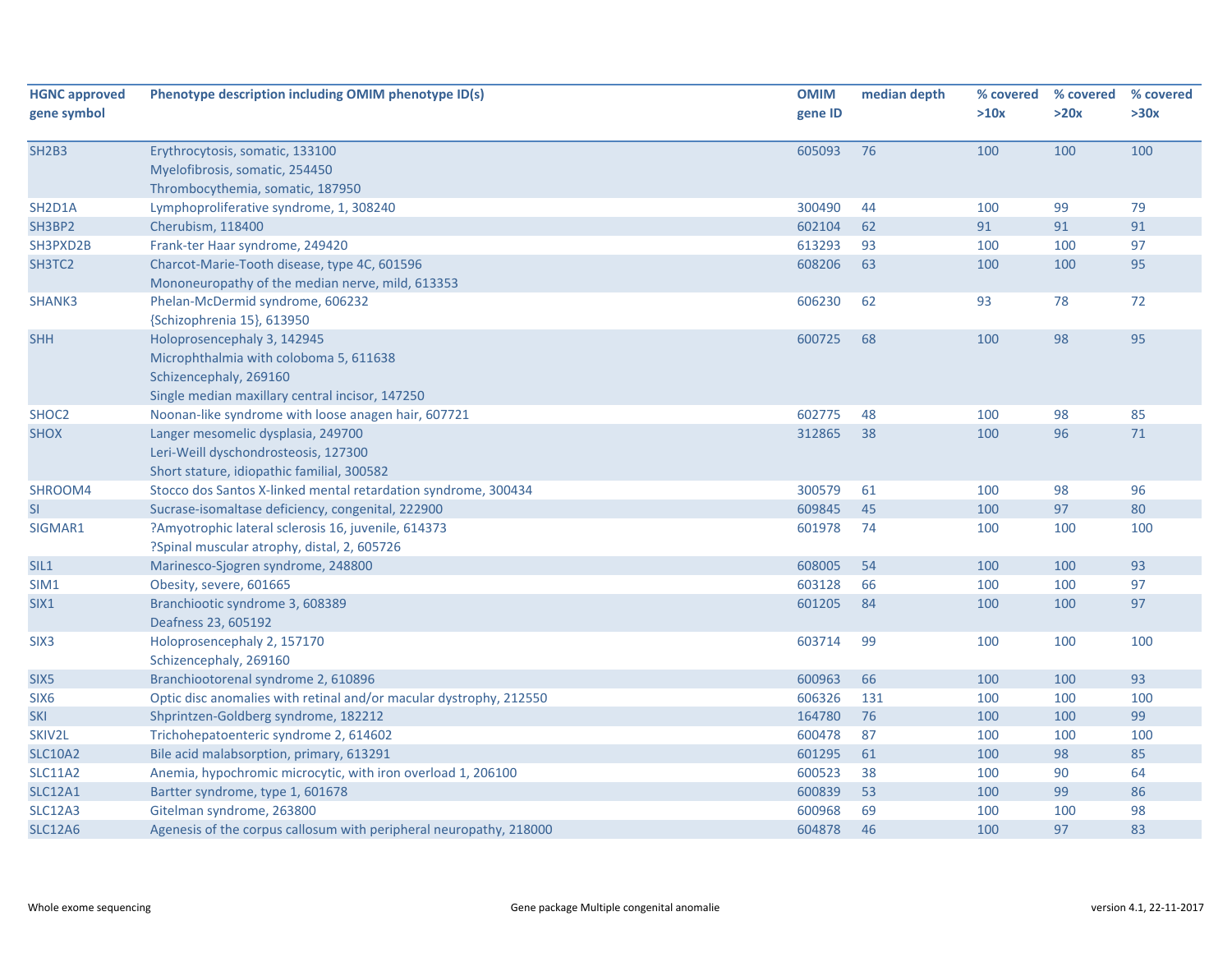| <b>HGNC approved</b> | Phenotype description including OMIM phenotype ID(s)                                               | <b>OMIM</b> | median depth | % covered | % covered | % covered |
|----------------------|----------------------------------------------------------------------------------------------------|-------------|--------------|-----------|-----------|-----------|
| gene symbol          |                                                                                                    | gene ID     |              | >10x      | >20x      | >30x      |
|                      |                                                                                                    |             |              |           |           |           |
| <b>SLC16A1</b>       | Erythrocyte lactate transporter defect, 245340                                                     | 600682      | 61           | 100       | 100       | 96        |
|                      | Hyperinsulinemic hypoglycemia, familial, 7, 610021                                                 |             |              |           |           |           |
|                      | Monocarboxylate transporter 1 deficiency, 616095                                                   |             |              |           |           |           |
| <b>SLC16A12</b>      | Cataract 47, juvenile, with microcornea, 612018                                                    | 611910      | 63           | 100       | 100       | 96        |
| <b>SLC16A2</b>       | Allan-Herndon-Dudley syndrome, 300523                                                              | 300095      | 60           | 100       | 100       | 86        |
| <b>SLC17A5</b>       | Salla disease, 604369                                                                              | 604322      | 60           | 100       | 99        | 83        |
|                      | Sialic acid storage disorder, infantile, 269920                                                    |             |              |           |           |           |
| <b>SLC17A8</b>       | Deafness 25, 605583                                                                                | 607557      | 48           | 100       | 100       | 93        |
| <b>SLC19A2</b>       | Thiamine-responsive megaloblastic anemia syndrome, 249270                                          | 603941      | 50           | 100       | 99        | 89        |
| <b>SLC19A3</b>       | Thiamine metabolism dysfunction syndrome 2 (biotin- or thiamine-responsive encephalopathy type 2), | 606152      | 54           | 100       | 100       | 94        |
|                      | 607483                                                                                             |             |              |           |           |           |
| SLC1A3               | Episodic ataxia, type 6, 612656                                                                    | 600111      | 66           | 100       | 100       | 97        |
| <b>SLC20A2</b>       | Basal ganglia calcification, idiopathic, 1, 213600                                                 | 158378      | 65           | 100       | 98        | 86        |
| <b>SLC22A12</b>      | Hypouricemia, renal, 220150                                                                        | 607096      | 68           | 100       | 100       | 96        |
| <b>SLC22A18</b>      | Breast cancer, somatic, 114480                                                                     | 602631      | 62           | 100       | 97        | 89        |
|                      | Lung cancer, somatic, 211980                                                                       |             |              |           |           |           |
|                      | Rhabdomyosarcoma, somatic, 268210                                                                  |             |              |           |           |           |
| <b>SLC22A5</b>       | Carnitine deficiency, systemic primary, 212140                                                     | 603377      | 72           | 100       | 100       | 97        |
| <b>SLC24A1</b>       | Night blindness, congenital stationary (complete), 1D, 613830                                      | 603617      | 68           | 100       | 100       | 97        |
| <b>SLC24A5</b>       | Albinism, oculocutaneous, type VI, 113750                                                          | 609802      | 64           | 100       | 100       | 98        |
|                      | [Skin/hair/eye pigmentation 4, fair/dark skin], 113750                                             |             |              |           |           |           |
| <b>SLC25A1</b>       | Combined D-2- and L-2-hydroxyglutaric aciduria, 615182                                             | 190315      | 66           | 100       | 100       | 100       |
| <b>SLC25A12</b>      | Epileptic encephalopathy, early infantile, 39, 612949                                              | 603667      | 61           | 100       | 100       | 91        |
| <b>SLC25A13</b>      | Citrullinemia, adult-onset type II, 603471                                                         | 603859      | 72           | 100       | 94        | 81        |
|                      | Citrullinemia, type II, neonatal-onset, 605814                                                     |             |              |           |           |           |
| <b>SLC25A15</b>      | Hyperornithinemia-hyperammonemia-homocitrullinemia syndrome, 238970                                | 603861      | 85           | 100       | 100       | 94        |
| <b>SLC25A19</b>      | Microcephaly, Amish type, 607196                                                                   | 606521      | 70           | 100       | 100       | 97        |
|                      | Thiamine metabolism dysfunction syndrome 4 (progressive polyneuropathy type), 613710               |             |              |           |           |           |
| <b>SLC25A20</b>      | Carnitine-acylcarnitine translocase deficiency, 212138                                             | 613698      | 42           | 100       | 98        | 80        |
| <b>SLC25A22</b>      | Epileptic encephalopathy, early infantile, 3, 609304                                               | 609302      | 81           | 100       | 100       | 100       |
| <b>SLC25A3</b>       | Mitochondrial phosphate carrier deficiency, 610773                                                 | 600370      | 73           | 100       | 100       | 97        |
| <b>SLC25A38</b>      | Anemia, sideroblastic, 2, pyridoxine-refractory, 205950                                            | 610819      | 83           | 100       | 100       | 100       |
| <b>SLC25A4</b>       | Mitochondrial DNA depletion syndrome 12A (cardiomyopathic type) AD, 617184                         | 103220      | 74           | 100       | 100       | 100       |
|                      | Mitochondrial DNA depletion syndrome 12B (cardiomyopathic type) AR, 615418                         |             |              |           |           |           |
|                      | Progressive external ophthalmoplegia with mitochondrial DNA deletions 2, 609283                    |             |              |           |           |           |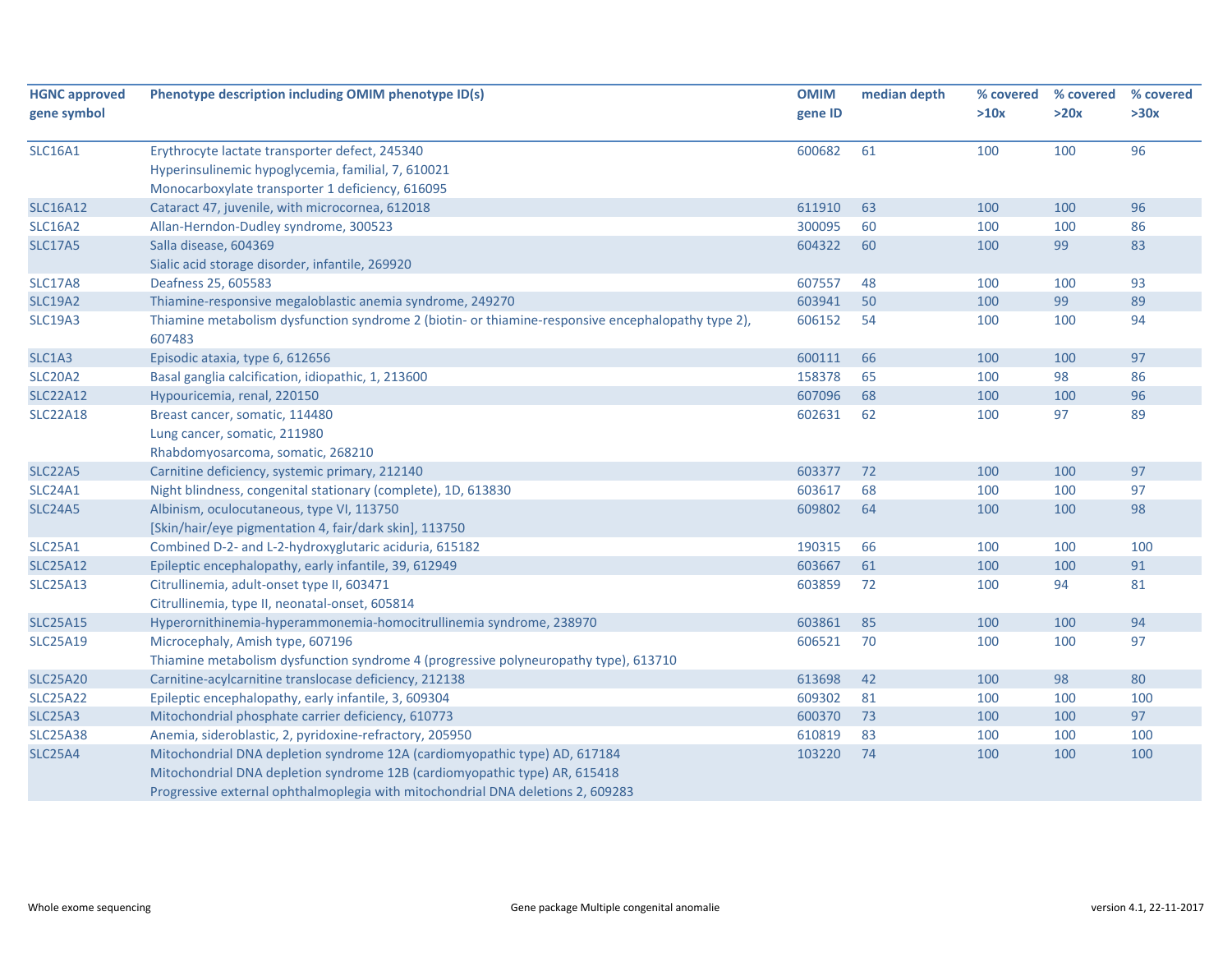| <b>HGNC approved</b><br>gene symbol | Phenotype description including OMIM phenotype ID(s)                                                                                                                                                                                                                                   | <b>OMIM</b><br>gene ID | median depth | % covered<br>>10x | % covered<br>>20x | % covered<br>>30x |
|-------------------------------------|----------------------------------------------------------------------------------------------------------------------------------------------------------------------------------------------------------------------------------------------------------------------------------------|------------------------|--------------|-------------------|-------------------|-------------------|
| SLC26A2                             | Achondrogenesis Ib, 600972<br>Atelosteogenesis II, 256050<br>De la Chapelle dysplasia, 256050<br>Diastrophic dysplasia, 222600<br>Diastrophic dysplasia, broad bone-platyspondylic variant, 222600<br>Epiphyseal dysplasia, multiple, 4, 226900                                        | 606718                 | 54           | 100               | 100               | 99                |
| <b>SLC26A3</b>                      | Diarrhea 1, secretory chloride, congenital, 214700                                                                                                                                                                                                                                     | 126650                 | 52           | 100               | 99                | 88                |
| <b>SLC26A4</b>                      | Deafness 4, with enlarged vestibular aqueduct, 600791<br>Pendred syndrome, 274600                                                                                                                                                                                                      | 605646                 | 47           | 100               | 97                | 78                |
| <b>SLC26A5</b>                      | ?Deafness 61, 613865                                                                                                                                                                                                                                                                   | 604943                 | 43           | 100               | 98                | 84                |
| <b>SLC26A8</b>                      | Spermatogenic failure 3, 606766                                                                                                                                                                                                                                                        | 608480                 | 46           | 100               | 97                | 80                |
| <b>SLC27A4</b>                      | Ichthyosis prematurity syndrome, 608649                                                                                                                                                                                                                                                | 604194                 | 78           | 100               | 100               | 100               |
| <b>SLC29A3</b>                      | Histiocytosis-lymphadenopathy plus syndrome, 602782                                                                                                                                                                                                                                    | 612373                 | 85           | 100               | 100               | 99                |
| SLC2A1                              | Dystonia 9, 601042<br>{Epilepsy, idiopathic generalized, susceptibility to, 12}, 614847<br>GLUT1 deficiency syndrome 1, infantile onset, severe, 606777<br>GLUT1 deficiency syndrome 2, childhood onset, 612126<br>Stomatin-deficient cryohydrocytosis with neurologic defects, 608885 | 138140                 | 94           | 100               | 100               | 100               |
| <b>SLC2A10</b>                      | Arterial tortuosity syndrome, 208050                                                                                                                                                                                                                                                   | 606145                 | 94           | 100               | 100               | 96                |
| SLC <sub>2</sub> A <sub>2</sub>     | {Diabetes mellitus, noninsulin-dependent}, 125853<br>Fanconi-Bickel syndrome, 227810                                                                                                                                                                                                   | 138160                 | 47           | 100               | 99                | 86                |
| SLC <sub>2</sub> A9                 | Hypouricemia, renal, 2, 612076<br>{Uric acid concentration, serum, QTL 2}, 612076                                                                                                                                                                                                      | 606142                 | 69           | 100               | 100               | 95                |
| <b>SLC30A10</b>                     | Hypermanganesemia with dystonia 1, 613280                                                                                                                                                                                                                                              | 611146                 | 81           | 100               | 100               | 98                |
| SLC30A2                             | Zinc deficiency, transient neonatal, 608118                                                                                                                                                                                                                                            | 609617                 | 66           | 100               | 100               | 98                |
| <b>SLC33A1</b>                      | Congenital cataracts, hearing loss, and neurodegeneration, 614482<br>Spastic paraplegia 42, 612539                                                                                                                                                                                     | 603690                 | 55           | 100               | 97                | 78                |
| <b>SLC34A1</b>                      | ?Fanconi renotubular syndrome 2, 613388<br>Hypercalcemia, infantile, 2, 616963<br>Nephrolithiasis/osteoporosis, hypophosphatemic, 1, 612286                                                                                                                                            | 182309                 | 78           | 100               | 100               | 100               |
| <b>SLC34A2</b>                      | Pulmonary alveolar microlithiasis, 265100                                                                                                                                                                                                                                              | 604217                 | 78           | 100               | 100               | 94                |
| SLC34A3                             | Hypophosphatemic rickets with hypercalciuria, 241530                                                                                                                                                                                                                                   | 609826                 | 75           | 96                | 94                | 91                |
| <b>SLC35A1</b>                      | Congenital disorder of glycosylation, type IIf, 603585                                                                                                                                                                                                                                 | 605634                 | 49           | 100               | 99                | 82                |
| SLC35A2                             | Congenital disorder of glycosylation, type IIm, 300896                                                                                                                                                                                                                                 | 314375                 | 55           | 100               | 100               | 98                |
| <b>SLC35C1</b>                      | Congenital disorder of glycosylation, type IIc, 266265                                                                                                                                                                                                                                 | 605881                 | 89           | 100               | 100               | 99                |
| <b>SLC35D1</b>                      | Schneckenbecken dysplasia, 269250                                                                                                                                                                                                                                                      | 610804                 | 42           | 100               | 90                | 64                |
| <b>SLC36A2</b>                      | Hyperglycinuria, 138500<br>Iminoglycinuria, digenic, 242600                                                                                                                                                                                                                            | 608331                 | 69           | 100               | 100               | 99                |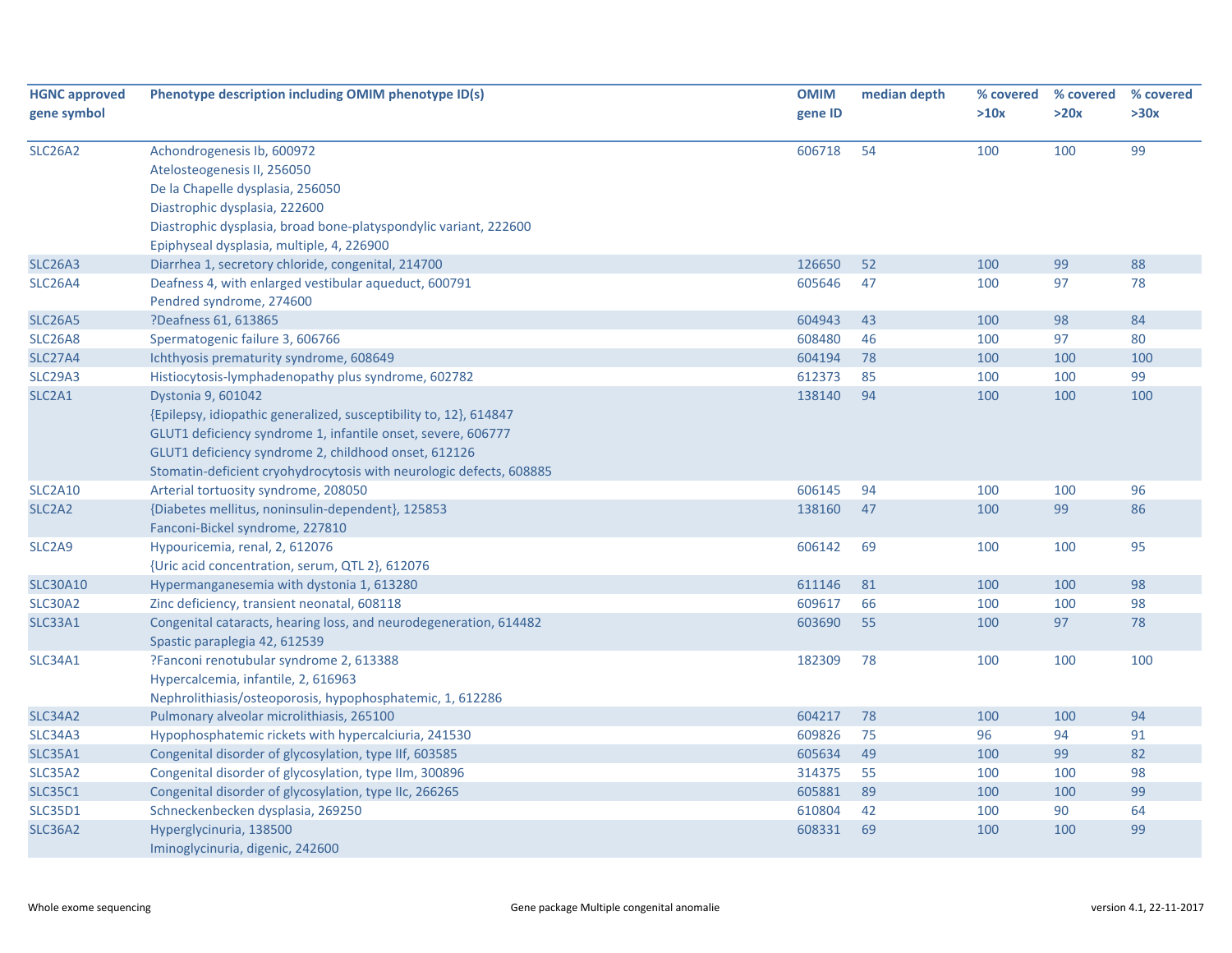| <b>HGNC approved</b><br>gene symbol | Phenotype description including OMIM phenotype ID(s)                                                   | <b>OMIM</b><br>gene ID | median depth | % covered<br>>10x | % covered<br>>20x | % covered<br>>30x |
|-------------------------------------|--------------------------------------------------------------------------------------------------------|------------------------|--------------|-------------------|-------------------|-------------------|
|                                     |                                                                                                        |                        |              |                   |                   |                   |
| <b>SLC37A4</b>                      | Glycogen storage disease Ib, 232220                                                                    | 602671                 | 69           | 100               | 100               | 97                |
|                                     | Glycogen storage disease Ic, 232240                                                                    |                        |              |                   |                   |                   |
| <b>SLC38A8</b>                      | Foveal hypoplasia 2, with or without optic nerve misrouting and/or anterior segment dysgenesis, 609218 | 615585                 | 52           | 100               | 99                | 89                |
| <b>SLC39A13</b>                     | Spondylocheirodysplasia, Ehlers-Danlos syndrome-like, 612350                                           | 608735                 | 89           | 100               | 100               | 100               |
| <b>SLC39A4</b>                      | Acrodermatitis enteropathica, 201100                                                                   | 607059                 | 71           | 100               | 100               | 100               |
| SLC3A1                              | Cystinuria, 220100                                                                                     | 104614                 | 63           | 100               | 99                | 91                |
| <b>SLC40A1</b>                      | Hemochromatosis, type 4, 606069                                                                        | 604653                 | 47           | 100               | 100               | 89                |
| <b>SLC45A2</b>                      | Albinism, oculocutaneous, type IV, 606574                                                              | 606202                 | 60           | 100               | 100               | 89                |
|                                     | [Skin/hair/eye pigmentation 5, black/nonblack hair], 227240                                            |                        |              |                   |                   |                   |
|                                     | [Skin/hair/eye pigmentation 5, dark/fair skin], 227240                                                 |                        |              |                   |                   |                   |
|                                     | [Skin/hair/eye pigmentation 5, dark/light eyes], 227240                                                |                        |              |                   |                   |                   |
| <b>SLC46A1</b>                      | Folate malabsorption, hereditary, 229050                                                               | 611672                 | 75           | 100               | 100               | 99                |
| SLC4A1                              | [Blood group, Diego], 110500                                                                           | 109270                 | 81           | 100               | 100               | 100               |
|                                     | [Blood group, Froese], 601551                                                                          |                        |              |                   |                   |                   |
|                                     | [Blood group, Swann], 601550                                                                           |                        |              |                   |                   |                   |
|                                     | [Blood group, Waldner], 112010                                                                         |                        |              |                   |                   |                   |
|                                     | [Blood group, Wright], 112050                                                                          |                        |              |                   |                   |                   |
|                                     | Cryohydrocytosis, 185020                                                                               |                        |              |                   |                   |                   |
|                                     | [Malaria, resistance to], 611162                                                                       |                        |              |                   |                   |                   |
|                                     | Ovalocytosis, SA type, 166900                                                                          |                        |              |                   |                   |                   |
|                                     | Renal tubular acidosis, distal, AD, 179800                                                             |                        |              |                   |                   |                   |
|                                     | Renal tubular acidosis, distal, AR, 611590                                                             |                        |              |                   |                   |                   |
|                                     | Spherocytosis, type 4, 612653                                                                          |                        |              |                   |                   |                   |
| <b>SLC4A11</b>                      | Corneal dystrophy, Fuchs endothelial, 4, 613268                                                        | 610206                 | 86           | 100               | 100               | 99                |
|                                     | Corneal endothelial dystrophy and perceptive deafness, 217400                                          |                        |              |                   |                   |                   |
|                                     | Corneal endothelial dystrophy, 217700                                                                  |                        |              |                   |                   |                   |
| SLC4A4                              | Renal tubular acidosis, proximal, with ocular abnormalities, 604278                                    | 603345                 | 43           | 100               | 99                | 83                |
| <b>SLC52A3</b>                      | Brown-Vialetto-Van Laere syndrome 1, 211530                                                            | 613350                 | 69           | 100               | 100               | 100               |
|                                     | ?Fazio-Londe disease, 211500                                                                           |                        |              |                   |                   |                   |
| SLC5A1                              | Glucose/galactose malabsorption, 606824                                                                | 182380                 | 70           | 100               | 96                | 86                |
| SLC5A2                              | Renal glucosuria, 233100                                                                               | 182381                 | 78           | 100               | 100               | 99                |
| SLC5A5                              | Thyroid dyshormonogenesis 1, 274400                                                                    | 601843                 | 63           | 100               | 100               | 97                |
| SLC5A7                              | Myasthenic syndrome, congenital, 20, presynaptic, 617143                                               | 608761                 | 59           | 100               | 100               | 92                |
|                                     | Neuronopathy, distal hereditary motor, type VIIA, 158580                                               |                        |              |                   |                   |                   |
| <b>SLC6A19</b>                      | Hartnup disorder, 234500                                                                               | 608893                 | 73           | 100               | 100               | 98                |
|                                     | Hyperglycinuria, 138500                                                                                |                        |              |                   |                   |                   |
|                                     | Iminoglycinuria, digenic, 242600                                                                       |                        |              |                   |                   |                   |
| SLC6A2                              | Orthostatic intolerance, 604715                                                                        | 163970                 | 64           | 100               | 100               | 96                |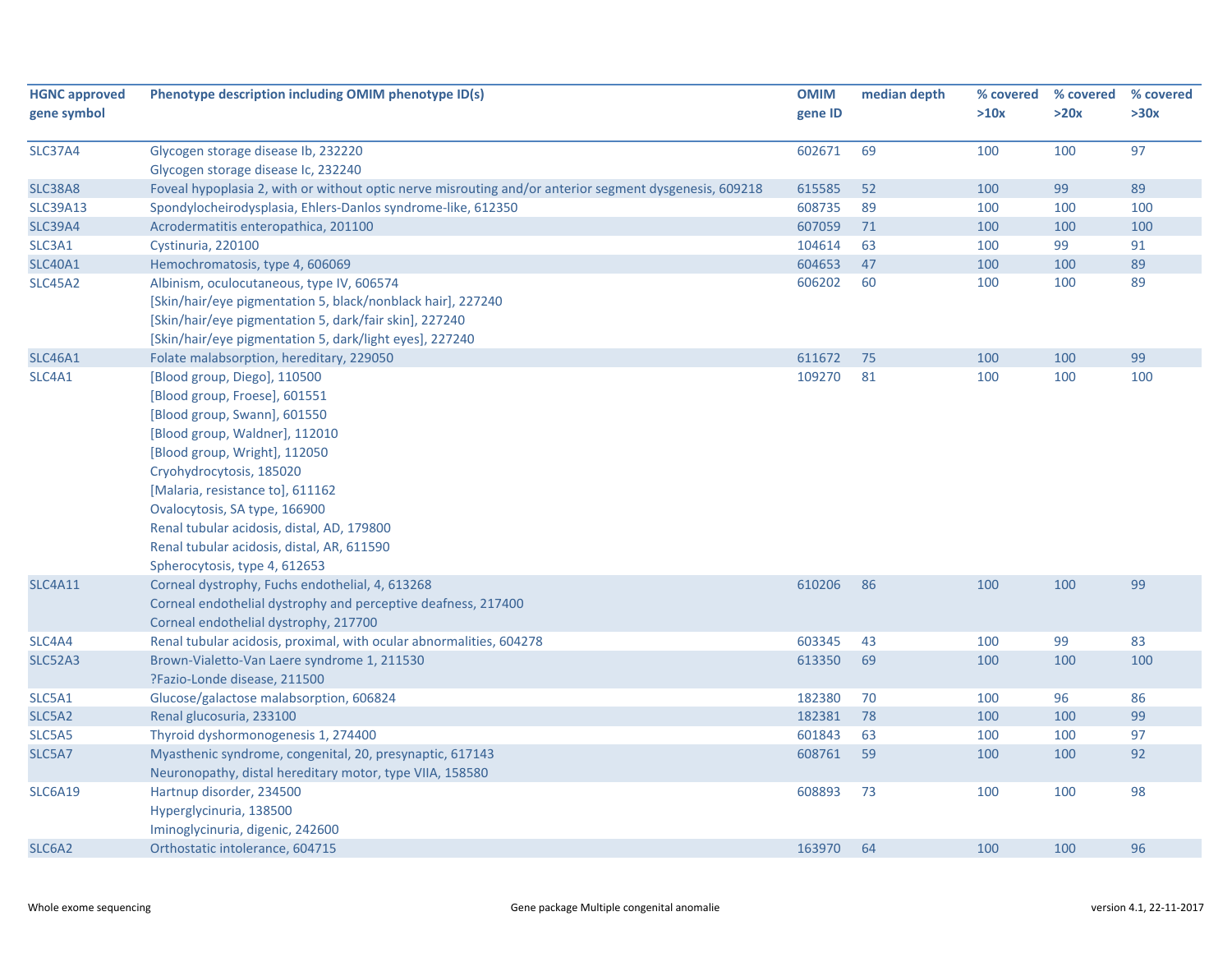| <b>HGNC approved</b> | Phenotype description including OMIM phenotype ID(s)                                   | <b>OMIM</b> | median depth | % covered | % covered | % covered |
|----------------------|----------------------------------------------------------------------------------------|-------------|--------------|-----------|-----------|-----------|
| gene symbol          |                                                                                        | gene ID     |              | >10x      | >20x      | >30x      |
|                      |                                                                                        |             |              |           |           |           |
| <b>SLC6A20</b>       | Hyperglycinuria, 138500                                                                | 605616      | 80           | 100       | 100       | 99        |
|                      | Iminoglycinuria, digenic, 242600                                                       |             |              |           |           |           |
| SLC6A3               | {Nicotine dependence, protection against}, 188890                                      | 126455      | 65           | 100       | 100       | 99        |
|                      | Parkinsonism-dystonia, infantile, 613135                                               |             |              |           |           |           |
| SLC6A5               | Hyperekplexia 3, 614618                                                                | 604159      | 58           | 100       | 99        | 87        |
| SLC6A8               | Cerebral creatine deficiency syndrome 1, 300352                                        | 300036      | 79           | 100       | 97        | 92        |
| <b>SLC7A14</b>       | Retinitis pigmentosa 68, 615725                                                        | 615720      | 76           | 100       | 100       | 97        |
| SLC7A7               | Lysinuric protein intolerance, 222700                                                  | 603593      | 54           | 100       | 97        | 88        |
| SLC7A9               | Cystinuria, 220100                                                                     | 604144      | 62           | 100       | 100       | 96        |
| SLC9A3R1             | Nephrolithiasis/osteoporosis, hypophosphatemic, 2, 612287                              | 604990      | 74           | 100       | 100       | 99        |
| SLC9A6               | Mental retardation syndromic, Christianson type, 300243                                | 300231      | 54           | 100       | 94        | 82        |
| SLCO1B1              | Hyperbilirubinemia, Rotor type, digenic, 237450                                        | 604843      | 51           | 100       | 97        | 79        |
| SLCO1B3              | Hyperbilirubinemia, Rotor type, digenic, 237450                                        | 605495      | 54           | 100       | 96        | 85        |
| SLCO2A1              | Hypertrophic osteoarthropathy, primary 2, 614441                                       | 601460      | 67           | 100       | 100       | 98        |
| SLITRK1              | Tourette syndrome, 137580                                                              | 609678      | 68           | 100       | 100       | 99        |
|                      | ?Trichotillomania, 613229                                                              |             |              |           |           |           |
| SLITRK6              | Deafness and myopia, 221200                                                            | 609681      | 65           | 100       | 100       | 98        |
| SLURP1               | Meleda disease, 248300                                                                 | 606119      | 79           | 100       | 100       | 100       |
| SLX4                 | Fanconi anemia, complementation group P, 613951                                        | 613278      | 87           | 100       | 100       | 98        |
| SMAD3                | Loeys-Dietz syndrome 3, 613795                                                         | 603109      | 99           | 100       | 100       | 100       |
| SMAD4                | Juvenile polyposis/hereditary hemorrhagic telangiectasia syndrome, 175050              | 600993      | 59           | 100       | 100       | 96        |
|                      | Myhre syndrome, 139210                                                                 |             |              |           |           |           |
|                      | Pancreatic cancer, somatic, 260350                                                     |             |              |           |           |           |
|                      | Polyposis, juvenile intestinal, 174900                                                 |             |              |           |           |           |
| SMAD6                | Aortic valve disease 2, 614823                                                         | 602931      | 90           | 100       | 100       | 99        |
|                      | {Craniosynostosis 7, susceptibility to}, 617439                                        |             |              |           |           |           |
| SMAD9                | Pulmonary hypertension, primary, 2, 615342                                             | 603295      | 67           | 100       | 100       | 98        |
| SMARCA2              | Nicolaides-Baraitser syndrome, 601358                                                  | 600014      | 61           | 98        | 96        | 85        |
| SMARCA4              | Coffin-Siris syndrome 4, 614609                                                        | 603254      | 76           | 100       | 100       | 98        |
|                      | {Rhabdoid tumor predisposition syndrome 2}, 613325                                     |             |              |           |           |           |
| SMARCAD1             | Adermatoglyphia, 136000                                                                | 612761      | 48           | 100       | 95        | 77        |
|                      | Basan syndrome, 129200                                                                 |             |              |           |           |           |
| SMARCAL1             | Schimke immunoosseous dysplasia, 242900                                                | 606622      | 61           | 100       | 99        | 93        |
| SMARCB1              | Coffin-Siris syndrome 3, 614608                                                        | 601607      | 71           | 100       | 100       | 95        |
|                      | {Rhabdoid predisposition syndrome 1}, 609322                                           |             |              |           |           |           |
|                      | Rhabdoid tumors, somatic, 609322                                                       |             |              |           |           |           |
|                      |                                                                                        |             |              |           |           |           |
| SMC1A                |                                                                                        |             | 59           | 100       |           |           |
|                      | {Schwannomatosis-1, susceptibility to}, 162091<br>Cornelia de Lange syndrome 2, 300590 | 300040      |              |           | 98        | 95        |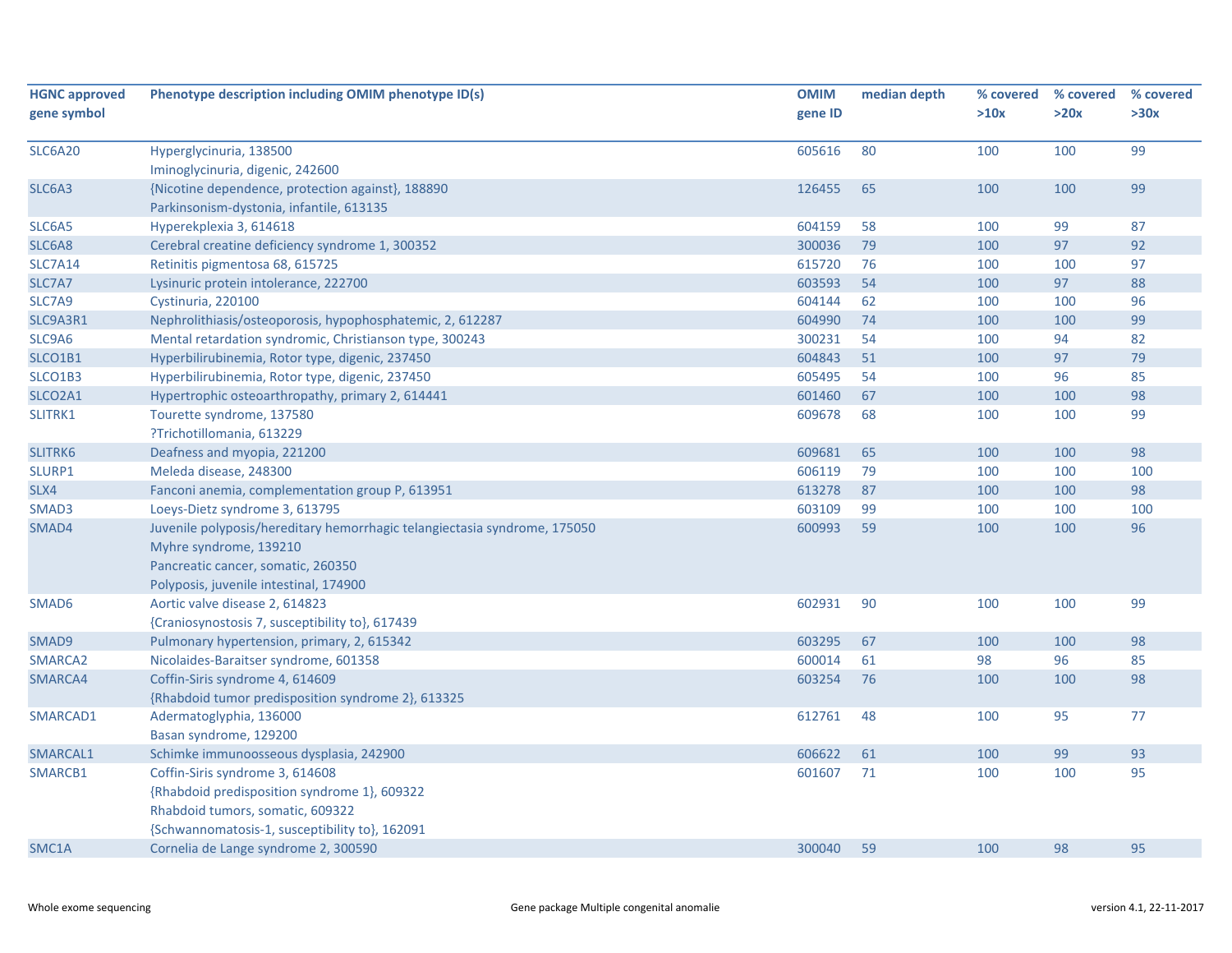| <b>HGNC approved</b> | Phenotype description including OMIM phenotype ID(s)                                       | <b>OMIM</b> | median depth | % covered | % covered | % covered |
|----------------------|--------------------------------------------------------------------------------------------|-------------|--------------|-----------|-----------|-----------|
| gene symbol          |                                                                                            | gene ID     |              | >10x      | >20x      | >30x      |
|                      |                                                                                            |             |              |           |           |           |
| SMC3                 | Cornelia de Lange syndrome 3, 610759                                                       | 606062      | 56           | 100       | 97        | 83        |
| SMCHD1               | Bosma arhinia microphthalmia syndrome, 603457                                              | 614982      | 52           | 100       | 96        | 78        |
|                      | Fascioscapulohumeral muscular dystrophy 2, digenic, 158901                                 |             |              |           |           |           |
| SMN1                 | Spinal muscular atrophy-1, 253300                                                          | 600354      | 112          | 100       | 100       | 100       |
|                      | Spinal muscular atrophy-2, 253550                                                          |             |              |           |           |           |
|                      | Spinal muscular atrophy-3, 253400                                                          |             |              |           |           |           |
|                      | Spinal muscular atrophy-4, 271150                                                          |             |              |           |           |           |
| <b>SMO</b>           | Basal cell carcinoma, somatic, 605462                                                      | 601500      | 76           | 100       | 100       | 99        |
|                      | Curry-Jones syndrome, somatic mosaic, 601707                                               |             |              |           |           |           |
| SMOC1                | Microphthalmia with limb anomalies, 206920                                                 | 608488      | 68           | 100       | 98        | 91        |
| SMOC <sub>2</sub>    | Dentin dysplasia, type I, with microdontia and misshapen teeth, 125400                     | 607223      | 49           | 100       | 95        | 80        |
| SMPD1                | Niemann-Pick disease, type A, 257200                                                       | 607608      | 87           | 100       | 99        | 97        |
|                      | Niemann-Pick disease, type B, 607616                                                       |             |              |           |           |           |
| <b>SMPX</b>          | Deafness 4, 300066                                                                         | 300226      | 41           | 100       | 96        | 67        |
| <b>SMS</b>           | Mental retardation, Snyder-Robinson type, 309583                                           | 300105      | 41           | 95        | 80        | 70        |
| SNAI2                | Piebaldism, 172800                                                                         | 602150      | 52           | 100       | 100       | 99        |
|                      | Waardenburg syndrome, type 2D, 608890                                                      |             |              |           |           |           |
| SNAP29               | Cerebral dysgenesis, neuropathy, ichthyosis, and palmoplantar keratoderma syndrome, 609528 | 604202      | 91           | 100       | 100       | 96        |
| <b>SNCA</b>          | Dementia, Lewy body, 127750                                                                | 163890      | 34           | 100       | 99        | 69        |
|                      | Parkinson disease 1, 168601                                                                |             |              |           |           |           |
|                      | Parkinson disease 4, 605543                                                                |             |              |           |           |           |
| <b>SNCB</b>          | Dementia, Lewy body, 127750                                                                | 602569      | 73           | 100       | 100       | 100       |
| SNIP1                | Psychomotor retardation, epilepsy, and craniofacial dysmorphism, 614501                    | 608241      | 64           | 100       | 100       | 97        |
| <b>SNRNP200</b>      | Retinitis pigmentosa 33, 610359                                                            | 601664      | 72           | 100       | 99        | 94        |
| <b>SNRPE</b>         | Hypotrichosis 11, 615059                                                                   | 128260      | 38           | 100       | 93        | 58        |
| <b>SNRPN</b>         | Prader-Willi syndrome, 176270                                                              | 182279      | 64           | 100       | 100       | 100       |
| SNTA1                | Long QT syndrome 12, 612955                                                                | 601017      | 80           | 98        | 87        | 80        |
| <b>SNX10</b>         | Osteopetrosis 8, 615085                                                                    | 614780      | 56           | 100       | 100       | 92        |
| <b>SOBP</b>          | Mental retardation, anterior maxillary protrusion, and strabismus, 613671                  | 613667      | 64           | 98        | 95        | 84        |
| SOD <sub>1</sub>     | Amyotrophic lateral sclerosis 1, 105400                                                    | 147450      | 63           | 100       | 100       | 95        |
| <b>SOS1</b>          | ?Fibromatosis, gingival, 1, 135300                                                         | 182530      | 57           | 100       | 98        | 84        |
|                      | Noonan syndrome 4, 610733                                                                  |             |              |           |           |           |
| <b>SOST</b>          | Craniodiaphyseal dysplasia, 122860                                                         | 605740      | 115          | 100       | 100       | 100       |
|                      | Sclerosteosis 1, 269500                                                                    |             |              |           |           |           |
|                      | Van Buchem disease, 239100                                                                 |             |              |           |           |           |
| <b>SOX10</b>         | PCWH syndrome, 609136                                                                      | 602229      | 68           | 100       | 100       | 100       |
|                      | Waardenburg syndrome, type 2E, with or without neurologic involvement, 611584              |             |              |           |           |           |
|                      | Waardenburg syndrome, type 4C, 613266                                                      |             |              |           |           |           |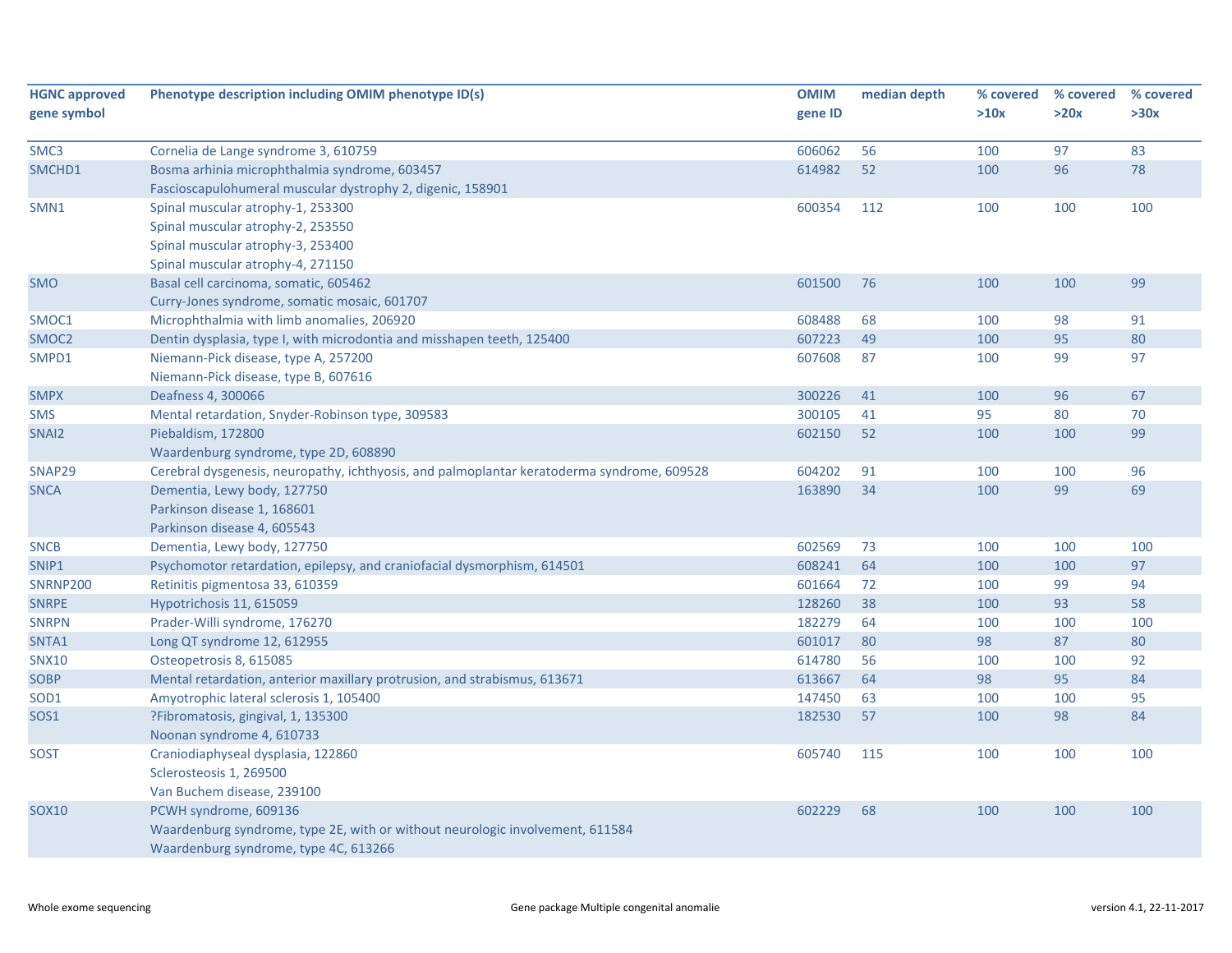| <b>HGNC approved</b> | Phenotype description including OMIM phenotype ID(s)                           | <b>OMIM</b> | median depth | % covered | % covered | % covered |
|----------------------|--------------------------------------------------------------------------------|-------------|--------------|-----------|-----------|-----------|
| gene symbol          |                                                                                | gene ID     |              | >10x      | >20x      | >30x      |
| <b>SOX17</b>         | Vesicoureteral reflux 3, 613674                                                | 610928      | 85           | 100       | 100       | 100       |
| <b>SOX18</b>         | Hypotrichosis-lymphedema-telangiectasia syndrome, 607823                       | 601618      | 44           | 93        | 83        | 77        |
|                      | Hypotrichosis-lymphedema-telangiectasia-renal defect syndrome, 137940          |             |              |           |           |           |
| SOX <sub>2</sub>     | Microphthalmia, syndromic 3, 206900                                            | 184429      | 100          | 100       | 100       | 100       |
|                      | Optic nerve hypoplasia and abnormalities of the central nervous system, 206900 |             |              |           |           |           |
| SOX3                 | Mental retardation, with isolated growth hormone deficiency, 300123            | 313430      | 56           | 100       | 96        | 89        |
|                      | Panhypopituitarism, 312000                                                     |             |              |           |           |           |
| SOX9                 | Acampomelic campomelic dysplasia, 114290                                       | 608160      | 66           | 100       | 100       | 99        |
|                      | Campomelic dysplasia, 114290                                                   |             |              |           |           |           |
|                      | Campomelic dysplasia with autosomal sex reversal, 114290                       |             |              |           |           |           |
| SP110                | Hepatic venoocclusive disease with immunodeficiency, 235550                    | 604457      | 44           | 100       | 99        | 85        |
|                      | {Mycobacterium tuberculosis, susceptibility to}, 607948                        |             |              |           |           |           |
| SP7                  | ?Osteogenesis imperfecta, type XII, 613849                                     | 606633      | 92           | 100       | 100       | 100       |
| SPAG1                | Ciliary dyskinesia, primary, 28, 615505                                        | 603395      | 45           | 100       | 95        | 73        |
| <b>SPART</b>         | Troyer syndrome, 275900                                                        | 607111      | 55           | 100       | 100       | 91        |
| <b>SPAST</b>         | Spastic paraplegia 4, 182601                                                   | 604277      | 46           | 100       | 98        | 80        |
| SPATA16              | ?Spermatogenic failure 6, 102530                                               | 609856      | 46           | 100       | 99        | 84        |
| SPATA7               | Leber congenital amaurosis 3, 604232                                           | 609868      | 51           | 100       | 98        | 89        |
|                      | Retinitis pigmentosa, juvenile, 604232                                         |             |              |           |           |           |
| SPECC1L              | ?Facial clefting, oblique, 1, 600251                                           | 614140      | 45           | 100       | 96        | 80        |
|                      | Opitz GBBB syndrome, type II, 145410                                           |             |              |           |           |           |
| <b>SPG11</b>         | Amyotrophic lateral sclerosis 5, juvenile, 602099                              | 610844      | 56           | 100       | 98        | 92        |
|                      | Charcot-Marie-Tooth disease, axonal, type 2X, 616668                           |             |              |           |           |           |
|                      | Spastic paraplegia 11, 604360                                                  |             |              |           |           |           |
| SPG21                | Mast syndrome, 248900                                                          | 608181      | 43           | 100       | 91        | 66        |
| SPG7                 | Spastic paraplegia 7, 607259                                                   | 602783      | 80           | 100       | 99        | 91        |
| SPINK1               | {Fibrocalculous pancreatic diabetes, susceptibility to}, 608189                | 167790      | 70           | 100       | 100       | 83        |
|                      | Pancreatitis, hereditary, 167800                                               |             |              |           |           |           |
|                      | Tropical calcific pancreatitis, 608189                                         |             |              |           |           |           |
| SPINK5               | Atopy, 147050                                                                  | 605010      | 46           | 100       | 96        | 82        |
|                      | Netherton syndrome, 256500                                                     |             |              |           |           |           |
| SPINT <sub>2</sub>   | Diarrhea 3, secretory sodium, congenital, syndromic, 270420                    | 605124      | 59           | 100       | 100       | 99        |
| <b>SPR</b>           | Dystonia, dopa-responsive, due to sepiapterin reductase deficiency, 612716     | 182125      | 66           | 100       | 100       | 96        |
| SPRED1               | Legius syndrome, 611431                                                        | 609291      | 44           | 100       | 95        | 84        |
| SPRY4                | Hypogonadotropic hypogonadism 17 with or without anosmia, 615266               | 607984      | 122          | 100       | 97        | 96        |
| SPTA1                | Elliptocytosis-2, 130600                                                       | 182860      | 48           | 100       | 98        | 82        |
|                      | Pyropoikilocytosis, 266140                                                     |             |              |           |           |           |
|                      | Spherocytosis, type 3, 270970                                                  |             |              |           |           |           |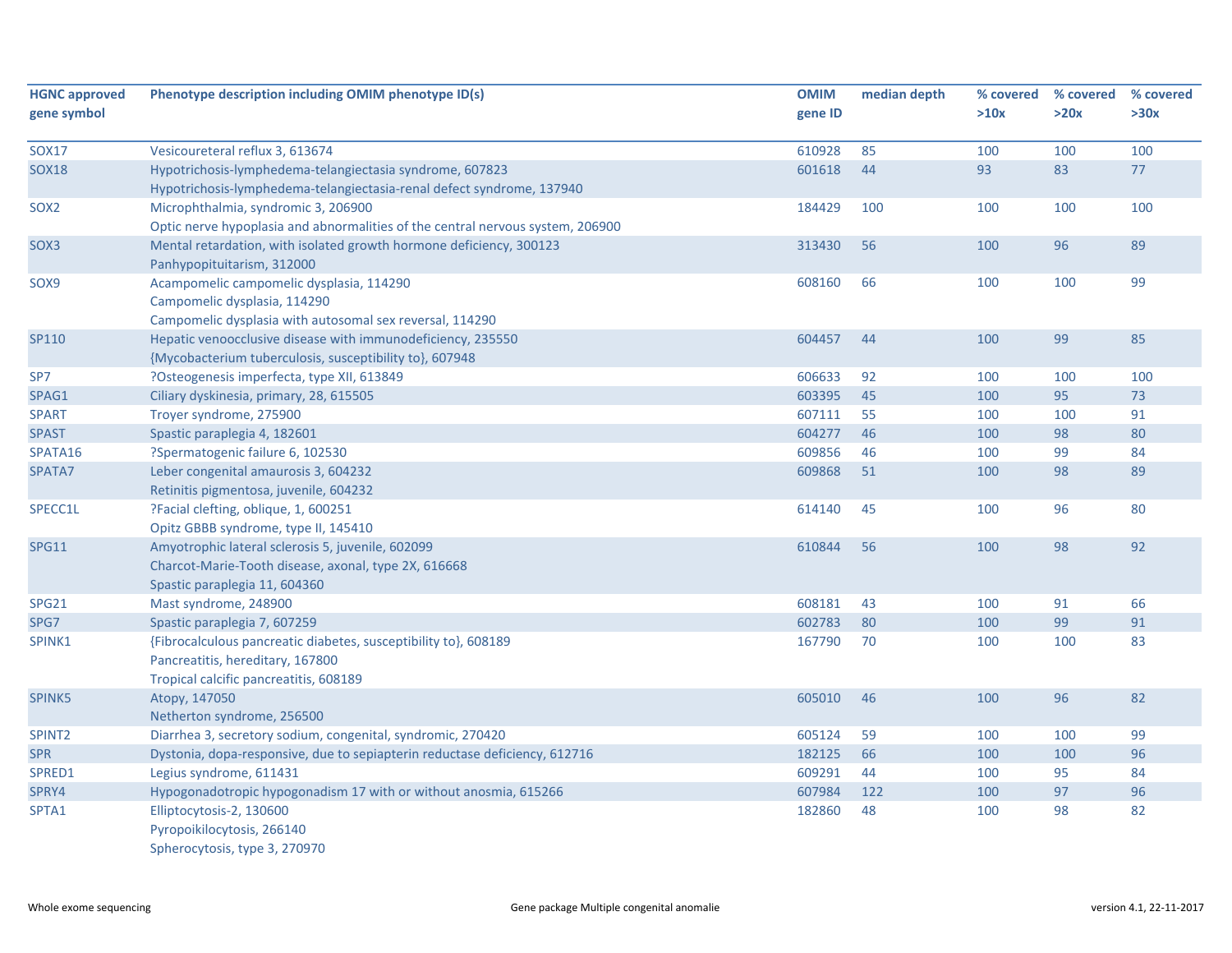| <b>HGNC approved</b> | Phenotype description including OMIM phenotype ID(s)                             | <b>OMIM</b> | median depth | % covered | % covered | % covered |
|----------------------|----------------------------------------------------------------------------------|-------------|--------------|-----------|-----------|-----------|
| gene symbol          |                                                                                  | gene ID     |              | >10x      | >20x      | >30x      |
| SPTAN1               | Epileptic encephalopathy, early infantile, 5, 613477                             | 182810      | 64           | 100       | 99        | 94        |
| <b>SPTB</b>          | Anemia, neonatal hemolytic, fatal and near-fatal                                 | 182870      | 76           | 100       | 100       | 97        |
|                      | Elliptocytosis-3                                                                 |             |              |           |           |           |
|                      | Spherocytosis, type 2, 616649                                                    |             |              |           |           |           |
| SPTBN2               | Spinocerebellar ataxia 5, 600224                                                 | 604985      | 73           | 100       | 100       | 100       |
|                      | Spinocerebellar ataxia 14, 615386                                                |             |              |           |           |           |
| SPTLC1               | Neuropathy, hereditary sensory and autonomic, type IA, 162400                    | 605712      | 45           | 100       | 97        | 83        |
| SPTLC2               | Neuropathy, hereditary sensory and autonomic, type IC, 613640                    | 605713      | 51           | 100       | 98        | 79        |
| SQSTM1               | Frontotemporal dementia and/or amyotrophic lateral sclerosis 3, 616437           | 601530      | 76           | 100       | 98        | 90        |
|                      | Myopathy, distal, with rimmed vacuoles, 617158                                   |             |              |           |           |           |
|                      | Neurodegeneration with ataxia, dystonia, and gaze palsy, childhood-onset, 617145 |             |              |           |           |           |
|                      | Paget disease of bone 3, 167250                                                  |             |              |           |           |           |
| <b>SRC</b>           | Colon cancer, advanced, somatic, 114500                                          | 190090      | 65           | 100       | 100       | 92        |
|                      | ?Thrombocytopenia 6, 616937                                                      |             |              |           |           |           |
| <b>SRCAP</b>         | Floating-Harbor syndrome, 136140                                                 | 611421      | 84           | 100       | 100       | 99        |
| SRD5A2               | Pseudovaginal perineoscrotal hypospadias, 264600                                 | 607306      | 44           | 100       | 94        | 76        |
| SRD5A3               | Congenital disorder of glycosylation, type Iq, 612379                            | 611715      | 63           | 100       | 99        | 92        |
|                      | Kahrizi syndrome, 612713                                                         |             |              |           |           |           |
| <b>SRP72</b>         | Bone marrow failure syndrome 1, 614675                                           | 602122      | 48           | 100       | 98        | 83        |
| SRPX2                | ?Rolandic epilepsy, mental retardation, and speech dyspraxia, 300643             | 300642      | 47           | 100       | 97        | 85        |
| <b>SRY</b>           | 46XX sex reversal 1, 400045                                                      | 480000      | 20           | 50        | 41        | 35        |
|                      | 46XY sex reversal 1, 400044                                                      |             |              |           |           |           |
| SSTR5                | Somatostatin analog, resistance to                                               | 182455      | 136          | 100       | 100       | 100       |
| <b>ST14</b>          | Ichthyosis, congenital 11, 602400                                                | 606797      | 80           | 100       | 100       | 98        |
| ST3GAL3              | ?Epileptic encephalopathy, early infantile, 15, 615006                           | 606494      | 52           | 100       | 98        | 87        |
|                      | Mental retardation 12, 611090                                                    |             |              |           |           |           |
| ST3GAL5              | Salt and pepper developmental regression syndrome, 609056                        | 604402      | 40           | 94        | 84        | 61        |
| STAC <sub>3</sub>    | Native American myopathy, 255995                                                 | 615521      | 54           | 100       | 98        | 89        |
| <b>STAMBP</b>        | Microcephaly-capillary malformation syndrome, 614261                             | 606247      | 51           | 100       | 100       | 90        |
| <b>STAR</b>          | Lipoid adrenal hyperplasia, 201710                                               | 600617      | 75           | 100       | 100       | 100       |
| STAT1                | Immunodeficiency 31A, mycobacteriosis, 614892                                    | 600555      | 43           | 100       | 96        | 80        |
|                      | Immunodeficiency 31B, mycobacterial and viral infections, 613796                 |             |              |           |           |           |
|                      | Immunodeficiency 31C, 614162                                                     |             |              |           |           |           |
| STAT3                | Autoimmune disease, multisystem, infantile-onset, 1, 615952                      | 102582      | 60           | 100       | 100       | 91        |
|                      | Hyper-IgE recurrent infection syndrome, 147060                                   |             |              |           |           |           |
| STAT5B               | Growth hormone insensitivity with immunodeficiency, 245590                       | 604260      | 71           | 100       | 99        | 89        |
|                      | Leukemia, acute promyelocytic, somatic, 102578                                   |             |              |           |           |           |
| <b>STIL</b>          | Microcephaly 7, primary, 612703                                                  | 181590      | 53           | 100       | 99        | 90        |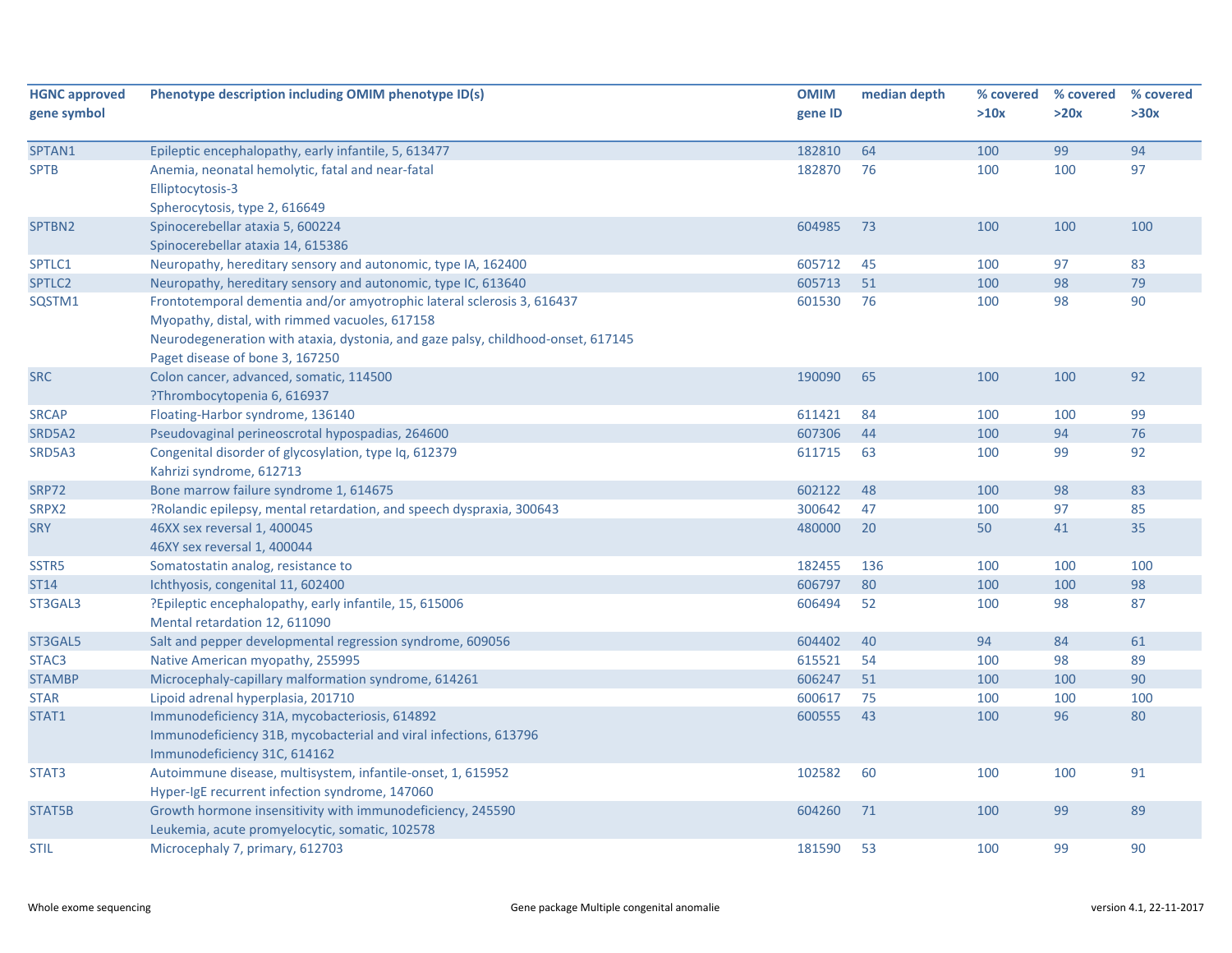| <b>HGNC approved</b><br>gene symbol | Phenotype description including OMIM phenotype ID(s)                                                                             | <b>OMIM</b><br>gene ID | median depth | % covered<br>>10x | % covered<br>>20x | % covered<br>>30x |
|-------------------------------------|----------------------------------------------------------------------------------------------------------------------------------|------------------------|--------------|-------------------|-------------------|-------------------|
| STIM1                               | Immunodeficiency 10, 612783<br>Myopathy, tubular aggregate, 1, 160565<br>Stormorken syndrome, 185070                             | 605921                 | 64           | 100               | 100               | 94                |
| <b>STK11</b>                        | Melanoma, malignant, somatic<br>Pancreatic cancer, 260350<br>Peutz-Jeghers syndrome, 175200<br>Testicular tumor, somatic, 273300 | 602216                 | 83           | 100               | 100               | 100               |
| STK4                                | T-cell immunodeficiency, recurrent infections, autoimmunity, and cardiac malformations, 614868                                   | 604965                 | 58           | 100               | 100               | 93                |
| STOX1                               | Preeclampsia/eclampsia 4, 609404                                                                                                 | 609397                 | 47           | 89                | 89                | 87                |
| STRA6                               | Microphthalmia, isolated, with coloboma 8, 601186<br>Microphthalmia, syndromic 9, 601186                                         | 610745                 | 69           | 100               | 100               | 99                |
| <b>STRADA</b>                       | Polyhydramnios, megalencephaly, and symptomatic epilepsy, 611087                                                                 | 608626                 | 67           | 100               | 100               | 92                |
| <b>STRC</b>                         | Deafness 16, 603720                                                                                                              | 606440                 | 120          | 100               | 100               | 100               |
| <b>STS</b>                          | Ichthyosis, 308100                                                                                                               | 300747                 | 71           | 97                | 97                | 92                |
| STXBP1                              | Epileptic encephalopathy, early infantile, 4, 612164                                                                             | 602926                 | 53           | 100               | 99                | 86                |
| STXBP2                              | Hemophagocytic lymphohistiocytosis, familial, 5, 613101                                                                          | 601717                 | 68           | 100               | 100               | 93                |
| <b>SUCLA2</b>                       | Mitochondrial DNA depletion syndrome 5 (encephalomyopathic with or without methylmalonic aciduria),<br>612073                    | 603921                 | 46           | 100               | 94                | 80                |
| SUCLG1                              | Mitochondrial DNA depletion syndrome 9 (encephalomyopathic type with methylmalonic aciduria), 245400                             | 611224                 | 61           | 100               | 99                | 93                |
| <b>SUFU</b>                         | Basal cell nevus syndrome, 109400<br>Medulloblastoma, desmoplastic, 155255<br>{Meningioma, familial, susceptibility to}, 607174  | 607035                 | 60           | 100               | 100               | 97                |
| SUMF1                               | Multiple sulfatase deficiency, 272200                                                                                            | 607939                 | 60           | 100               | 98                | 81                |
| SUMO1                               | Orofacial cleft 10, 613705                                                                                                       | 601912                 | 57           | 100               | 91                | 81                |
| <b>SUOX</b>                         | Sulfite oxidase deficiency, 272300                                                                                               | 606887                 | 106          | 100               | 100               | 100               |
| SURF1                               | Charcot-Marie-Tooth disease, type 4K, 616684<br>Leigh syndrome, due to COX IV deficiency, 256000                                 | 185620                 | 59           | 93                | 87                | 87                |
| SYCP3                               | Pregnancy loss, recurrent, 4, 270960<br>Spermatogenic failure 4, 270960                                                          | 604759                 | 38           | 100               | 95                | 68                |
| SYN1                                | Epilepsy, with variable learning disabilities and behavior disorders, 300491 dominant                                            | 313440                 | 58           | 100               | 100               | 97                |
| SYNE1                               | Emery-Dreifuss muscular dystrophy 4, 612998<br>Spinocerebellar ataxia 8, 610743                                                  | 608441                 | 55           | 100               | 99                | 89                |
| SYNE <sub>2</sub>                   | Emery-Dreifuss muscular dystrophy 5, 612999                                                                                      | 608442                 | 57           | 100               | 98                | 88                |
| SYNE4                               | Deafness 76, 615540                                                                                                              | 615535                 | 74           | 100               | 100               | 100               |
| SYNGAP1                             | Mental retardation 5, 612621                                                                                                     | 603384                 | 93           | 98                | 98                | 97                |
| SYNJ1                               | Epileptic encephalopathy, early infantile, 53, 617389<br>Parkinson disease 20, early-onset, 615530                               | 604297                 | 48           | 100               | 96                | 83                |
| <b>SYP</b>                          | Mental retardation 96, 300802                                                                                                    | 313475                 | 50           | 100               | 98                | 87                |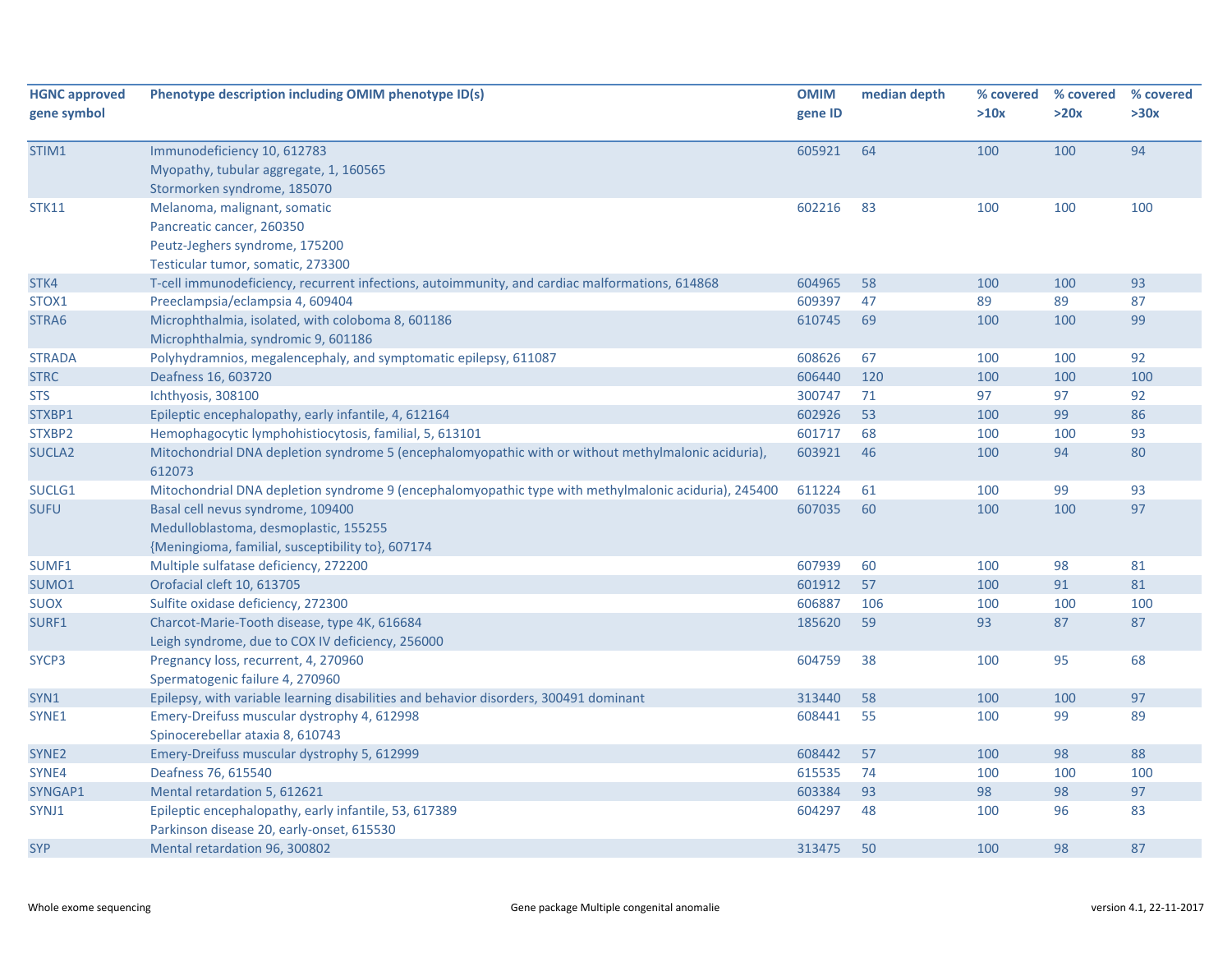| <b>HGNC approved</b> | Phenotype description including OMIM phenotype ID(s)                   | <b>OMIM</b> | median depth | % covered | % covered | % covered |
|----------------------|------------------------------------------------------------------------|-------------|--------------|-----------|-----------|-----------|
| gene symbol          |                                                                        | gene ID     |              | >10x      | >20x      | >30x      |
|                      |                                                                        |             |              |           |           |           |
| <b>SYT14</b>         | Spinocerebellar ataxia 11, 614229                                      | 610949      | 47           | 100       | 93        | 80        |
| SZT <sub>2</sub>     | Epileptic encephalopathy, early infantile, 18, 615476                  | 615463      | 77           | 100       | 100       | 98        |
| T.                   | {Neural tube defects, susceptibility to}, 182940                       | 601397      | 95           | 100       | 100       | 95        |
|                      | Sacral agenesis with vertebral anomalies, 615709                       |             |              |           |           |           |
| TAB <sub>2</sub>     | Congenital heart defects, nonsyndromic, 2, 614980                      | 605101      | 58           | 100       | 100       | 95        |
| TAC <sub>3</sub>     | Hypogonadotropic hypogonadism 10 with or without anosmia, 614839       | 162330      | 62           | 100       | 100       | 84        |
| TACR3                | Hypogonadotropic hypogonadism 11 with or without anosmia, 614840       | 162332      | 87           | 100       | 100       | 100       |
| TACSTD <sub>2</sub>  | Corneal dystrophy, gelatinous drop-like, 204870                        | 137290      | 162          | 100       | 100       | 100       |
| TAF1                 | Dystonia-Parkinsonism, 314250                                          | 313650      | 48           | 100       | 95        | 83        |
|                      | Mental retardation, syndromic 33, 300966                               |             |              |           |           |           |
| TAF <sub>2</sub>     | Mental retardation 40, 615599                                          | 604912      | 47           | 100       | 95        | 76        |
| TAL1                 | Leukemia, T-cell acute lymphocytic, somatic, 613065                    | 187040      | 41           | 97        | 87        | 75        |
| TAL <sub>2</sub>     | Leukemia, T-cell acute lymphocytic, somatic, 613065                    | 186855      | 62           | 100       | 100       | 100       |
| TALDO1               | Transaldolase deficiency, 606003                                       | 602063      | 86           | 100       | 100       | 97        |
| TAP1                 | Bare lymphocyte syndrome, type I, 604571                               | 170260      | 83           | 100       | 100       | 99        |
| TAP <sub>2</sub>     | Bare lymphocyte syndrome, type I, due to TAP2 deficiency, 604571       | 170261      | 67           | 100       | 100       | 97        |
|                      | Wegener-like granulomatosis                                            |             |              |           |           |           |
| <b>TAPBP</b>         | Bare lymphocyte syndrome, type I, 604571                               | 601962      | 70           | 100       | 100       | 100       |
| <b>TARDBP</b>        | Amyotrophic lateral sclerosis 10, with or without FTD, 612069          | 605078      | 107          | 100       | 100       | 88        |
|                      | Frontotemporal lobar degeneration, TARDBP-related, 612069              |             |              |           |           |           |
| <b>TAT</b>           | Tyrosinemia, type II, 276600                                           | 613018      | 48           | 100       | 100       | 91        |
| <b>TAZ</b>           | Barth syndrome, 302060                                                 | 300394      | 59           | 100       | 91        | 90        |
| <b>TBC1D20</b>       | Warburg micro syndrome 4, 615663                                       | 611663      | 53           | 98        | 93        | 93        |
| <b>TBC1D24</b>       | DOOR syndrome, 220500                                                  | 613577      | 87           | 100       | 100       | 98        |
|                      | Deafness 86, 614617                                                    |             |              |           |           |           |
|                      | Deafness 65, 616044                                                    |             |              |           |           |           |
|                      | Epileptic encephalopathy, early infantile, 16, 615338                  |             |              |           |           |           |
|                      | Myoclonic epilepsy, infantile, familial, 605021                        |             |              |           |           |           |
| <b>TBCE</b>          | Encephalopathy, progressive, with amyotrophy and optic atrophy, 617207 | 604934      | 44           | 98        | 90        | 70        |
|                      | Hypoparathyroidism-retardation-dysmorphism syndrome, 241410            |             |              |           |           |           |
|                      | Kenny-Caffey syndrome, type 1, 244460                                  |             |              |           |           |           |
| <b>TBP</b>           | {Parkinson disease, susceptibility to}, 168600                         | 600075      | 46           | 100       | 99        | 81        |
|                      | Spinocerebellar ataxia 17, 607136                                      |             |              |           |           |           |
| TBX1                 | Conotruncal anomaly face syndrome, 217095                              | 602054      | 44           | 91        | 78        | 67        |
|                      | DiGeorge syndrome, 188400                                              |             |              |           |           |           |
|                      | Tetralogy of Fallot, 187500                                            |             |              |           |           |           |
|                      | Velocardiofacial syndrome, 192430                                      |             |              |           |           |           |
| <b>TBX15</b>         | Cousin syndrome, 260660                                                | 604127      | 59           | 100       | 100       | 92        |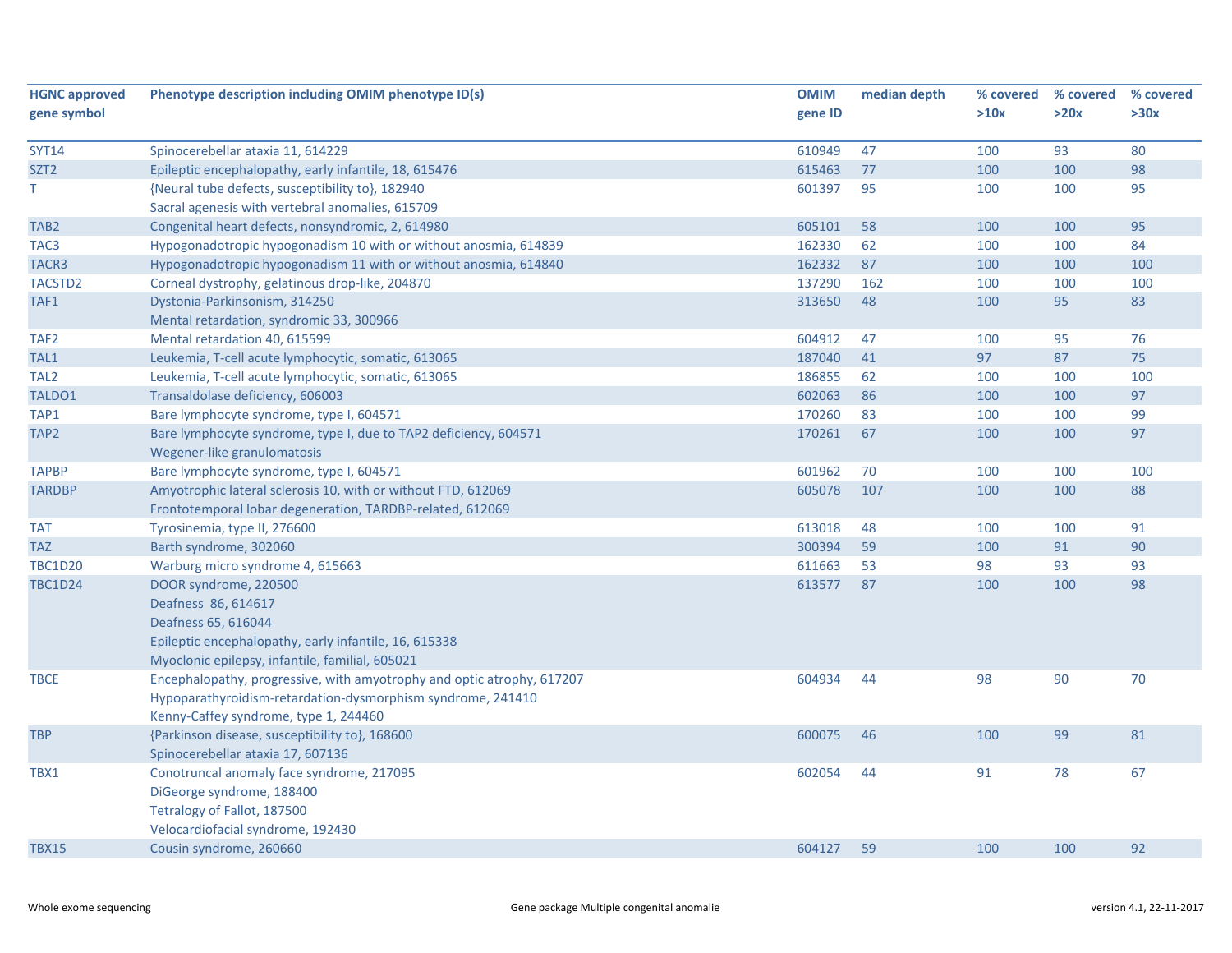| <b>HGNC approved</b> | Phenotype description including OMIM phenotype ID(s)         | <b>OMIM</b> | median depth     | % covered | % covered | % covered |
|----------------------|--------------------------------------------------------------|-------------|------------------|-----------|-----------|-----------|
| gene symbol          |                                                              | gene ID     |                  | >10x      | >20x      | >30x      |
| <b>TBX19</b>         | Adrenocorticotropic hormone deficiency, 201400               | 604614      | 78               | 100       | 100       | 95        |
| <b>TBX20</b>         | Atrial septal defect 4, 611363                               | 606061      | 62               | 100       | 97        | 90        |
| <b>TBX21</b>         | Asthma and nasal polyps, 208550                              | 604895      | 96               | 100       | 100       | 100       |
|                      | {Asthma, aspirin-induced, susceptibility to}, 208550         |             |                  |           |           |           |
| <b>TBX22</b>         | ?Abruzzo-Erickson syndrome, 302905                           | 300307      | 50               | 100       | 97        | 82        |
|                      | Cleft palate with ankyloglossia, 303400                      |             |                  |           |           |           |
| TBX3                 | Ulnar-mammary syndrome, 181450                               | 601621      | 82               | 100       | 100       | 98        |
| TBX4                 | Ischiocoxopodopatellar syndrome, 147891                      | 601719      | 78               | 100       | 100       | 99        |
| TBX5                 | Holt-Oram syndrome, 142900                                   | 601620      | 72               | 100       | 100       | 94        |
| TBXAS1               | Ghosal hematodiaphyseal syndrome, 231095                     | 274180      | 50               | 100       | 93        | 81        |
|                      | ?Thromboxane synthase deficiency, 614158                     |             |                  |           |           |           |
| <b>TCAP</b>          | Cardiomyopathy, hypertrophic, 25, 607487                     | 604488      | 72               | 100       | 100       | 100       |
|                      | Muscular dystrophy, limb-girdle, type 2G, 601954             |             |                  |           |           |           |
| <b>TCF12</b>         | Craniosynostosis 3, 615314                                   | 600480      | 50               | 100       | 99        | 87        |
| TCF4                 | Corneal dystrophy, Fuchs endothelial, 3, 613267              | 602272      | 50               | 100       | 97        | 87        |
|                      | Pitt-Hopkins syndrome, 610954                                |             |                  |           |           |           |
| TCIRG1               | Osteopetrosis 1, 259700                                      | 604592      | 79               | 100       | 100       | 92        |
| TCN <sub>2</sub>     | Transcobalamin II deficiency, 275350                         | 613441      | 76               | 100       | 100       | 99        |
| TCOF1                | Treacher Collins syndrome 1, 154500                          | 606847      | 78               | 100       | 100       | 98        |
| TCTN1                | Joubert syndrome 13, 614173                                  | 609863      | 61               | 100       | 99        | 88        |
| TCTN <sub>2</sub>    | Joubert syndrome 24, 616654                                  | 613846      | 60               | 100       | 98        | 90        |
|                      | ?Meckel syndrome 8, 613885                                   |             |                  |           |           |           |
| TCTN3                | Joubert syndrome 18, 614815                                  | 613847      | 50               | 100       | 99        | 90        |
|                      | Orofaciodigital syndrome IV, 258860                          |             |                  |           |           |           |
| TDGF1                | <b>Forebrain defects</b>                                     | 187395      | 86               | 100       | 100       | 96        |
| TDP1                 | Spinocerebellar ataxia with axonal neuropathy, 607250        | 607198      | 37               | 100       | 91        | 67        |
| TDRD7                | Cataract 36, 613887                                          | 611258      | 50               | 100       | 99        | 89        |
| TEAD1                | Sveinsson chorioretinal atrophy, 108985                      | 189967      | 57               | 100       | 100       | 90        |
| TECPR2               | Spastic paraplegia 49, 615031                                | 615000      | 66               | 100       | 99        | 94        |
| <b>TECR</b>          | Mental retardation 14, 614020                                | 610057      | 81               | 100       | 100       | 94        |
| <b>TECTA</b>         | Deafness 8/12, 601543                                        | 602574      | 82               | 100       | 99        | 94        |
|                      | Deafness 21, 603629                                          |             |                  |           |           |           |
| <b>TEK</b>           | Glaucoma 3, primary congenital, E, 617272                    | 600221      | 54               | 100       | 99        | 88        |
|                      | Venous malformations, multiple cutaneous and mucosal, 600195 |             |                  |           |           |           |
| TENM3                | Microphthalmia, isolated, with coloboma 9, 615145            | 610083      | 60               | 100       | 99        | 96        |
| <b>TERC</b>          | {Aplastic anemia}, 614743                                    | 602322      | No coverage data |           |           |           |
|                      | Dyskeratosis congenita 1, 127550                             |             |                  |           |           |           |
|                      | {Pulmonary fibrosis, idiopathic, susceptibility to}, 614743  |             |                  |           |           |           |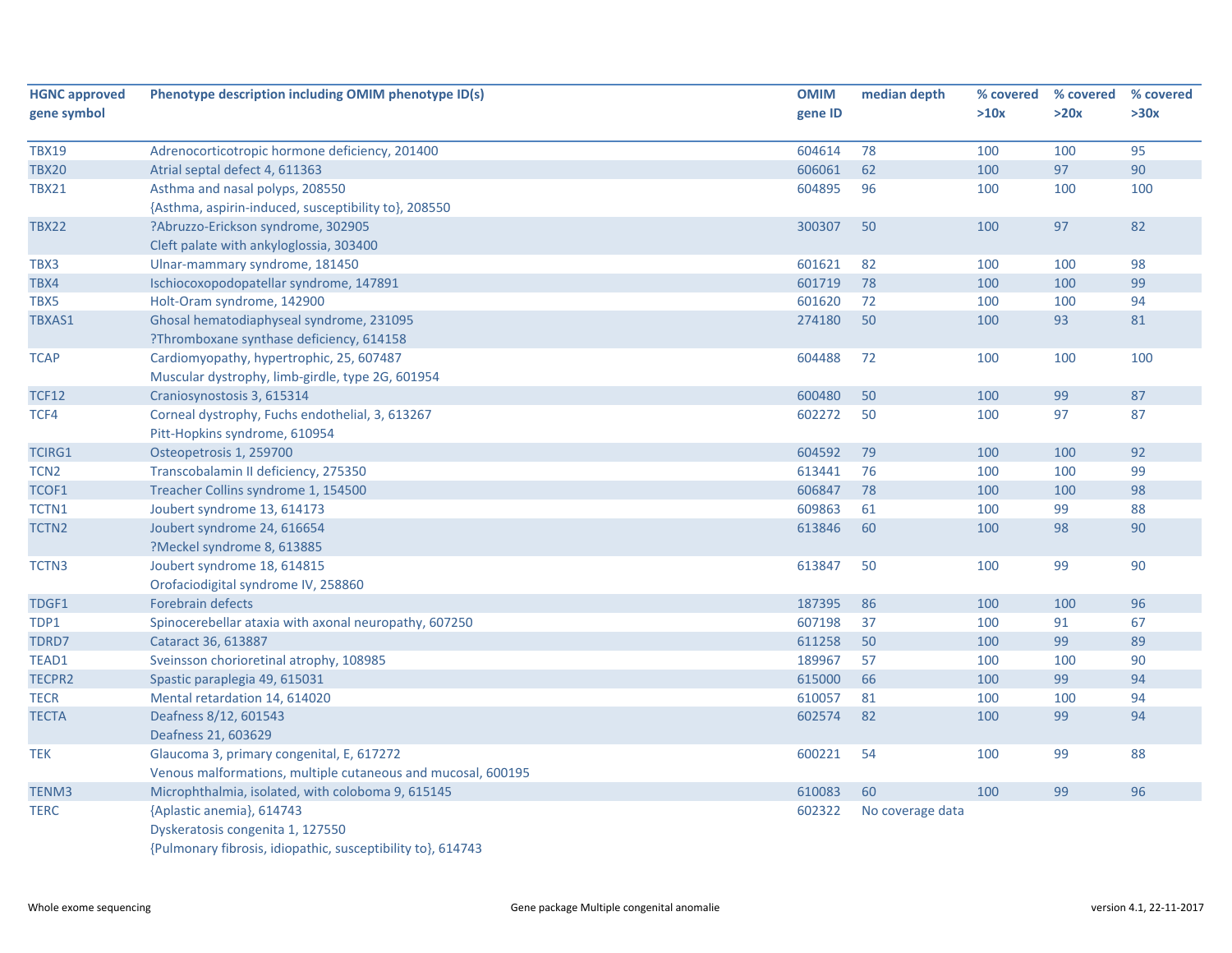| <b>HGNC approved</b> | Phenotype description including OMIM phenotype ID(s)                    | <b>OMIM</b> | median depth     | % covered | % covered | % covered |
|----------------------|-------------------------------------------------------------------------|-------------|------------------|-----------|-----------|-----------|
| gene symbol          |                                                                         | gene ID     |                  | >10x      | >20x      | >30x      |
|                      |                                                                         |             |                  |           |           |           |
| TET2                 | Myelodysplastic syndrome, somatic, 614286                               | 612839      | 53               | 100       | 100       | 97        |
| <b>TEX28</b>         | No OMIM phenotype                                                       | 300092      | No coverage data |           |           |           |
| TF                   | Atransferrinemia, 209300                                                | 190000      | 50               | 100       | 99        | 89        |
| <b>TFAP2A</b>        | Branchiooculofacial syndrome, 113620                                    | 107580      | 80               | 100       | 100       | 100       |
| TFAP2B               | Char syndrome, 169100                                                   | 601601      | 68               | 100       | 100       | 94        |
|                      | Patent ductus arteriosus 2, 617035                                      |             |                  |           |           |           |
| TFE3                 | Renal cell carcinoma, papillary, 1, 300854                              | 314310      | 52               | 100       | 99        | 89        |
| <b>TFG</b>           | Hereditary motor and sensory neuropathy, Okinawa type, 604484           | 602498      | 65               | 100       | 98        | 88        |
|                      | ?Spastic paraplegia 57, 615658                                          |             |                  |           |           |           |
| TFR <sub>2</sub>     | Hemochromatosis, type 3, 604250                                         | 604720      | 69               | 100       | 100       | 97        |
| TG                   | {Autoimmune thyroid disease, susceptibility to, 3}, 608175              | 188450      | 65               | 100       | 100       | 94        |
|                      | Thyroid dyshormonogenesis 3, 274700                                     |             |                  |           |           |           |
| TGFB1                | Camurati-Engelmann disease, 131300                                      | 190180      | 72               | 100       | 96        | 87        |
|                      | {Cystic fibrosis lung disease, modifier of}, 219700                     |             |                  |           |           |           |
| TGFB2                | Loeys-Dietz syndrome 4, 614816                                          | 190220      | 54               | 100       | 100       | 94        |
| TGFB3                | Arrhythmogenic right ventricular dysplasia 1, 107970                    | 190230      | 69               | 100       | 100       | 100       |
|                      | Loeys-Dietz syndrome 5, 615582                                          |             |                  |           |           |           |
| <b>TGFBI</b>         | Corneal dystrophy, Avellino type, 607541                                | 601692      | 52               | 100       | 98        | 85        |
|                      | Corneal dystrophy, Groenouw type I, 121900                              |             |                  |           |           |           |
|                      | Corneal dystrophy, Reis-Bucklers type, 608470                           |             |                  |           |           |           |
|                      | Corneal dystrophy, Thiel-Behnke type, 602082                            |             |                  |           |           |           |
|                      | Corneal dystrophy, epithelial basement membrane, 121820                 |             |                  |           |           |           |
|                      | Corneal dystrophy, lattice type I, 122200                               |             |                  |           |           |           |
|                      | Corneal dystrophy, lattice type IIIA, 608471                            |             |                  |           |           |           |
| TGFBR1               | Loeys-Dietz syndrome 1, 609192                                          | 190181      | 96               | 95        | 93        | 92        |
|                      | {Multiple self-healing squamous epithelioma, susceptibility to}, 132800 |             |                  |           |           |           |
| TGFBR2               | Colorectal cancer, hereditary nonpolyposis, type 6, 614331              | 190182      | 124              | 100       | 100       | 100       |
|                      | Esophageal cancer, somatic, 133239                                      |             |                  |           |           |           |
|                      | Loeys-Dietz syndrome 2, 610168                                          |             |                  |           |           |           |
| TGIF1                | Holoprosencephaly 4, 142946                                             | 602630      | 94               | 100       | 100       | 100       |
| TGM1                 | Ichthyosis, congenital 1, 242300                                        | 190195      | 79               | 100       | 100       | 99        |
| TGM5                 | Peeling skin syndrome 2, 609796                                         | 603805      | 78               | 100       | 99        | 93        |
| TGM6                 | Spinocerebellar ataxia 35, 613908                                       | 613900      | 73               | 100       | 100       | 98        |
| TН                   | Segawa syndrome, recessive, 605407                                      | 191290      | 66               | 100       | 100       | 97        |
| THAP1                | Dystonia 6, torsion, 602629                                             | 609520      | 64               | 100       | 100       | 98        |
| <b>THBD</b>          | {Hemolytic uremic syndrome, atypical, susceptibility to, 6}, 612926     | 188040      | 131              | 100       | 100       | 100       |
|                      | Thrombophilia due to thrombomodulin defect, 614486                      |             |                  |           |           |           |
| THOC <sub>6</sub>    | Beaulieu-Boycott-Innes syndrome, 613680                                 | 615403      | 133              | 100       | 100       | 100       |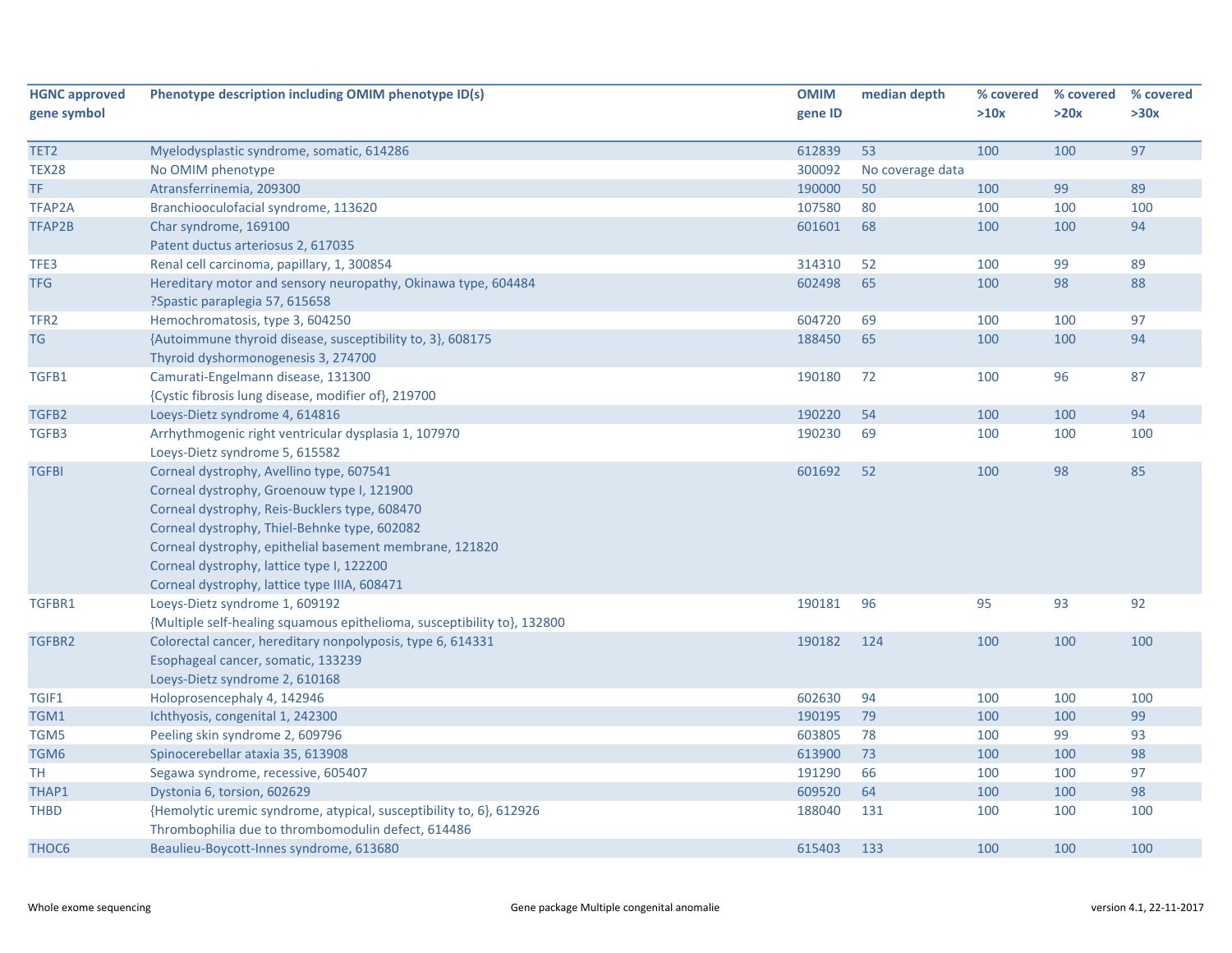| <b>HGNC approved</b> | Phenotype description including OMIM phenotype ID(s)                                  | <b>OMIM</b> | median depth | % covered | % covered | % covered |
|----------------------|---------------------------------------------------------------------------------------|-------------|--------------|-----------|-----------|-----------|
| gene symbol          |                                                                                       | gene ID     |              | >10x      | >20x      | >30x      |
|                      |                                                                                       |             |              |           |           |           |
| <b>THPO</b>          | Thrombocythemia 1, 187950                                                             | 600044      | 84           | 100       | 100       | 100       |
| <b>THRA</b>          | Hypothyroidism, congenital, nongoitrous, 6, 614450                                    | 190120      | 78           | 100       | 100       | 99        |
| <b>THRB</b>          | Thyroid hormone resistance, 188570                                                    | 190160      | 56           | 100       | 99        | 93        |
|                      | Thyroid hormone resistance, 274300                                                    |             |              |           |           |           |
|                      | Thyroid hormone resistance, selective pituitary, 145650                               |             |              |           |           |           |
| TIA1                 | Welander distal myopathy, 604454                                                      | 603518      | 55           | 100       | 94        | 78        |
| <b>TIMM8A</b>        | Mohr-Tranebjaerg syndrome, 304700                                                     | 300356      | 102          | 100       | 100       | 100       |
| TIMP3                | Sorsby fundus dystrophy, 136900                                                       | 188826      | 65           | 100       | 100       | 100       |
| TINF <sub>2</sub>    | Dyskeratosis congenita 3, 613990                                                      | 604319      | 94           | 100       | 100       | 100       |
|                      | Revesz syndrome, 268130                                                               |             |              |           |           |           |
| TJP2                 | Cholestasis, progressive familial intrahepatic 4, 615878                              | 607709      | 57           | 100       | 100       | 92        |
|                      | Hypercholanemia, familial, 607748                                                     |             |              |           |           |           |
| TK <sub>2</sub>      | Mitochondrial DNA depletion syndrome 2 (myopathic type), 609560                       | 188250      | 46           | 100       | 99        | 86        |
|                      | ?Progressive external ophthalmoplegia with mitochondrial DNA deletions 3, 617069      |             |              |           |           |           |
| TLL1                 | Atrial septal defect 6, 613087                                                        | 606742      | 46           | 100       | 97        | 82        |
| TLR4                 | No OMIM phenotype                                                                     | 603030      | 49           | 100       | 100       | 97        |
| TMC1                 | Deafness 36, 606705                                                                   | 606706      | 43           | 100       | 94        | 77        |
|                      | Deafness 7, 600974                                                                    |             |              |           |           |           |
| TMC6                 | Epidermodysplasia verruciformis, 226400                                               | 605828      | 59           | 100       | 100       | 98        |
| TMC8                 | Epidermodysplasia verruciformis, 226400                                               | 605829      | 68           | 100       | 100       | 98        |
| TMCO1                | Craniofacial dysmorphism, skeletal anomalies, and mental retardation syndrome, 213980 | 614123      | 76           | 100       | 99        | 86        |
| TMEM126A             | Optic atrophy 7, 612989                                                               | 612988      | 57           | 100       | 100       | 79        |
| <b>TMEM138</b>       | Joubert syndrome 16, 614465                                                           | 614459      | 38           | 100       | 100       | 87        |
| <b>TMEM165</b>       | Congenital disorder of glycosylation, type IIk, 614727                                | 614726      | 73           | 100       | 100       | 97        |
| <b>TMEM181</b>       | No OMIM phenotype                                                                     | 613209      | 54           | 100       | 99        | 87        |
| <b>TMEM216</b>       | Joubert syndrome 2, 608091                                                            | 613277      | 61           | 100       | 99        | 76        |
|                      | Meckel syndrome 2, 603194                                                             |             |              |           |           |           |
| <b>TMEM231</b>       | Joubert syndrome 20, 614970                                                           | 614949      | 71           | 100       | 100       | 90        |
|                      | Meckel syndrome 11, 615397                                                            |             |              |           |           |           |
| <b>TMEM237</b>       | Joubert syndrome 14, 614424                                                           | 614423      | 38           | 100       | 90        | 69        |
| TMEM38B              | Osteogenesis imperfecta, type XIV, 615066                                             | 611236      | 46           | 100       | 99        | 83        |
| TMEM67               | {Bardet-Biedl syndrome 14, modifier of}, 615991                                       | 609884      | 58           | 100       | 98        | 82        |
|                      | COACH syndrome, 216360                                                                |             |              |           |           |           |
|                      | Joubert syndrome 6, 610688                                                            |             |              |           |           |           |
|                      | Meckel syndrome 3, 607361                                                             |             |              |           |           |           |
|                      | Nephronophthisis 11, 613550                                                           |             |              |           |           |           |
| TMEM70               | Mitochondrial complex V (ATP synthase) deficiency, nuclear type 2, 614052             | 612418      | 78           | 100       | 100       | 94        |
| <b>TMIE</b>          | Deafness 6, 600971                                                                    | 607237      | 57           | 100       | 99        | 99        |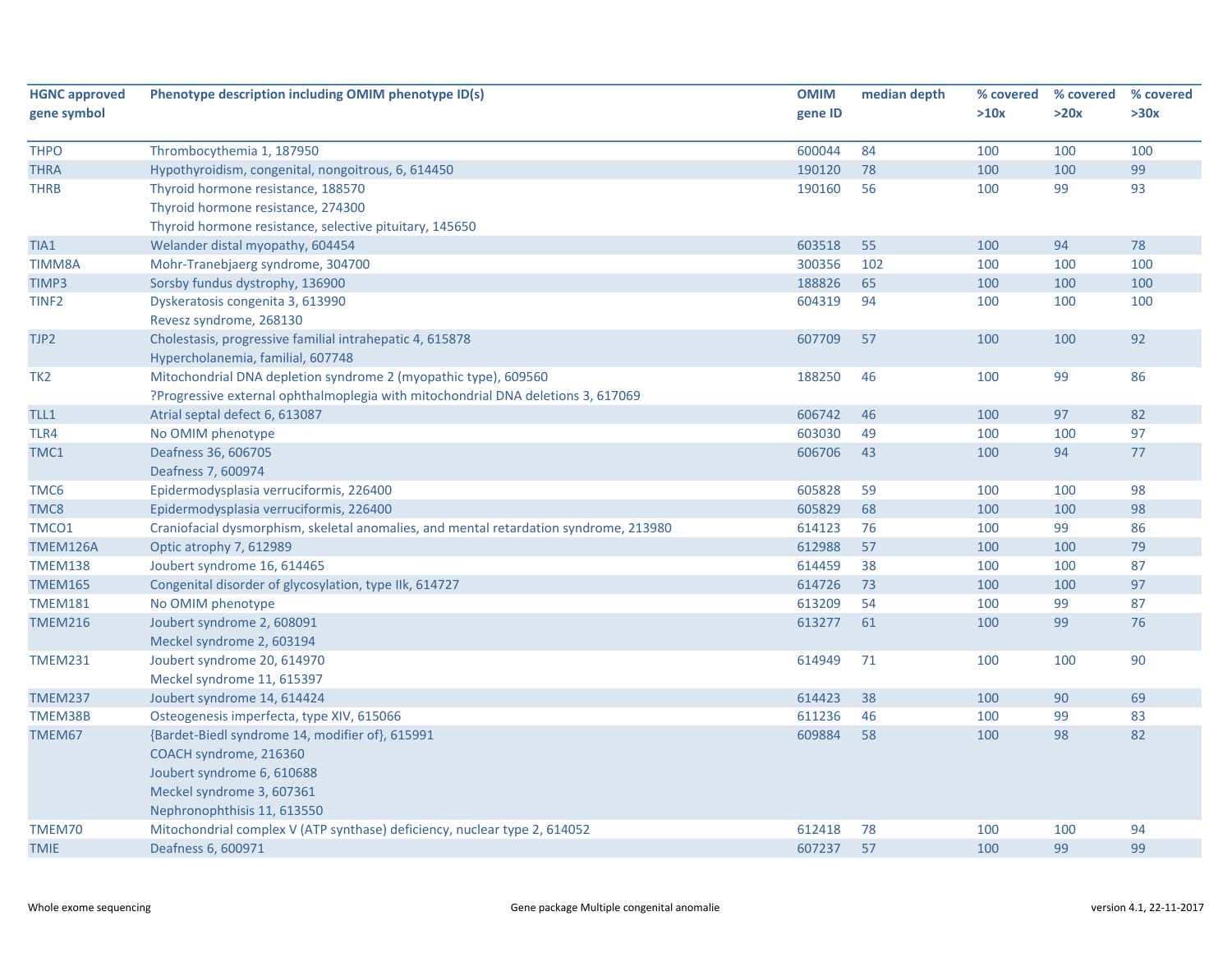| <b>HGNC approved</b> | Phenotype description including OMIM phenotype ID(s)                                           | <b>OMIM</b> | median depth | % covered | % covered | % covered |
|----------------------|------------------------------------------------------------------------------------------------|-------------|--------------|-----------|-----------|-----------|
| gene symbol          |                                                                                                | gene ID     |              | >10x      | >20x      | >30x      |
| <b>TMLHE</b>         | {Autism, susceptibility to 6}, 300872                                                          | 300777      | 32           | 100       | 97        | 59        |
| TMPRSS15             | Enterokinase deficiency, 226200                                                                | 606635      | 48           | 100       | 97        | 82        |
| <b>TMPRSS3</b>       | Deafness 8/10, 601072                                                                          | 605511      | 50           | 100       | 99        | 89        |
| <b>TMPRSS6</b>       | Iron-refractory iron deficiency anemia, 206200                                                 | 609862      | 65           | 100       | 100       | 96        |
| <b>TNC</b>           | Deafness 56, 615629                                                                            | 187380      | 72           | 100       | 99        | 93        |
| TNFRSF10B            | Squamous cell carcinoma, head and neck, 275355                                                 | 603612      | 62           | 100       | 100       | 96        |
| TNFRSF11A            | Osteolysis, familial expansile, 174810                                                         | 603499      | 66           | 95        | 95        | 91        |
|                      | Osteopetrosis 7, 612301                                                                        |             |              |           |           |           |
|                      | {Paget disease of bone 2, early-onset}, 602080                                                 |             |              |           |           |           |
| TNFRSF11B            | Paget disease of bone 5, juvenile-onset, 239000                                                | 602643      | 61           | 100       | 100       | 96        |
| TNFRSF13B            | Immunodeficiency, common variable, 2, 240500                                                   | 604907      | 55           | 100       | 100       | 96        |
|                      | Immunoglobulin A deficiency 2, 609529                                                          |             |              |           |           |           |
| TNFRSF13C            | Immunodeficiency, common variable, 4, 613494                                                   | 606269      | 53           | 100       | 84        | 65        |
| <b>TNFRSF1A</b>      | {Multiple sclerosis, susceptibility to, 5}, 614810                                             | 191190      | 66           | 100       | 99        | 93        |
|                      | Periodic fever, familial, 142680                                                               |             |              |           |           |           |
| TNFSF11              | Osteopetrosis 2, 259710                                                                        | 602642      | 42           | 100       | 99        | 73        |
| TNNC1                | Cardiomyopathy, dilated, 1Z, 611879                                                            | 191040      | 74           | 100       | 100       | 100       |
|                      | Cardiomyopathy, hypertrophic, 13, 613243                                                       |             |              |           |           |           |
| TNNI <sub>2</sub>    | Arthrogryposis multiplex congenita, distal, type 2B, 601680                                    | 191043      | 94           | 100       | 100       | 100       |
| TNN <sub>13</sub>    | Cardiomyopathy, dilated, 1FF, 613286                                                           | 191044      | 93           | 100       | 100       | 100       |
|                      | ?Cardiomyopathy, dilated, 2A, 611880                                                           |             |              |           |           |           |
|                      | Cardiomyopathy, familial restrictive, 1, 115210                                                |             |              |           |           |           |
|                      | Cardiomyopathy, hypertrophic, 7, 613690                                                        |             |              |           |           |           |
| TNNT1                | Nemaline myopathy 5, Amish type, 605355                                                        | 191041      | 51           | 100       | 97        | 89        |
| TNNT <sub>2</sub>    | Cardiomyopathy, dilated, 1D, 601494                                                            | 191045      | 84           | 100       | 100       | 99        |
|                      | Cardiomyopathy, familial restrictive, 3, 612422                                                |             |              |           |           |           |
|                      | Cardiomyopathy, hypertrophic, 2, 115195                                                        |             |              |           |           |           |
|                      | Left ventricular noncompaction 6, 601494                                                       |             |              |           |           |           |
| TNNT3                | Arthyrgryposis, distal, type 2B, 601680                                                        | 600692      | 69           | 100       | 100       | 91        |
| <b>TNXB</b>          | Ehlers-Danlos syndrome due to tenascin X deficiency, 606408<br>Vesicoureteral reflux 8, 615963 | 600985      | 113          | 100       | 100       | 100       |
| TOP1                 | DNA topoisomerase I, camptothecin-resistant                                                    | 126420      | 56           | 100       | 97        | 81        |
| TOP2A                | DNA topoisomerase II, resistance to inhibition of, by amsacrine                                | 126430      | 56           | 100       | 98        | 91        |
| <b>TOPORS</b>        | Retinitis pigmentosa 31, 609923                                                                | 609507      | 57           | 100       | 100       | 100       |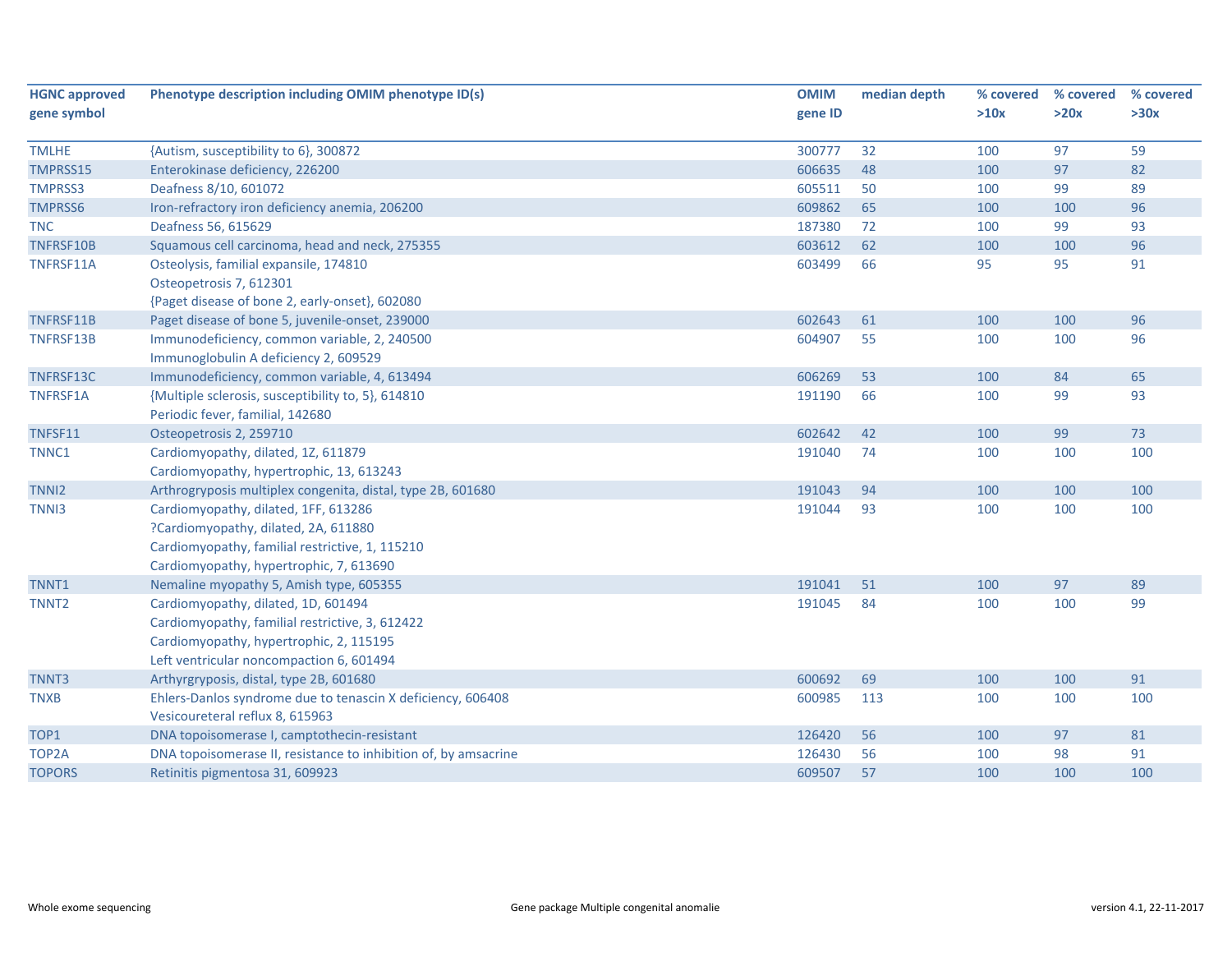| <b>HGNC approved</b><br>gene symbol | Phenotype description including OMIM phenotype ID(s)                                                                                                                                                                                                                                                      | <b>OMIM</b><br>gene ID | median depth | % covered<br>>10x | % covered<br>>20x | % covered<br>>30x |
|-------------------------------------|-----------------------------------------------------------------------------------------------------------------------------------------------------------------------------------------------------------------------------------------------------------------------------------------------------------|------------------------|--------------|-------------------|-------------------|-------------------|
| <b>TP53</b>                         | Adrenal cortical carcinoma, 202300<br>{Basal cell carcinoma 7}, 614740<br>Breast cancer, 114480                                                                                                                                                                                                           | 191170                 | 99           | 100               | 100               | 100               |
|                                     | Choroid plexus papilloma, 260500<br>Colorectal cancer, 114500<br>{Glioma susceptibility 1}, 137800<br>Hepatocellular carcinoma, 114550<br>Li-Fraumeni syndrome, 151623<br>Nasopharyngeal carcinoma, 607107<br>Osteosarcoma, 259500                                                                        |                        |              |                   |                   |                   |
| <b>TP63</b>                         | Pancreatic cancer, 260350<br>ADULT syndrome, 103285<br>Ectrodactyly, ectodermal dysplasia, and cleft lip/palate syndrome 3, 604292<br>Hay-Wells syndrome, 106260<br>Limb-mammary syndrome, 603543<br>Orofacial cleft 8, 129400<br>Rapp-Hodgkin syndrome, 129400<br>Split-hand/foot malformation 4, 605289 | 603273                 | 55           | 100               | 99                | 90                |
| TPI1                                | Hemolytic anemia due to triosephosphate isomerase deficiency, 615512                                                                                                                                                                                                                                      | 190450                 | 106          | 100               | 100               | 98                |
| TPK1                                | Thiamine metabolism dysfunction syndrome 5 (episodic encephalopathy type), 614458                                                                                                                                                                                                                         | 606370                 | 44           | 100               | 95                | 77                |
| TPM1                                | Cardiomyopathy, dilated, 1Y, 611878<br>Cardiomyopathy, hypertrophic, 3, 115196<br>Left ventricular noncompaction 9, 611878                                                                                                                                                                                | 191010                 | 86           | 100               | 100               | 100               |
| TPM2                                | Arthrogryposis multiplex congenita, distal, type 1, 108120<br>Arthrogryposis, distal, type 2B, 601680<br>CAP myopathy 2, 609285<br>Nemaline myopathy 4, 609285                                                                                                                                            | 190990                 | 67           | 100               | 100               | 99                |
| TPM3                                | CAP myopathy 1, 609284<br>Myopathy, congenital, with fiber-type disproportion, 255310<br>Nemaline myopathy 1 or recessive, 609284                                                                                                                                                                         | 191030                 | 46           | 100               | 100               | 87                |
| <b>TPMT</b>                         | {Thiopurines, poor metabolism of, 1}, 610460                                                                                                                                                                                                                                                              | 187680                 | 58           | 100               | 87                | 68                |
| <b>TPO</b>                          | Thyroid dyshormonogenesis 2A, 274500                                                                                                                                                                                                                                                                      | 606765                 | 70           | 100               | 100               | 98                |
| TPP1                                | Ceroid lipofuscinosis, neuronal, 2, 204500<br>Spinocerebellar ataxia 7, 609270                                                                                                                                                                                                                            | 607998                 | 70           | 100               | 100               | 99                |
| <b>TPRN</b>                         | Deafness 79, 613307                                                                                                                                                                                                                                                                                       | 613354                 | 65           | 90                | 78                | 73                |
| TRAPPC11                            | Muscular dystrophy, limb-girdle, type 2S, 615356                                                                                                                                                                                                                                                          | 614138                 | 44           | 100               | 95                | 77                |
| <b>TRAPPC2</b>                      | Spondyloepiphyseal dysplasia tarda, 313400                                                                                                                                                                                                                                                                | 300202                 | 47           | 100               | 89                | 67                |
| <b>TRAPPC9</b>                      | Mental retardation 13, 613192                                                                                                                                                                                                                                                                             | 611966                 | 68           | 100               | 99                | 92                |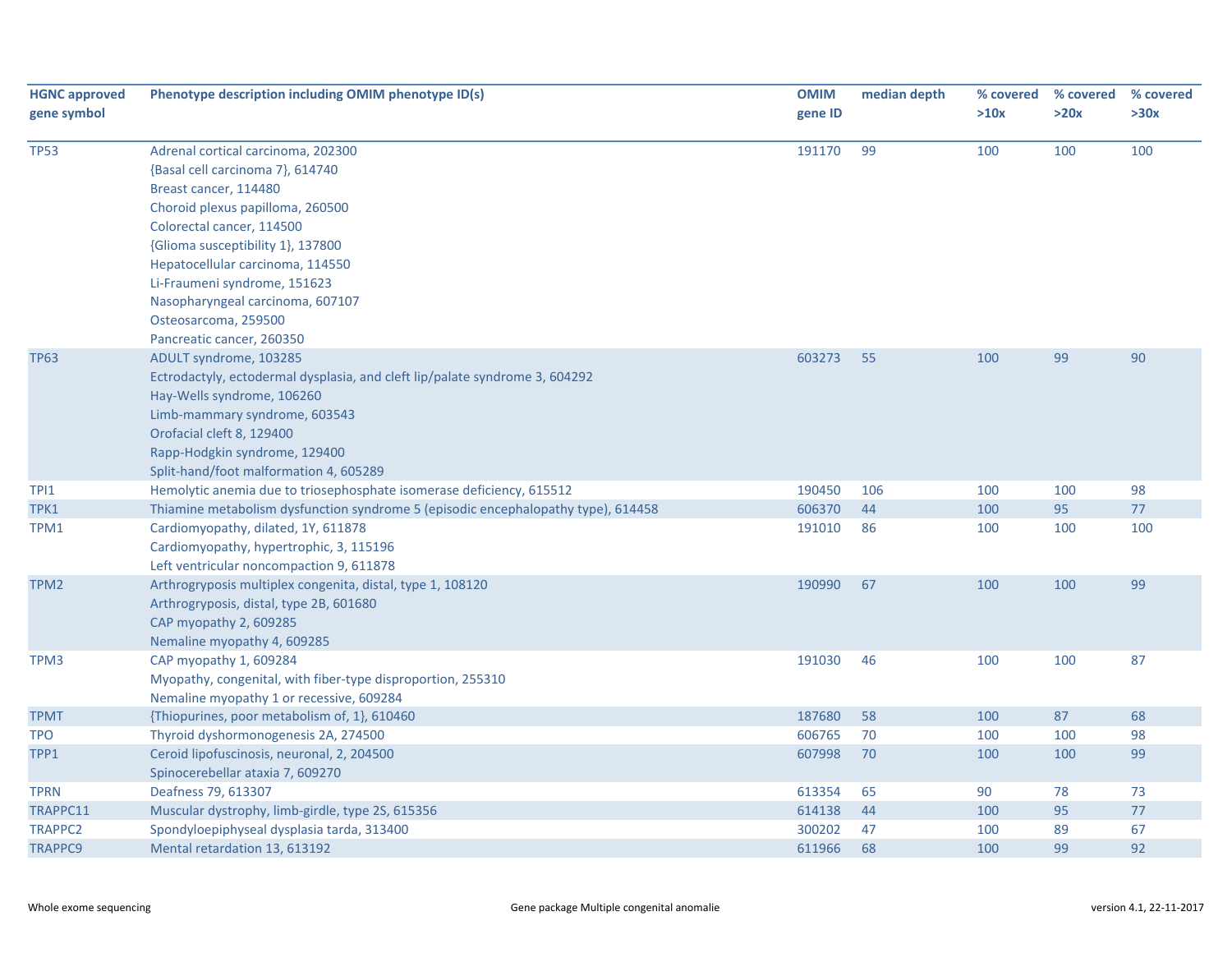| <b>HGNC approved</b> | Phenotype description including OMIM phenotype ID(s)                                               | <b>OMIM</b> | median depth | % covered | % covered | % covered |
|----------------------|----------------------------------------------------------------------------------------------------|-------------|--------------|-----------|-----------|-----------|
| gene symbol          |                                                                                                    | gene ID     |              | >10x      | >20x      | >30x      |
|                      |                                                                                                    |             |              |           |           |           |
| <b>TRDN</b>          | Ventricular tachycardia, catecholaminergic polymorphic, 5, with or without muscle weakness, 615441 | 603283      | 42           | 100       | 93        | 70        |
| TREM2                | Nasu-Hakola disease, 221770                                                                        | 605086      | 68           | 100       | 100       | 100       |
| TREX1                | Aicardi-Goutieres syndrome 1, dominant and recessive, 225750                                       | 606609      | 116          | 100       | 100       | 100       |
|                      | Chilblain lupus, 610448                                                                            |             |              |           |           |           |
|                      | {Systemic lupus erythematosus, susceptibility to}, 152700                                          |             |              |           |           |           |
|                      | Vasculopathy, retinal, with cerebral leukodystrophy, 192315                                        |             |              |           |           |           |
| <b>TRHR</b>          | Thyrotropin-releasing hormone resistance, generalized                                              | 188545      | 71           | 100       | 100       | 100       |
| <b>TRIM24</b>        | No OMIM phenotype                                                                                  | 603406      | 52           | 100       | 99        | 86        |
| TRIM32               | ?Bardet-Biedl syndrome 11, 615988                                                                  | 602290      | 86           | 100       | 100       | 100       |
|                      | Muscular dystrophy, limb-girdle, type 2H, 254110                                                   |             |              |           |           |           |
| TRIM33               | No OMIM phenotype                                                                                  | 605769      | 49           | 100       | 96        | 81        |
| TRIM37               | Mulibrey nanism, 253250                                                                            | 605073      | 44           | 100       | 97        | 80        |
| <b>TRIOBP</b>        | Deafness 28, 609823                                                                                | 609761      | 98           | 100       | 100       | 97        |
| <b>TRIP11</b>        | Achondrogenesis, type IA, 200600                                                                   | 604505      | 57           | 100       | 98        | 89        |
| <b>TRMU</b>          | {Deafness, modifier of}, 580000                                                                    | 610230      | 67           | 100       | 99        | 89        |
|                      | Liver failure, transient infantile, 613070                                                         |             |              |           |           |           |
| TRPA1                | Episodic pain syndrome, familial, 615040                                                           | 604775      | 46           | 100       | 96        | 77        |
| TRPC6                | Glomerulosclerosis, focal segmental, 2, 603965                                                     | 603652      | 62           | 100       | 100       | 89        |
| TRPM1                | Night blindness, congenital stationary (complete), 1C, 613216                                      | 603576      | 60           | 100       | 100       | 95        |
| TRPM4                | Progressive familial heart block, type IB, 604559                                                  | 606936      | 83           | 100       | 100       | 100       |
| TRPM6                | Hypomagnesemia 1, intestinal, 602014                                                               | 607009      | 55           | 100       | 97        | 89        |
| TRPS1                | Trichorhinophalangeal syndrome, type I, 190350                                                     | 604386      | 64           | 100       | 100       | 99        |
|                      | Trichorhinophalangeal syndrome, type III, 190351                                                   |             |              |           |           |           |
| TRPV3                | Olmsted syndrome, 614594                                                                           | 607066      | 67           | 100       | 100       | 92        |
|                      | ?Palmoplantar keratoderma, nonepidermolytic, focal 2, 616400                                       |             |              |           |           |           |
| TRPV4                | ?Avascular necrosis of femoral head, primary, 2, 617383                                            | 605427      | 73           | 100       | 100       | 99        |
|                      | Brachyolmia type 3, 113500                                                                         |             |              |           |           |           |
|                      | Digital arthropathy-brachydactyly, familial, 606835                                                |             |              |           |           |           |
|                      | Hereditary motor and sensory neuropathy, type IIc, 606071                                          |             |              |           |           |           |
|                      | Metatropic dysplasia, 156530                                                                       |             |              |           |           |           |
|                      | Parastremmatic dwarfism, 168400                                                                    |             |              |           |           |           |
|                      | SED, Maroteaux type, 184095                                                                        |             |              |           |           |           |
|                      | Scapuloperoneal spinal muscular atrophy, 181405                                                    |             |              |           |           |           |
|                      | [Sodium serum level QTL 1], 613508                                                                 |             |              |           |           |           |
|                      | Spinal muscular atrophy, distal, congenital nonprogressive, 600175                                 |             |              |           |           |           |
|                      | Spondylometaphyseal dysplasia, Kozlowski type, 184252                                              |             |              |           |           |           |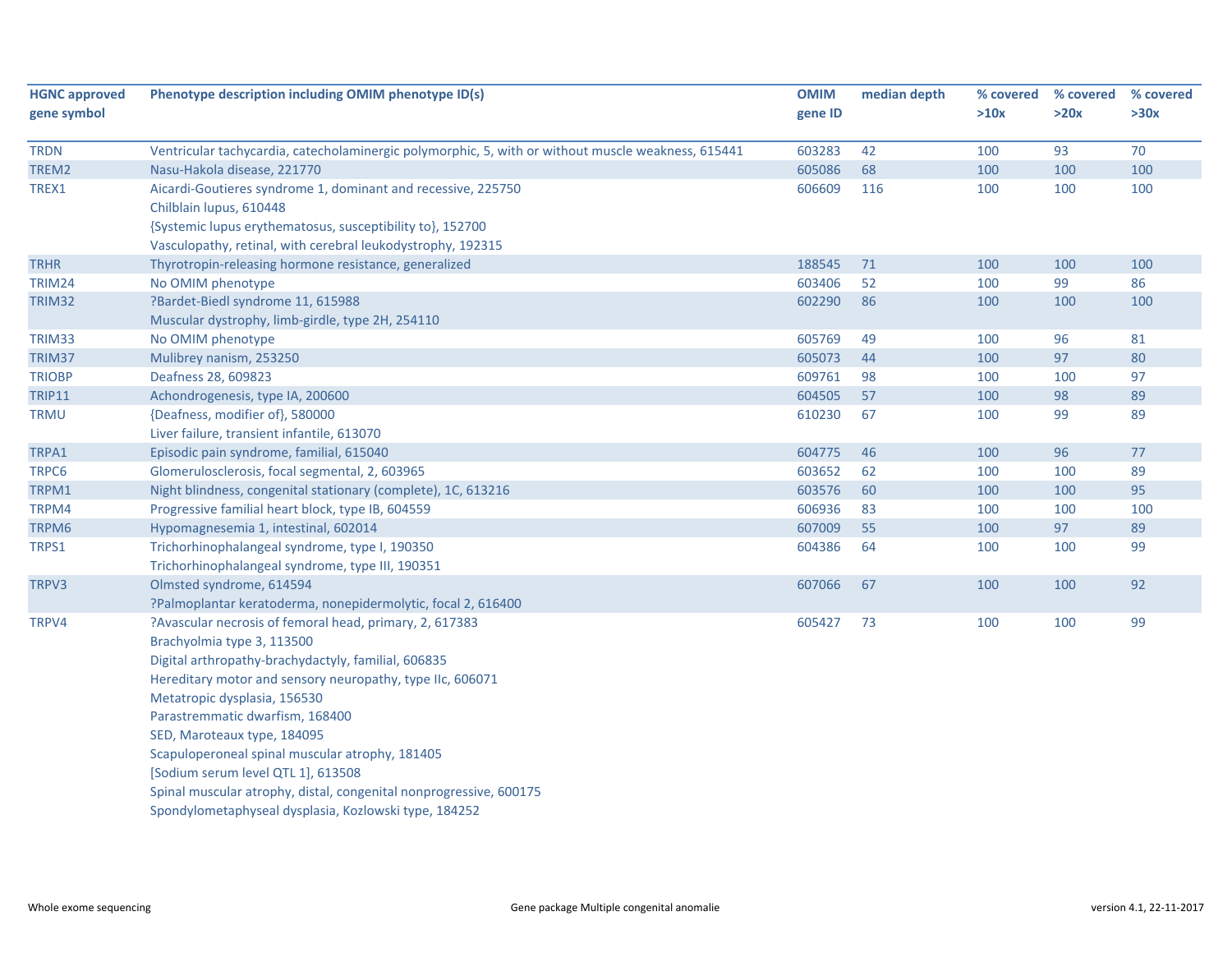| <b>HGNC approved</b> | Phenotype description including OMIM phenotype ID(s)                                                    | <b>OMIM</b>      | median depth | % covered  | % covered | % covered |
|----------------------|---------------------------------------------------------------------------------------------------------|------------------|--------------|------------|-----------|-----------|
| gene symbol          |                                                                                                         | gene ID          |              | >10x       | >20x      | >30x      |
| TSC1                 | Focal cortical dysplasia, type II, somatic, 607341                                                      | 605284           | 105          | 100        | 100       | 100       |
|                      | Lymphangioleiomyomatosis, 606690                                                                        |                  |              |            |           |           |
|                      | Tuberous sclerosis-1, 191100                                                                            |                  |              |            |           |           |
| TSC <sub>2</sub>     | ?Focal cortical dysplasia, type II, somatic, 607341                                                     | 191092           | 104          | 100        | 100       | 100       |
|                      | Lymphangioleiomyomatosis, somatic, 606690                                                               |                  |              |            |           |           |
|                      | Tuberous sclerosis-2, 613254                                                                            |                  |              |            |           |           |
| TSEN <sub>2</sub>    | Pontocerebellar hypoplasia type 2B, 612389                                                              | 608753           | 45           | 87         | 82        | 67        |
| TSEN34               | ?Pontocerebellar hypoplasia type 2C, 612390                                                             | 608754           | 59           | 100        | 100       | 100       |
| <b>TSEN54</b>        | Pontocerebellar hypoplasia type 2A, 277470                                                              | 608755           | 67           | 100        | 96        | 95        |
|                      | Pontocerebellar hypoplasia type 4, 225753                                                               |                  |              |            |           |           |
|                      | ?Pontocerebellar hypoplasia type 5, 610204                                                              |                  |              |            |           |           |
| <b>TSFM</b>          | Combined oxidative phosphorylation deficiency 3, 610505                                                 | 604723           | 60           | 100        | 100       | 100       |
| <b>TSG101</b>        | Breast cancer, somatic, 114480                                                                          | 601387           | 51           | 100        | 98        | 83        |
| <b>TSHB</b>          | Hypothryoidism, congenital, nongoitrous 4, 275100                                                       | 188540           | 70           | 100        | 100       | 100       |
| <b>TSHR</b>          | Hyperthyroidism, familial gestational, 603373                                                           | 603372           | 67           | 100        | 99        | 92        |
|                      | Hyperthyroidism, nonautoimmune, 609152                                                                  |                  |              |            |           |           |
|                      | Hypothyroidism, congenital, nongoitrous, 1, 275200                                                      |                  |              |            |           |           |
|                      | Thyroid adenoma, hyperfunctioning, somatic                                                              |                  |              |            |           |           |
|                      | Thyroid carcinoma with thyrotoxicosis                                                                   |                  |              |            |           |           |
|                      |                                                                                                         | 614427           | 83           | 98         | 98        | 98        |
| TSHZ1<br>TSPAN12     | Aural atresia, congenital, 607842<br>Exudative vitreoretinopathy 5, 613310                              |                  | 48           |            |           |           |
| <b>TSPAN7</b>        | Mental retardation 58, 300210                                                                           | 613138<br>300096 | 45           | 100<br>100 | 98<br>95  | 79<br>77  |
| <b>TSPEAR</b>        | Deafness 98, 614861                                                                                     | 612920           | 72           | 100        | 100       | 99        |
|                      |                                                                                                         | 604714           | 87           | 100        | 100       |           |
| TSPYL1<br>TTBK2      | Sudden infant death with dysgenesis of the testes syndrome, 608800<br>Spinocerebellar ataxia 11, 604432 | 611695           | 59           | 100        | 100       | 100<br>95 |
| <b>TTC19</b>         |                                                                                                         | 613814           | 39           | 100        | 89        |           |
|                      | Mitochondrial complex III deficiency, nuclear type 2, 615157                                            |                  | 56           |            | 97        | 62        |
| TTC21B               | Nephronophthisis 12, 613820                                                                             | 612014           |              | 100        |           | 84        |
|                      | Short-rib thoracic dysplasia 4 with or without polydactyly, 613819                                      |                  |              |            |           |           |
| TTC37                | Trichohepatoenteric syndrome 1, 222470                                                                  | 614589           | 43           | 100        | 97        | 80        |
| TTC7A                | Gastrointestinal defects and immunodeficiency syndrome, 243150                                          | 609332           | 68           | 100        | 99        | 94        |
| TTC8                 | Bardet-Biedl syndrome 8, 615985                                                                         | 608132           | 46           | 100        | 99        | 85        |
|                      | ?Retinitis pigmentosa 51, 613464                                                                        |                  |              |            |           |           |
| TTI <sub>2</sub>     | Mental retardation 39, 615541                                                                           | 614426           | 46           | 100        | 98        | 81        |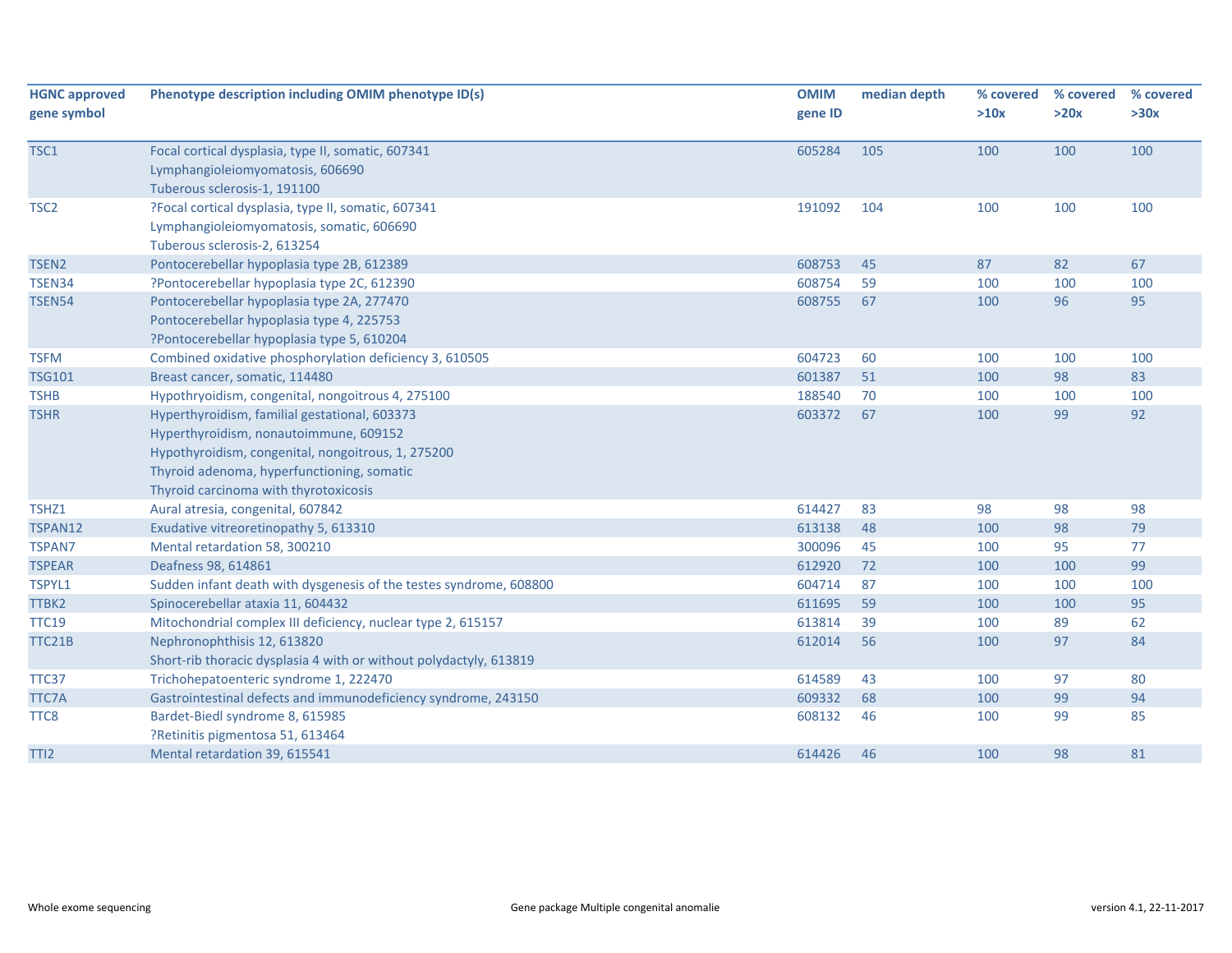| <b>HGNC approved</b> | Phenotype description including OMIM phenotype ID(s)                            | <b>OMIM</b> | median depth | % covered | % covered | % covered |
|----------------------|---------------------------------------------------------------------------------|-------------|--------------|-----------|-----------|-----------|
| gene symbol          |                                                                                 | gene ID     |              | >10x      | >20x      | >30x      |
|                      |                                                                                 |             |              |           |           |           |
| <b>TTN</b>           | Cardiomyopathy, dilated, 1G, 604145                                             | 188840      | 57           | 100       | 100       | 96        |
|                      | Cardiomyopathy, familial hypertrophic, 9, 613765                                |             |              |           |           |           |
|                      | Muscular dystrophy, limb-girdle, type 2J, 608807                                |             |              |           |           |           |
|                      | Myopathy, early-onset, with fatal cardiomyopathy, 611705                        |             |              |           |           |           |
|                      | Myopathy, proximal, with early respiratory muscle involvement, 603689           |             |              |           |           |           |
|                      | Tibial muscular dystrophy, tardive, 600334                                      |             |              |           |           |           |
| <b>TTPA</b>          | Ataxia with isolated vitamin E deficiency, 277460                               | 600415      | 45           | 100       | 96        | 79        |
| TTR                  | Amyloidosis, hereditary, transthyretin-related, 105210                          | 176300      | 66           | 100       | 100       | 100       |
|                      | Carpal tunnel syndrome, familial, 115430                                        |             |              |           |           |           |
|                      | [Dystransthyretinemic hyperthyroxinemia], 145680                                |             |              |           |           |           |
| <b>TUBA1A</b>        | Lissencephaly 3, 611603                                                         | 602529      | 89           | 100       | 100       | 100       |
| TUBA8                | Polymicrogyria with optic nerve hypoplasia, 613180                              | 605742      | 79           | 100       | 100       | 100       |
| TUBB1                | Macrothrombocytopenia, TUBB1-related, 613112                                    | 612901      | 100          | 100       | 100       | 97        |
| <b>TUBB2A</b>        | Cortical dysplasia, complex, with other brain malformations 5, 615763           | 615101      | 170          | 100       | 97        | 95        |
| <b>TUBB2B</b>        | Polymicrogyria, symmetric or asymmetric, 610031                                 | 612850      | 170          | 100       | 100       | 100       |
| TUBB3                | Cortical dysplasia, complex, with other brain malformations 1, 614039           | 602661      | 168          | 100       | 95        | 95        |
|                      | Fibrosis of extraocular muscles, congenital, 3A, 600638                         |             |              |           |           |           |
| <b>TUBB4A</b>        | Dystonia 4, torsion, 128101                                                     | 602662      | 148          | 100       | 100       | 97        |
|                      | Leukodystrophy, hypomyelinating, 6, 612438                                      |             |              |           |           |           |
| TUBG1                | Cortical dysplasia, complex, with other brain malformations 4, 615412           | 191135      | 99           | 100       | 100       | 100       |
| <b>TUBGCP6</b>       | Microcephaly and chorioretinopathy, 1, 251270                                   | 610053      | 109          | 100       | 100       | 99        |
| <b>TUFM</b>          | Combined oxidative phosphorylation deficiency 4, 610678                         | 602389      | 100          | 100       | 100       | 100       |
| TULP1                | Leber congenital amaurosis 15, 613843                                           | 602280      | 69           | 100       | 100       | 98        |
|                      | Retinitis pigmentosa 14, 600132                                                 |             |              |           |           |           |
| TUSC <sub>3</sub>    | Mental retardation 7, 611093                                                    | 601385      | 55           | 100       | 99        | 88        |
| TWIST1               | Craniosynostosis 1, 123100                                                      | 601622      | 72           | 100       | 90        | 77        |
|                      | Robinow-Sorauf syndrome, 180750                                                 |             |              |           |           |           |
|                      | Saethre-Chotzen syndrome, 101400                                                |             |              |           |           |           |
|                      | Saethre-Chotzen syndrome with eyelid anomalies, 101400                          |             |              |           |           |           |
| <b>TWIST2</b>        | Ablepharon-macrostomia syndrome, 200110                                         | 607556      | 96           | 100       | 100       | 100       |
|                      | Barber-Say syndrome, 209885                                                     |             |              |           |           |           |
|                      | Focal facial dermal dysplasia 3, Setleis type, 227260                           |             |              |           |           |           |
| <b>TWNK</b>          | Mitochondrial DNA depletion syndrome 7 (hepatocerebral type), 271245            | 606075      | 109          | 100       | 100       | 99        |
|                      | Perrault syndrome 5, 616138                                                     |             |              |           |           |           |
|                      | Progressive external ophthalmoplegia with mitochondrial DNA deletions 3, 609286 |             |              |           |           |           |
| TYK2                 | Immunodeficiency 35, 611521                                                     | 176941      | 83           | 100       | 100       | 100       |
| <b>TYMP</b>          | Mitochondrial DNA depletion syndrome 1 (MNGIE type), 603041                     | 131222      | 67           | 100       | 100       | 98        |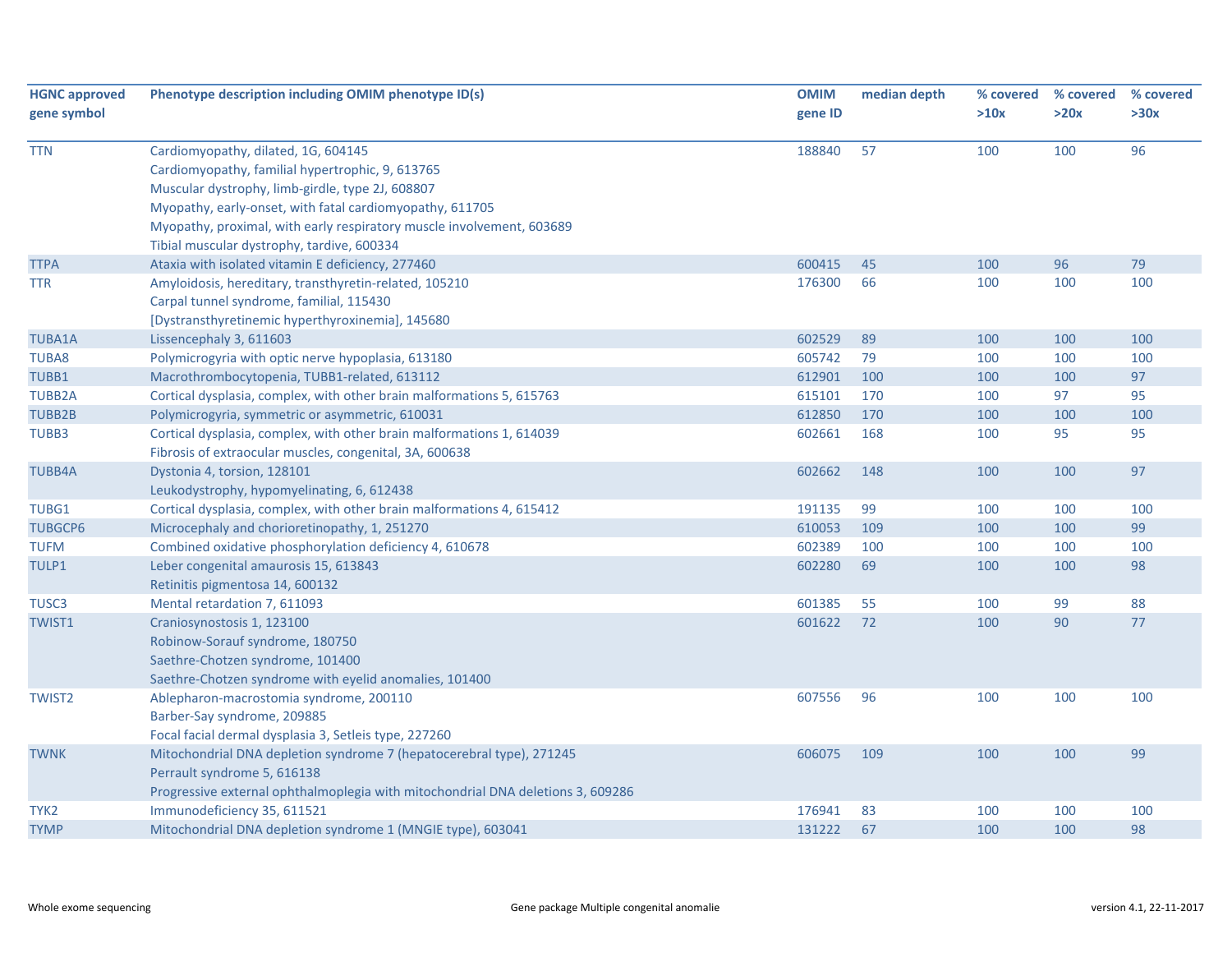| <b>HGNC approved</b> | Phenotype description including OMIM phenotype ID(s)                              | <b>OMIM</b> | median depth | % covered | % covered | % covered |
|----------------------|-----------------------------------------------------------------------------------|-------------|--------------|-----------|-----------|-----------|
| gene symbol          |                                                                                   | gene ID     |              | >10x      | >20x      | >30x      |
|                      |                                                                                   |             |              |           |           |           |
| <b>TYR</b>           | Albinism, oculocutaneous, type IA, 203100                                         | 606933      | 67           | 100       | 99        | 93        |
|                      | Albinism, oculocutaneous, type IB, 606952                                         |             |              |           |           |           |
|                      | {Melanoma, cutaneous malignant, susceptibility to, 8}, 601800                     |             |              |           |           |           |
|                      | [Skin/hair/eye pigmentation 3, blue/green eyes], 601800                           |             |              |           |           |           |
|                      | [Skin/hair/eye pigmentation 3, light/dark/freckling skin], 601800                 |             |              |           |           |           |
|                      | Waardenburg syndrome/albinism, digenic, 103470                                    |             |              |           |           |           |
| <b>TYROBP</b>        | Nasu-Hakola disease, 221770                                                       | 604142      | 71           | 100       | 100       | 100       |
| TYRP1                | Albinism, oculocutaneous, type III, 203290                                        | 115501      | 52           | 100       | 100       | 93        |
|                      | [Skin/hair/eye pigmentation, variation in, 11 (Melanesian blond hair)], 612271    |             |              |           |           |           |
| UBA1                 | Spinal muscular atrophy 2, infantile, 301830                                      | 314370      | 70           | 100       | 100       | 98        |
| UBE2A                | Mental retardation syndromic, Nascimento-type, 300860                             | 312180      | 56           | 100       | 88        | 75        |
| UBE3A                | Angelman syndrome, 105830                                                         | 601623      | 53           | 100       | 100       | 93        |
| UBE3B                | Kaufman oculocerebrofacial syndrome, 244450                                       | 608047      | 72           | 100       | 100       | 93        |
| UBIAD1               | Corneal dystrophy, Schnyder type, 121800                                          | 611632      | 93           | 100       | 100       | 100       |
| UBQLN2               | Amyotrophic lateral sclerosis 15, with or without frontotemporal dementia, 300857 | 300264      | 70           | 100       | 100       | 100       |
| UBR1                 | Johanson-Blizzard syndrome, 243800                                                | 605981      | 43           | 100       | 97        | 77        |
| UGT1A1               | [Bilirubin, serum level of, QTL1], 601816                                         | 191740      | 88           | 100       | 100       | 100       |
|                      | Crigler-Najjar syndrome, type I, 218800                                           |             |              |           |           |           |
|                      | Crigler-Najjar syndrome, type II, 606785                                          |             |              |           |           |           |
|                      | [Gilbert syndrome], 143500                                                        |             |              |           |           |           |
|                      | Hyperbilirubinemia, familial transient neonatal, 237900                           |             |              |           |           |           |
| UMOD                 | Glomerulocystic kidney disease with hyperuricemia and isosthenuria, 609886        | 191845      | 62           | 100       | 99        | 85        |
|                      | Hyperuricemic nephropathy, familial juvenile 1, 162000                            |             |              |           |           |           |
|                      | Medullary cystic kidney disease 2, 603860                                         |             |              |           |           |           |
| <b>UMPS</b>          | Orotic aciduria, 258900                                                           | 613891      | 56           | 100       | 100       | 92        |
| <b>UNG</b>           | Immunodeficiency with hyper IgM, type 5, 608106                                   | 191525      | 60           | 100       | 100       | 99        |
| UPB1                 | Beta-ureidopropionase deficiency, 613161                                          | 606673      | 65           | 100       | 100       | 96        |
| UPF3B                | Mental retardation, syndromic 14, 300676                                          | 300298      | 61           | 100       | 97        | 89        |
| <b>UQCRB</b>         | Mitochondrial complex III deficiency, nuclear type 3, 615158                      | 191330      | 61           | 100       | 100       | 95        |
| UQCRC2               | Mitochondrial complex III deficiency, nuclear type 5, 615160                      | 191329      | 67           | 100       | 99        | 84        |
| <b>UQCRQ</b>         | Mitochondrial complex III deficiency, nuclear type 4, 615159                      | 612080      | 86           | 100       | 100       | 100       |
| UROC1                | ?Urocanase deficiency, 276880                                                     | 613012      | 59           | 100       | 100       | 97        |
| <b>UROD</b>          | Porphyria cutanea tarda, 176100                                                   | 613521      | 70           | 100       | 100       | 98        |
|                      | Porphyria, hepatoerythropoietic, 176100                                           |             |              |           |           |           |
| <b>UROS</b>          | Porphyria, congenital erythropoietic, 263700                                      | 606938      | 45           | 100       | 99        | 81        |
| USB1                 | Poikiloderma with neutropenia, 604173                                             | 613276      | 47           | 100       | 99        | 85        |
| USH1C                | Deafness 18A, 602092                                                              | 605242      | 57           | 100       | 98        | 89        |
|                      | Usher syndrome, type 1C, 276904                                                   |             |              |           |           |           |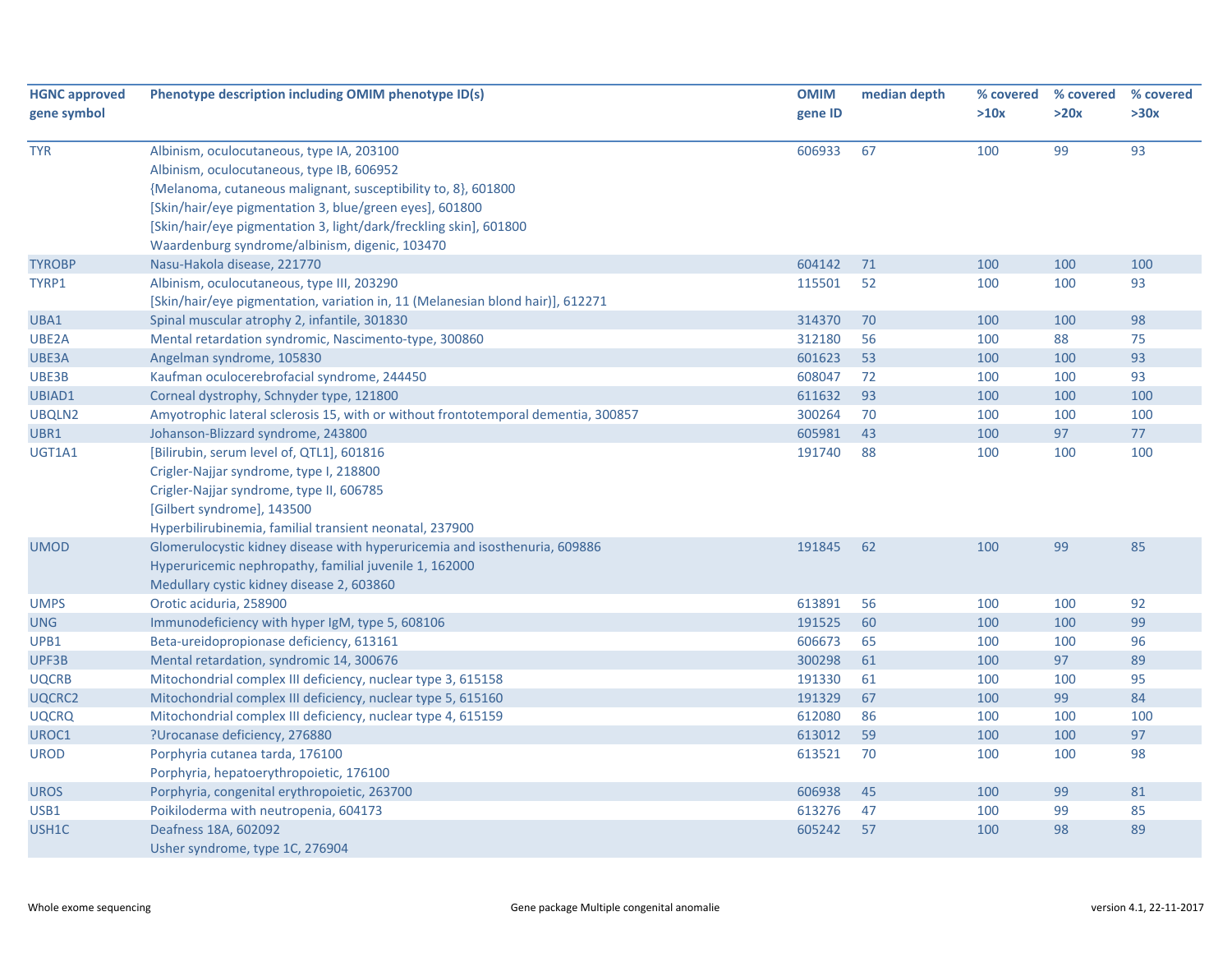| <b>HGNC approved</b> | Phenotype description including OMIM phenotype ID(s)                                          | <b>OMIM</b> | median depth | % covered | % covered | % covered       |
|----------------------|-----------------------------------------------------------------------------------------------|-------------|--------------|-----------|-----------|-----------------|
| gene symbol          |                                                                                               | gene ID     |              | >10x      | >20x      | >30x            |
|                      |                                                                                               |             |              |           |           |                 |
| USH1G                | Usher syndrome, type 1G, 606943                                                               | 607696      | 111          | 100       | 100       | 100             |
| USH <sub>2</sub> A   | Retinitis pigmentosa 39, 613809                                                               | 608400      | 59           | 100       | 99        | 92              |
|                      | Usher syndrome, type 2A, 276901                                                               |             |              |           |           |                 |
| <b>USP21</b>         | No OMIM phenotype                                                                             | 604729      | 78           | 100       | 100       | 95              |
| USP9Y                | Spermatogenic failure, Y-linked, 2, 415000, Y-linked                                          | 400005      | 10           | 45        | 25        | $6\overline{6}$ |
| UTP4                 | No OMIM phenotype                                                                             | 607456      | 57           | 100       | 99        | 85              |
| <b>UVSSA</b>         | UV-sensitive syndrome 3, 614640                                                               | 614632      | 77           | 100       | 100       | 99              |
| <b>VANGL1</b>        | Caudal regression syndrome, 600145                                                            | 610132      | 74           | 100       | 100       | 94              |
|                      | {Neural tube defects, susceptibility to}, 182940                                              |             |              |           |           |                 |
| <b>VANGL2</b>        | Neural tube defects, 182940                                                                   | 600533      | 100          | 100       | 100       | 99              |
| <b>VAPB</b>          | Amyotrophic lateral sclerosis 8, 608627                                                       | 605704      | 50           | 100       | 100       | 85              |
|                      | Spinal muscular atrophy, late-onset, Finkel type, 182980                                      |             |              |           |           |                 |
| VAX1                 | ?Microphthalmia, syndromic 11, 614402                                                         | 604294      | 59           | 99        | 92        | 86              |
| <b>VCAN</b>          | Wagner syndrome 1, 143200                                                                     | 118661      | 53           | 100       | 100       | 96              |
| <b>VCL</b>           | Cardiomyopathy, dilated, 1W, 611407                                                           | 193065      | 60           | 100       | 96        | 86              |
|                      | Cardiomyopathy, hypertrophic, 15, 613255                                                      |             |              |           |           |                 |
| <b>VCP</b>           | Amyotrophic lateral sclerosis 14, with or without frontotemporal dementia, 613954             | 601023      | 59           | 100       | 99        | 88              |
|                      | Charcot-Marie-Tooth disease, type 2Y, 616687                                                  |             |              |           |           |                 |
|                      | Inclusion body myopathy with early-onset Paget disease and frontotemporal dementia 1, 167320  |             |              |           |           |                 |
| <b>VDR</b>           | ?Osteoporosis, involutional, 166710                                                           | 601769      | 60           | 100       | 100       | 94              |
|                      | Rickets, vitamin D-resistant, type IIA, 277440                                                |             |              |           |           |                 |
| <b>VHL</b>           | Erythrocytosis, familial, 2, 263400                                                           | 608537      | 88           | 100       | 100       | 100             |
|                      | Hemangioblastoma, cerebellar, somatic                                                         |             |              |           |           |                 |
|                      | Pheochromocytoma, 171300                                                                      |             |              |           |           |                 |
|                      | Renal cell carcinoma, somatic, 144700                                                         |             |              |           |           |                 |
|                      | von Hippel-Lindau syndrome, 193300                                                            |             |              |           |           |                 |
| <b>VIM</b>           | Cataract 30, pulverulent, 116300                                                              | 193060      | 64           | 100       | 99        | 93              |
| VIPAS39              | Arthrogryposis, renal dysfunction, and cholestasis 2, 613404                                  | 613401      | 41           | 100       | 98        | 77              |
| <b>VKORC1</b>        | Vitamin K-dependent clotting factors, combined deficiency of, 2, 607473                       | 608547      | 68           | 100       | 100       | 96              |
|                      | Warfarin resistance, 122700                                                                   |             |              |           |           |                 |
| <b>VLDLR</b>         | Cerebellar hypoplasia and mental retardation with or without quadrupedal locomotion 1, 224050 | 192977      | 48           | 100       | 99        | 87              |
| VPS13A               | Choreoacanthocytosis, 200150                                                                  | 605978      | 55           | 100       | 98        | 84              |
| VPS13B               | Cohen syndrome, 216550                                                                        | 607817      | 54           | 100       | 98        | 87              |
| VPS33B               | Arthrogryposis, renal dysfunction, and cholestasis 1, 208085                                  | 608552      | 48           | 100       | 97        | 87              |
| VPS35                | {Parkinson disease 17}, 614203                                                                | 601501      | 52           | 100       | 97        | 85              |
| VPS37A               | Spastic paraplegia 53, 614898                                                                 | 609927      | 39           | 99        | 93        | 68              |
| <b>VPS45</b>         | Neutropenia, severe congenital, 5, 615285                                                     | 610035      | 52           | 100       | 99        | 86              |
| VRK1                 | Pontocerebellar hypoplasia type 1A, 607596                                                    | 602168      | 42           | 100       | 98        | 81              |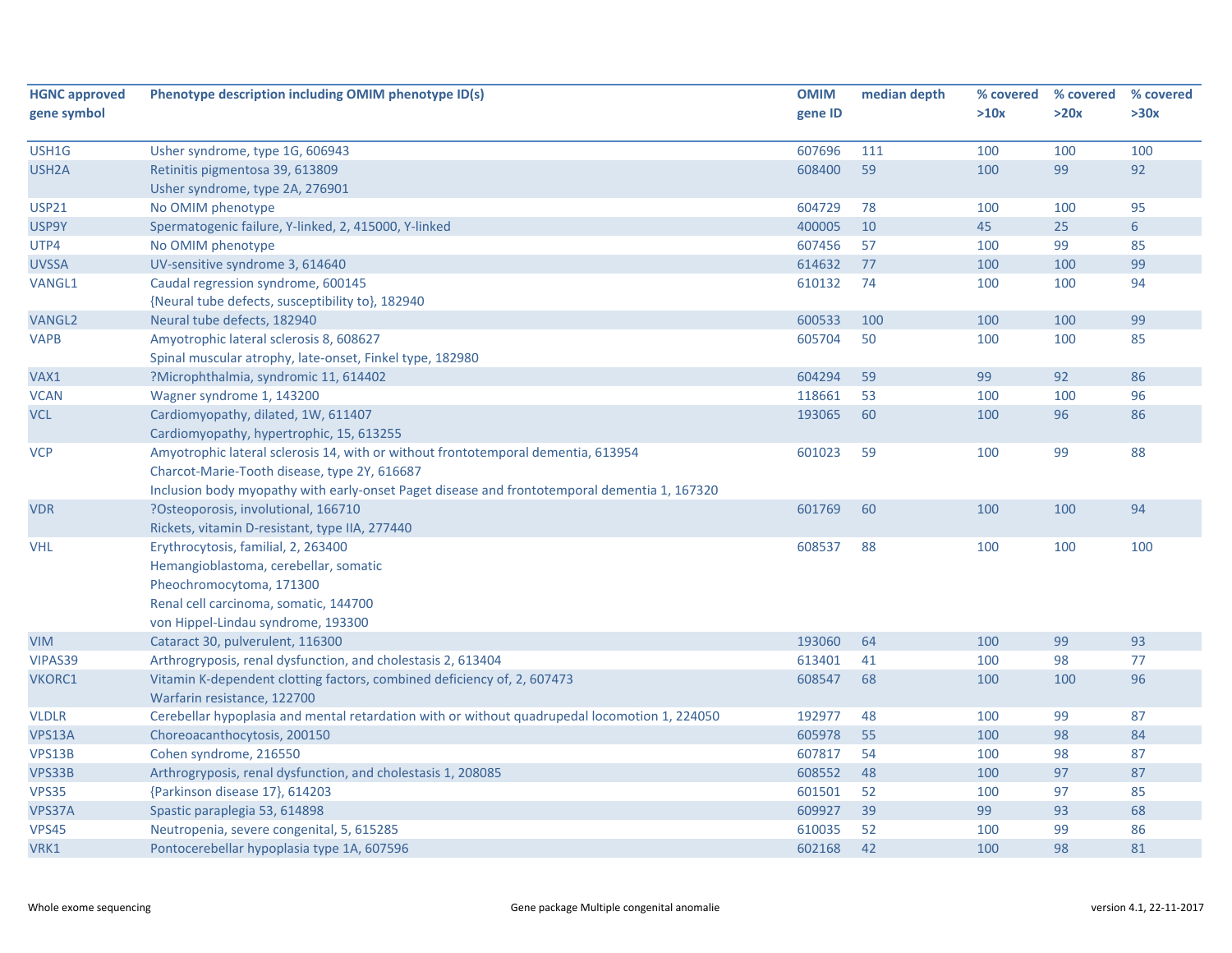| <b>HGNC approved</b><br>gene symbol | Phenotype description including OMIM phenotype ID(s)                                                                                                                                 | <b>OMIM</b><br>gene ID | median depth | % covered<br>>10x | % covered<br>>20x | % covered<br>>30x |
|-------------------------------------|--------------------------------------------------------------------------------------------------------------------------------------------------------------------------------------|------------------------|--------------|-------------------|-------------------|-------------------|
| VSX1                                | ?Craniofacial anomalies and anterior segment dysgenesis syndrome, 614195<br>Keratoconus 1, 148300                                                                                    | 605020                 | 59           | 100               | 100               | 97                |
| VSX2                                | Microphthalmia with coloboma 3, 610092<br>Microphthalmia, isolated 2, 610093                                                                                                         | 142993                 | 60           | 100               | 100               | 97                |
| <b>VWF</b>                          | von Willebrand disease, type 1, 193400<br>von Willebrand disease, types 2A, 2B, 2M, and 2N, 613554<br>von Willibrand disease, type 3, 277480                                         | 613160                 | 60           | 100               | 99                | 93                |
| <b>WAS</b>                          | Neutropenia, severe congenital, 300299<br>Thrombocytopenia, 313900<br>Thrombocytopenia, intermittent, 313900<br>Wiskott-Aldrich syndrome, 301000                                     | 300392                 | 54           | 96                | 84                | 75                |
| WASHC5                              | Ritscher-Schinzel syndrome 1, 220210<br>Spastic paraplegia 8, 603563                                                                                                                 | 610657                 | 45           | 100               | 97                | 78                |
| <b>WDPCP</b>                        | ?Bardet-Biedl syndrome 15, 615992<br>?Congenital heart defects, hamartomas of tongue, and polysyndactyly, 217085                                                                     | 613580                 | 53           | 100               | 98                | 84                |
| WDR11                               | Hypogonadotropic hypogonadism 14 with or without anosmia, 614858                                                                                                                     | 606417                 | 59           | 100               | 98                | 86                |
| WDR19                               | ?Cranioectodermal dysplasia 4, 614378<br>Nephronophthisis 13, 614377<br>Senior-Loken syndrome 8, 616307<br>?Short-rib thoracic dysplasia 5 with or without polydactyly, 614376       | 608151                 | 50           | 100               | 98                | 85                |
| WDR34                               | Short-rib thoracic dysplasia 11 with or without polydactyly, 615633                                                                                                                  | 613363                 | 72           | 100               | 100               | 97                |
| WDR35                               | Cranioectodermal dysplasia 2, 613610<br>Short-rib thoracic dysplasia 7 with or without polydactyly, 614091                                                                           | 613602                 | 43           | 100               | 97                | 77                |
| WDR36                               | Glaucoma 1, open angle, G, 609887                                                                                                                                                    | 609669                 | 54           | 100               | 98                | 83                |
| WDR45                               | Neurodegeneration with brain iron accumulation 5, 300894                                                                                                                             | 300526                 | 87           | 100               | 100               | 100               |
| WDR60                               | Short-rib thoracic dysplasia 8 with or without polydactyly, 615503                                                                                                                   | 615462                 | 56           | 100               | 98                | 85                |
| WDR62                               | Microcephaly 2, primary, with or without cortical malformations, 604317                                                                                                              | 613583                 | 79           | 100               | 100               | 98                |
| WDR72                               | Amelogenesis imperfecta, type IIA3, 613211                                                                                                                                           | 613214                 | 52           | 100               | 98                | 86                |
| WDR81                               | Cerebellar ataxia, mental retardation, and dysequilibrium syndrome 2, 610185                                                                                                         | 614218                 | 96           | 100               | 100               | 100               |
| WFS1                                | ?Cataract 41, 116400<br>Deafness 6/14/38, 600965<br>{Diabetes mellitus, noninsulin-dependent, association with}, 125853<br>Wolfram syndrome, 222300<br>Wolfram-like syndrome, 614296 | 606201                 | 106          | 100               | 100               | 100               |
| <b>WHRN</b>                         | Deafness 31, 607084<br>Usher syndrome, type 2D, 611383                                                                                                                               | 607928                 | 87           | 100               | 100               | 100               |
| WIPF1                               | ?Wiskott-Aldrich syndrome 2, 614493                                                                                                                                                  | 602357                 | 82           | 100               | 98                | 88                |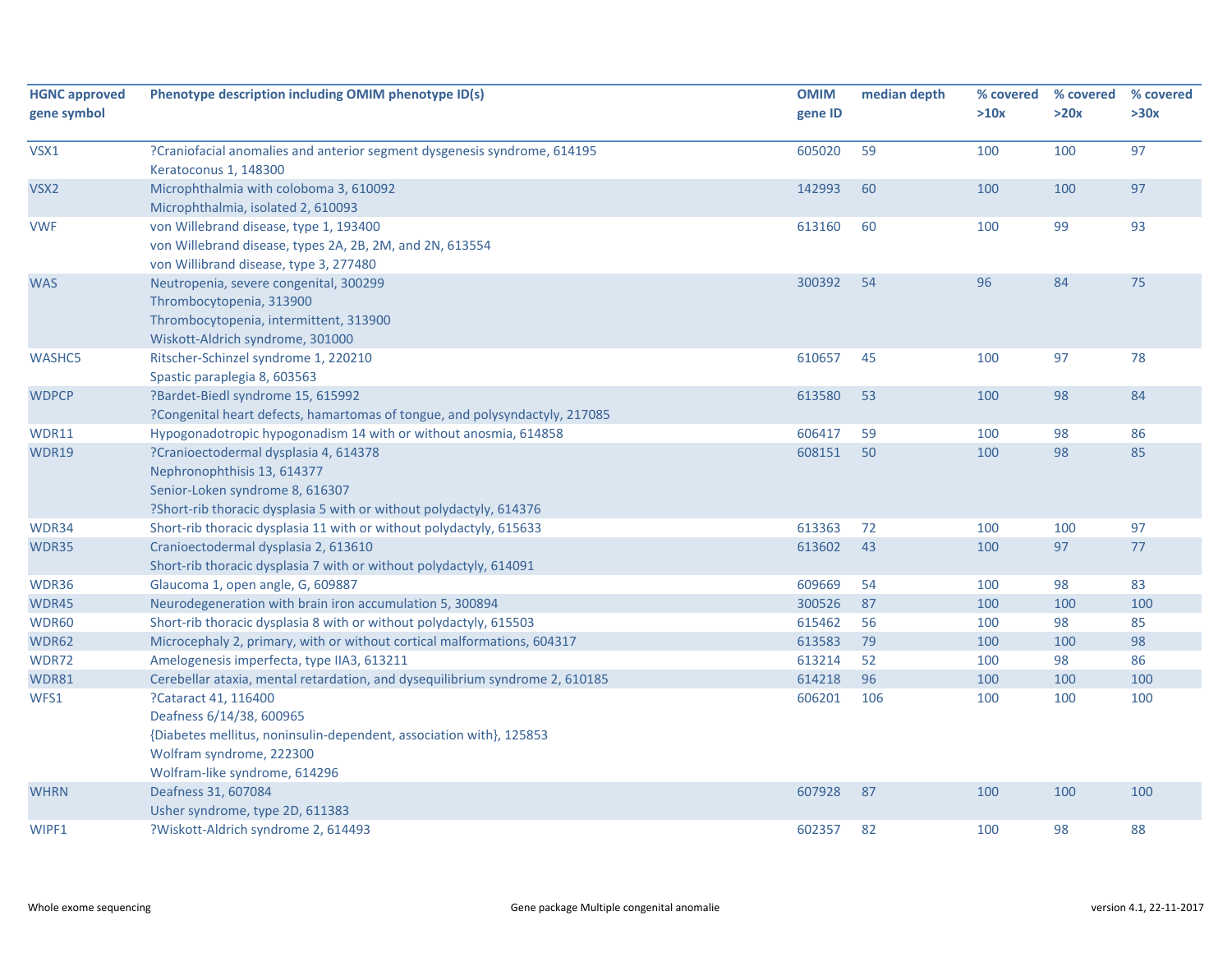| <b>HGNC approved</b><br>gene symbol | Phenotype description including OMIM phenotype ID(s)                                                                                                                                       | <b>OMIM</b><br>gene ID | median depth | % covered<br>>10x | % covered<br>>20x | % covered<br>>30x |
|-------------------------------------|--------------------------------------------------------------------------------------------------------------------------------------------------------------------------------------------|------------------------|--------------|-------------------|-------------------|-------------------|
| WISP3                               | Arthropathy, progressive pseudorheumatoid, of childhood, 208230<br>Spondyloepiphyseal dysplasia tarda with progressive arthropathy, 208230                                                 | 603400                 | 59           | 100               | 100               | 98                |
| WNK1                                | Neuropathy, hereditary sensory and autonomic, type II, 201300<br>Pseudohypoaldosteronism, type IIC, 614492                                                                                 | 605232                 | 63           | 100               | 100               | 97                |
| WNK4                                | Pseudohypoaldosteronism, type IIB, 614491                                                                                                                                                  | 601844                 | 77           | 100               | 100               | 98                |
| WNT1                                | Osteogenesis imperfecta, type XV, 615220<br>{Osteoporosis, early-onset, susceptibility to}, 615221                                                                                         | 164820                 | 118          | 100               | 100               | 100               |
| WNT10A                              | Odontoonychodermal dysplasia, 257980<br>Schopf-Schulz-Passarge syndrome, 224750<br>Tooth agenesis, selective, 4, 150400                                                                    | 606268                 | 81           | 100               | 100               | 100               |
| WNT10B                              | Split-hand/foot malformation 6, 225300<br>Tooth agenesis, selective, 8, 617073                                                                                                             | 601906                 | 90           | 100               | 100               | 100               |
| WNT3                                | ?Tetra-amelia syndrome, 273395                                                                                                                                                             | 165330                 | 97           | 100               | 100               | 96                |
| WNT4                                | Mullerian aplasia and hyperandrogenism, 158330<br>?SERKAL syndrome, 611812                                                                                                                 | 603490                 | 115          | 92                | 92                | 92                |
| WNT5A                               | Robinow syndrome 1, 180700                                                                                                                                                                 | 164975                 | 76           | 100               | 100               | 91                |
| WNT7A                               | Fuhrmann syndrome, 228930<br>Ulna and fibula, absence of, with severe limb deficiency, 276820                                                                                              | 601570                 | 87           | 100               | 100               | 100               |
| WRAP53                              | Dyskeratosis congenita 3, 613988                                                                                                                                                           | 612661                 | 95           | 100               | 100               | 100               |
| <b>WRN</b>                          | Werner syndrome, 277700                                                                                                                                                                    | 604611                 | 47           | 100               | 98                | 84                |
| WT1                                 | Denys-Drash syndrome, 194080<br>Frasier syndrome, 136680<br>Meacham syndrome, 608978<br>Mesothelioma, somatic, 156240<br>Nephrotic syndrome, type 4, 256370<br>Wilms tumor, type 1, 194070 | 607102                 | 80           | 100               | 98                | 96                |
| <b>WWOX</b>                         | Epileptic encephalopathy, early infantile, 28, 616211<br>Esophageal squamous cell carcinoma, somatic, 133239<br>Spinocrebellar ataxia 12, 614322                                           | 605131                 | 57           | 100               | 100               | 93                |
| <b>XDH</b>                          | Xanthinuria, type I, 278300                                                                                                                                                                | 607633                 | 53           | 100               | 98                | 85                |
| XIAP                                | Lymphoproliferative syndrome, 2, 300635                                                                                                                                                    | 300079                 | 52           | 100               | 96                | 85                |
| XK                                  | McLeod syndrome with or without chronic granulomatous disease, 300842                                                                                                                      | 314850                 | 51           | 100               | 100               | 94                |
| <b>XPA</b>                          | Xeroderma pigmentosum, group A, 278700                                                                                                                                                     | 611153                 | 45           | 100               | 92                | 70                |
| <b>XPC</b>                          | Xeroderma pigmentosum, group C, 278720                                                                                                                                                     | 613208                 | 66           | 100               | 98                | 90                |
| XPNPEP3                             | Nephronophthisis-like nephropathy 1, 613159                                                                                                                                                | 613553                 | 41           | 100               | 98                | 82                |
| YAP1                                | Coloboma, ocular, 120433<br>Coloboma, ocular, with or without hearing impairment, cleft lip/palate, and/or mental retardation, 120433                                                      | 606608                 | 49           | 100               | 95                | 79                |
| <b>YARS</b>                         | Charcot-Marie-Tooth disease, dominant intermediate C, 608323                                                                                                                               | 603623                 | 62           | 100               | 100               | 93                |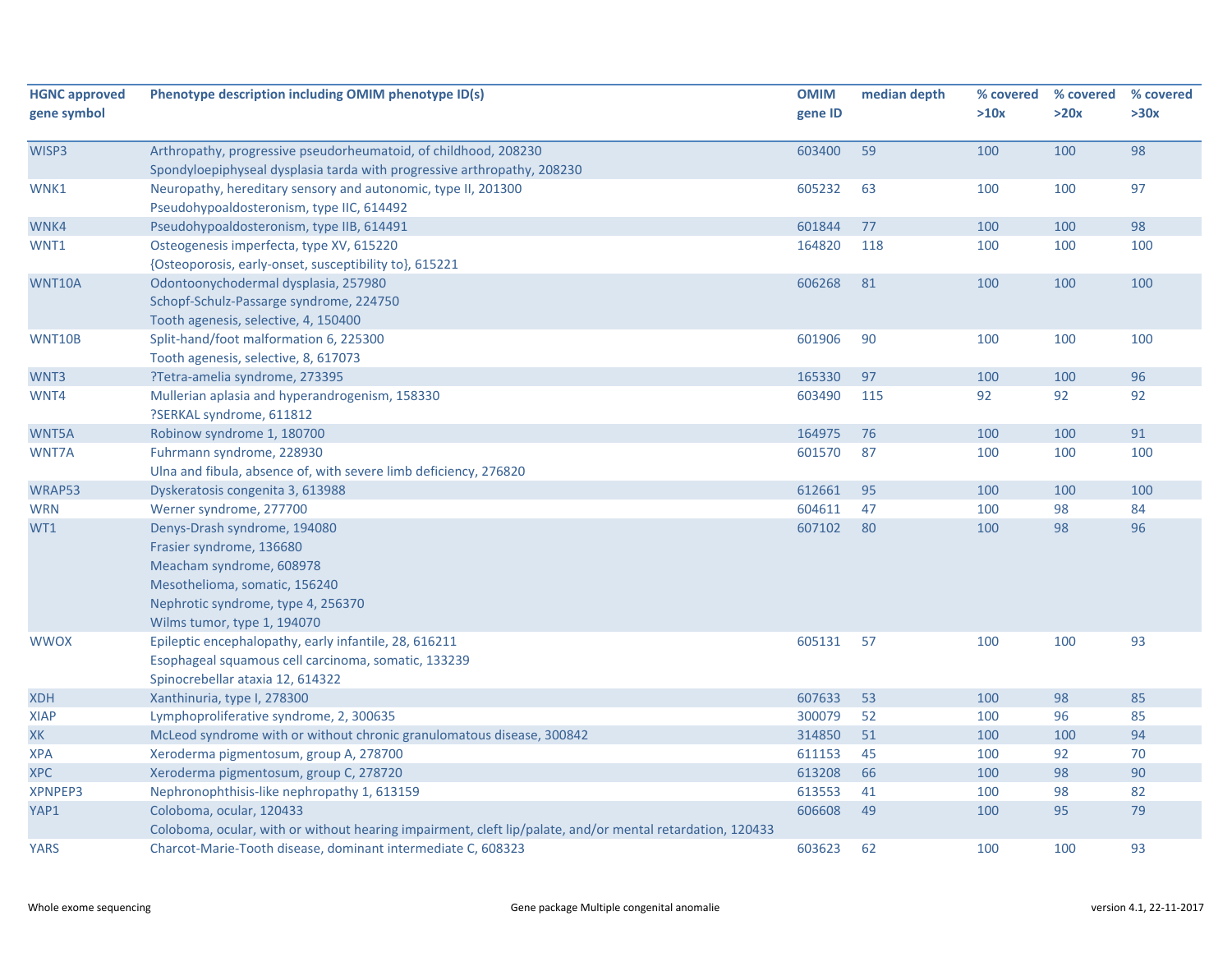| <b>HGNC approved</b> | Phenotype description including OMIM phenotype ID(s)                         | <b>OMIM</b> | median depth | % covered | % covered | % covered |
|----------------------|------------------------------------------------------------------------------|-------------|--------------|-----------|-----------|-----------|
| gene symbol          |                                                                              | gene ID     |              | >10x      | >20x      | >30x      |
|                      |                                                                              |             |              |           |           |           |
| YARS2                | Myopathy, lactic acidosis, and sideroblastic anemia 2, 613561                | 610957      | 78           | 100       | 100       | 96        |
| <b>ZAP70</b>         | Autoimmune disease, multisystem, infantile-onset, 2, 617006                  | 176947      | 86           | 100       | 100       | 100       |
|                      | Immunodeficiency 48, 269840                                                  |             |              |           |           |           |
| ZBTB16               | Leukemia, acute promyelocytic, PL2F/RARA type                                | 176797      | 92           | 100       | 100       | 99        |
|                      | Skeletal defects, genital hypoplasia, and mental retardation, 612447         |             |              |           |           |           |
| ZBTB24               | Immunodeficiency-centromeric instability-facial anomalies syndrome-2, 614069 | 614064      | 57           | 100       | 100       | 99        |
| ZC4H2                | Wieacker-Wolff syndrome, 314580                                              | 300897      | 62           | 100       | 100       | 88        |
| ZCCHC16              | No OMIM phenotype                                                            | No id       | 54           | 100       | 100       | 100       |
| ZDHHC9               | Mental retardation syndromic, Raymond type, 300799                           | 300646      | 39           | 100       | 95        | 69        |
| ZEB1                 | Corneal dystrophy, Fuchs endothelial, 6, 613270                              | 189909      | 62           | 100       | 100       | 97        |
|                      | Corneal dystrophy, posterior polymorphous, 3, 609141                         |             |              |           |           |           |
| ZEB <sub>2</sub>     | Mowat-Wilson syndrome, 235730                                                | 605802      | 61           | 100       | 100       | 98        |
| ZFP57                | Diabetes mellitus, transient neonatal, 1, 601410                             | 612192      | 74           | 100       | 100       | 98        |
| ZFPM2                | Diaphragmatic hernia 3, 610187                                               | 603693      | 60           | 100       | 100       | 100       |
|                      | Tetralogy of Fallot, 187500                                                  |             |              |           |           |           |
|                      | 46XY sex reversal 9, 616067                                                  |             |              |           |           |           |
| ZFYVE26              | Spastic paraplegia 15, 270700                                                | 612012      | 64           | 100       | 99        | 91        |
| ZFYVE27              | Spastic paraplegia 33, 610244                                                | 610243      | 63           | 100       | 100       | 100       |
| ZIC <sub>2</sub>     | Holoprosencephaly 5, 609637                                                  | 603073      | 82           | 95        | 90        | 87        |
| ZIC <sub>3</sub>     | Congenital heart defects, nonsyndromic, 1, 306955                            | 300265      | 60           | 100       | 97        | 86        |
|                      | Heterotaxy, visceral, 1, 306955                                              |             |              |           |           |           |
|                      | VACTERL association, 314390                                                  |             |              |           |           |           |
| ZMPSTE24             | Mandibuloacral dysplasia with type B lipodystrophy, 608612                   | 606480      | 42           | 100       | 97        | 77        |
|                      | Restrictive dermopathy, lethal, 275210                                       |             |              |           |           |           |
| ZMYND10              | Ciliary dyskinesia, primary, 22, 615444                                      | 607070      | 92           | 100       | 100       | 100       |
| <b>ZNF335</b>        | ?Microcephaly 10, primary, 615095                                            | 610827      | 78           | 100       | 100       | 100       |
| <b>ZNF423</b>        | Joubert syndrome 19, 614844                                                  | 604557      | 121          | 100       | 100       | 99        |
|                      | Nephronophthisis 14, 614844                                                  |             |              |           |           |           |
| <b>ZNF469</b>        | Brittle cornea syndrome 1, 229200                                            | 612078      | 88           | 100       | 100       | 100       |
| <b>ZNF513</b>        | ?Retinitis pigmentosa 58, 613617                                             | 613598      | 96           | 100       | 100       | 100       |
| <b>ZNF592</b>        | No OMIM phenotype                                                            | 613624      | 87           | 100       | 100       | 100       |
| <b>ZNF644</b>        | Myopia 21, 614167                                                            | 614159      | 54           | 100       | 100       | 99        |
| ZNF711               | Mental retardation 97, 300803                                                | 314990      | 50           | 100       | 93        | 83        |
| <b>ZNF750</b>        | Seborrhea-like dermatitis with psoriasiform elements, 610227                 | 610226      | 121          | 100       | 100       | 100       |
| <b>ZNF81</b>         | No OMIM phenotype                                                            | 314998      | 46           | 100       | 100       | 87        |

‐ Gene symbols according HGCN

‐ OMIM release used: 2‐6‐2017

and the most person indicates a gene without a current OMIM association<br>
OMIM https://www.association.com/www.association/www.association/www.association/www.association/www.associatio